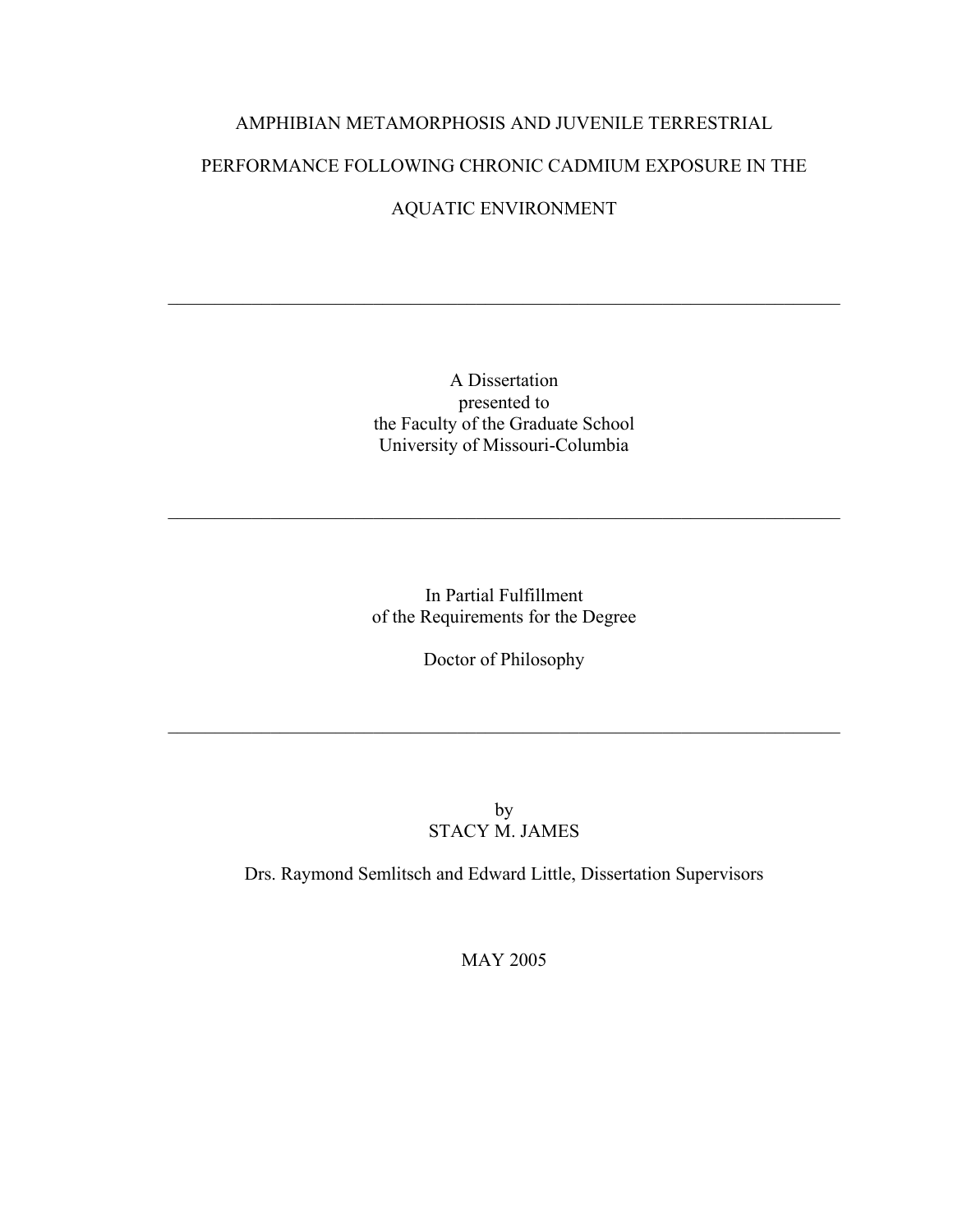The undersigned, appointed by the Dean of the Graduate School, have examined the dissertation entitled

## AMPHIBIAN METAMORPHOSIS AND JUVENILE TERRESTRIAL PERFORMANCE FOLLOWING CHRONIC CADMIUM EXPOSURE IN THE **AQUATIC ENVIRONMENT**

presented by Stacy M. James

a candidate for the degree of Doctor of Philosophy

and hereby certify that in their opinion it is worthy of acceptance.

 $02090$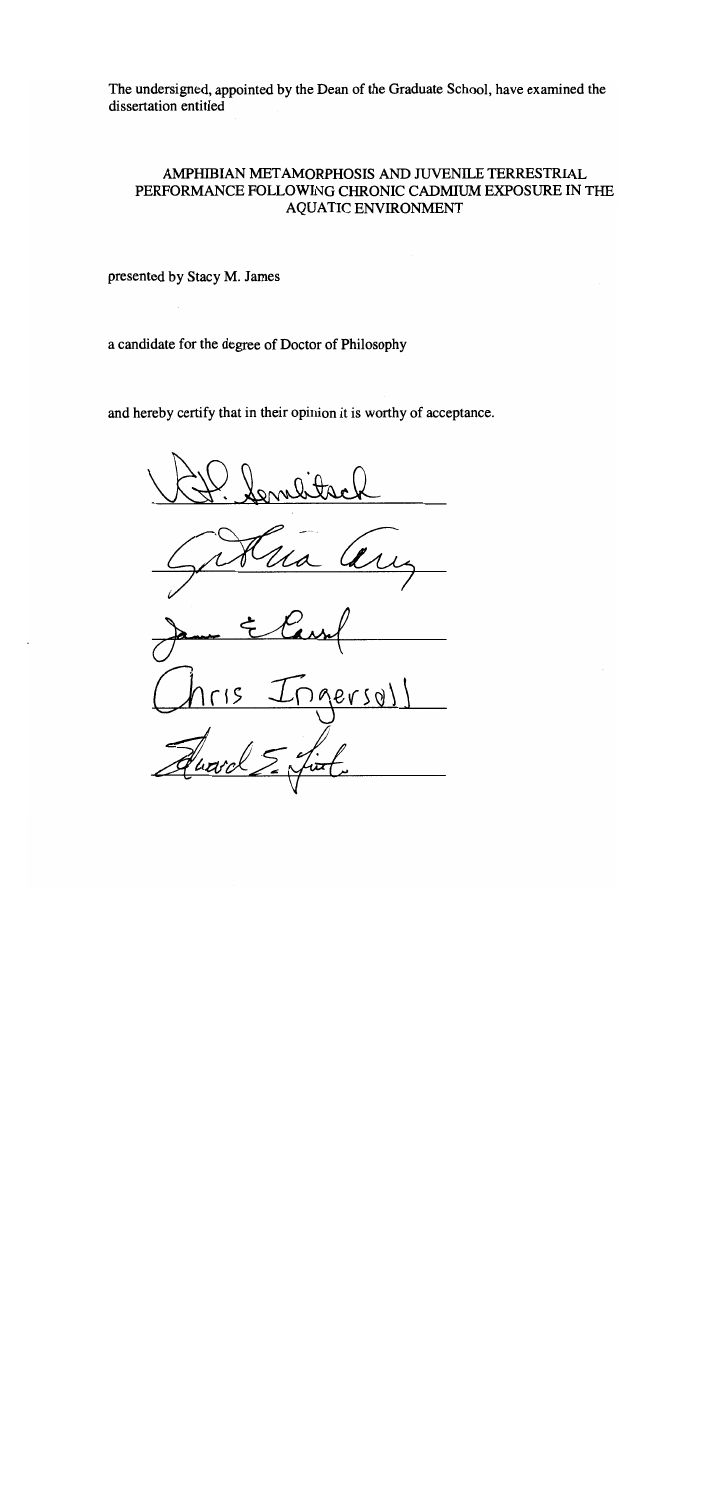#### **ACKNOWLEDGEMENTS**

<span id="page-2-0"></span> I have many people and entities to thank for supporting me during the course of my graduate studies. It is definitely appropriate that acknowledgements are at the beginning of the dissertation, for the work would not have been possible without all those recognized. I am grateful that the University of Missouri-Columbia accepted me as a graduate student in the Division of Biological Sciences, and awarded me the Huggins Fellowship. The award was critical in providing me additional time to focus on my research and writing. I have also benefited from the facilities and courses available at the University. Drs. Raymond Semlitsch and Edward Little were kind enough to spend much time and thought serving as my co-advisors. I have learned a lot from them, and have benefited greatly from their knowledge, insight, and advice. My other committee members, Drs. Cynthia Carey, James Carrel, and Christopher Ingersoll, have also provided helpful guidance and comments, and I really appreciate the time they invested in me. The USGS Columbia Environmental Research Center (CERC) has been a great place for me to learn and mature. I have appreciated the use of office and research space, as well as the interactions with all the great people who work there. The quality of my dissertation has been greatly enhanced because of the opportunities and expertise available at CERC.

 When I came to Columbia, I had a fairly good academic and wildlife research background, but I definitely had much to learn. I am so glad I had the opportunity to interact with students, faculty, and professionals interested in amphibian conservation and ecotoxicology. I am indebted to Drs. Michelle Boone, Christine Bridges, and Nathan

ii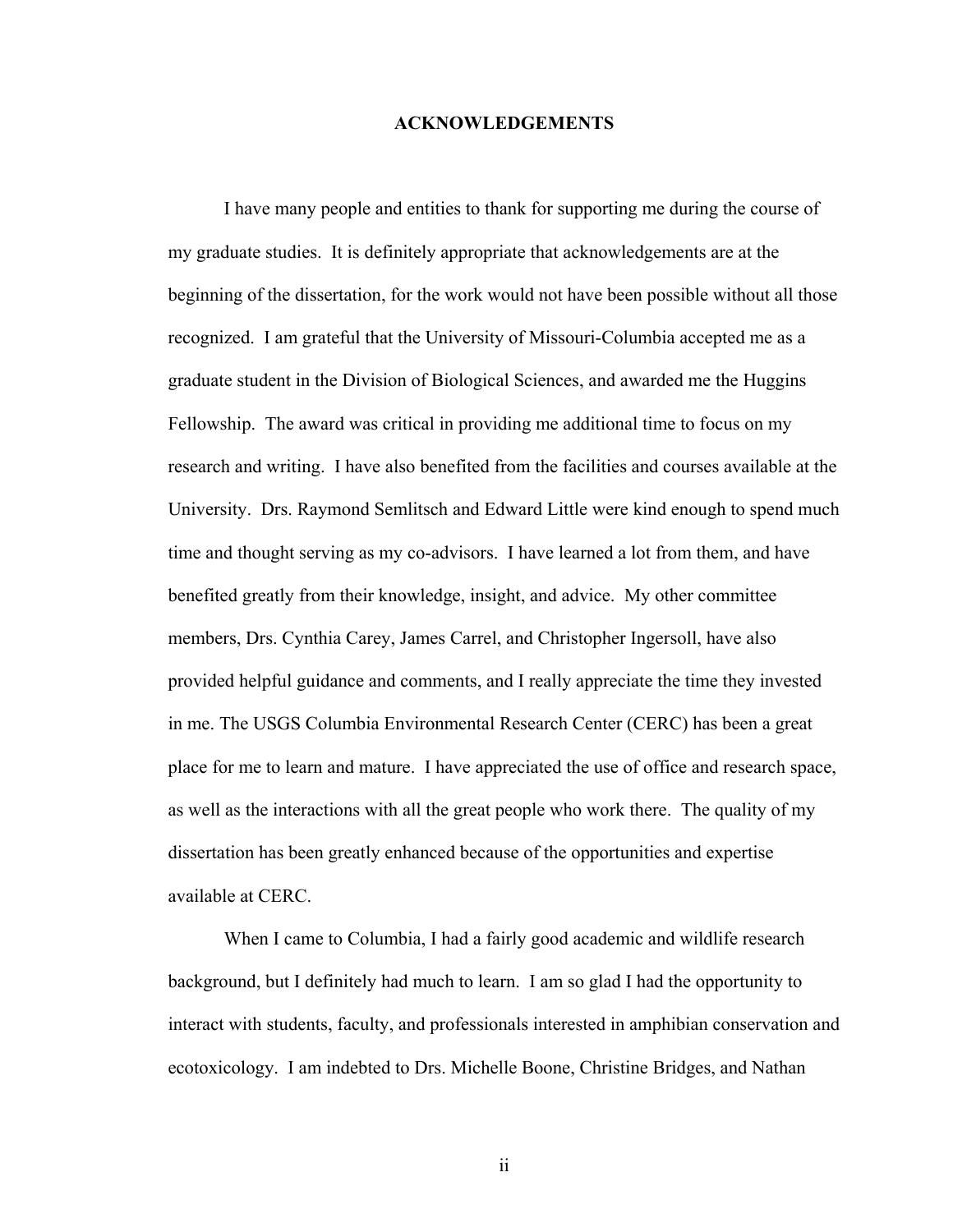Mills for conversation and advice about amphibian ecotoxicology. Other individuals who really enhanced my experience include Dr. Gayle Birchfield, Robin Calfee, Jim Fairchild, Tracy Rittenhouse, Dr. Betsie Rothermel, and Dr. Allison Welch. Research advice was kindly provided by Dr. John Besser, Dr. William Brumbaugh, Dr. Greg Linder, Dr. Matthew Parris, and Jason Wells. Much-needed statistical guidance was provided by Janice Bryan, Dr. Mark Ellersieck, and Dr. Mark Wildhaber. Particularly helpful (and good-natured) people from CERC include Eric Brunson, Randal Clark, Aaron Delonay, Doug Hardesty, Paul Heine, Nile Kemble, Tom May, Steve Olson, Julia Towns, Chad Vishy, and Dave Whites. I was given a hand in the conductance of my research most notably by Andrea Miller, Barb Sonderman, and my enclosure-building crew. Special thanks to Peggy Northup for providing fruit flies for my metamorphs. Nila Emerich and Tyeece Little answered a lot of questions for me over the years, often with good humor. Necessary and appreciated funding was granted by American Museum of Natural History, Conservation Federation of Missouri, Declining Amphibian Populations Task Force, Graduate Women in Science, Trans World Airlines, and University of Missouri-Columbia Conservation Biology Program.

 I am also grateful to others on a more personal level. I am forever indebted to my parents, Daniel and Linda James, for providing for me financially and emotionally over the years. Their generosity has enabled me to enjoy many opportunities I would not have experienced otherwise. My aunt Nancy Cossitt has been a good friend in her encouragement and support. Fellow graduate student and KOPNer Diane Rodgers has been a wonderful person to talk and have fun with, and my time in Columbia has been greatly enriched because of her. My beautiful cat Rosa Bella James has been a source of

iii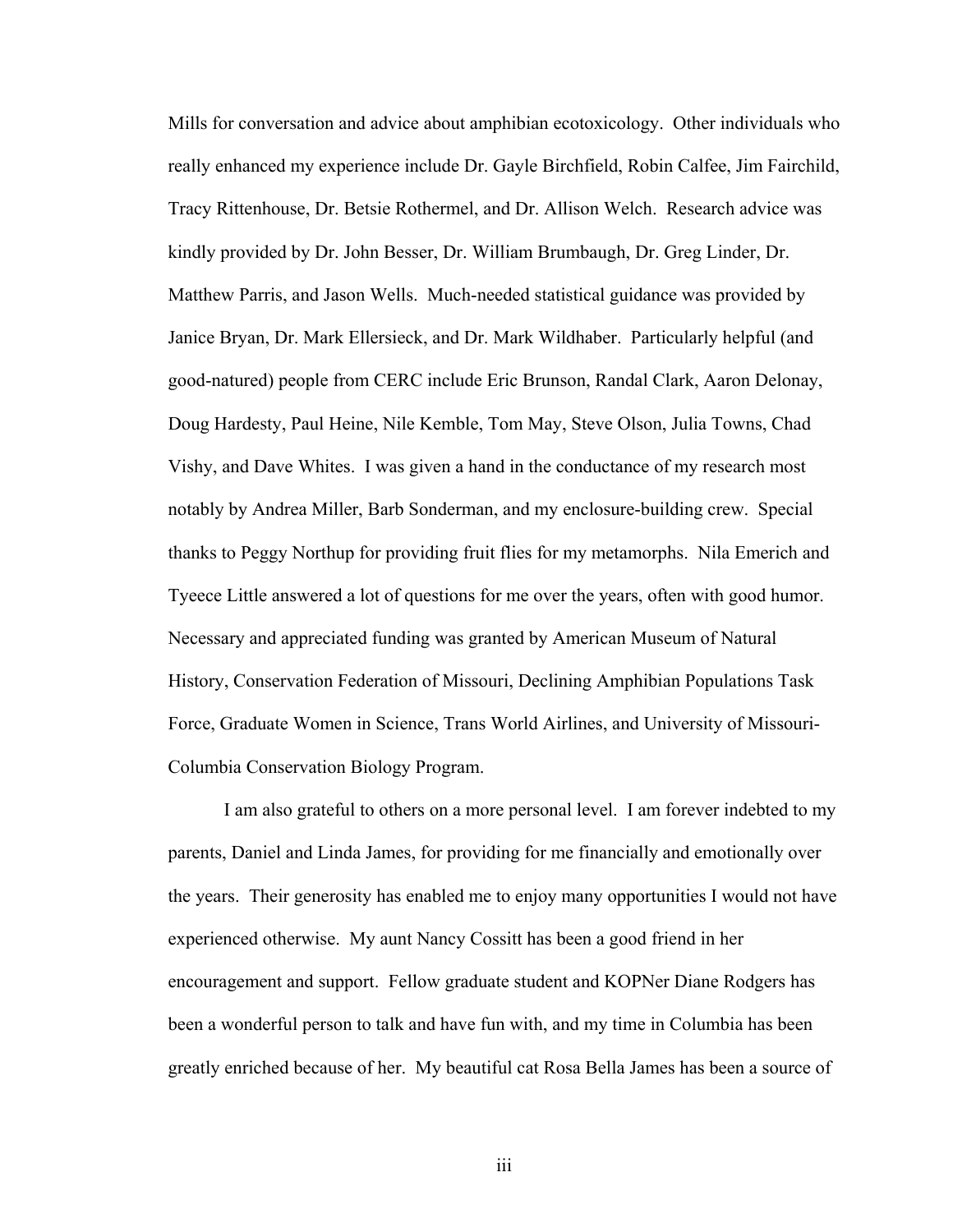much joy and amusement, and is truly a faithful companion. My bicycles have been great in getting me around town, as has my Blazer, which thankfully still runs quite well despite the fact I have been driving it since I was 16. Finally, I would like to acknowledge, in the most sincere way possible, all the amphibians that have been subject to my experimentation.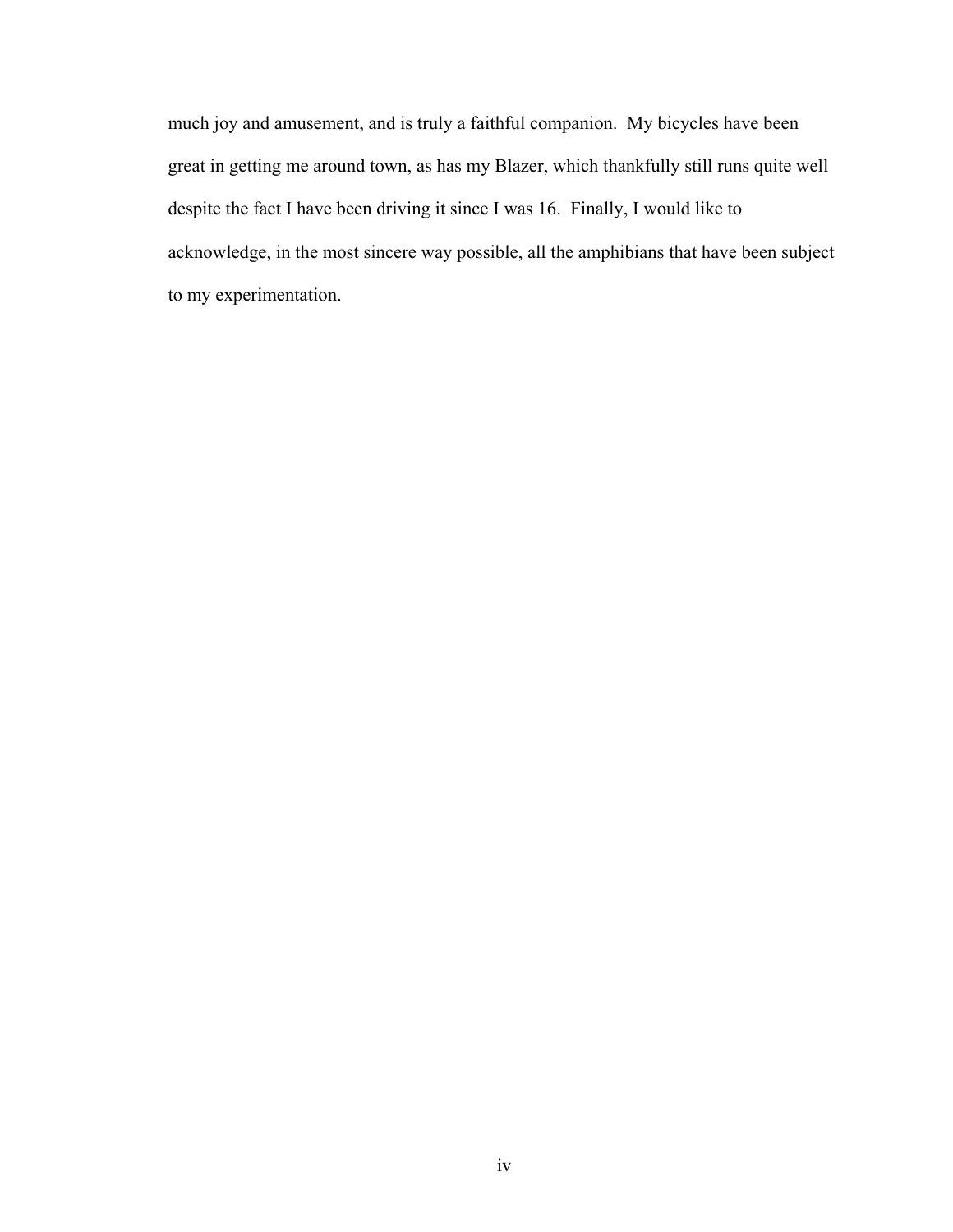# **TABLE OF CONTENTS**

| <b>CHAPTER</b>                                                                                                             |
|----------------------------------------------------------------------------------------------------------------------------|
| 2. METAMORPHOSIS OF TWO AMPHIBIAN SPECIES AFTER CHRONIC<br>CADMIUM EXPOSURE IN OUTDOOR AQUATIC MESOCOSMS 13                |
|                                                                                                                            |
|                                                                                                                            |
|                                                                                                                            |
|                                                                                                                            |
|                                                                                                                            |
|                                                                                                                            |
|                                                                                                                            |
| 3. TERRESTRIAL PERFORMANCE OF AMPHIBIANS IN EXPERIMENTAL<br><b>ENCLOSURES AFTER CHRONIC LARVAL EXPOSURE TO CADMIUM  43</b> |
|                                                                                                                            |
|                                                                                                                            |
|                                                                                                                            |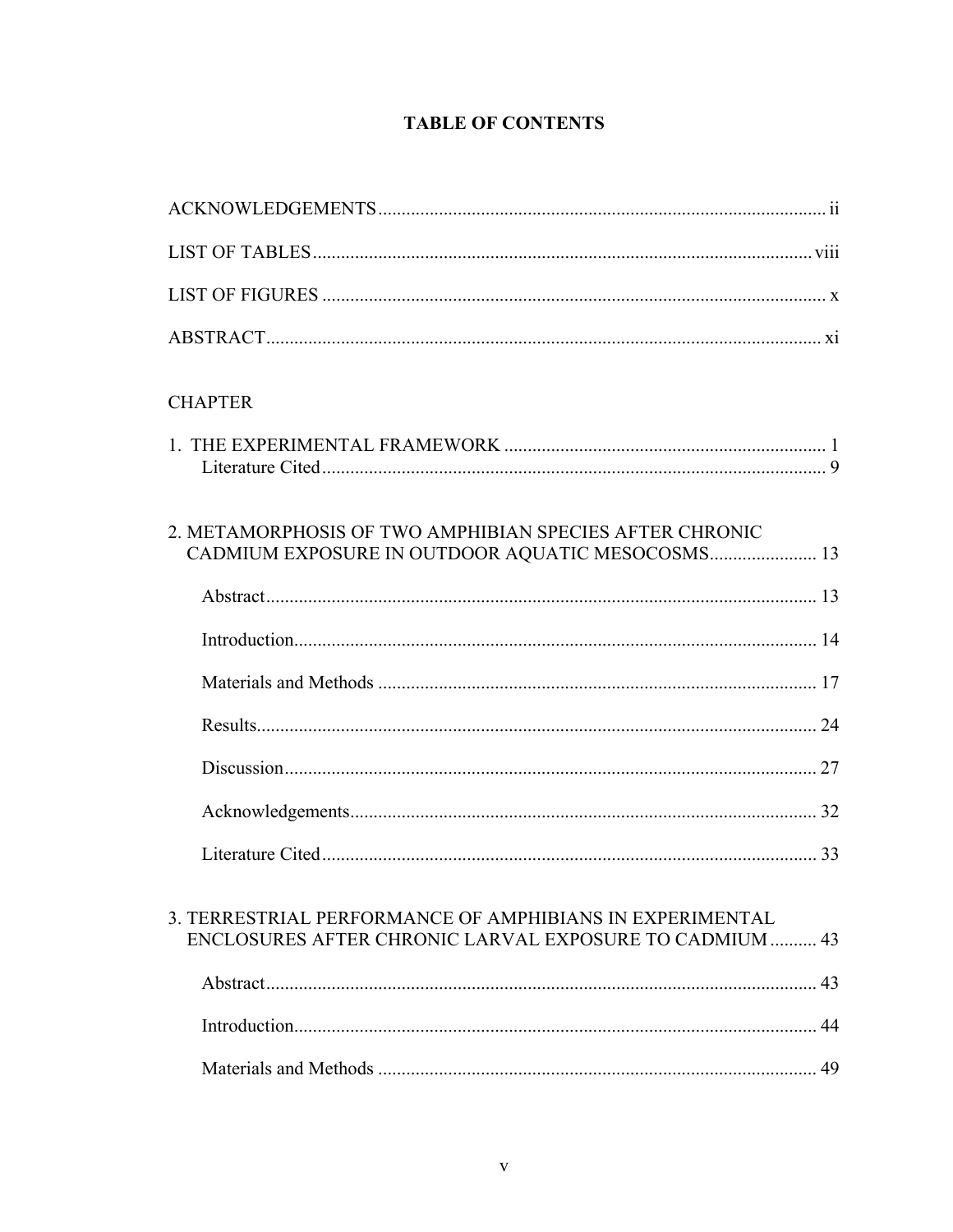| 4. COMBINED EFFECTS OF CONTAMINANT EXPOSURE HISTORY AND FOOD<br>AVAILABILITY ON THE TERRESTRIAL PERFORMANCE OF SOUTHERN |  |
|-------------------------------------------------------------------------------------------------------------------------|--|
|                                                                                                                         |  |
|                                                                                                                         |  |
|                                                                                                                         |  |
|                                                                                                                         |  |
|                                                                                                                         |  |
|                                                                                                                         |  |
|                                                                                                                         |  |
| 5. CADMIUM CONTAMINATION AND INTERSPECIFIC COMPETITION<br>INFLUENCE THE SURVIVAL AND METAMORPHIC TRAITS OF SOUTHERN     |  |
|                                                                                                                         |  |
|                                                                                                                         |  |
|                                                                                                                         |  |
|                                                                                                                         |  |
|                                                                                                                         |  |
|                                                                                                                         |  |
|                                                                                                                         |  |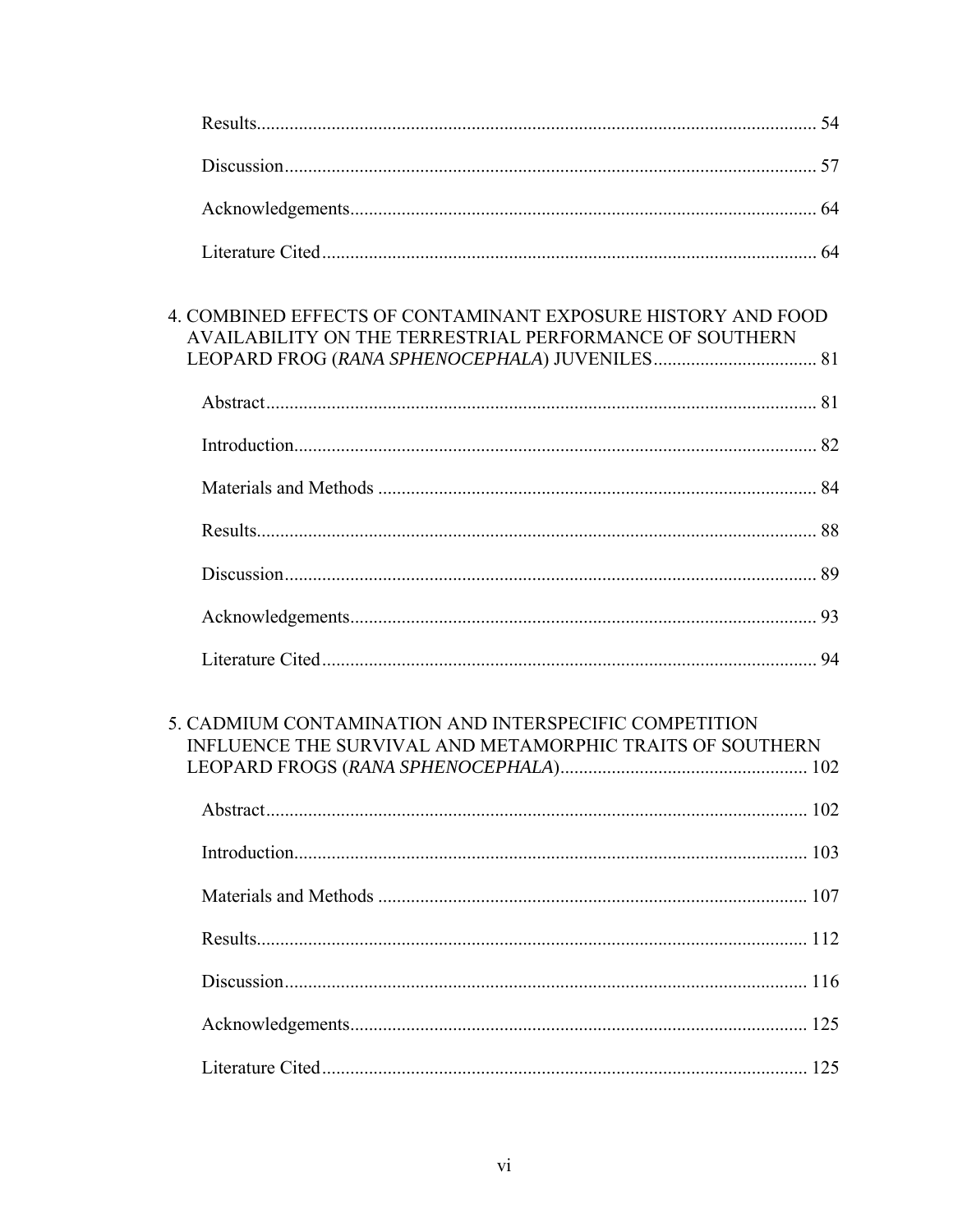| 6. TERRESTRIAL PERFORMANCE OF SOUTHERN LEOPARD FROGS (RANA<br>SPHENOCEPHALA) IN TWO HABITAT TYPES AFTER CHRONIC LARVAL |  |
|------------------------------------------------------------------------------------------------------------------------|--|
|                                                                                                                        |  |
|                                                                                                                        |  |
|                                                                                                                        |  |
|                                                                                                                        |  |
|                                                                                                                        |  |
|                                                                                                                        |  |
|                                                                                                                        |  |
|                                                                                                                        |  |
| 7. CONCLUSIONS, IMPLICATIONS FOR AMPHIBIAN CONSERVATION, AND                                                           |  |
|                                                                                                                        |  |
|                                                                                                                        |  |
|                                                                                                                        |  |
|                                                                                                                        |  |
|                                                                                                                        |  |
|                                                                                                                        |  |
|                                                                                                                        |  |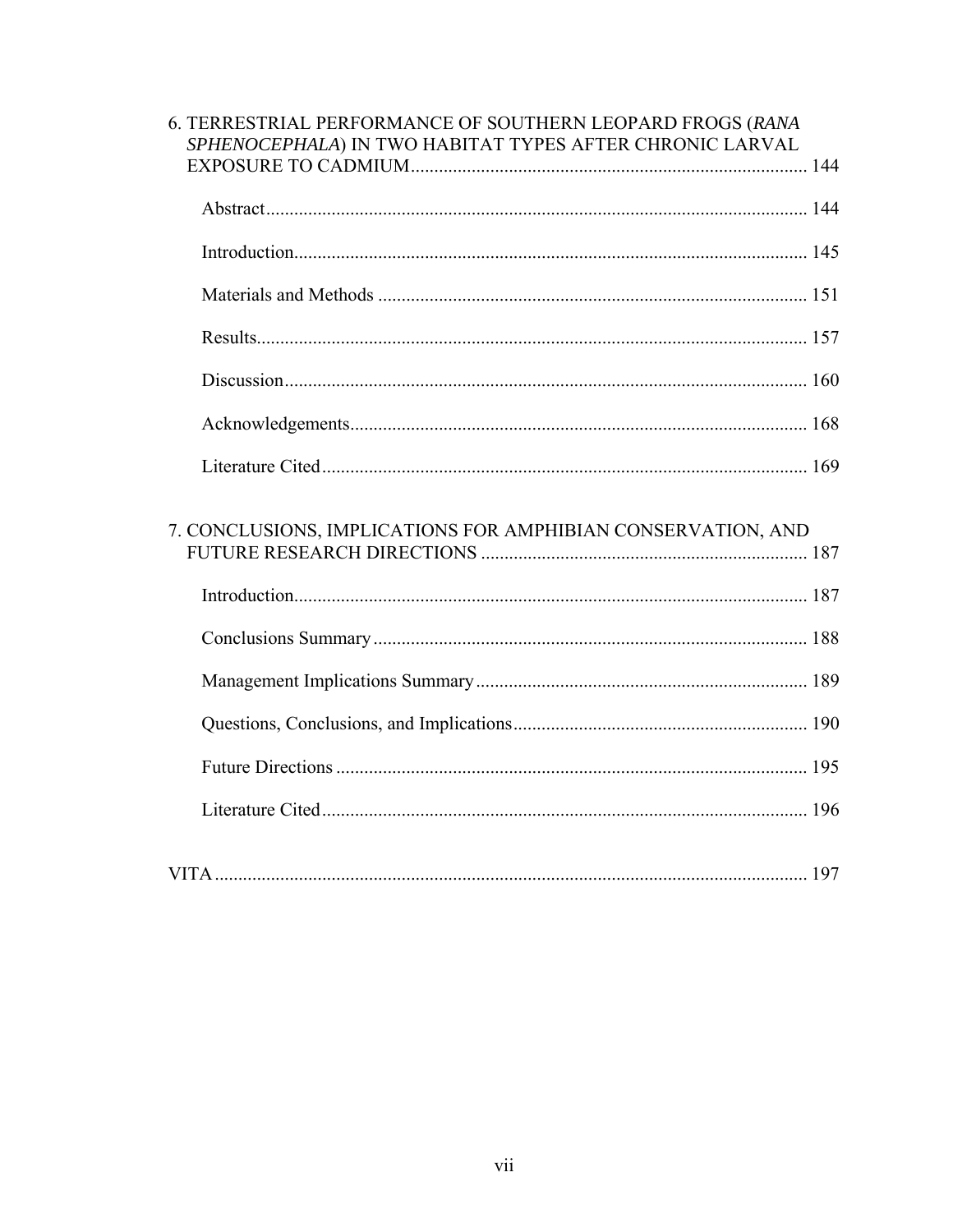# **LIST OF TABLES**

# <span id="page-8-0"></span>**Chapter 2**

| Table 1.         | Metamorphic traits and survival of American toads and southern leopard                                                                      |
|------------------|---------------------------------------------------------------------------------------------------------------------------------------------|
| Table 2.         | Analysis of (co)variance results for the effects of cadmium on                                                                              |
| <b>Chapter 3</b> |                                                                                                                                             |
| Table 1.         | Analysis of variance results for the effects of cadmium on the growth and                                                                   |
| Table 2.         | Growth of juvenile American toads exposed to cadmium as tadpoles 70                                                                         |
| Table 3.         | Significant correlations among variables for juvenile American toads 71                                                                     |
| Table 4.         | Analysis of variance results for the effects of cadmium on the growth                                                                       |
| Table 5.         | Growth of juvenile southern leopard frogs exposed to cadmium as                                                                             |
| Table 6.         | Significant correlations among variables for juvenile southern leopard                                                                      |
| Table 7.         | Analysis of variance results for the effects of cadmium on the growth and                                                                   |
| Table 8.         | Growth and survival of juvenile southern leopard frogs exposed to                                                                           |
| <b>Chapter 4</b> |                                                                                                                                             |
| Table 1.         | Analysis of variance results for the growth of juvenile southern<br>leopard frogs reared on two diets and exposed to cadmium as tadpoles 98 |
| Table 2.         | Growth over time of juvenile southern leopard frogs reared on two diets                                                                     |

and exposed to cadmium as tadpoles …….…………………………………..99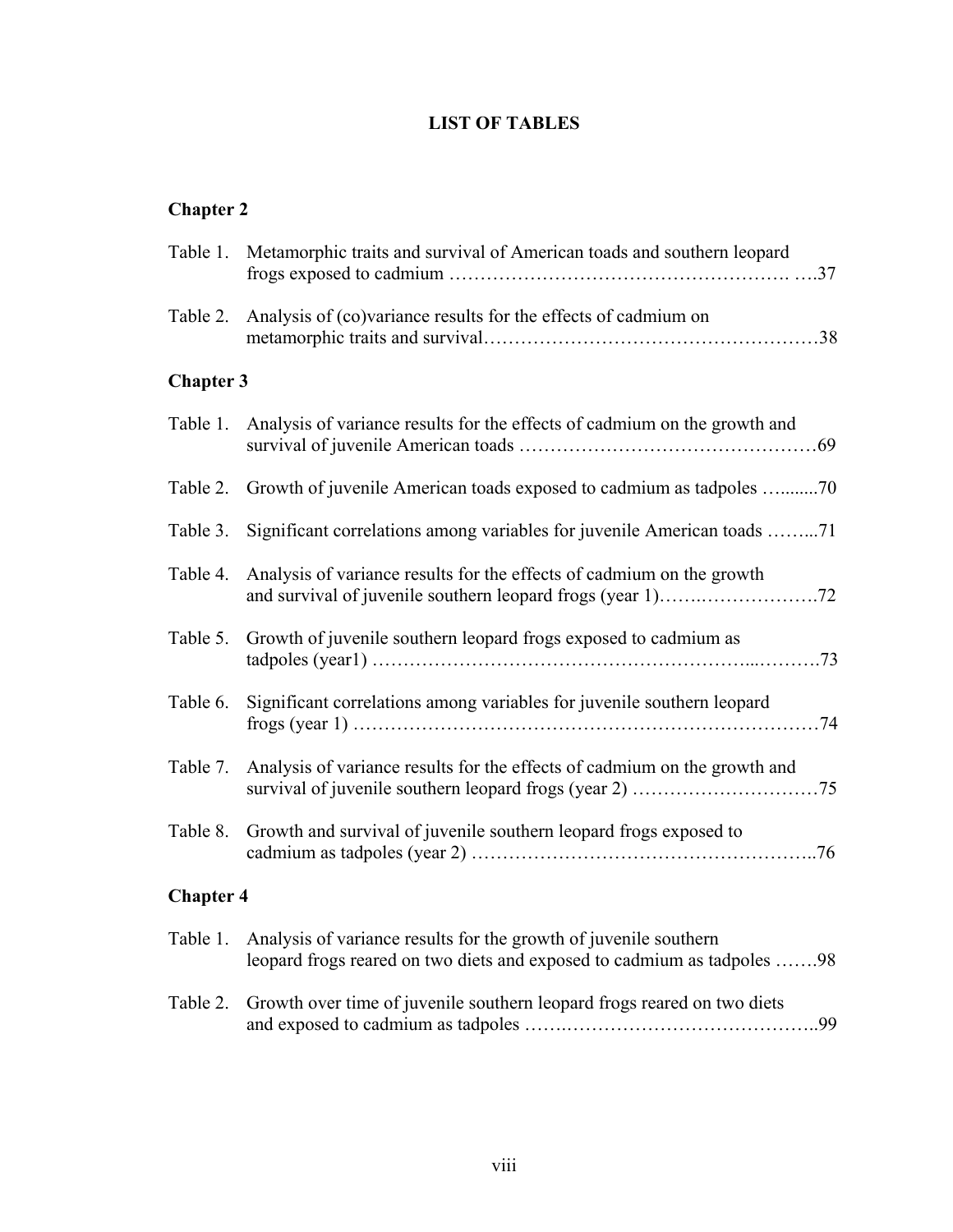# **Chapter 5**

|                  | Table 1. Metamorphic traits and survival of southern leopard frogs exposed to                                                                    |
|------------------|--------------------------------------------------------------------------------------------------------------------------------------------------|
|                  | Table 2. Analysis of (co)variance results for the effects of cadmium and<br>interspecific competition on southern leopard frog metamorphosis 132 |
|                  |                                                                                                                                                  |
|                  | Table 4. Metamorphic traits and survival of American toads exposed to cadmium 134                                                                |
|                  | Table 5. Analysis of variance results for the effects of cadmium on American                                                                     |
| <b>Chapter 6</b> |                                                                                                                                                  |
|                  | Table 1. Performance of juvenile southern leopard frogs in two terrestrial habitats                                                              |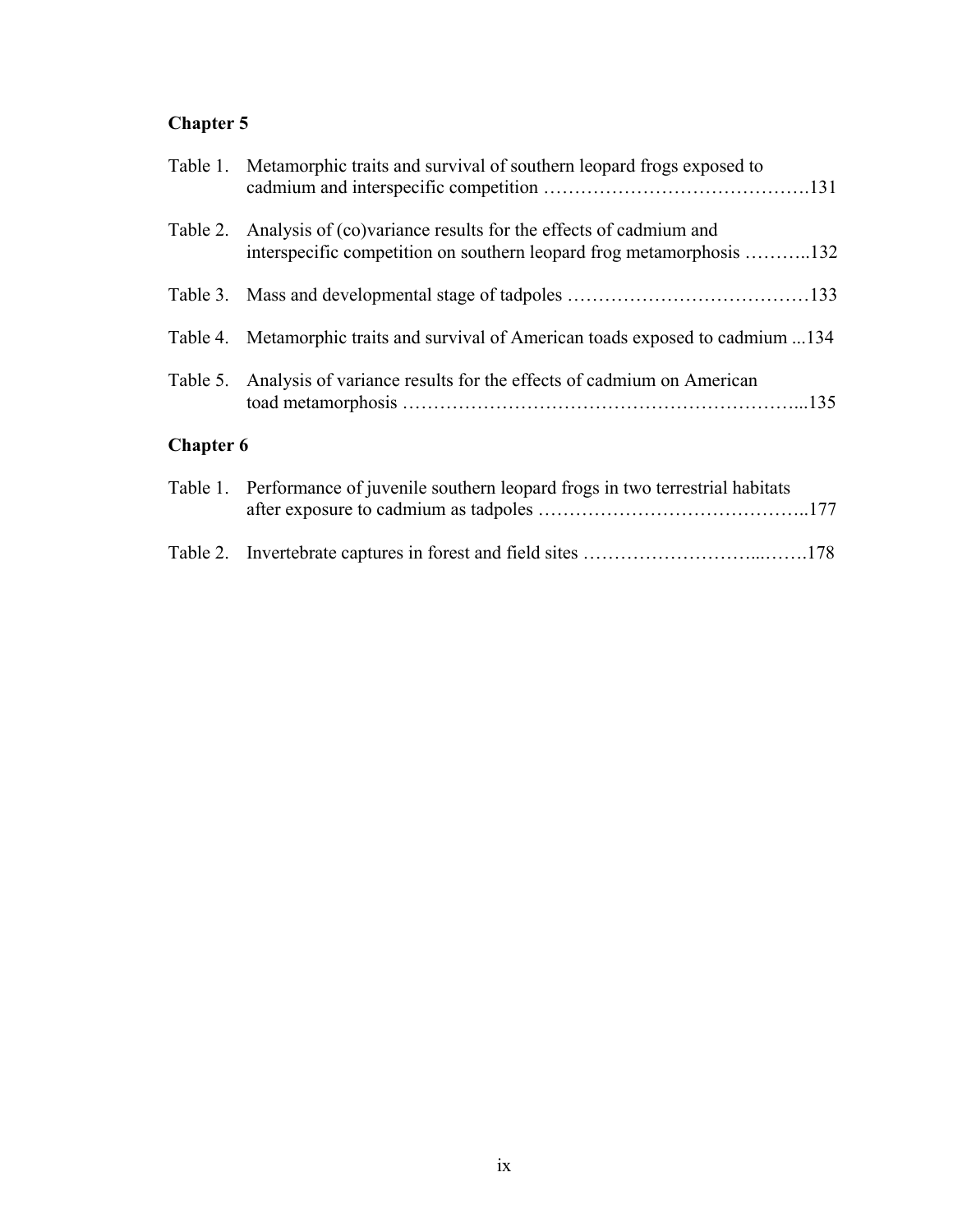## **LIST OF FIGURES**

# <span id="page-10-0"></span>**Chapter 2**

|                  | Figure 1. Cadmium concentration in the water column and periphyton over time 39    |  |  |
|------------------|------------------------------------------------------------------------------------|--|--|
|                  | Figure 2. Cadmium effects on phytoplankton abundance over time 41                  |  |  |
| <b>Chapter 3</b> |                                                                                    |  |  |
|                  | Figure 1. Survival over time of juvenile American toads and southern leopard frogs |  |  |
|                  | Figure 2. Change in mass over time of juvenile southern leopard frogs exposed to   |  |  |
| <b>Chapter 4</b> |                                                                                    |  |  |
|                  | Figure 1. Change in mass over time of juvenile southern leopard frogs on two diets |  |  |
| <b>Chapter 5</b> |                                                                                    |  |  |
|                  | Figure 1. Cadmium concentration in the water column over time 136                  |  |  |
|                  |                                                                                    |  |  |
|                  | Figure 3. Effects of cadmium and interspecific competition on phytoplankton        |  |  |
|                  | Figure 4. Effects of cadmium and interspecific competition on periphyton           |  |  |
| <b>Chapter 6</b> |                                                                                    |  |  |
|                  | Figure 1. Mass over time of juvenile southern leopard frogs reared in two habitats |  |  |
|                  |                                                                                    |  |  |
|                  | Figure 3. Daily mean and maximum air temperature in forest and field sites 183     |  |  |
|                  | Figure 4. Daily mean and minimum relative humidity in forest and field sites 185   |  |  |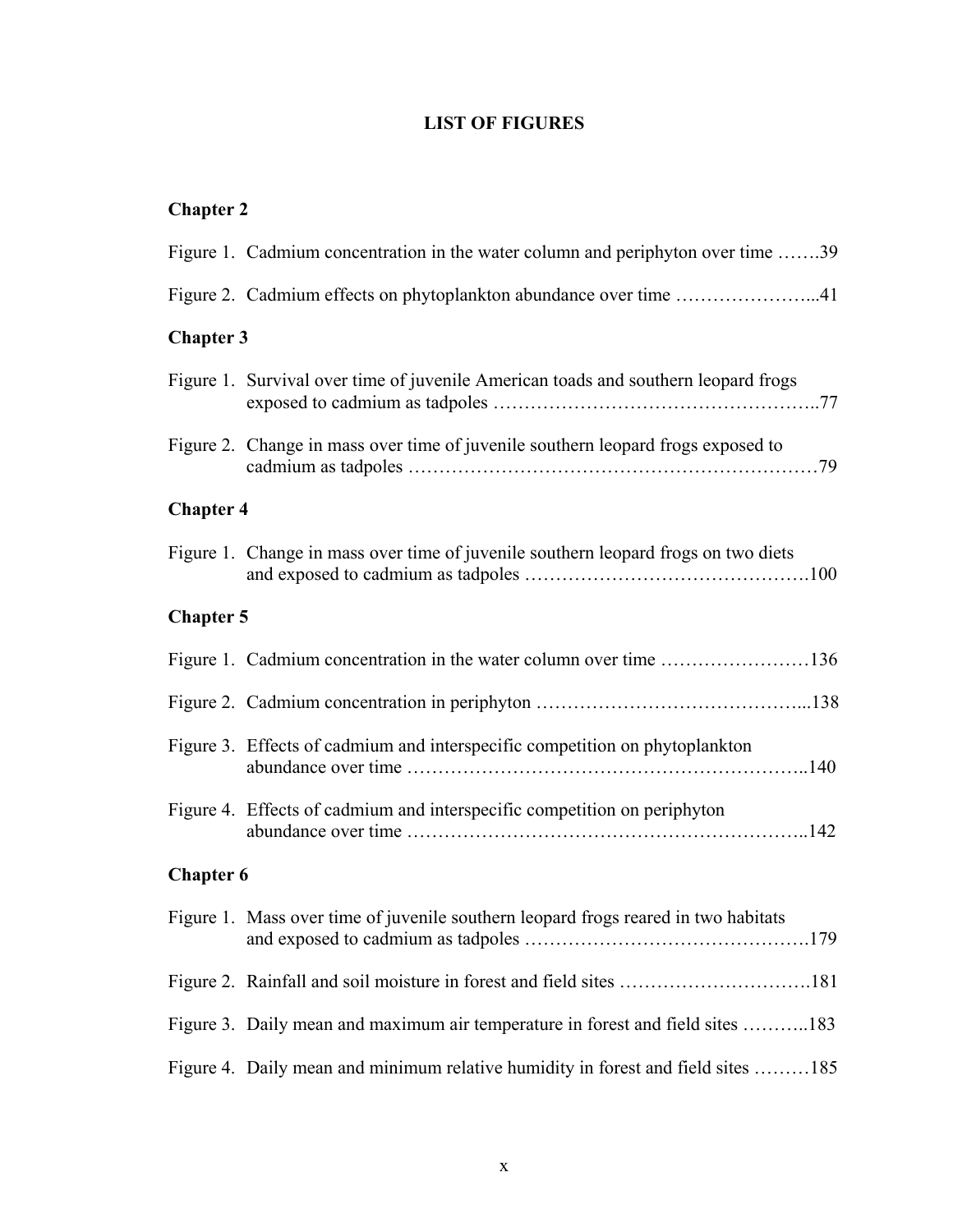#### **ABSTRACT**

<span id="page-11-0"></span>Effective amphibian conservation requires an understanding of how populations respond to specific natural and anthropogenic factors. Chemical contaminants are among the known sources of acute and chronic stress and have been linked with habitat degradation and amphibian declines. Manipulative experiments were conducted to investigate the performance (i.e., growth, survival) of amphibians that metamorphose from chemically-contaminated aquatic breeding sites. The heavy metal cadmium (Cd) was selected as the focal contaminant because it bioaccumulates, is highly toxic, and occurs in polluted water bodies around the world. Effects of larval exposure to Cd on amphibian metamorphosis and juvenile performance were tested using the southern leopard frog (*Rana sphenocephala*) and American toad (*Bufo americanus*), two common North American habitat generalists that utilize Cd-contaminated breeding sites. It was expected that Cd exposure would decrease the growth and survival of tadpoles and juveniles because Cd affects the physiological processes and body condition of amphibians and other taxa.

In the first experiment, southern leopard frog and American toad tadpoles were reared separately in cattle tank mesocosms (1325-L volume) that had been dosed once at 0, 5, 18, 60, or 200 µg Cd/L. The experimental endpoints were survival, mass and age at metamorphosis, and whole body Cd content. Both species had a decrease in survival and increase in larval period and Cd content with increasing aqueous Cd concentration. However, southern leopard frog mass increased and American toad mass decreased with Cd exposure.

xi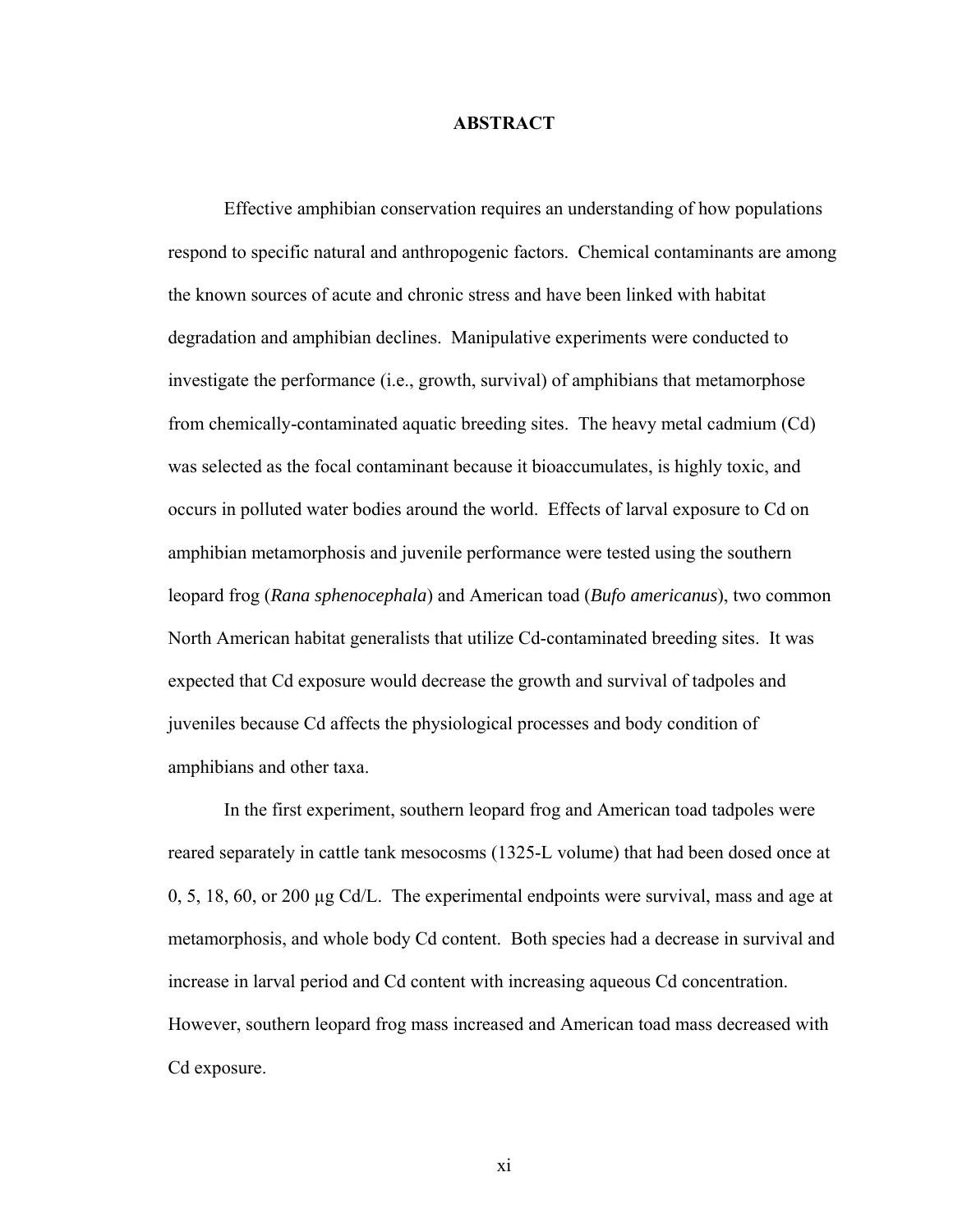A subset of metamorphs from the first experiment was subsequently reared in terrestrial enclosures  $(2 \text{ m}^2)$  located in a field along a forest edge. Metamorphs were obtained from all five Cd concentrations (American toads) or just the 0, 5, and 18 µg Cd/L treatments (southern leopard frogs). Juveniles were monitored for survival and growth in their first autumn and the following spring. There were no significant effects of Cd exposure history on the mass or growth rate of either species, but there a deleterious effect on American toad survival. Southern leopard frogs from the 18 µg Cd/L concentration were larger than the controls throughout the study.

A laboratory experiment was conducted on the terrestrial performance of southern leopard frog juveniles that metamorphosed from cattle tank mesocosms dosed once with 0, 5, or 18 µg Cd/L. Individuals were kept in separate containers for two months and fed either a low or high level diet of mealworms (*Tenebrio molitor*). Overall survival was 99%, indicating neither Cd nor diet were lethal. Initial differences in mass among Cd treatments were maintained within each diet level and those on the high diet weighed more than twice those on the low diet. The effect of Cd exposure history on juvenile mass depended on food abundance.

 A fourth study was conducted to determine the combined effects of Cd concentration and interspecific competition on amphibian metamorphosis. Southern leopard frogs were the focal species and American toads were the competitor. Metamorphs were collected from cattle tank mesocosms that had been dosed once at 0, 5, or 18 µg Cd/L. Cadmium exposure decreased survival, increased mass and age at metamorphosis, and resulted in significant body burdens for the southern leopard frogs. Interspecific competition from the American toads increased survival and shortened the

xii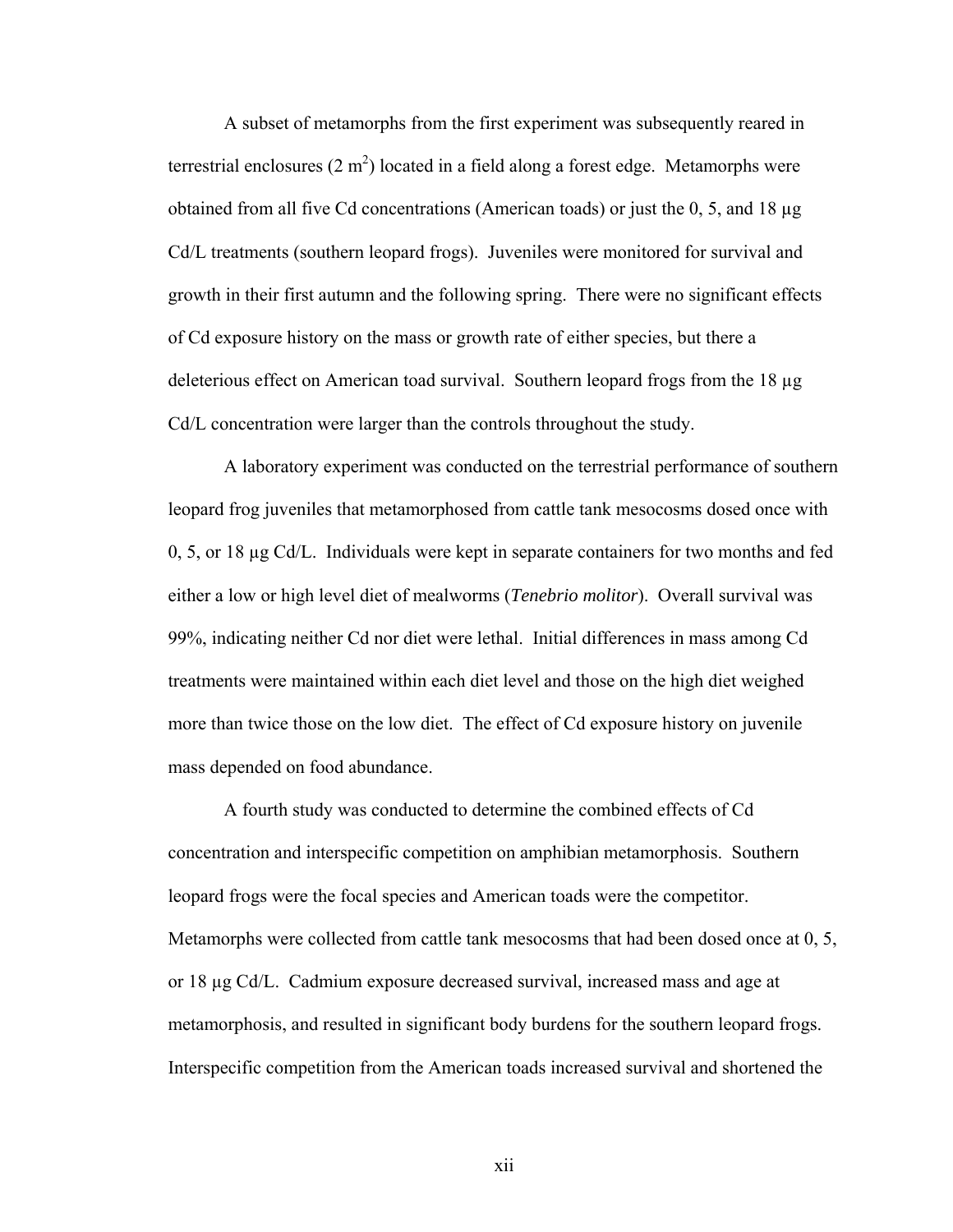larval period, decreased mass at metamorphosis, and had no effect on contaminant uptake. The effect of Cd on metamorph age depended on whether American toads were present.

A subset of southern leopard frog metamorphs from the fourth study was reared in terrestrial enclosures  $(9 \text{ m}^2)$  in two habitat types for the final experiment. Enclosures were located in deciduous forests or open fields and juvenile growth and survival was determined in the first autumn following metamorphosis. Cadmium exposure history affected growth rate, mass, and survival. Initial differences in mass due to larval Cd exposure were maintained over time in each habitat type, but growth was highest in field enclosures and survival was highest in forest enclosures. The forest sites were cooler and wetter, which may have improved juvenile survival.

This research suggests that aquatic breeding sites polluted with Cd produce fewer, older, and contaminated amphibian metamorphs relative to uncontaminated sites. Those that survive to metamorphosis do not appear to be hindered by reduced terrestrial survival or growth as juveniles. However, Cd exposure influenced juvenile performance through interactions with terrestrial habitat quality. Assessments of the effects of contaminants on amphibians that incorporate multiple routes of exposure and other potential stressors may produce different outcomes than assessments that only manipulate the aquatic concentration.

xiii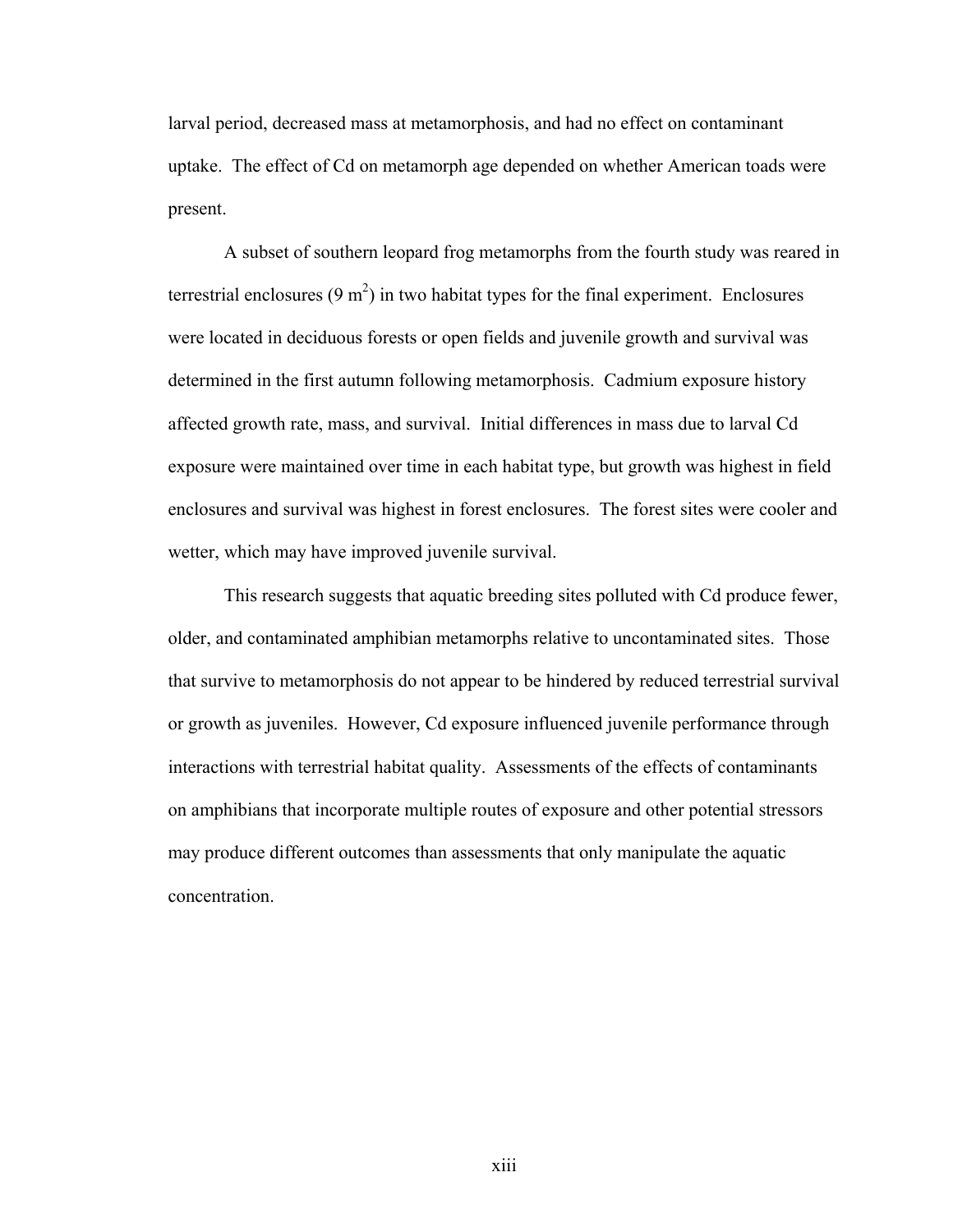#### **CHAPTER 1**

#### **THE EXPERIMENTAL FRAMEWORK**

<span id="page-14-0"></span> The advancement of human civilization has largely depended upon the utilization of naturally occurring elements and the creation of new chemical compounds. Bronze brought tools and weapons to a new level, with iron and steel came technology and industrialization, and pesticides and fertilizers were dominant players in the Green Revolution. The benefits of such utilization were clearly seen, and embraced for seemingly improving the human condition. However, as  $16<sup>th</sup>$  century European physician Paracelsus observed, "All things are poison and not without poison; only the dose makes a thing not a poison" (Institute of Medicine 2004). The Earth contains 92 natural elements, and populations of organisms have evolved to withstand or require the levels present in their habitats. But when concentrations increase due to human extraction, individuals and species are not always capable of tolerating the exposure. Many compounds were created to serve as poisons for particular organisms, but toxicity is rarely limited to targeted species. It was not until Rachel Carson's book *Silent Spring* was published in 1962 that a large public audience was made aware of the potential for chemical contamination to have harmful and complex effects on the environment (Carson 1962). The rich flora and fauna of the Earth were identified as innocent bystanders whose fate can be documented by their silence and absence. Following World War II, toxicology was expanded to include studies of toxic effects on non-human animals. A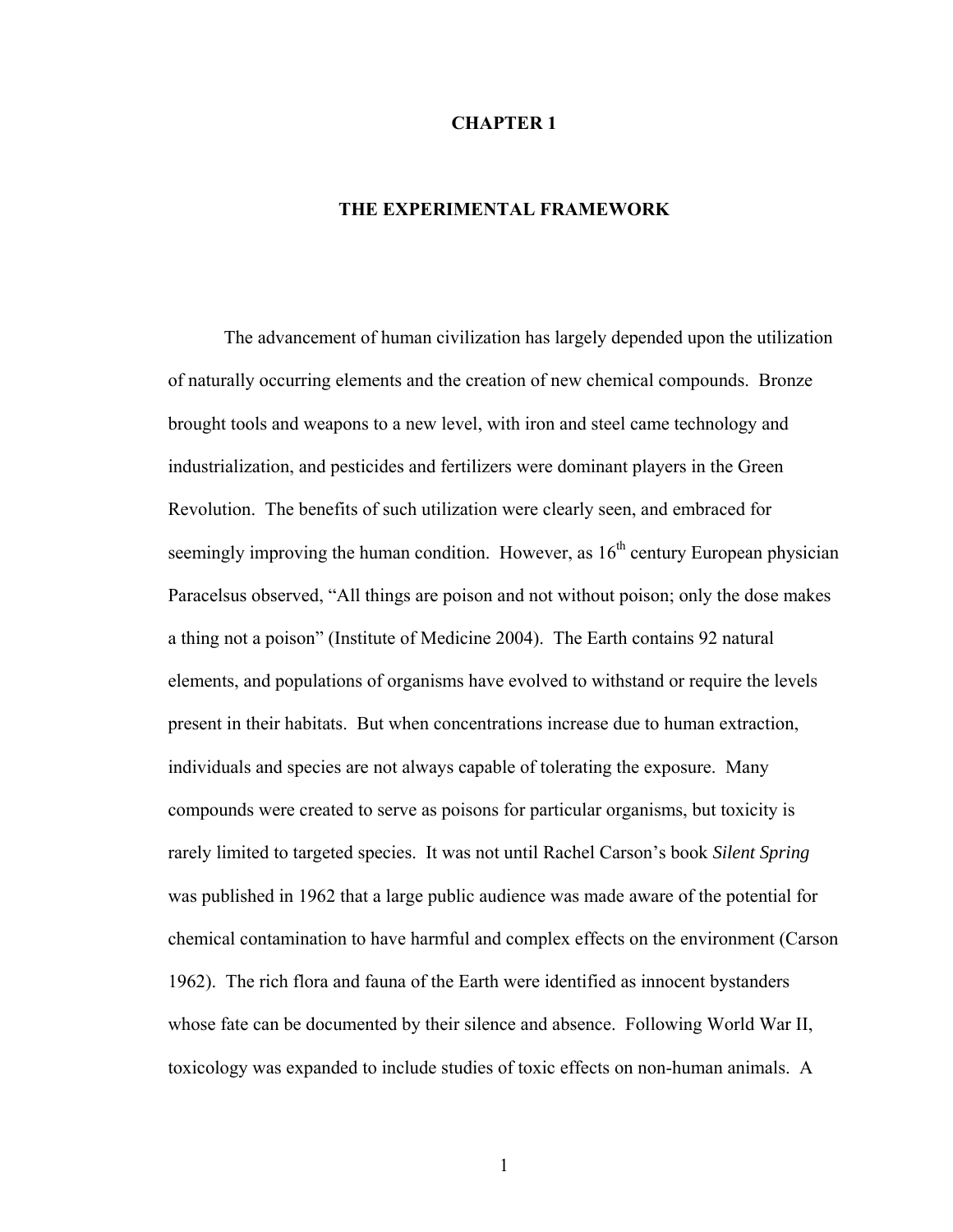further progression came in the form of ecotoxicology, which was coined in 1969 by Truhaut as an extension of toxicology that includes the effects of contaminants on populations and their habitats. Since then, there has been much research on the effects of contaminants on wildlife, particularly fishes and birds (Sparling et al. 2000). However, given the number of chemicals in the world today, the complexity of the environment, and the potential for interactions between chemicals and abiotic and biotic factors, the gap between what we know and what we should know is tremendous.

 Amphibians have received relatively little attention by the toxicology community, which may be due to the secretive nature of amphibians. However, amphibians are important components of trophic food webs, and in some ecosystems amphibian biomass equals or exceeds that of small mammals or birds (Burton and Likens 1975). The number of toxicological studies on amphibians has increased dramatically in the last fifteen years, a likely result of concern about global declines in their populations (Sparling et al. 2000). Herpetologists from around the world met at the first World Congress of Herpetology in 1989 and discussed story after story of declining and disappearing populations (Wake 1998). Subsequent studies of amphibian population data revealed that major declines began to occur in the late 1950's (Houlahan et al. 2000) and that 43% of species are declining relative to only 0.5% that are increasing (Stuart et al. 2004). Amphibians appear to be disappearing at a higher rate than mammals or birds (Stuart et al. 2004). There are many proposed causes for the declines and it appears that there is no single culprit. Chemical contamination of habitats is one of the proposed causes (Wake 1998) and is thought to cause deformities (Ouellet et al. 1997), intersex gonads (Reeder et al. 1998, Hayes et al. 2003), and sex-ratio reversal (Reeder et al. 1998). Contaminants have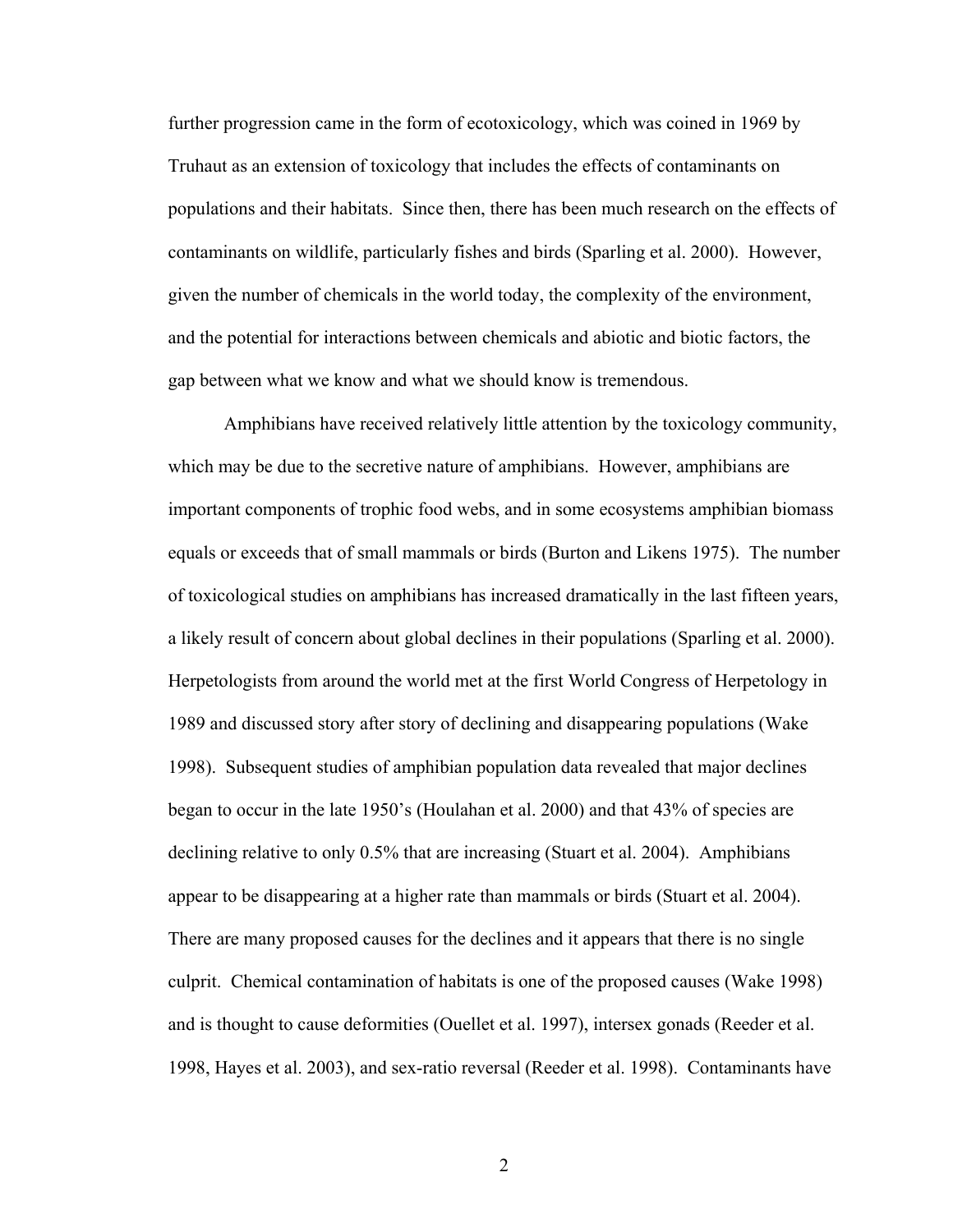also been implicated in the loss of amphibian abundance or diversity at some field sites (Beyer et al. 1985, Kucken et al. 1994, Lambert 1997, Bishop et al. 1999, Davidson et al. 2001). A multiple stressor approach is now being adopted by the amphibian conservation community, including toxicologists, and deleterious effects have been found when amphibians are exposed to both contaminants and other potential stressors (Zaga et al. 1998, Kiesecker 2002).

The vast majority of amphibian toxicology research has been conducted in the laboratory using embryos or tadpoles. Chemical concentration is usually the only factor manipulated, and the most common endpoint is mortality. Laboratory studies are popular because they have a long and respected history, variables such as temperature can be controlled, physical disturbances are minimized, supplies and equipment are accessible, and data can be easily interpreted. Laboratory research has been important for determining mechanisms of action and has allowed for comparisons of relative sensitivity among taxa. Limited data (e.g., Hall and Swineford 1980, Schuytema et al. 1991) indicate that the early, aquatic amphibian life stages may be more sensitive to contaminants than the older, post-metamorphic life stages. Exposure for embryos and larvae may be at higher concentrations and more unavoidable than is the case for terrestrial life stages, given the breeding season of many species coincides with snowmelt or the application of agricultural chemicals, both of which may result in a pulse of chemicals entering breeding sites. Studies that manipulate only the chemical concentration are useful for determining direct toxicity, but other factors such as predation may influence the response of amphibians to contaminants (Relyea and Mills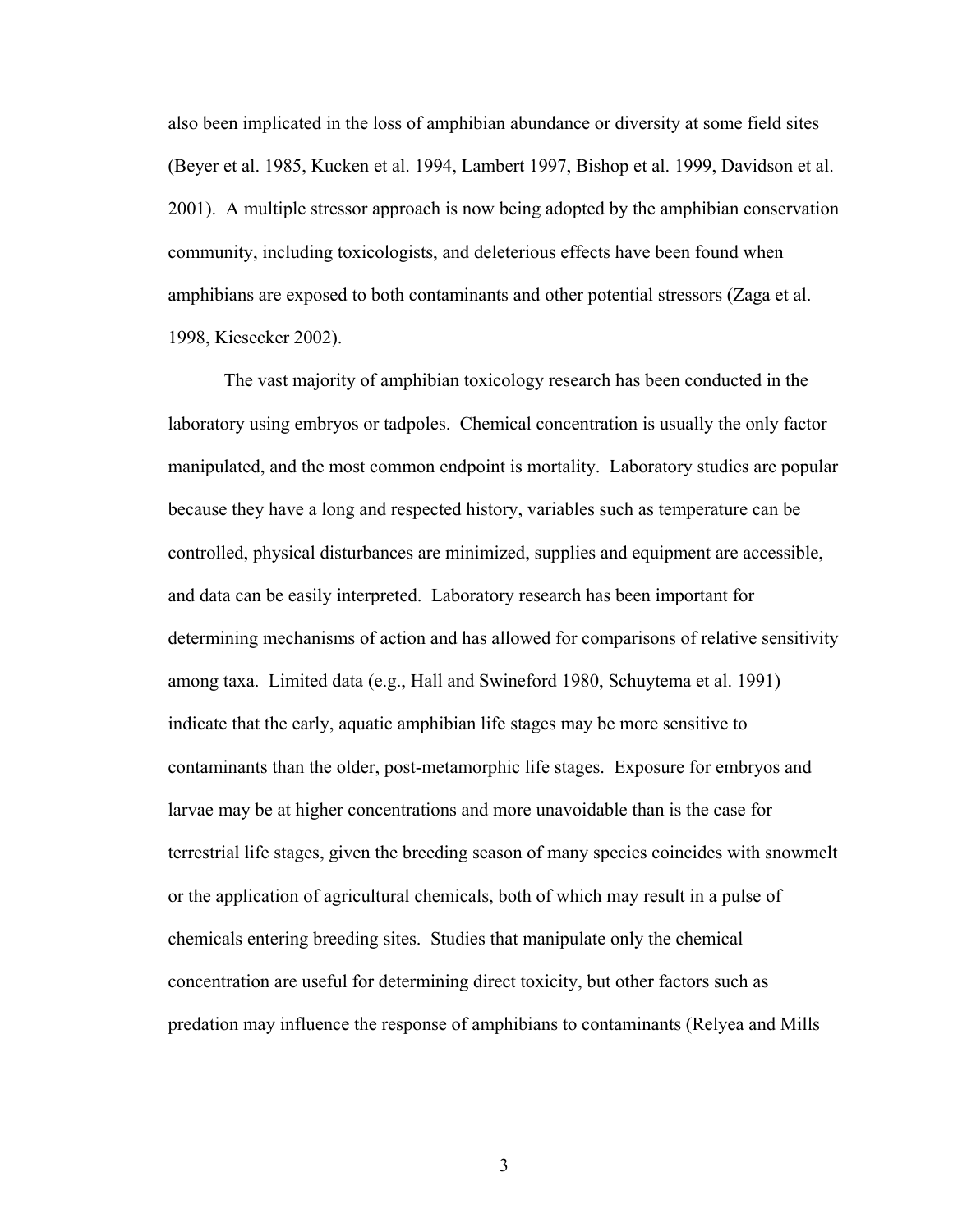2001). Mortality has definite fitness consequences, but sublethal endpoints such as growth and behavior may also have important effects.

Although laboratory tests have increased our understanding of the effects of contaminants on amphibians, studies in experimental mesocosms that incorporate direct and indirect effects and examine lethal and sublethal responses are needed. Complex systems are necessary to predict impacts on natural populations because of the ability of biotic and abiotic factors to influence amphibian ecology as well as contaminant distribution and toxicity. Sublethal responses are not as perilous as death, but do indicate a change which could render individuals more susceptible to other stressors or impact their ability to grow and reproduce. Chemical contaminants can adversely affect behavior, reproduction, growth, morphology, physiological processes, and organ function. Expected environmental concentrations cause sublethal effects more often than they cause lethality. Emphasis must also be placed on the metamorph, juvenile, and adult life stages, given reproduction is impossible without their survival and evidence that populations are declining due to a loss of adults (Carey et al. 2001). Analyses have determined it is the loss of post-metamorphic life stages that has the largest impact on amphibian populations (Biek et al. 2002, Vonesh and De la Cruz 2002). It is important to not only look at terrestrial contamination, but also the performance of amphibians that have metamorphosed from contaminated breeding sites. There is far too much uncertainty associated with using early life stage data to predict long-term effects on individuals and populations. Finally, it is important to conduct tests using native species, especially when there is concern that contamination is affecting a particular species in the wild. The African clawed frog (*Xenopus laevis*) has been touted as a model species for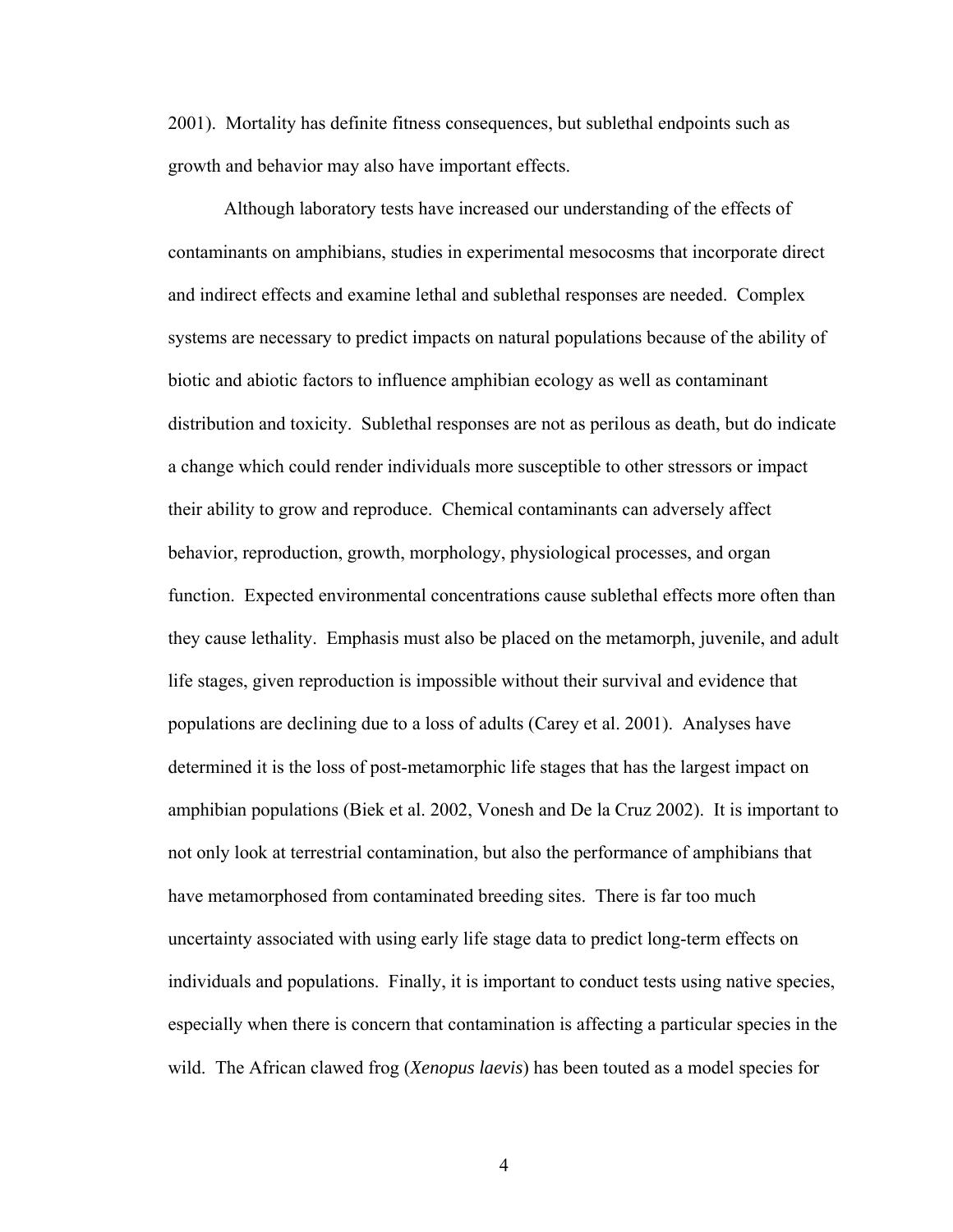laboratory studies, but is native to South Africa and fully aquatic. Assessments of multiple species have demonstrated that there can be large interspecific differences in sensitivity (Birge et al. 2000). Therefore, it should not be assumed that effects (and their magnitude) observed in one species will also be found in another.

The majority of amphibian toxicology research has been on metals, nonchlorinated pesticides, and acidification (Sparling et al. 2000). There has been less work with polycyclic aromatic hydrocarbons (PAHs), organochlorines (OCs), and polychlorinated biphenyls (PCBs) (Sparling et al. 2000), perhaps in part because the latter two are banned in some countries. Metals are of interest because they bioaccumulate and affect physiological processes such as enzyme function. Uptake may occur by oral, dermal, and pulmonary exposure. Elimination of metals from the body of an exposed organism can be a slow process, so that repeated exposure results in increased concentration over time (i.e., age-accumulation). Metals are also persistent in the environment and unlike many pesticides, do not degrade or transform. Metals are among the most frequently cited pollutants present at contaminated sites and can cause habitat degradation and alteration. Considerable work has been done on metal toxicity and bioaccumulation with a vast array of amphibian species (e.g., Khangarot and Ray 1987, Birge et al. 2000). However, as has proven to be the trend, the focus has been on acute, aqueous exposures, early life stages, and mortality. Expanding upon this body of knowledge with mesocosm and field studies that use multiple life stages and environmentally-relevant concentrations and exposure scenarios would increase our understanding of the impacts metals have on natural populations.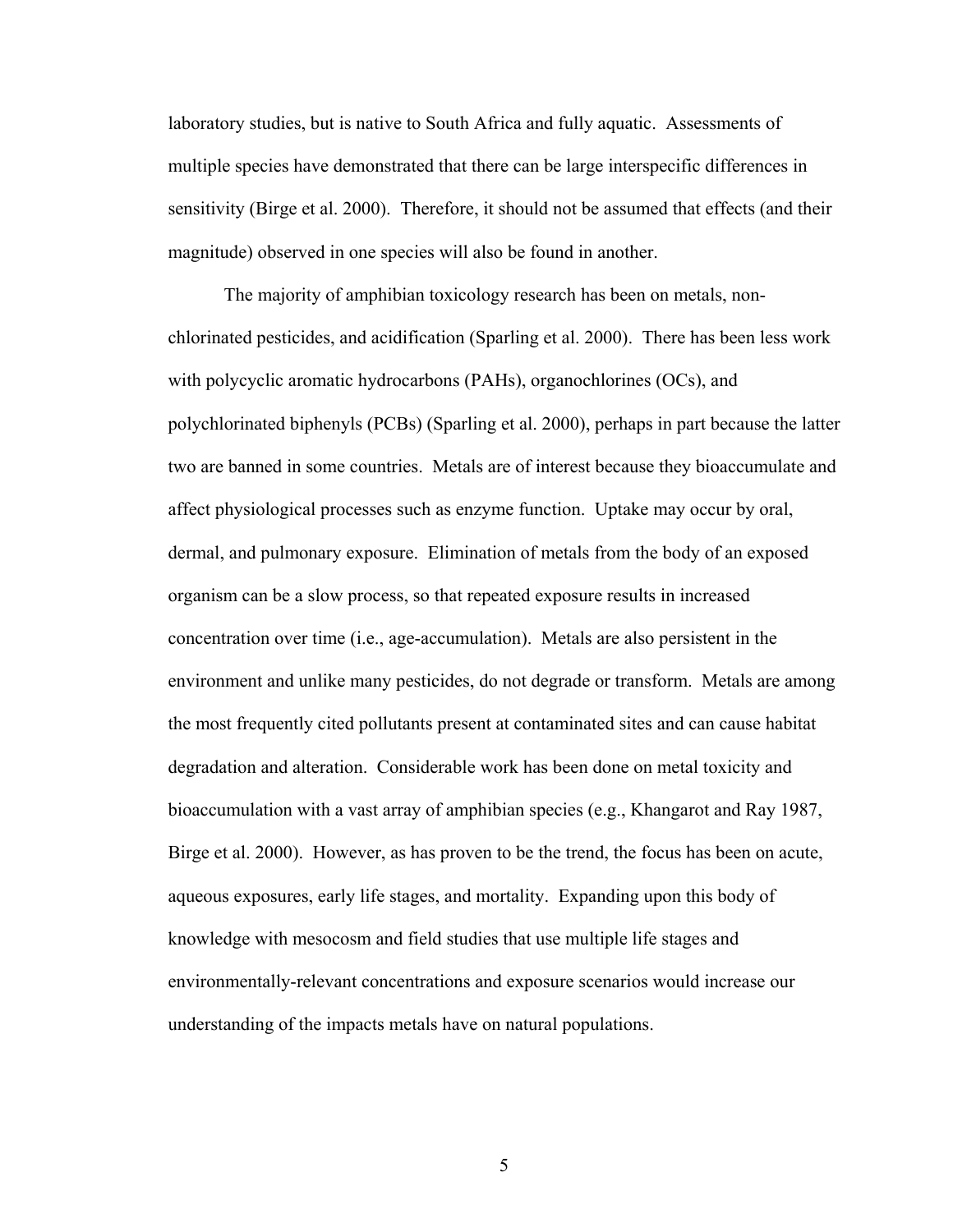For my dissertation research I chose to study the effects of larval exposure to cadmium (Cd) on amphibian metamorphosis and subsequent terrestrial performance (i.e., growth, survival). Cadmium was selected because it is a U.S. Environmental Protection Agency contaminant of concern that is frequently found at contaminated sites and has the potential to bioaccumulate and alter food chains (Eisler 1985). It is mined with zinc and lead, and is used in industrial products and fertilizers. It occurs in water bodies and partitions into algae and other tadpole food resources, thus potentially resulting in oral, dermal, and gill exposure. Numerous laboratory studies of Cd effects on larval amphibians exist, and many have shown that bioaccumulation can be rapid and result in lethality or sublethal effects that are potentially detrimental to fitness. I have found only one study in which amphibian larvae were exposed to Cd in outdoor aquatic microcosms (Lefcort et al. 1998), but the concentrations tested were what would be found at a Superfund site and survival to metamorphosis was subsequently low. Because no research has been done on post-metamorphic amphibians, the fate of those surviving Cd exposure as larvae is unknown. Amphibians will breed in sites contaminated with Cd, but impacts on amphibian populations remain unclear and assessment is complicated by the fact that other metals and contaminants are usually present (Pollio 2001, Rowe et al. 2001).

My experimental approach acknowledges that contaminants are present within complex ecological systems. My work adds to our existing knowledge of Cd by using environmentally relevant concentrations  $(\leq 200 \mu g/L)$  in a simulated pond exposure scenario and assessing the responses of multiple life stages. I conducted larval exposures in polyethylene cattle tank mesocosms because they have been used successfully in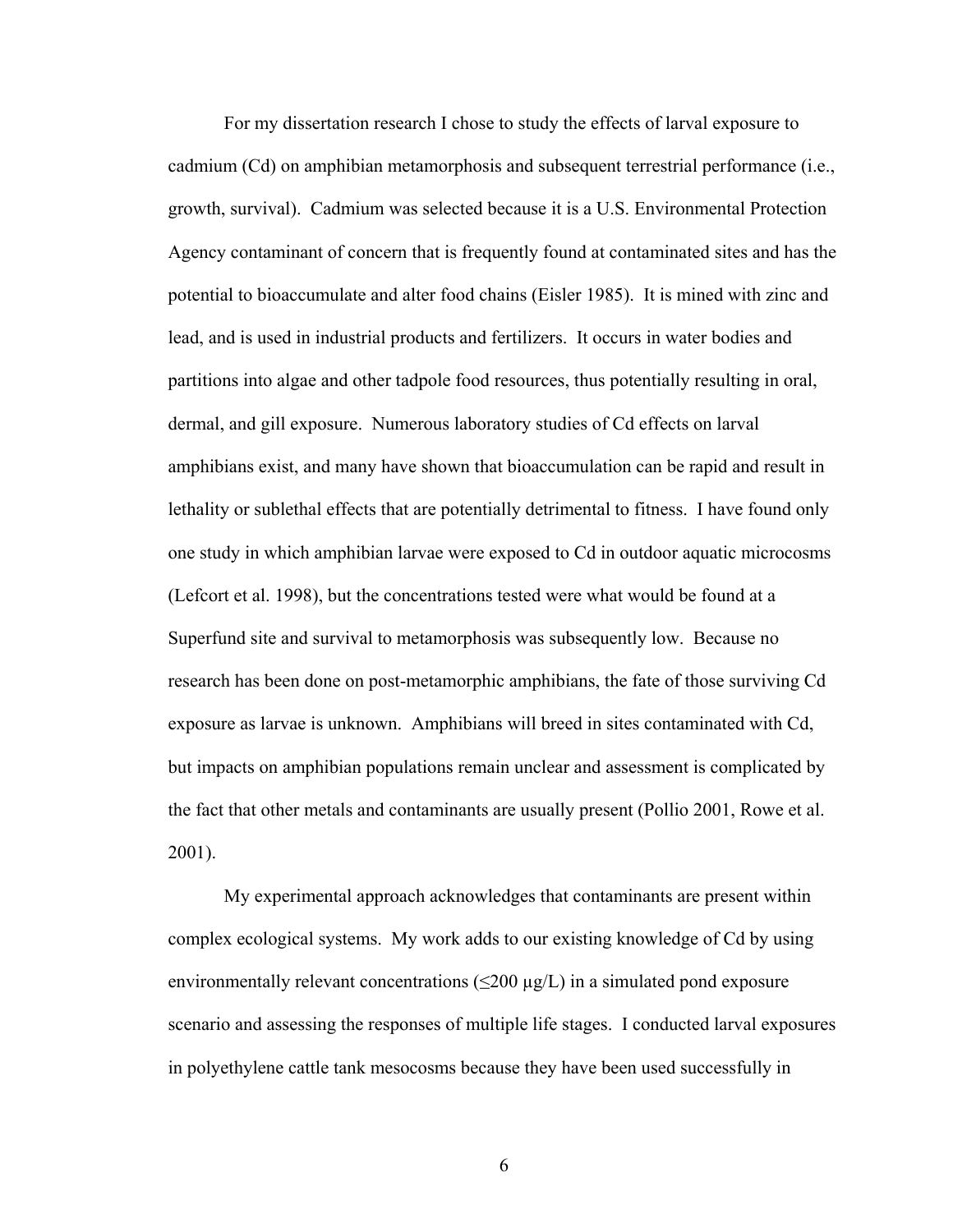ecological and ecotoxicological studies (Rowe and Dunson 1994, Boone and James, in press). The mesocosms effectively simulate natural ponds by including substrate (i.e., leaves), plankton, and periphyton, as well as a natural photoperiod and temperature fluctuations. Surviving metamorphs were subsequently reared in the laboratory or in terrestrial enclosures until the autumn or following year. Terrestrial enclosures, like the cattle tanks, have the benefit of a more natural setting and prey base than the laboratory, and are subject to changing weather and other biotic and abiotic factors. Experimental enclosures have also greatly enhanced our understanding of amphibian ecology and responses to habitat contamination (Boone and James, in press). A laboratory component was added because stochastic events and habitat heterogeneity can have significant and misleading effects on outdoor studies. Toxicology research benefits greatly from a multitiered approach that extends from the laboratory to free-ranging populations (Thompson 2004). Multiple life stages (tadpole, metamorph, juvenile) were monitored to have a more complete understanding of the effects of aquatic Cd contamination on amphibians. It is often the case that researchers project effects on older life stages based on larval or metamorphosis data. Ecological studies are sometimes cited that correlate large body mass at and early timing of metamorphosis with increased fitness (e.g., Semlitsch et al. 1988). However, exposure to a contaminant, particularly one that bioaccumulates, may influence these apparent trends. The monitoring of post-exposure terrestrial performance in a natural, outdoor setting is something that has been done only once before with the short-lived insecticide carbaryl (Boone, in press).

Experiments were conducted that increased sequentially in complexity. The two amphibian species tested were the American toad (*Bufo americanus*) and southern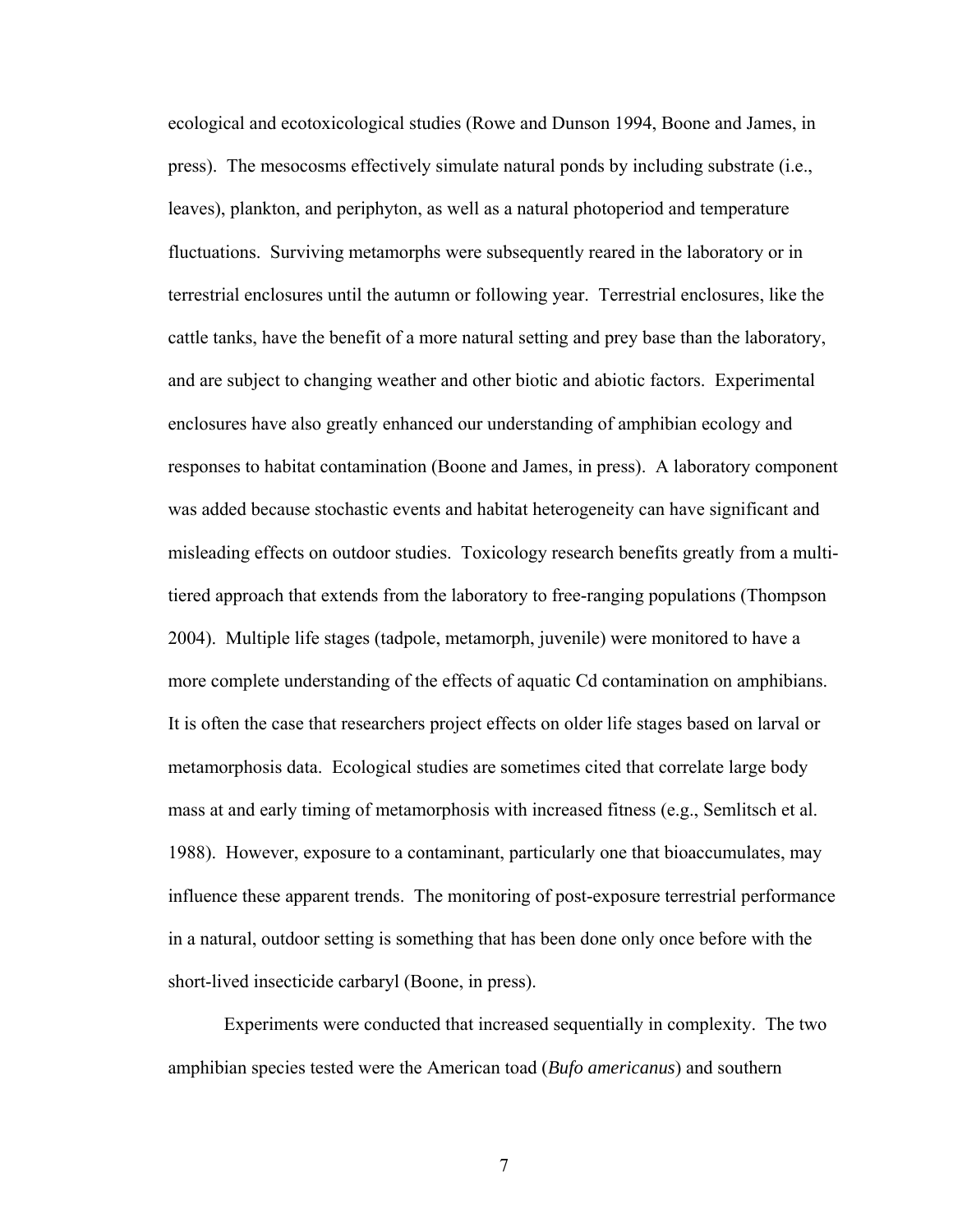leopard frog (*Rana sphenocephala*). They were selected because they are common, widespread species that utilize contaminated habitats in the United States (Pollio 2001). One bufonid and one ranid were chosen because of evidence that the taxa differ in sensitivity (Birge et al. 2000). Several studies have examined the ecology of these species, so there is a good literature base from which to draw. Some laboratory-based information is available on Cd toxicity for American toads (Birge et al. 2000, James and Little 2003), but there are no published studies on southern leopard frogs. Therefore, toxicity studies of these species are warranted. In Year 1, I reared the two species in separate cattle tanks and exposed them to one of five concentrations of Cd. Metamorphs were then kept in enclosures at one field site until the following year. In Year 2, I only worked with southern leopard frogs, and exposed them in cattle tanks to the three lowest Cd concentrations tested in Year 1. Following exposure, metamorphs were raised for two months in the laboratory on a low or high diet level, so that both laboratory and field data would be available for assessment of terrestrial performance and so that the role of food availability could be evaluated. In Year 3, southern leopard frogs were exposed to the year 2 Cd concentrations, but were reared with and without American toads to examine the effects of interspecific competition. Resulting southern leopard frog metamorphs were placed in terrestrial enclosures in two habitat types and recovered in the autumn.

There were many benefits to the approach I took in conducting amphibian toxicity research. By using cattle tanks, Cd was allowed to partition into and influence different media, making the exposure scenario more environmentally realistic compared to typical laboratory tests. The addition of a competitor to the aquatic environment likewise increased realism given that interspecific competition is prevalent in amphibian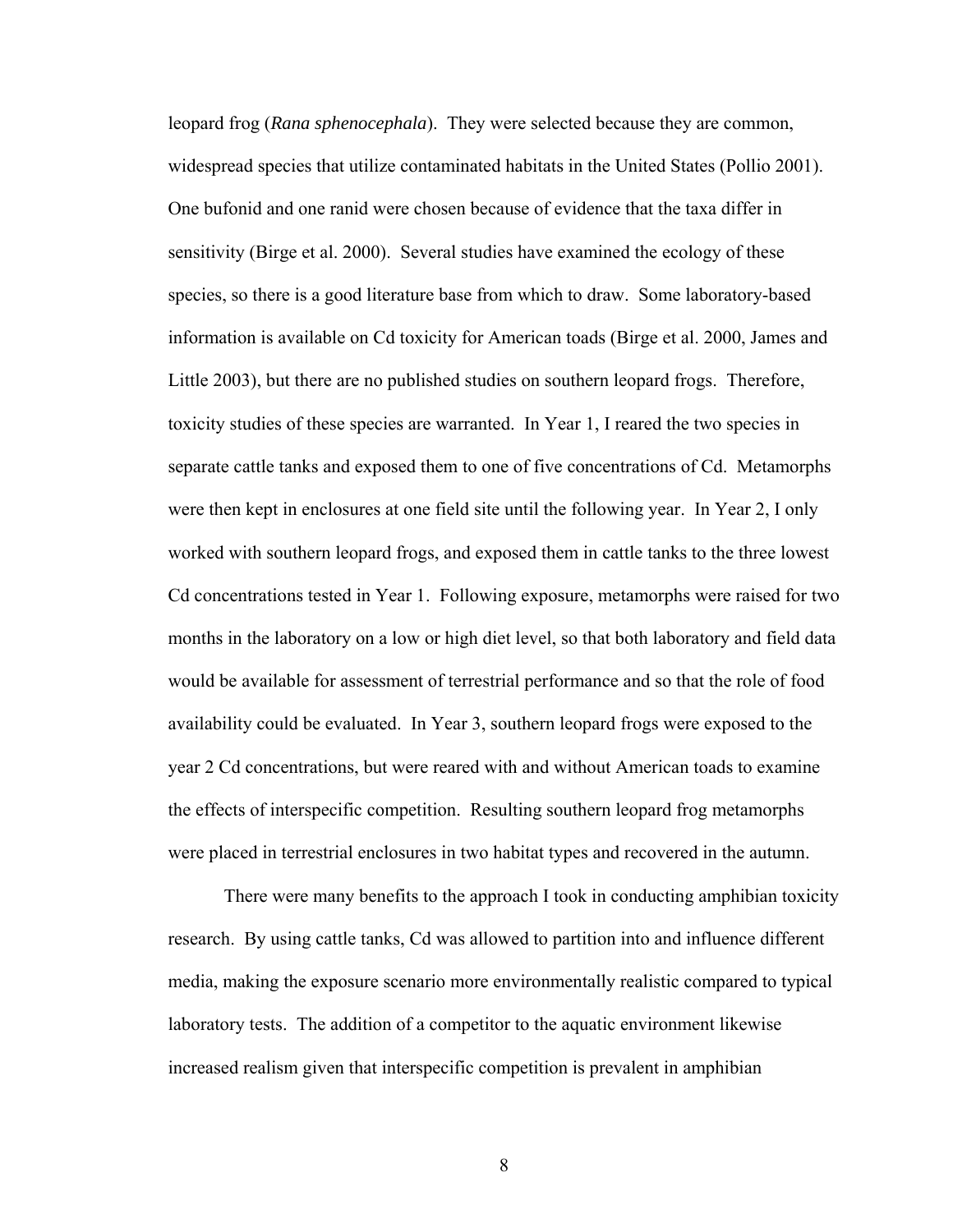<span id="page-22-0"></span>communities and may affect metamorphic traits. Competitive interactions can in turn be affected by contamination (Mills and Semlitsch 2004). By using terrestrial enclosures, metamorphs were subject to natural factors such as predation, starvation, desiccation, and competition. Performance was assessed in two habitat types in order to understand the influence of the terrestrial environment on amphibian responses to larval Cd exposure. Certain habitat types may be more challenging than others and thus the consequences of larval exposure history may play out differently in different habitats. Research on multiple life stages that incorporates habitat complexity in both the aquatic and terrestrial environment is critical for more accurately predicting the effects of contamination on amphibians.

### **LITERATURE CITED**

Beyer WN, Pattee OH, Sileo L, Hoffman DJ, Mulhern BM. 1985. Metal contamination in wildlife living near two zinc smelters. *Environmental Pollution* 38:63-86.

Biek R, Funk WC, Maxell BA, Mills LS. 2002. What is missing in amphibian decline research: Insights from ecological sensitivity analysis. *Conservation Biology* 16:728- 734.

Birge WJ, Westerman AG, Spromberg JA. 2000. Comparative toxicology and risk assessment of amphibians. In: Sparling DW, Linder G, Bishop CA, eds, *Ecotoxicology of Amphibians and Reptiles*. Society of Environmental Toxicology and Chemistry, Pensacola, FL, USA, pp 727-791.

Bishop CA, Mahony NA, Struger J, Ng P, Pettit KE. 1999. Anuran development, density and diversity in relation to agricultural activity in the Holland River watershed, Ontario, Canada (1990-1992). *Environmental Monitoring and Assessment* 57:21-43.

Boone MD. In press. Juvenile frogs compensate for small metamorph size with terrestrial growth: overcoming the effects of larval density and insecticide exposure. *Journal of Herpetology***.**

Boone MD, James SM. In press. Use of aquatic and terrestrial mesocosms in amphibian ecotoxicology. *Applied Herpetology*.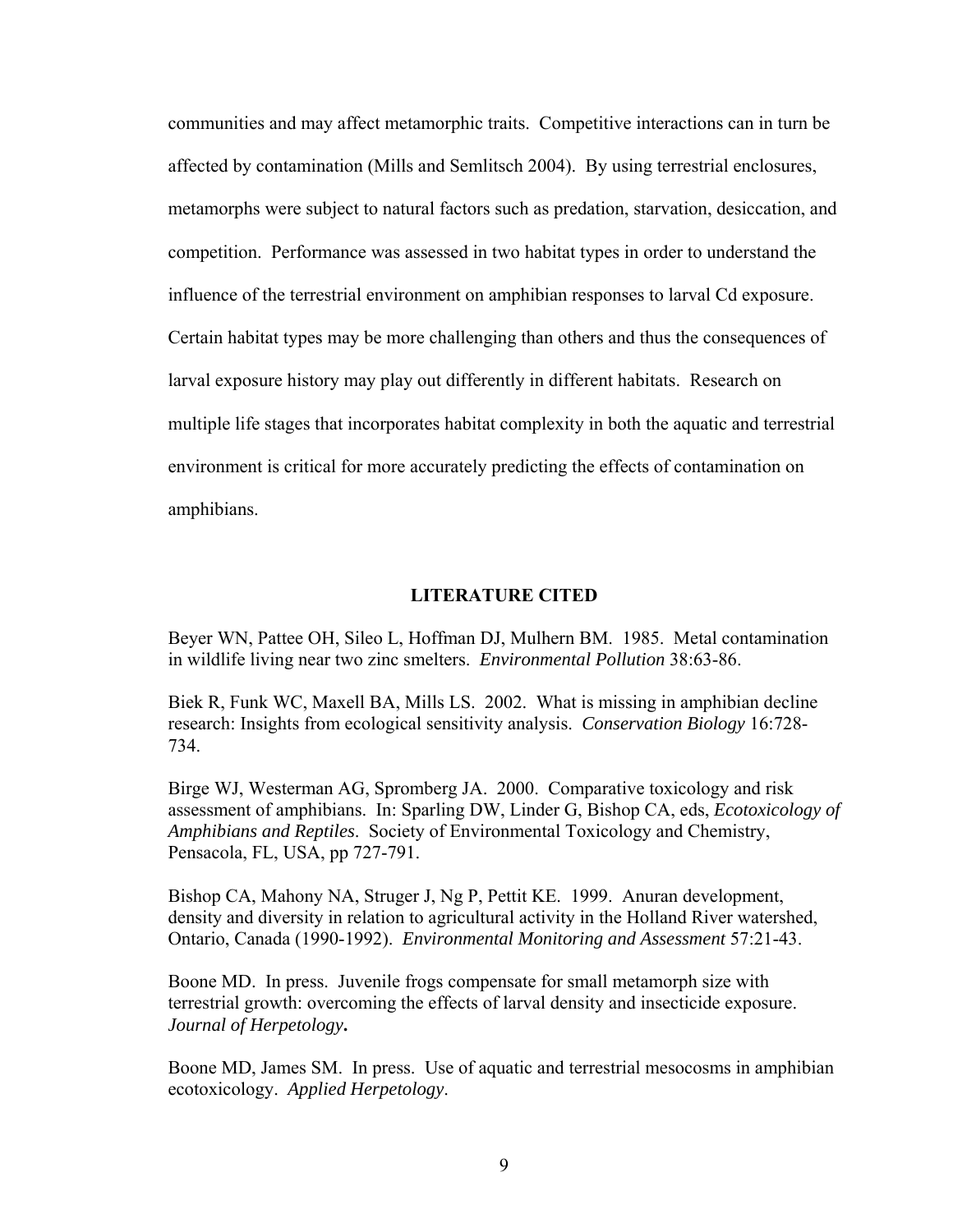Burton TM, Likens GE. 1975. Salamander populations and biomass in the Hubbard Brook Experimental Forest, New Hampshire. *Copeia* 1975:541-546.

Carey C, Heyer WR, Wilkinson J, Alford RA, Arntzen JW, Halliday T, Hungerford L, Lips KR, Middleton EM, Orchard SA, Rand AS. 2001. Amphibian declines and environmental change: Use of remote-sensing data to identify environmental correlates. *Conservation Biology* 15:903-913.

Carson R. 1962. *Silent Spring*. Houghton Mifflin, Boston, MA, USA.

Davidson C, Shaffer HB, Jennings MR. 2001. Declines of the California red-legged frog: climate, UV-B, habitat, and pesticides hypotheses. *Ecological Applications* 11:464- 479.

Eisler R. 1985. Cadmium hazards to fish, wildlife, and invertebrates: a synoptic review. USFWS Biological Report 85 (1.2). U.S. Fish and Wildlife Service, Laurel, MD, USA.

Hall RJ, Swineford D. 1980. Toxic effects of endrin and toxaphene on the southern leopard frog *Rana sphenocephala*. *Environmental Pollution* 23:53-65.

Hayes T, Haston K, Tsui M, Hoang A, Haeffele C, Vonk A. 2003. Atrazine-induced hermaphroditism at 0.1 ppb in American leopard frogs (*Rana pipiens*): laboratory and field evidence. *Environmental Health Perspectives* 111:568-575.

Houlahan JE, Findlay CS, Schmidt BR, Meyer AH, Kuzmin SL. 2000. Quantitative evidence for global amphibian population declines. *Nature* 404:752-755.

Institute of Medicine. 2004. *Forging a Poison Prevention and Control System*. National Academies Press, Washington DC, USA.

James SM, Little EE. 2003. The effects of chronic cadmium exposure on American toad (*Bufo americanus*) tadpoles. *Environmental Toxicology and Chemistry* 22:377-380.

Khangarot BS, Ray PK. 1987. Sensitivity of toad tadpoles, *Bufo melanostictus* (Schneider), to heavy metals. *Bulletin of Environmental Contamination and Toxicology* 38:523-527.

Kiesecker JM. 2002. Synergism between trematode infection and pesticide exposure: a link to amphibian limb deformities in nature? *Proceedings of the National Academy of Sciences* 99:9900-9904.

Kucken DJ, Davis JS, Petranka JW, Smith CK. 1994. Anakeesta stream acidification and metal contamination: effects on a salamander community. *Journal of Environmental Quality* 23:1311-1317.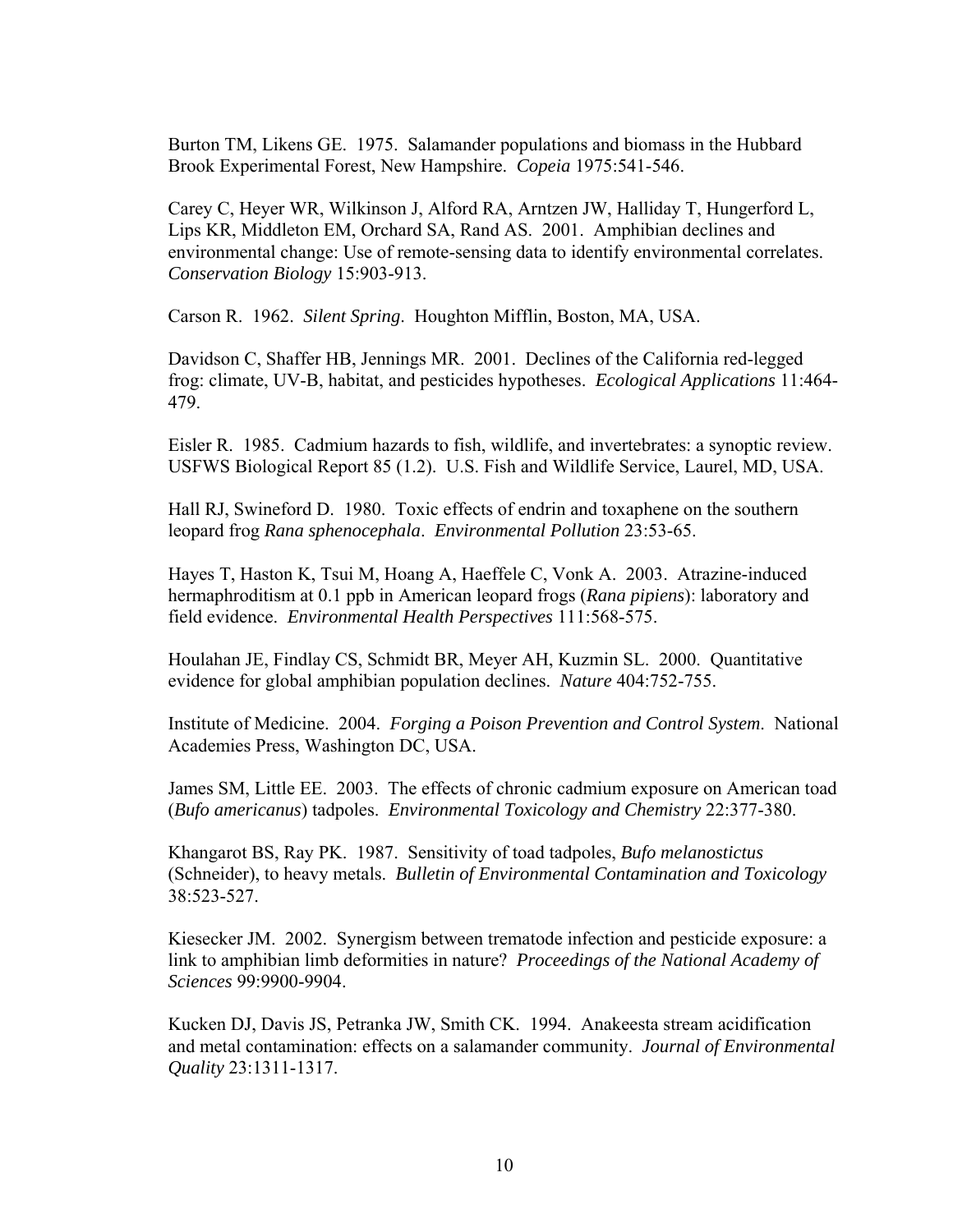Lambert MRK. 1997. Environmental effects of heavy spillage from a destroyed pesticide store near Hargeisa (Somaliland) assessed during the dry season, using reptiles and amphibians as bioindicators. *Archives of Environmental Contamination and Toxicology* 32:80-93.

Lefcort H, Meguire RA, Wilson LH, Ettinger WF. 1998. Heavy metals alter the survival, growth, metamorphosis, and antipredatory behavior of Columbia spotted frog (*Rana luteiventris*) tadpoles. *Archives of Environmental Contamination and Toxicology* 35:447-456.

Mills NE, Semlitsch RD. 2004. Competition and predation mediate the indirect effects of an insecticide on southern leopard frogs. *Ecological Applications* 14:1041-1054.

Ouellet M, Bonin J, Rodrigue J, DesGranges J, Lair S. 1997. Hindlimb deformities (ectromelia, ectrodactyly) in free-living anurans from agricultural habitats. *Journal of Wildlife Diseases* 33:95-104.

Pollio CA. 2001. Amphibian community structure and breeding utilization of artificial pools created on an abandoned pyrite mine site in Prince William County, Virginia. PhD Dissertation. George Mason University, Fairfax, VA, USA.

Reeder AL, Foley GL, Nichols DK, Hansen LG, Wikoff B, Faeh S, Eisold J, Wheeler MB, Warner R, Murphy JE, Beasley VR. 1998. Forms and prevalence of intersexuality and effects of environmental contaminants on sexuality in cricket frogs (*Acris crepitans*). *Environmental Health Perspectives* 106:261-266.

Relyea RA, Mills N. 2001. Predator-induced stress makes the pesticide carbaryl more deadly to gray treefrog tadpoles. *Proceedings of the National Academy of Sciences* 98:2491-2496.

Rowe CL, Dunson WA. 1994. The value of simulated pond communities in mesocosms for studies of amphibian ecology and ecotoxicology. *Journal of Herpetology* 28:346- 356.

Rowe CL, Hopkins WA, Coffman VR. 2001. Failed recruitment of southern toads (*Bufo terrestris*) in a trace element-contaminated breeding habitat: direct and indirect effects that may lead to a local population sink. *Archives of Environmental Contamination and Toxicology* 40:399-405.

Schuytema GS, Nebeker AV, Griffis WL, Wilson KN. 1991. Teratogenesis, toxicity, and bioconcentration in frogs exposed to dieldrin. *Archives of Environmental Contamination and Toxicology* 21:332-350.

Semlitsch RD, Scott DE, Pechmann JHK. 1988. Time and size at metamorphosis related to adult fitness in *Ambystoma talpoideum*. *Ecology* 69:184-192.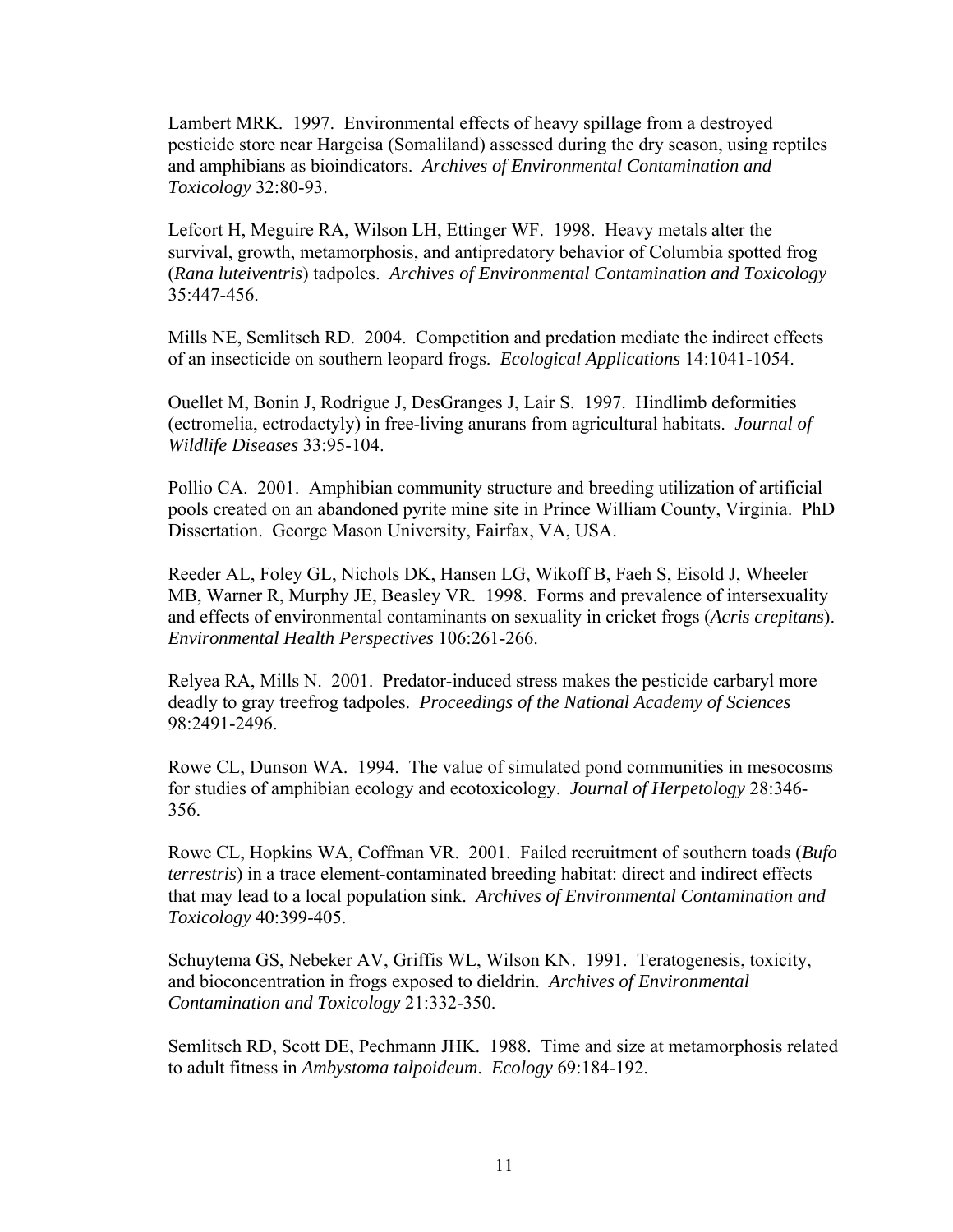Sparling DW, Bishop CA, Linder G. 2000. The current status of amphibian and reptile ecotoxicological research. In: Sparling DW, Linder G, Bishop CA, eds, *Ecotoxicology of Amphibians and Reptiles*. Society of Environmental Toxicology and Chemistry, Pensacola, FL, USA, pp 1-13.

Stuart SN, Chanson JS, Cox NA, Young BE, Rodrigues ASL, Fischman DL, Waller RW. 2004. Status and trends of amphibian declines and extinctions worldwide. *Science* 306:1783-1786.

Thompson DG. 2004. Potential effects of herbicides on native amphibians: a hierarchical approach to ecotoxicology research and risk assessment. *Environmental Toxicology and Chemistry* 23:813-814.

Vonesh JR, De la Cruz O. 2002. Complex life cycles and density dependence: assessing the contribution of egg mortality to amphibian declines. *Oecologia* 133:325-333.

Wake DB. 1998. Action on amphibians. *Trends in Ecology and Evolution* 13:379-380.

Zaga A, Little EE, Rabeni CF, Ellersieck MR. 1998. Photoenhanced toxicity of a carbamate insecticide to early life stage anuran amphibians. *Environmental Toxicology and Chemistry* 17:2543-2553.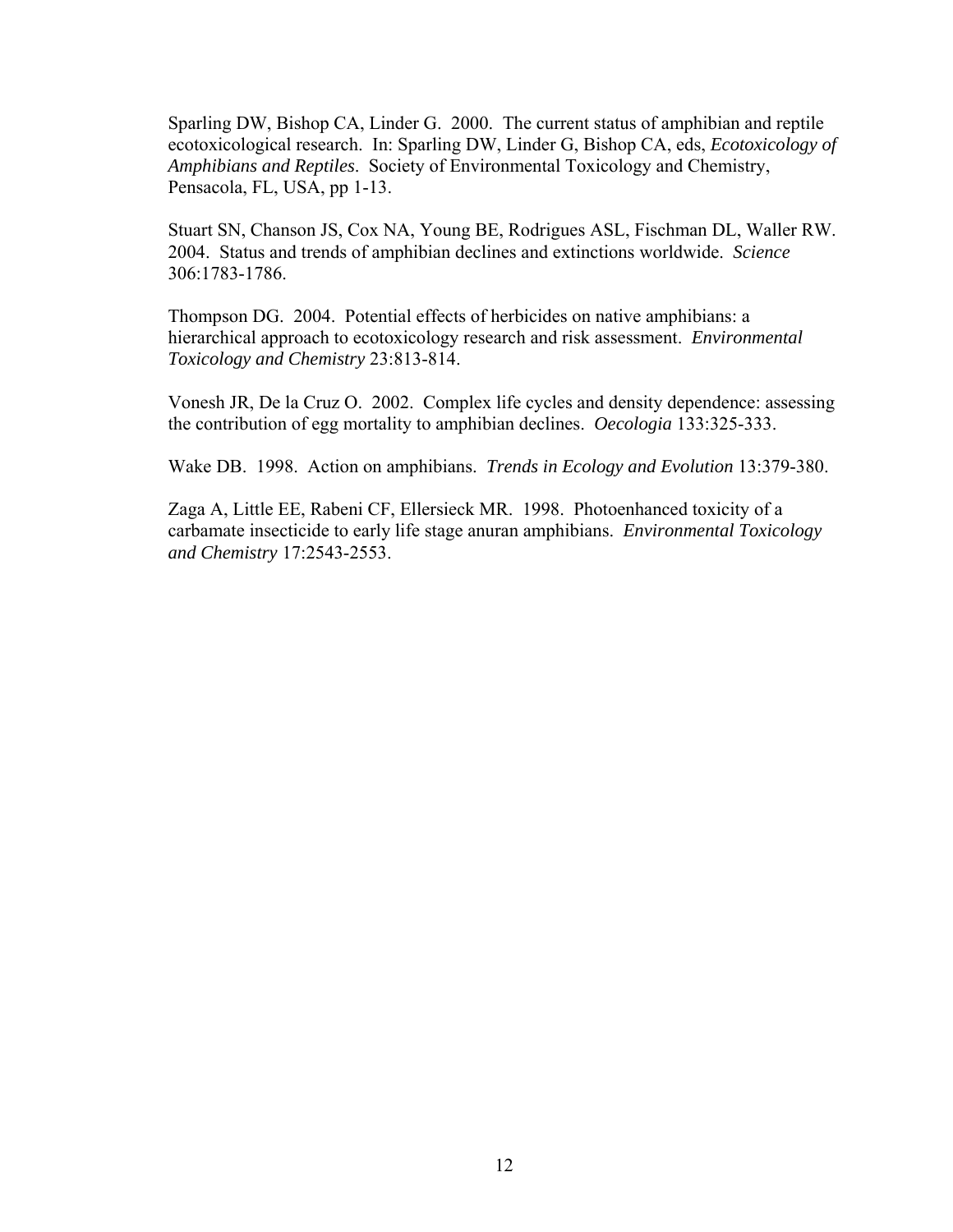#### **CHAPTER 2**

# <span id="page-26-0"></span>**METAMORPHOSIS OF TWO AMPHIBIAN SPECIES AFTER CHRONIC CADMIUM EXPOSURE IN OUTDOOR AQUATIC MESOCOSMS**

#### **ABSTRACT**

Amphibian larvae at contaminated sites may experience an alteration of metamorphic traits and survival compared to amphibians in uncontaminated conditions. Effects of chronic cadmium (Cd) exposure on the metamorphosis of American toads (*Bufo americanus*) and southern leopard frogs (*Rana sphenocephala*) were determined. The two species were reared separately from shortly after hatching through metamorphosis in outdoor mesocosms (1325-L polyethylene cattle tanks) that simulated natural ponds. Both species exhibited a decrease in survival with increasing initial nominal aqueous Cd concentration. When survival was included as a covariate, cadmium treatment did not influence mass at metamorphosis for either species, but increased the age at metamorphosis for the American toads. The whole body Cd content of metamorphs increased with aqueous Cd treatment level for both species, and the American toads tended to accumulate a higher concentration of Cd compared to the southern leopard frogs at a given exposure. Most of the Cd partitioned out of the water column within seven days of dosing and accumulated in and altered the abundance of the tadpoles' diet. Cadmium-contaminated sites may produce fewer metamorphs, and those that survive will metamorphose later and contain Cd. Interspecific differences in the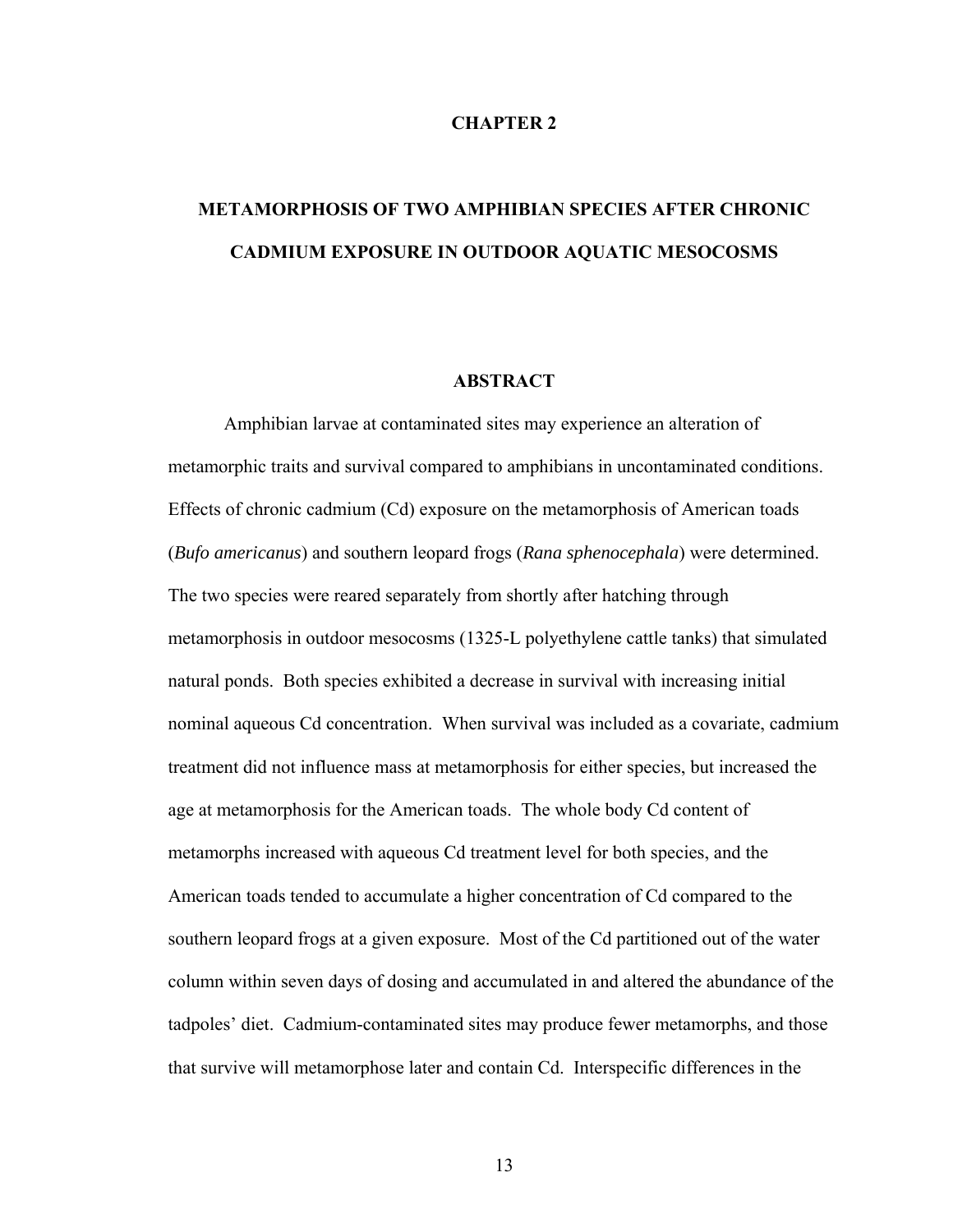<span id="page-27-0"></span>response variables illustrate the importance of testing multiple species when assessing risk.

#### **INTRODUCTION**

Chemicals potentially harmful to amphibians have been found in the most remote montane lakes to highly urban streams. Most amphibians spend their embryonic and larval periods in aquatic habitats before metamorphosing to inhabit the terrestrial environment. Characteristics of the breeding site can have important effects on metamorphosis and early life stage survival, and aquatic contamination may contribute to reduced amphibian abundance and species richness at some field sites (Kucken et al. 1994, Bishop et al. 1999). Amphibians have been found in wastewater treatment wetlands, farm ponds, mining sites, and other contaminated habitats. Amphibians are unlikely to escape environmental degradation because they have high breeding-site fidelity and low mobility.

Laboratory tests have been important for understanding direct effects of contaminants on amphibians. However, these studies rarely examine indirect effects (Mills and Semlitsch 2004), and may greatly overestimate (Thompson et al. 2004) or underestimate (James and Little 2003) responses that would occur in natural conditions because they tend to be acute (usually less than seven days), maintained at a constant exposure concentration, and involve a single treatment variable (contaminant concentration) and route of exposure (across the skin or gills from water). Mortality can increase when the exposure is chronic (James and Little 2003) or an additional stressor is present (Relyea and Mills 2001). Dietary uptake of contaminants can also be important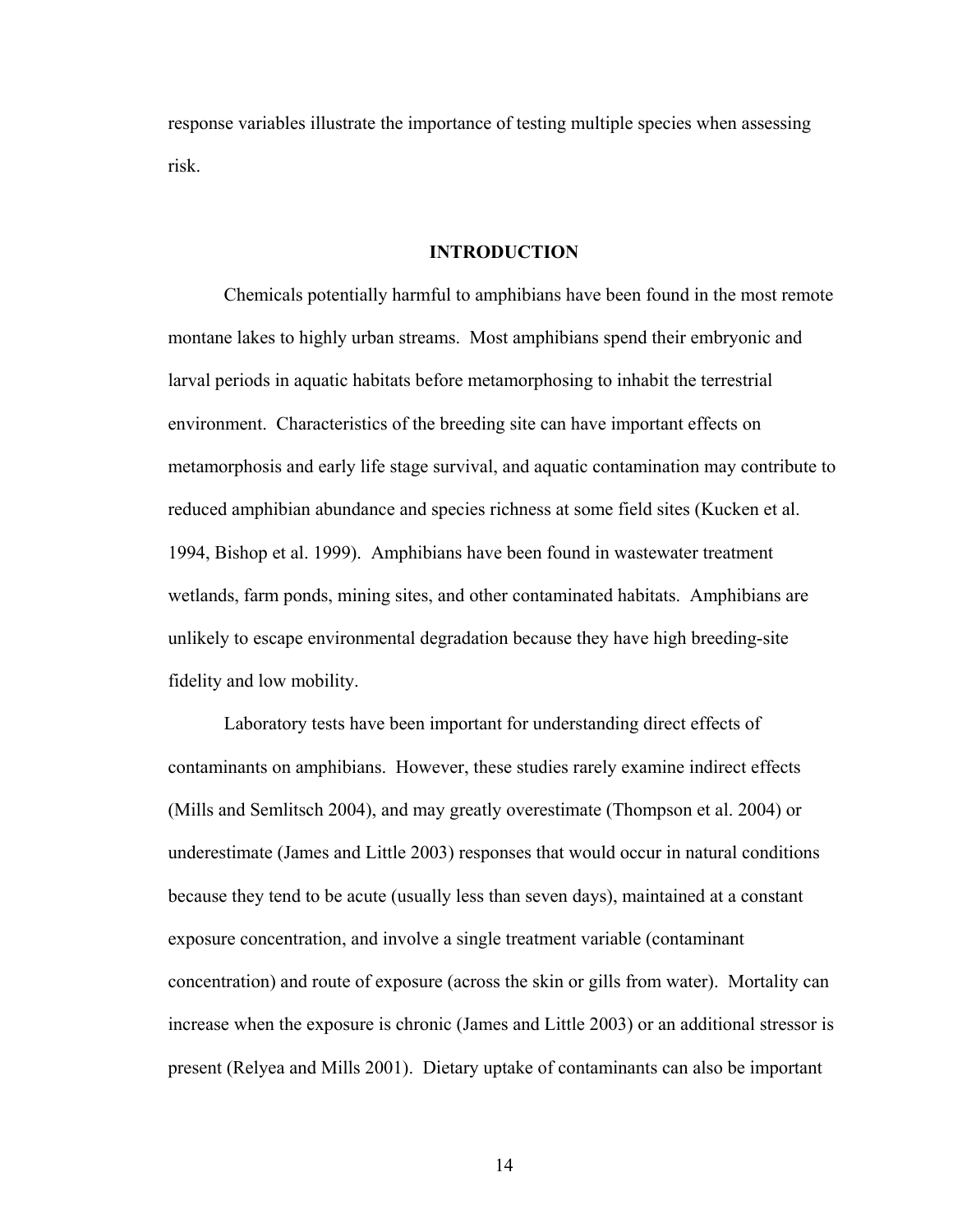but realistic dietary exposure regimes are rarely tested with amphibians in the laboratory. Alternatives to traditional testing are needed to better understand amphibian responses in contaminated habitats and routes of uptake. Mesocosms (e.g., polypropylene cattle tanks) provide the benefits of a more realistic aquatic environment while still maintaining relatively controlled conditions (Rowe and Dunson 1994). Investigators have used cattle tanks to study amphibian ecology (Wilbur 1987, Rowe and Dunson 1994) and ecotoxicology (Rowe and Dunson 1994, Mills and Semlitsch 2004). The addition of litter (dead leaves or grass), plankton, and periphyton to cattle tanks subject to natural climatic conditions allows contaminants to partition into several media and incorporates environmental complexity and fluctuation. Contamination may act both directly on larval amphibians through dermal and oral uptake, and indirectly by altering the aquatic community (Mills and Semlitsch 2004). Unfortunately, the interpretation of cattle tank study results can be more difficult than those obtained in the laboratory, and natural disasters and heterogeneity among experimental units are more prevalent.

The heavy metal cadmium (Cd) is one of the contaminants that amphibians encounter at breeding sites. Aquatic habitats become polluted with Cd from terrestrial runoff, aerial deposition, and the release of effluent directly into water bodies. The chronic criterion for Cd as set by the U.S. Environmental Protection Agency is 0.15 μg/L (at 50 mg/L hardness; USEPA 2001), but concentrations can be well above that in industrial and mining areas (Barks 1977) and may exceed 200 μg/L (LeJeune et al. 2000). Cadmium is more bioavailable in soft water (Canton and Sloof 1982), so species such as amphibians that breed in rain-fed pools may be at increased risk. Larval amphibians reared in Cd-contaminated water can experience reduced growth (Canton and Sloof 1982,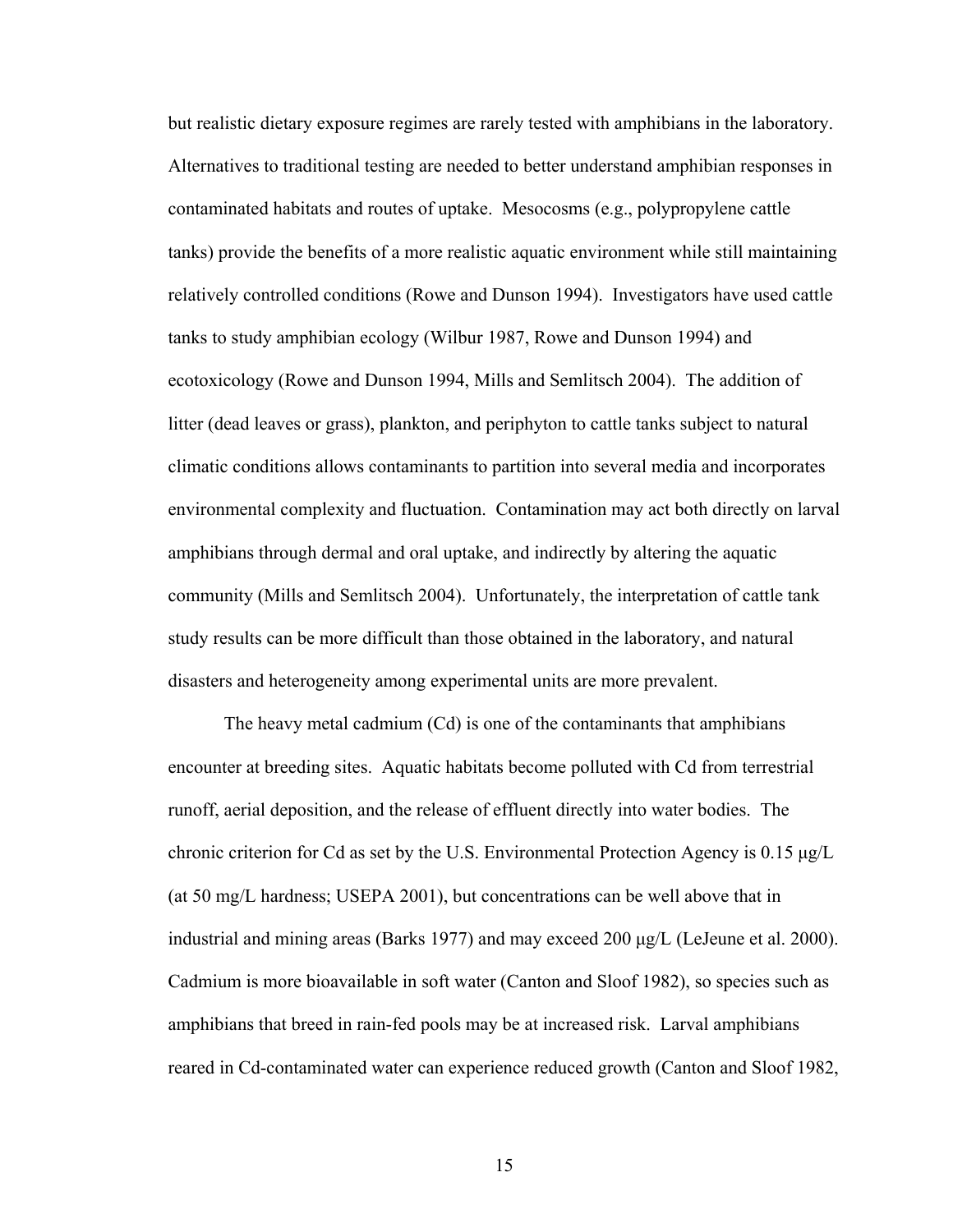Nebeker et al. 1995, Loumbourdis et al. 1999) and survival (Canton and Sloof 1982, Nebeker et al. 1995, Lefcort et al. 1998, Loumbourdis et al. 1999). However, Cd can also have hormetic effects (James and Little 2003). Significant Cd uptake by tadpoles from water can occur within 24 h (Dobrovoljc et al. 2003) and may increase with the length of exposure (Dobrovoljc et al. 2003) and aqueous Cd concentration (Nebeker et al. 1995, Loumbourdis et al. 1999). Frog tadpoles reared outdoors in small aquatic mesocosms containing leaf litter, sand, algae, and zooplankton dosed once with 100 μg Cd/L contained an average of 2.2 μg Cd/g whole body wet weight after three weeks and only 25% survived to metamorphosis (Lefcort et al. 1998). Larval amphibians collected from contaminated field sites have possessed in excess of 13 μg Cd/g whole body dry mass (Snodgrass et al. 2003), while those exposed in the laboratory can withstand at least 60 μg Cd/g (Loumbourdis et al. 1999).

Cadmium added to the water column can partition into periphyton and plankton (Stephenson and Turner 1993), altering the food source of amphibians. Periphyton often contains many times the concentration of aqueous Cd (Besser et al. 2001) and when Cd is experimentally added to water, uptake by periphyton can reach equilibrium in a matter of days (Stephenson and Turner 1993). Phytoplankton abundance may increase in Cdcontaminated systems (deNoyelles et al. 1980, Kettle and deNoyelles 1986) because of alteration of the zooplankton community and reduced grazing. However, Cd can also inhibit some phytoplankton species and change species composition (deNoyelles et al. 1980, Kerrison et al. 1988). These complex responses to Cd by aquatic communities reinforce the need for mesocosm and field studies (see also Wojtaszek et al. 2004).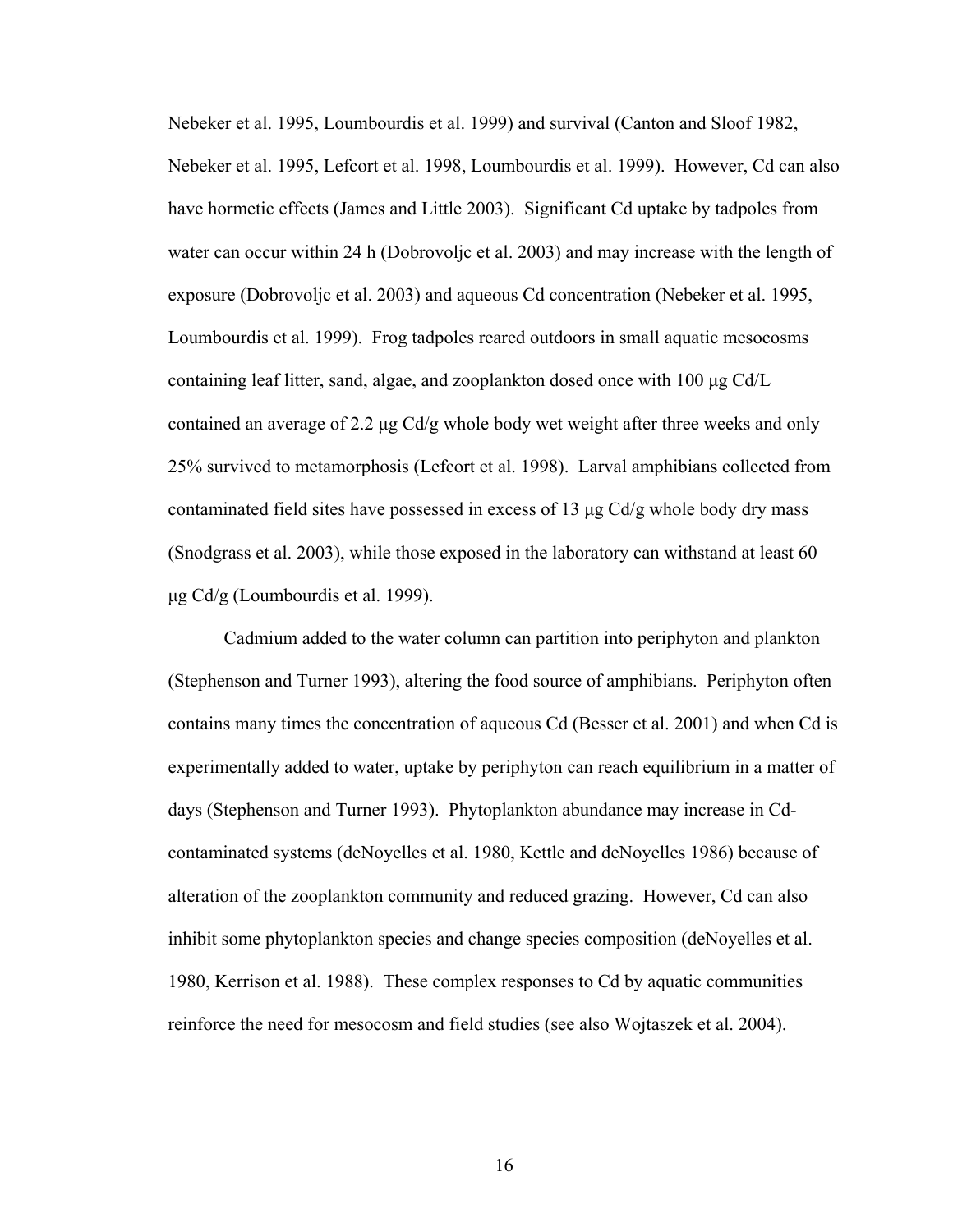<span id="page-30-0"></span>Reliance on laboratory data alone to predict the impacts of Cd in the environment should be avoided (Kay 1985).

The need for more environmentally relevant tests of Cd effects on amphibians is indicated from laboratory toxicity data and the potential for Cd to alter amphibian food resources. A cattle tank study was conducted to determine the effects of chronic Cd exposure on the metamorphosis of American toads (*Bufo americanus*) and southern leopard frogs (*Rana sphenocephala*). These common United States species were chosen because they are habitat generalists that will breed in contaminated sites (Pollio 2001) and have not previously been tested for their metamorphic responses to Cd outside of the laboratory (American toads) or at all (southern leopard frogs). One bufonid and one ranid were selected because previous toxicology studies indicate ranids may be relatively more sensitive (Birge et al. 2000). These species are both herbivorous and have overlapping breeding seasons, but differ greatly in their normal average size at metamorphosis and length of larval period. Southern leopard frogs usually take at least fifteen days longer to metamorphose but do so at approximately ten times the size of American toads and have more advanced ontogenetic development. Differences in behavior, physiology, and life history may result in differences in sensitivity to contamination.

#### **MATERIALS AND METHODS**

#### *Study organisms*

Study organisms were obtained on April 23 and 24, 2002, from two rain-fed forest ponds at the University of Missouri Baskett Wildlife Research Area in Boone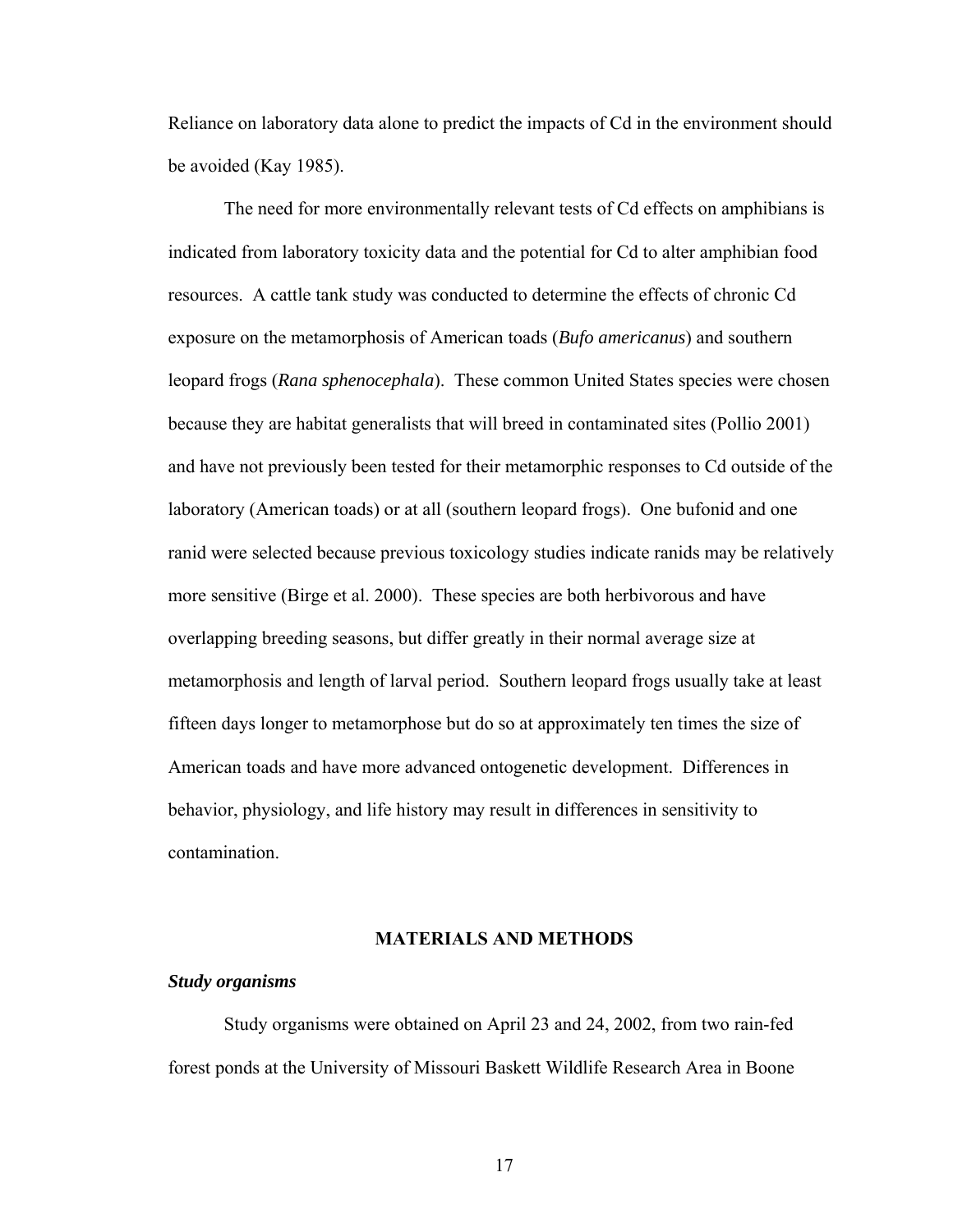County, MO, USA. Because this area has been set aside for ecological research since 1938 and has no known on-site sources of contamination, ambient Cd concentrations were not determined. Three southern leopard frog (*Rana sphenocephala*) egg masses were collected from one pond and portions of five American toad (*Bufo americanus*) egg strings were collected from the other pond. Oviposition occurred within 48 h of collection. Eggs were transported in plastic buckets with source pond water to a laboratory at the USGS Columbia Environmental Research Center (CERC) in Columbia, MO, USA. Eggs hatched in the buckets and daily partial water changes were made using well water diluted with deionized water (hardness  $\approx 60$  mg/L as CaCO<sub>3</sub>). This allowed the organisms to acclimate to the water being used for the exposure study. Once tadpoles were free-swimming, they were fed ground fish flakes (TetraMin<sup>®</sup>, Blacksburg, VA, USA).

#### *Experimental mesocosms*

Thirty-eight polyethylene cattle tanks (1.83-m diameter, 1325-L volume; Behlen PolyTuff, Columbus, NE, USA) were set up to simulate natural ponds. The tanks were positioned in a roughly rectangular array on a mown field at CERC. Approximately 950 L of well water diluted with deionized water to a nominal hardness of 60 mg/L (as  $CaCO<sub>3</sub>$ ) was added to the tanks March 11 to 16, 2002, which resulted in a water depth of approximately 0.5 m. Immediately afterwards, 1 kg of deciduous leaf litter was added to each tank and allowed to settle to the bottom. The litter was collected by raking the forest floor in an oak-hickory-maple stand at the Baskett Wildlife Research Area, and was in various states of decay but largely consisted of dry, intact leaves. Equal-volume aliquots of plankton and algae from several ponds in Boone County natural areas were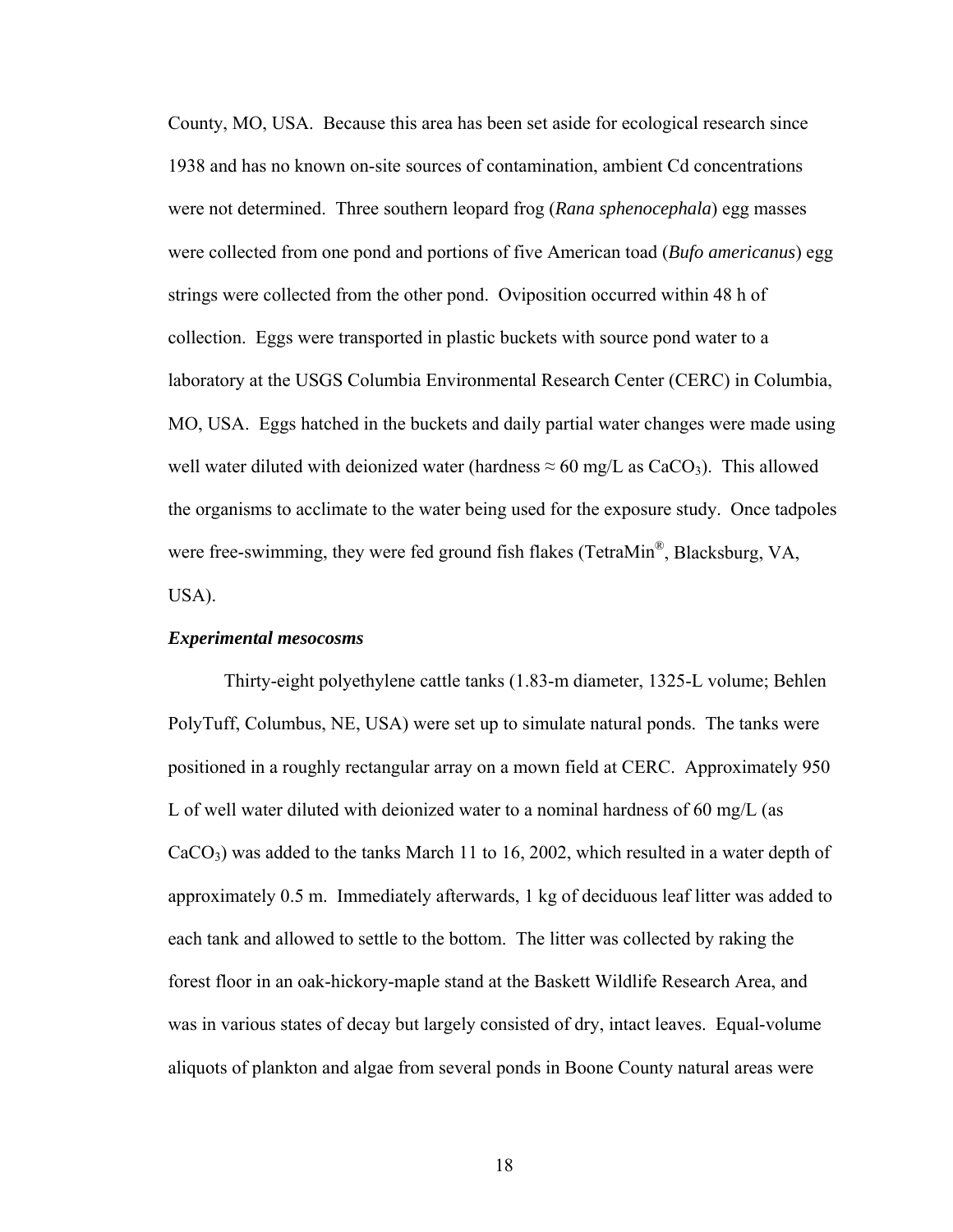added to the tanks approximately every five days for a total of four inoculations. Concentrated samples were obtained by pouring buckets of pond water through a 63-μm plankton towing net. Collections occurred at a total of seven ponds, with different sites visited each day. For the duration of the study, each tank was covered with a lid made of fiberglass screen to prevent colonization by predaceous invertebrates. These methods were based on well-established procedures for amphibian cattle tank studies (Wilbur 1987, Boone and Semlitsch 2001). However, it should be recognized that variation in the creation of the larval environment among studies may influence contaminant effects.

A stock solution was made by adding Cd (certified American Chemical Society  $CdCl<sub>2</sub>·2.5H<sub>2</sub>O$  crystals; Fisher Scientific, Fairlawn, NJ, USA) to deionized water, and its concentration was confirmed before dosing the tanks. On April 22, 2002, appropriate volumes of the stock were added to the tanks to result in initial nominal aqueous concentrations of 0 (control), 5, 18, 60, and 200 μg Cd/L. These concentrations are considered the treatment levels even though they decreased over time. Stock solution was first added to a plastic watering can containing water from the respective tank, and then the contents were evenly sprinkled onto the surface of the tank water. Control tanks received the same treatment but without any stock solution added to the watering can, so that the level of physical disturbance would be the same among treatments.

 Tadpoles were added to the experimental ponds on May 1, 2002, which was a few days after hatching and when individuals were at developmental stage 25 (Gosner 1960). Clutches of each species were combined and only free-swimming tadpoles that appeared healthy were used. Assignment of individual tadpoles to tanks was done haphazardly. Of the 38 total tanks, 22 each received 50 southern leopard frogs and 16 each received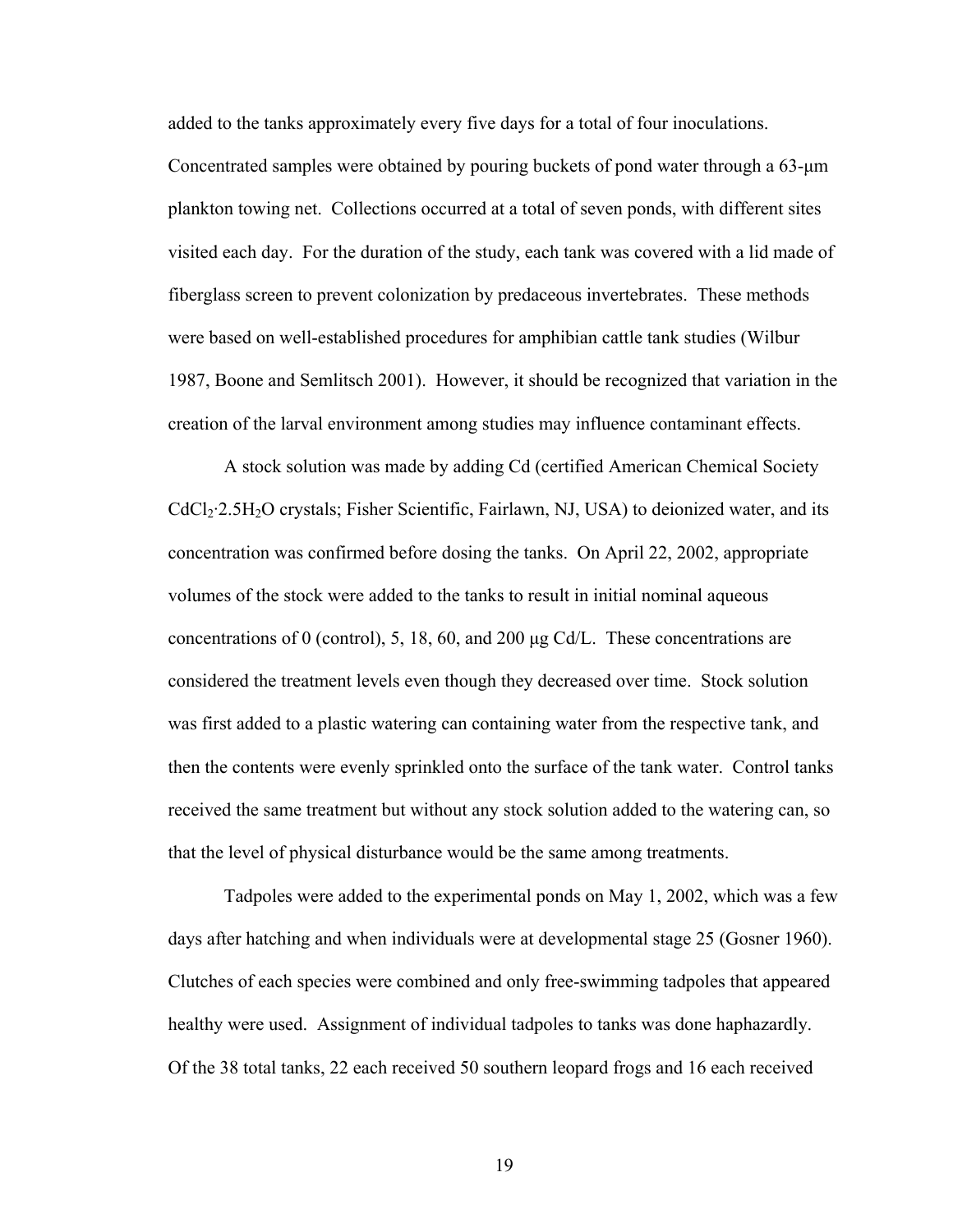120 American toads. Stocking rates were based on natural densities (Brockelman 1969, Petranka 1989) and the species were reared separately to assess the effects of Cd on populations instead of communities. Tank replication was as follows for the different Cd concentrations ( $\mu$ g/L): American toads- 0 (n = 3), 5 (n = 3), 18 (n = 3), 60 (n = 3), 200 (n  $= 4$ ; southern leopard frogs- 0 (n = 4), 5 (n = 4), 18 (n = 4), 60 (n = 5), 200 (n = 5). Replication was unequal among concentrations and species so that enough metamorphs would be obtained for use in a subsequent study (Chapter 3). The amphibian species and Cd treatment level for each tank were assigned randomly.

The first metamorph (American toad) was observed on May 31, 2002. Thereafter, the tanks were checked daily and individuals with at least one emerged forelimb (stages 42-46; Gosner 1960) were collected. Those with tails less than 2-mm long were weighed to the nearest 0.1 mg after being blotted dry. Metamorphs still needing time for tail resorption were kept on a laboratory bench in slanted plastic containers with softened ( $\approx$ 50 mg/L as CaCO<sub>3</sub>), uncontaminated well water that was changed (100%) daily. There were still southern leopard frog tadpoles present on August 12 when tanks were drained and the litter carefully sorted through for remaining survivors. It was assumed that any unrecovered amphibians had died, although it is possible that some were not detected during the daily checks or at the end of the study.

Some of the southern leopard frog and American toad metamorphs were sampled for whole body Cd analysis once they had been weighed. For the 0, 5, 18, and 200 μg Cd/L treatment levels, two individuals from each of three randomly selected tanks were pooled into one sample for Cd analysis. There was a shortage of metamorphs from the 60 μg Cd/L concentration, so only two samples were obtained for each species and the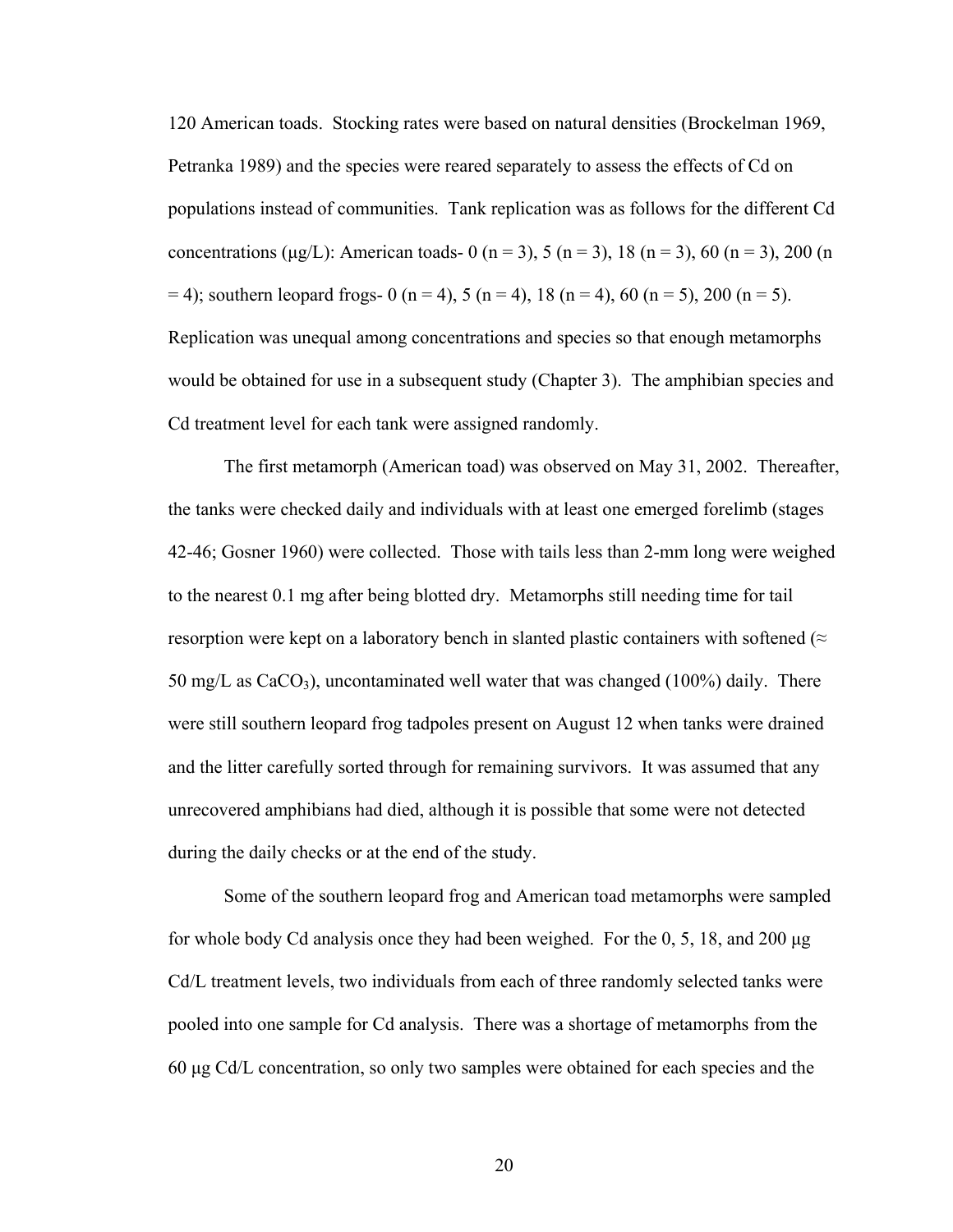two southern leopard frogs pooled for each sample may or may not have come from the same tank. Not enough southern leopard frogs survived in the 200  $\mu$ g Cd/L treatment level to submit tissue for analysis, but American toads were sampled as previously described. Amphibians were stored individually at –15 C until they were freeze-dried and shipped for Cd analysis.

#### *Mesocosm sampling techniques*

 All tanks were sampled throughout the study for water quality, Cd, and phytoplankton abundance. Sampling was conducted on the following dates: April 19 (pre-Cd dosing), April 23 (post-Cd dosing; only aqueous Cd concentration determined), April 29 (pre-tadpole addition), May 9, May 20, May 30, June 14. On June 14, only the southern leopard frog tanks were sampled because most American toads had metamorphosed. A cylindrical polyvinyl chloride (PVC) sampling device was used to obtain a 1-L water sample from four predetermined locations within a tank. These four liters were combined in a 19-L polyethylene bucket. In order to prevent crosscontamination, each tank was assigned its own bucket and the sampling device was rinsed between tanks. Five hundred mL of tank water were placed in a plastic bottle and stored in a cooler with ice. The contents of the bottle were used for phytoplankton (as chlorophyll A), Cd, and water quality analyses. Water quality parameters included temperature, dissolved oxygen, pH, alkalinity, and hardness. Aqueous Cd was determined in two randomly selected tanks from each treatment level, irrespective of amphibian species. Approximately 20 mL of tank water were added to a plastic scintillation vial, acidified with  $HNO<sub>3</sub>$ , and stored at room temperature until analysis. Chlorophyll analysis was performed according to procedures in *Standard Methods*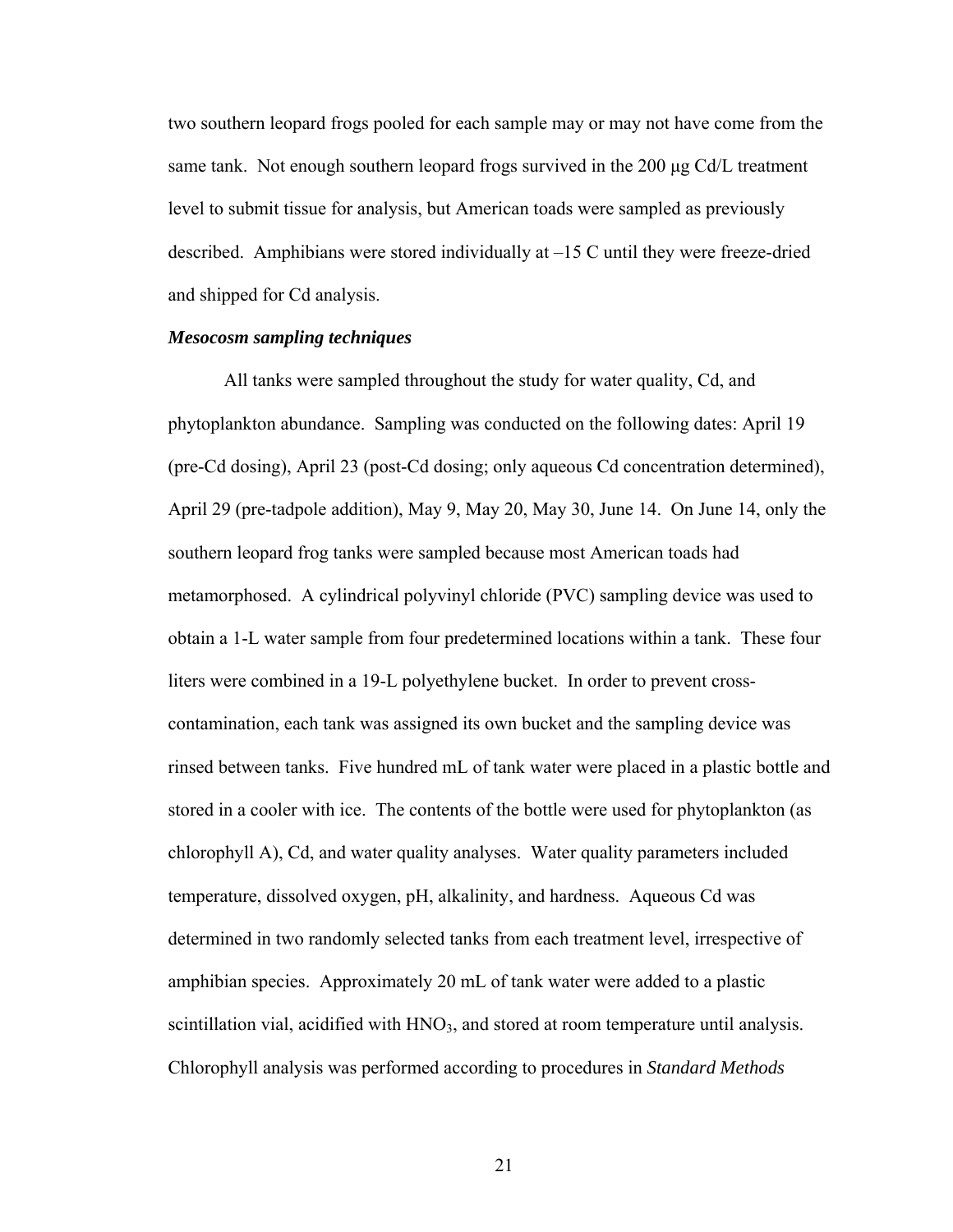(American Public Health Association et al. 1998). Chlorophyll was measured by filtering 100 mL of tank water through a glass fiber filter, refrigerating (4 C) the filter overnight in buffered acetone, and analyzing a 7-mL sample of the extract before and after acidification with 0.1N HCl using a Turner Designs 10-AU Fluorometer (665 - 870 nm; Sunnyvale, CA, USA).

Periphyton was sampled on May 10 and June 4 in two tanks randomly selected from each Cd treatment level, irrespective of species. Each tank contained eight 7.5 x 12.5 cm PVC tiles hung equidistant along a crosswire with fishing line, so that the tiles were submerged just below the water surface. The tiles had been added to the tanks on March 30 and 31 in order to be colonized by periphyton and to gauge partitioning of Cd from water into a tadpole food source. Both sides of these tiles were scraped using a razor blade and the contents were placed in a plastic bottle for Cd determination and stored at  $-15$  C.

Cadmium samples were analyzed by the CERC (unfiltered water) and the Mississippi State Chemical Laboratory (periphyton and amphibian tissue; Mississippi State, MS, USA). Cadmium in the water column was determined using inductively coupled plasma mass spectrometry (Sciex Elan 6000, Perkin-Elmer, Boston, MA, USA). Periphyton and amphibian tissue samples were freeze-dried, block digested in  $HNO<sub>3</sub>$ , and analyzed with atomic absorption (Solaar M6, TJA Solutions, Franklin, MA, USA). Quality control included duplicates, blanks, spikes, and certified standard reference solutions. The standards were within 12% of nominal concentrations, recovery from spikes ranged from 96 to 100%, and the contribution from blanks was insignificant.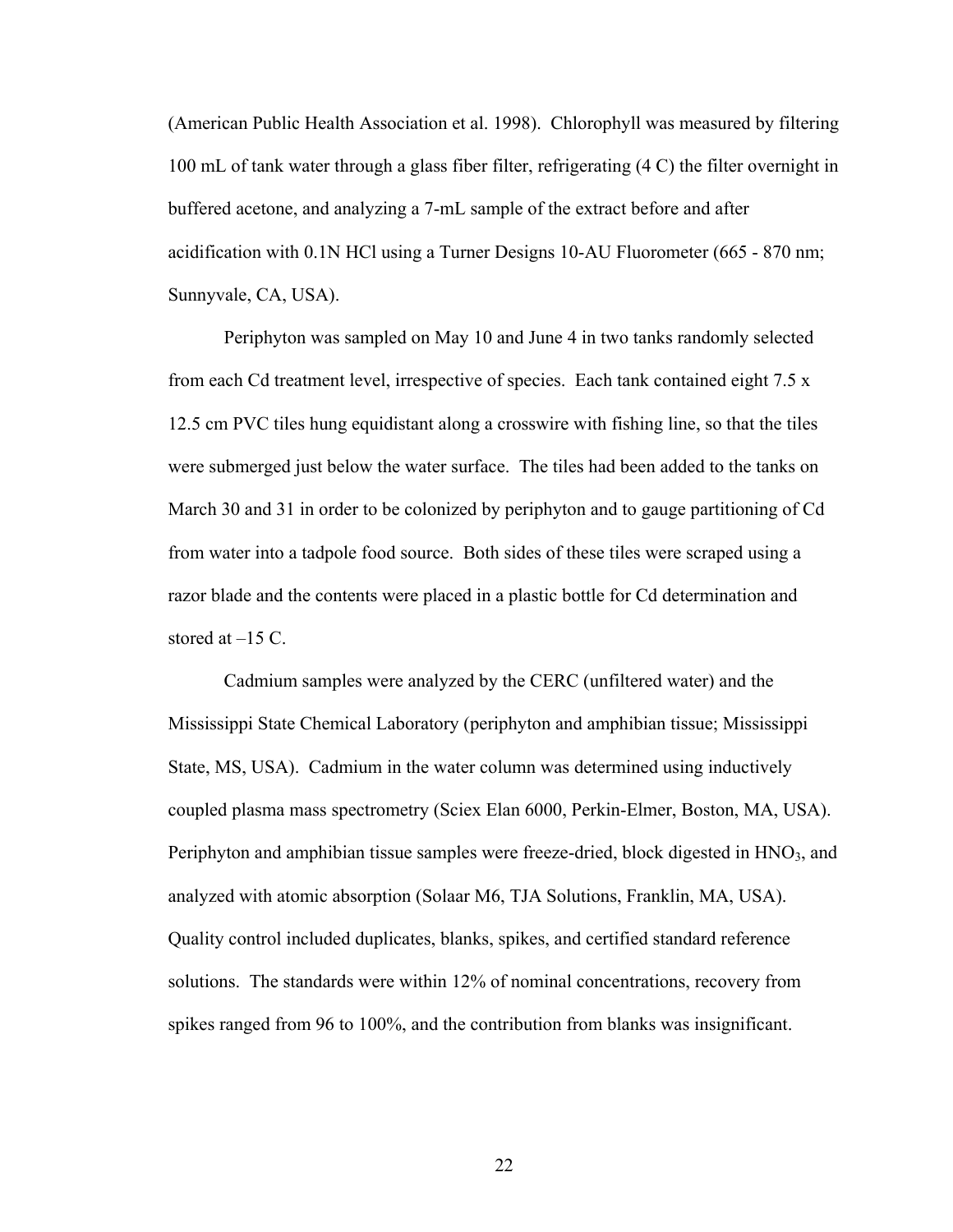# *Statistical analysis*

 Age at metamorphosis was recorded as the number of days from the time tadpoles were added to the tanks to the time metamorphs were weighed. Percent survival was the number surviving (i.e., tadpoles plus metamorphs) divided by the number initially stocked, and was determined only once the study ended. Differences among treatment levels in the number of survivors that metamorphosed indicate effects on rate of development (Mills and Semlitsch 2004). Therefore, percent metamorphosis was calculated as the number of individuals that reached at least stage 42 (Gosner 1960) (i.e., metamorphs) divided by the number surviving. Cadmium treatment effects on percent survival and metamorphosis were determined with ANOVA (American toads) or a ranked ANOVA (southern leopard frogs). A ranked ANOVA was performed because transformations failed to meet ANOVA assumptions. Percent metamorphosis was analyzed only for the southern leopard frogs because there were no American toad tadpoles left at the end of the experiment (i.e., toad percent metamorphosis was 100% for every Cd treatment level). Analysis of covariance (ANCOVA) was used to determine the effect of Cd treatment on mass and age at metamorphosis, with percent survival as the covariate. The covariate adjusts for the varying density of larvae due to differential survival from Cd exposure, and should be used because density can affect mass and timing of metamorphosis (Boone and Semlitsch 2001). Cadmium content detected in metamorphs (whole body) and periphyton was analyzed with ANOVA. Phytoplankton abundance was analyzed with repeated measures ANOVA, and the reported significance values were adjusted based on the Huynh-Feldt Epsilon when the assumption of Type H covariance was not met (SAS Institute 1989). To improve the assumptions of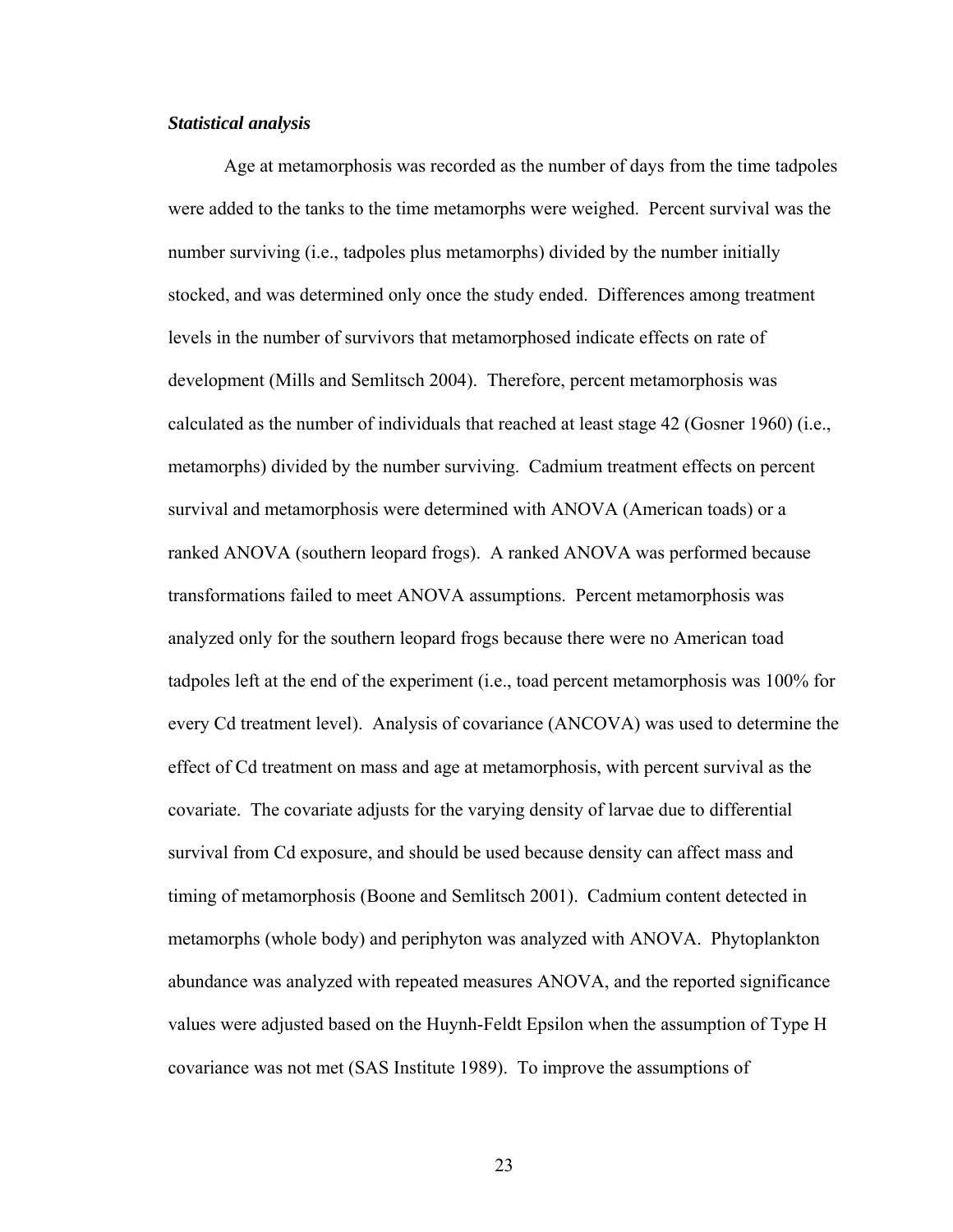homogeneity of variance and normality, mass, age, phytoplankton, and Cd content were log-transformed and American toad survival was arcsine square root transformed. Variance and normality were checked with the Bartlett and Shapiro-Wilk tests, respectively. When multiple response variables are taken from single individuals, there is the possibility of dependence and an increase in the experiment-wide probability of a type I error. Therefore, we determined whether there was a significant relationship between the response variables mass, age, and percent metamorphosis for each species using the Pearson correlation. In order to better understand which levels of Cd had significant effects on the metamorph response variables, the Tukey's Studentized Range Test was performed when the main effect was significant. All analyses were on type III sum of squares to account for unequal replication. Statistical significance was set at  $\alpha$  = 0.05 and analyses were conducted with the software SAS (SAS Institute 1989).

#### **RESULTS**

# *Mesocosm sampling*

Five measures of tank water quality were determined approximately every 10 d and the means and ranges, respectively, across both species and all Cd levels were: temperature (23.2 C, 14.4 - 31.8 C), dissolved oxygen (7.0 mg/L, 2.7 - 11.3 mg/L), pH  $(7.6, 7.2 - 8.7)$ , alkalinity  $(42 \text{ mg } \text{CaCO}_3/L, 27 - 70 \text{ mg } \text{CaCO}_3/L)$ , hardness  $(49 \text{ mg }$  $CaCO<sub>3</sub>/L$ , 32 - 73 mg  $CaCO<sub>3</sub>/L$ ). Aqueous Cd concentrations 24 h after dosing were 40-59% of nominal, but proportional to the intended dose (Figure 1a). A rapid drop in concentration has been documented in other studies using experimental ponds (Kettle and deNoyelles 1986), and is likely due to partitioning into other media. Cadmium in the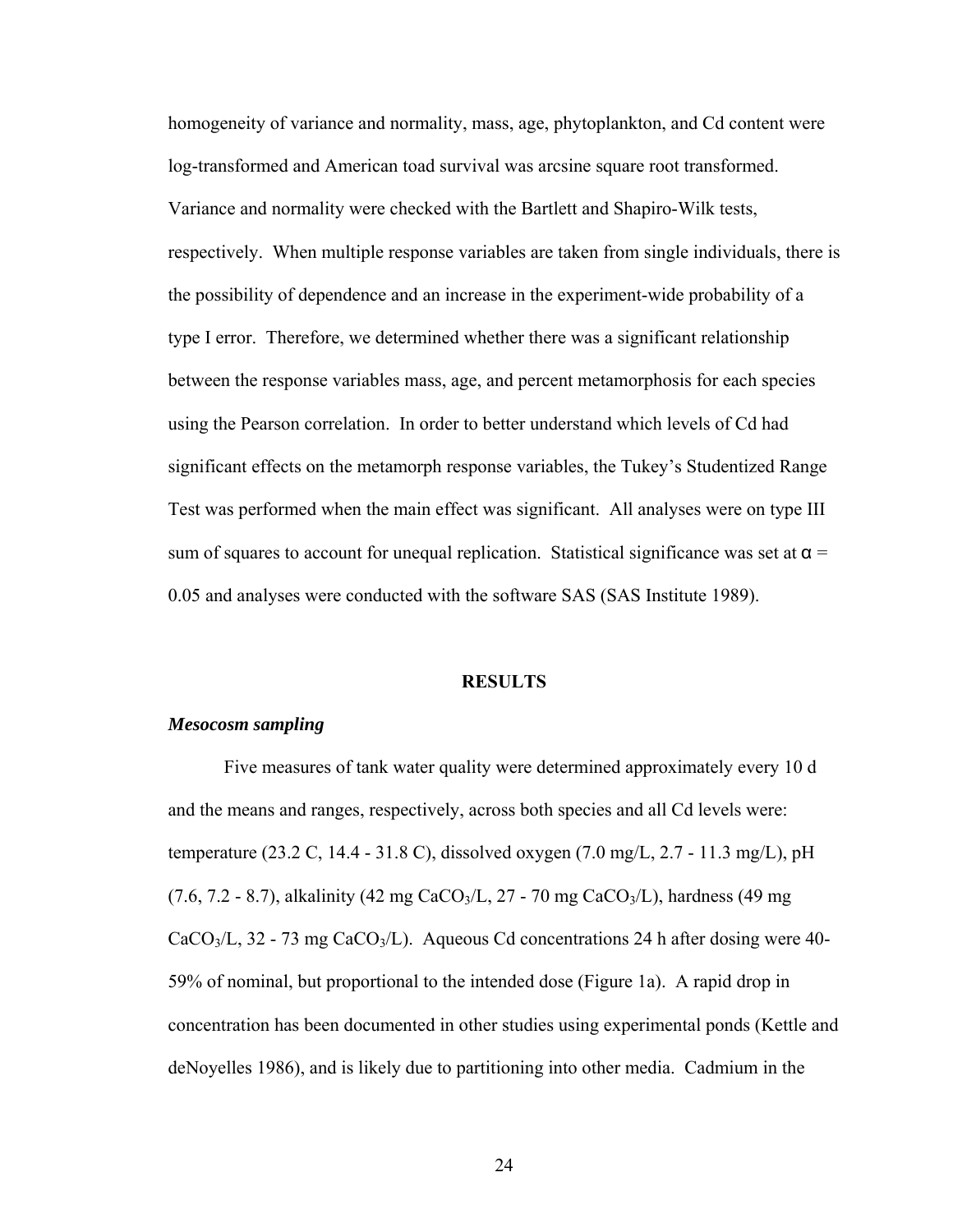water column decreased over time, so that by seven days after dosing (or two days before tadpole addition), less than 10% of the initial nominal concentration remained (Figure 1a). The Cd content of periphyton significantly increased with initial nominal aqueous Cd concentration (day 18:  $F = 55.56$ ,  $df = 4$ ,  $p = 0.0002$ ; day 43:  $F = 114.36$ ,  $df = 4$ ,  $p = 0.0002$ <0.0001), and contamination in the non-control tanks was lower 43 d after dosing relative to 18 d (Figure 1b). Bioconcentration factors were generated for each treatment level by dividing the concentration of Cd in periphyton 18 d after dosing by the average of the aqueous Cd concentrations on days 7 and 17 after dosing, and were as follows: 5 μg Cd/L  $= 51,000$ , 18 μg Cd/L = 142,308, 60 μg Cd/L = 444,444, 200 μg Cd/L = 1,391,813.

# *American toads*

The mean responses of American toads to chronic Cd exposure are reported in Table 1. There was a significant inverse correlation between age and mass  $(r = -0.838, p)$  $\leq 0.0001$ ), so alpha was lowered to 0.025 for these variables by dividing  $\alpha = 0.05$  by 2 (2) representing the two correlated variables). The controls had the highest survival, largest mass at metamorphosis, shortest larval period, and lowest Cd body burden (Table 1). Percent survival decreased significantly with increasing Cd concentration, while age at metamorphosis significantly increased (Table 2). Mass decreased with increasing Cd, but the treatment effect was not significant when survival was included as a covariate (Table 2). Without the covariate, both mass ( $F = 12.05$ ,  $df = 4$ ,  $p = 0.0005$ ) and age ( $F = 50.73$ ,  $df = 4$ ,  $p \le 0.0001$ ) were significantly affected by Cd treatment. This result indicates density dependence and that Cd affected these response variables by altering survival. It appears that Cd became particularly toxic at some level greater than 18 μg/L, according to the Tukey's multiple comparisons tests (Table 1). The few metamorphs produced at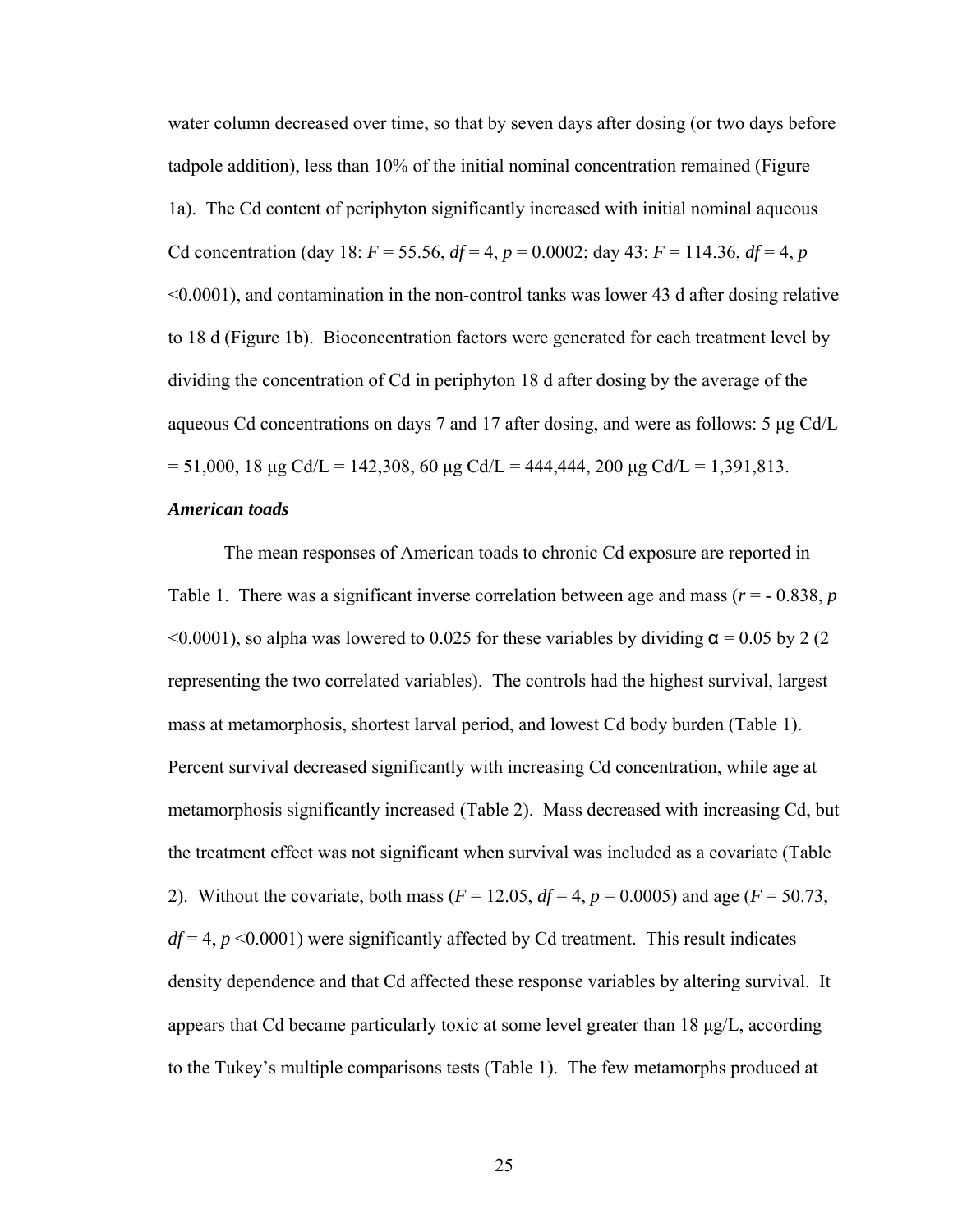the two highest Cd levels were very small and lethargic. The whole body Cd concentration found in exposed metamorphs was significantly higher than the controls (Tables 1 and 2), and as high as  $380 \mu g/g$  dry weight was detected in one sample. There was a significant effect of Cd ( $F = 4.50$ ,  $df = 4$ ,  $p = 0.0245$ ), time ( $F = 42.67$ ,  $df = 4$ ,  $p = 0.0245$ )  $\leq$ 0.0001), and their interaction (*F* = 3.57, *df* = 16, *p* = 0.0005) on phytoplankton abundance. Phytoplankton increased with time and was greatest in the two highest Cd treatment levels (Figure 2a).

## *Southern leopard frogs*

 The mean responses of southern leopard frogs to chronic Cd exposure are reported in Table 1. Only one individual in the highest Cd treatment level (200 μg/L) survived long enough for mass and age at metamorphosis to be determined. Therefore, this concentration was not included when analyzing Cd effects on these two response variables. No significant correlations existed between mass, age, and percent metamorphosis, so alpha was not adjusted. Increasing Cd treatment level resulted in lower rates of survival and metamorphosis, and larger and older metamorphs (Table 1). However, these trends were statistically significant only for survival (Table 2). Survival in the 18, 60, and 200 µg/L treatments was significantly higher than the controls (Table 1). The highest Cd level had very few survivors, many of which were still tadpoles when the experiment ended. Without the use of survival as a covariate, age at metamorphosis was still non-significant ( $F = 2.40$ ,  $df = 3$ ,  $p = 0.1191$ ), and mass significantly increased with Cd level  $(F = 11.89, df = 3, p = 0.0007)$ . Exposed southern leopard frogs possessed a significant amount of Cd (Tables 1 and 2) and the highest detected concentrations were from the highest of the sampled treatment levels  $(60 \mu g/L)$ . There was a highly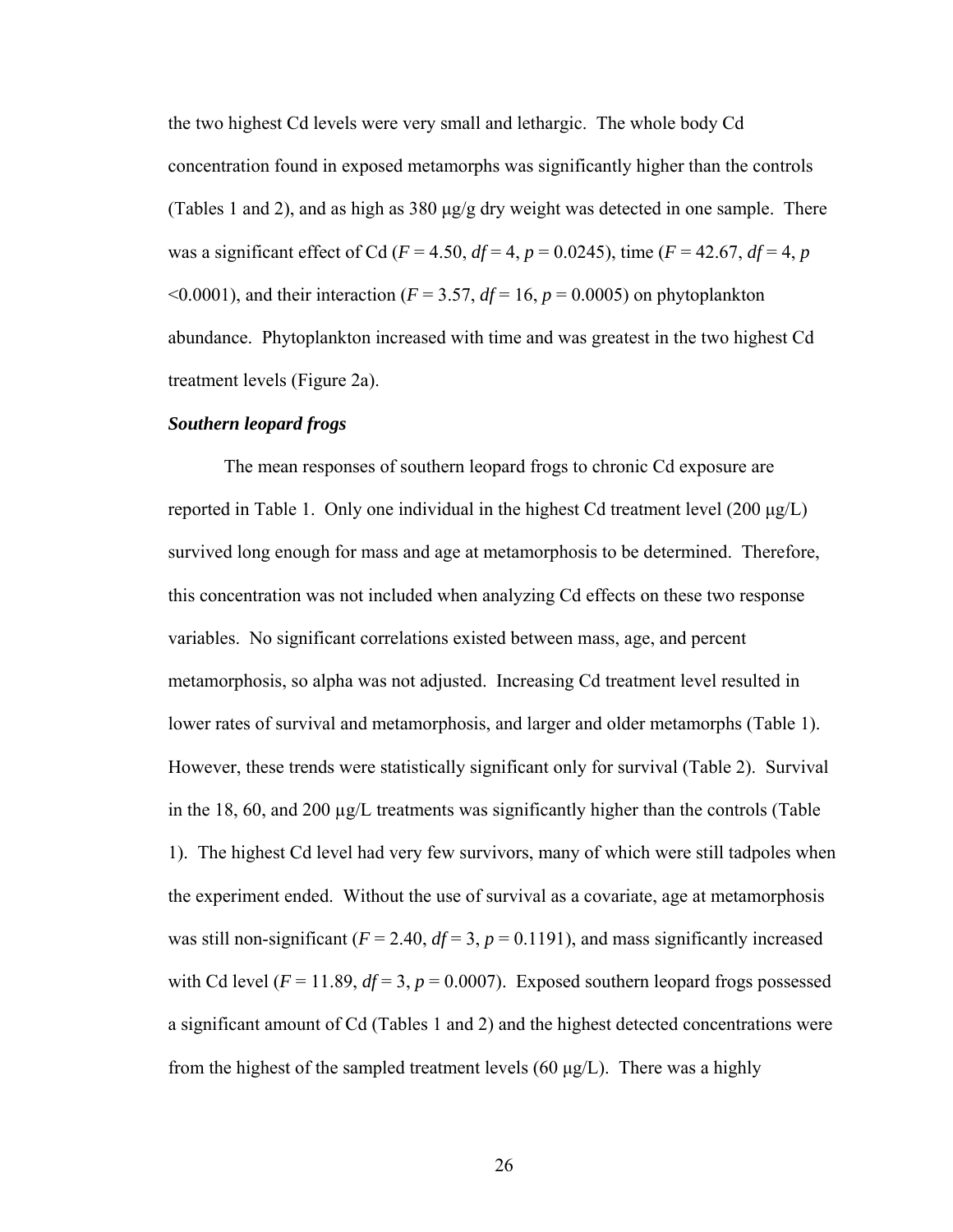significant effect of Cd, time, and their interaction (all *p*'s <0.0001) on phytoplankton abundance. As was found with the American toads, phytoplankton generally increased with time and was greatest in the most contaminated tanks (Figure 2b).

#### **DISCUSSION**

Changes in larval life history traits and whole body Cd concentration were observed in American toads and southern leopard frogs at and above the initial nominal aqueous concentration of 18 μg Cd/L. The two species generally had the same directional trends in their responses to chronic Cd exposure as tadpoles, but there were interspecific differences. Exposed metamorphs of both species possessed very high amounts of Cd on a whole body dry weight basis ( $\geq 11 \mu g/g$ ), and American toads always had higher body burdens than southern leopard frogs at a given exposure level. It has previously been documented that different amphibian species in the same field exposure scenario will accumulate different amounts of a contaminant (Westerman et al. 2003). Differences between the two species in contaminant uptake and retention may help explain differences in some of the other responses. Survival of both species was approximately 90% in the controls and was significantly less in the two highest Cd treatment levels. At the highest initial nominal dose (200  $\mu$ g/L), survival was only 1% (southern leopard frogs) and 16% (American toads). Southern leopard frogs experienced higher mortality than American toads at each of the four Cd levels. The study was terminated after 103 d, at which time all American toads had metamorphosed or died but 36 southern leopard frog tadpoles were found. Cadmium treatment did not significantly affect percent metamorphosis in either species, but percent metamorphosis for the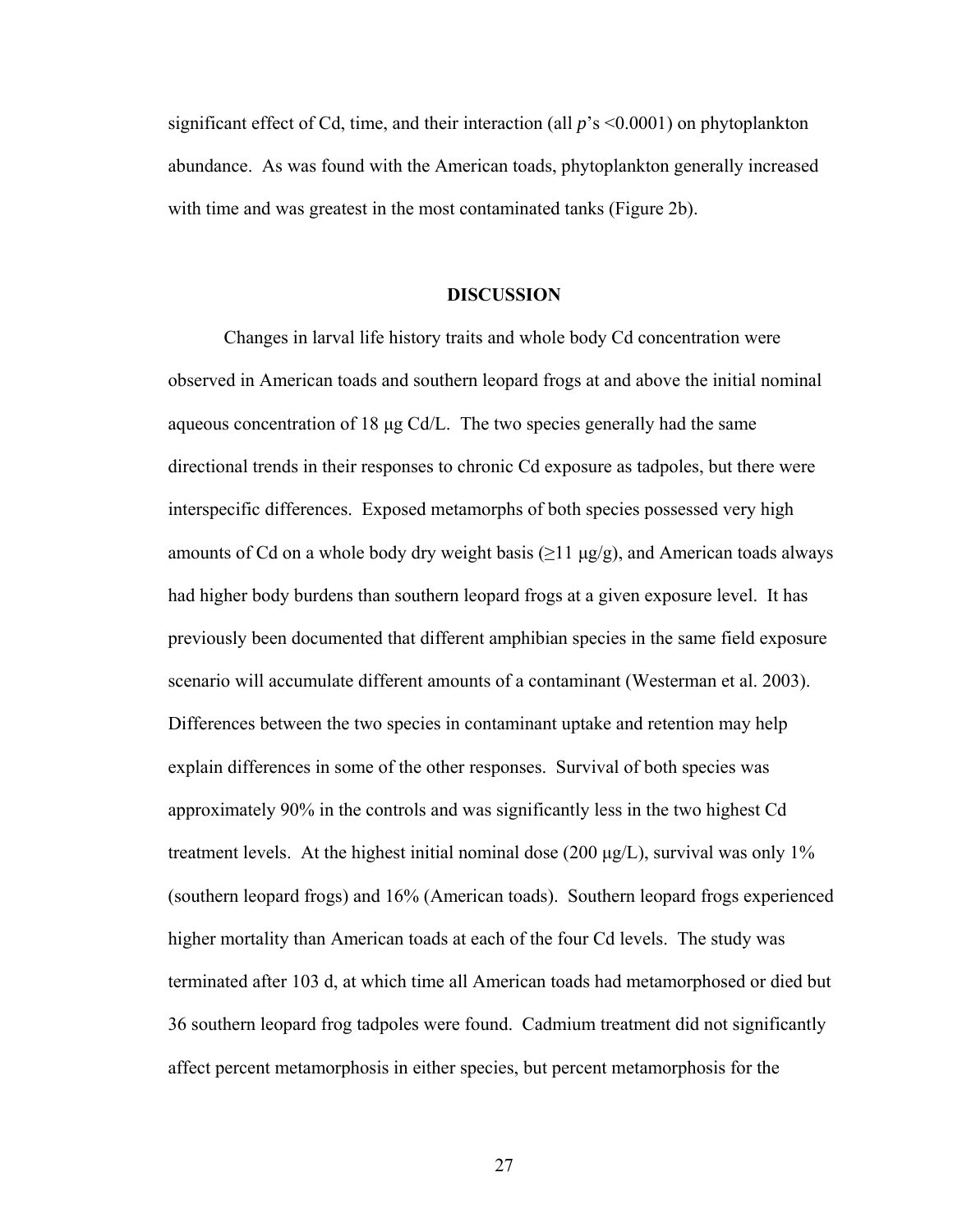southern leopard frogs was highest and lowest in the control and 200 μg Cd/L treatment levels, respectively. Age at metamorphosis increased with increasing Cd treatment level for both species, although the trend was significant only for the American toads when density dependence was accounted for by using survival as a covariate. This result suggests direct Cd toxicity influenced the age of American toads but not southern leopard frogs. Control toads metamorphosed almost twice as quickly as those at 200 μg Cd/L. The non-significant results for both percent metamorphosis and age at metamorphosis provide strong evidence that direct Cd toxicity does not affect the development rate of southern leopard frogs. Southern leopard frog mass increased and American toad mass decreased with increasing Cd treatment level, but these trends were insignificant with survival as a covariate. Dropping survival as a covariate for analyses on the mass and age at metamorphosis of both species resulted in lower *p*-values, which suggests Cd affected these response variables through density-dependence and competitive release.

The noteworthy species difference in mass response may be attributable to the greater mortality experienced by southern leopard frogs compared with American toads. Perhaps selection was strong enough that only the most robust southern leopard frogs survived. It has been suggested that tadpoles (*Rana catesbeiana*) from a site contaminated with metals were larger than those from a reference site because of reduced survival and competition for resources (Rowe et al. 1998). However, it is unlikely that differences in density via survival explain why the two species showed opposite trends in mass, because American toads metamorphose at a larger size with decreased density in uncontaminated conditions (Wilbur 1977). Another explanation could be that American toads are subject to more sublethal Cd stress than are southern leopard frogs. American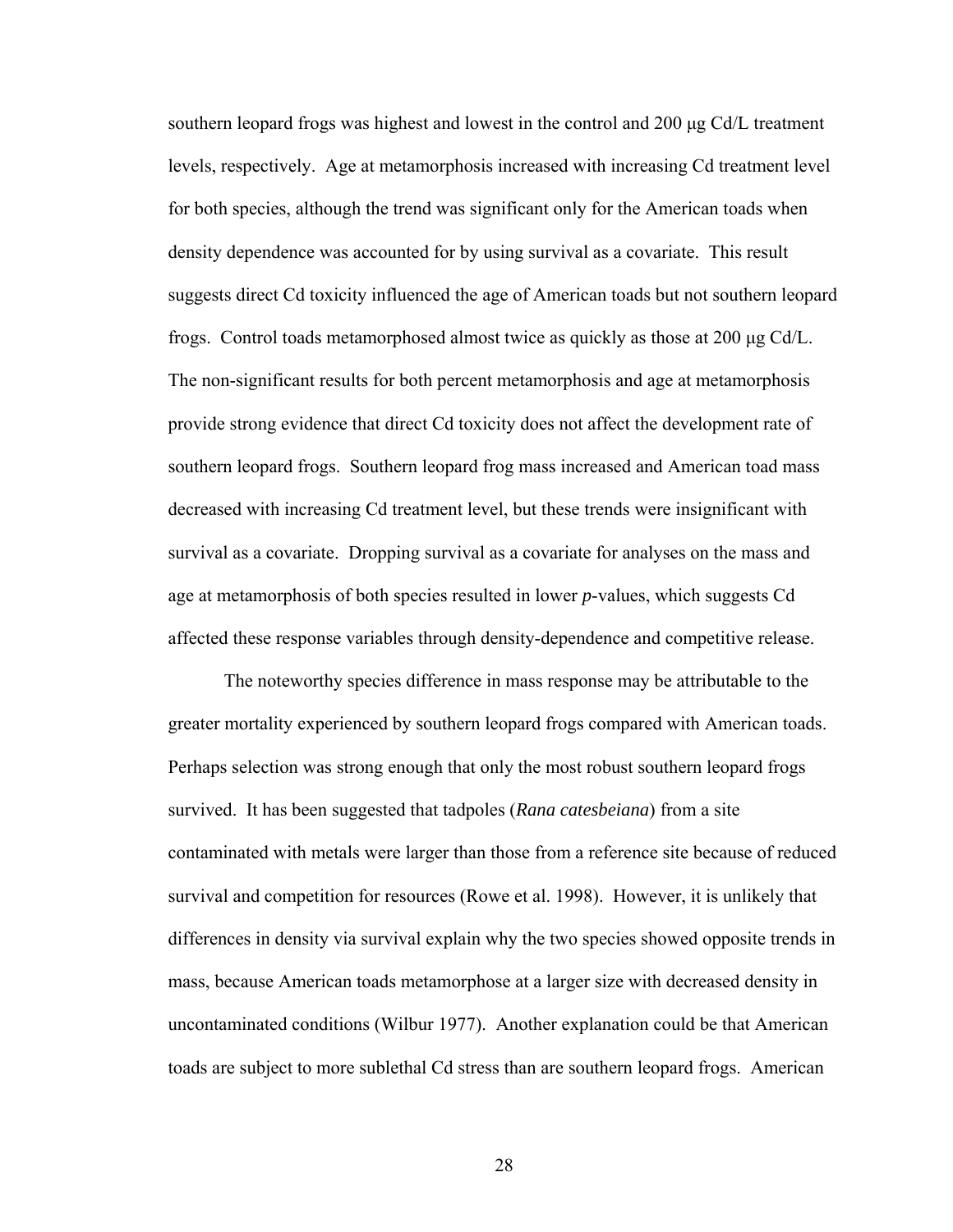toad metamorphs contained a higher Cd tissue burden than did southern leopard frogs, despite a shorter larval period. Cadmium may have impaired normal feeding behavior and harmed the digestive system (Nebeker et al. 1995, Irving et al. 2003). It is also possible that the two amphibian species differ in their food preferences and that increasing Cd increasingly reduced the abundance or quality of the primary food source of the American toads (see also Mills and Semlitsch 2004). Southern leopard frogs feed predominantly on periphyton and phytoplankton whereas American toads are bottomfeeders and primarily consume periphyton and detritus (Wilbur 1987), but relative consumption rates for either species are unknown.

The longer larval period of the southern leopard frogs relative to the American toads would seemingly translate into a higher body burden of Cd. This was not the case, and may be because southern leopard frogs absorb less Cd from the environment than American toads due to differences in foraging behavior, physiology, excretion, or uptake (Westerman et al. 2003). Another reason could be a decrease in Cd in the food resources over time, which was documented in the periphyton. Hence, during the course of the larval period, American toads might have been exposed to higher concentrations on average than were the southern leopard frogs. However, it is possible that tadpoles experience peak whole body concentrations prior to metamorphosis (Snodgrass et al. 2003) and that analyses of metamorphs instead of tadpoles is misleading when comparing uptake by the two species.

Negative effects of Cd on larval life history traits could pose important risks to exposed amphibian populations. In uncontaminated conditions, less than 1% of eggs may survive to reproductive age (Breden 1988). Southern leopard frogs and American toads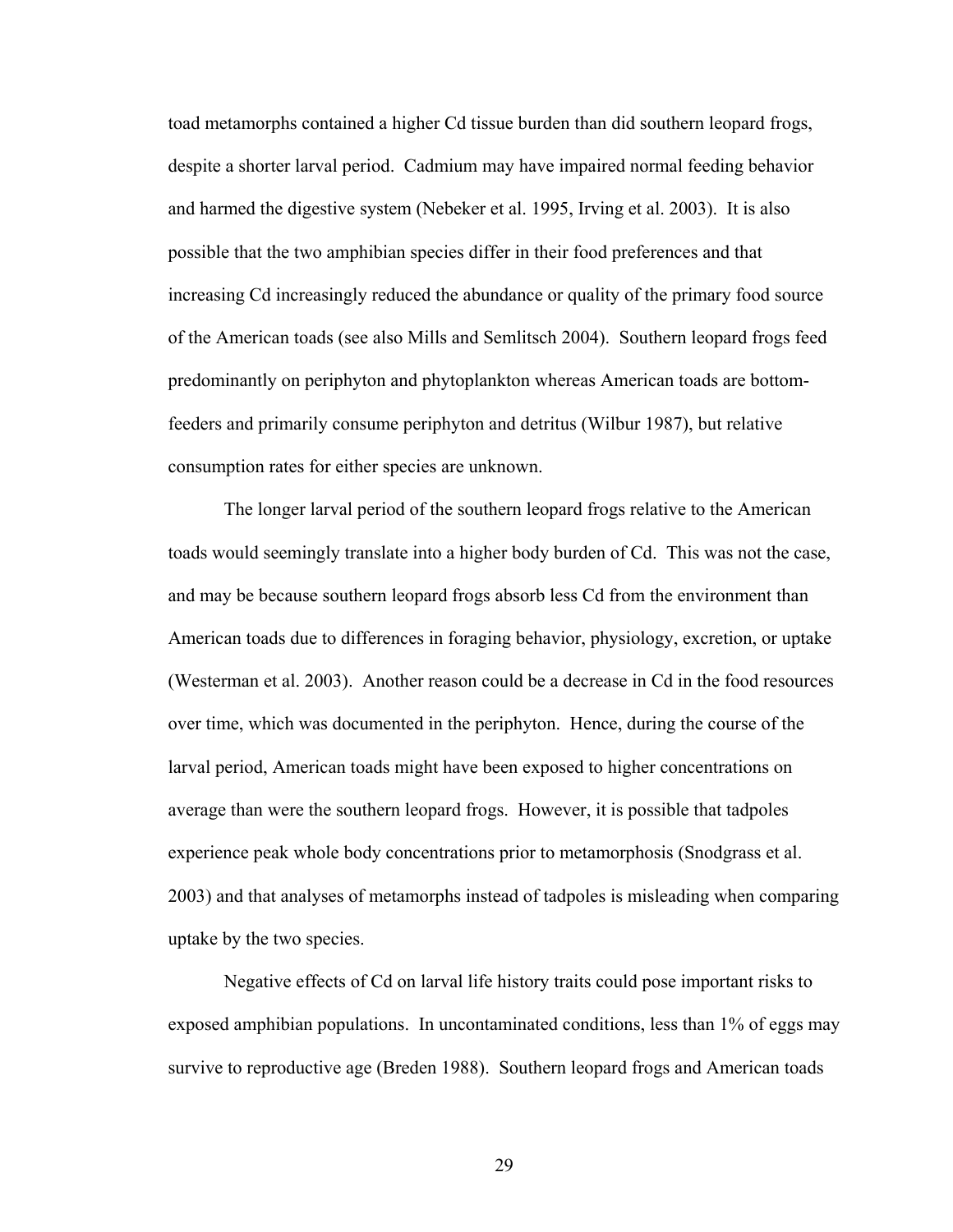had no or low breeding success in ponds contaminated with Cd and other metals (Pollio 2001), and reduced survival to metamorphosis due to aquatic pollution means that even fewer individuals will metamorphose and have a chance to become reproductive adults. Alterations in age and size at metamorphosis can have important impacts on adult fitness. Metamorphs that emerge larger and sooner are more likely to reach reproductive maturity at a faster rate and larger size (Semlitsch et al. 1988). Metamorphosing later means less time in the terrestrial environment to feed and grow before the first winter. A prolonged larval period could also result in desiccation in ephemeral pools, where a few days can be the difference between life and death.

The food sources of the tadpoles (i.e., periphyton, phytoplankton) were also affected by Cd. Cadmium accumulation in periphyton was substantial and proportional to the initial aqueous concentrations. The bioconcentration factors ranged from 51,000 to over one million, and increased with aqueous Cd treatment level. The concentrations in the three highest treatment levels were far higher than is typically found in the environment, where levels are usually <50 µg Cd/g (dry mass; Besser et al. 2001). The Cd content of phytoplankton was not determined, but accumulation does occur (Conway 1978). Hence, although the aqueous concentrations of Cd declined over time, the tadpoles consumed highly contaminated food. There were also measurable Cd treatment differences in phytoplankton abundance. Treatment levels did not differ from each other during the pre-dose sampling, but did differ when sampled after dosing but prior to tadpole stocking. American toad and southern leopard frog tanks exhibited the same trend of phytoplankton increasing with Cd treatment level, and then decreasing to an amount similar to the controls at 200 μg Cd/L. After tadpole addition, phytoplankton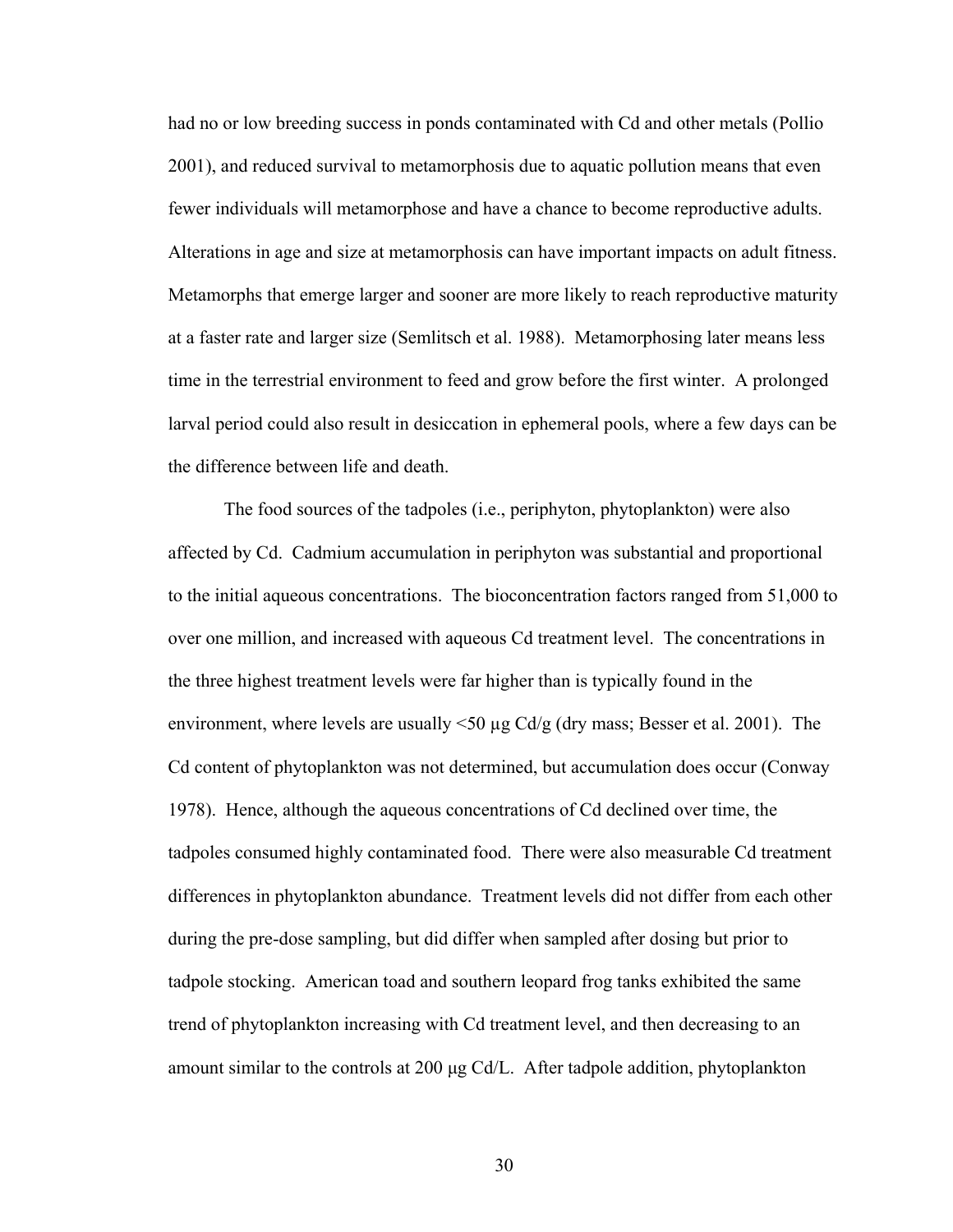abundance tended to be highest in the two most contaminated concentrations. Cadmium may have affected phytoplankton directly, and indirectly via altering grazer (e.g., zooplankton, tadpoles) or competitor (e.g., periphyton) abundance.

The responses of American toads to Cd differed from what was previously observed in the laboratory (James and Little 2003). In this experiment, tadpoles were reared in glass jars at a density of 1/L and exposed to 0, 5, 54, or 540 μg Cd/L. These concentrations were maintained chronically by redosing after water changes. Timing of exposure and water hardness were similar among the studies, but the laboratory water was kept at approximately 23 C, the aqueous Cd concentration did not drop over time, the tadpole density was higher, and the sole food source was fish flakes provided ad libitum. In the laboratory, percent survival was close to 100% for the three lowest concentrations, but dropped to 22% at 540 μg Cd/L. Excluding the highest concentration, the relationship to Cd treatment level for mass and age at metamorphosis was positive and negative, respectively, an opposite finding to what was observed in the cattle tanks. While the laboratory results indicate that  $Cd \leq 54 \mu g/L$  has no effect on survival and seemingly confers the benefits of larger and younger metamorphs, the outdoor mesocosm study demonstrates that a single dose of Cd is lethal at far lower levels than was demonstrated in the laboratory and has detrimental sublethal effects. Direct comparison of the two studies is difficult because they differ greatly in abiotic and biotic characteristics, and exposure routes and concentrations. However, the two studies complement each other and provide a broader understanding of amphibian responses to Cd. In the laboratory study, the primary route of uptake was likely across the skin and gills and exposure had a hormetic effect up to a point, indicating that aqueous Cd has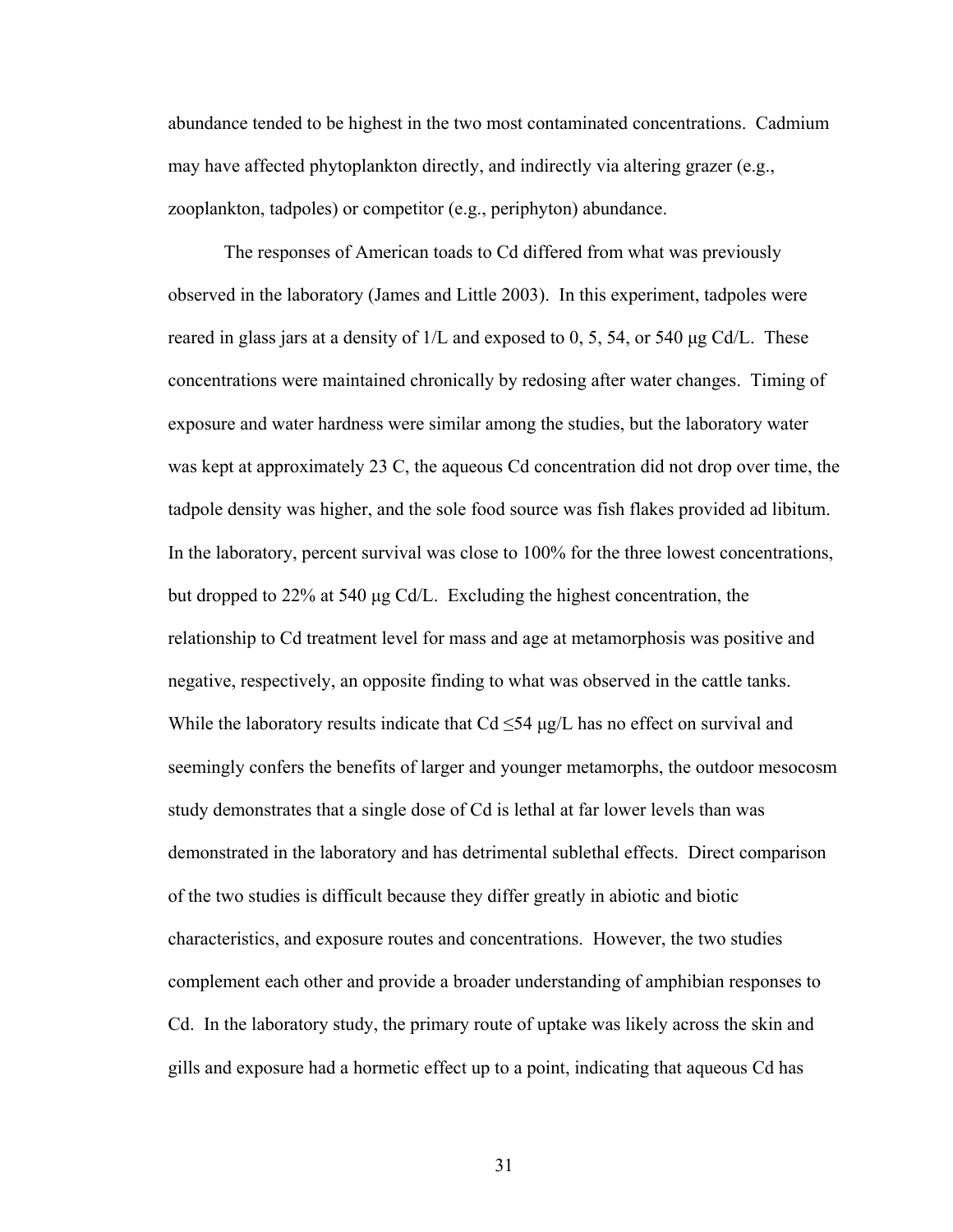direct effects on amphibian development. The mesocosm study indicates that responses may be quite different in more complex systems where there are multiple exposure media and both direct and indirect effects occur (see also Mills and Semlitsch 2004). The two studies combined strongly suggest that in situ and natural field studies are also needed to assess risk because environmental complexity can have important consequences and is difficult to manipulate (see also Thompson 2004).

This research documented effects of aqueous Cd treatment on amphibian survival, metamorphic traits, and the larval environment. However, the current U.S. federal water quality criteria of 0.15 µg Cd/L may be adequately protective of American toads and southern leopard frogs given significant effects were not observed below 18 µg Cd/L. The use of outdoor aquatic mesocosms enhanced environmental realism and furthered our understanding of the responses of two species for which published Cd toxicity data have been generated only in the laboratory (American toads) or not at all (southern leopard frogs). Interspecific differences were documented, which reinforces the need to incorporate multiple species when designing experimental studies to assess risk or to determine causes of amphibian decline. Risk assessments that use these results should consider that the aqueous concentrations referred to are the initial nominal doses, the aqueous concentrations decreased over time, and Cd partitioned into a primary amphibian food source at high concentrations.

#### **ACKNOWLEDGEMENTS**

This manuscript was improved by the comments of Cynthia Carey, Edward Little, Christopher Ingersoll, Nathan Mills, Raymond Semlitsch, Sara Storrs, and three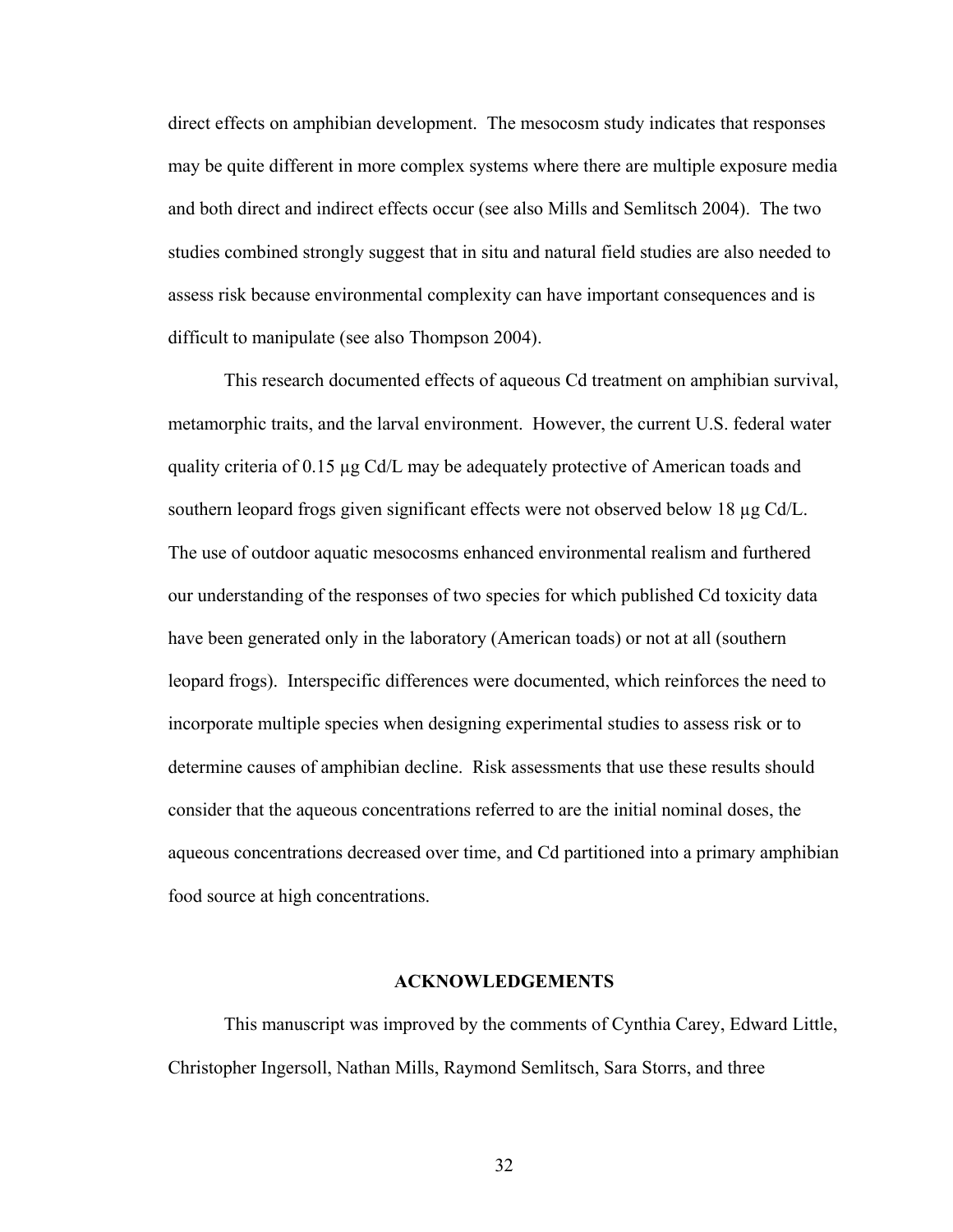anonymous reviewers. Michelle Boone, Nathan Mills, and Christopher Witte kindly provided experimental methodology advice. Thanks to Eric Brunson and Daniel Pestka for field assistance and Tom May for Cd analysis. This research was funded by the Declining Amphibian Populations Task Force (Seed Grant), the Conservation Federation of Missouri, and the Conservation Foundation of Missouri Charitable Trust (Charles P. Bell Conservation Scholarship).

# **LITERATURE CITED**

American Public Health Association, American Water Works Association, Water Environment Federation. 1998. *Standard Methods for the Examination of Water and Wastewater, 20<sup>th</sup> ed.* American Public Health Association, Washington, DC, USA.

Barks JH. 1977. Effects of abandoned lead and zinc mines and tailings piles on water quality in the Joplin area, Missouri. USGS Water-Resources Investigations Report 77- 75. U.S. Geological Survey, Rolla, MO, USA.

Besser JM, Brumbaugh WG, May TW, Church SE, Kimball BA. 2001. Bioavailability of metals in stream food webs and hazards to brook trout (*Salvelinus fontinalis*) in the Upper Animas River Watershed, Colorado. *Archives of Environmental Contamination and Toxicology* 40:48-59.

Birge WJ, Westerman AG, Spromberg JA. 2000. Comparative toxicology and risk assessment of amphibians. In Sparling W, Linder G, Bishop CA, eds, *Ecotoxicology of Amphibians and Reptiles*. Society of Environmental Toxicology and Chemistry, Pensacola, FL, USA, pp 727-791.

Bishop CA, Mahony NA, Struger J, Ng P, Pettit KE. 1999. Anuran development, density and diversity in relation to agricultural activity in the Holland River watershed, Ontario, Canada (1990-1992). *Environmental Monitoring and Assessment* 57:21-43.

Boone MD, Semlitsch RD. 2001. Interactions of an insecticide with larval density and predation in experimental amphibian communities. *Conservation Biology* 15:228-238.

Breden F. 1988. Natural history and ecology of Fowler's Toad, *Bufo woodhousei fowleri* (Amphibia: Bufonidae), in the Indiana Dunes National Lakeshore. *Fieldiana: Zoology* 49:1-16.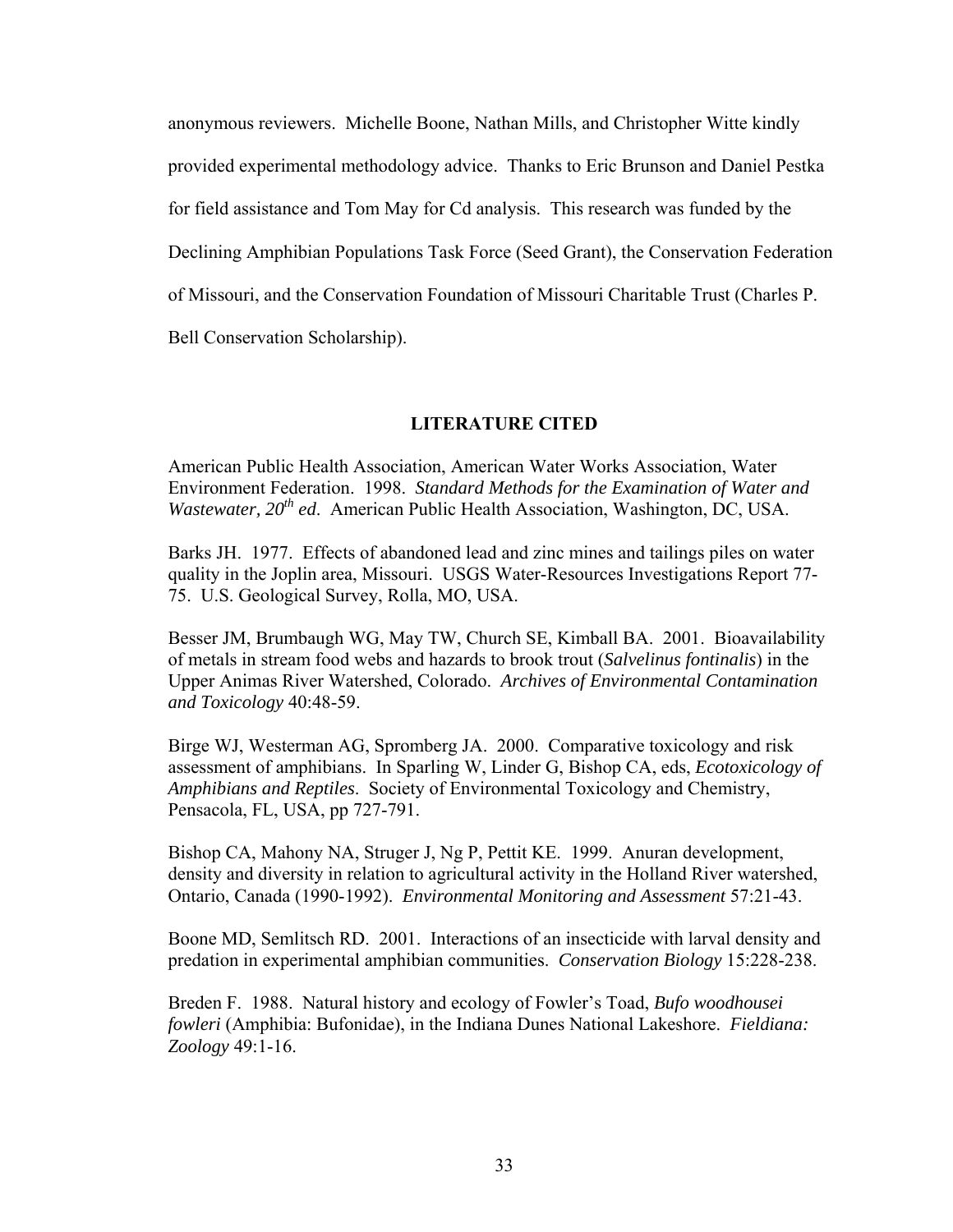Brockelman WY. 1969. An analysis of density effects and predation in *Bufo americanus* tadpoles. *Ecology* 50:632-644.

Canton JH, Slooff W. 1982. Toxicity and accumulation studies of cadmium  $(Cd^{2+})$  with freshwater organisms of different trophic levels. *Ecotoxicology and Environmental Safety* 6:113-128.

Conway HL. 1978. Sorption of arsenic and cadmium and their effects on growth, micronutrient utilization, and photosynthetic pigment composition of *Asterionella formosa*. *Journal of the Fisheries Research Board of Canada* 35:286-294.

deNoyelles F Jr, Knoechel R, Reinke D, Treanor D, Altenhofen C. 1980. Continuous culturing of natural phytoplankton communities in the Experimental Lakes Area: effects of enclosures, in situ incubation, light, phosphorus and cadmium. *Canadian Journal of Fisheries and Aquatic Sciences* 37:424-433.

Dobrovoljc K, Jeran Z, Bulog B. 2003. Uptake and elimination of cadmium in *Rana dalmatina* (Anura, Amphibia) tadpoles. *Bulletin of Environmental Contamination and Toxicology* 70:78-84.

Gosner KL. 1960. A simplified table for staging anuran embryos and larvae with notes on identification. *Herpetologica* 16:183-190.

Irving EC, Baird DJ, Culp JM. 2003. Ecotoxicological responses of the mayfly *Baetis tricaudatus* to dietary and waterborne cadmium: implications for toxicity testing. *Environmental Toxicology and Chemistry* 22:1058-1064.

James SM, Little EE. 2003. The effects of chronic cadmium exposure on American toad (*Bufo americanus*) tadpoles. *Environmental Toxicology and Chemistry* 22:377-380.

Kay SH. 1985. Cadmium in aquatic food webs. *Residue Reviews* 96:13-43.

Kerrison PH, Annoni D, Zarini S, Ravera O, Moss B. 1988. Effects of low concentrations of heavy metals on plankton community dynamics in a small, shallow, fertile lake. *Journal of Plankton Research* 10:779-812.

Kettle WD, deNoyelles F Jr. 1986. Effects of cadmium stress on the plankton communities of experimental ponds. *Journal of Freshwater Ecology* 3:433-443.

Kucken DJ, Davis JS, Petranka JW, Smith CK. 1994. Anakeesta stream acidification and metal contamination: effects on a salamander community. *Journal of Environmental Quality* 23:1311-1317.

Lefcort H, Meguire RA, Wilson LH, Ettinger WF. 1998. Heavy metals alter the survival, growth, metamorphosis, and antipredatory behavior of Columbia spotted frog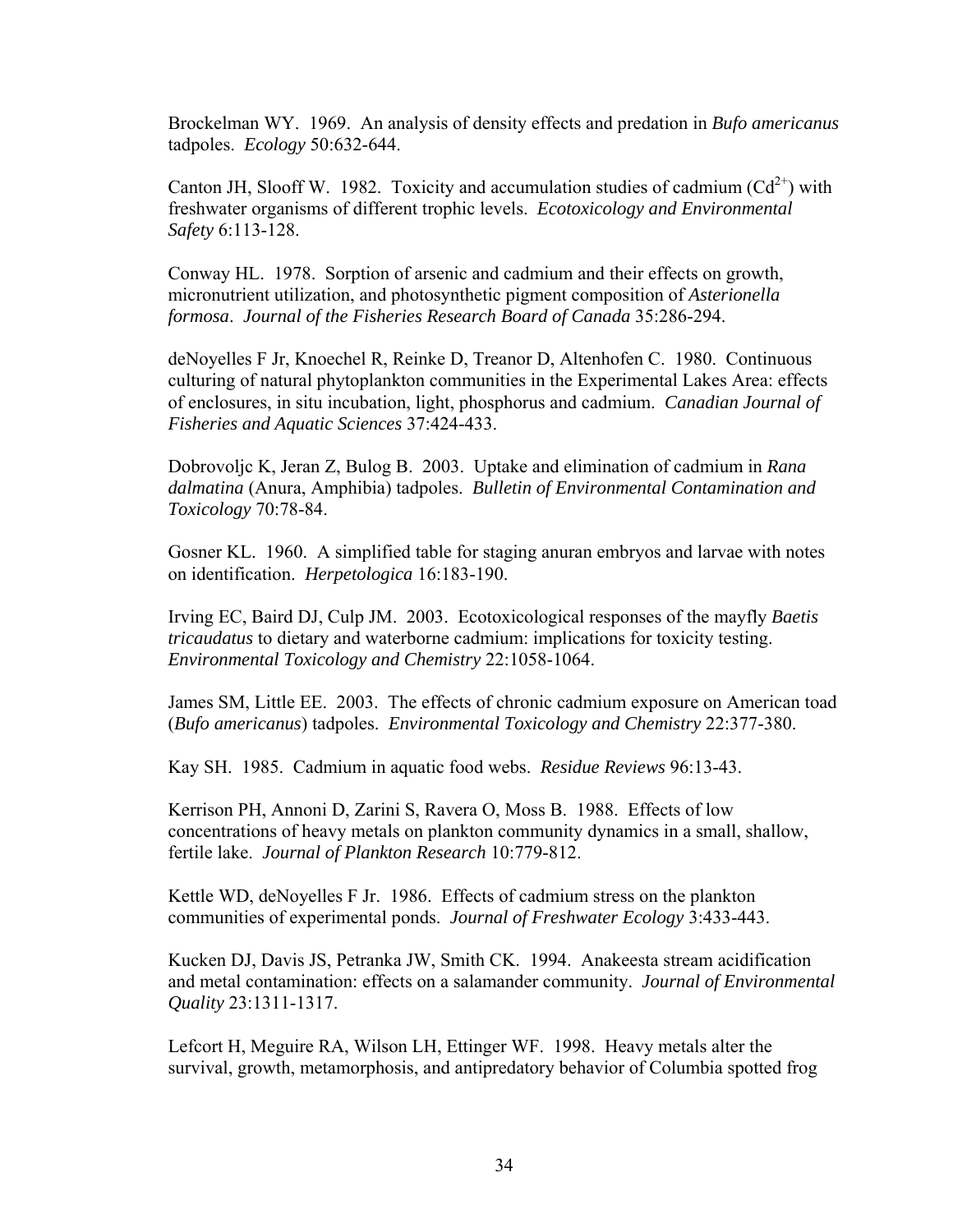(*Rana luteiventris*) tadpoles. *Archives of Environmental Contamination and Toxicology* 35:447-456.

LeJeune K, Podrabsky T, Lipton J, Cacela D, Maest, A, Beltman D. 2000. Report of injury assessment and injury determination: Coeur d'Alene Basin natural resource damage assessment. Case CV 96 0122 N EJL. Final/Technical Report. Stratus Consulting, Boulder, CO, USA.

Loumbourdis NS, Kyriakopoulou-Sklavounou P, Zachariadis G. 1999. Effects of cadmium exposure on bioaccumulation and larval growth in the frog *Rana ridibunda*. *Environmental Pollution* 104:429-433.

Mills NE, Semlitsch RD. 2004. Competition and predation mediate the indirect effects of an insecticide on southern leopard frogs. *Ecological Applications* 14:1041-1054.

Nebeker AV, Schuytema GS, Ott SL. 1995. Effects of cadmium on growth and bioaccumulation in the Northwestern salamander *Ambystoma gracile*. *Archives of Environmental Contamination and Toxicology* 29:492-499.

Petranka JW. 1989. Chemical interference competition in tadpoles: does it occur outside laboratory aquaria? *Copeia* 1989:921-930.

Pollio CA. 2001. Amphibian community structure and breeding utilization of artificial pools created on an abandoned pyrite mine site in Prince William County, Virginia. PhD Dissertation. George Mason University, Fairfax, VA, USA.

Relyea RA, Mills N. 2001. Predator-induced stress makes the pesticide carbaryl more deadly to gray treefrog tadpoles (*Hyla versicolor*). *Proceedings of the National Academy of Sciences* 98:2491-2496.

Rowe CL, Dunson WA. 1994. The value of simulated pond communities in mesocosms for studies of amphibian ecology and ecotoxicology. *Journal of Herpetology* 28:346- 356.

Rowe CL, Kinney OM, Nagle RD, Congdon JD. 1998. Elevated maintenance costs in an anuran (*Rana catesbeiana*) exposed to a mixture of trace elements during the embryonic and early larval periods. *Physiological Zoology* 71:27-35.

SAS Institute. 1989. *SAS/STAT User's Guide, Version 6.* SAS Institute, Cary, NC, USA.

Semlitsch RD, Scott DE, Pechmann JHK. 1988. Time and size at metamorphosis related to adult fitness in *Ambystoma talpoideum*. *Ecology* 69:184-192.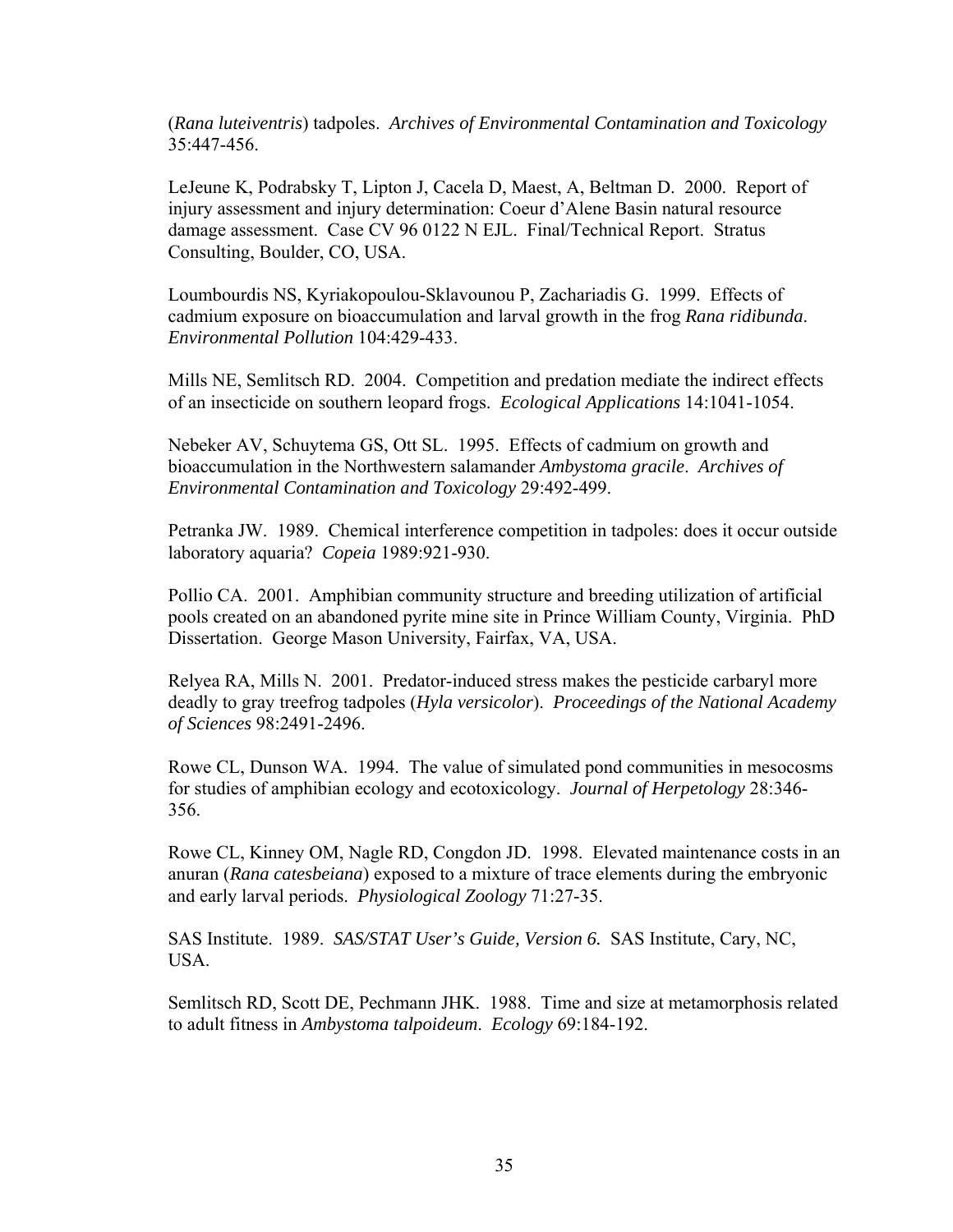Snodgrass JW, Hopkins WA, Roe JH. 2003. Relationships among developmental stage, metamorphic timing, and concentrations of elements in bullfrogs (*Rana catesbeiana*). *Environmental Toxicology and Chemistry* 22:1597-1604.

Stephenson M, Turner MA. 1993. A field study of cadmium dynamics in periphyton and in *Hyalella azteca* (Crustacea: Amphipoda). *Water, Air, and Soil Pollution* 68:341-361.

Thompson DG. 2004. Potential effects of herbicides on native amphibians: a hierarchical approach to ecotoxicology research and risk assessment. *Environmental Toxicology and Chemistry* 23:813-814.

Thompson DG, Wojtaszek BF, Staznik B, Chartrand DT, Stephenson GR. 2004. Chemical and biomonitoring to assess potential acute effects of Vision® herbicide on native amphibian larvae in forest wetlands. *Environmental Toxicology and Chemistry* 23:843-849.

U.S. Environmental Protection Agency. 2001. 2001 update of ambient water quality criteria for cadmium. EPA 822/R/01/001. Final/Technical Report. U.S. Environmental Protection Agency, Washington, DC, USA.

Westerman AG, Wigginton AJ, Price DJ, Linder G, Birge WJ. 2003. Integrating amphibians into ecological risk assessment strategies. In Linder G, Krest SK, Sparling DW, eds, *Amphibian Decline: An Integrated Analysis of Multiple Stressor Effects.* Society of Environmental Toxicology and Chemistry, Pensacola, FL, USA, pp 283-313.

Wilbur HM. 1977. Density-dependent aspects of growth and metamorphosis in *Bufo americanus*. *Ecology* 58:196-200.

Wilbur HM. 1987. Regulation of structure in complex systems: experimental temporary pond communities. *Ecology* 68:1437-1452.

Wojtaszek BF, Staznik B, Chartrand DT, Stephenson GR, Thompson DG. 2004. Effects of Vision<sup>®</sup> herbicide on mortality, avoidance response, and growth of amphibian larvae in two forest wetlands. *Environmental Toxicology and Chemistry* 23:832-842.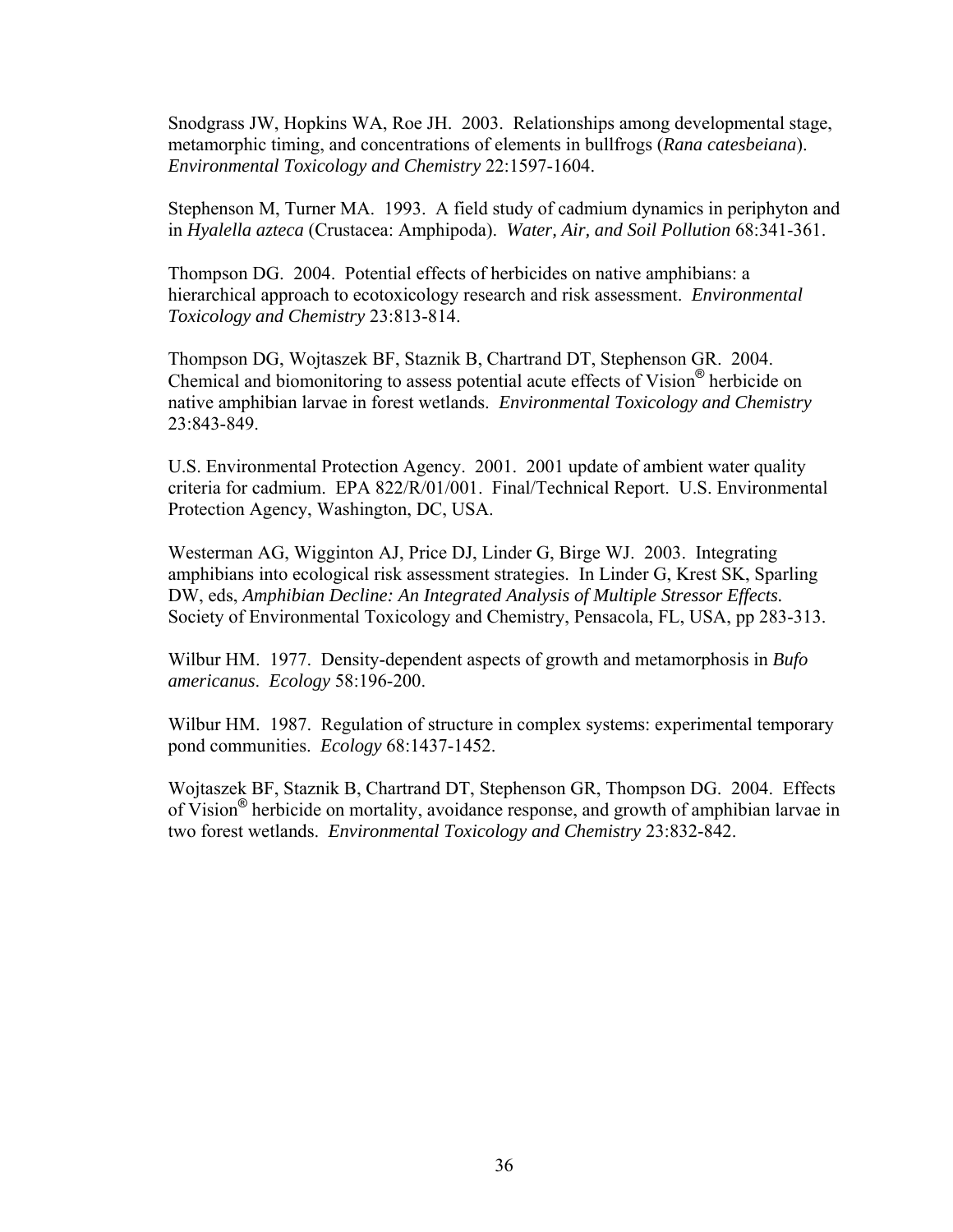**Table 1.** Mean percent survival and metamorphosis, mass, age, and cadmium content of American toad (*Bufo americanus*) and southern leopard frog (Rana sphenocephala) metamorphs.<sup>a</sup> Numbers in parentheses represent 1 standard error, and original stocking densities per tank were  $n = 120$  and  $n = 50$  for each species, respectively

|                        | American toads |                                                             |               |               |               |               | Southern leopard frogs |               |               |                          |  |  |
|------------------------|----------------|-------------------------------------------------------------|---------------|---------------|---------------|---------------|------------------------|---------------|---------------|--------------------------|--|--|
|                        |                | Initial nominal aqueous concentration $(\mu g \text{Cd/L})$ |               |               |               |               |                        |               |               |                          |  |  |
|                        | $\bf{0}$       | 5                                                           | 18            | 60            | 200           | $\bf{0}$      | 5                      | 18            | 60            | 200                      |  |  |
| Survival (%)           | 88.6A          | 80.6A                                                       | 70.0A         | 18.6B         | 16.0B         | 90.5A         | 75.0AB                 | 44.0B         | 11.6C         | 1.2D                     |  |  |
|                        | $(\pm 3.9)$    | $(\pm 5.8)$                                                 | $(\pm 10.6)$  | $(\pm 10.0)$  | $(\pm 4.9)$   | $(\pm 5.9)$   | $(\pm 5.4)$            | $(\pm 9.1)$   | $(\pm 5.7)$   | $(\pm 0.5)$              |  |  |
| Metamorphosis (%)      | 100.0          | 100.0                                                       | 100.0         | 100.0         | 100.0         | 98.6          | 85.1                   | 94.4          | 87.5          | 60.0                     |  |  |
|                        | $(\pm 0.0)$    | $(\pm 0.0)$                                                 | $(\pm 0.0)$   | $(\pm 0.0)$   | $(\pm 0.0)$   | $(\pm 1.4)$   | $(\pm 8.1)$            | $(\pm 4.3)$   | $(\pm 7.7)$   | $(\pm 24.5)$             |  |  |
| Mass(g)                | 0.145          | 0.110                                                       | 0.101         | 0.078         | 0.072         | 0.926         | 1.053                  | 1.528         | 1.826         | $1.519^{b}$              |  |  |
|                        | $(\pm 0.014)$  | $(\pm 0.002)$                                               | $(\pm 0.011)$ | $(\pm 0.007)$ | $(\pm 0.006)$ | $(\pm 0.071)$ | $(\pm 0.041)$          | $(\pm 0.124)$ | $(\pm 0.248)$ | $\overline{\phantom{m}}$ |  |  |
| Age $(d)$              | 33.5A          | 37.2A                                                       | 38.3A         | 50.6B         | 63.6C         | 64.3          | 65.6                   | 73.6          | 74.9          | 70.0 <sup>b</sup>        |  |  |
|                        | $(\pm 0.3)$    | $(\pm 0.5)$                                                 | $(\pm 1.0)$   | $(\pm 2.9)$   | $(\pm 3.0)$   | $(\pm 4.9)$   | $(\pm 3.2)$            | $(\pm 1.3)$   | $(\pm 3.8)$   | $\overline{\phantom{a}}$ |  |  |
| Cd content $(\mu g/g)$ | 1.7A           | 16.7B                                                       | 31.0BC        | 235.5D        | 80.3CD        | 0.5A          | 14.0B                  | 11.0B         | 25.5B         | <b>ND</b>                |  |  |
|                        | $(\pm 0.5)$    | $(\pm 4.3)$                                                 | $(\pm 12.5)$  | $(\pm 144.5)$ | $(\pm 3.7)$   | $(\pm 0.2)$   | $(\pm 2.3)$            | $(\pm 2.0)$   | $(\pm 4.5)$   | -                        |  |  |

ND = not determined

<sup>a</sup> Differing letters within species in a given row indicate significant differences due to cadmium concentration according to the Tukey's

test ( $p \le 0.05$ ).

 $^{b}$  n = 1.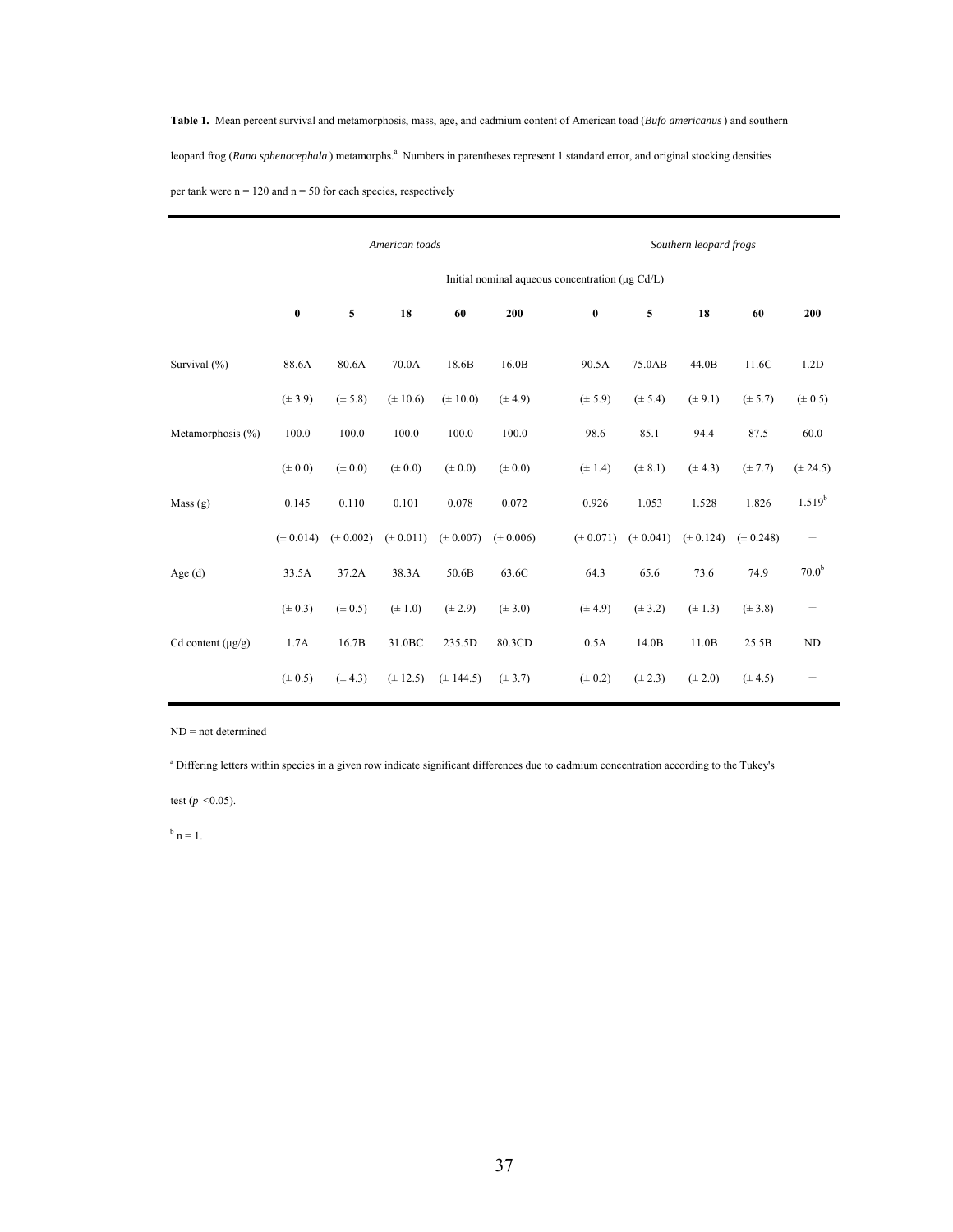#### **Table 2.** Results of univariate analyses of (co)variance for percent survival and

m etam orphosis, m ass, age, and cadm ium content of A m erican toad (*Bufo am ericanus* ) and southern leopard frog (*Rana sphenocephala* ) m etam orphs

|  |  |  |  |  | and southern leopard frog (Rana sphenocephala) metamorphs |  |  |  |  |
|--|--|--|--|--|-----------------------------------------------------------|--|--|--|--|
|--|--|--|--|--|-----------------------------------------------------------|--|--|--|--|

| Response variable      | Source               |            | df             | F     | $\boldsymbol{p}$ |  |  |  |  |
|------------------------|----------------------|------------|----------------|-------|------------------|--|--|--|--|
| American toads         |                      |            |                |       |                  |  |  |  |  |
| Survival               | cadmium              | 0.5228     | $\overline{4}$ | 19.08 | 0.0001           |  |  |  |  |
|                        | error                | 0.0274     | 11             |       |                  |  |  |  |  |
| M ass                  | survival (covariate) | 0.0003     | $\mathbf{1}$   | 1.57  | 0.2388           |  |  |  |  |
|                        | cadmium              | 0.0004     | $\overline{4}$ | 2.16  | 0.1476           |  |  |  |  |
|                        | error                | 0.0002     | 10             |       |                  |  |  |  |  |
| Age                    | survival (covariate) | 0.0117     | $\mathbf{1}$   | 3.11  | 0.1085           |  |  |  |  |
|                        | cadmium              | 0.0334     | $\overline{4}$ | 8.86  | 0.0025           |  |  |  |  |
|                        | error                | 0.0038     | 10             |       |                  |  |  |  |  |
| Cadmium content        | cadmium              | 8.7617     | 4              | 30.03 | 0.0001           |  |  |  |  |
|                        | error                | 0.2918     | 9              |       |                  |  |  |  |  |
| Southern leopard frogs |                      |            |                |       |                  |  |  |  |  |
| Survival               | cadmium              | 201.0625   | 4              | 46.03 | 0.0001           |  |  |  |  |
|                        | error                | 4.3676     | 17             |       |                  |  |  |  |  |
| Metamorphosis          | cadmium              | 19.8938    | 4              | 0.51  | 0.7288           |  |  |  |  |
|                        | error                | 38.9662    | 17             |       |                  |  |  |  |  |
| M ass                  | survival (covariate) | 0.0138     | $\mathbf{1}$   | 0.41  | 0.5357           |  |  |  |  |
|                        | cadmium              | 0.0488     | 3              | 1.44  | 0.2831           |  |  |  |  |
|                        | error                | $0.0338\,$ | 11             |       |                  |  |  |  |  |
| Age                    | survival (covariate) | 0.0221     | $\mathbf{1}$   | 2.28  | 0.1595           |  |  |  |  |
|                        | cadmium              | 0.0033     | $\mathfrak{Z}$ | 0.34  | 0.7972           |  |  |  |  |
|                        | error                | 0.0097     | $1\,1$         |       |                  |  |  |  |  |
| Cadmium content        | cadmium              | 9.0045     | $\mathfrak{Z}$ | 69.27 | $<\!0.0001$      |  |  |  |  |
|                        | error                | 0.1300     | $\tau$         |       |                  |  |  |  |  |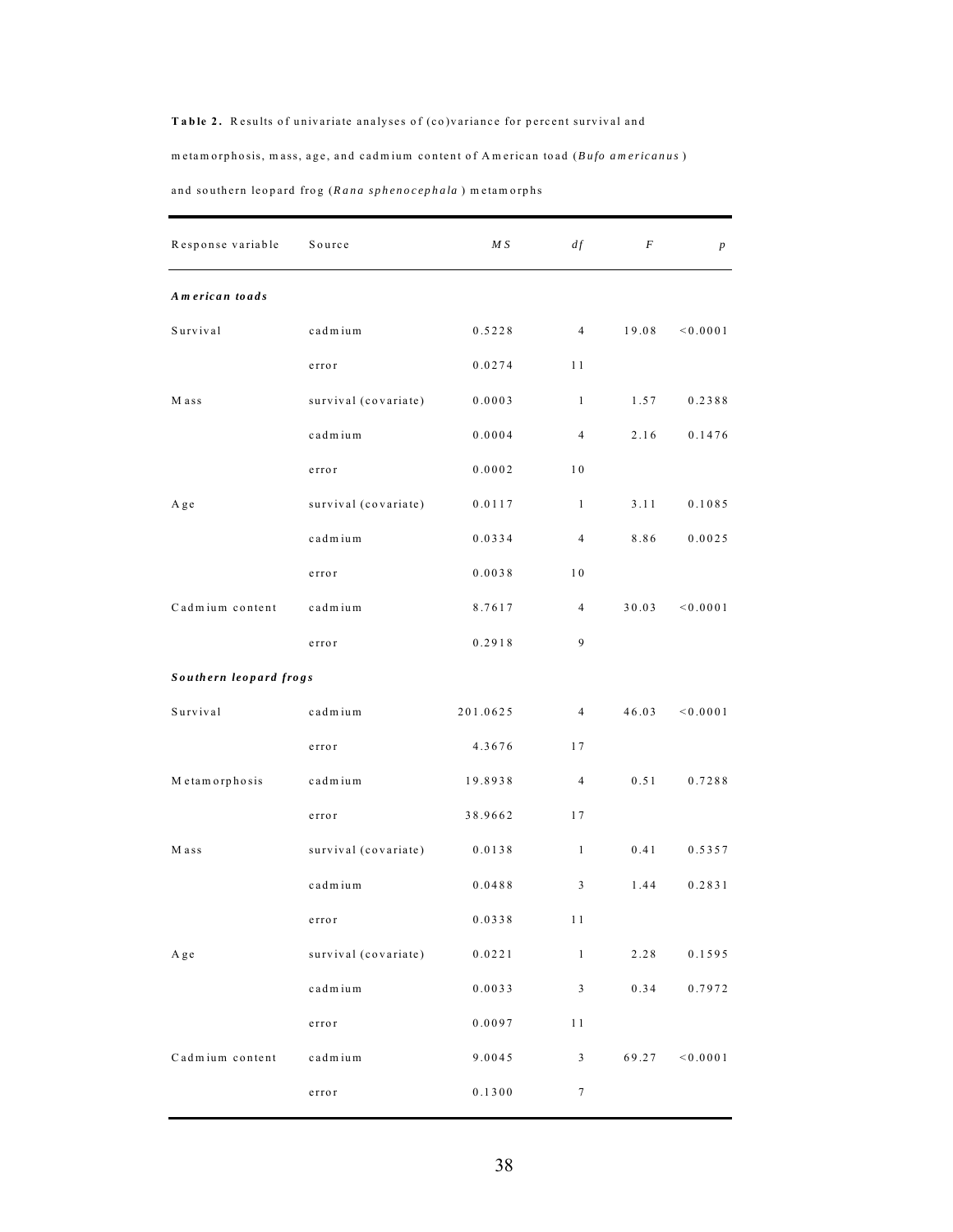**Figure 1.** Mean cadmium concentration of (a) the water column and (b) periphyton in mesocosms containing American toad (*Bufo americanus*) or southern leopard frog (*Rana sphenocephala*) tadpoles. Each line represents a different initial nominal aqueous cadmium dose (μg/L) and means were derived from two tanks per cadmium treatment level.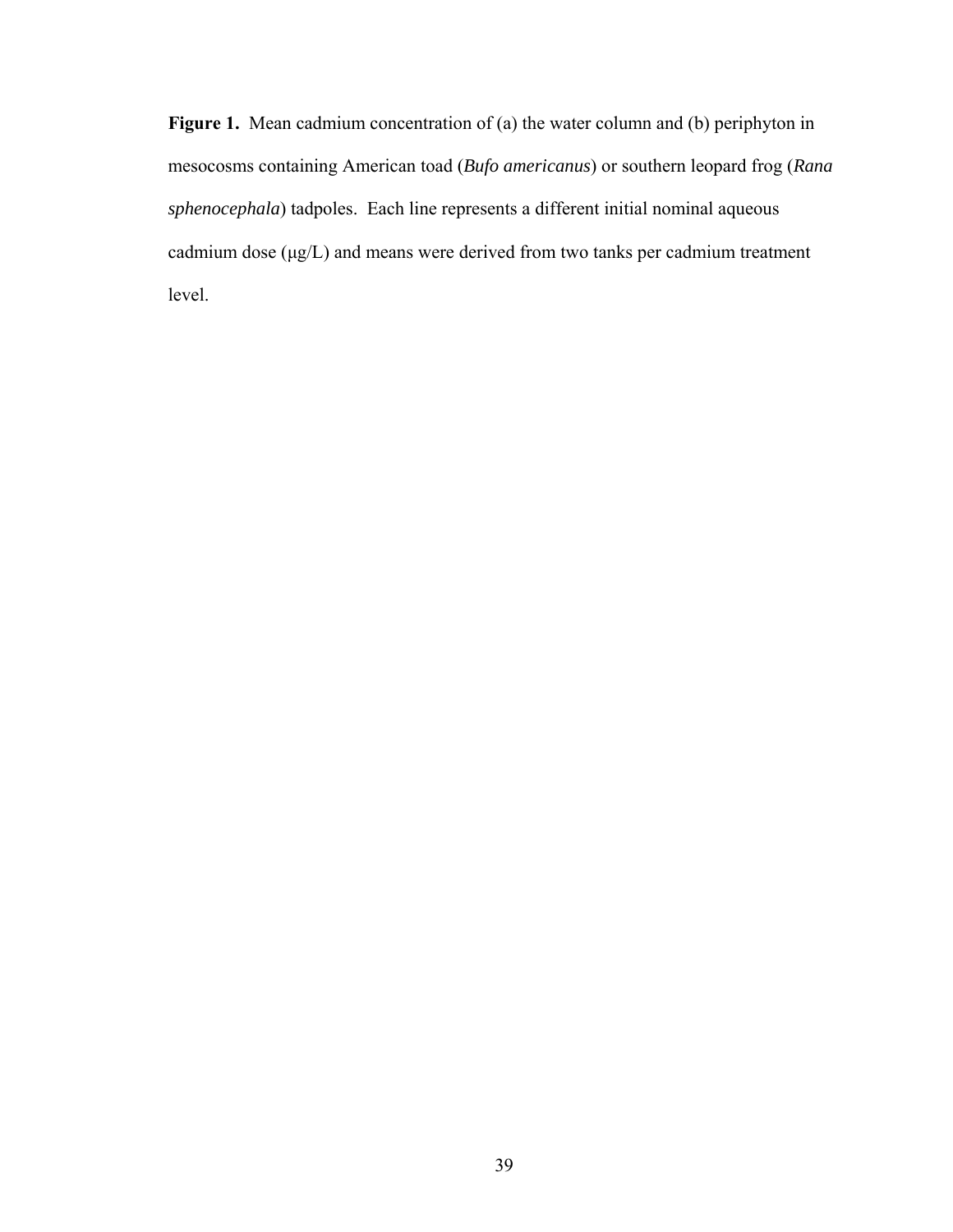

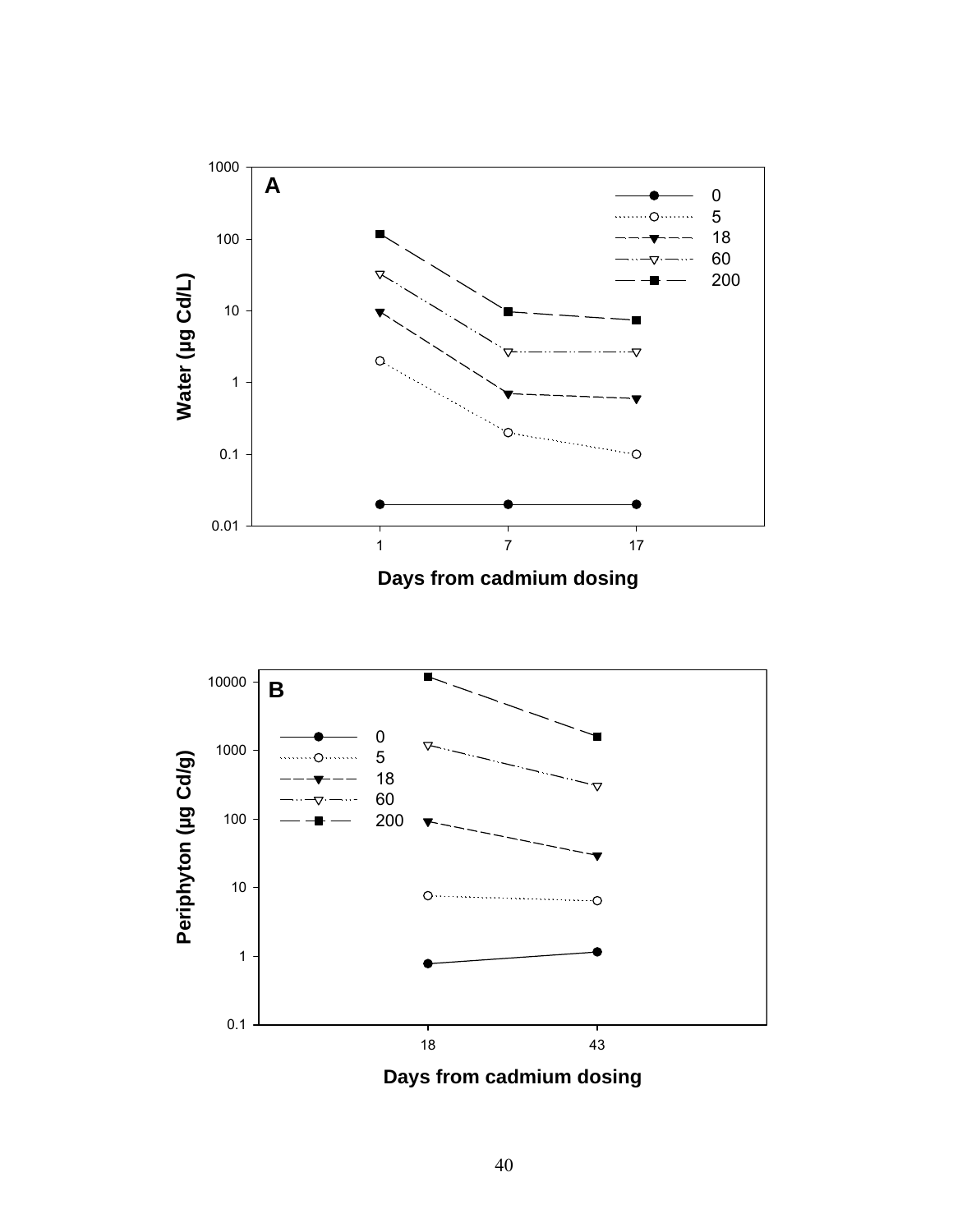**Figure 2.** Mean (± standard error) phytoplankton abundance (measured as chlorophyll A) over time in mesocosms dosed once with one of five nominal concentrations of aqueous cadmium (μg/L) and containing (a) American toad (*Bufo americanus*) or (b) southern leopard frog (*Rana sphenocephala*) tadpoles. Means were generated from all replicate tanks, which ranged in number from three to five.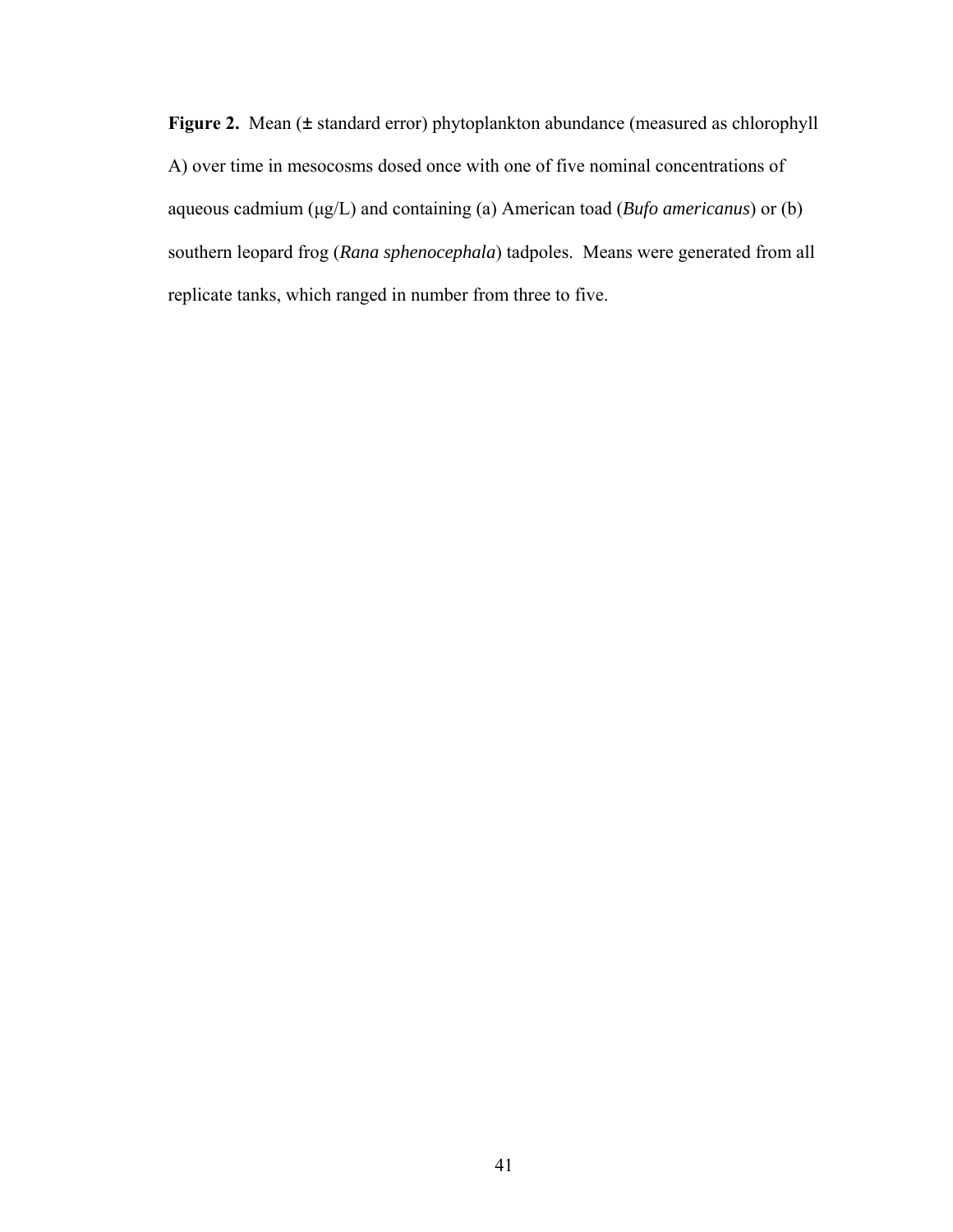

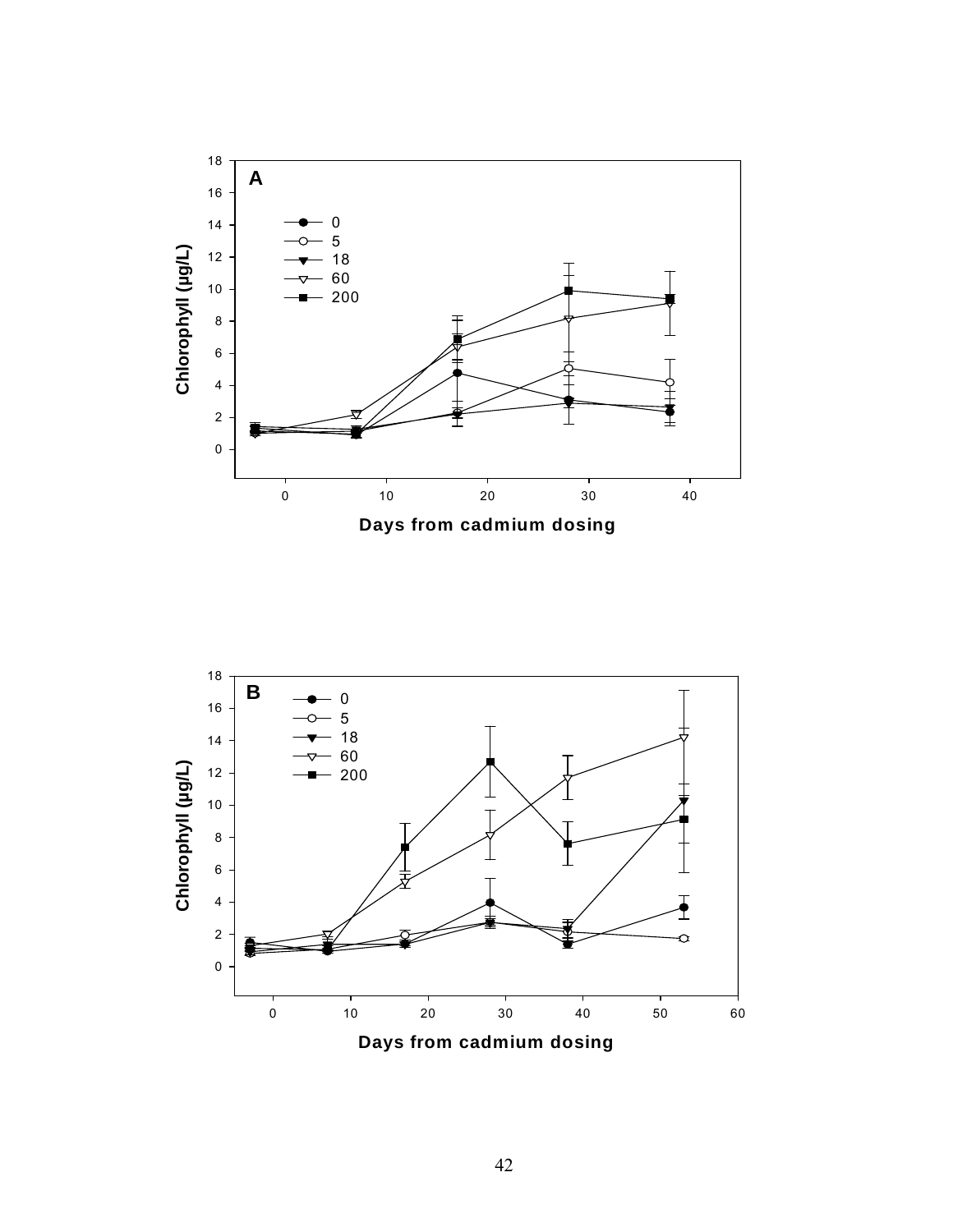## **CHAPTER 3**

# **TERRESTRIAL PERFORMANCE OF AMPHIBIANS IN EXPERIMENTAL ENCLOSURES AFTER CHRONIC LARVAL EXPOSURE TO CADMIUM**

#### **ABSTRACT**

Amphibians that survive larval exposure to contaminants can possess a body burden or altered metamorphic traits upon emergence into the terrestrial environment. Toxicology studies of the effects of specific contaminants on amphibians should therefore assess multiple life stages, both during and after exposure. American toad (*Bufo americanus*) and southern leopard frog (*Rana sphenocephala*) larvae were raised separately through metamorphosis in outdoor aquatic mesocosms (1325-L polyethylene cattle tanks) that had been dosed once with 0, 5, 18, 60, or 200 μg Cd/L. Survivors of each species were then stocked separately in  $2-m^2$  terrestrial enclosures at a density of  $3.5/m<sup>2</sup>$ . American toads from all five treatments were stocked, but high larval mortality of the southern leopard frogs at 60 and 200 μg Cd/L prevented stocking at these concentrations. Survival, mass, and growth rate were monitored as indicators of performance in the autumn after metamorphosis and the following spring. Monitoring was extended until the next autumn for southern leopard frog juveniles. It was hypothesized that cadmium (Cd) body burdens obtained as larvae would impair terrestrial performance. In the spring, American toad survival in the two highest Cd treatments was 0% and there was a decrease in survival with increasing concentration, but initial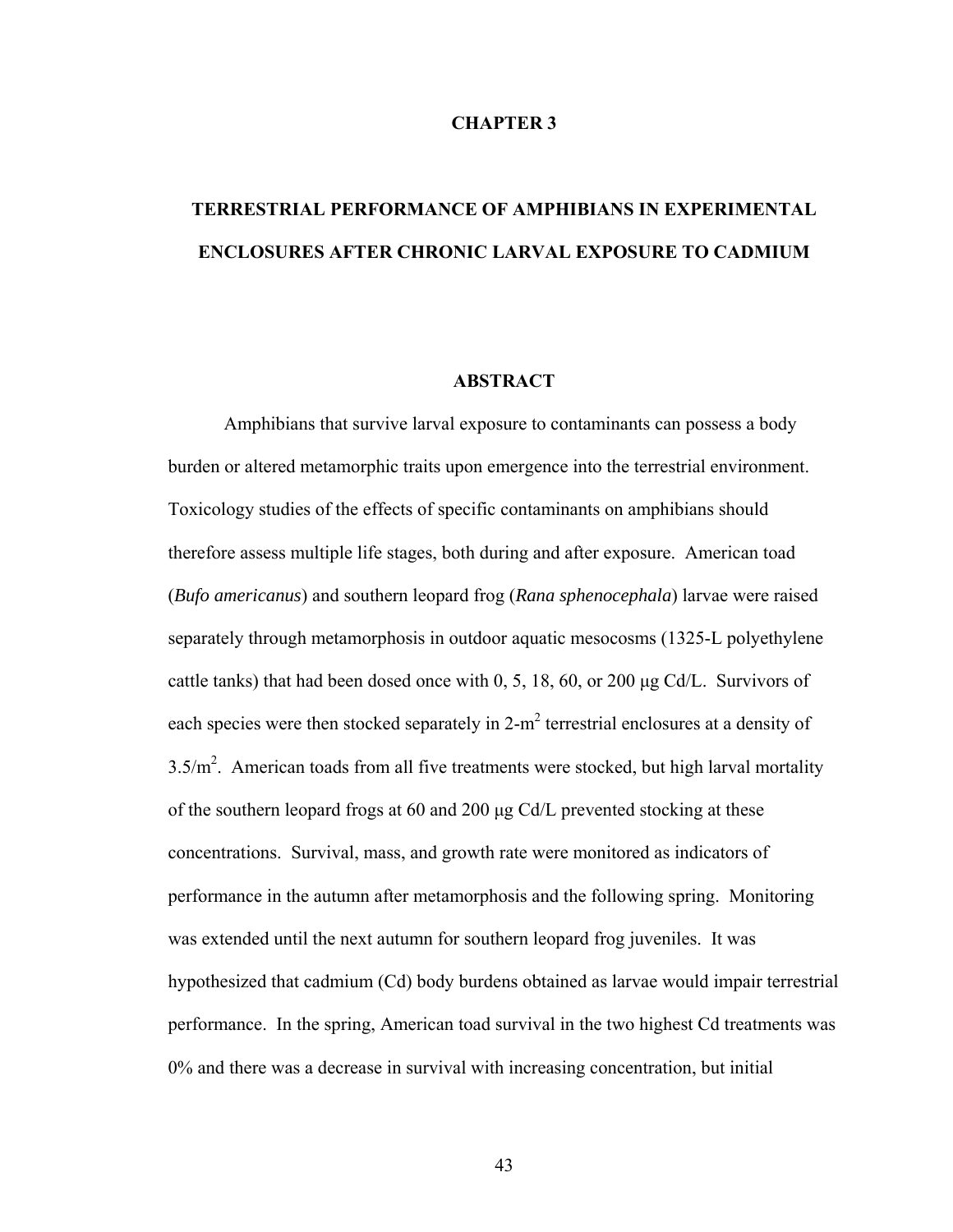treatment differences in mass had disappeared. Southern leopard frog survival through the first autumn was identical among treatments, while spring survival was somewhat higher in the 5 μg Cd/L treatment (49%) relative to the 0 and 18 μg Cd/L treatments (37%). There were no significant treatment differences in growth rate, mass, or survival through the second autumn, but those from the 18 μg Cd/L treatment remained the largest throughout the study. Southern leopard frog mortality was highest during overwintering, whereas American toads died primarily during their first growth period from summer to autumn. Larval exposure to Cd at the concentrations tested can influence both larval and juvenile survival such that particularly contaminated sites may be population sinks. However, initial treatment differences in metamorph mass were overcome with time and Cd body residues did not directly alter performance. This study demonstrates the importance of using more than one species and observing multiple life stages when determining contaminant toxicity.

## **INTRODUCTION**

Amphibian larvae in chemically-contaminated aquatic breeding sites can have altered growth (Boone et al. 2004) and increased mortality (Rowe et al. 2001), body residues (Hopkins et al. 2000), maintenance costs (Rowe et al. 1998a), physical deformities (Rowe et al. 1998b, Hopkins et al. 2000), and abnormal behavior (Hopkins et al. 2000) relative to larvae in uncontaminated conditions. Those that survive to metamorphose may be impaired due to stress from contamination affecting physiological processes, organ function, disease resistance, behavior, and morphology. In addition, juveniles may be smaller (Bridges 2000, Chapter 2 or James et al., in press) and hence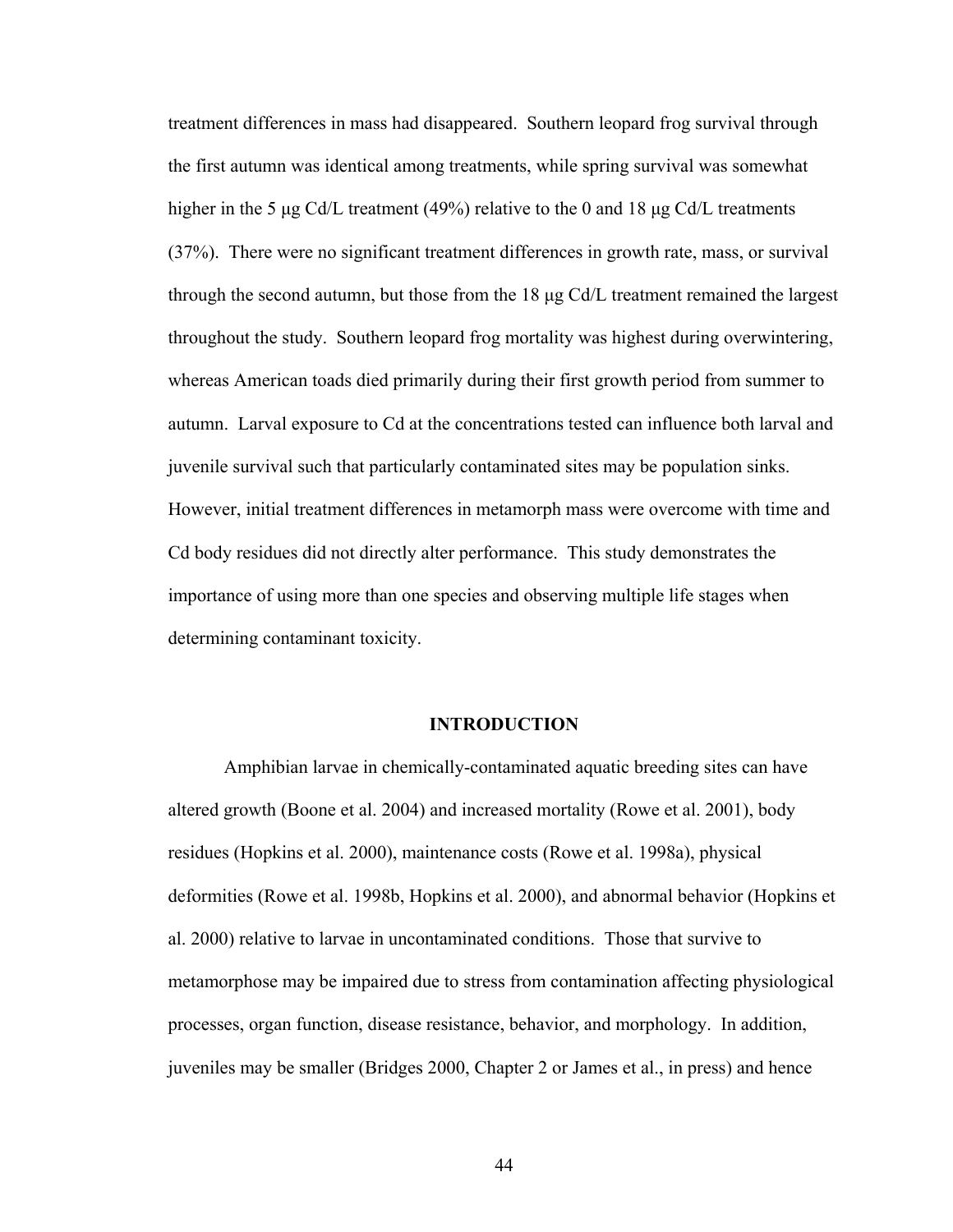more subject to predation, starvation, and desiccation in terrestrial habitats (Zug and Zug 1979, Newman and Dunham 1994, Scott 1994) or have a reduced potential to reproduce (Semlitsch et al. 1988). However, sometimes contaminant exposure results in larger size or earlier metamorphosis (Boone and Semlitsch 2001, James and Little 2003, James et al., in press), both of which are advantageous because they are linked to earlier reproduction and higher fitness (Smith 1987, Semlitsch et al. 1988, Berven 1990). Larger mass at metamorphosis is also associated with greater lipid stores (Scott 1994), better locomotion (John-Alder and Morin 1990), larger juvenile body mass, and higher juvenile survival (Morey and Reznick 2001). Unfortunately, assessments of the effects of aquatic contamination on larval amphibians almost always stop before or at metamorphosis (but see Rowe et al. 2001, Rehage et al. 2002, Boone, in press). As a result, it is generally unknown whether those that survive contaminant exposure experience poorer performance (i.e., growth, survival) and lower fitness as juveniles and adults. Some investigators project potential costs based on data from tadpoles or metamorphs. A better understanding of the role that aquatic contamination plays in amphibian populations can be achieved by monitoring amphibians post-metamorphosis.

Many amphibian species migrate into the terrestrial environment shortly after metamorphosing from aquatic habitats. Juveniles travel from a few to several hundred meters from the breeding site and spend the rest of the active period foraging. Growth is essential because hibernation success is enhanced by large body size (Tester and Breckenridge 1964) and energy stores (Pinder et al. 1992). Natural mortality is high in the early terrestrial life stages (Breden 1988) and population dynamics is greatly influenced by post-metamorphic survival (Biek et al. 2002). Hence, any change in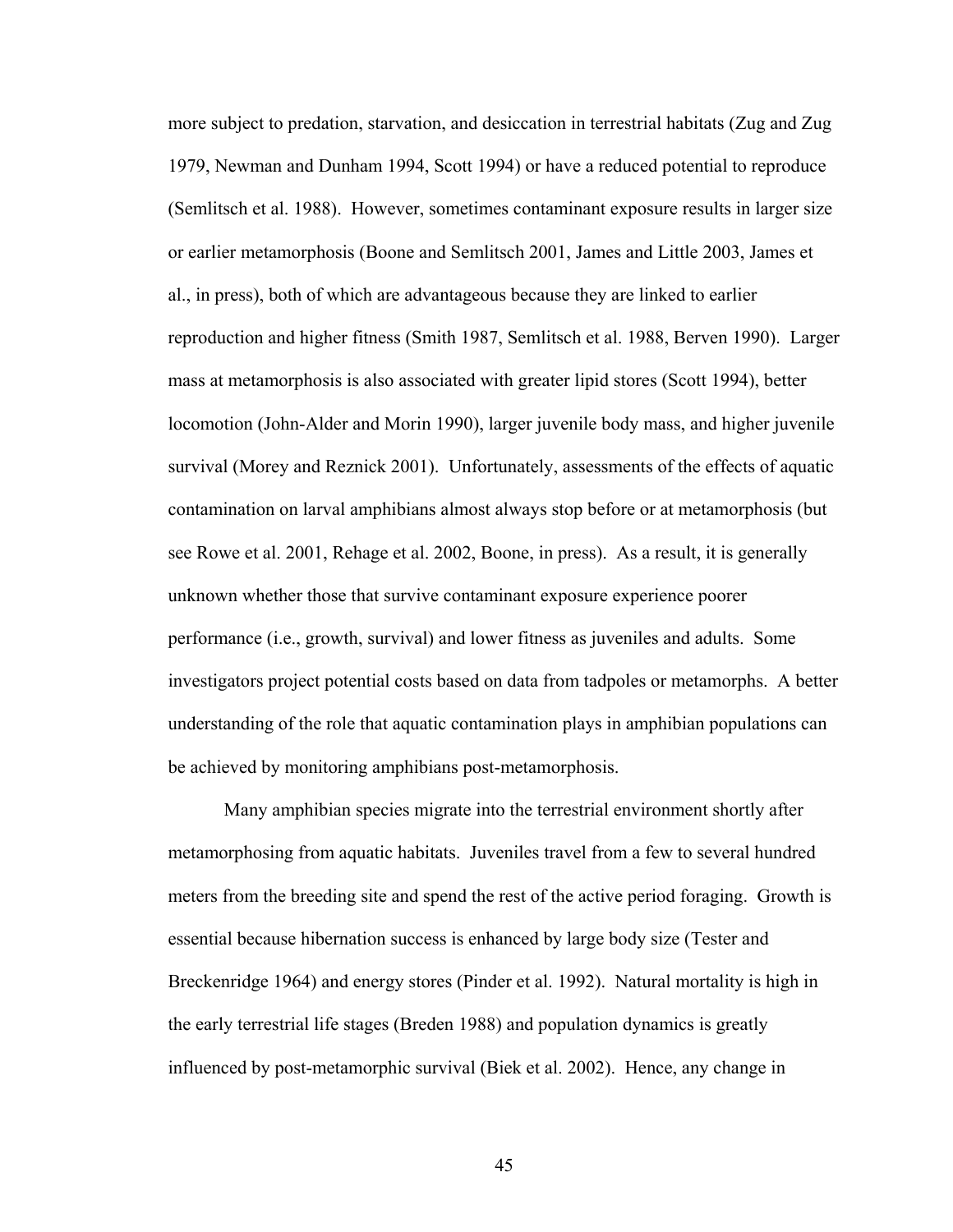juvenile body condition, size, or growth period resulting from aquatic contamination may increase the chance that a breeding site becomes a population sink.

The ability to monitor individuals over time is a powerful tool for detecting treatment effects. Unfortunately, amphibian juveniles are usually too small for direct tracking and drift fences may be ineffective due to escape or highly-seasonal migrations. One viable option is the use of terrestrial enclosures. Amphibians may be individually marked and stocked at known densities, so that indicators of performance can be determined at pre-selected times. Enclosures have been used in ecological (Pechmann 1995, Parris 2001) and toxicological (Hopkins et al. 1997,1998, Oldham et al. 1997, Laposata and Dunson 2000, Boone, in press) studies. Enclosures have the benefit of incorporating some natural complexity and the fluctuation of abiotic and biotic variables, thereby enhancing environmental realism relative to the laboratory. The incorporation of factors such as competition and desiccation is important because of their potential to influence contaminant effects (Mills and Semlitsch 2004). Unfortunately, there is also greater opportunity for stochastic events to disturb experiments and for habitat heterogeneity to mask treatment differences.

Of the toxicology experiments conducted in outdoor terrestrial enclosures, only one (Boone, in press) assessed amphibians after aquatic exposure; the others addressed terrestrial contamination. Boone (in press) concluded that larval exposure to the shortlived insecticide carbaryl had no significant impact on juvenile growth and survival, and that metamorphic traits may not be reliable predictors of future success. However, there was evidence that juveniles from carbaryl treatments grow faster than controls (Boone, in press). The type of contaminant tested and its mode of action and persistence may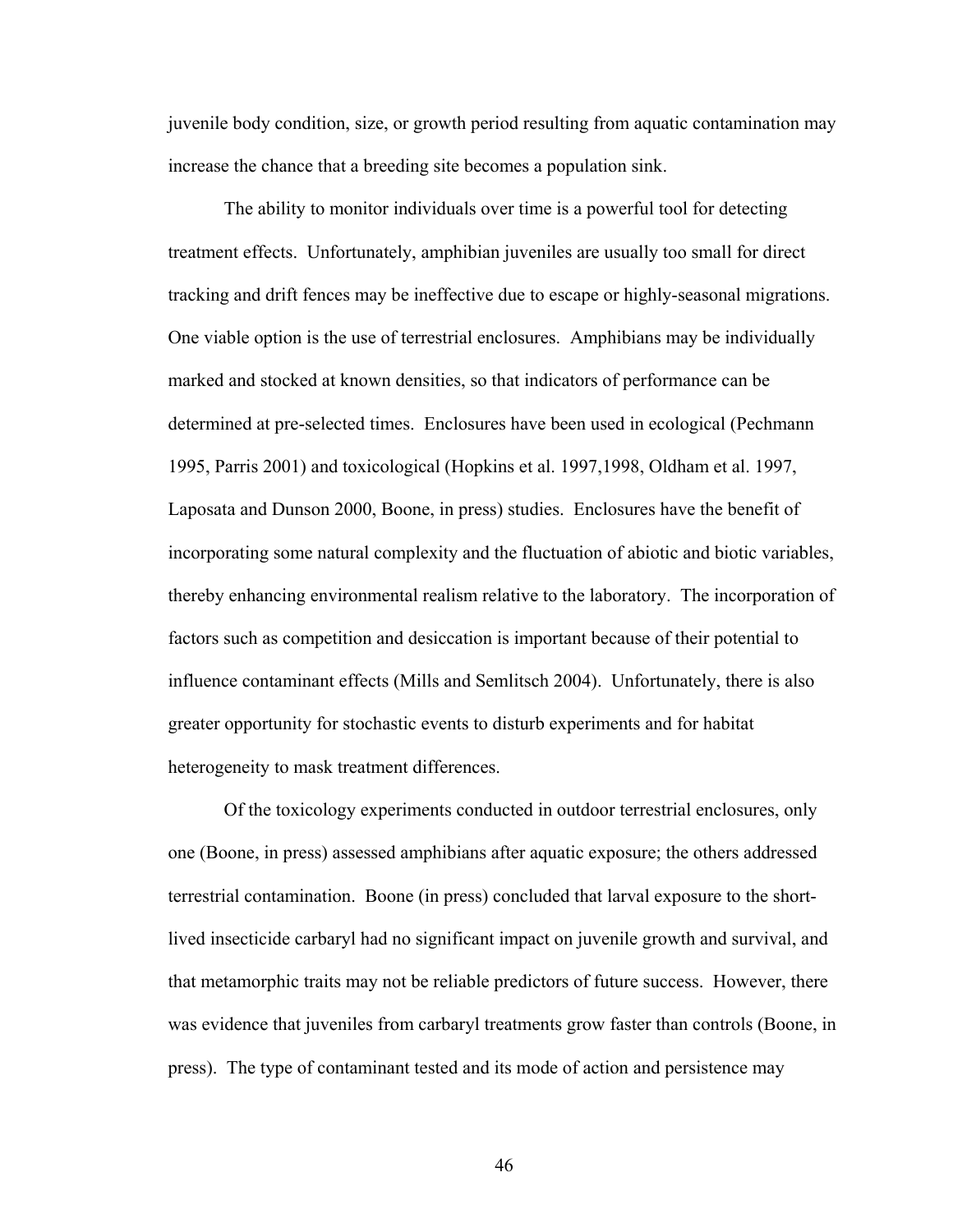greatly influence the responses observed in juvenile performance studies. When the contaminant of interest bioaccumulates, there is the potential for harmful sublethal toxicity and resulting lower body condition, or even mortality, long after the actual environmental exposure is over (Pascoe and Shazili 1986). Therefore, deleterious effects of exposure that extend over multiple life stages could be expected for persistent contaminants such as heavy metals.

In the spring of 2002, American toad (*Bufo americanus*) and southern leopard frog (*Rana sphenocephala*) larvae were reared in outdoor mesocosms (1325-L cattle tanks) that had been dosed once with 0, 5, 18, 60, or 200 μg Cd/L (James et al., in press). Both species experienced reduced survival and delayed metamorphosis with increasing aquatic cadmium (Cd) concentration (James et al., in press). However, they had opposite responses in mass at metamorphosis; mass decreased (American toads) or increased (southern leopard frogs) with increasing Cd (James et al., in press). It was determined that Cd did not affect mass directly, but rather indirectly through changes in survival (i.e., density). There was a general trend of metamorph whole body Cd residues increasing with aquatic concentration, and of American toads containing more residues than southern leopard frogs at a given exposure level (James et al., in press). The body burdens of exposed organisms ranged from 9 to 380 μg Cd/g (dry weight). The results of this study indicated that the body residues and metamorphic traits of individuals of both species had been affected by larval exposure to Cd. The possession of a Cd body burden can directly influence numerous organs (e.g., liver, kidney, skin, spleen) and physiological processes (e.g., enzyme activity, vitellogenesis) (Eisler 1985, Pramoda and Saidapur 1986). Larger or smaller mass at metamorphosis may increase or decrease the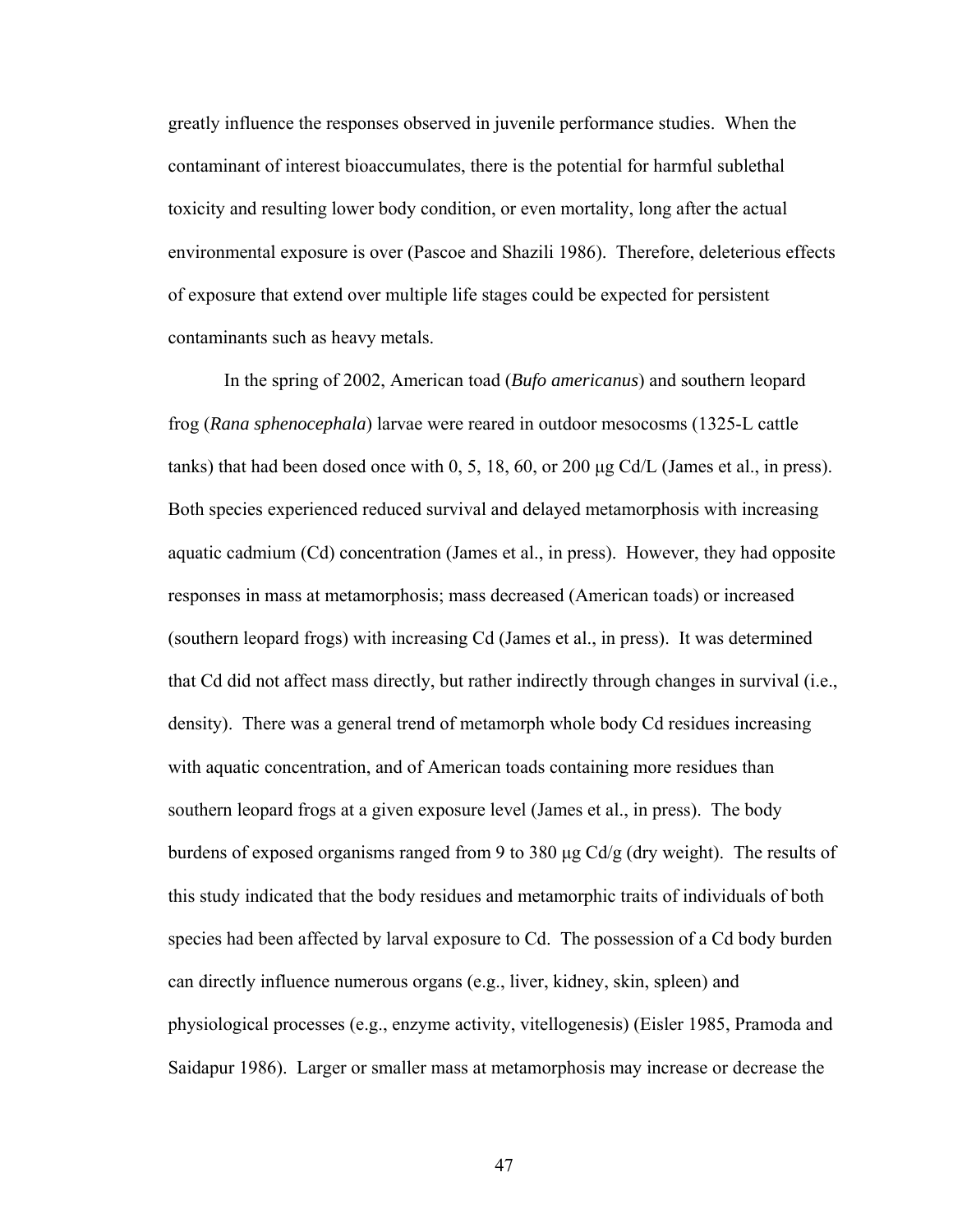chance of survival, respectively (Morey and Reznick 2001). A delay in metamorphosis means individuals will have less time to obtain adequate energy reserves for overwintering. Therefore, there might be differences in juvenile terrestrial performance attributable to Cd contamination of the larval environment.

A subsample of the metamorphs from the 2002 aquatic mesocosm study were raised in uncontaminated terrestrial enclosures. The first objective of the enclosure study was to determine if juveniles from different larval Cd treatments differ in postmetamorphic growth and survival. The second objective was to determine whether direct Cd stress alone affects post-metamorphic growth and survival. An assessment of the second objective requires correcting for differences in mass and time to metamorphosis because of their potential influence on the terrestrial response variables. Also of interest was whether American toads and southern leopard frogs differ in their responses. Interspecific differences were expected because species often vary in sensitivity (Birge et al. 2000), uptake, distribution, exposure period, and exposure route (Snodgrass et al. 2004). Natural interspecific variation in juvenile growth rates may also influence the effect of larval exposure history on terrestrial performance (Werner 1986), given bufonids and ranids metamorphose at approximately 1% and 10% of adult size, respectively. Individuals were monitored before and after the first overwintering. It was hypothesized that individuals exposed to Cd as larvae would be more stressed and subsequently experience higher mortality and slower growth compared to unexposed individuals. Of the two species, it was expected that American toads would have the worst terrestrial performance given that they naturally have a lower aerobic capacity (Pough and Kamel 1984) and smaller size at metamorphosis than the southern leopard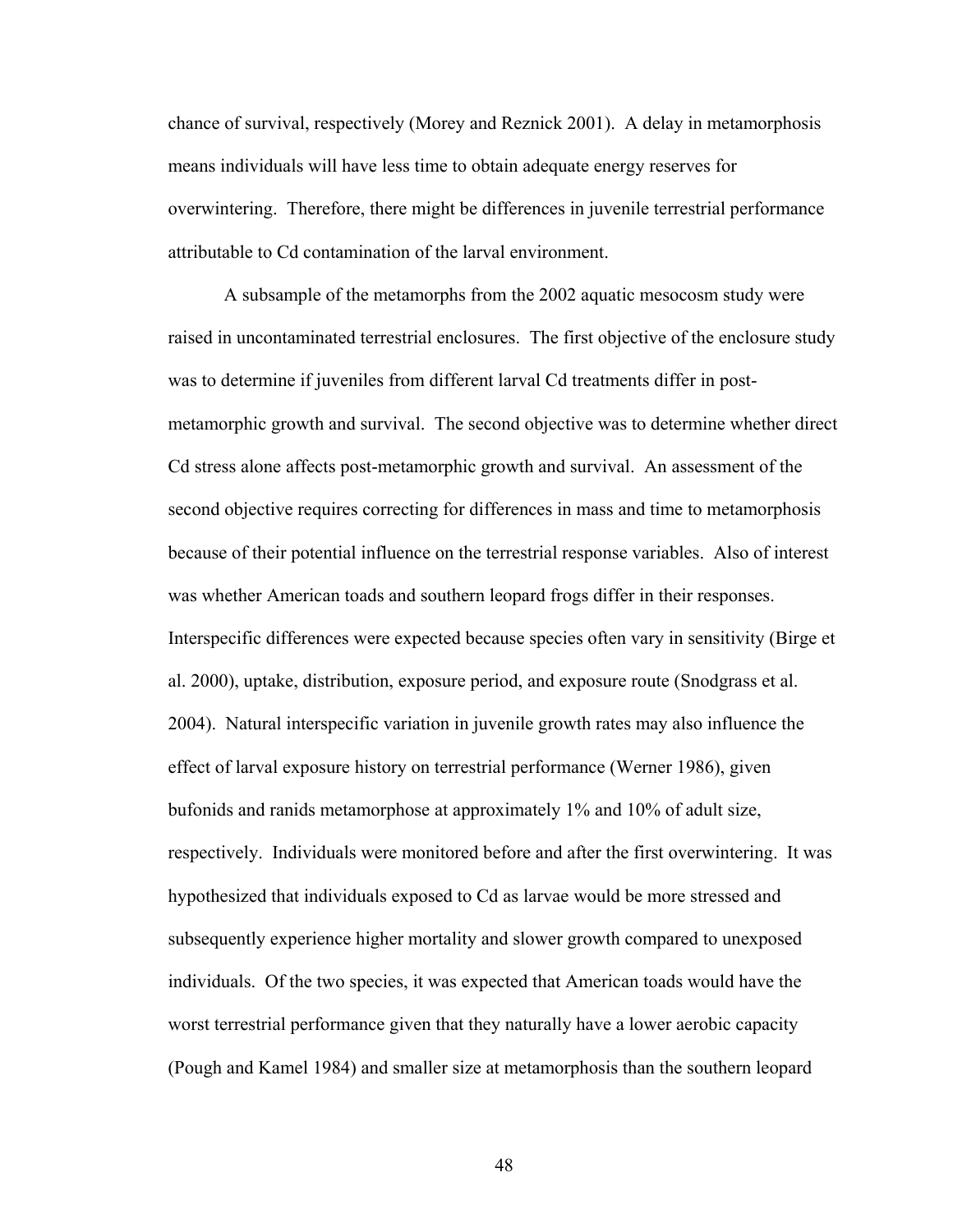frogs. Furthermore, larval Cd exposure widened the difference between the two species in mass at metamorphosis, and American toads had higher average Cd body burdens than did the southern leopard frogs (James et al., in press).

## **MATERIALS AND METHODS**

## *Larval exposure*

 American toad and southern leopard frog metamorphs were obtained from outdoor aquatic cattle tank mesocosms that had been dosed once with Cd (details in James et al., in press). In spring 2002, an array of mesocosms (1325-L volume, 1.83-m diameter) was set up in a mown field at the USGS Columbia Environmental Research Center (Columbia, MO, USA). Each mesocosm contained approximately 950 L of water, 1 kg of deciduous leaf litter, and an algal and plankton community, and was covered by a lid to prevent colonization by predators and competitors. When there was visible periphyton growth on the walls, mesocosms were dosed once at 0, 5, 18, 60, or 200  $\mu$ g Cd/L. Nine days later, 50 southern leopard frog or 120 American toad hatchlings were added to separate mesocosms. Larvae were allowed to grow undisturbed until metamorphosis and fed on the naturally occurring food resources. The Cd initially added to the water column partitioned into the periphyton and other potential resources, so that the larvae were exposed via both water and food. When individuals reached developmental stages 42 to 46 (Gosner 1960), they were captured and transported to a laboratory where they remained until complete tail resorption. Metamorphs that had resorbed their tails were fed fruit flies or pinhead crickets and were kept in the laboratory for up to 8 d before being released into the enclosures.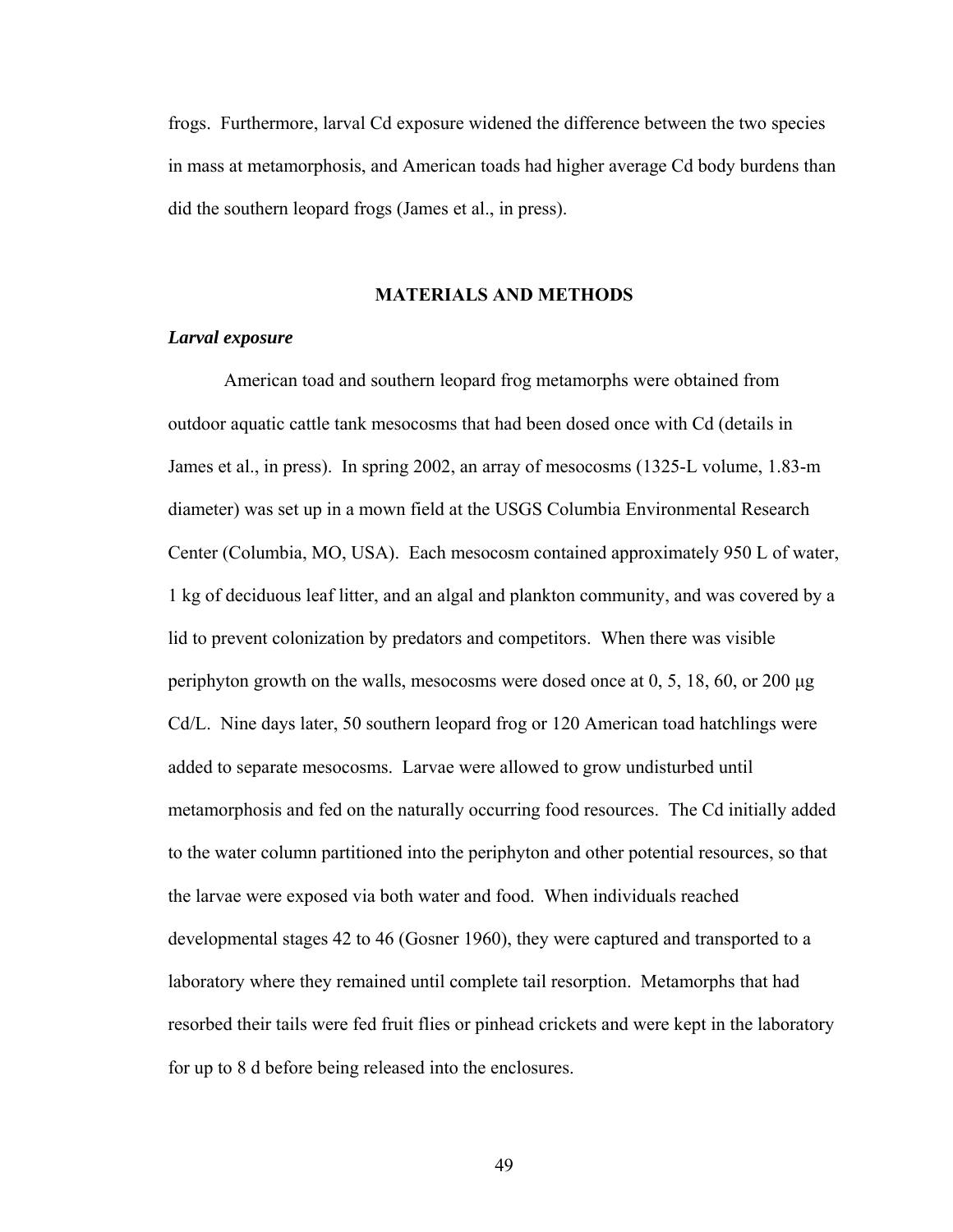# *Experimental design*

Prior to release, amphibians were weighed ("summer mass") and toe-clipped so that individuals could be measured over time. Only two toes were removed from each amphibian because of evidence that return rate decreases with the number of toes cut (McCarthy and Parris 2004). Gross toe and limb malformations were noted during toe clipping.However, a rigorous examination of subtle aberrations was not performed so reported malformation rates are likely underestimated. American toads were stocked from June 10 to July 3, and southern leopard frogs from June 26 to July 10. Stocking did not occur all at once in order to reflect individual, species, and treatment differences in time to metamorphosis. To minimize initial stress, enclosures that were stocked on a given evening were soaked with water immediately before the metamorphs were released. There were seven metamorphs of a particular larval Cd treatment and species in each enclosure. The number (n) of replicate enclosures for each Cd treatment were as follows: American toads: 0 (n = 5), 5 (n = 5), 18 (n = 5), 60 (n = 2), 200 (n = 3)  $\mu$ g Cd/L; southern leopard frogs:  $0$  (n = 5), 5 (n = 5), 18 (n = 5) μg Cd/L. Unfortunately, there were not enough southern leopard frogs from the two highest treatments to stock enclosures. A total of ten enclosure blocks (35 enclosures) were used; each block contained only one species and the enclosures were randomly assigned different larval Cd treatments. Species were assigned to every other block to maximize interspersion.

The terrestrial performance experiment took place in a field at the University of Missouri Research Park Greenhouse facility (Columbia, MO, USA). The enclosures were located along a deciduous forest edge where the vegetation consisted primarily of fescue grass (*Festuca* spp.), bluegrass (*Poa* spp), crabgrass (*Digitaria ischaemum*),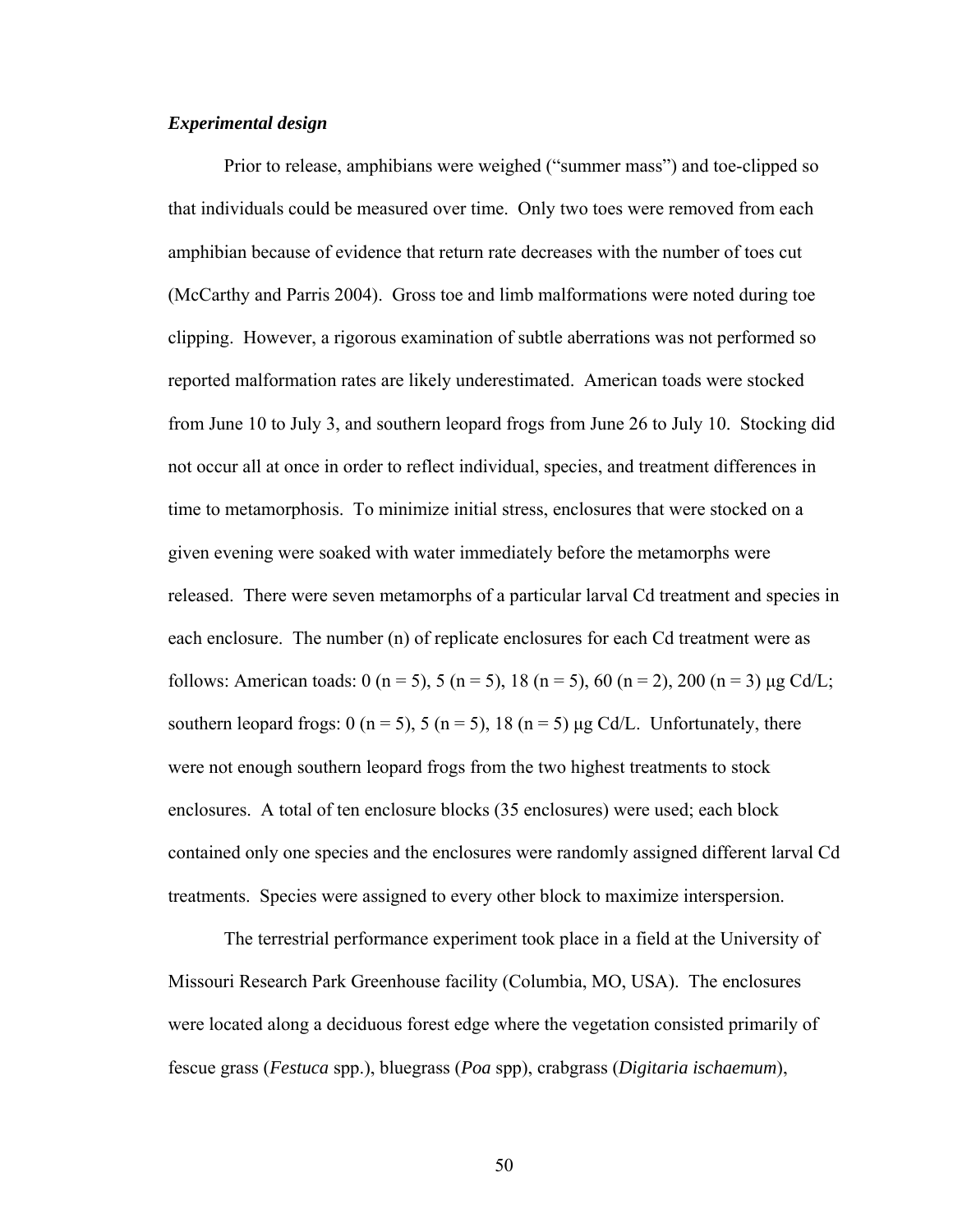bristlegrass (*Setaria viridis*), fleabane (*Erigeron annuus*), aster (*Aster simplex*), and copperleaf (*Acalypha virginica*). The enclosures (1 x 2 m) were made of sheet metal walls buried approximately 0.7 m deep and stood 0.6 to 0.8 m above the ground. Ten blocks of four adjacent enclosures were separated from each other by 1 m. These enclosures have previously been used for terrestrial research on the overwintering survival and growth of *Bufo* and *Rana* spp., and stocking densities were comparable to the present study (Parris 2001, Boone, in press). Enclosures were covered with 0.6-cm nylon mesh (Delta Net & Twine, Greenville, MS, USA) clamped on with binder clips to prevent juvenile escape and predator or competitor entry. There was no supplemental feeding but invertebrate prey could get through the mesh. Each enclosure contained a central pit (45-cm across, 45-cm deep) filled with moist deciduous leaves and covered by a square piece of plywood. The pit provided refuge for the amphibians and was also a source of prey. Additional refuges were made by creating a  $45^{\circ}$  angle tunnel (10-cm long x 2.5-cm wide) in each of the four corners. The vegetation was clipped to approximately 20 cm before the metamorphs were added and again when it had grown nearly as tall as the enclosure walls. During the hot summer months, each enclosure was sprayed with a garden hose for a count of 60 if it had not rained in seven days.

The juveniles were left undisturbed until autumn, when the enclosures were searched for survivors and recovered individuals were weighed. Enclosures were searched on four separate days in a six-day period, with no individuals being found on the last day. More leaf litter was added to the central pits so that the amphibians could burrow during cold weather. All amphibians were returned to their original enclosures and allowed to overwinter. The mesh covers were kept off because of snow. In spring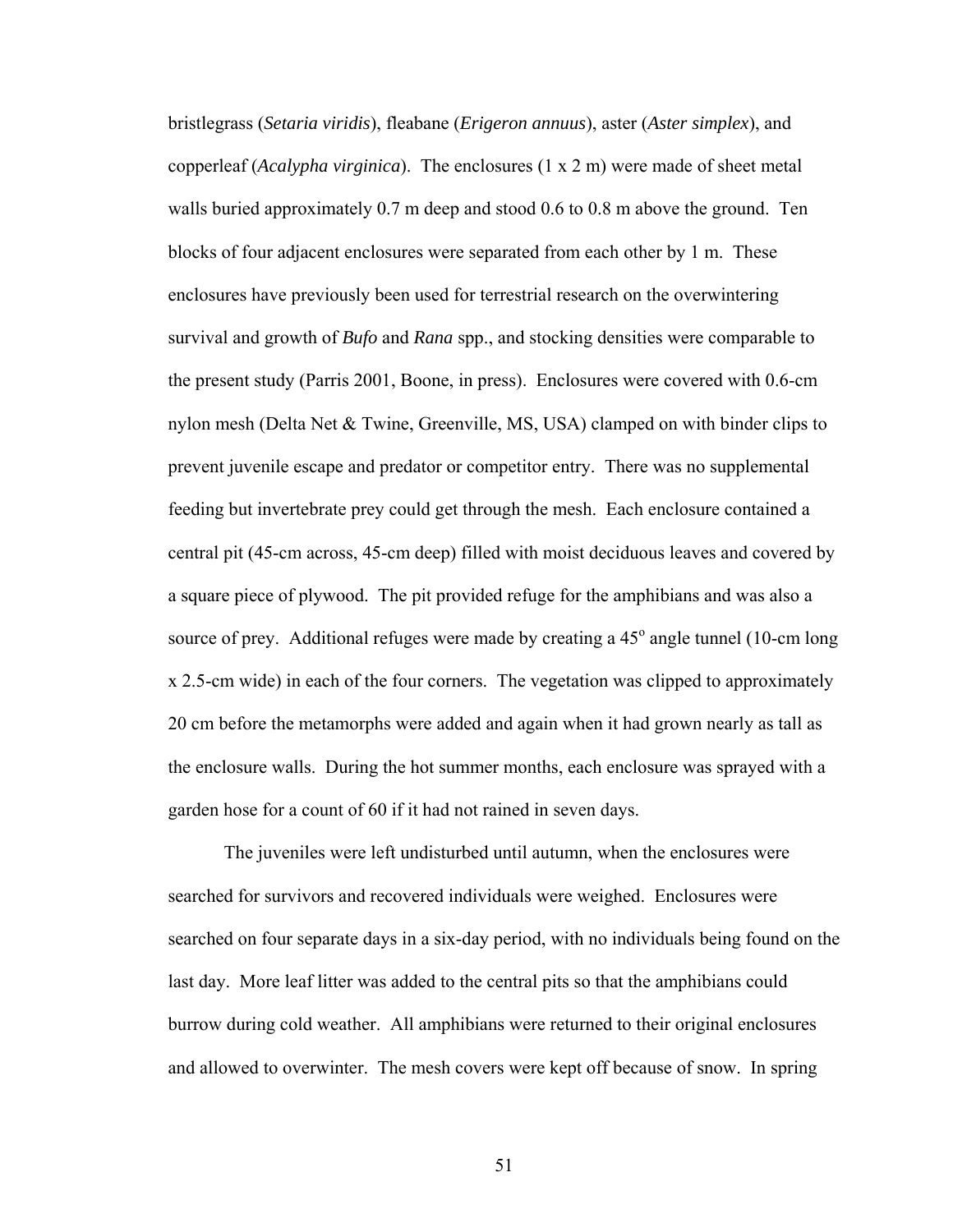2003, the enclosures were searched once again and the criterion for stopping was three consecutive days of not recovering any individuals. There were enough southern leopard frogs alive in each of the three Cd treatments that a subset was randomly reassigned to enclosures until autumn 2003. Restocking occurred at a density of three per enclosure and four enclosures were used per treatment. The enclosures were randomly selected from the blocks that had previously contained American toads, to minimize the chance of previously undetected southern leopard frogs confounding the results. The refugia in the corners were deepened to 24 cm and the central pits received new leaf litter. The covers were not reinstated out of concern that the mesh size might inhibit colonization by larger insect prey, which the southern leopard frogs would presumably need as they grew in size. Toes were reclipped if necessary but new toes were not cut. The enclosures were thoroughly searched in autumn 2003, and the study was concluded after three consecutive searches of no recoveries.

#### *Statistical analysis*

Separate analyses were conducted on the two amphibian species for growth and survival in autumn 2002 and spring 2003 (hereafter referred to as "year 1"). An additional analysis was conducted on the growth and survival of the southern leopard frog juveniles that were reassigned to enclosures in spring 2003 and recovered in autumn 2003 (hereafter referred to as "year 2"). Indicators of performance were mass, growth rate, and survival as determined in the autumn and spring. Autumn and spring survival were computed as the number of individuals recovered divided by the number initially stocked. Overwinter survival was the number recovered in the spring divided by the number recovered in autumn. Autumn and spring growth rate were calculated as (present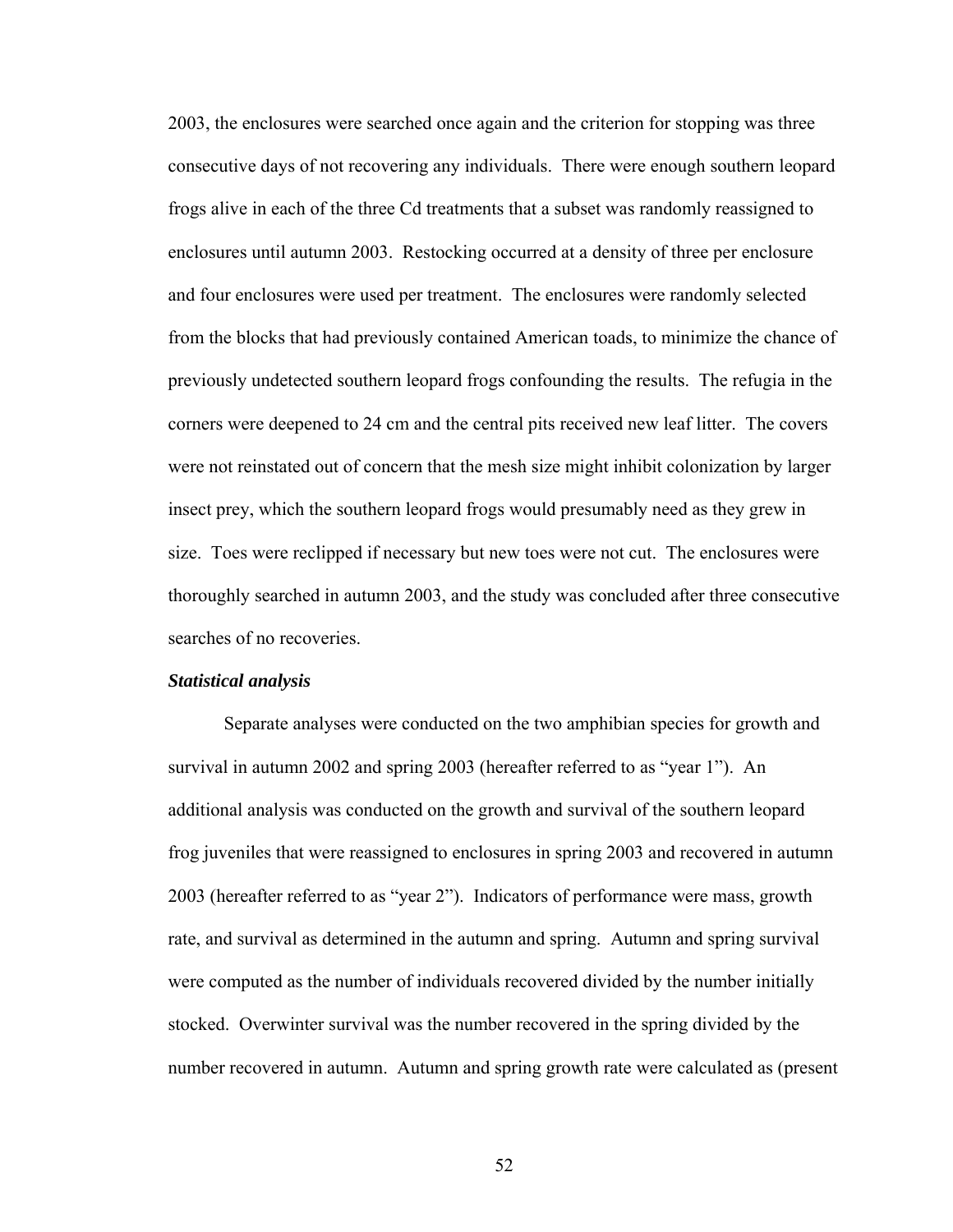mass – summer mass)/(days in enclosure), and overwinter growth rate was (spring mass – autumn mass)/(days overwintered). In the case of the year 2 southern leopard frogs, the spring mass was considered the initial mass, and growth rate and survival pertained to the spring to autumn active period. Growth rate was not calculated based on individual growth rates due to difficulty reading some of the toe clips, particularly those of the American toads. Mean values were generated for each replicate enclosure because individuals within an enclosure are not independent. The experimental array was divided into blocks to account for spatial differences in habitat quality. Repeated measures (year 1) and univariate (year 2) analyses of variance were performed on least squares means to determine whether Cd exposure had a significant effect on terrestrial performance. The computation of survival and growth rate for the year 1 repeated measures analysis was based on two time intervals: summer to autumn, and autumn to spring (i.e, overwinter). Analyses were done both with and without covariates, to test direct Cd stress and larval exposure history effects, respectively. The covariates selected were time of addition to the enclosures ("start day;" year 1 only) and initial mass because they confound Cd treatment. In the case of significance, a Tukey's studentized range test was conducted to more closely examine differences among concentrations. Normality and homogeneity of variance were checked with the Shapiro-Wilk and Bartlett's tests, respectively. Mass and growth rate were logarithmically transformed and survival was arcsine square root transformed. Pearson correlation matrices were generated to determine significant correlations among all measured variables. Correlations between mass and growth rate in the same season are not reported because growth rate is computed based on mass and hence the two are always significantly correlated. Significance was set at  $\alpha = 0.05$ , type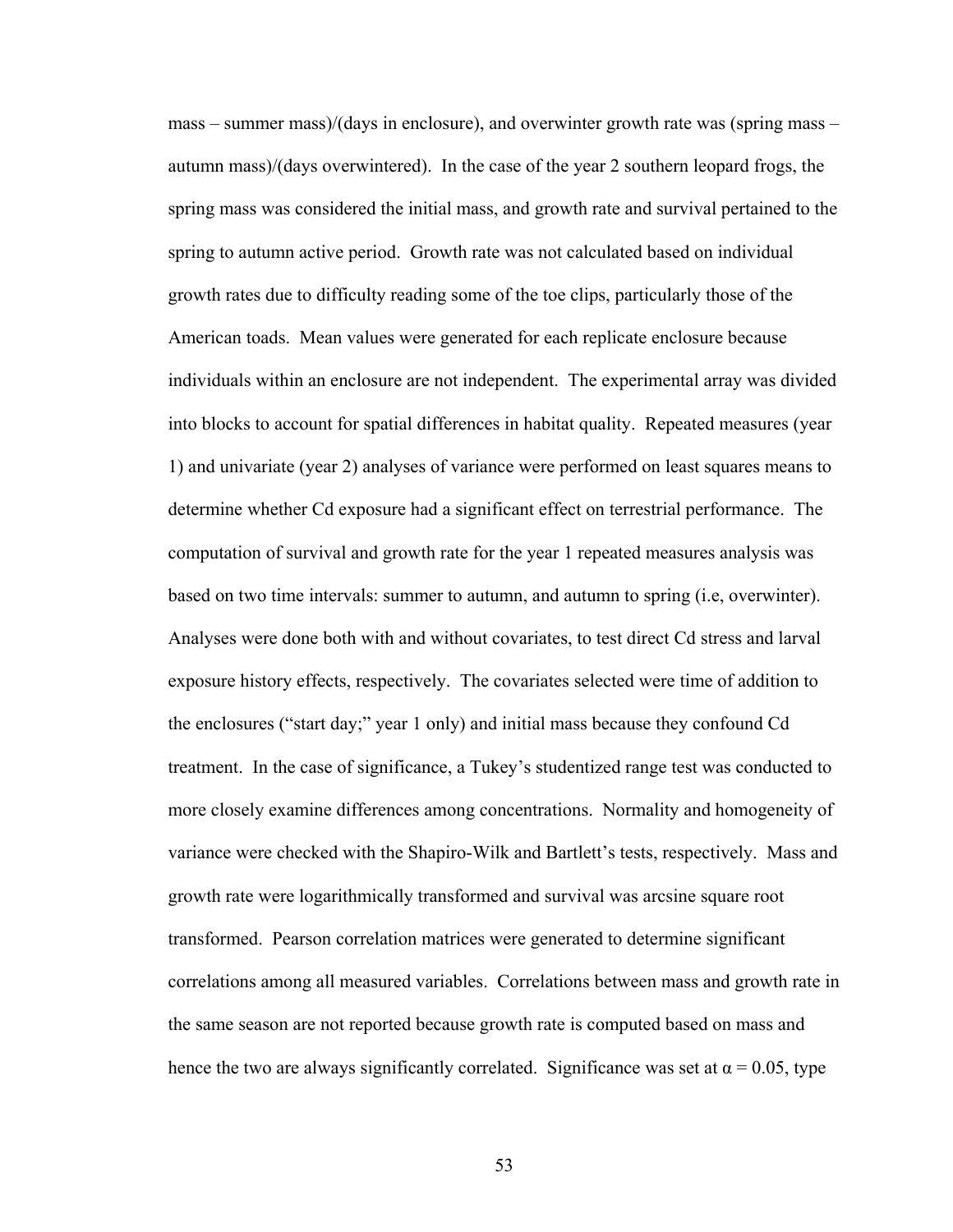III sum of squares was used to account for unequal replication, and analyses were performed with SAS (SAS Institute 1989).

#### **RESULTS**

# *American toad juveniles (year 1)*

Survival was significantly affected by Cd, but not time or the time\*Cd interaction (Table 1). However, when initial differences in mass and start day were accounted for by using them as covariates, Cd was no longer significant  $(F = 1.21, df = 4, p = 0.3718)$ . The majority of mortalities occurred before autumn, but overwinter mortality was also high (Table 2, Figure 1a). Of the toads in the two highest Cd treatments, only one survived to autumn and none were alive in spring (Table 2). Spring survival was very low across all treatments (4%,  $n = 6$  individuals) and there was a trend of decreasing survival with increasing Cd concentration (Table 2). The initial, summer mass of American toads was significantly different among larval Cd treatments ( $F = 32.61$ ,  $df = 4$ , *p* <0.0001), with a general trend of decreasing mass with increasing Cd (Table 2). American toads in the two highest concentrations were less than half the size of the controls (Table 2), and notably weak and inactive. In the autumn, American toads in the 5 μg Cd/L treatment were approximately half the size of those in the other treatments, which may have been a tradeoff of higher survival (Table 2). By the following spring, mean mass differences had been reduced to  $\leq 0.2$  g among the three surviving treatment groups (Table 2). Because of high mortality and resulting inadequate replication, mass and growth rate were statistically analyzed only for the control and 5 μg Cd/L treatments, and start day (covariate) and block were dropped from the model. Cadmium treatment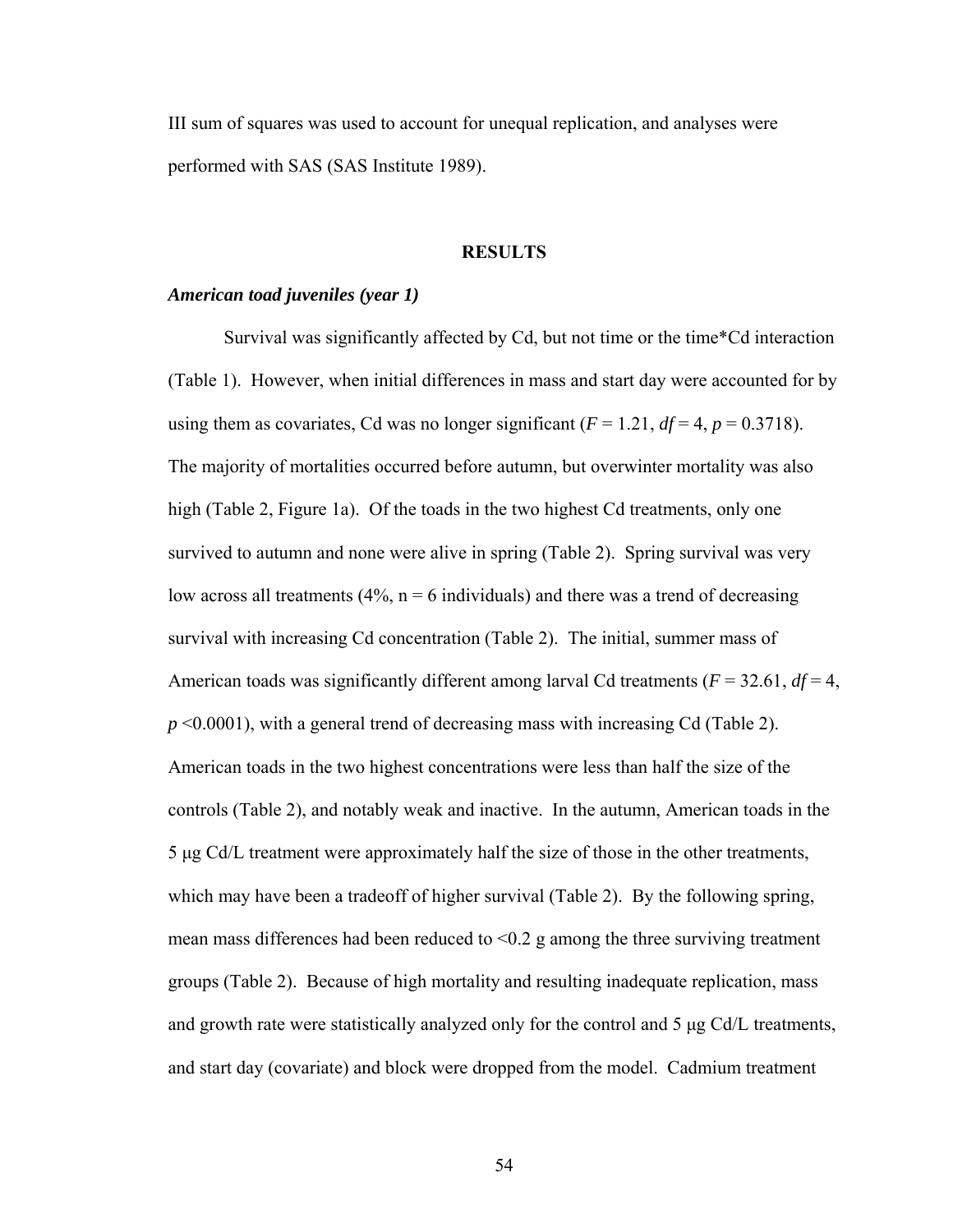did not affect mass from summer to spring, but the effect of time was significant and indicates mass changed over time (Table 1). Likewise, time but not Cd had a significant effect on growth rate (Table 1). The highest growth occurred from summer to autumn, and total growth rate as determined in the spring was 0.010 to 0.011 g/day across treatments (Table 2). The addition of initial mass as a covariate resulted in no significant effect of Cd, time, or their interaction for both mass and growth rate. There were many significant correlations among variables, including positive relationships between summer mass and autumn survival ( $r = 0.46$ ) and autumn and spring mass ( $r = 0.96$ ), and a negative relationship between autumn growth rate and survival  $(r = -0.63)$  (Table 3). Somewhat weaker positive correlations were found between summer mass and spring survival ( $r = 0.43$ ,  $p = 0.0576$ ), autumn and overwinter growth rate ( $r = 0.84$ ,  $p = 0.0762$ ), and autumn and spring survival ( $r = 0.39$ ,  $p = 0.0929$ ). When toes were originally clipped, the number of individuals with toe or limb malformations increased with larval Cd concentration. Of the 13 to 35 American toads examined per treatment, malformation rates for the 0, 5, 18, 60, and 200 µg Cd/L treatments were 3%, 40%, 63%, 100%, and 100%, respectively. The most common malformations observed were fused or missing toes, and these were seen in both the forelimbs and hindlimbs. The limbs of some individuals ended as stumps.

#### *Southern leopard frog juveniles (year 1)*

Time but not Cd had a significant effect on survival (Table 4). Addition of covariates to the model resulted in time as no longer significant ( $F = 0.14$ ,  $df = 1$ ,  $p =$ 0.7191). Survival was identical and high (86%) across treatments in the autumn. Most mortality occurred during the overwinter period, when survival ranged from 40 to 51%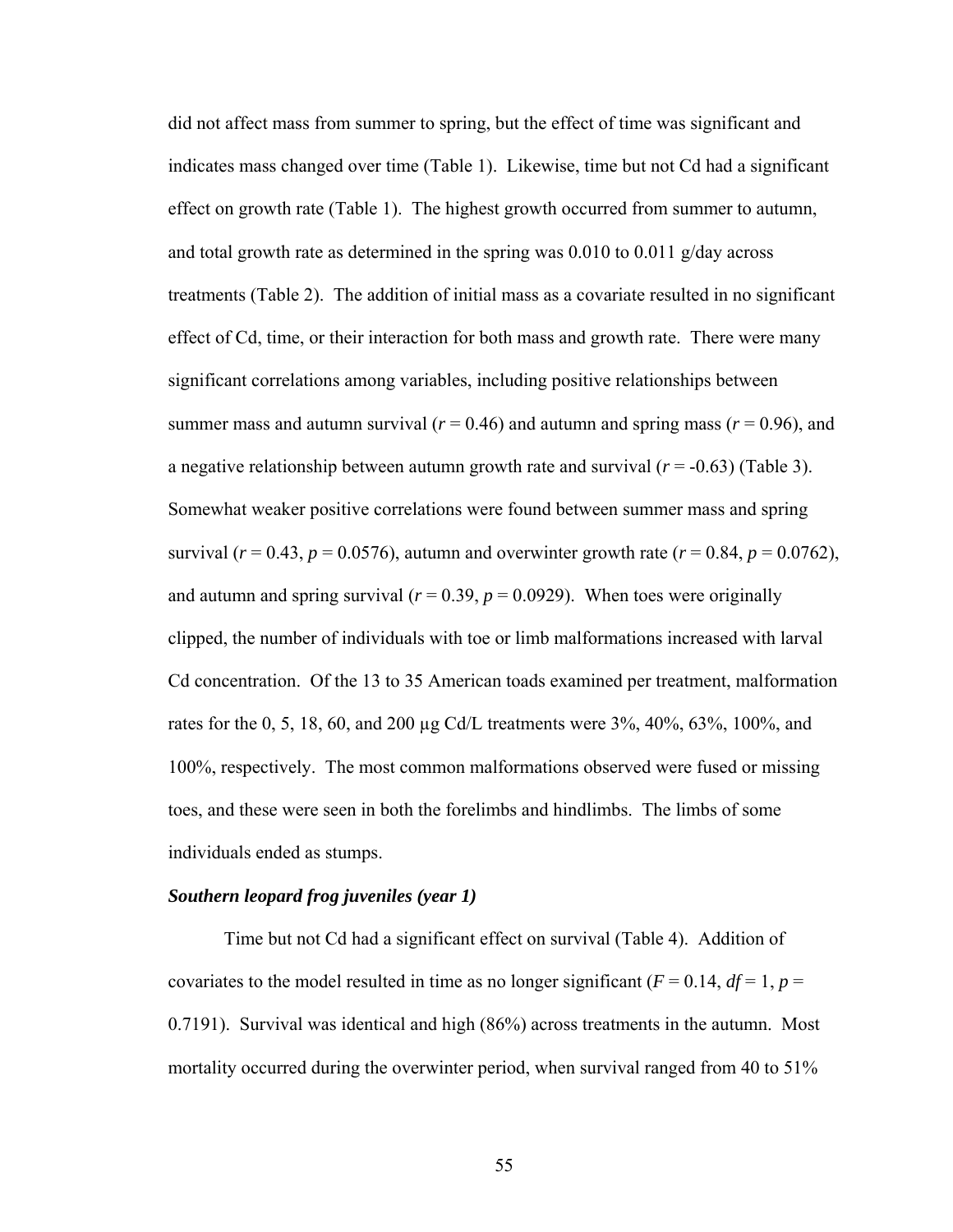(Table 5, Figure 1b). As of spring, control and 18 μg Cd/L treatment southern leopard frogs had the same survival (37%), which was somewhat less than the 5 μg Cd/L treatment (49%). Upon addition to the enclosures, there was a significant increase in mass with increasing aquatic Cd concentration ( $F = 170.98$ ,  $df = 2$ ,  $p \le 0.0001$ ). Southern leopard frogs from the 18 μg Cd/L treatment weighed the most initially and maintained this advantage in the autumn and spring (Table 5). However, neither Cd nor the time\*Cd interaction had a significant effect on mass (Table 4). Time was significant (Table 4) and resulted from a steady increase in mass over the course of the study (Table 5). When covariates were added to the model (i.e., start day and initial mass were accounted for), time remained significant ( $F = 12.65$ ,  $df = 1$ ,  $p = 0.0379$ ) and there was also a significant time\*Cd interaction ( $F = 19.54$ ,  $df = 2$ ,  $p = 0.0190$ ) that suggests the effect of Cd depends on time. By the spring, mass and growth rate were similar among treatments, but southern leopard frog controls had grown by 5.1-fold relative to their summer mass, compared with only 3.6-fold and 2.8-fold for the 5 and 18 μg Cd/L treatments, respectively (Table 5). Nevertheless, Cd had no effect on growth rate, but time did affect growth rate (Table 4). Interestingly, when covariates were part of the model, the time\*Cd interaction was significant ( $F = 26.61$ ,  $df = 2$ ,  $p = 0.0123$ ) and time was not ( $F =$ 5.05,  $df = 1$ ,  $p = 0.1103$ ). Significant positive correlations included summer and autumn mass ( $r = 0.71$ ), autumn growth rate and overwinter survival ( $r = 0.60$ ), autumn growth rate and spring survival ( $r = 0.54$ ), and autumn and spring survival ( $r = 0.52$ ) (Table 6). There were also strong positive relationships between start day and summer mass ( $r =$ 0.51,  $p = 0.0516$ ), autumn mass and overwinter survival ( $r = 0.45$ ,  $p = 0.0957$ ), and autumn mass and spring survival ( $r = 0.46$ ,  $p = 0.0856$ ). Only 1 of 105 (1%) southern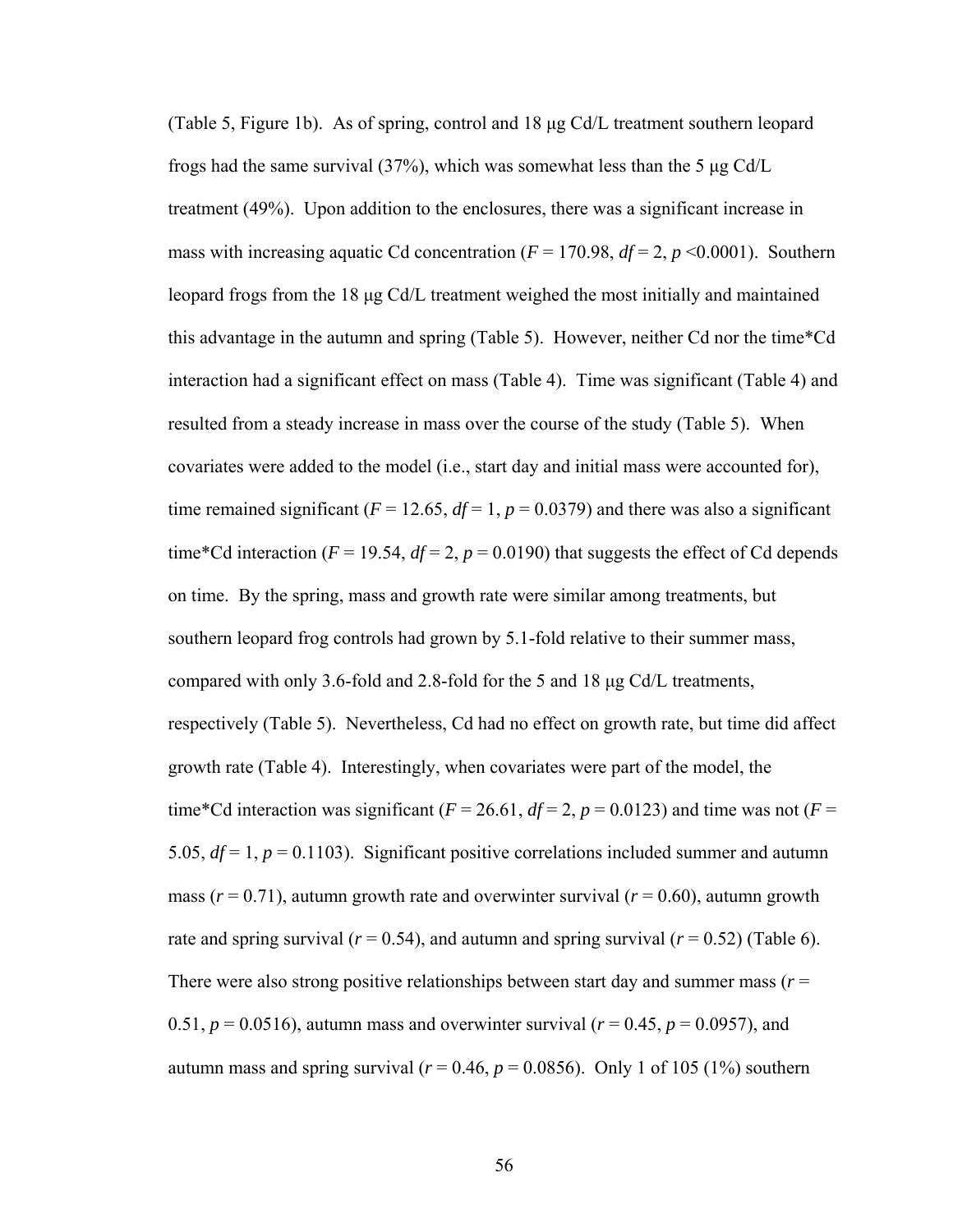leopard frogs examined during toe clipping were noted to have a toe or limb malformation, which is an expected background level (Burkhart et al. 2000).

# *Southern leopard frog juveniles (year 2)*

 No significant effects of Cd, time, or their interaction were found for any of the response variables, without (Table 7) or with the use of covariates. When southern leopard frogs were reassigned to enclosures in spring 2003 at a lower density, there were no significant differences in mass ( $F = 2.81$ ,  $df = 2$ ,  $p = 0.1374$ ), although there was a trend for mass to increase with Cd treatment (Table 8). By the next autumn, the 18 μg Cd/L treatment southern leopard frogs were on average at least 2 g heavier than those in the other two treatments, and had the fastest growth rate but the lowest survival (Table 8). There were no significant correlations among variables, but there was an inverse relationship between survival and autumn mass ( $r = -0.53$ ,  $p = 0.0865$ ).

In some cases individual growth could be monitored over time because each southern leopard frog had a unique toe clip. There were 21 frogs alive at the end of the study that had complete mass data sets (i.e, no missing data cells). Of these, seven were controls and eight and six were from the 5 and 18 μg Cd/L treatments, respectively. Mean mass was determined for each concentration and plotted over time (Figure 2). The plot demonstrates that individuals that metamorphose at a large size can maintain or increase the size advantage through their second growing season.

#### **DISCUSSION**

Reductions in abundance and species richness have been documented in natural amphibian communities that breed in waters contaminated with metals and agricultural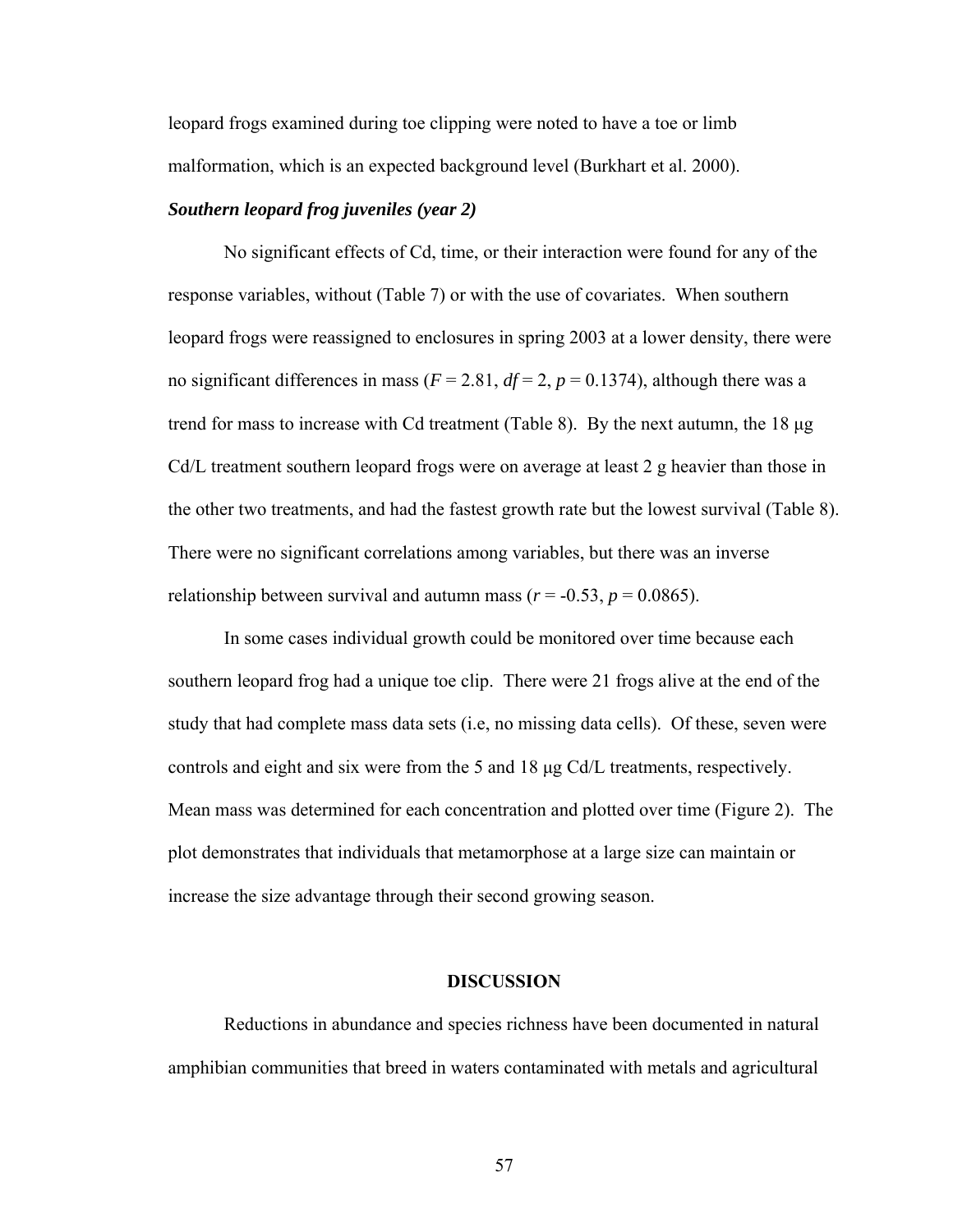chemicals (Kucken et al. 1994, Bishop et al. 1999). Causality is usually attributed to poor recruitment from early life stage mortality and assessment of only the embryos and tadpoles is often defended based on evidence that younger life stages are more sensitive to contaminants (Bishop et al. 1999). As a result, little is known about the quality and success of the terrestrial phase of amphibians that survive contaminant exposure as larvae. However, poor terrestrial performance could also play a role in changes observed in amphibian populations occupying contaminated sites.

Research was conducted on the terrestrial performance of two biphasic amphibian species following chronic larval exposure to environmentally realistic concentrations of Cd. Growth and survival were monitored because they are considered phenotypic indicators of fitness. Natural mortality is high and generally less than 10% of freeranging juveniles survive to the spring following metamorphosis (Breden 1988, Biek et al. 2002). The relatively protective environment of enclosures seems to improve survival (e.g., 33 - 43% survival; Parris 2001), which was the case in the present study for southern leopard frogs but not American toads. American toads had poorer survival than the southern leopard frogs, and most toad mortality occurred during the first growth period post-metamorphosis. Low survival may have been due to their small size at metamorphosis, which could make them susceptible to dehydration, predation, or starvation because of gape limitation (Zug and Zug 1979). Emigrating American toad metamorphs choose forest over old-field habitat (Rothermel and Semlitsch 2002), which suggests the disadvantages of being small are greater in open habitats such as where the present study's experimental enclosures were located. By the first autumn after metamorphosis, American toads had increased at least ten-fold in size, which enabled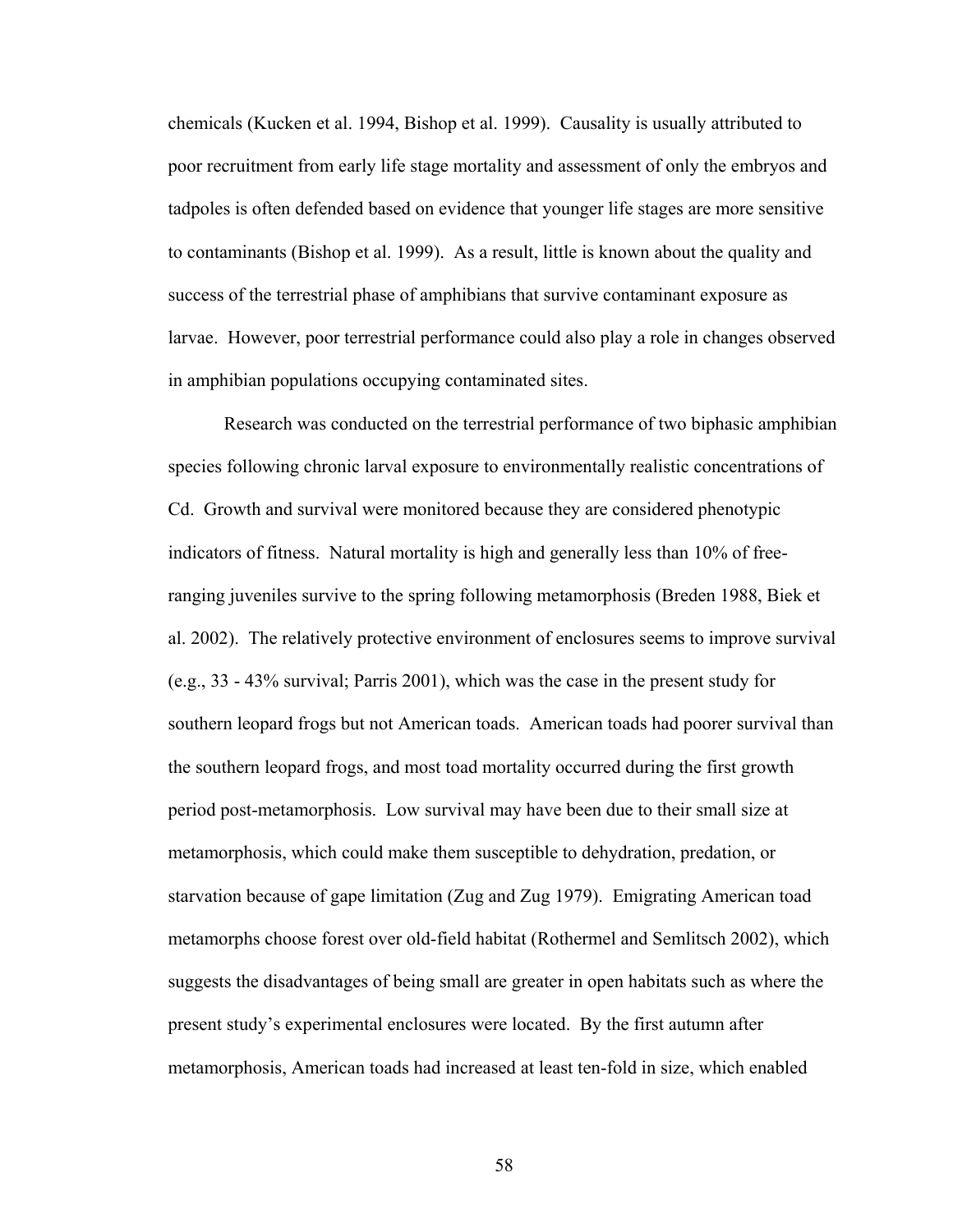rapid compensation for initial size differences due to larval Cd treatment and was likely important for overwinter survival. Terrestrial density-dependence was suggested by a significant negative correlation between autumn mass or growth rate and survival. In the spring, mass and growth rate were very similar among treatments, and there was a trend of decreasing survival with increasing larval Cd exposure concentration. Survival was  $0\%$  for those in the 60 and 200 µg Cd/L concentrations, which suggests aquatic habitats contaminated with  $\geq 60 \mu$ g Cd/L are population sinks because of low larval (James et al., in press) and juvenile survival. Survival was the only terrestrial endpoint significantly affected by Cd treatment. However, Cd did not appear to have any direct effects on juvenile American toad performance apart from those accounted for by using start day and initial mass as covariates.

In contrast to the American toads, southern leopard frog juveniles (year 1) had very high survival through the autumn (86%) and experienced the greatest mortality during overwintering. Autumn growth rate and survival across Cd treatments were equivalent or nearly so, but the control southern leopard frogs lagged behind in mass by at least 0.4 g. Spring survival, mass, and growth rate were similar among treatments. Initial differences in mass were gradually made up for in the terrestrial environment, with mass increasing by a total of approximately five-, four-, and three-fold in the 0, 5, and 18 μg Cd/L treatments, respectively. The ability of smaller southern leopard frogs (i.e., those from the 0 and 5 μg Cd/L treatments) to catch up may have been due to any of the following: 1) more time in the terrestrial environment, 2) a statistically insignificant but faster growth rate, and 3) less Cd stress. Previous research has demonstrated that initial mass differences can be narrowed due to higher growth rates in smaller metamorphs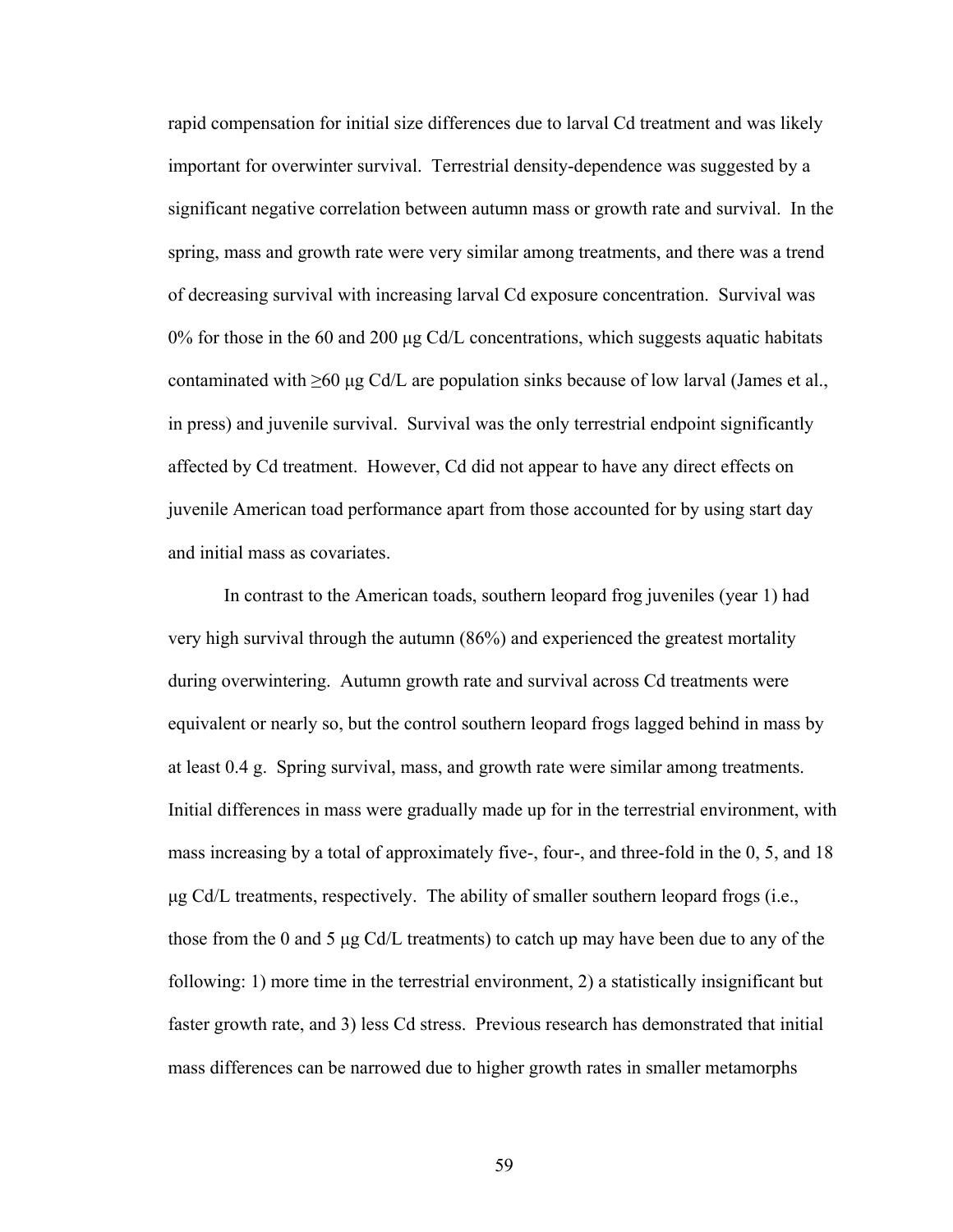during the initial weeks after metamorphosis (Goater 1994). There were no significant differences among larval Cd treatments in terrestrial performance, and direct effects of Cd were not found. Because juveniles were monitored through their second autumn, a better assessment was made of the long-term impacts of larval contaminant exposure than was possible for the American toads. There was considerable mass gain  $(>9 \text{ g})$  during the second growth period and some individuals showed signs of reproductive maturity (e.g., dark thumb pads). Survival exceeded 50% in all treatments and would have been higher had there not been nearly complete mortality in one spatial block. Southern leopard frogs in the 18 μg Cd/L treatment continued to have the highest mean mass, but also had the lowest survival. If density-dependence was occurring in the enclosures such that competition for food limited body mass, then perhaps the lower survival in the 18 μg Cd/L treatment released individuals from competition and resulted in the higher mass. Density-dependence was also suggested by the strong inverse relationship between survival and final (autumn) mass. However, once again there were no significant differences among Cd treatments for any of the response variables, and no direct effects of Cd. The individual body mass data further indicate Cd stress did not impair growth because the control southern leopard frogs remained the smallest throughout the study.

The only measured effect of larval exposure to Cd for either species was on American toad survival, which was explained by significant treatment differences in metamorph mass and time to metamorphosis. However, in non-toxicological studies it has generally been shown with numerous amphibian species both free-ranging (Smith 1987, Semlitsch et al. 1988, Berven 1990, Scott 1994) and in captivity (Goater 1994, Morey and Reznick 2001) that effects of the larval environment on metamorphic traits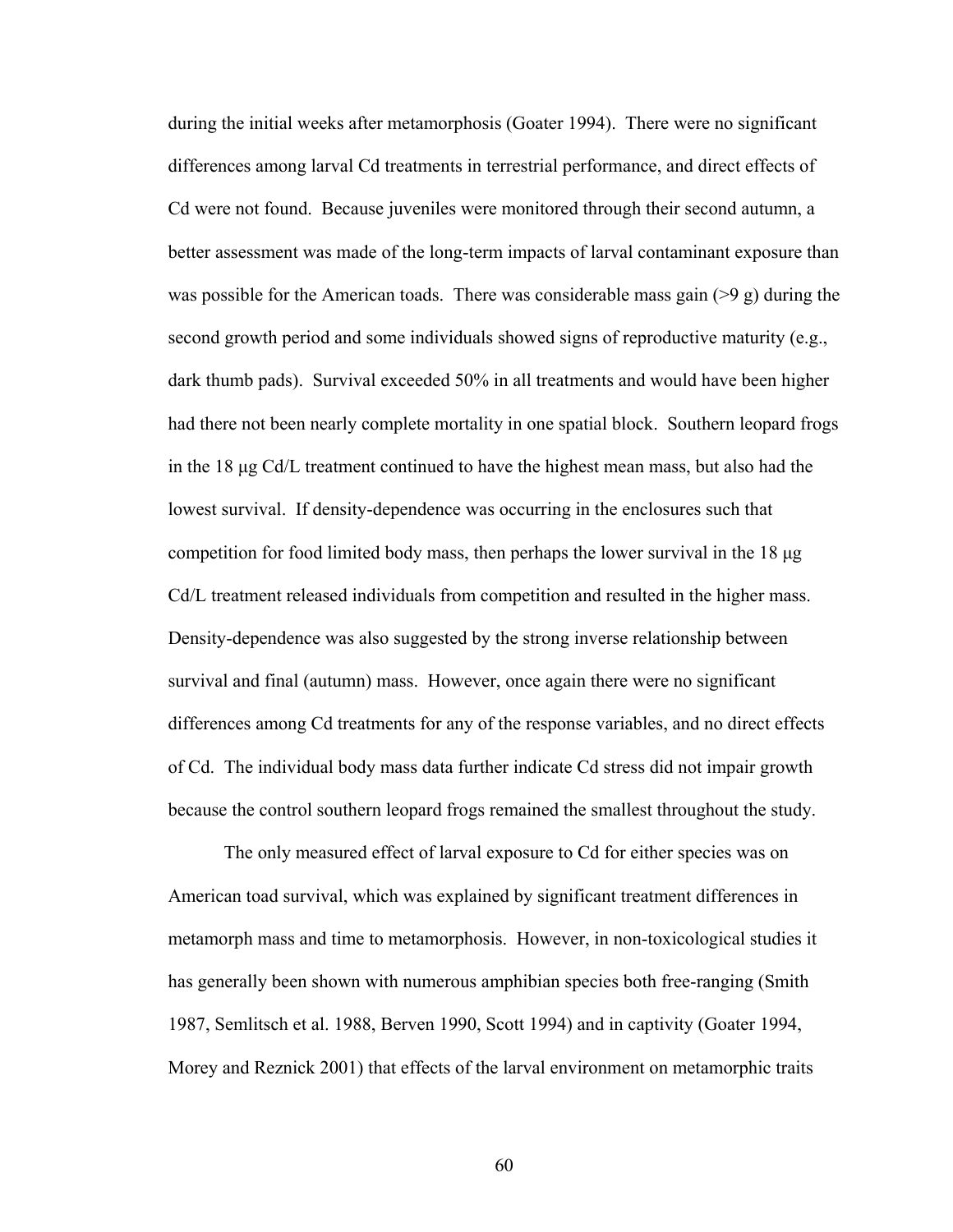persist through adulthood. There is a tendency for metamorphs larger than other members of their cohort to remain relatively large through the first year or adulthood, and to experience higher survival. This even occurs in toads that have initial mass differences of <0.2 g (Goater 1994). Therefore, barring direct effects of Cd, the same trend was expected for this study, but did not clearly or consistently occur. For example, the southern leopard frogs from the 18 µg Cd/L treatment were statistically the largest as metamorphs, but after the second growth season did not significantly differ in mass or survival from the other treatments despite still having the largest mean mass. Likewise, the control American toads were largest initially but not by the study's end, although they did have insignificantly higher survival than those exposed to Cd. In contrast, the 21 southern leopard frogs followed over time maintained mass differences among treatments. The reasons for these inconsistent observations are unknown but likely include terrestrial density dependence (i.e., competition), direct Cd effects, inadequate replication, and habitat heterogeneity. It is often assumed that metamorphic traits are indices of adult fitness and that alteration of these traits influences population dynamics (Wilbur 1980). However, the terrestrial environment can also play an important role (Scott 1994).

When assessing the effects of contaminants on amphibians, it is best to test several species simultaneously because of interspecific response differences (Birge et al. 2000, Snodgrass et al. 2004). For example, of all the significant correlations found among variables, American toads and southern leopard frogs only had two in common: overwinter growth rate and spring growth rate, and overwinter survival and spring survival. Sensitivity to contamination may depend on factors such as life history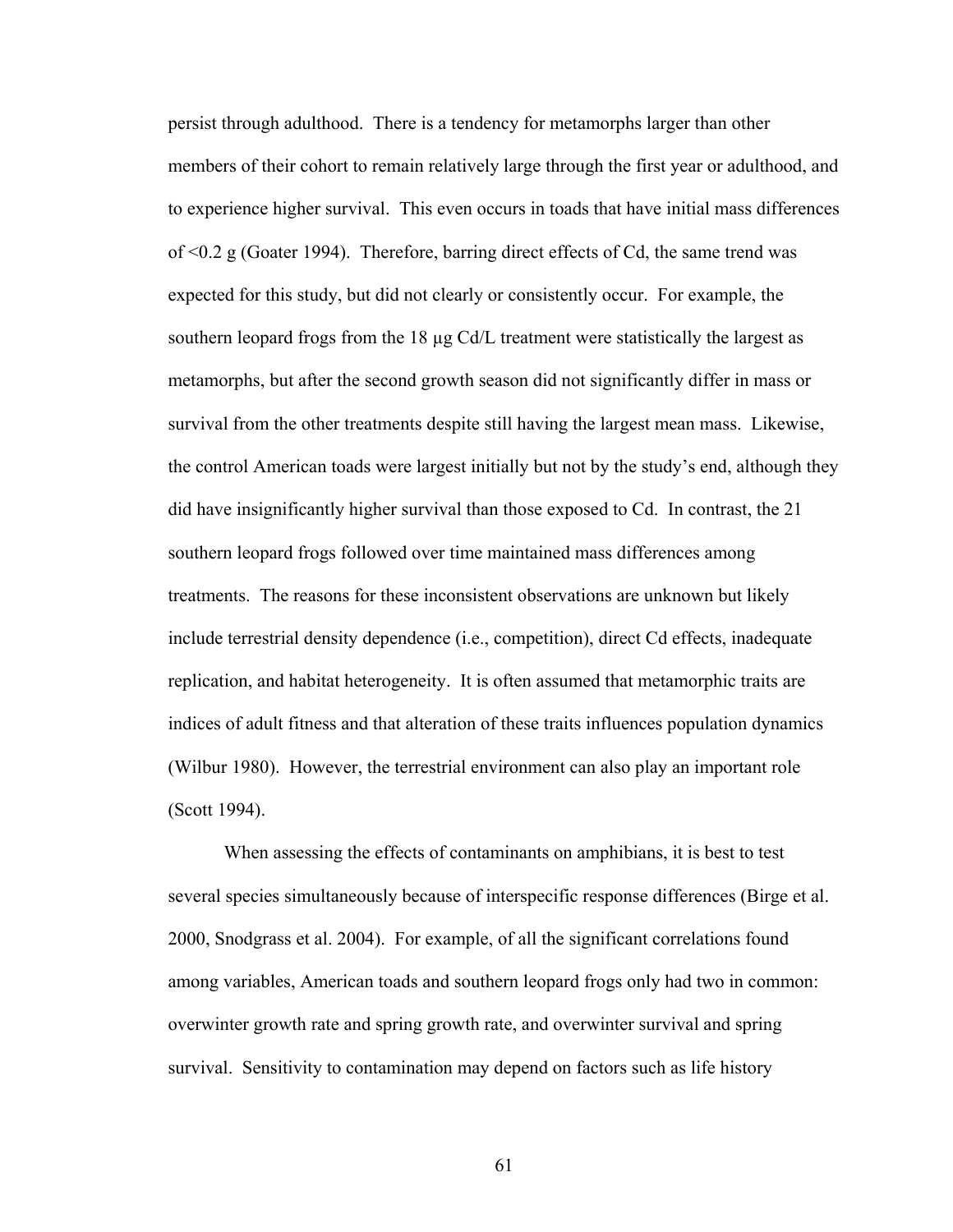characteristics, ontogenetic development rate, and microhabitat use. American toads normally metamorphose at about 10% the size of southern leopard frogs and are less developed physically. However, American toad juveniles have a tremendous growth rate which exceeds that of the southern leopard frogs, as was demonstrated in this study. Differences in initial mass or preferred terrestrial habitat may explain why the two species differed in timing of mortality. In the autumn and spring, American toad survival was less than half that of the southern leopard frogs, even in the controls. This might suggest that American toads naturally have lower survival in open habitats, or perhaps in all habitat types, which may explain their relatively large clutch sizes and selection of forest as emigrating juveniles (Rothermel and Semlitsch 2002). When considering the 0, 5, and 18 μg Cd/L treatments only, American toad survival was always lowest in the 18 μg Cd/L treatment. This trend was present but not as well established in the southern leopard frogs. Both species were able to overcome significant initial treatment differences in mass because of similar growth rates across treatments. Any effects from a Cd body burden likely became less important over time for both species because of considerable increase in mass and associated dilution of the Cd concentration in tissues. Tadpoles exposed sequentially to contaminated and clean water have also exhibited recovery (Dobrovoljc et al. 2003). Although American toads presumably possessed higher initial body burdens (James et al., in press), it appears that the two species are comparable in their sensitivity to Cd at the concentrations tested in common (i.e., 5 and 18 µg/L). This may be further evidence that direct Cd toxicity was not significantly harmful to the juveniles of either species. If all Cd was bound by metallothionein, it would have little effect even though present in the tissues (Suzuki and Kawamura 1984).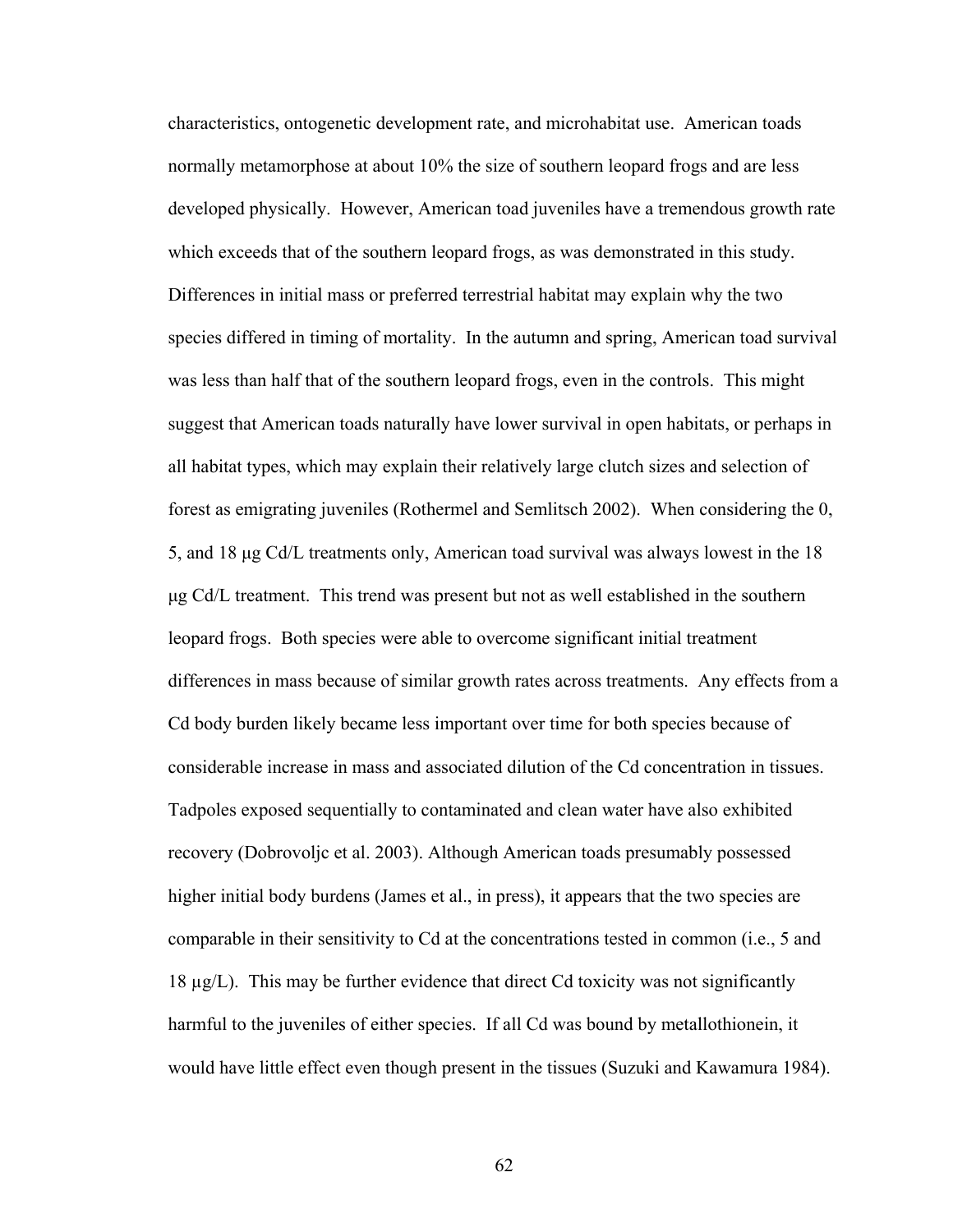Exposures of early life stage amphibians to aquatic Cd contamination have demonstrated that this heavy metal bioaccumulates and reduces larval growth and survival (Nebeker et al. 1995, Loumbourdis et al. 1999). It was hypothesized that stress from body residues would impair terrestrial performance, but direct effects were not found. The only significant treatment effect was for American toad survival, and this was explained by treatment differences in metamorphic traits. American toads and southern leopard frogs that survive exposure appear capable overall of normal growth and can overcome initial mass differences. A lack of carryover effects was also found for the non-bioaccumulating insecticide carbaryl (Boone, in press) and the bioaccumulating pesticide triphenyltin (Rehage et al. 2002). Unfortunately, high American toad mortality and the inability to stock southern leopard frogs from the 60 and 200 μg Cd/L treatments prevented more robust assessments of performance. This study also stopped short of actual reproduction, which might be a sensitive and important endpoint given Cd affects vitellogenesis (Pramoda and Saidapur 1986) and spermatogenesis (Kasinathan et al. 1987). Those that survive Cd exposure may pass on their body burden to their offspring via maternal transfer (Lienesch et al. 2000) and their predators (Eisler 1985). Nevertheless, given the present results and the effects of Cd on larval mortality (James et al., in press), it is likely that low recruitment is the dominant means by which aquatic Cd contamination affects amphibian populations. It is a widespread and historical belief that amphibian populations are regulated primarily by the early life stages and conditions in the aquatic environment (Wilbur and Collins 1973, Berven 1990). Successful recruitment is necessary to counteract high natural juvenile mortality and years when breeding sites dry before metamorphosis.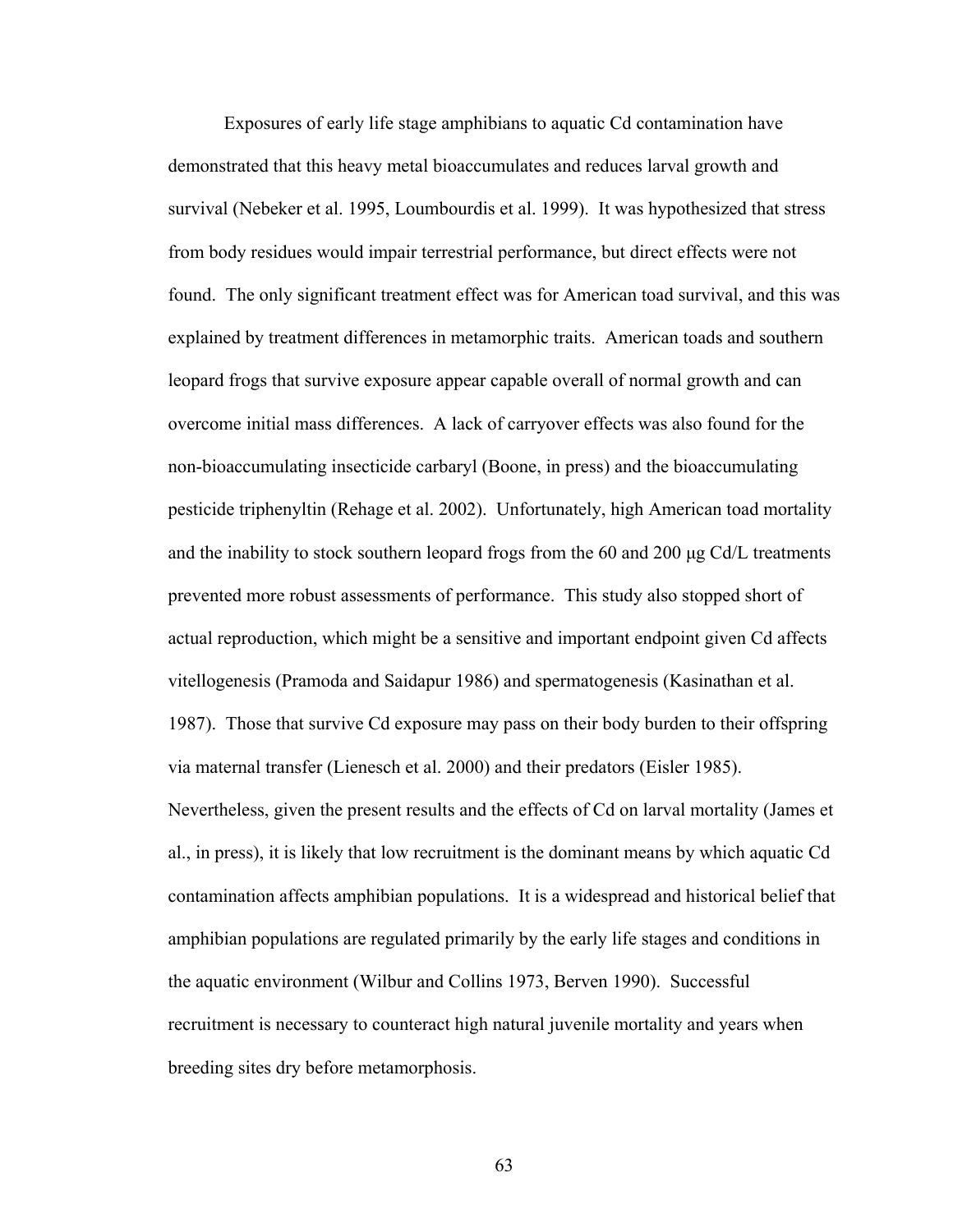## **ACKNOWLEDGEMENTS**

Many thanks to Andrea Miller, Betsie Rothermel, and Barb Sonderman for field assistance, Matthew Struckhoff for plant identification, Michelle Boone for enclosure advice, Mark Wildhaber for statistical input, and the Declining Amphibian Populations Task Force and the Conservation Federation of Missouri for financial support. This manuscript was improved by the comments of Edward Little, Christopher Ingersoll, and Raymond Semlitsch. The USGS Columbia Environmental Research Center kindly provided materials and study space.

## **LITERATURE CITED**

Berven KA. 1990. Factors affecting population fluctuations in larval and adult stages of the wood frog (*Rana sylvatica*). *Ecology* 71:1599-1608.

Biek R, Funk WC, Maxell BA, Mills LS. 2002. What is missing in amphibian decline research: insights from ecological sensitivity analysis. *Conservation Biology* 16:728- 734.

Birge WJ, Westerman AG, Spromberg JA. 2000. Comparative toxicology and risk assessment of amphibians. In Sparling W, Linder G, Bishop CA, eds, *Ecotoxicology of Amphibians and Reptiles*. Society of Environmental Toxicology and Chemistry, Pensacola, FL, USA, pp 727-791.

Bishop CA, Mahony NA, Struger J, Ng P, Pettit KE. 1999. Anuran development, density and diversity in relation to agricultural activity in the Holland River watershed, Ontario, Canada (1990-1992). *Environmental Monitoring and Assessment* 57:21-43.

Boone MD. In press. Juvenile frogs compensate for small metamorph size with terrestrial growth: overcoming the effects of larval density and insecticide exposure. *Journal of Herpetology***.**

Boone MD, Semlitsch RD. 2001. Interactions of an insecticide with larval density and predation in experimental amphibian communities. *Conservation Biology* 15:228-238.

Boone MD, Semlitsch RD, Fairchild JF, Rothermel BB. 2004. Effects of an insecticide on amphibians in large-scale experimental ponds. *Ecological Applications* 14:685-691.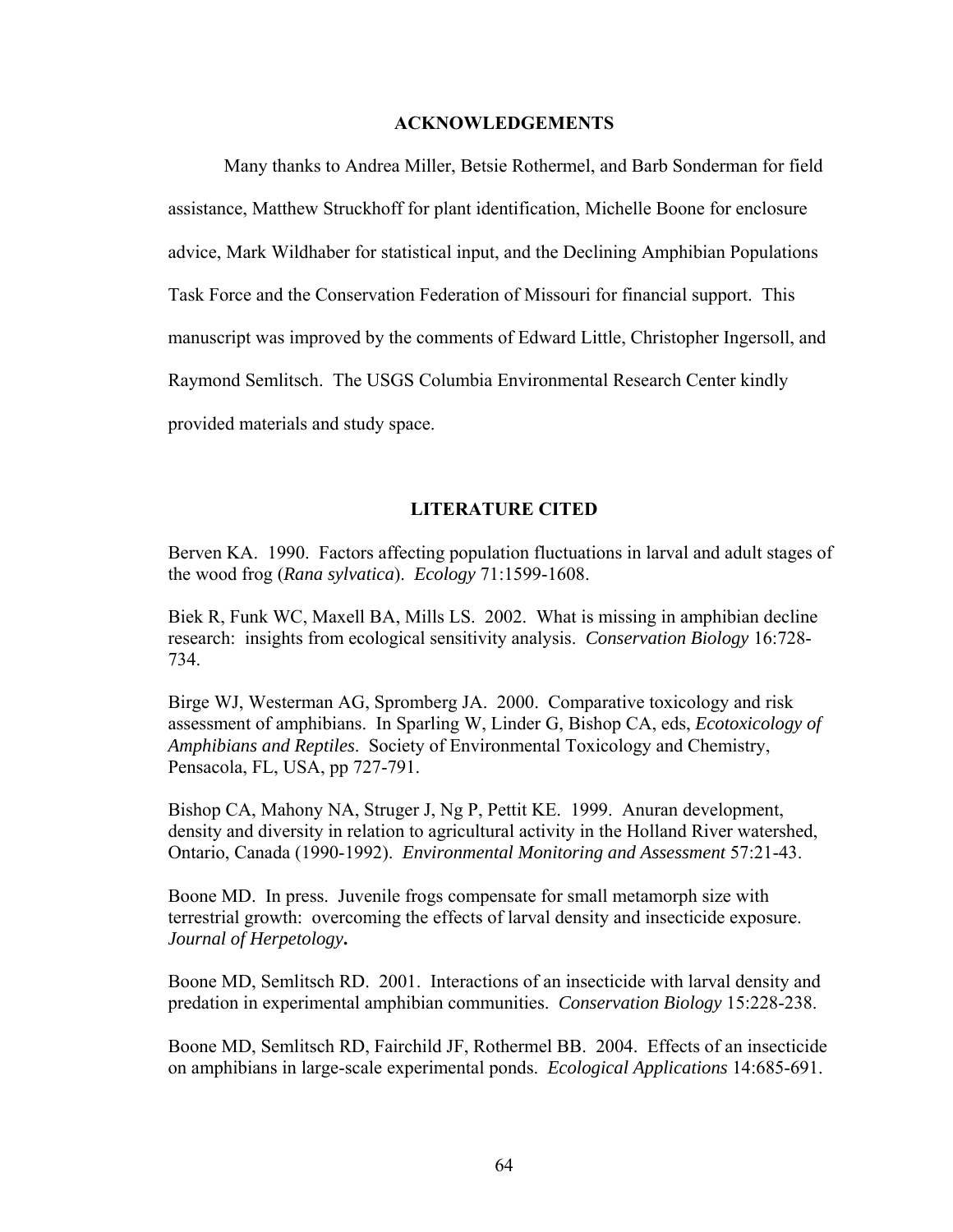Breden F. 1988. Natural history and ecology of Fowler's toad, *Bufo woodhousei fowleri* (Amphibia: Bufonidae), in the Indiana Dunes National Lakeshore. *Fieldiana Zoology* 49:1-16.

Bridges CM. 2000. Long-term effects of pesticide exposure at various life stages of the southern leopard frog (*Rana sphenocephala*). *Archives of Environmental Contamination and Toxicology* 39:91-96.

Burkhart JG, Ankley G, Bell H, Carpenter H, Fort D, Gardiner D, Gardner H, Hale R, Helgen JC, Jepson P, Johnson D, Lannoo M, Lee D, Lary J, Levey R, Magner J, Meteyer C, Shelby MD, Lucier G. 2000. Strategies for assessing the implications of malformed frogs for environmental health. *Environmental Health Perspectives* 108:83-90.

Dobrovoljc K, Jeran Z, Bulog B. 2003. Uptake and elimination of cadmium in *Rana dalmatina* (Anura, Amphibia) tadpoles. *Bulletin of Environmental Contamination and Toxicology* 70:78-84.

Eisler R. 1985. Cadmium hazards to fish, wildlife, and invertebrates: a synoptic review. USFWS Biological Report 85 (1.2). U.S. Fish and Wildlife Service, Laurel, MD, USA.

Goater CP. 1994. Growth and survival of postmetamorphic toads: interactions among larval history, density, and parasitism. *Ecology* 75:2264-2274.

Gosner KL. 1960. A simplified table for staging anuran embryos and larvae with notes on identification. *Herpetologica* 16:183-190.

Hopkins WA, Congdon J, Ray JK. 2000. Incidence and impact of axial malformations in larval bullfrogs (*Rana catesbeiana*) developing in sites polluted by a coal-burning power plant. *Environmental Toxicology and Chemistry* 19:862-868.

Hopkins WA, Mendonça MT, Congdon JD. 1997. Increased circulating levels of testosterone and corticosterone in southern toads, *Bufo terrestris*, exposed to coal combustion waste. *General and Comparative Endocrinology* 108:237-246.

Hopkins WA, Mendonça MT, Rowe CL, Congdon JD. 1998. Elevated trace element concentrations in southern toads, *Bufo terrestris*, exposed to coal combustion waste. *Archives of Environmental Contamination and Toxicology* 35:325-329.

James SM, Little EE. 2003. The effects of chronic cadmium exposure on American toad (*Bufo americanus*) tadpoles. *Environmental Toxicology and Chemistry* 22:377-380.

James SM, Little EE, Semlitsch RD. In press. Metamorphosis of two amphibian species after chronic cadmium exposure in outdoor aquatic mesocosms. *Environmental Toxicology and Chemistry*.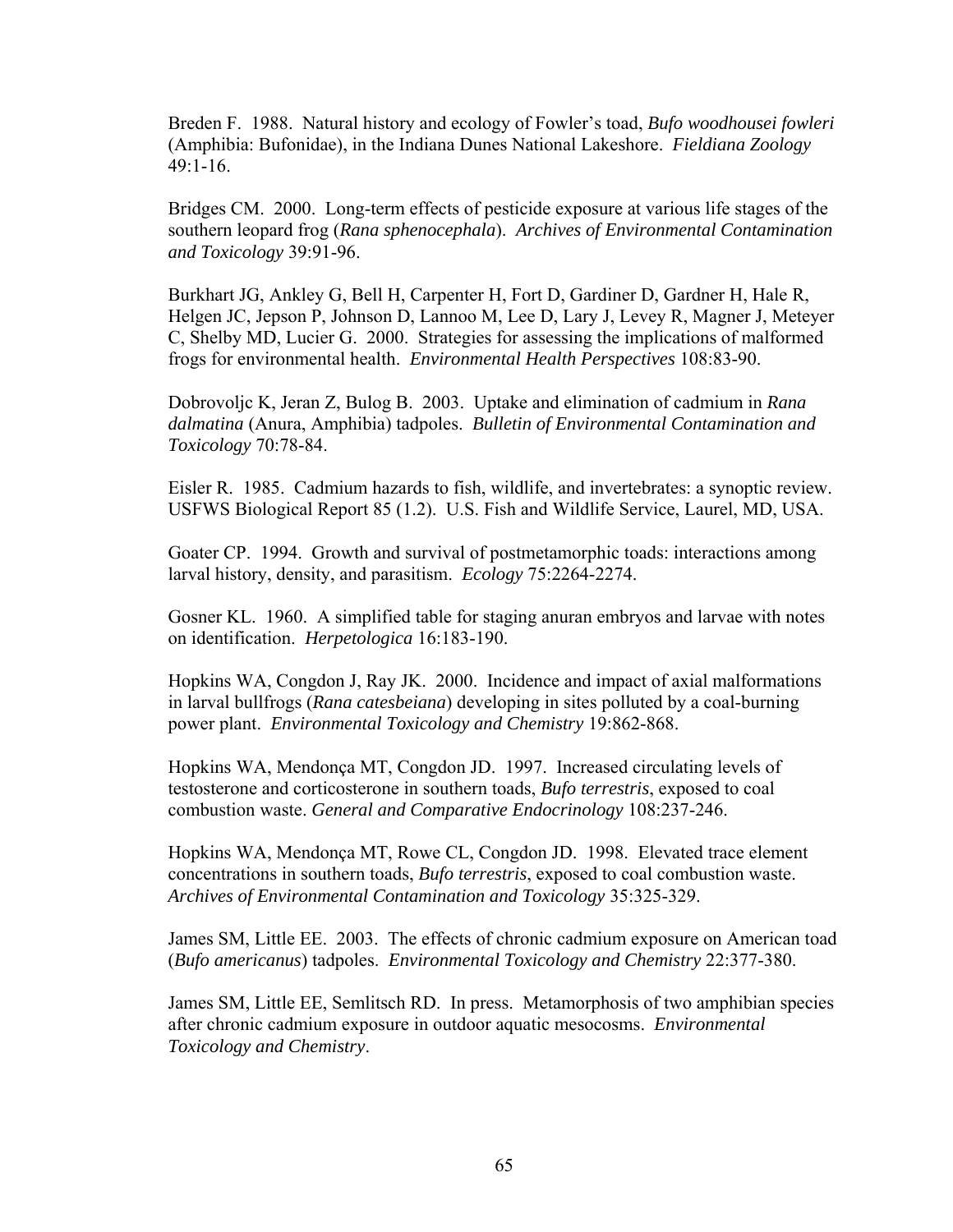John-Alder HB, Morin PJ. 1990. Effects of larval density on jumping ability and stamina in newly metamorphosed *Bufo woodhousii fowleri*. *Copeia* 1990:856-860.

Kasinathan S, Veeraraghavan K, Ramakrishnan S. 1987. Effect of cadmium on the spermatogenesis of *Rana hexadactyla* Lesson. *Acta Morphologica Hungarica* 35:183- 188.

Kucken DJ, Davis JS, Petranka JW, Smith CK. 1994. Anakeesta stream acidification and metal contamination: effects on a salamander community. *Journal of Environmental Quality* 23:1311-1317.

Laposata MM, Dunson WA. 2000. Effects of treated wastewater effluent irrigation on terrestrial salamanders. *Water, Air, & Soil Pollution* 119:45-57.

Lienesch LA, Dumont JN, Bantle JA. 2000. The effect of cadmium on oogenesis in *Xenopus laevis*. *Chemosphere* 41:1651-1658.

Loumbourdis NS, Kyriakopoulou-Sklavounou P, Zachariadis G. 1999. Effects of cadmium exposure on bioaccumulation and larval growth in the frog *Rana ridibunda*. *Environmental Pollution* 104:429-433.

McCarthy MA, Parris KM. 2004. Clarifying the effect of toe clipping on frogs with Bayesian statistics. *Journal of Applied Ecology* 41:780-786.

Mills NE, Semlitsch RD. 2004. Competition and predation mediate the indirect effects of an insecticide on southern leopard frogs. *Ecological Applications* 14:1041-1054.

Morey S, Reznick D. 2001. Effects of larval density on postmetamorphic spadefoot toads (*Spea hammondii*). *Ecology* 82:510-522.

Nebeker AV, Schuytema GS, Ott SL. 1995. Effects of cadmium on growth and bioaccumulation in the Northwestern salamander *Ambystoma gracile*. *Archives of Environmental Contamination and Toxicology* 29:492-499.

Newman RA, Dunham AE. 1994. Size at metamorphosis and water loss in a desert anuran (*Scaphiopus couchii*). *Copeia* 1994:372-381.

Oldham RS, Latham DM, Hilton-Brown D, Towns M, Cooke AS, Burn A. 1997. The effect of ammonium nitrate fertiliser on frog (*Rana temporaria*) survival. *Agriculture Ecosystems & Environment* 61:69-74.

Parris MJ. 2001. Hybridization in leopard frogs (*Rana pipiens* complex): terrestrial performance of newly metamorphosed hybrid and parental genotypes in field enclosures. *Canadian Journal of Zoology* 79:1552-1558.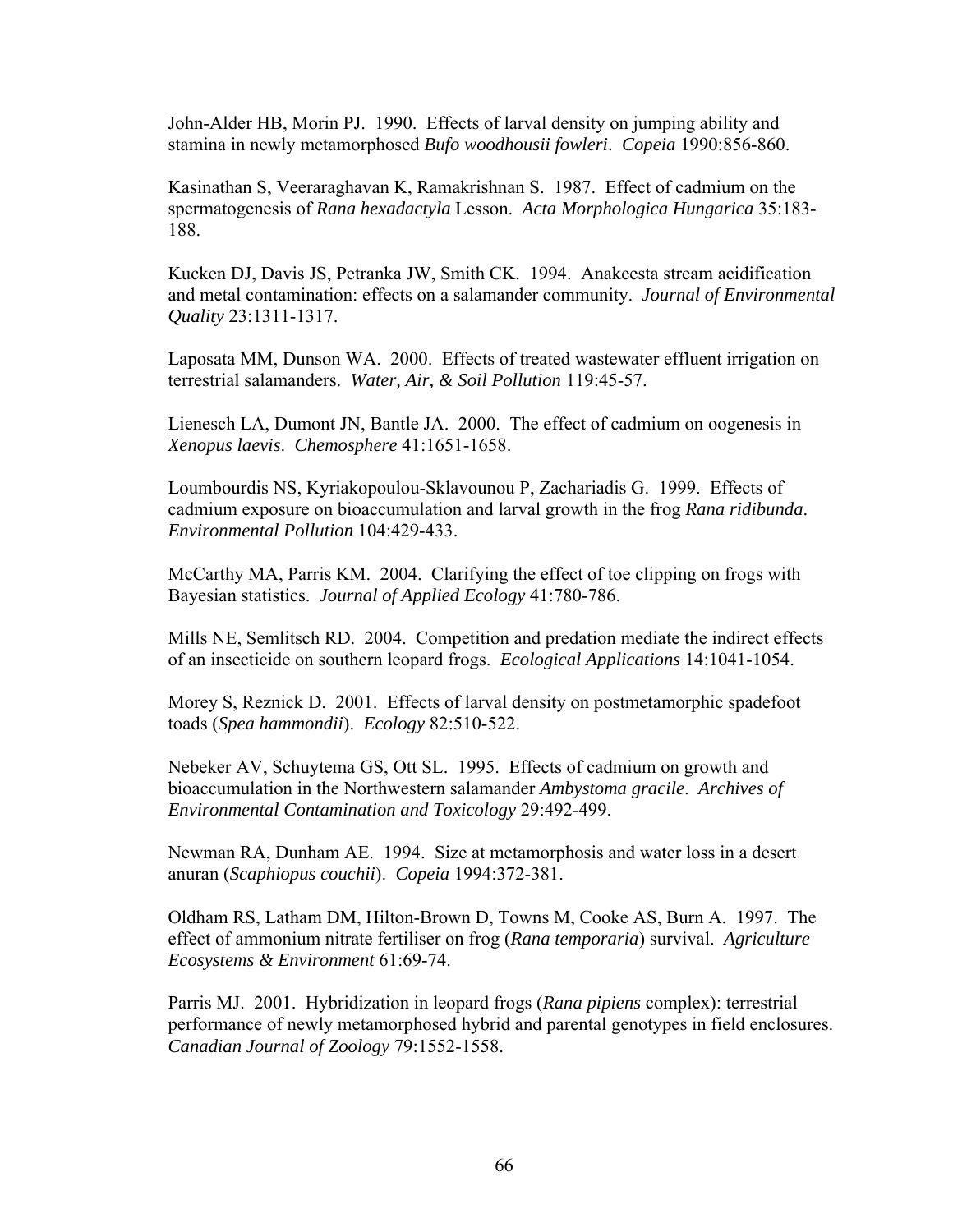Pascoe D, Shazili NAM. 1986. Episodic pollution–A comparison of brief and continuous exposure of rainbow trout to cadmium. *Ecotoxicology and Environmental Safety* 12:189-198.

Pechmann JHK. 1995. Use of large field enclosures to study the terrestrial ecology of pond-breeding amphibians. *Herpetologica* 51:434-450.

Pinder AW, Storey KB, Ultsch GR. 1992. Estivation and hibernation. In: Feder ME, Burggren WW, eds, *Environmental Physiology of the Amphibians*. The University of Chicago Press, Chicago, IL, USA, pp 250-274.

Pough FH, Kamel S. 1984. Post-metamorphic change in activity metabolism of anurans in relation to life history. *Oecologia* 65:138-144.

Pramoda S, Saidapur SK. 1986. Effect of cadmium chloride on the ovary of the frog *Rana tigerina*. *Current Science* 55:206-208.

Rehage JS, Lynn SG, Hammond JI, Palmer BD, Sih A. 2002. Effects of larval exposure to triphenyltin on the survival, growth, and behavior of larval and juvenile *Ambystoma barbouri* salamanders. *Environmental Toxicology and Chemistry* 21:807-815.

Rothermel BB, Semlitsch RD. 2002. An experimental investigation of landscape resistance of forest versus old-field habitats to emigrating juvenile amphibians. *Conservation Biology* 16:1324-1332.

Rowe CL, Hopkins WA, Coffman VR. 2001. Failed recruitment of southern toads (*Bufo terrestris*) in a trace element-contaminated breeding habitat: direct and indirect effects that may lead to a local population sink. *Archives of Environmental Contamination and Toxicology* 40:399-405.

Rowe CL, Kinney OM, Nagle RD, Congdon JD. 1998a. Elevated maintenance costs in an anuran (*Rana catesbeiana*) exposed to a mixture of trace elements during the embryonic and early larval periods. *Physiological Zoology* 71:27-35.

Rowe CL, Kinney OM, Congdon JD. 1998b. Oral deformities in tadpoles of the bullfrog (*Rana catesbeiana*) caused by conditions in a polluted habitat. *Copeia* 1998:244-246.

SAS Institute. 1989. *SAS/STAT User's Guide, Version 6.* SAS Institute, Cary, NC, USA.

Scott DE. 1994. The effect of larval density on adult demographic traits in *Ambystoma opacum*. *Ecology* 75:1383-1396.

Semlitsch RD, Scott DE, Pechmann JHK. 1988. Time and size at metamorphosis related to adult fitness in *Ambystoma talpoideum*. *Ecology* 69:184-192.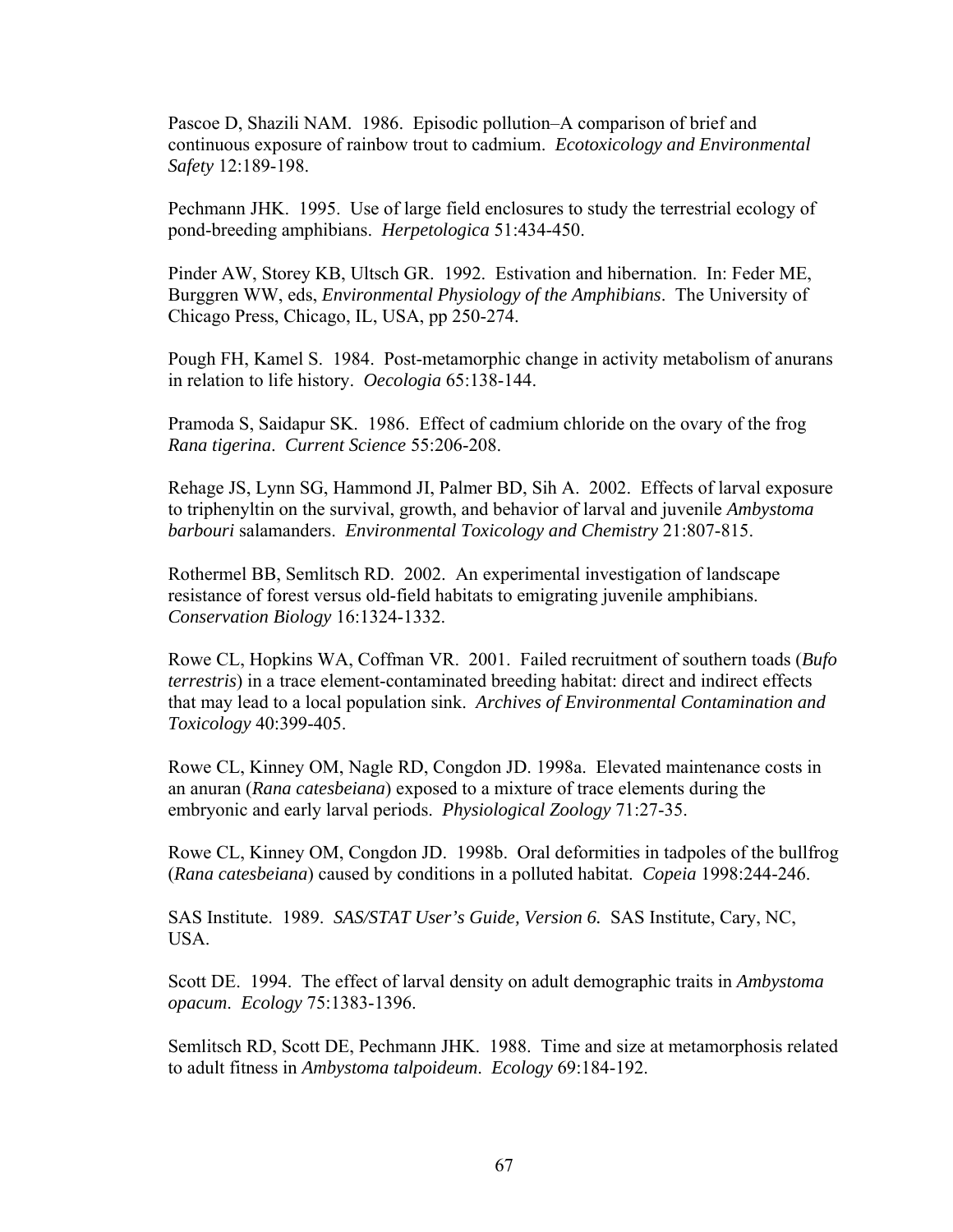Smith DC. 1987. Adult recruitment in chorus frogs: effects of size and date at metamorphosis. *Ecology* 68:344-350.

Snodgrass JW, Hopkins WA, Broughton J, Gwinn D, Baionno JA, Burger J. 2004. Species-specific responses of developing anurans to coal combustion wastes. *Aquatic Toxicology* 66:171-182.

Suzuki KT, Kawamura R. 1984. Metallothionein present or induced in the three species of frogs *Bombina orientalis*, *Bufo bufo japonicus* and *Hyla arborea japonica*. *Comparative Biochemistry and Physiology* 79C:255-260.

Tester JR, Breckenridge WJ. 1964. Population dynamics of the Manitoba toad, *Bufo hemiophrys*, in northwestern Minnesota. *Ecology* 45:592-601.

Werner EE. 1986. Amphibian metamorphosis: growth rate, predation risk, and the optimal size at transformation. *American Naturalist* 128:319-341.

Wilbur HM. 1980. Complex life cycles. *Annual Review of Ecology and Systematics* 11:67-93.

Wilbur HM, Collins JP. 1973. Ecological aspects of amphibian metamorphosis. *Science* 182:1305-1314.

Zug GR, Zug PB. 1979. The marine toad, *Bufo marinus*: a natural history resume of native populations. *Smithsonian Contributions to Zoology* No. 284.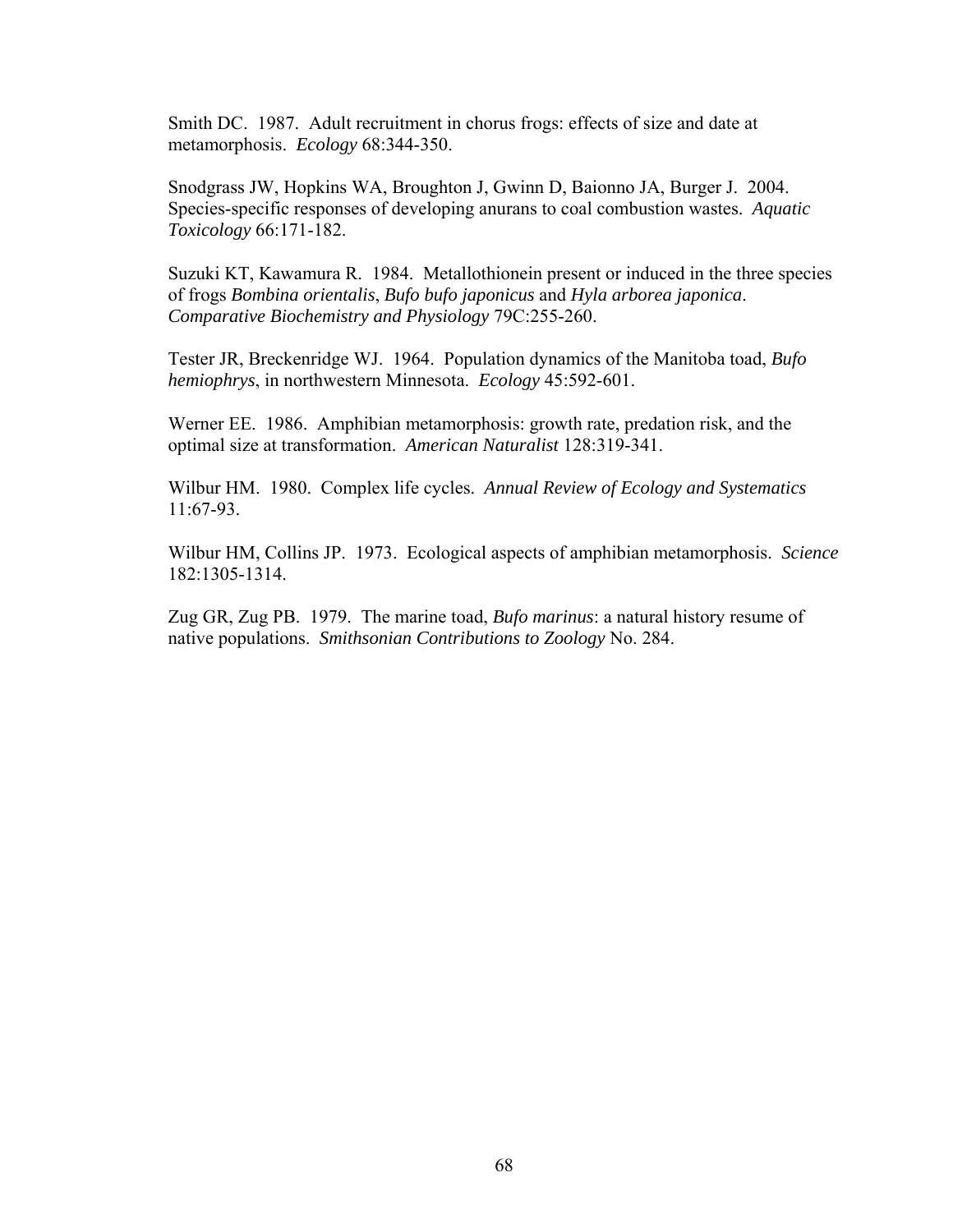# **Table 1.** Results of univariate analyses of variance for mass, growth rate, and

survival of American toad (*Bufo americanus)* juveniles reared in terrestrial

enclosures (year 1)

| Response variable Source |              | $\overline{MS}$ | df             | $\bm{F}$ | $\pmb{p}$     |
|--------------------------|--------------|-----------------|----------------|----------|---------------|
| Mass <sup>a</sup>        | cadmium      | 0.067           | $\,1$          | 0.13     | 0.7547        |
|                          | error        | 0.521           | $\overline{c}$ |          |               |
|                          | time         | 0.203           | $\mathbf{1}$   | 18.18    | 0.0509        |
|                          | time*cd      | 0.005           | $\mathbf{1}$   | 0.44     | 0.5739        |
|                          | error (time) | 0.011           | $\overline{2}$ |          |               |
| Growth rate <sup>a</sup> | cadmium      | 0.005           | $\mathbf{1}$   | 0.00     | 0.9514        |
|                          | error        | 0.978           | $\overline{2}$ |          |               |
|                          | time         | 4.400           | $\mathbf{1}$   | 29.95    | 0.0318        |
|                          | time*cd      | 0.071           | $\mathbf{1}$   | 0.48     | 0.5599        |
|                          | error (time) | 0.147           | $\overline{2}$ |          |               |
| Survival                 | block        | 48.384          | $\overline{4}$ | 2.29     | 0.1251        |
|                          | cadmium      | 82.556          | $\overline{4}$ | 3.91     | 0.0327        |
|                          | error        | 21.133          | 11             |          |               |
|                          | time         | 3.656           | $\overline{1}$ |          | $0.24$ 0.6369 |
|                          | time*cd      | 10.320          | $\overline{4}$ | 0.67     | 0.6292        |
|                          | error (time) | 15.514          | 11             |          |               |

 $a$  analysis based only on the 0 and 5  $\mu$ g Cd/L treatments.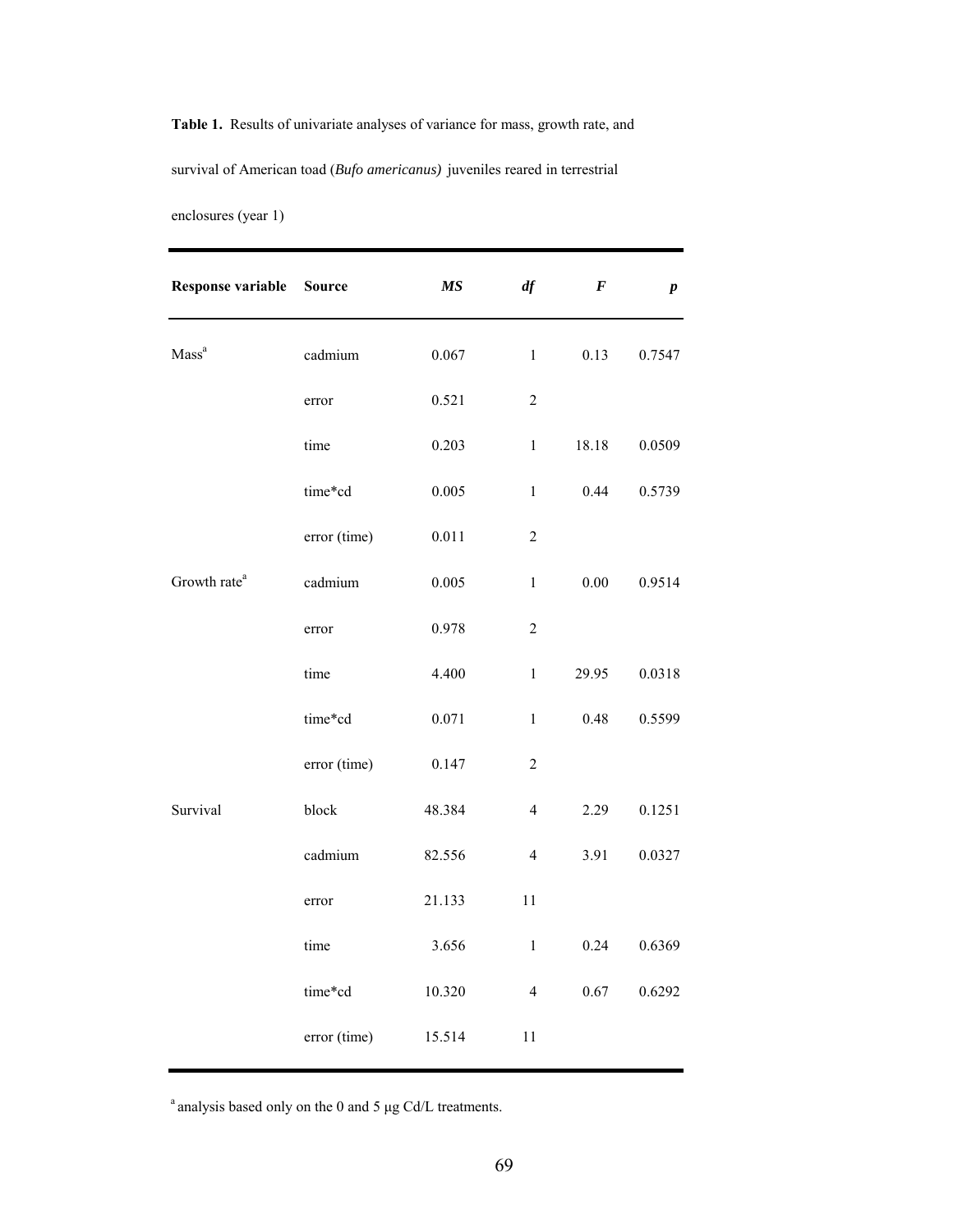| <b>Initial aquatic</b> | <b>Summer</b>     | Autumn        | <b>Spring</b> | Autumn             | Overwinter    | <b>Spring</b> |
|------------------------|-------------------|---------------|---------------|--------------------|---------------|---------------|
| concentration          | mass <sup>a</sup> | mass          | mass          | growth rate        | growth rate   | growth rate   |
| $(\mu g \text{Cd}/L)$  | (g)               | (g)           | (g)           | (g/day)            | (g/day)       | (g/day)       |
| $\boldsymbol{0}$       | 0.151A            | 3.251         | 3.572         | 0.025              | 0.004         | 0.011         |
|                        | $(\pm 0.006)$     | $(\pm 0.619)$ | $(\pm 0.474)$ | $(\pm 0.005)$      | $(\pm 0.002)$ | $(\pm 0.001)$ |
| 5                      | 0.118B            | 1.864         | 3.603         | 0.014              | 0.006         | 0.011         |
|                        | $(\pm 0.006)$     | $(\pm 0.443)$ | $(\pm 1.836)$ | $(\pm 0.004)$      | $(\pm 0.004)$ | $(\pm 0.006)$ |
| 18                     | 0.130AB           | 3.685         | $3.486^{b}$   | 0.029              | $0.005^b$     | $0.010^{b}$   |
|                        | $(\pm 0.007)$     | (± 0.842)     | $(-)$         | $(\pm 0.007)$      | $(-)$         | $(-)$         |
| 60                     | 0.077C            |               |               |                    |               |               |
|                        | $(\pm 0.008)$     | $(-)$         | $(-)$         | $(-)$              | $(-)$         | $(-)$         |
| 200                    | 0.072C            | $3.177^{b}$   |               | 0.030 <sup>b</sup> |               |               |
|                        | $(\pm 0.004)$     | $(-)$         | $(-)$         | $(-)$              | $(-)$         | $(-)$         |

**Table 2.** Mean (±1 standard error) mass and growth rate for American toad (*Bufo americanus)*

juveniles reared in 2-m<sup>2</sup> terrestrial enclosures at an initial summer density of  $3.5/m^2$  (year 1)

<sup>a</sup> capital letters within the column indicate significant differences according to the Tukey's test ( $p < 0.05$ ).

**b** measurement based on 1 individual.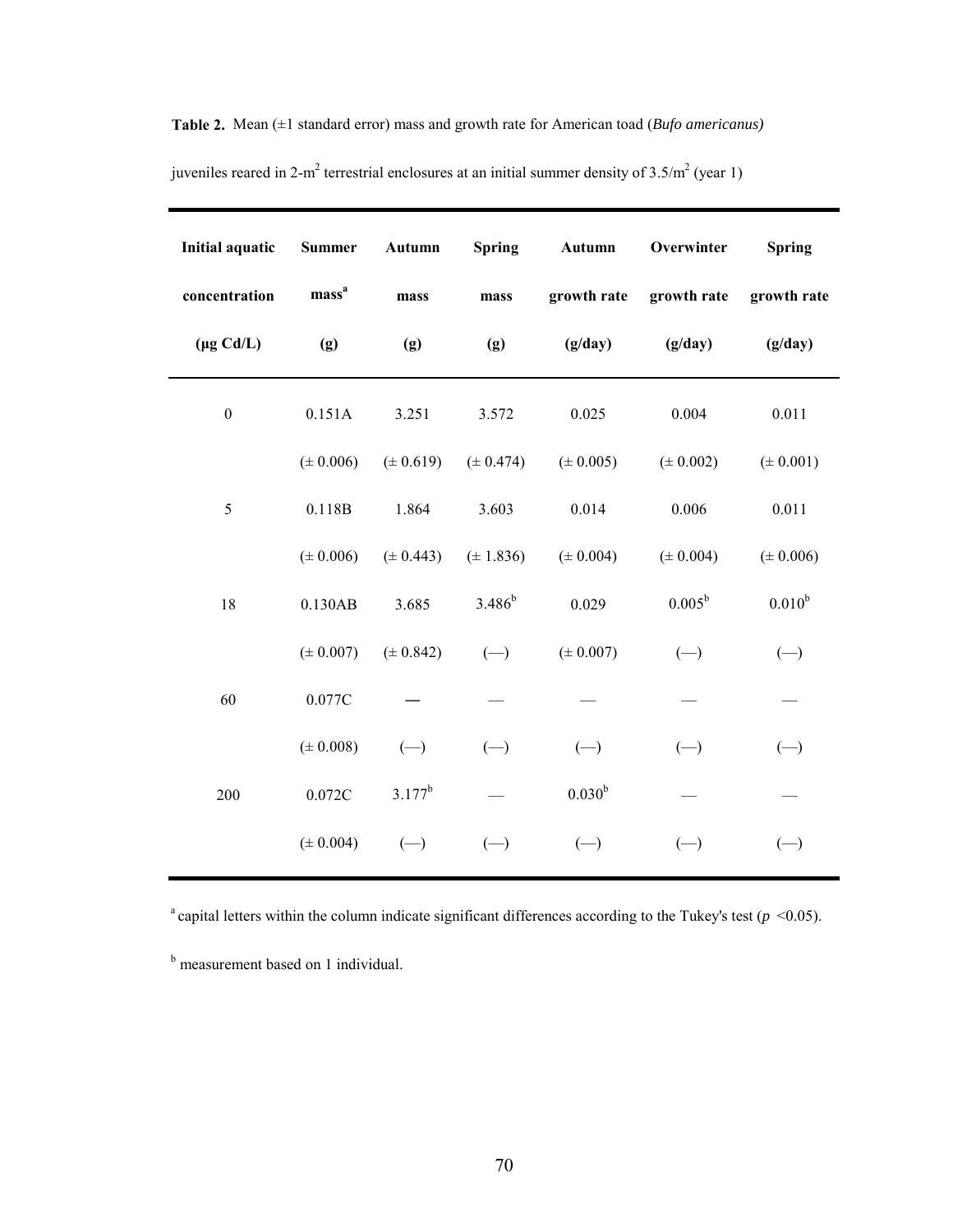# **Table 3.** Significant correlations ( $\alpha = 0.05$ ) among variables for American toad

*(Bufo americanus)* juveniles (year 1)

| <b>Response variables</b>                  | $\boldsymbol{n}^a$ | r       | $\boldsymbol{p}$ |
|--------------------------------------------|--------------------|---------|------------------|
| start day, summer mass                     | 20                 | $-0.83$ | < 0.0001         |
| start day, autumn survival                 | 20                 | $-0.54$ | 0.0150           |
| summer mass, autumn survival               | 20                 | 0.46    | 0.0412           |
| autumn mass, autumn survival               | 14                 | $-0.61$ | 0.0209           |
| autumn mass, spring mass                   | 5                  | 0.96    | 0.0103           |
| autumn mass, spring growth rate            | 5                  | 0.95    | 0.0116           |
| autumn growth rate, autumn survival        | 14                 | $-0.63$ | 0.0149           |
| autumn growth rate, spring mass            | 5                  | 0.96    | 0.0082           |
| autumn growth rate, spring growth rate     | 5                  | 0.96    | 0.0093           |
| overwinter growth rate, spring growth rate | 5                  | 0.96    | 0.0107           |
| overwinter survival, spring survival       | 20                 | 0.90    | < 0.0001         |

 $a_n$  n = number of enclosure means evaluated.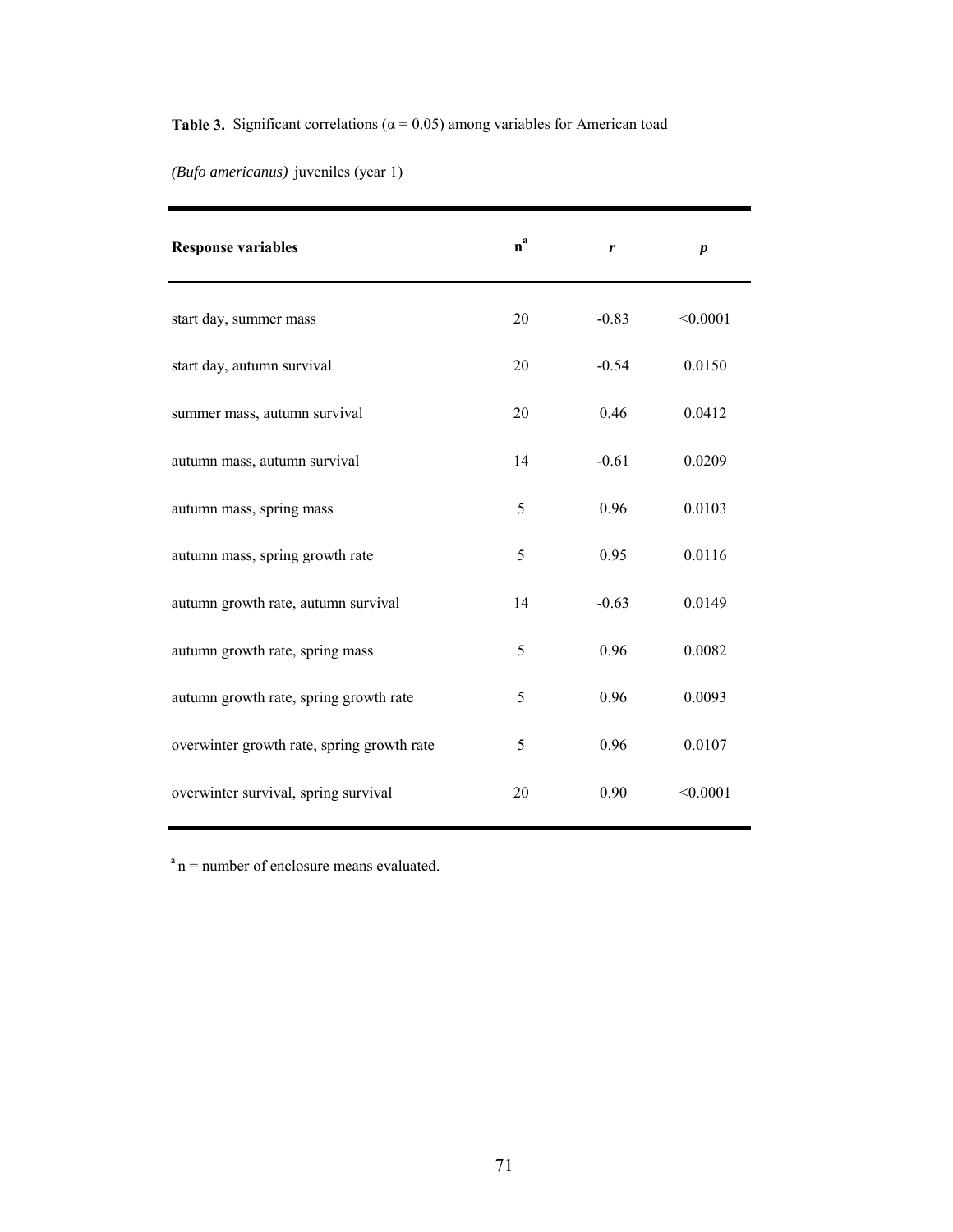# **Table 4.** Results of univariate analyses of variance for mass, growth rate, and

survival of southern leopard frog (*Rana sphenocephala)* juveniles reared in

terrestrial enclosures (year 1)

| Response variable | <b>Source</b> | <b>MS</b> | df               | $\boldsymbol{F}$ | $\boldsymbol{p}$ |
|-------------------|---------------|-----------|------------------|------------------|------------------|
| Mass              | block         | 0.043     | $\overline{4}$   | 0.70             | 0.6228           |
|                   | cadmium       | 0.035     | $\overline{2}$   | 0.57             | 0.6002           |
|                   | error         | 0.062     | 5                |                  |                  |
|                   | time          | 1.061     | $\mathbf{1}$     | 53.77            | 0.0007           |
|                   | time*cd       | 0.057     | $\overline{2}$   | 2.90             | 0.1457           |
|                   | error (time)  | 0.020     | 5                |                  |                  |
| Growth rate       | block         | 0.221     | 4                | 1.10             | 0.4476           |
|                   | cadmium       | 0.095     | $\overline{2}$   | 0.47             | 0.6495           |
|                   | error         | 0.201     | 5                |                  |                  |
|                   | time          | 3.246     | $\mathbf{1}$     | 19.57            | 0.0069           |
|                   | time*cd       | 0.258     | $\overline{c}$   | 1.56             | 0.2983           |
|                   | error (time)  | 0.166     | 5                |                  |                  |
| Survival          | block         | 0.389     | 4                | 1.89             | 0.2051           |
|                   | cadmium       | 0.053     | $\mathbf{2}$     | 0.26             | 0.7775           |
|                   | error         | 0.206     | $\,$ $\,$        |                  |                  |
|                   | time          | 2.582     | $\,1$            | 15.37            | 0.0044           |
|                   | time*cd       | 0.024     | $\boldsymbol{2}$ | 0.14             | 0.8701           |
|                   | error (time)  | 0.168     | 8                |                  |                  |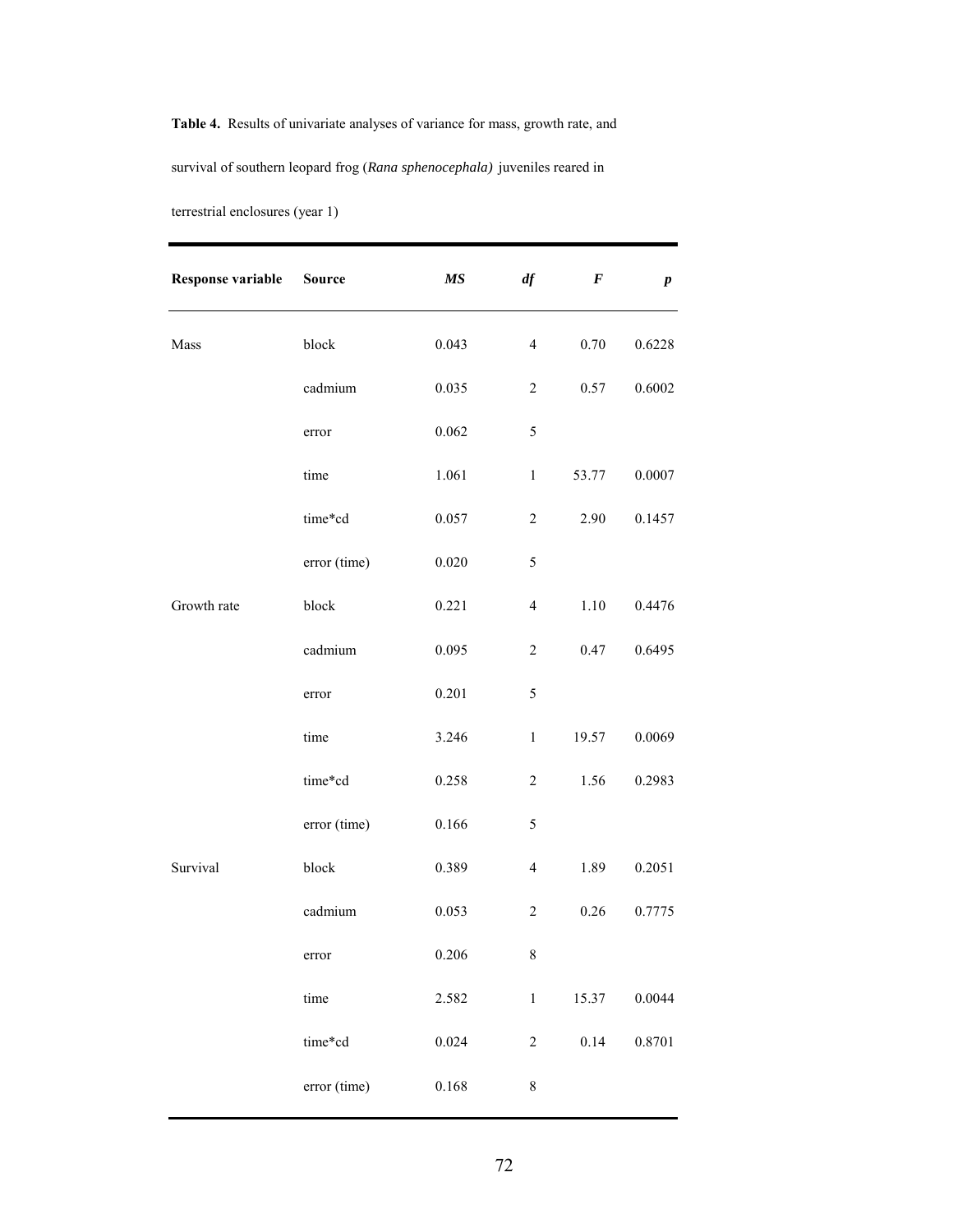| Initial aquatic       | <b>Summer</b>     | Autumn        | <b>Spring</b> | Autumn        | Overwinter    | <b>Spring</b> |
|-----------------------|-------------------|---------------|---------------|---------------|---------------|---------------|
| concentration         | mass <sup>a</sup> | mass          | mass          | growth rate   | growth rate   | growth rate   |
| $(\mu g \text{Cd}/L)$ | (g)               | (g)           | (g)           | (g/day)       | (g/day)       | (g/day)       |
| $\boldsymbol{0}$      | 0.848A            | 2.256         | 4.357         | 0.013         | 0.010         | 0.011         |
|                       | $(\pm 0.025)$     | $(\pm 0.107)$ | $(\pm 0.557)$ | $(\pm 0.001)$ | $(\pm 0.003)$ | $(\pm 0.002)$ |
| 5                     | 1.134B            | 2.650         | 4.105         | 0.014         | 0.006         | 0.010         |
|                       | $(\pm 0.067)$     | $(\pm 0.227)$ | $(\pm 0.273)$ | $(\pm 0.002)$ | $(\pm 0.001)$ | $(\pm 0.001)$ |
| 18                    | 1.642C            | 3.002         | 4.610         | 0.014         | 0.008         | 0.010         |
|                       | $(\pm 0.100)$     | $(\pm 0.208)$ | $(\pm 0.784)$ | $(\pm 0.002)$ | $(\pm 0.002)$ | $(\pm 0.002)$ |

**Table 5.** Mean (±1 standard error) mass and growth rate for southern leopard frog (*Rana sphenocephala)* juveniles reared in  $2-m^2$  terrestrial enclosures at an initial summer density of  $3.5/m^2$  (year 1)

<sup>a</sup> capital letters within the column indicate significant differences according to the Tukey's test ( $p < 0.05$ ).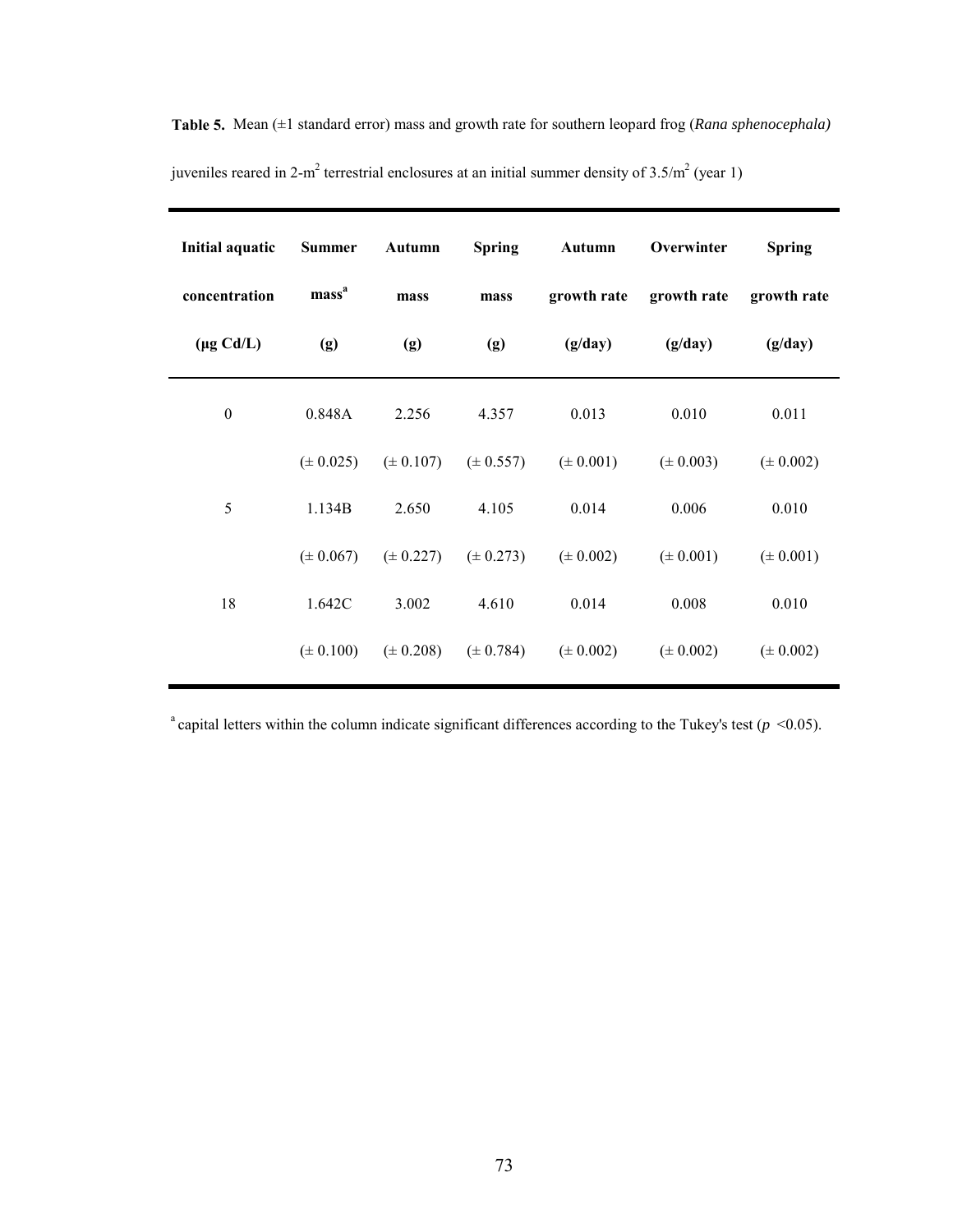**Table 6.** Significant correlations ( $\alpha = 0.05$ ) among variables for southern leopard

frog *(Rana sphenocephala)* juveniles (year 1)

| <b>Response variables</b>                  | $\boldsymbol{n}^a$ | r    | $\boldsymbol{p}$ |
|--------------------------------------------|--------------------|------|------------------|
| summer mass, autumn mass                   | 15                 | 0.71 | 0.0030           |
| autumn growth rate, overwinter survival    | 15                 | 0.60 | 0.0189           |
| autumn growth rate, spring survival        | 15                 | 0.54 | 0.0395           |
| autumn survival, spring survival           | 15                 | 0.52 | 0.0462           |
| overwinter growth rate, spring growth rate | 12                 | 0.95 | < 0.0001         |
| overwinter survival, spring survival       | 15                 | 0.97 | < 0.0001         |

 $a_n$  n = number of enclosure means evaluated.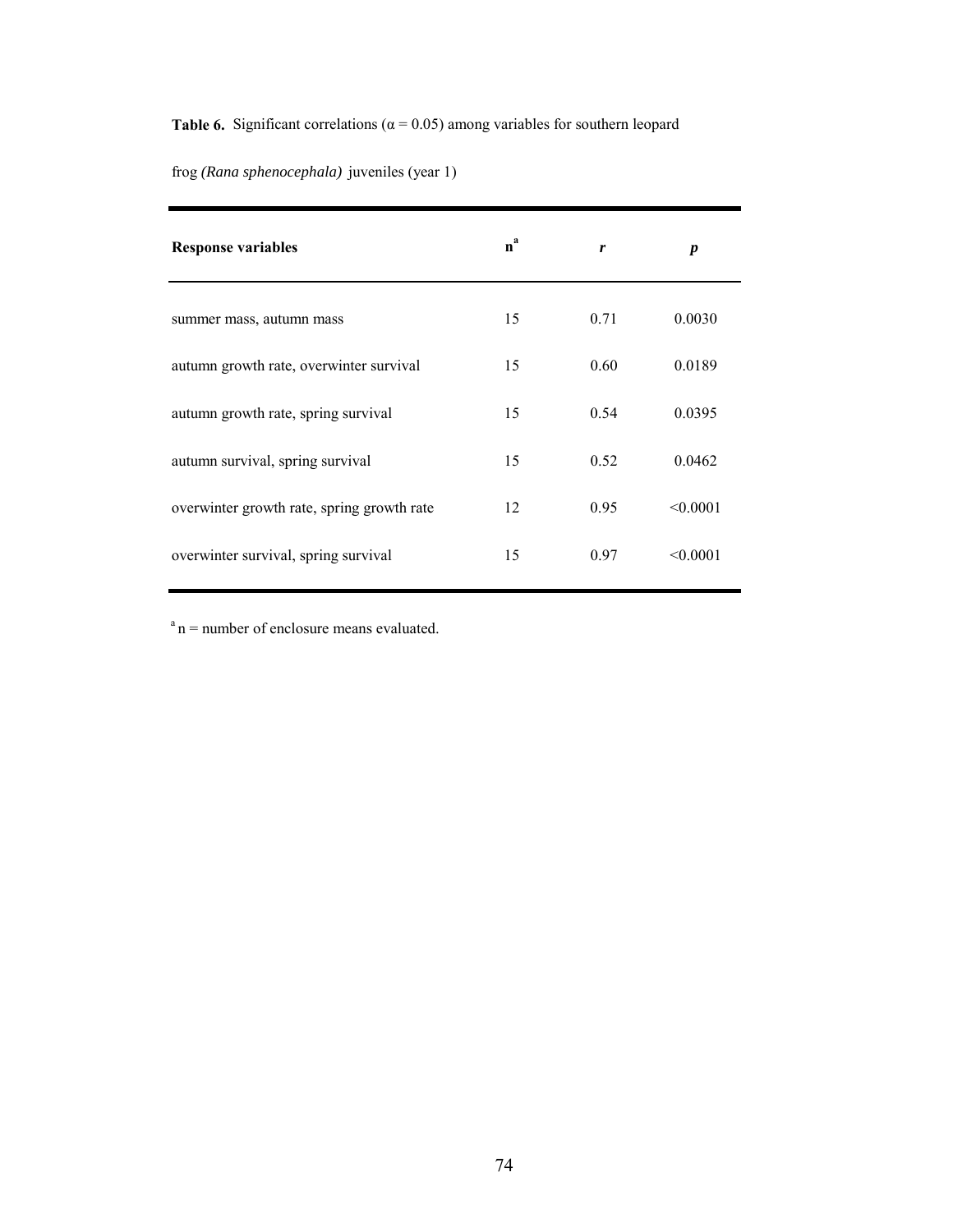**Table 7.** Results of univariate analyses of variance for autumn mass, growth rate, and survival of southern leopard frog (*Rana sphenocephala)* juveniles reared in

| Response variable | <b>Source</b> | <b>MS</b> | df                      | $\bm{F}$ | $\boldsymbol{p}$ |
|-------------------|---------------|-----------|-------------------------|----------|------------------|
| Mass              | block         | 0.127     | $\mathfrak{Z}$          | 5.27     | 0.0525           |
|                   | cadmium       | 0.047     | $\overline{2}$          | 1.94     | 0.2385           |
|                   | error         | 0.024     | 5                       |          |                  |
| Growth rate       | block         | 0.261     | $\overline{\mathbf{3}}$ | 4.77     | 0.0627           |
|                   | cadmium       | 0.056     | $\overline{2}$          | 1.03     | 0.4229           |
|                   | error         | 0.055     | 5                       |          |                  |
| Survival          | block         | 0.769     | 3                       | 14.61    | 0.0036           |
|                   | cadmium       | 0.221     | $\overline{2}$          | 4.20     | 0.0723           |
|                   | error         | 0.053     | 6                       |          |                  |

terrestrial enclosures (year 2)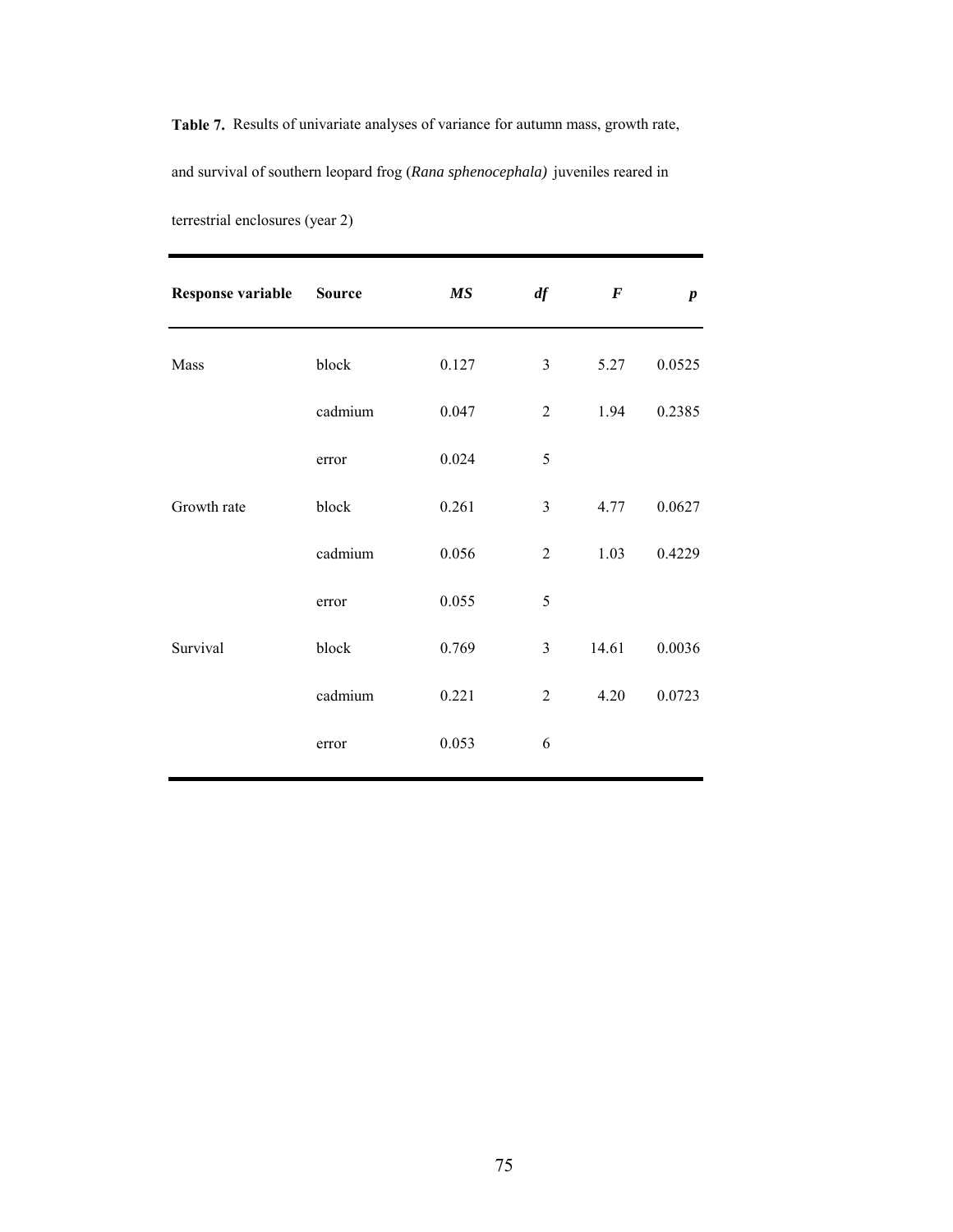Table 8. Mean ( $\pm 1$  standard error) mass, growth rate, and survival for southern leopard frog  $(Rana sphenocephala)$  juveniles reared in 2-m<sup>2</sup> terrestrial enclosures at an initial

| (spring) density of $1.5/m^2$ (year 2) |  |  |
|----------------------------------------|--|--|
|                                        |  |  |

| <b>Initial aquatic</b> | <b>Spring</b>     | <b>Autumn</b> | <b>Autumn</b> | <b>Autumn</b> |
|------------------------|-------------------|---------------|---------------|---------------|
| concentration          | mass <sup>a</sup> | mass          | growth rate   | survival      |
| $(\mu g \text{Cd}/L)$  | (g)               | (g)           | (g/day)       | $(\%)$        |
| $\boldsymbol{0}$       | 3.838A            | 14.188        | 0.068         | 75            |
|                        | $(\pm 0.340)$     | $(\pm 2.360)$ | $(\pm 0.016)$ | $(\pm 16)$    |
| 5                      | 4.281AB           | 13.750        | 0.061         | 83            |
|                        | $(\pm 0.335)$     | $(\pm 1.651)$ | $(\pm 0.010)$ | $(\pm 17)$    |
| 18                     | 4.746B            | 16.193        | 0.073         | 58            |
|                        | $(\pm 0.174)$     | $(\pm 1.419)$ | $(\pm 0.009)$ | $(\pm 21)$    |

<sup>a</sup> capital letters within the column indicate significant differences according to the Tukey's

test ( $p \le 0.05$ ).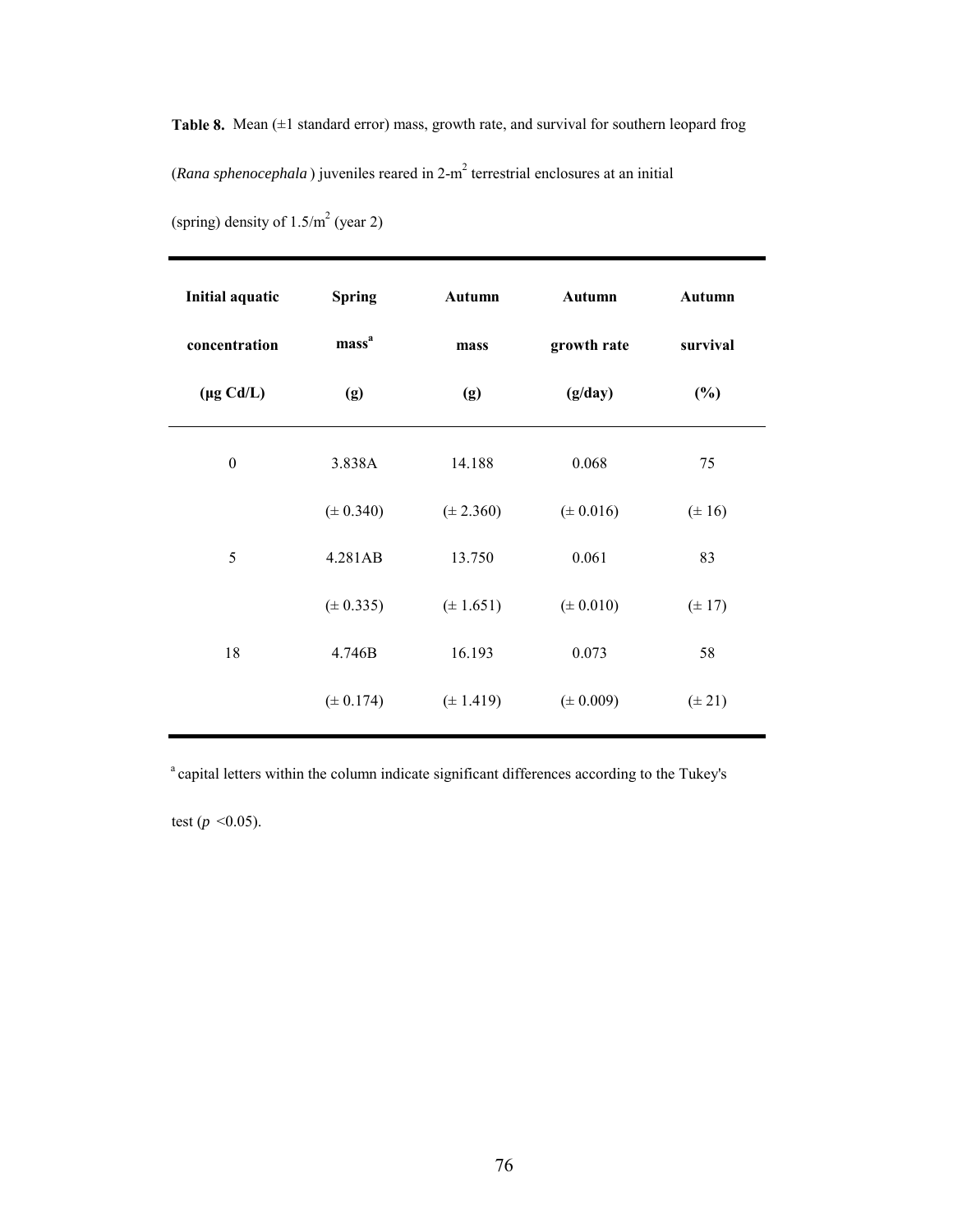**Figure 1.** Mean survival over time for (a) American toad (*Bufo americanus)* and (b) southern leopard frog (*Rana sphenocephala)* juveniles reared in terrestrial enclosures at an initial density of  $3.5/m^2$  after chronic larval exposure to different concentrations of cadmium.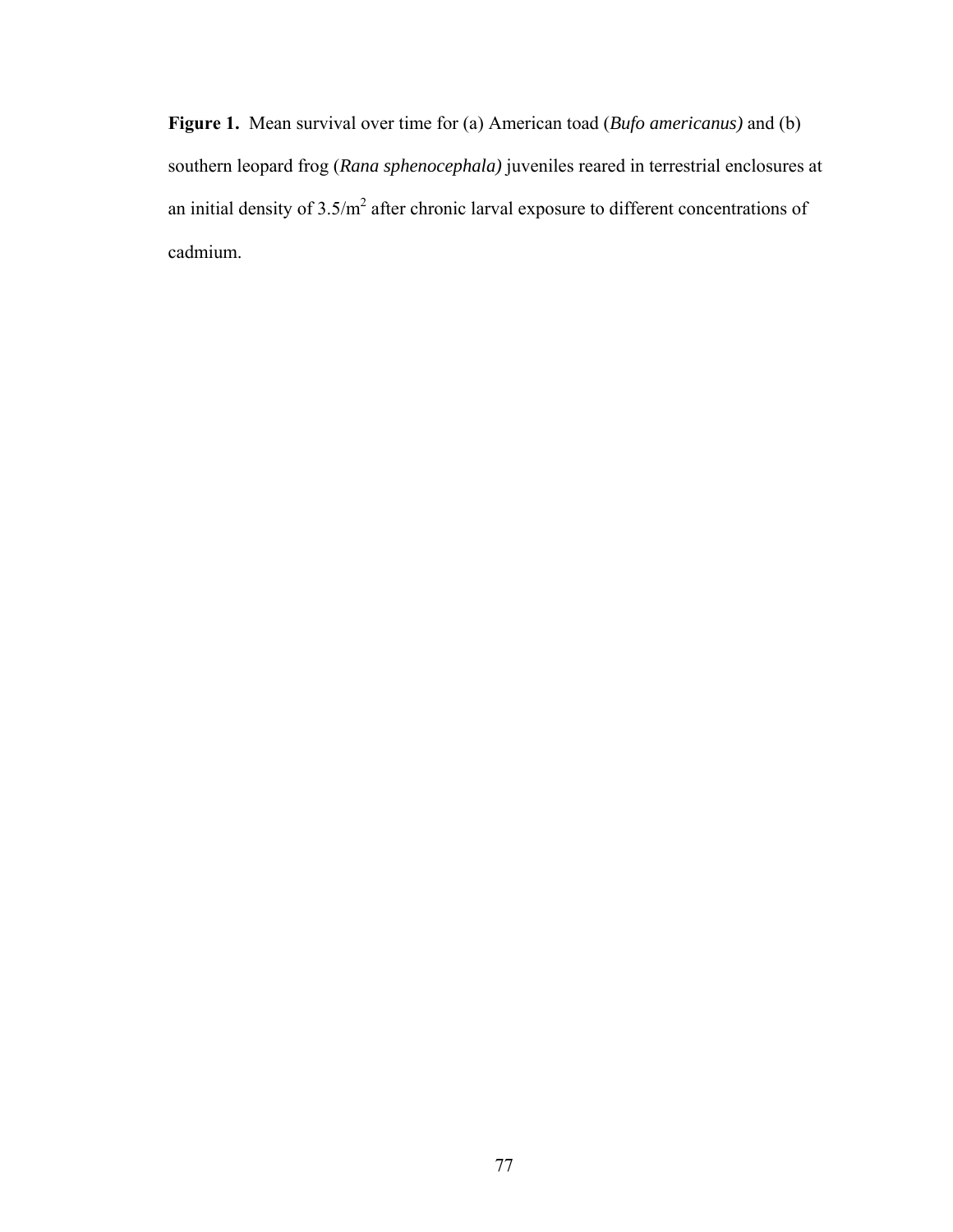

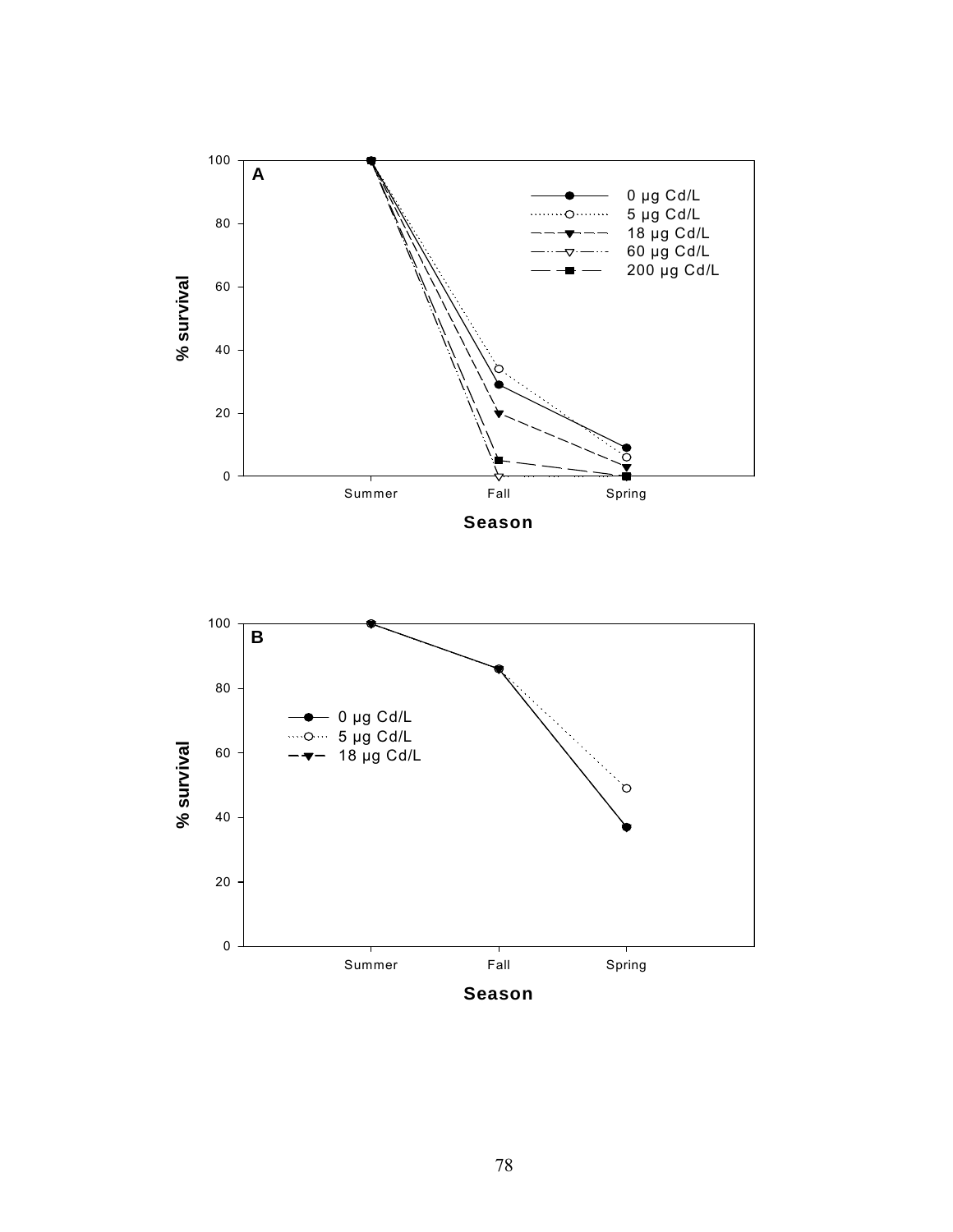**Figure 2.** Mean mass change over time for individual southern leopard frog (*Rana sphenocephala)* juveniles during the first two terrestrial growth periods after chronic larval exposure to different concentrations of cadmium.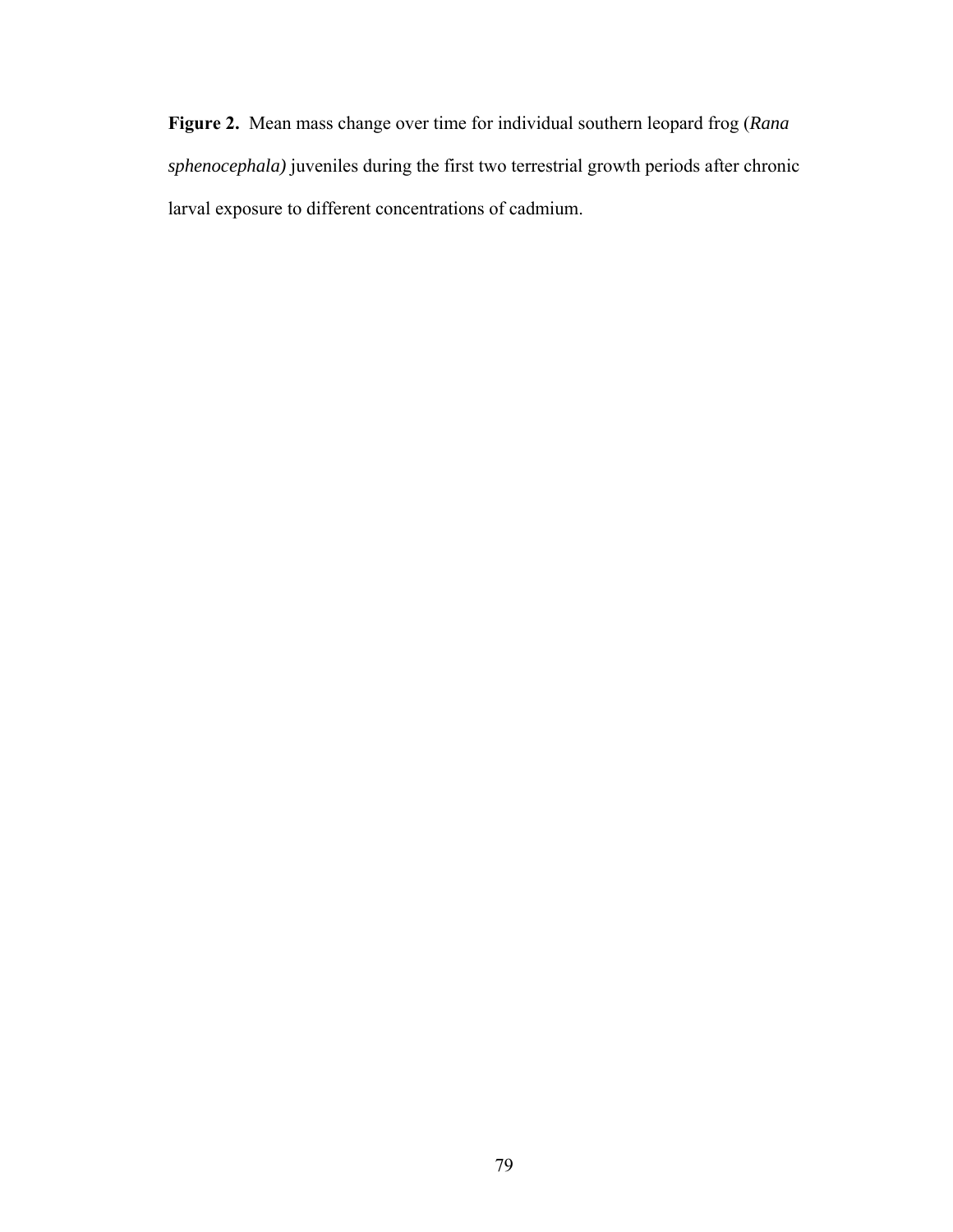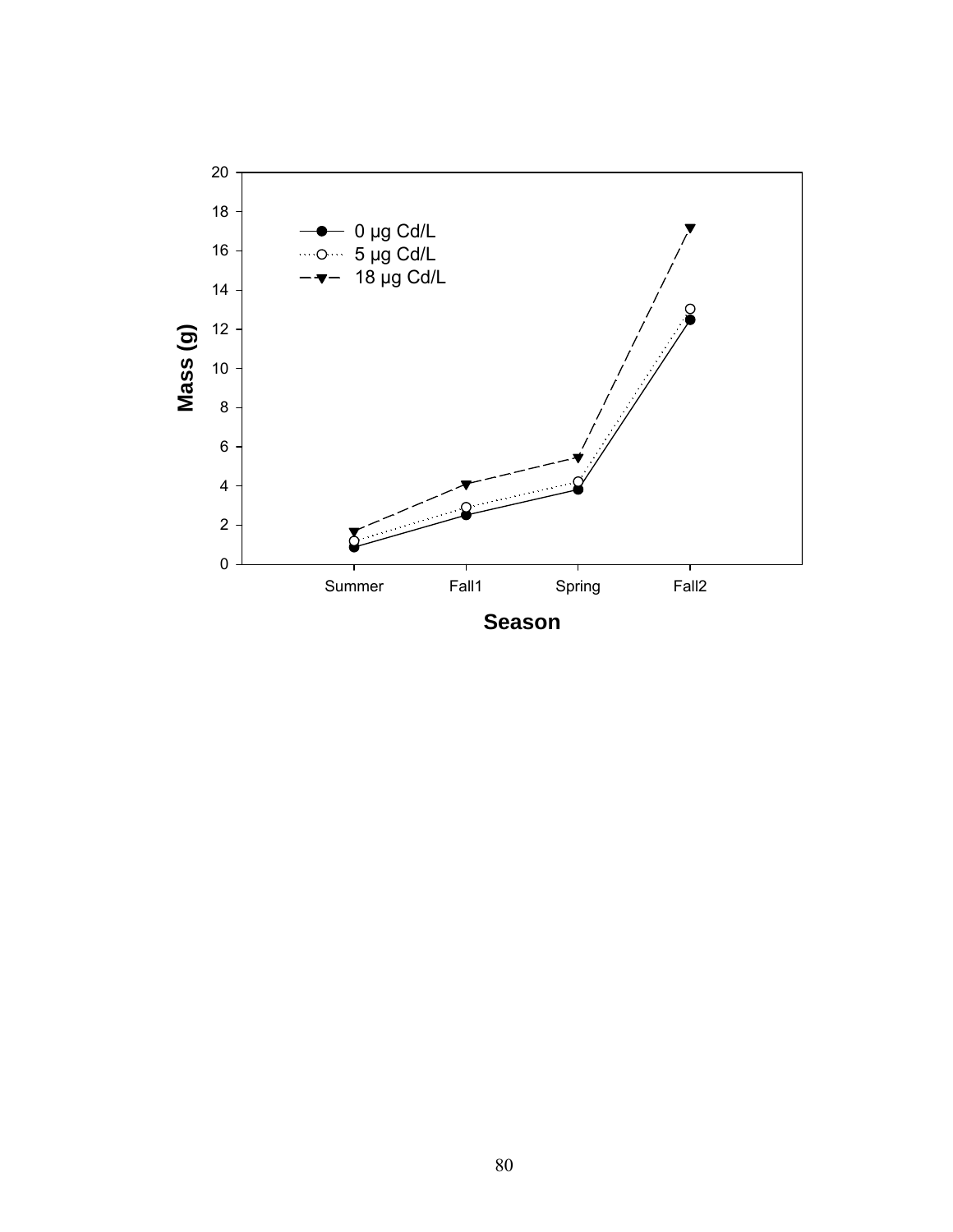#### **CHAPTER 4**

# **COMBINED EFFECTS OF CONTAMINANT EXPOSURE HISTORY AND FOOD AVAILABILITY ON THE TERRESTRIAL PERFORMANCE OF SOUTHERN LEOPARD FROG (***RANA SPHENOCEPHALA***) JUVENILES**

## **ABSTRACT**

Little is known about the terrestrial performance (i.e., growth, survival) of amphibians that metamorphose from contaminated breeding sites. An investigation was carried out to determine the combined effects of larval cadmium (Cd) exposure history and terrestrial food availability on the performance of southern leopard frog (*Rana sphenocephala*) juveniles. Individuals collected from outdoor aquatic mesocosms (1325 L) dosed once at 0, 5, or 18  $\mu$ g Cd/L were monitored for two months in the laboratory. Initial mass increased with increasing Cd concentration. Terrestrial food availability was manipulated by rearing juveniles on a low or high diet of mealworms (*Tenebrio molitor*). Juvenile survival was 99%, indicating that neither diet nor Cd had lethal effects. Mass and growth rate were significantly affected by diet and time, and initial differences in mass among Cd concentrations within each diet level were maintained. A significant interaction between Cd and diet for juvenile mass after correcting for initial mass differences suggests there are direct effects of Cd on mass and that the response of mass to Cd depends on food availability in the terrestrial environment. There is clearly a link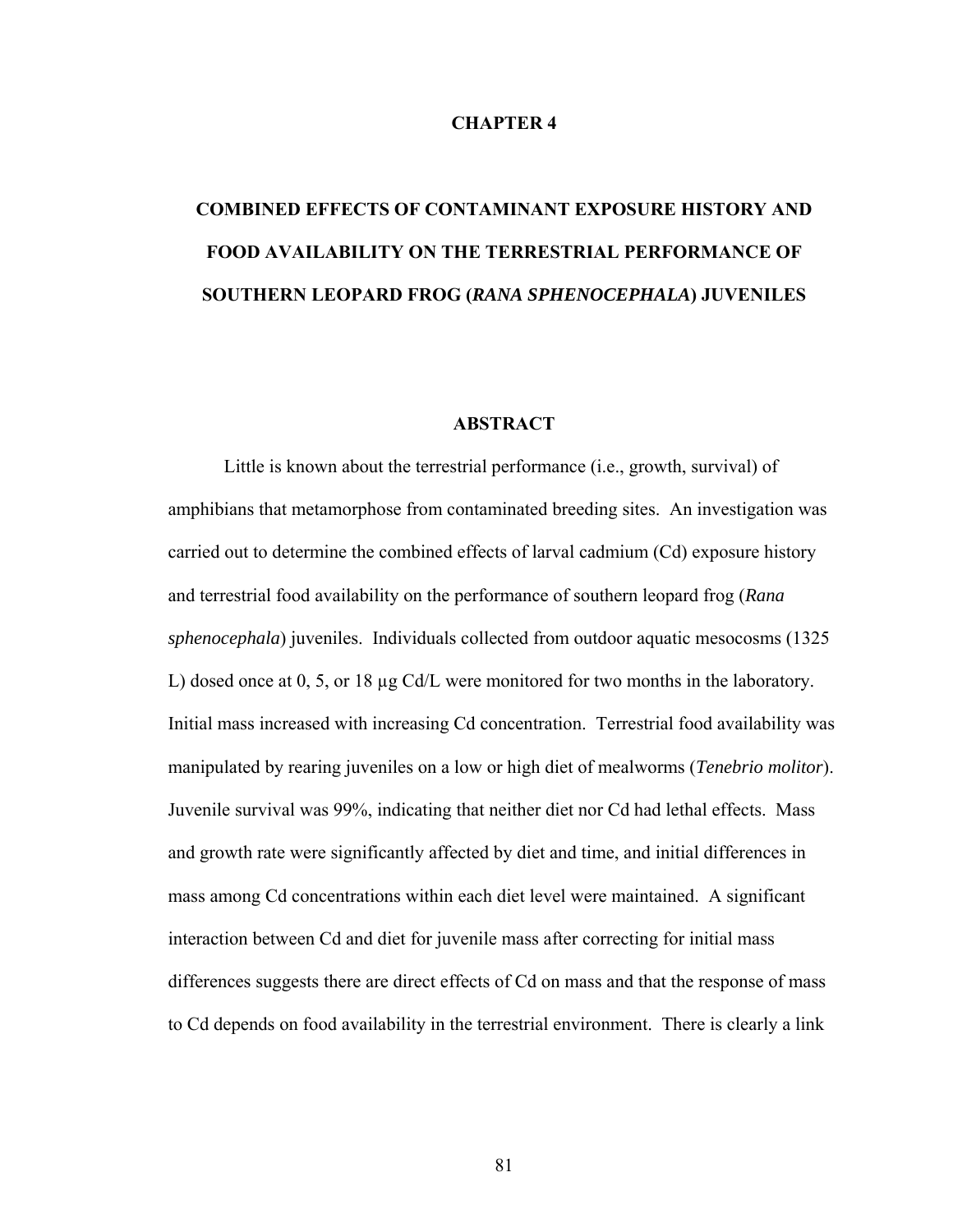between the larval environment and terrestrial performance, and terrestrial conditions are also highly influential.

#### **INTRODUCTION**

 The majority of the literature on amphibian ecotoxicology has focused on early life stage responses to aquatic contamination. There is limited evidence that premetamorphic amphibians are the life stages most sensitive to contaminants (Hall and Swineford 1980, Schuytema et al. 1991) and there are links between poor embryonic development at contaminated sites and the loss of amphibian density and diversity (Bishop et al. 1999). However, regardless of relative sensitivities, population viability depends on the success of all life stages. Assessments should be conducted on multiple life stages to increase the understanding of the effects of particular contaminants on amphibian species. The current emphasis on aquatic exposure studies with tadpoles could be capitalized upon in this regard by rearing individuals to metamorphosis, and then monitoring the performance of juveniles. Such monitoring would ideally occur through reproductive maturity, given that life history characteristics such as fecundity and time to maturity affect population persistence (Stearns 1992). In the event this is not possible, monitoring over a shorter period such as the first growth season would also provide important information. Post-metamorphosis studies are particularly needed when metamorphic traits such as mass are affected, or when the contaminant bioaccumulates in amphibian tissue.

 One bioaccumulating contaminant that affects amphibian larval development and metamorphosis is the heavy metal cadmium (Cd). Tadpoles have been collected from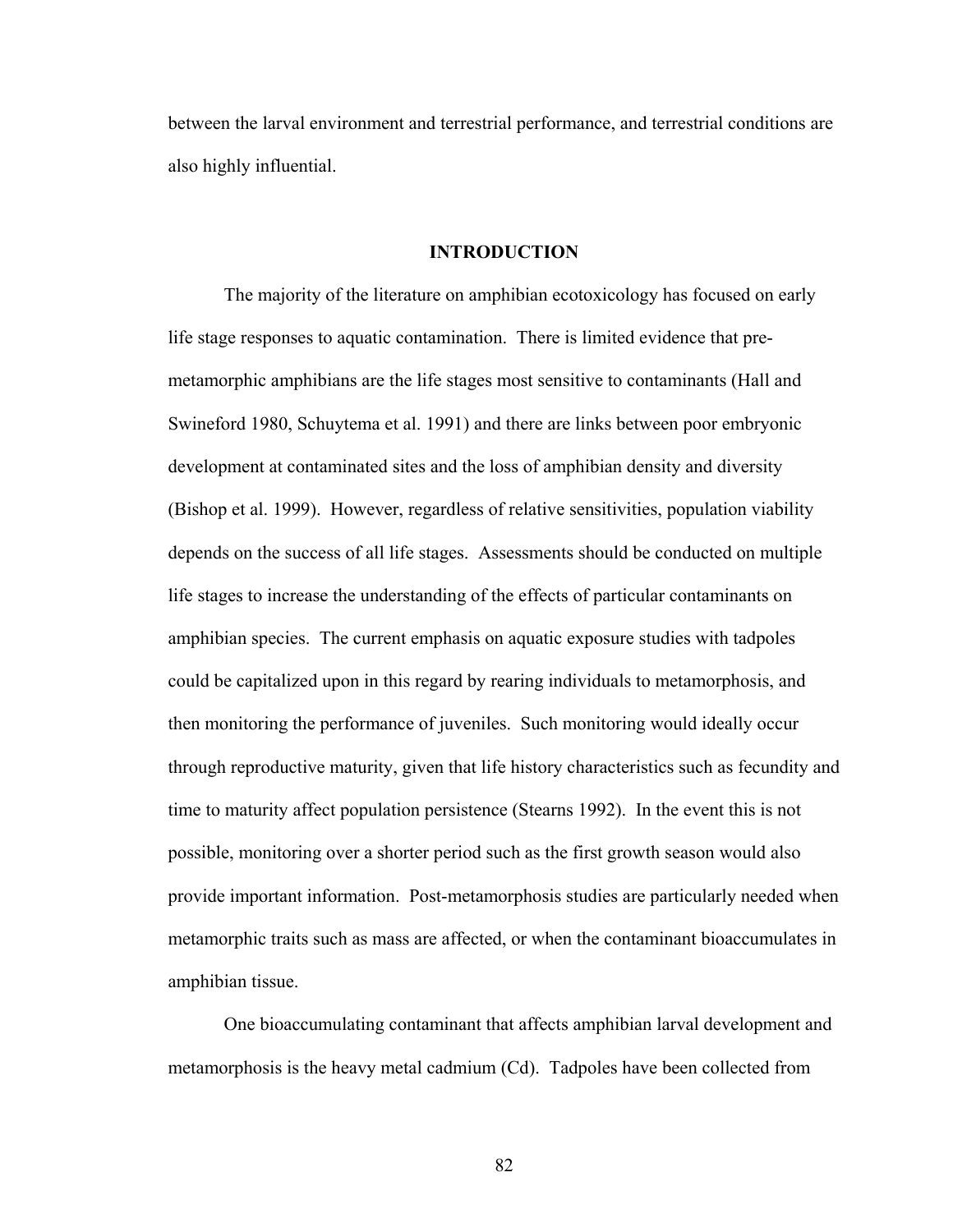field sites possessing more than 13 µg Cd/g (whole body dry weight; Snodgrass et al. 2003), and uptake has also been documented in the laboratory (Nebeker et al. 1995, Loumbourdis et al. 1999) and outdoor mesocosms (Lefcort et al. 1998, Chapter 2 or James et al., in press). Cadmium exposure can result in malformations (Herkovits et al. 1997) and altered growth (Nebeker et al. 1995, Loumbourdis et al. 1999, James and Little 2003, James et al., in press). Latent effects such as mortality also occur after the actual exposure is over (Pascoe and Shazili 1986). Cadmium can exceed 60 µg/L in the water column (Barks 1977) and also accumulates in periphyton (Besser et al. 2001), a major tadpole food source. Amphibians will breed in areas contaminated with Cd and other metals, but breeding success can be quite poor (Pollio 2001, Rowe et al. 2001). The postmetamorphic performance of those that survive early life stage Cd exposure is unknown. However, deleterious latent effects could occur given Cd accumulates in organs (e.g., liver, kidney) and alters physiological processes (e.g., enzyme and membrane function) (Eisler 1985).

 A study was conducted to assess the performance (i.e., growth, survival) of southern leopard frog (*Rana sphenocephala*) juveniles that had been chronically exposed to Cd in outdoor aquatic mesocosms. This common species of the southeastern United States is considered a habitat generalist and will breed in Cd-contaminated water bodies (Pollio 2001, Burger and Snodgrass 2001). Following metamorphosis, individuals migrate from the breeding site into the surrounding terrestrial habitat, where they spend the summer and early fall foraging. The objective of the study was to determine whether the performance of juveniles exposed to Cd as larvae differed from unexposed juveniles. Cadmium may affect juvenile performance by changing metamorphic traits such as size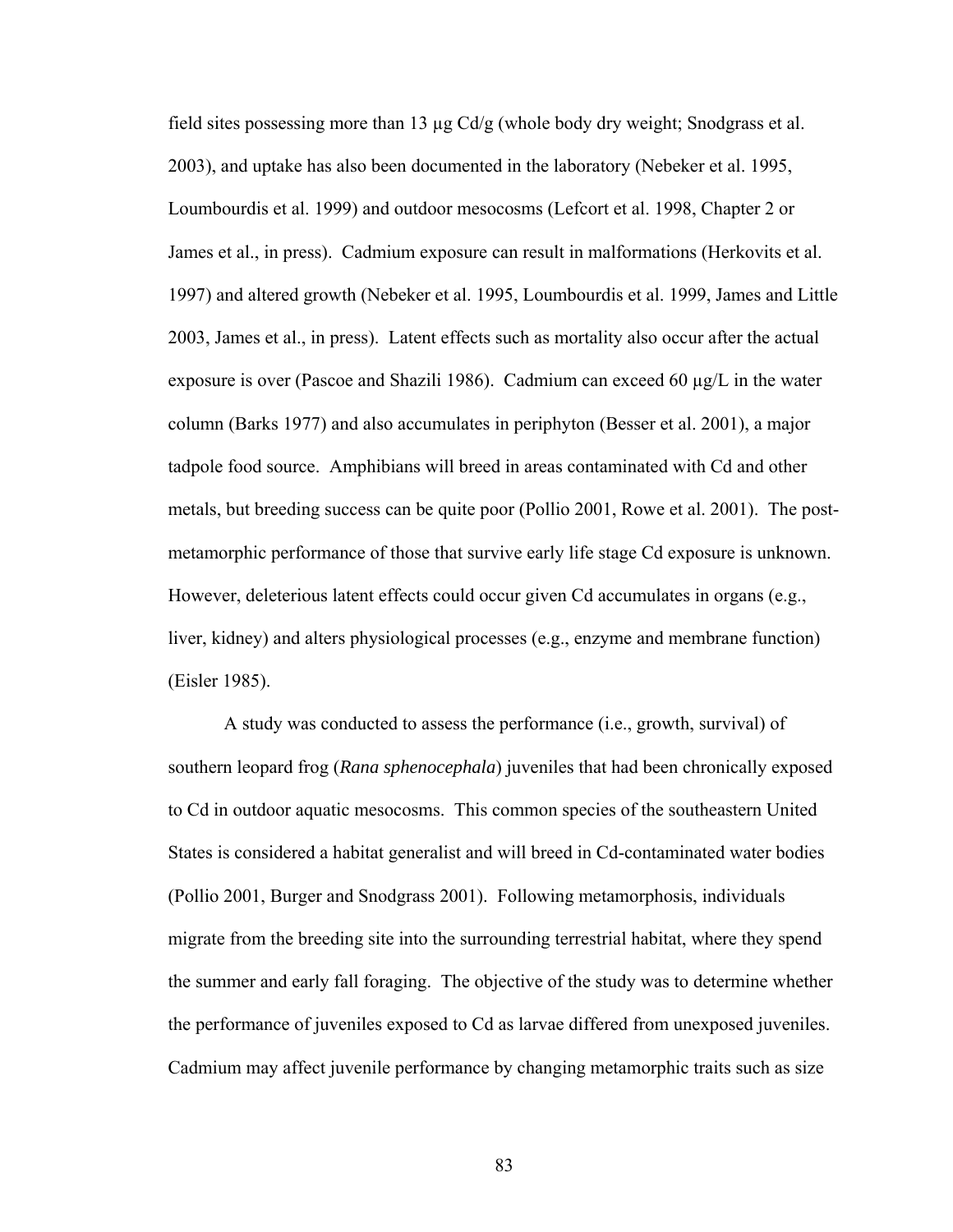at metamorphosis, or by directly altering physiological processes and organ function (Eisler 1985). In this study there were two main questions: 1) does larval exposure to Cd affect juvenile performance? and 2) does Cd have direct effects on juvenile performance? Analysis of question 1 does not involve correcting for differences in metamorphic traits, but rather acknowledges their potential to influence performance. The analysis of question 2 corrects for such initial differences and focuses on Cd effects that occur postmetamorphosis. When southern leopard frog juveniles move into the terrestrial environment, they are subject to multiple potential stressors such predation, disease, and starvation. The role or importance of these natural factors may depend on contaminant exposure history (Taylor et al. 1999). Therefore, the diet level fed to the juveniles was manipulated to understand whether food availability influences the potential for Cd larval history to affect terrestrial performance. A resulting third question was asked: is there an interaction between Cd and diet, or, do the effects of Cd on juvenile performance depend on diet level?

#### **MATERIALS AND METHODS**

#### *Study organisms*

The juveniles used for this study were obtained from outdoor aquatic mesocosms (1325-L volume, 1.83-m diameter) that had been dosed once at the initial nominal concentrations of 0 (control), 5, or 18 µg Cd/L. The mesocosms were located in a mown field at the USGS Columbia Environmental Research Center (Columbia, MO, USA). Each mesocosm simulated a natural pond in that it contained approximately 950 L of softened well water ( $\approx$  50 mg/L as CaCO<sub>3</sub>), 1 kg of deciduous leaf litter, and a plankton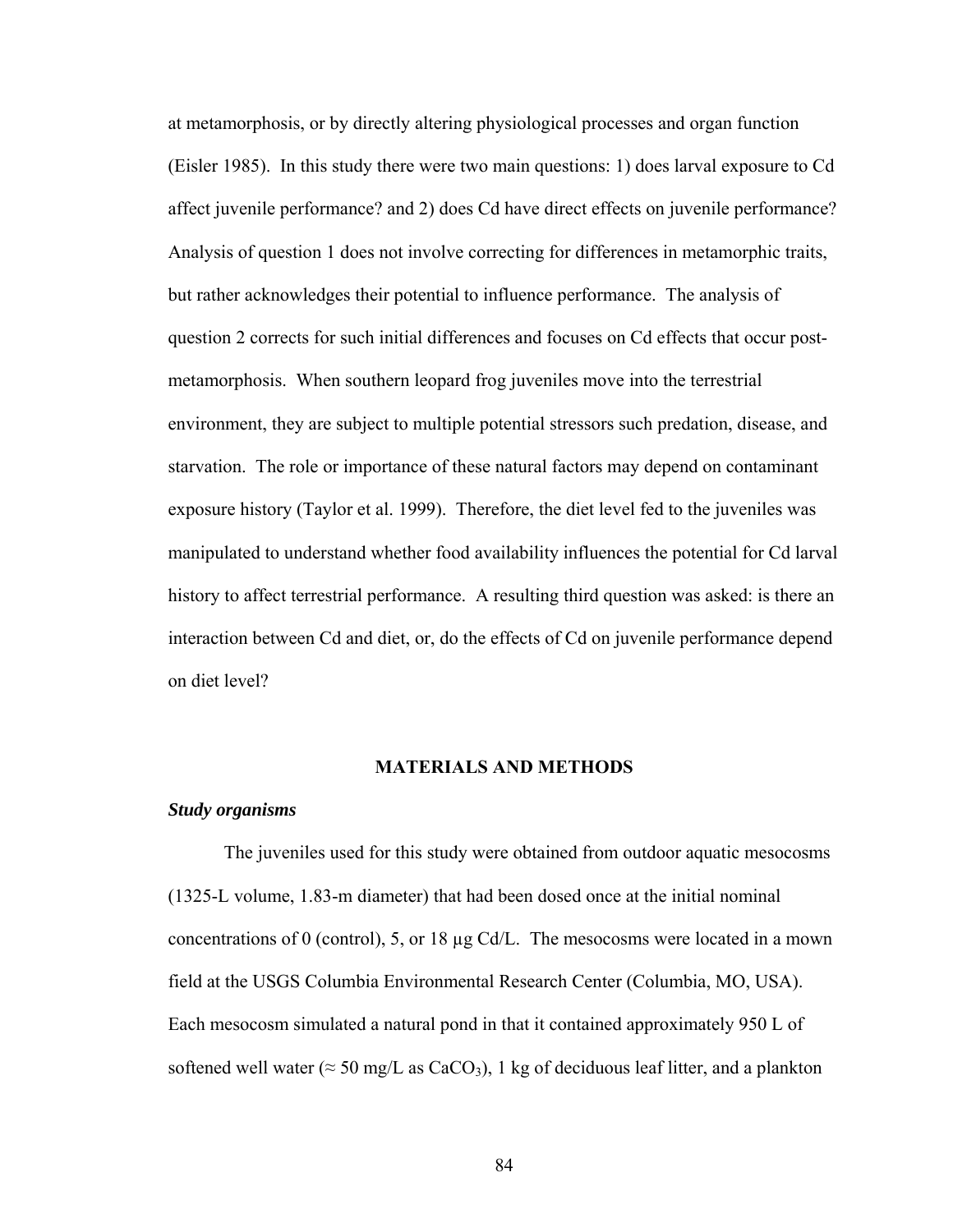and algal community. Mesocosms were first filled with water in March 2003 and were dosed with Cd in mid-April. Four days after dosing, 50 southern leopard frog (*Rana sphenocephala*) tadpoles at developmental stage 25 (Gosner 1960) were added to each mesocosm and allowed to grow undisturbed through metamorphosis. This density is within the range of natural field densities (Petranka 1989). The tadpoles were collected as eggs from five clutches found in rain-fed ponds at the University of Missouri Baskett Wildlife Research Area and Mark Twain National Forest (Boone County, MO, USA). Metamorphs were captured in July and allowed to completely resorb their tails in the laboratory. Mass was determined following tail resorption, and is hereafter referred to as initial mass. All individuals used in this study were collected within a seven-day period. After initial mass was recorded, juveniles were transferred to a laboratory at the University of Missouri where the feeding study occurred from July 8 to September 11. The laboratory was maintained at 23 to 26 C and a 14:10 (light:dark) photoperiod, which was provided by a combination of standard fluorescent and broad-spectrum grow lights.

## *Experimental design*

 Each southern leopard frog juvenile was placed in its own container and is considered an independent replicate. The containers were plastic faunaria (19-cm long x 12-cm wide x 13-cm high; Hagen Corporation, Mansfield, MA, USA) that had lids with air slots and a hinged door for easy access by the investigators. Within each container was 730 g of dry, fine-grained silica sand (2.5-cm deep), a Petri dish with carbon-filtered tap water, a food cup, and a 7-cm-long piece of black polyvinyl chloride (PVC) pipe (3.8 cm diameter) that served as a refuge. The containers were positioned on four carts that had three shelves, and each shelf contained two replicates of each treatment. Treatments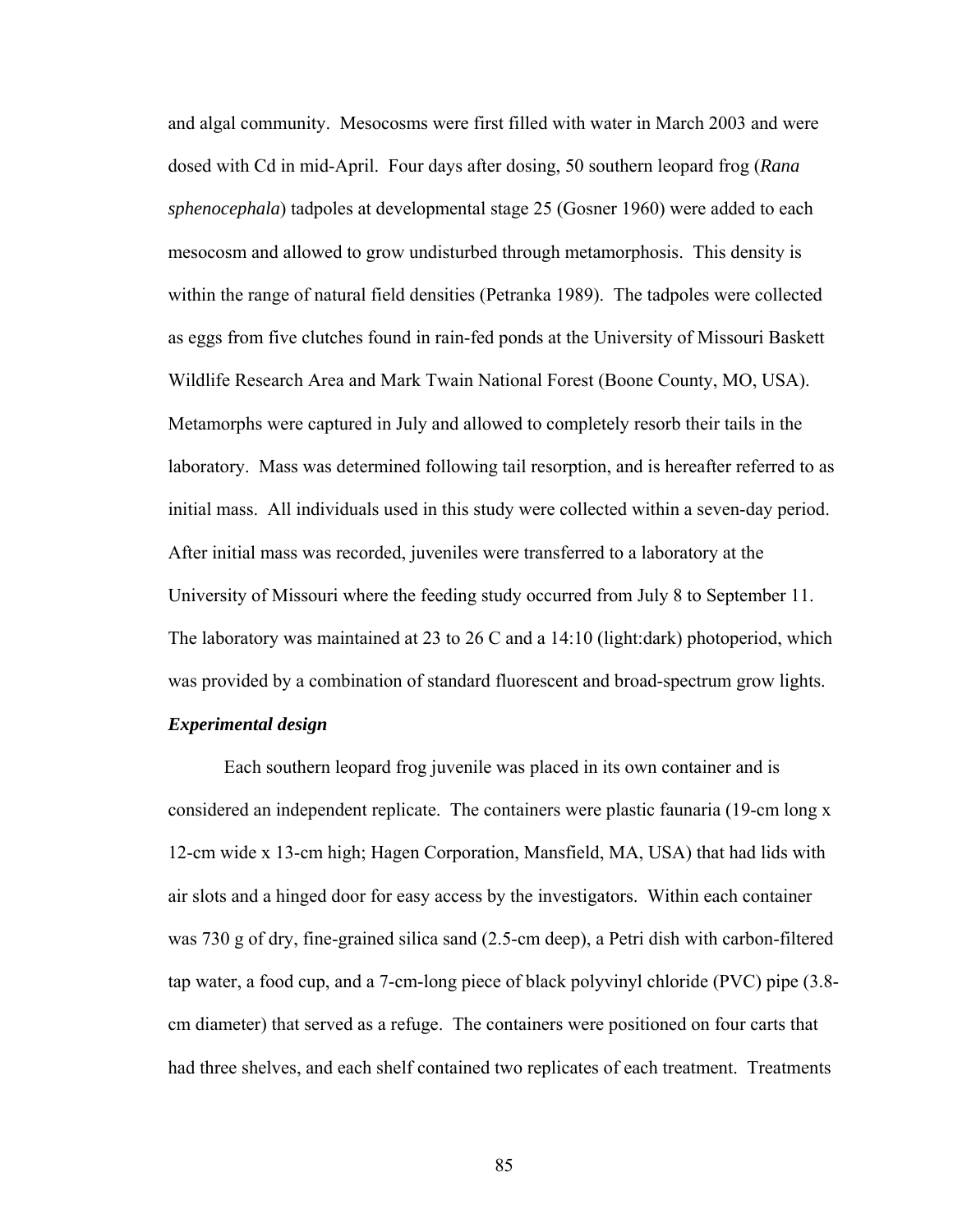were randomly assigned to shelf positions, and individual juveniles were randomly assigned to treatments. Containers were checked daily for mortalities and fresh water was provided if needed. Feces were removed twice weekly, and water dishes were cleaned weekly. Half-way through the study (August 12), containers were rinsed and received new sand, and the water dishes and refuges were scrubbed clean.

The two manipulated factors were larval Cd exposure history  $(0, 5, 18 \mu g \text{ Cd/L})$ and juvenile diet (low, high), for a total of six treatments. Each treatment was replicated 22 times and there was a total of 132 juveniles in the study. The low and high diet levels were 6% and 18% of individual body mass, meaning each juvenile was fed 6% or 18% of its mass over the course of one week. These feeding levels were selected to represent a maintenance and ad libitum diet, respectively, and were based on metabolic rate data (Gatten et al. 1992) and the energy density of the diet. However, it was sometimes observed that all mealworms in the high diet were eaten. Juveniles were fed three times weekly until August 11, and twice weekly thereafter. The diet consisted solely of mealworms (*Tenebrio molitor*) that were kept in plastic containers containing highcalcium cricket feed (Fluker's, Port Allen, LA, USA) mixed with calcium powder (Tetrafauna ReptoCal, Tetra, Inc., Blacksburg, VA, USA). Mealworms are an adequate diet for amphibians (Claussen and Layne 1983). When juveniles were fed, mealworms were weighed out in separate cups for each southern leopard frog. Juveniles were weighed approximately every two weeks, and mealworm rations were based on these masses in order to account for juvenile growth. The masses of both the southern leopard frogs and the mealworms were wet weight, and no attempt was made to drain the bladder of the juveniles before weighing. At the end of each week, uneaten mealworms were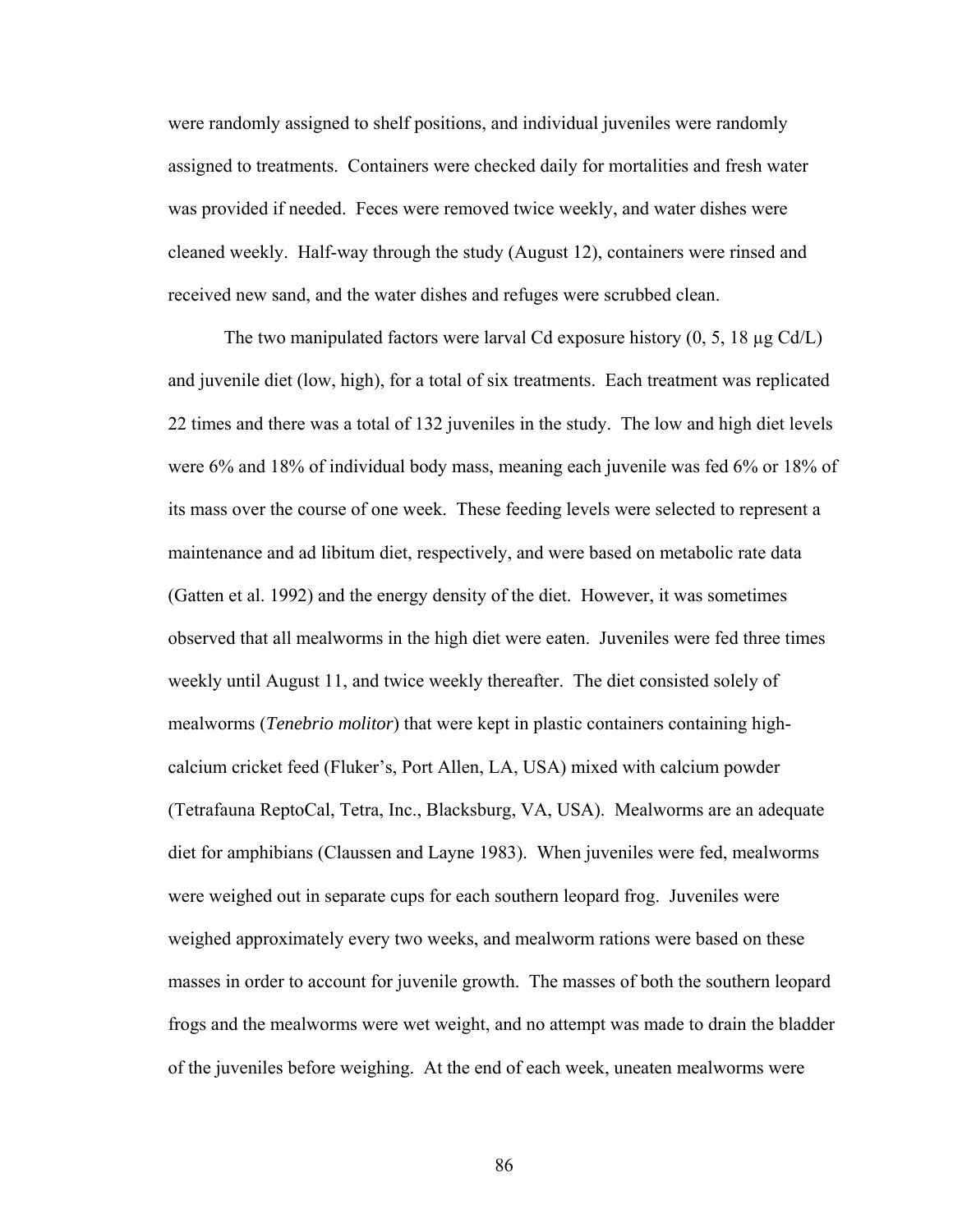removed from containers, but data on the number or mass of remaining mealworms were not recorded. The research ended 60 d after the last juveniles were initiated into the study. Although individuals began the study on different days due to differences in time to metamorphosis, the mean start days and mean study durations of the six treatments were within 0.5 d of each other.

## *Statistical analysis*

 The response variables were survival, mass, and growth rate, and the independent variables were Cd and diet. Each southern leopard frog was considered a replicate. The mass of each individual was recorded a total of five times, resulting in four sequential time intervals. Total percent mass increase was the final mass divided by the initial mass, multiplied by 100%. Growth rate was computed as change in mass over change in time, and was calculated for each time interval. Total growth rate was calculated by dividing the total change in mass by the total time between the initial and final mass determinations. Changes in mass and growth rate over time were analyzed with repeated measures analysis of variance and covariance on least squares means, using initial mass as the covariate to account for initial differences in mass. Analysis of variance was performed on initial mass to determine the effect of larval Cd exposure. Mass and growth rate were log-transformed to improve homogeneity of variance and normality, which were checked with the Bartlett and Shapiro-Wilk tests, respectively. Relationships between initial mass, final mass, and total growth rate were assessed using the Pearson correlation. Significance was set at  $\alpha = 0.05$  and analyses were conducted with SAS (SAS Institute 1989). Survival was not statistically analyzed because it was high across all treatments.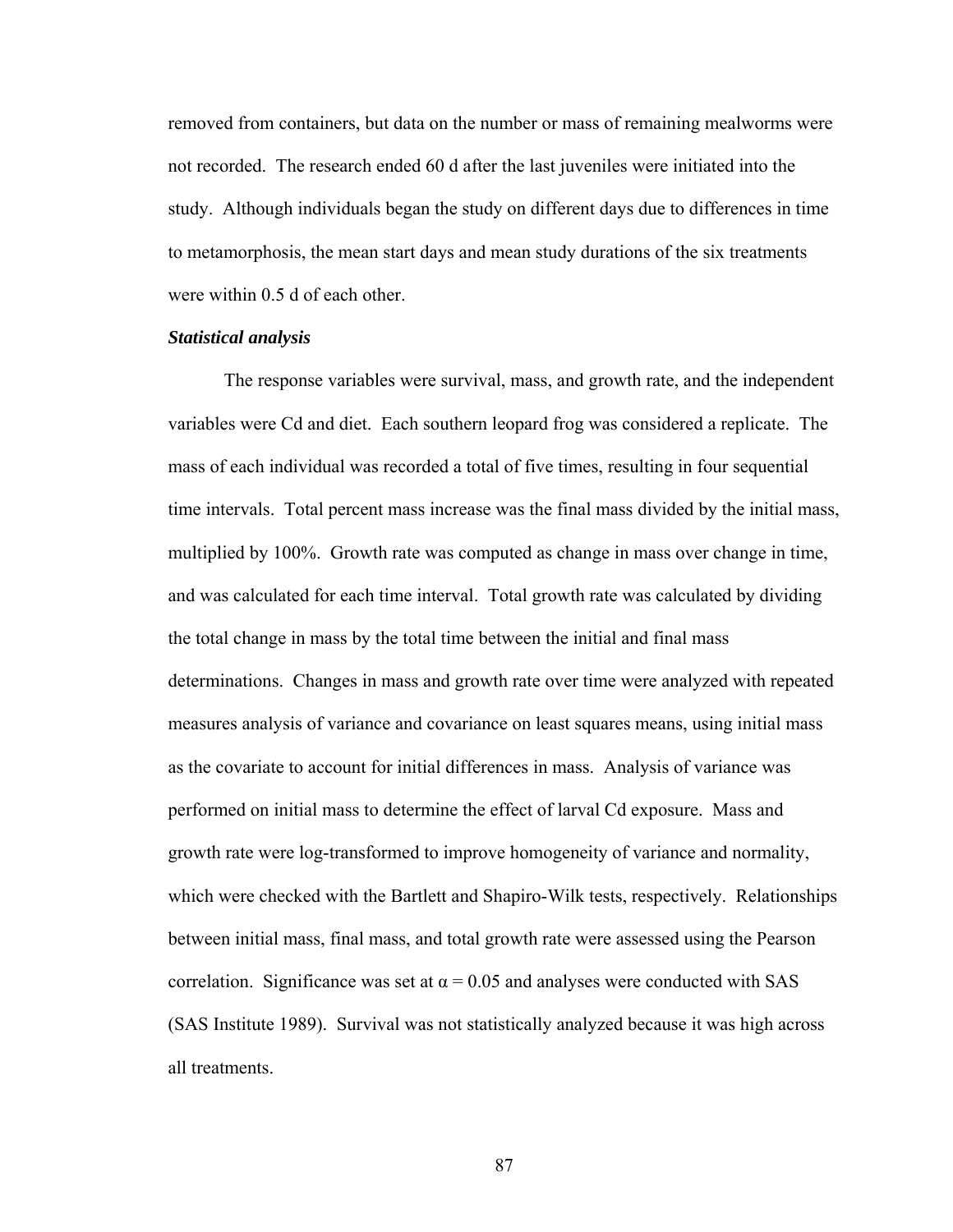#### **RESULTS**

## *Survival*

 One hundred thirty of the 132 (99%) southern leopard frog juveniles survived the study. Of the two that died, one was from the  $\theta$  µg Cd/L, low diet treatment and one was from the 5  $\mu$ g Cd/L, low diet treatment. A third juvenile (0  $\mu$ g Cd/L, high diet) was found with an open wound, which was perhaps obtained from a sharp edge on the pipe refuge. Because of this injury, the individual was removed from its container and euthanized.

## *Mass*

Initial mass was significantly affected by larval Cd exposure ( $F = 93.15$ ,  $df = 2$ , *p*  $\leq$ 0.0001) but did not differ among diet levels (*F* = 1.52, *df* = 1, *p* = 0.2200). Initial mass increased with increasing aqueous Cd concentration, and juveniles in the 18 µg Cd/L treatment were almost twice as large as the controls (Figure 1). Cadmium affected mass at metamorphosis indirectly by increasing mortality and subsequently releasing larvae from competition (James et al., in press). After being placed in the terrestrial containers, juvenile mass increased over time, particularly in the high diet treatments (Figure 1). The repeated measures analysis of mass over time showed a significant effect of Cd, diet, and time (Table 1). However, when initial mass was corrected for (i.e., initial mass was a covariate), diet and time remained significant, Cd became non-significant  $(F = 0.04, df =$ 2,  $p = 0.9607$ ), and the Cd<sup>\*</sup>diet interaction became significant ( $F = 10.42$ ,  $df = 2$ ,  $p = 2$ <0.0001). At the end of the study, individuals fed a low diet were only 112 to121% of their initial mass, compared with 235 to 272% for those on the high diet (Table 2). Mean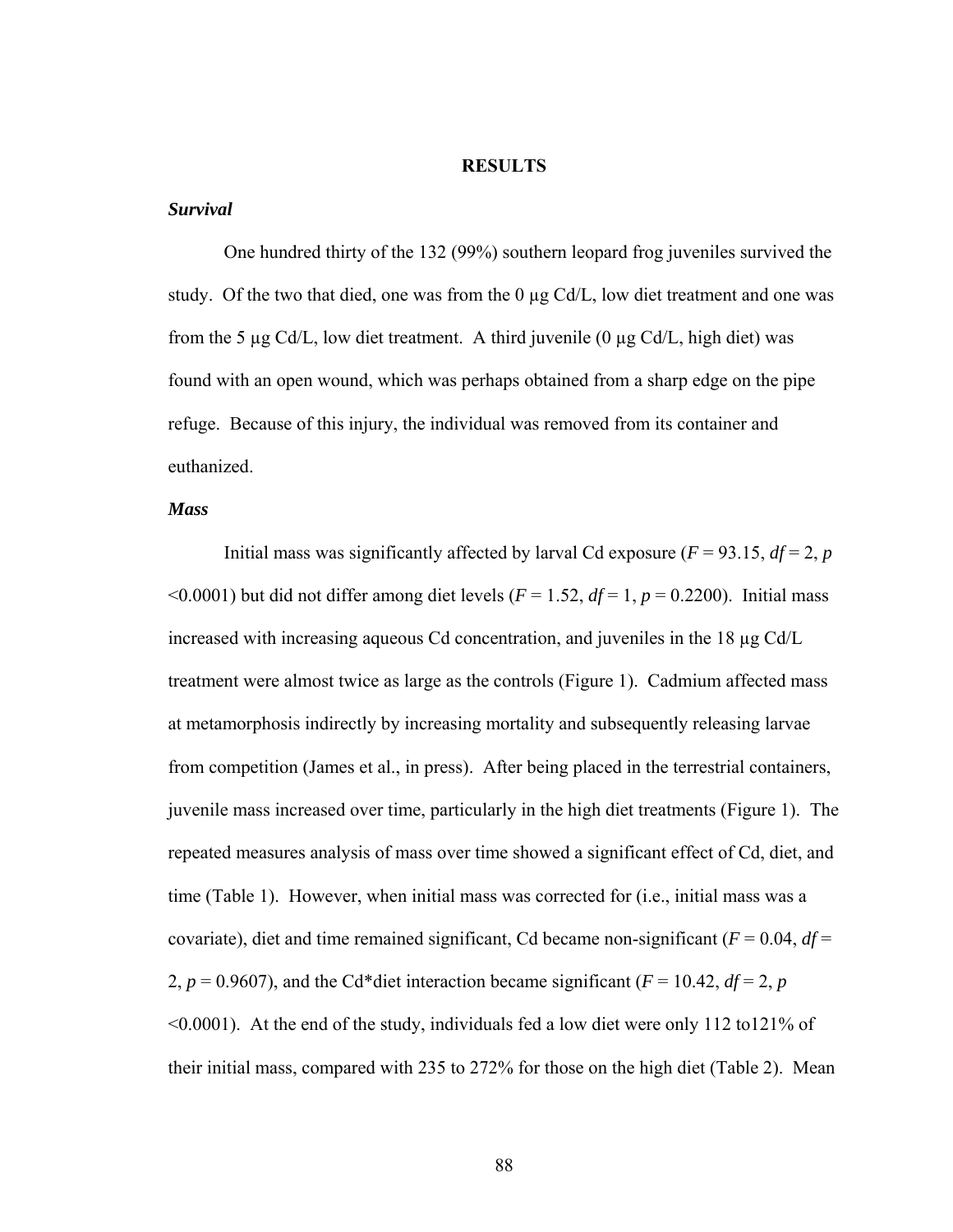total mass gain ranged from  $0.1356$  g (0 µg Cd/L, low diet) to 2.6166 g (18 µg Cd/L, high diet) (Table 2). Initial trends in differences in mass among Cd concentrations were maintained throughout the study at both diet levels (Figure 1), which is reflected in the significant positive correlation between initial and final mass ( $r = 0.56$ ,  $p \le 0.0001$ ).

## *Growth rate*

 Growth rate was significantly affected by Cd, diet, and time (Table 1). However, when initial mass was included as a covariate, Cd became non-significant ( $F = 0.81$ ,  $df =$  $3, p = 0.4452$ ). The least growth occurred in the first time interval for all six treatments (Table 2). Juveniles in the high diet treatments all had the greatest growth during the third time interval (Table 2). Mean total growth rate ranged from  $0.0021$  g/day (0  $\mu$ g Cd/L, low diet) to 0.0410 g/day (18 µg Cd/L, high diet) and was greatest in the high diet treatments (Table 2). The difference in mean total growth rate among juveniles on different diets but from the same Cd concentration was greater than 5-fold (Table 2). Within each diet level, mean total growth rate increased with increasing Cd concentration (Table 2). There were significant positive correlations between total growth rate and initial mass ( $r = 0.17$ ,  $p = 0.0523$ ) and total growth rate and final mass ( $r = 0.91$ ,  $p = 0.0523$ ) <0.0001). Growth rate was approximately parallel among Cd concentrations within each diet level (Figure 1).

#### **DISCUSSION**

 This study demonstrates that effects of the larval environment on metamorphic traits can carry over into the terrestrial environment by influencing juvenile mass and growth rate. Initial differences in mass due to larval Cd treatment (initial mass:  $18 > 5$ )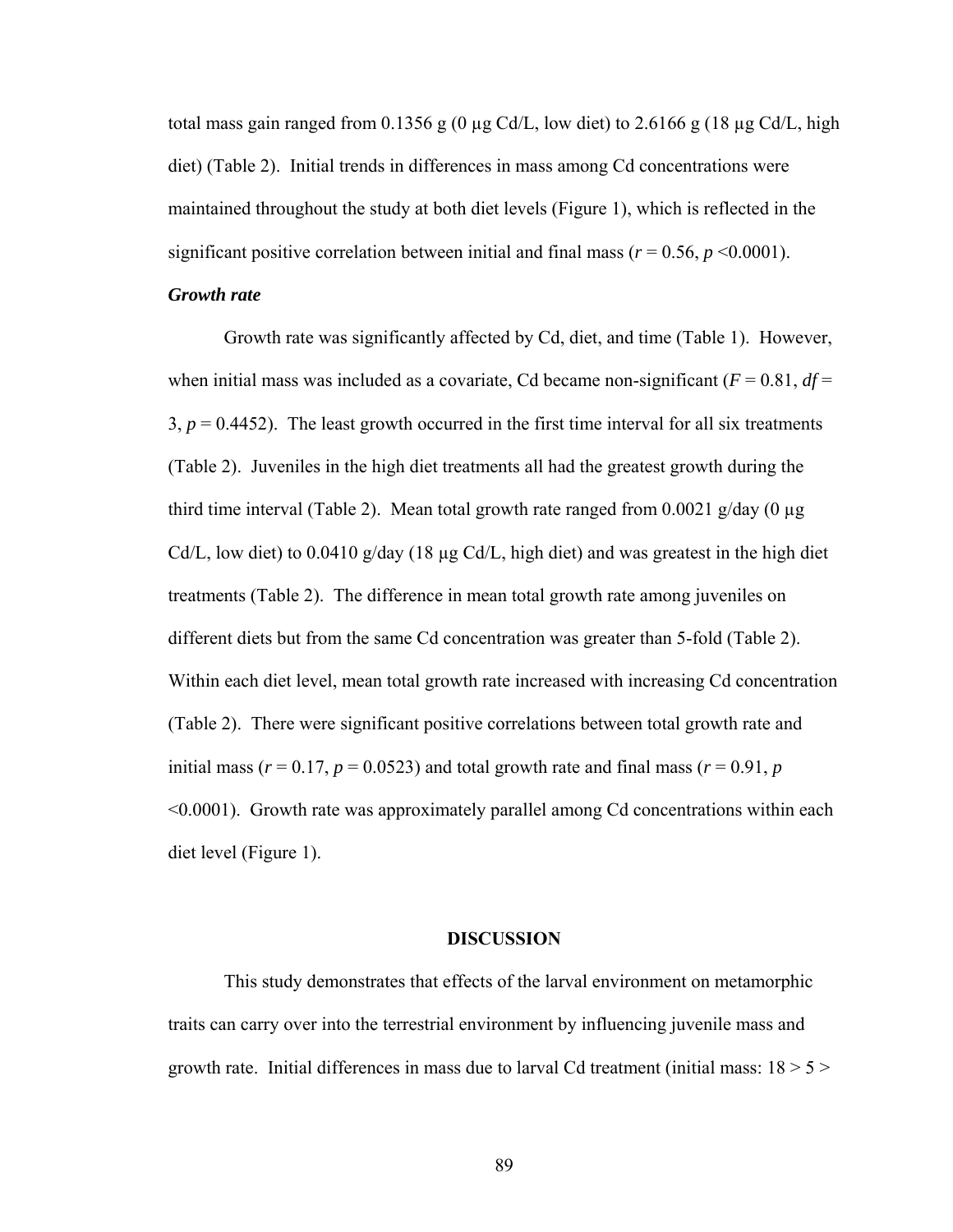$0 \mu$ g Cd/L) were maintained through the first two months of the terrestrial life stage. When initial mass differences were not corrected for, juvenile mass and growth rate were significantly affected by larval exposure to Cd. When initial mass differences were corrected for, there was no significant effect of Cd alone on mass and growth rate. However, there was an interaction between Cd and diet for mass, which suggests Cd has direct effects on juvenile mass. Cadmium influences juvenile growth rate indirectly through the initial mass differences, which in turn can be explained by larval survival differences due to direct Cd toxicity. The extremely high juvenile survival (99%) demonstrates that those who survive Cd exposure as larvae at the levels and conditions tested do not suffer elevated mortality as juveniles due to direct Cd-induced changes in body condition.

Juvenile mass and growth rate were also significantly affected by diet level, with or without correcting for initial mass. Individuals from a given Cd concentration grew approximately twice as large on the high diet relative to those on the low diet. There was a significant Cd by diet interaction for mass when initial mass was a covariate. This resulted from 0 and 5 µg Cd/L treatment juveniles on the high diet growing large enough to exceed the mass of the 18 µg Cd/L metmorphs on the low diet. Therefore, initial mass differences can be overcome if adequate food resources are found, and Cd treatment effects on juvenile mass are influenced by diet level. Juvenile performance clearly depends on the quality of both the larval and terrestrial environments. This is perhaps most clearly elucidated by the  $>3$  g difference in mean final mass between the 0  $\mu$ g Cd/L, low diet (1.2698 g) and the 18  $\mu$ g Cd/L, high diet (4.6168 g) juveniles.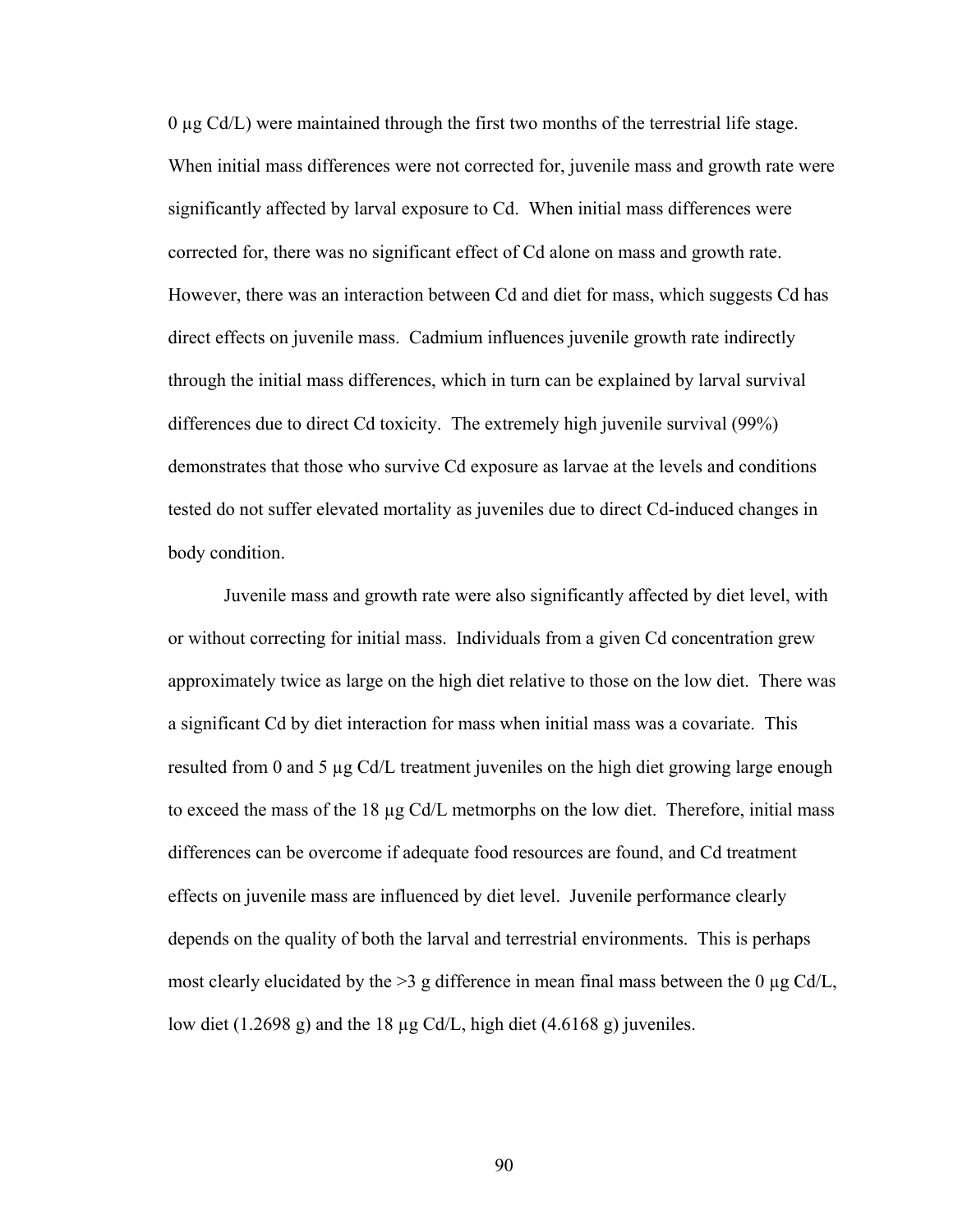This study adds to an existing body of evidence that effects of the larval environment carry over into the terrestrial environment and impact post-metamorphic performance. In natural, uncontaminated populations, individuals with larger mass at metamorphosis reach reproductive maturity sooner and at a larger size (Smith 1987, Semlitsch et al. 1988, Berven 1990, Scott 1994). Resulting fitness benefits include greater likelihood of surviving to reproductive maturity (Smith 1987), as well as greater female fecundity and male mating success (Davies and Halliday 1977). Data from natural populations have been corroborated by mesocosm and laboratory research that shows initial size advantages can be maintained over time (Goater 1994, Goater and Vandenbos 1997, Morey and Reznick 2001, Relyea and Hoverman 2003) and that larger metamorphs have a greater probability of surviving (Goater 1994, Morey and Reznick 2001). Even the southern leopard frogs possessing a Cd body burden were able to maintain mass differences, presumably because any Cd-induced impairment was of far less consequence than body size or because there was selection in the larval stage for those with superior genotypes. Given the similar results from the number of species and terrestrial conditions represented in the studies cited above, the evidence appears strong that metamorphic traits are linked with adult fitness and that amphibian populations are largely regulated by the larval environment (Wilbur and Collins 1973, Wilbur 1980).

However, the terrestrial environment also plays some role in the regulation of amphibian populations (Werner 1986, Scott 1994, Pechmann 1995). This should be expected given metamorphs can be <1% of adult body mass and the time to reproductive maturity may exceed five years. Contrary to the previously cited studies, there is evidence from terrestrial enclosures that initial differences in mass can be made up for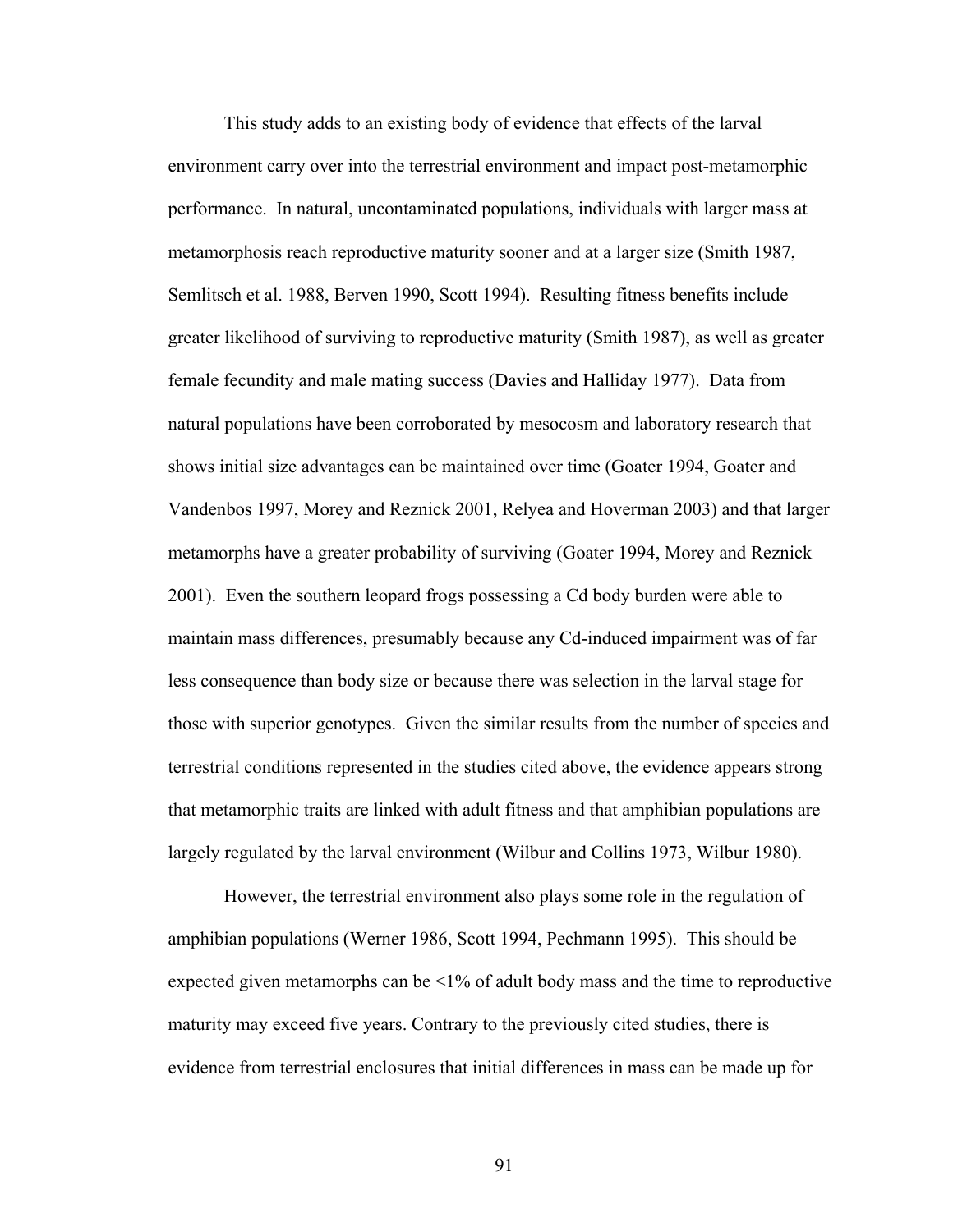within one year of metamorphosis (Beck and Congdon 1999, Boone, in review), a possible result of terrestrial density dependence. Predation rates and competition for resources (e.g., food, refugia) can be density-dependent (Pechmann 1995). Food availability in the terrestrial environment has the potential to influence juvenile performance (Morey and Reznick 2001). Competition is likely to be particularly high when individuals first metamorphose because of elevated density around the breeding site (Cohen and Alford 1993, Beck and Congdon 1999). Individuals occupying habitats where prey are low in abundance or of poor nutritional quality may experience slow growth and delayed maturity, regardless of size at metamorphosis (Goater 1994, Morey and Reznick 2001, Relyea and Hoverman 2003). The contribution of starvation to juvenile mortality is unknown relative to other potential causes, but competition for resources and resulting slower growth has been documented in amphibians reared in terrestrial enclosures at different densities (Pearson 1957, Cohen and Alford 1993). Under conditions of abundant food, amphibians have the benefit of greater body size, lipid levels, and clutch size, and earlier reproduction than occurs when food is more limiting (Scott and Fore 1995). Because initial differences in mass among individuals may change depending on relative energy consumption rates, food availability can have a large influence on the degree to which the larval environment affects juvenile performance (Morey and Reznick 2001).

Phenotypic plasticity of developmental traits such as mass and growth rate may be induced by changes in the environment. Predicting the consequences of environmental alteration and fluctuation is particularly difficult in amphibians, given many species are biphasic and have complex habitat use and reproductive behaviors. Predictions can be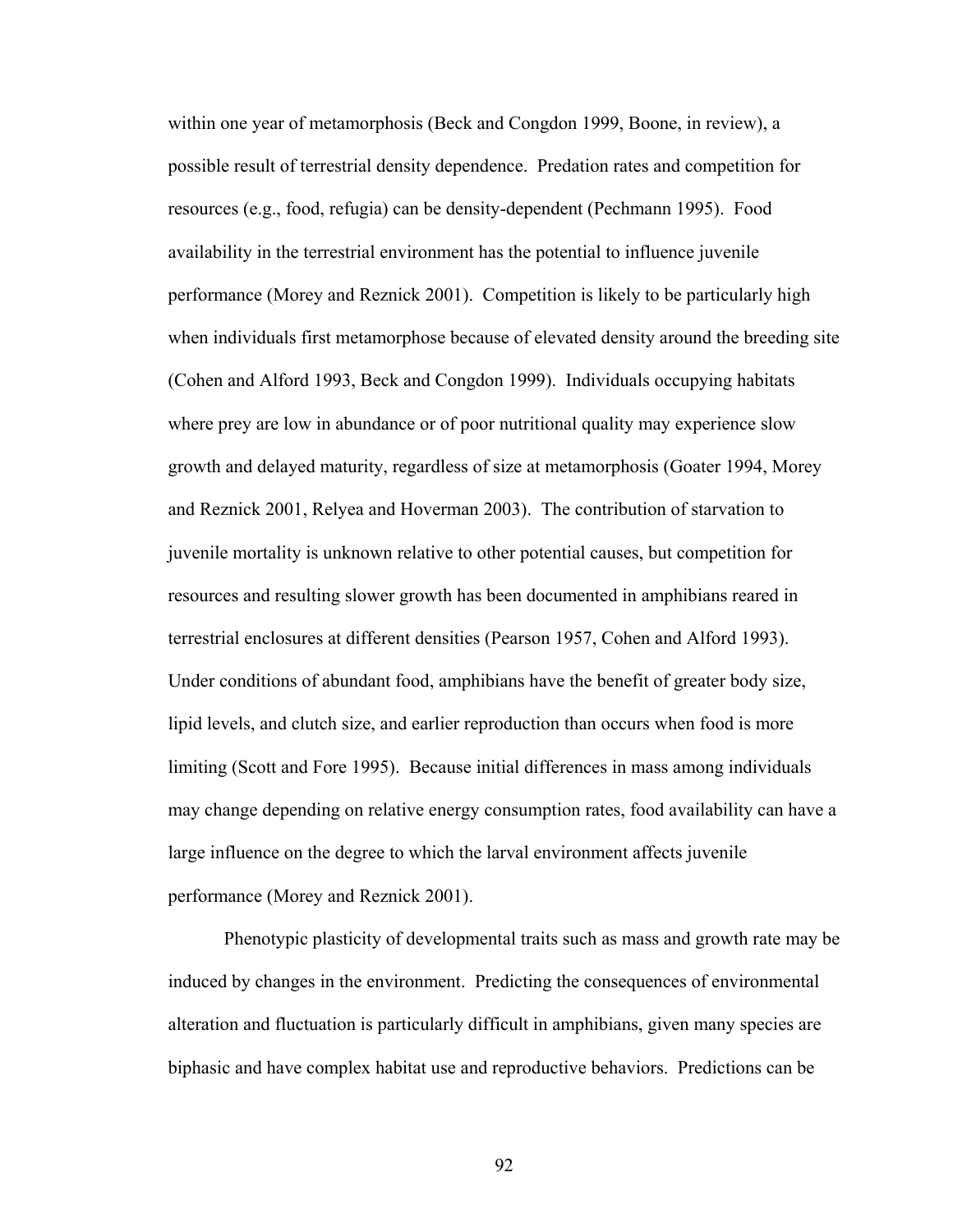made more confidently when relationships are established between successive life stages. In this study, mass at metamorphosis was correlated with the mass of two-month-old juveniles, even in treatments in which individuals had been exposed to Cd as larvae. Hence, it appears that individuals robust enough to survive larval exposure will also do well in the terrestrial environment and may even experience enhanced fitness because of a larger initial mass. There have been very few studies in which amphibians reared in contaminated water have been monitored post-metamorphosis, but they indicate terrestrial performance is not significantly affected by larval exposure history (Plowman et al. 1994, Rowe et al. 2001, Rehage et al. 2002, Boone, in review). However, these and the present study were limited in the number and range of exposure concentrations tested and individuals were not monitored through sexual maturity. Complete life cycle studies are necessary given Cd (Lienesch et al. 2000) and many other contaminants can have deleterious effects on reproduction. The ability of some contaminants to damage amphibian organs and physiology or cause malformations also warrants further investigation of latent effects of aquatic contamination on terrestrial life stage performance. Such investigation is necessary if we are to understand whether contaminant exposure influences amphibian population dynamics and persistence.

#### **ACKNOWLEDGEMENTS**

Research assistance and guidance was generously provided by Przemyslaw Bajer, Andrea Miller, Raymond Semlitsch, and Sara Storrs. This manuscript was improved by the comments of Cynthia Carey, Christopher Ingersoll, and Raymond Semlitsch. The USGS Columbia Environmental Research Center kindly provided materials and study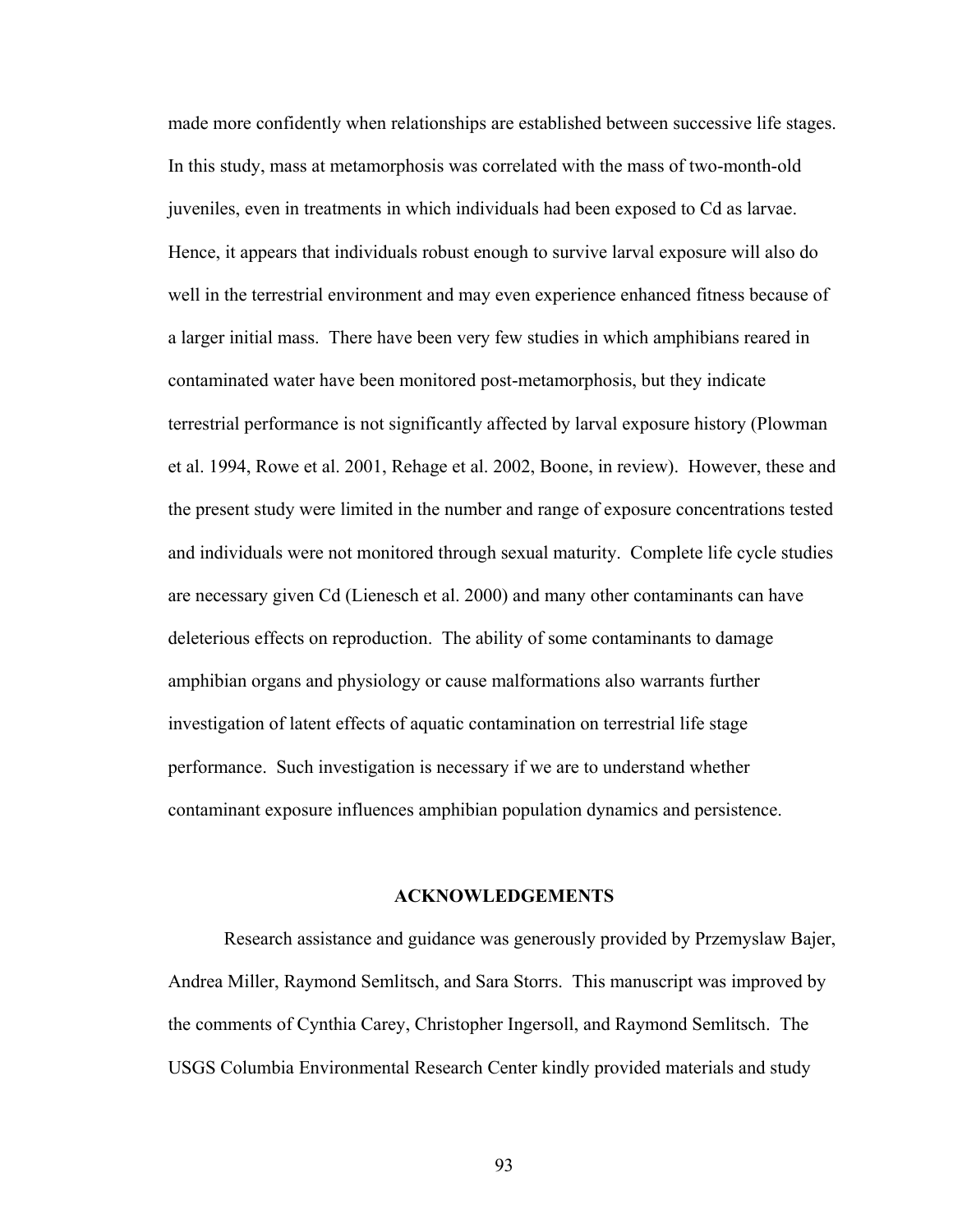space. This project was funded by a grant from the University of Missouri Trans World

Airlines Scholarship.

# **LITERATURE CITED**

Barks JH. 1977. Effects of abandoned lead and zinc mines and tailing piles on water quality in the Joplin area, Missouri. Water-Resources Investigations Report 77-75. U.S. Geological Survey, Rolla, MO, USA.

Beck CW, Congdon JD. 1999. Effects of individual variation in age and size at metamorphosis on growth and survivorship of southern toad (*Bufo terrestris*) metamorphs. *Canadian Journal of Zoology* 77:944-951.

Berven KA. 1990. Factors affecting population fluctuations in larval and adult stages of the wood frog (*Rana sylvatica*). *Ecology* 71:1599-1608.

Besser JM, Brumbaugh WG, May TW, Church SE, Kimball BA. 2001. Bioavailability of metals in stream food webs and hazards to brook trout (*Salvelinus fontinalis*) in the upper Animas River watershed, Colorado. *Archives of Environmental Contamination and Toxicology* 40:48-59.

Bishop CA, Mahony NA, Struger J, Ng P, Pettit KE. 1999. Anuran development, density and diversity in relation to agricultural activity in the Holland River watershed, Ontario, Canada (1990-1992). *Environmental Monitoring and Assessment* 57:21-43.

Boone MD. In press. Juvenile frogs compensate for small metamorph size with terrestrial growth: overcoming the effects of larval density and insecticide exposure. *Journal of Herpetology*.

Burger J, Snodgrass J. 2001. Metal levels in southern leopard frogs from the Savannah River Site: location and body compartment effects. *Environmental Research* 86:157-166.

Claussen DL, Layne JR, Jr. 1983. Growth and survival of juvenile toads, *Bufo woodhousei*, maintained on four different diets. *Journal of Herpetology* 17:107-112.

Cohen MP, Alford RA. 1993. Growth, survival and activity patterns of recently metamorphosed *Bufo marinus*. *Wildlife Research* 20:1-13.

Davies NB, Halliday TR. 1977. Optimal mate selection in the toad *Bufo bufo*. *Nature* 269:56-58.

Eisler R. 1985. Cadmium hazards to fish, wildlife, and invertebrates: a synoptic review. USFWS Biological Report 85 (1.2). U.S. Fish and Wildlife Service, Laurel, MD, USA.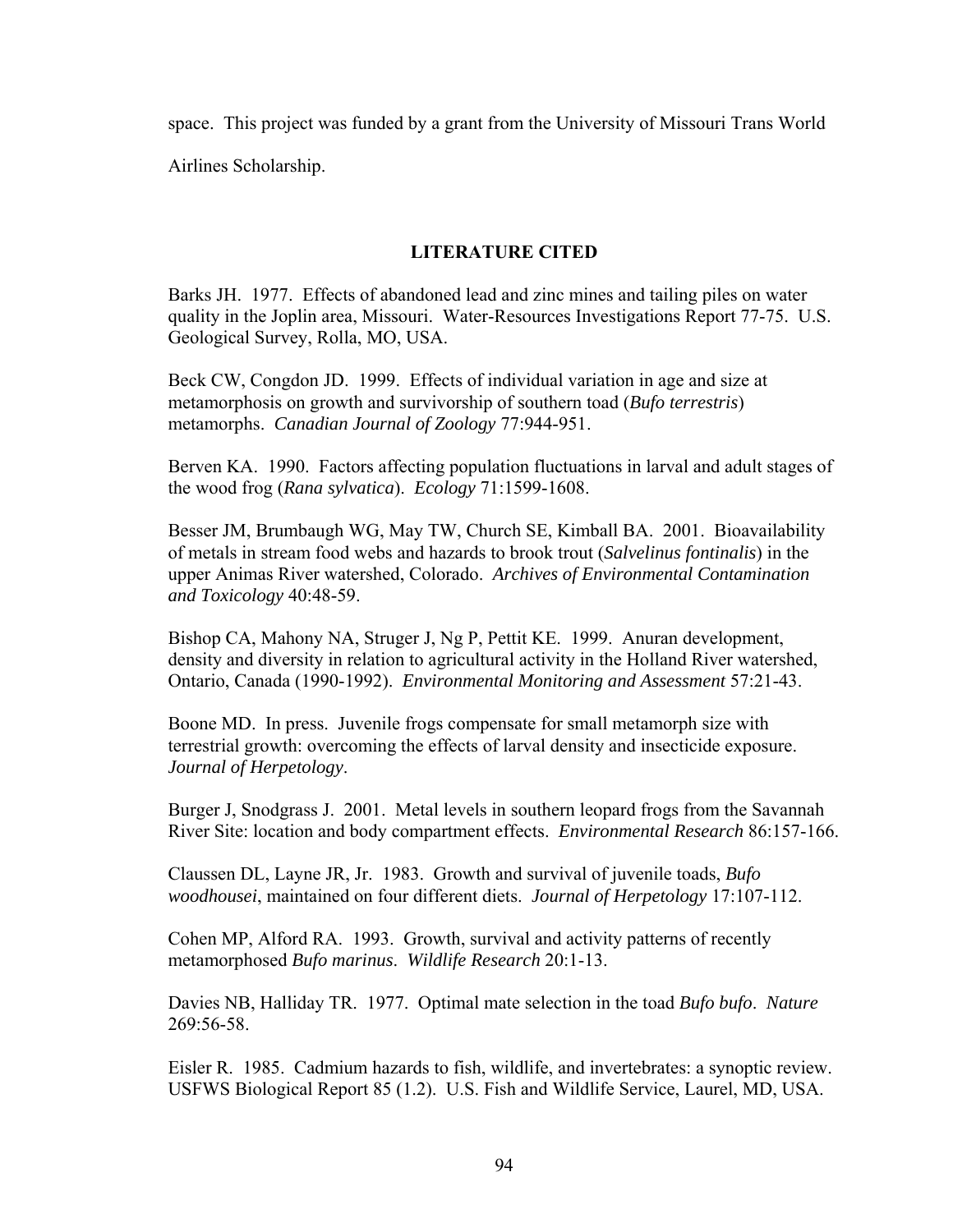Gatten RE, Jr., Miller K, Full RJ. 1992. Energetics at rest and during locomotion. In: Feder ME, Burggren WW, eds, *Environmental Physiology of the Amphibians*. The University of Chicago Press, Chicago, IL, USA, pp 314-377.

Goater CP. 1994. Growth and survival of postmetamorphic toads: interactions among larval history, density, and parasitism. *Ecology* 75:2264-2274.

Goater CP, Vandenbos RE. 1997. Effects of larval history and lungworm infection on the growth and survival of juvenile wood frogs (*Rana sylvatica*). *Herpetologica* 53:331- 338.

Gosner KL. 1960. A simplified table for staging anuran embryos and larvae with notes on identification. *Herpetologica* 16:183-190.

Hall RJ, Swineford D. 1980. Toxic effects of endrin and toxaphene on the southern leopard frog *Rana sphenocephala*. *Environmental Pollution* 23:53-65.

Herkovits J, Cardellini P, Pavanati C, Perez-Coll CS. 1997. Susceptibility of early life stages of *Xenopus laevis* to cadmium. *Environmental Toxicology and Chemistry* 16:312- 316.

James SM, Little EE, Semlitsch RD. In press. Metamorphosis of two amphibian species after chronic cadmium exposure in outdoor aquatic mesocosms. *Environmental Toxicology and Chemistry*.

James SM, Little EE. 2003. The effects of chronic cadmium exposure on American toad (*Bufo americanus*) tadpoles. *Environmental Toxicology and Chemistry* 377-380.

Lefcort H, Meguire RA, Wilson LH, Ettinger WF. 1998. Heavy metals alter the survival, growth, metamorphosis, and antipredatory behavior of Columbia spotted frog (*Rana luteiventris*) tadpoles. *Archives of Environmental Contamination and Toxicology* 35:447-456.

Lienesch LA, Dumont JN, Bantle JA. 2000. The effect of cadmium on oogenesis in *Xenopus laaevis*. *Chemosphere* 41:1651-1658.

Loumbourdis NS, Kyriakopoulou-Sklavounou P, Zachariadis G. 1999. Effects of cadmium exposure on bioaccumulation and larval growth in the frog *Rana ridibunda*. *Environmental Pollution* 104:429-433.

Morey S, Reznick D. 2001. Effects of larval density on postmetamorphic spadefoot toads (*Spea hammondii*). *Ecology* 82:510-522.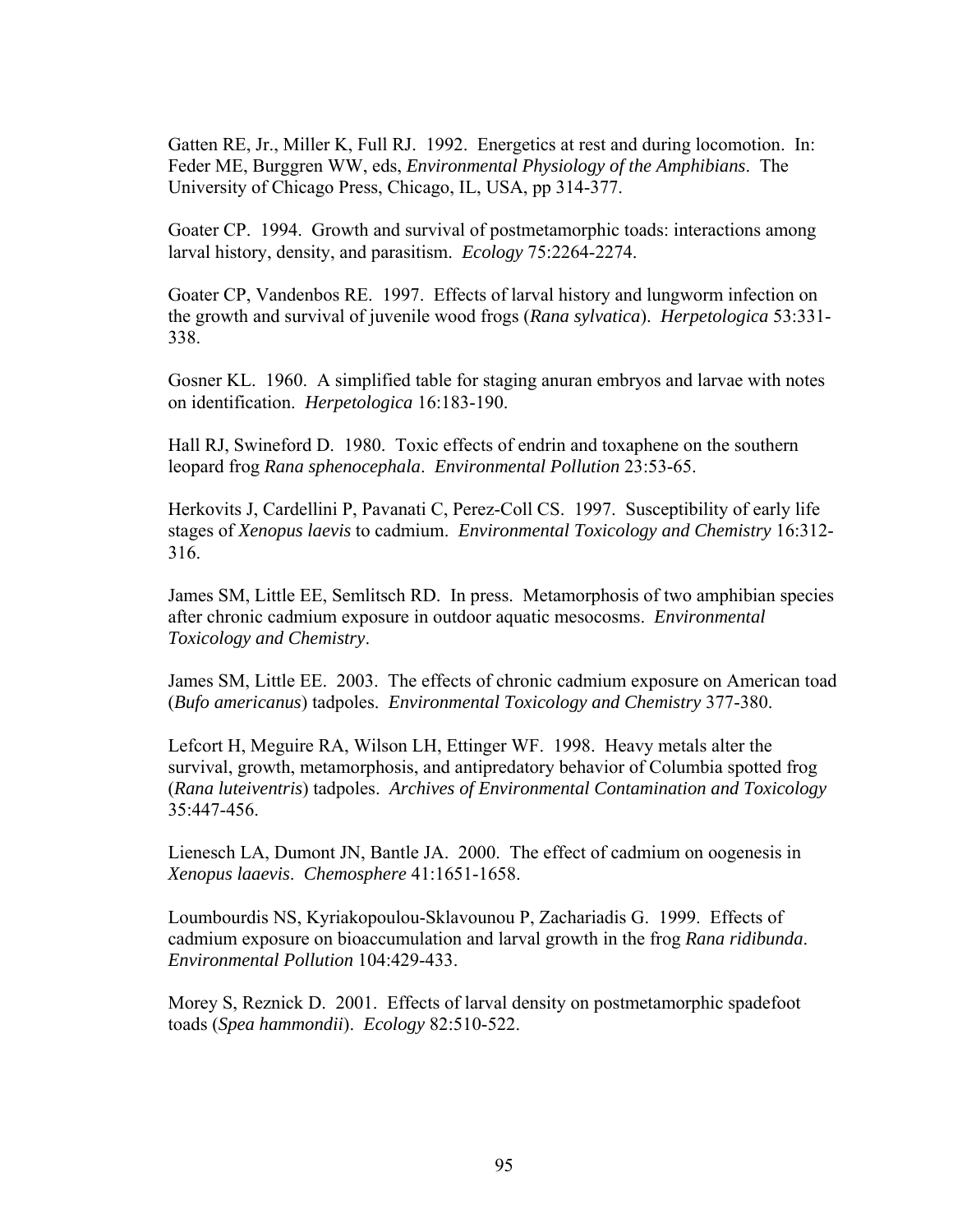Nebeker AV, Schuytema GS, Ott SL. 1995. Effects of cadmium on growth and bioaccumulation in the Northwestern salamander *Ambystoma gracile*. *Archives of Environmental Contamination and Toxicology* 29:492-499.

Pascoe D, Shazili NAM. 1986. Episodic pollution–A comparison of brief and continuous exposure of rainbow trout to cadmium. *Ecotoxicology and Environmental Safety* 12:189-198.

Pearson PG. 1957. Further notes on the population ecology of the spadefoot toad. *Ecology* 38:580-586.

Pechmann JHK. 1995. Use of large field enclosures to study the terrestrial ecology of pond-breeding amphibians. *Herpetologica* 51:434-450.

Petranka JW. 1989. Chemical interference competition in tadpoles: does it occur outside laboratory aquaria? *Copeia* 1989:921-930.

Plowman MC, Grbac-Ivankovic S, Martin J, Hopfer SM, Sunderman FW, Jr. 1994. Malformations persist after metamorphosis of *Xenopus laevis* tadpoles exposed to Ni<sup>2+</sup>. Co2+, or Cd2+ in FETAX assays. *Teratogenesis, Carcinogenesis, & Mutagenesis* 14:135- 144.

Pollio CA. 2001. Amphibian community structure and breeding utilization of artificial pools created on an abandoned pyrite mine site in Prince William County, Virginia. PhD Dissertation. George Mason University, Fairfax, VA, USA.

Rehage JS, Lynn SG, Hammond JI, Palmer BD, Sih A. 2002. Effects of larval exposure to triphenyltin on the survival, growth, and behavior of larval and juvenile *Ambystoma barbouri* salamanders. *Environmental Toxicology and Chemistry* 21:807-815.

Relyea RA, Hoverman JT. 2003. The impact of larval predators and competitors on the morphology and fitness of juvenile treefrogs. *Oecologia* 134:596-604.

Rowe CL, Hopkins WA, Coffman VR. 2001. Failed recruitment of southern toads (*Bufo terrestris*) in a trace element-contaminated breeding habitat: direct and indirect effects that may lead to a local population sink. *Archives of Environmental Contamination and Toxicology* 40:399-405.

SAS Institute. 1989. *SAS/STAT User's Guide, Version 6.* SAS Institute, Cary, NC, USA.

Schuytema GS, Nebeker AV, Griffis WL, Wilson KN. 1991. Teratogenesis, toxicity, and bioconcentration in frogs exposed to dieldrin. *Archives of Environmental Contamination and Toxicology* 21:332-350.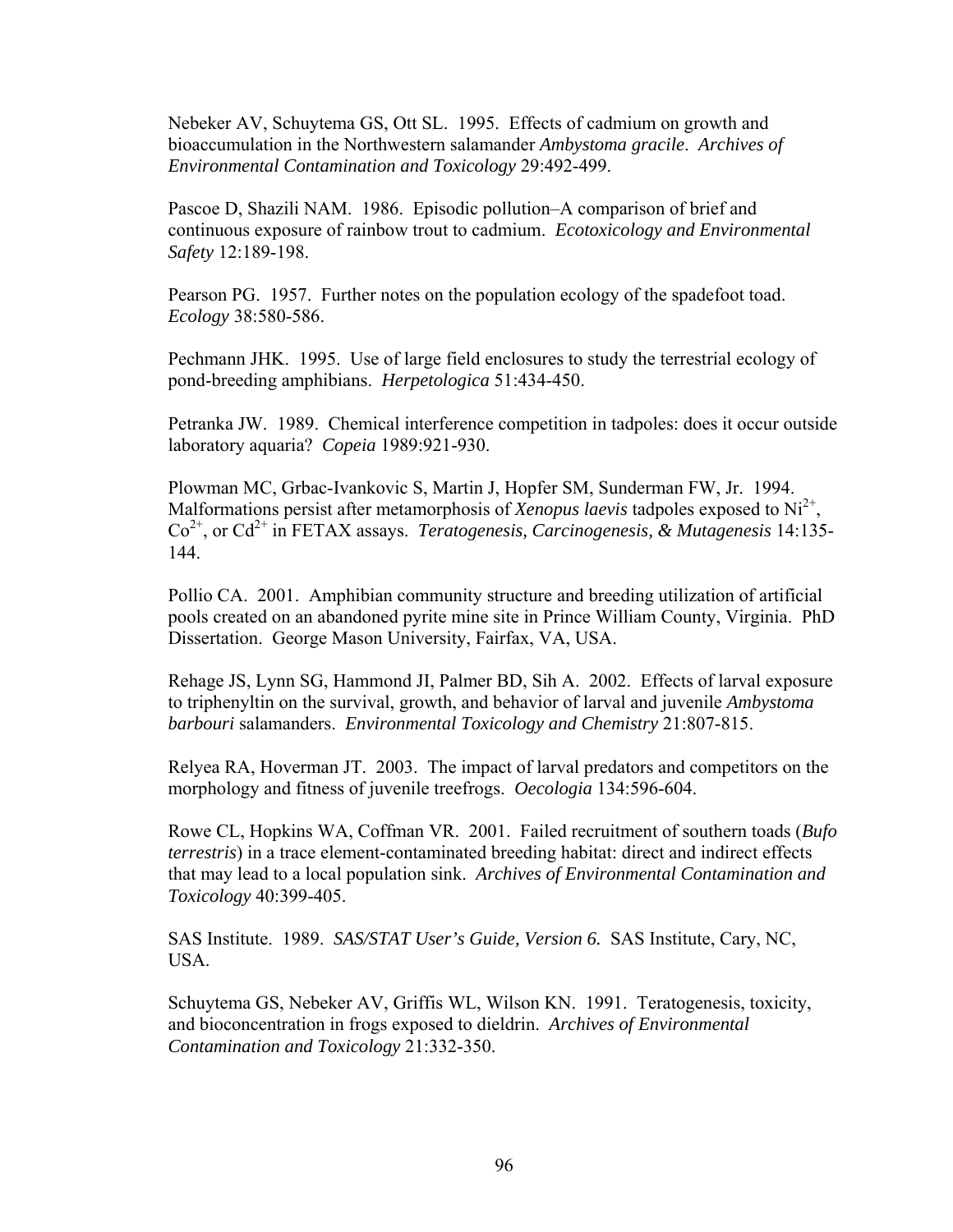Scott DE. 1994. The effect of larval density on adult demographic traits in *Ambystoma opacum*. *Ecology* 75:1383-1396.

Scott DE, Fore MR. 1995. The effect of food limitation on lipid levels, growth, and reproduction in the marbled salamander, *Ambystoma opacum*. *Herpetologica* 51:462- 471.

Semlitsch RD, Scott DE, Pechmann JHK. 1988. Time and size at metamorphosis related to adult fitness in *Ambystoma talpoideum*. *Ecology* 69:184-192.

Smith DC. 1987. Adult recruitment in chorus frogs: effects of size and date at metamorphosis. *Ecology* 68:344-350.

Snodgrass JW, Hopkins WA, Roe JH. 2003. Relationships among developmental stage, metamorphic timing, and concentrations of elements in bullfrogs (*Rana catesbeiana*). *Environmental Toxicology and Chemistry* 22:1597-1604.

Stearns SC. 1992. *The Evolution of Life Histories*. Oxford University Press, Oxford, UK.

Taylor SK, Williams ES, Mills KW. 1999. Effects of malathion on disease susceptibility in Woodhouse's toads. *Journal of Wildlife Diseases* 35:536-541.

Werner EE. 1986. Amphibian metamorphosis: growth rate, predation risk, and the optimal size at transformation. *American Naturalist* 128:319-341.

Wilbur HM. 1980. Complex life cycles. *Annual Review of Ecology and Systematics* 11:67-93.

Wilbur HM, Collins JP. 1973. Ecological aspects of amphibian metamorphosis. *Science* 182:1305-1314.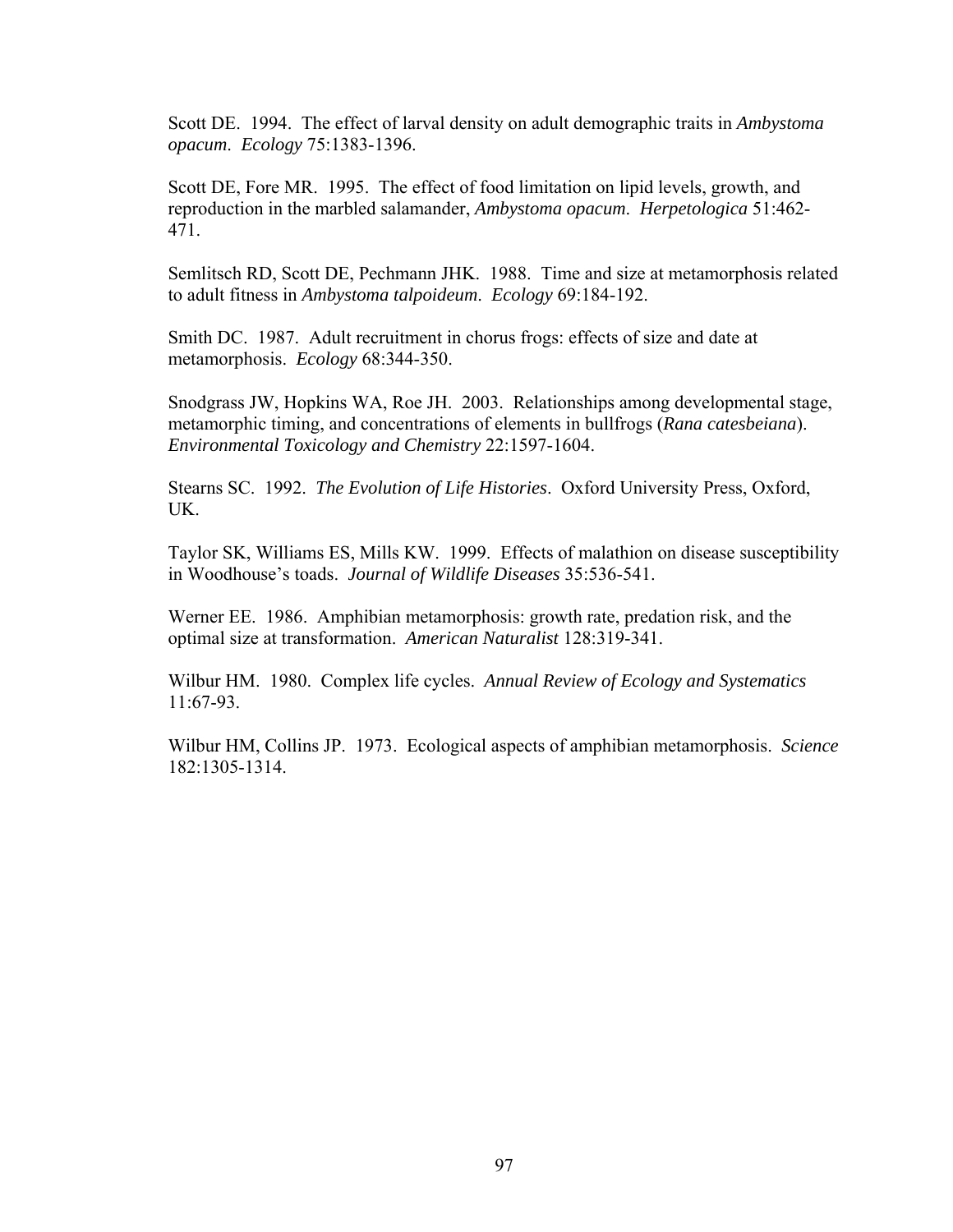### **Table 1.** Analysis of variance table for responses of southern leopard frog *(Rana*

*sphenocephala* ) juveniles reared on two diet levels for two months after chronic

larval exposure to cadmium

| Response variable | <b>Source</b> | MS     | df             | $\bm{F}$ | $\pmb{p}$ |
|-------------------|---------------|--------|----------------|----------|-----------|
| Mass              | cadmium       | 16.355 | $\overline{2}$ | 77.89    | < 0.0001  |
|                   | diet          | 29.257 | $\mathbf{1}$   | 139.32   | < 0.0001  |
|                   | cadmium*diet  | 0.505  | $\overline{2}$ | 2.41     | 0.0944    |
|                   | error         | 0.210  | 123            |          |           |
|                   | time          | 4.617  | 3              | 1576.83  | < 0.0001  |
|                   | error (time)  | 0.003  | 369            |          |           |
| Growth rate       | cadmium       | 0.155  | $\overline{2}$ | 13.77    | < 0.0001  |
|                   | diet          | 8.438  | $\mathbf{1}$   | 747.82   | < 0.0001  |
|                   | cadmium*diet  | 0.011  | $\overline{2}$ | 1.02     | 0.3642    |
|                   | error         | 0.011  | 123            |          |           |
|                   | time          | 0.281  | $\mathfrak{Z}$ | 37.12    | < 0.0001  |
|                   | error (time)  | 0.008  | 369            |          |           |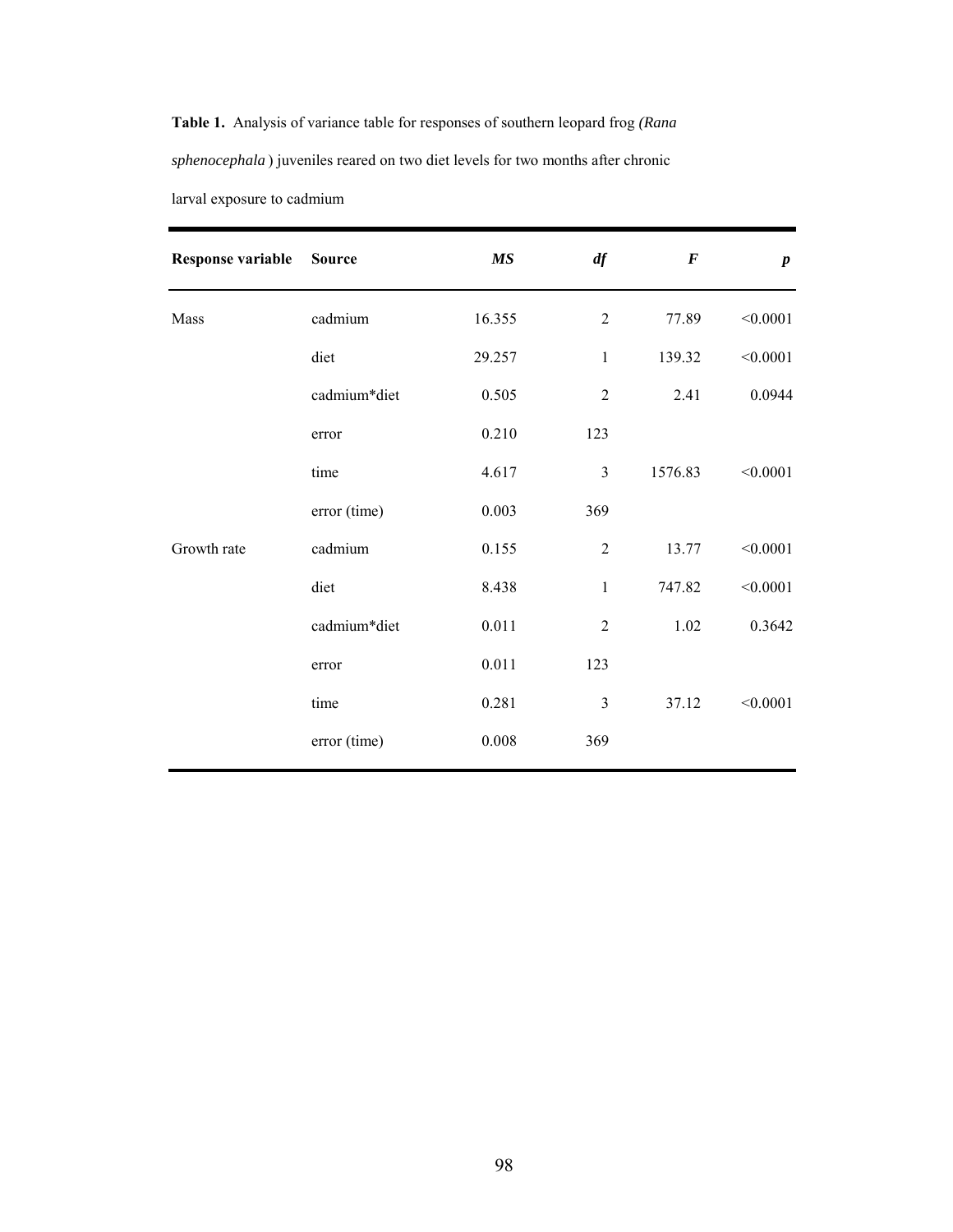| <b>Aquatic</b>         | Growth         | Growth         | Growth         | Growth         | <b>Total</b>   | <b>Total</b>   | <b>Total</b>  |
|------------------------|----------------|----------------|----------------|----------------|----------------|----------------|---------------|
| concentration          | rate #1        | rate #2        | rate #3        | rate #4        | growth rate    | mass gain      | mass increase |
| $(\mu g \text{ Cd/L})$ | (g/day)        | (g/day)        | (g/day)        | (g/day)        | (g/day)        | (g)            | (%)           |
| low diet               |                |                |                |                |                |                |               |
| $\pmb{0}$              | $-0.0001$      | 0.0038         | 0.0025         | 0.0015         | 0.0021         | 0.1356         | 112           |
|                        | $(\pm 0.0012)$ | $(\pm 0.0010)$ | $(\pm 0.0009)$ | $(\pm 0.0016)$ | $(\pm 0.0004)$ | $(\pm 0.0253)$ | $(\pm 2)$     |
| ${\bf 5}$              | $-0.0003$      | 0.0042         | 0.0024         | 0.0072         | 0.0035         | 0.2217         | 114           |
|                        | (± 0.0014)     | $(\pm 0.0014)$ | $(\pm 0.0013)$ | $(\pm 0.0021)$ | $(\pm 0.0008)$ | $(\pm 0.0529)$ | $(\pm 3)$     |
| 18                     | 0.0013         | 0.0122         | 0.0088         | 0.0049         | 0.0070         | 0.4460         | 121           |
|                        | $(\pm 0.0019)$ | $(\pm 0.0020)$ | $(\pm 0.0025)$ | $(\pm 0.0024)$ | $(\pm 0.0007)$ | $(\pm 0.0415)$ | $(\pm 2)$     |
| high diet              |                |                |                |                |                |                |               |
| $\pmb{0}$              | 0.0175         | 0.0294         | 0.0380         | 0.0358         | 0.0302         | 1.9201         | 269           |
|                        | $(\pm 0.0013)$ | $(\pm 0.0017)$ | $(\pm 0.0020)$ | $(\pm 0.0039)$ | $(\pm 0.0013)$ | $(\pm 0.0810)$ | $(\pm 6)$     |
| 5                      | 0.0192         | 0.0351         | 0.0424         | 0.0381         | 0.0336         | 2.1393         | 272           |
|                        | $(\pm 0.0023)$ | $(\pm 0.0023)$ | $(\pm 0.0032)$ | $(\pm 0.0045)$ | $(\pm 0.0023)$ | $(\pm 0.1516)$ | $(\pm 6)$     |
| 18                     | 0.0267         | 0.0454         | 0.0475         | 0.0443         | 0.0410         | 2.6166         | 235           |
|                        | $(\pm 0.0023)$ | $(\pm 0.0029)$ | $(\pm 0.0050)$ | $(\pm 0.0041)$ | $(\pm 0.0022)$ | $(\pm 0.1378)$ | $(\pm 8)$     |

containers for two months on low or high diets after chronic larval exposure to cadmium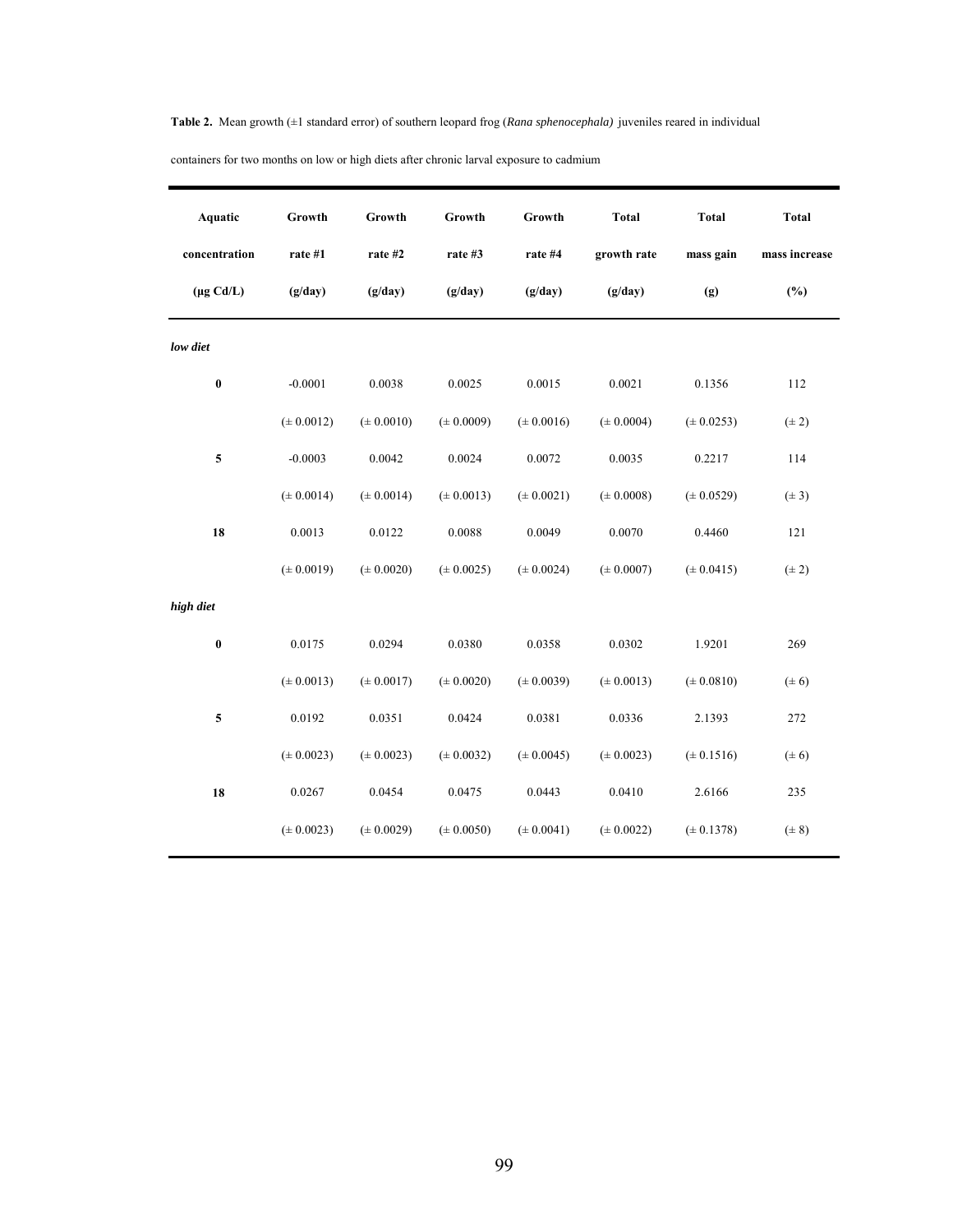## **Figure 1.** Change in body mass over time for southern leopard frog (*Rana*

*sphenocephala*) juveniles exposed to three concentrations of cadmium as larvae before being fed low (solid) or high (dashed) diet levels for a two-month period.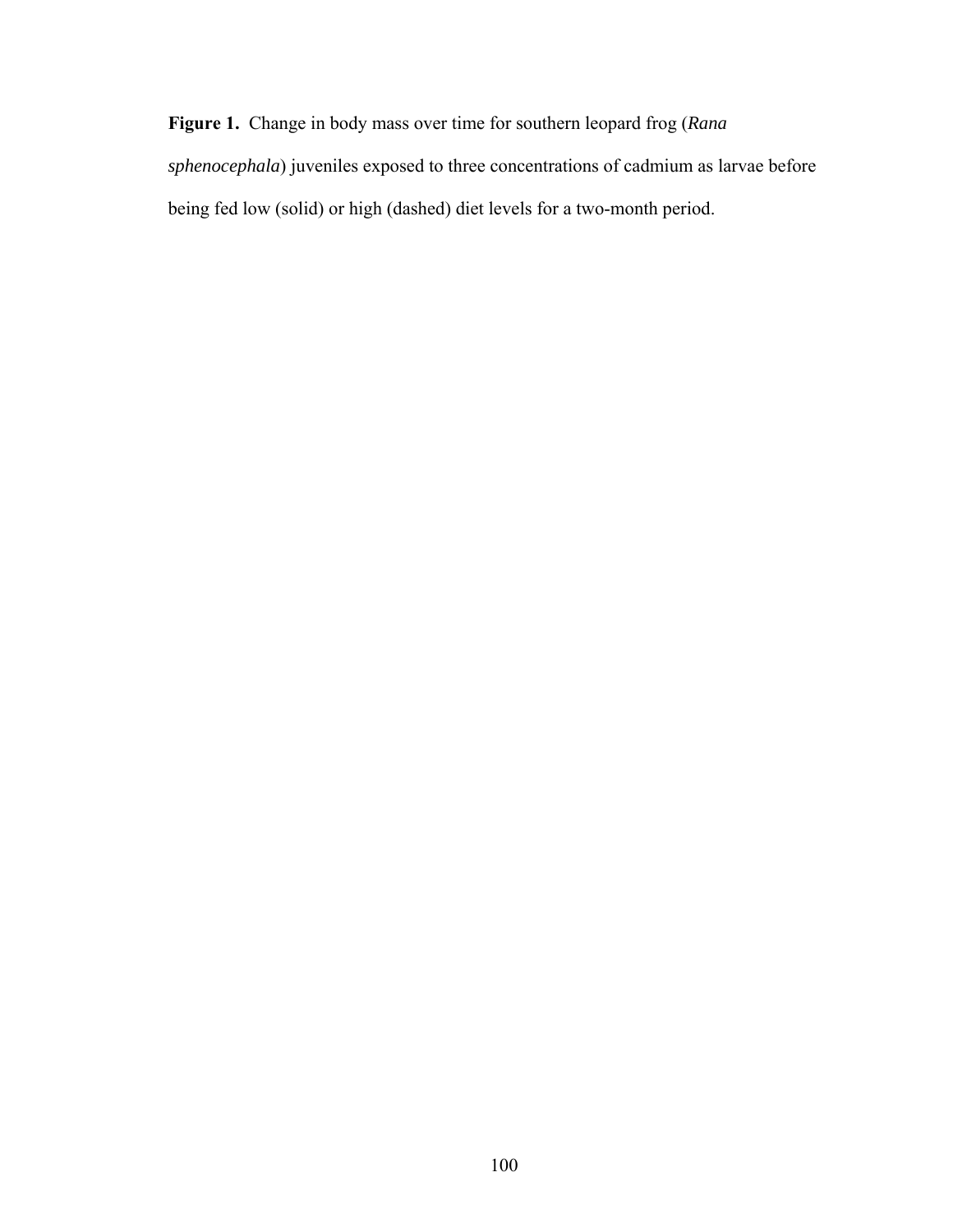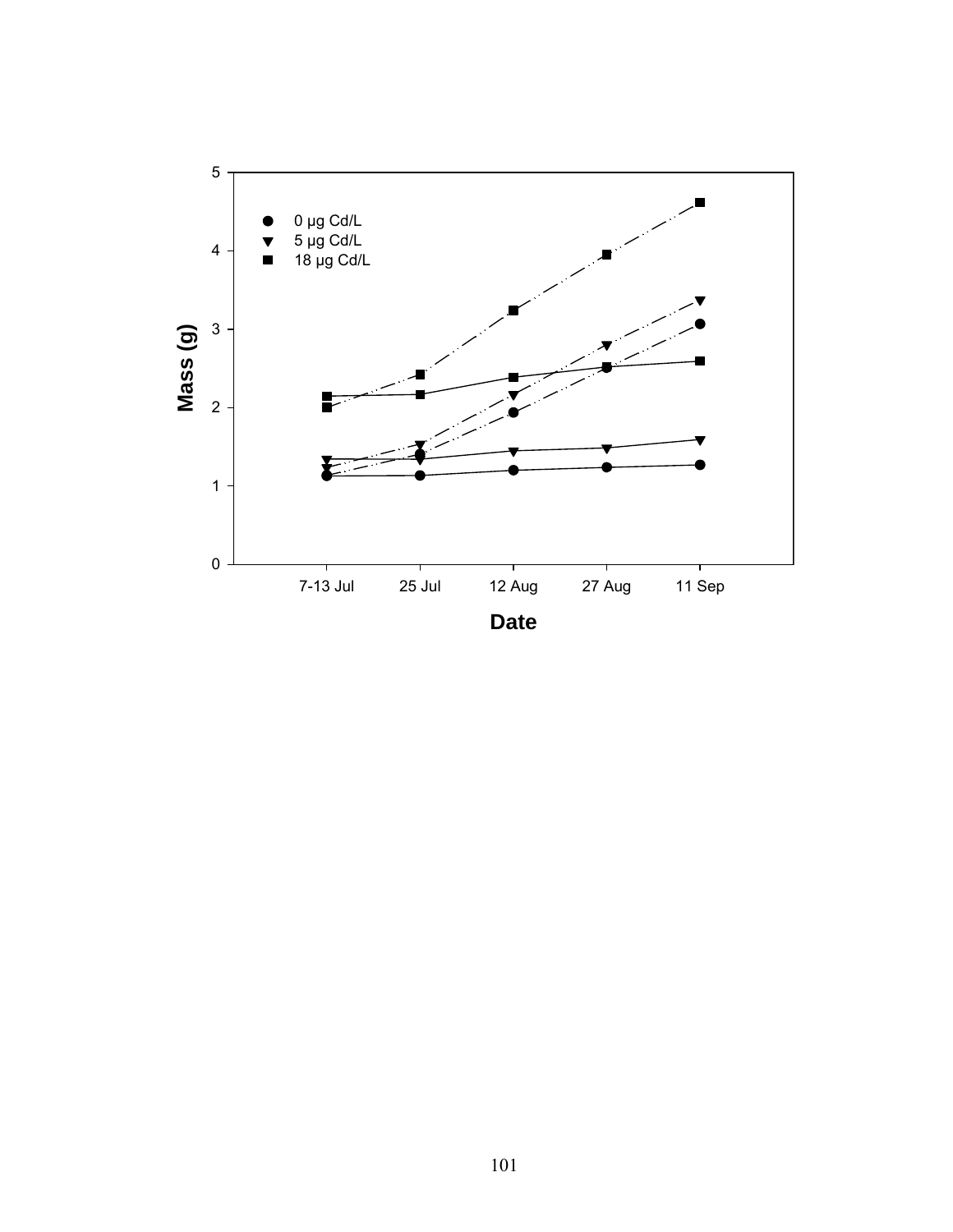#### **CHAPTER 5**

# **CADMIUM CONTAMINATION AND INTERSPECIFIC COMPETITION INFLUENCE THE SURVIVAL AND METAMORPHIC TRAITS OF SOUTHERN LEOPARD FROGS (***RANA SPHENOCEPHALA***)**

#### **ABSTRACT**

 Amphibian tadpoles occupying chemically-contaminated breeding sites are simultaneously faced with other potential stressors, such as interspecific competition. Given the complexity of the larval environment, studies that simulate natural conditions are needed to understand the effects of contamination on natural populations and communities. This study manipulated the heavy metal cadmium (Cd; initial nominal concentrations 0, 5, or 18  $\mu$ g/L) and interspecific competition (presence or absence of American toad [*Bufo americanus*] tadpoles) in outdoor mesocosms (1325-L polyethylene cattle tanks) containing southern leopard frog (*Rana sphenocephala*) tadpoles. Cadmium exposure resulted in decreased survival, increased mass and time to metamorphosis, and elevated Cd body burdens for southern leopard frogs. Southern leopard frogs that competed with American toads had increased survival, a shorter larval period, decreased mass at metamorphosis, and no change in Cd body burdens relative to frogs reared without toads. A lack of interactions between Cd and interspecific competition suggests they largely act independently of each other. Direct toxicity is likely the primary explanation for the Cd effects, and food limitation is suspected for the effects of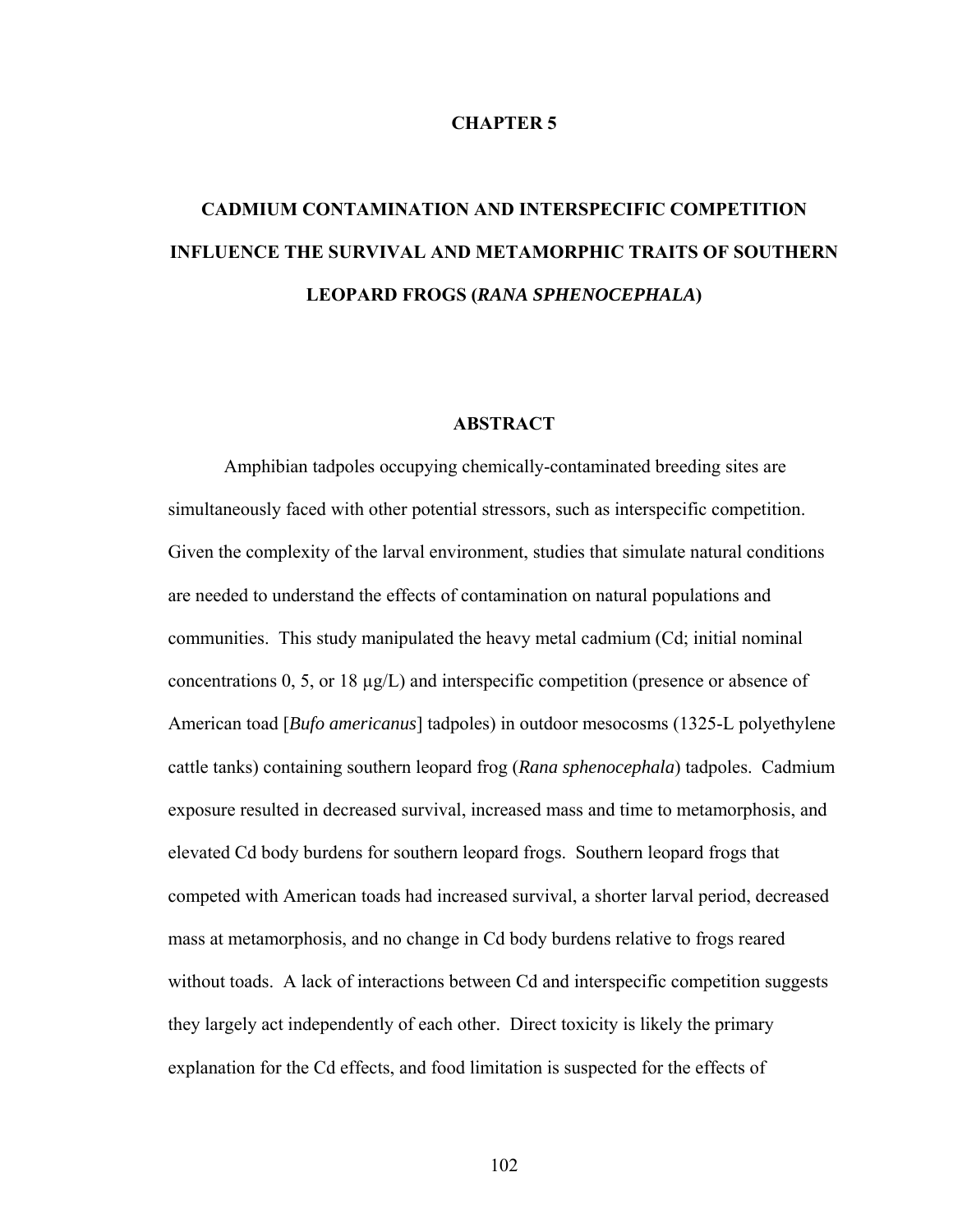interspecific competition. Water bodies contaminated with Cd at the concentrations tested may produce fewer, older, and larger southern leopard frog metamorphs, and population decline or loss could eventually occur. However, the complex and dynamic nature of natural systems may render such predictions tenuous.

#### **INTRODUCTION**

 The role that contamination plays in amphibian larval development and metamorphosis has predominantly been assessed in isolation of other potential stressors (Boone and Semlitsch 2002). However, when factors such as hydroperiod, competition, predation, ultraviolet radiation, and acidification are also included, the magnitude and directionality of the response variables can be quite different than when contamination is examined alone (Zaga et al. 1998, Relyea and Mills 2001, Boone and James 2003, Mills and Semlitsch 2004). A contaminant may affect or be affected by abiotic and biotic factors in the environment, and significant interactions or enhanced toxicity may result. Laboratory studies have contributed substantially to understanding how amphibian responses to contamination are influenced by such factors. However, because the laboratory environment is usually not complex and kept somewhat constant over time, realism is potentially compromised. For instance, the influence of the presence of a predator may be overestimated in the laboratory considering the likelihood that the water is clear and well lit (instead of shaded and murky) and good hiding places are few and artificial. Likewise, competition may not occur as it would normally if food is provided ad libitum and chemical cues are lost with water renewals (Broomhall and Shine 2003).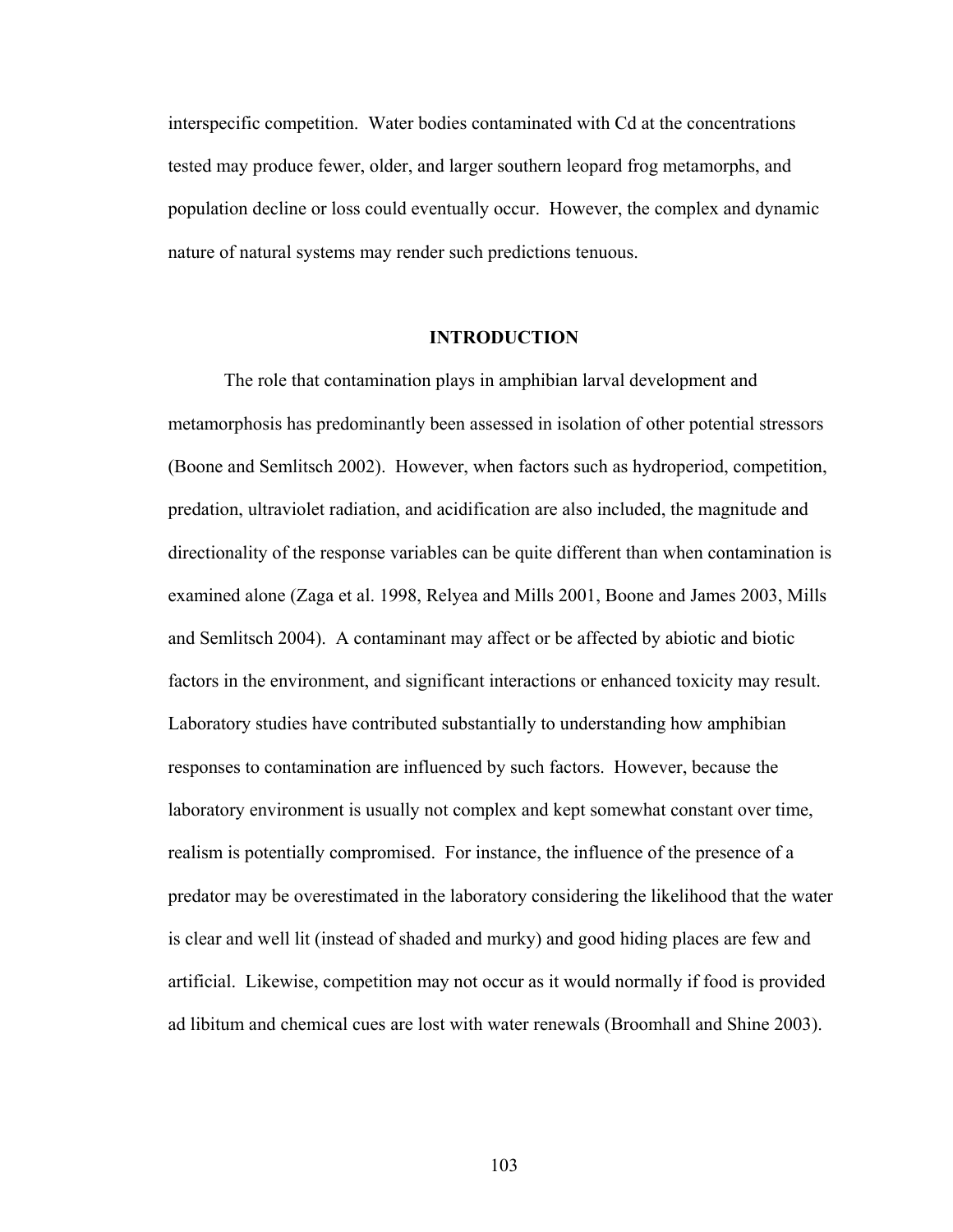Given that amphibian breeding sites are dynamic and complex systems, it is imperative to build on laboratory work by conducting mesocosm and field studies (Thompson 2004).

 Cattle tank mesocosms have been used for many ecological and ecotoxicological studies with amphibians (see review in Boone and James, in press). Tanks are created to simulate natural ponds through the inclusion of substrate, plankton, and algae, and are subject to a normal photoperiod and fluctuating temperatures. The incorporation of variation in primary productivity, light intensity, temperature, dissolved oxygen, and other water quality characteristics is important because these factors can influence contaminant effects and organism responses (Lahr 1997). The environment should be self-sustaining in that supplemental feeding is not necessary and amphibian tadpoles can forage on a preferred diet. Dosing tanks with a contaminant results in exposure not only for the amphibians, but the rest of the aquatic community as well. Any changes in this community that result may influence tadpole behavior and life history traits, and the effects can be positive or negative (Mills and Semlitsch 2004). Bioaccumulating contaminants will partition into different environmental media, resulting in uptake by tadpoles via more than one route, which in turn affects distribution within the body (Wren et al. 1995). When other factors are manipulated in addition to contamination, the system quickly becomes quite complex as components influence and interact with each other. Fortunately, tanks allow for more highly replicated and less heterogeneous experiments than would be possible in natural ponds (Wilbur 1987). However, tanks include only some of the habitat complexity, environmental processes, and biota found in lentic systems (Williams et al. 2002), and exposure concentrations are difficult to maintain.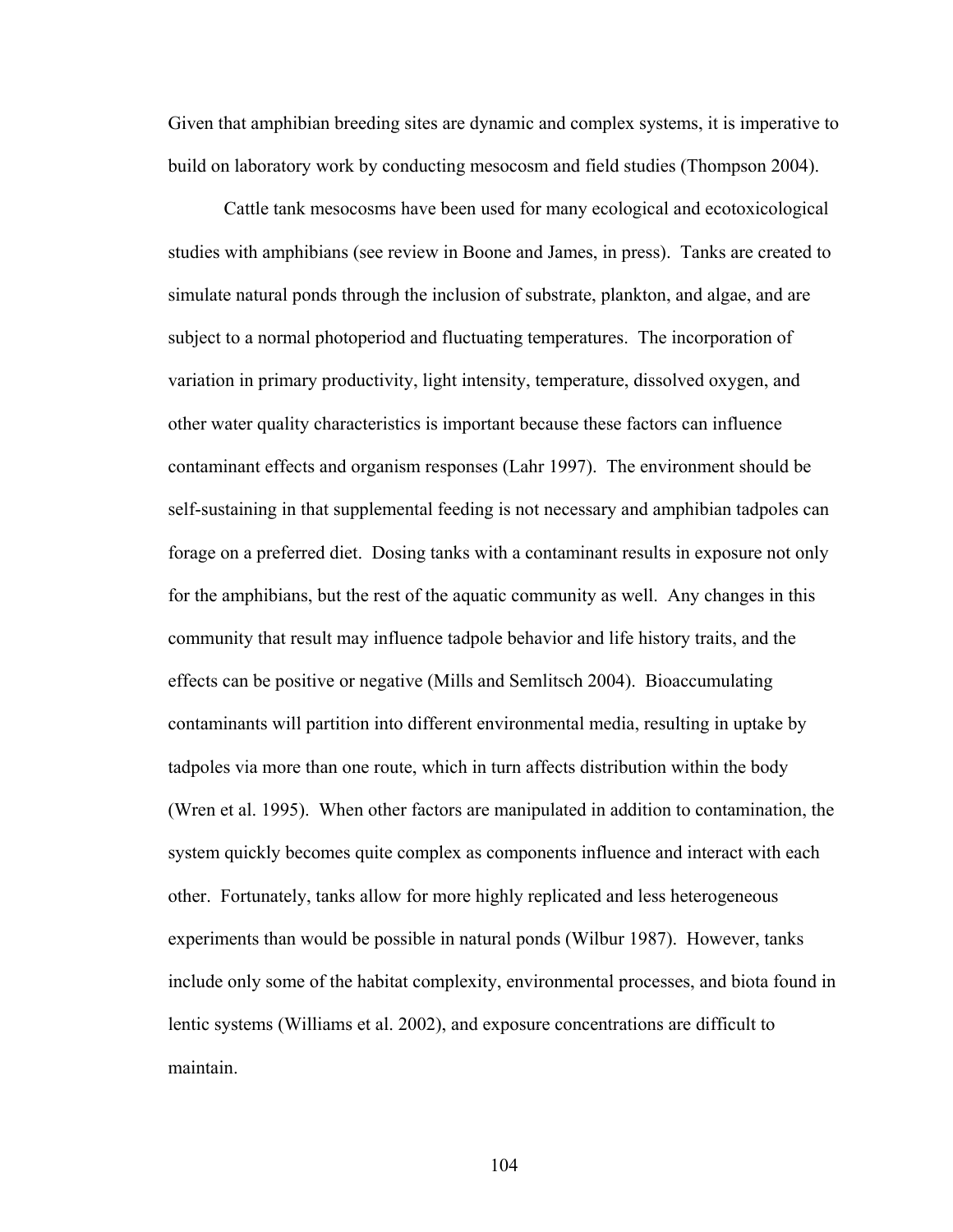Interspecific competition is among the most influential regulators of larval amphibian communities (Wilbur 1987). It is typical for more than one species to utilize a given breeding site, and some species will oviposit simultaneously or within days of each other. The intensity of competition is a function of the relative timing of breeding among species (Alford and Wilbur 1985), as well as body size and resource and microhabitat use. Competition occurs through exploitation of the same food resources and the release of growth inhibitors (Steinwascher 1978). Species interactions depend on the food web structure and habitat disturbance (e.g., pond drying) (Wilbur 1987). When predators are absent, competition in natural systems is thought to slow growth and increase the chance of death from desiccation through lengthening the larval period (Wilbur 1987).

This study was conducted to assess the combined effects of interspecific competition (American toad [*Bufo americanus*] tadpoles) and contaminant exposure (cadmium [Cd]) on the survival and metamorphic traits of southern leopard frogs (*Rana sphenocephala*). American toads and southern leopard frogs have spatially and temporally overlapping breeding seasons. The tadpoles of both species forage on periphyton and suspended algae (phytoplankton), but American toads may on average feed relatively lower in the water column and along the bottom (Wilbur 1987). Southern leopard frogs usually require more than 45 d to metamorphose and weigh  $\approx$  1 to 3 g, compared with American toads that metamorphose relatively quickly ( $\approx$  30 d) and at a small size ( $\approx$  0.1 - 0.3 g). In uncontaminated conditions, southern leopard frogs have lower survival, smaller mass at metamorphosis, and a longer larval period when American toads are present than when they are absent (Alford and Wilbur 1985).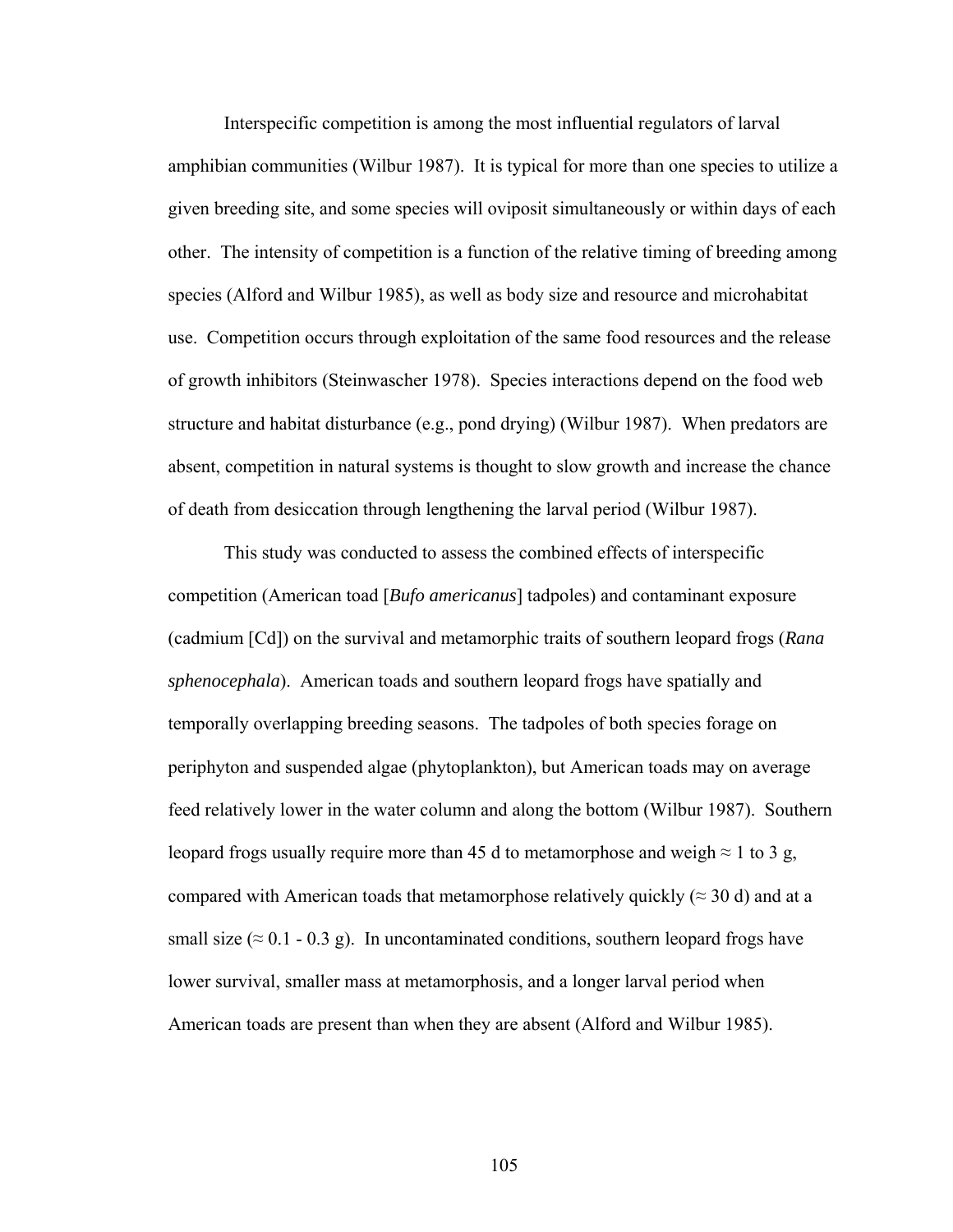Cadmium is a non-essential heavy metal that can have deleterious effects on tadpole survival (Nebeker et al. 1995, Lefcort et al. 1998), growth (Nebeker et al. 1995, Loumbourdis et al. 1999), behavior (Lefcort et al. 1998), and morphology (Herkovits et al. 1997). Bioaccumulation is rapid and can increase with age as long as exposure continues (Dobrovoljc et al. 2003, Milton et al. 2003). Significant uptake occurs from water and food and increases with the exposure concentration (Nebeker et al. 1995). The distribution and fate of Cd in the environment depends on local conditions and processes (Eisler 1985). Cadmium in the water column will partition into other media, including tadpole food resources (Rowe et al. 2001). Background aqueous concentrations are generally less than 0.5 µg Cd/L and the United States federal water quality chronic criterion is 0.15 µg Cd/L (at 50 mg/L hardness; USEPA 2001). However, concentrations may exceed 60 µg Cd/L at some field sites (Barks 1977). Southern leopard frogs and American toads will breed in Cd-contaminated water bodies (Pollio 2001), but population- and community-level responses have received little attention. Almost all that is known about Cd effects on tadpoles is based on laboratory research that ended before metamorphosis and manipulated only the exposure concentration.

The objective of this study was to improve our understanding of the effects Cd has on larval amphibian populations by using cattle tanks as simulated ponds where interspecific competition is present. The measured response variables were percent survival, percent metamorphosis, mass at metamorphosis, time to metamorphosis, and whole body Cd concentration. Changes in the aquatic community were documented by monitoring the abundance of phytoplankton and periphyton, as well as the Cd content of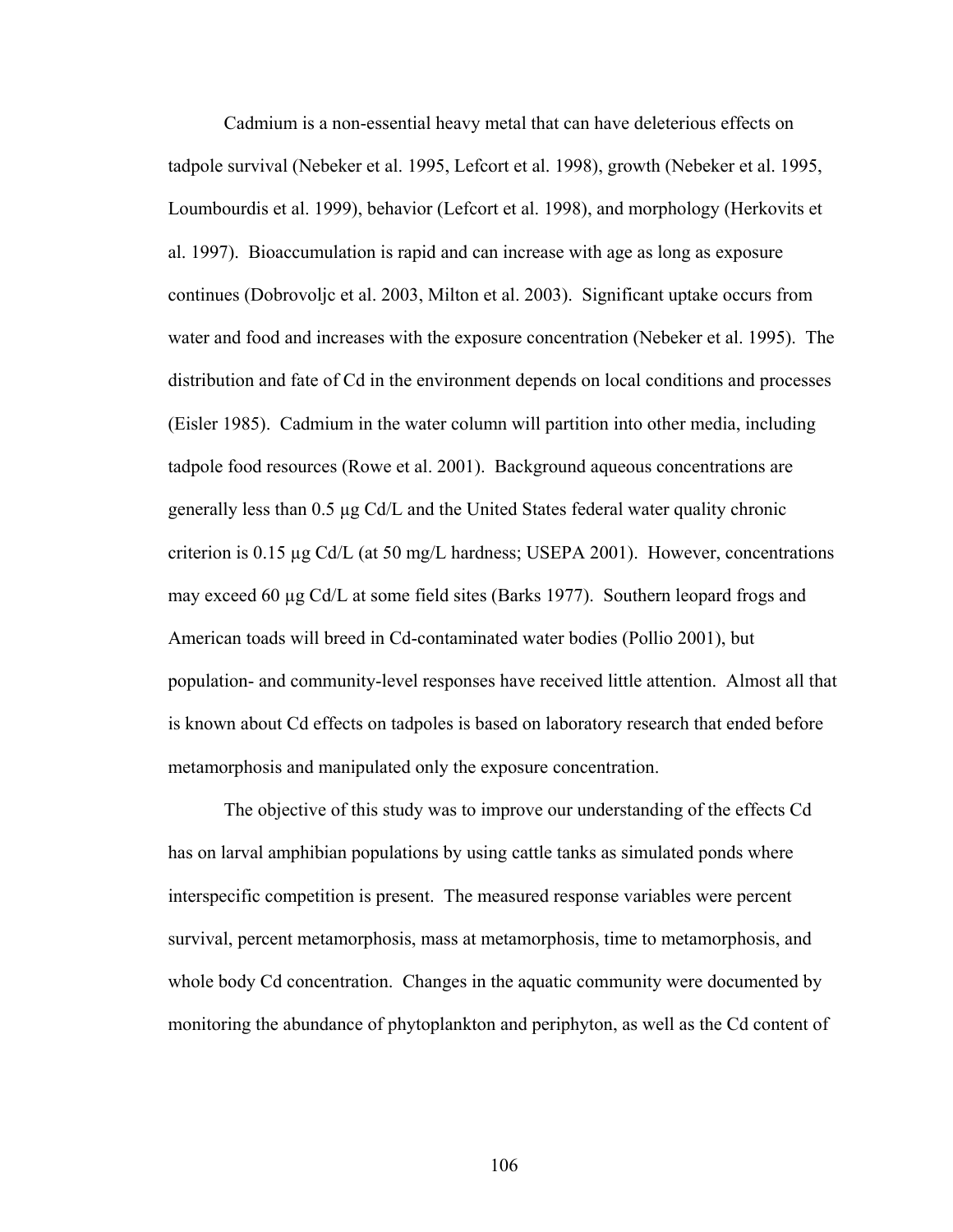periphyton. Resource availability may both explain and be due to amphibian responses to Cd and interspecific competition.

#### **MATERIALS AND METHODS**

#### *Study organisms*

 Eggs were collected from four southern leopard frog (*Rana sphenocephala*) and four American toad (*Bufo americanus*) clutches found in late April 2004. The eggs had been oviposited in rain-fed ponds at the Baskett Wildlife Research Area (Boone County, MO, USA), where there are no known sources of contamination. The eggs were transported in pond water to the USGS Columbia Environmental Research Center, where they were kept in plastic containers (5.5-L volume) in a laboratory (65 C, 14L:10D photoperiod). Partial water changes were made every one to two days with pond water and softened well water to prevent fouling and allow acclimation to the testing water. Once tadpoles were free swimming, they were fed ground fish flakes ad libitum (TetraMin®, Blacksburg, VA, USA).

#### *Experimental design*

A rectangular array of 29 polyethylene cattle tank mesocosms (1325-L volume, 1.83-m diameter; Behlen PolyTuff, Columbus, NE, USA) was set up in March 2004 on a mown field at the USGS Columbia Environmental Research Center. Tanks were filled with  $\approx$  950 L of softened well water (hardness  $\approx$  55 mg/L as CaCO<sub>3</sub>) and then 1 kg of deciduous leaf litter was added. The leaves had been raked from the forest floor of an oak-hickory-maple stand at the Baskett Wildlife Research Area. Once the leaves had settled to the bottom, tanks were inoculated with equal volumes of concentrated plankton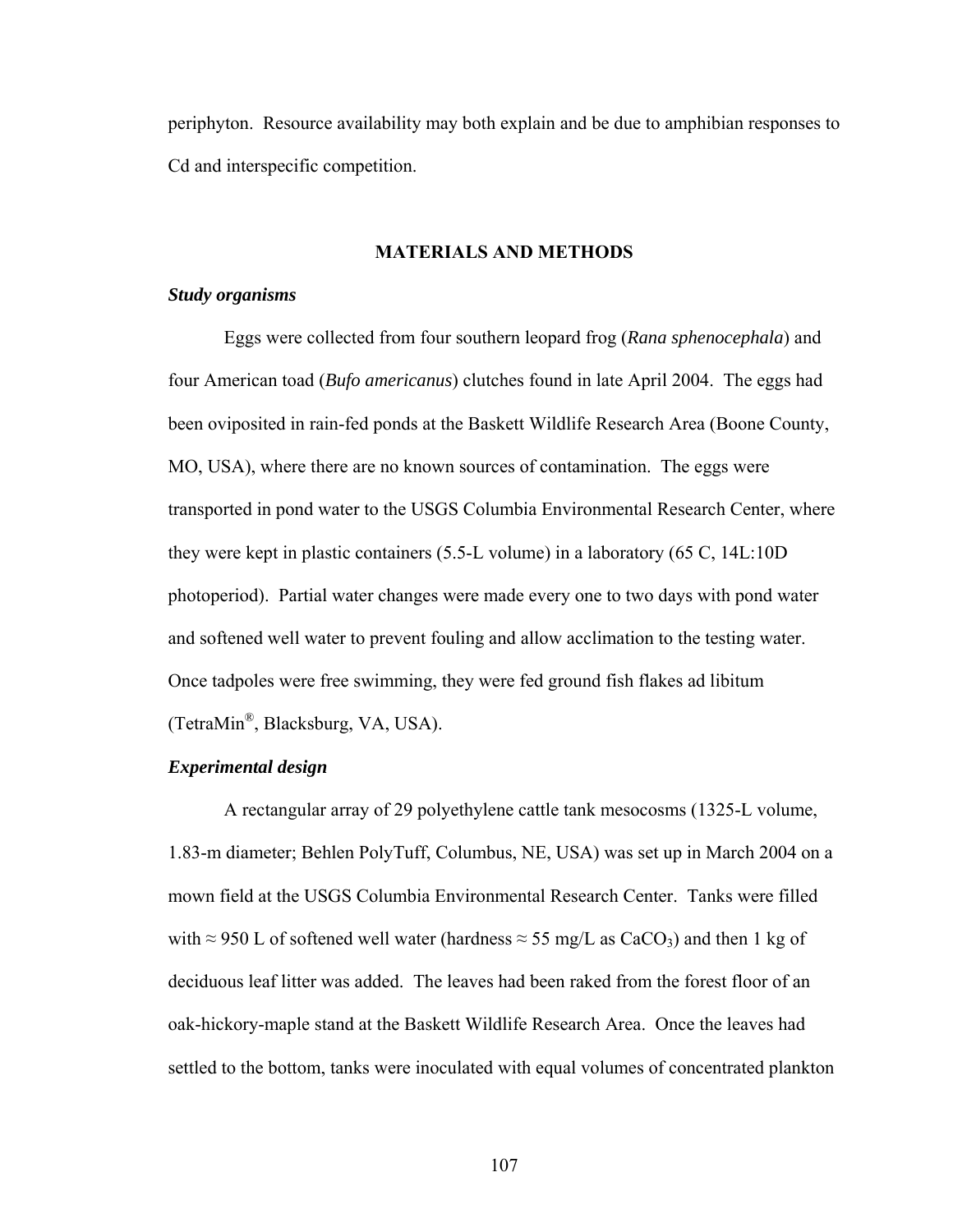and algae approximately every five days for a total of five inoculations. The concentrates were obtained by straining pond water through a zooplankton net  $(63 \mu m)$  at 16 ponds at the Baskett Wildlife Research Area and adjacent Mark Twain National Forest. Eight flat polyvinyl chloride (PVC) tiles (94 cm<sup>2</sup>) were suspended from a plastic-coated wire across each pond, evenly spaced and <3 cm below the surface of the water. The tiles would later be scraped for periphyton to determine Cd bioaccumulation. A screen lid was placed over each tank to prevent the colonization of predaceous insects and anuran competitors.

Tanks were dosed with Cd in late April (day 0) using a concentrated stock solution (certified American Chemical Society  $CdCl<sub>2</sub>·2.5H<sub>2</sub>O$  crystals dissolved in deionized water; Fisher Scientific, Fairlawn, NJ, USA) to achieve initial nominal aqueous concentrations of 0 (control), 5, and 18  $\mu$ g/L. Cadmium was administered by adding water from the respective tank into a plastic watering can along with the appropriate stock volume, and then sprinkling the contents evenly over the surface of the tank. Control tanks did not receive stock solution but were otherwise treated the same way so that all tanks would be disturbed equally. The watering can was rinsed between tanks and tanks were dosed in the order of increasing concentration. Eight days later healthy and free-swimming tadpoles of both species were added to the tanks. Fifty southern leopard frogs were placed in all 29 tanks, and 120 American toads were added to 20 of these tanks. This resulted in a total of six treatments, and the number of replicates (i.e., tanks) for each treatment was as follows: 0  $\mu$ g Cd/L, interspecific competition (n = 4); 0  $\mu$ g Cd/L, no interspecific competition (n = 3); 5  $\mu$ g Cd/L, interspecific competition (n = 5); 5  $\mu$ g Cd/L, no interspecific competition (n = 3); 18  $\mu$ g Cd/L, interspecific competition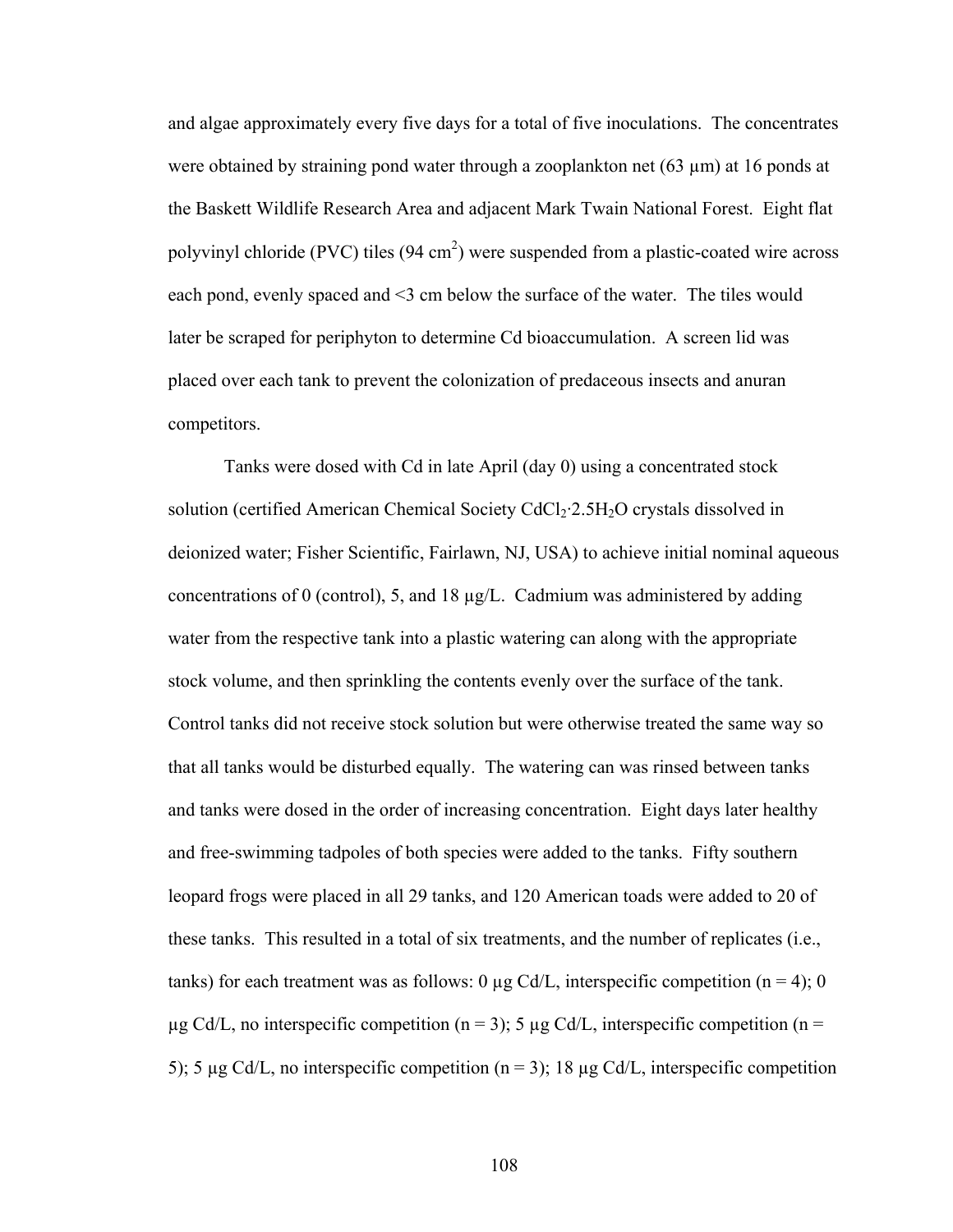$(n = 11)$ ; 18 µg Cd/L, no interspecific competition  $(n = 3)$ . There was uneven replication so that enough metamorphs would be obtained for use in a subsequent terrestrial performance study (Chapter 6).

Tadpoles were not monitored until the onset of metamorphosis (developmental stage 42; Gosner 1960), at which time they were captured by dip-netting and transported to a laboratory. The first metamorph (American toad) was observed on day 27, and thereafter tanks were checked daily. Individuals with tails longer than  $\approx$  2 mm were kept in the laboratory in plastic containers with softened well water. Mass was determined once the tail had been resorbed (stage 46). A subset of metamorphs was randomly selected for determination of whole body Cd content. A sample consisted of two metamorphs of the same species pooled together from a given tank, and two tanks were randomly selected from each treatment for each species for a total of 18 samples (American toad:  $n = 6$ , southern leopard frog:  $n = 12$ ). Samples were stored in plastic freezer bags at −15 C. The experiment was terminated on day 91, 83 d after tadpole addition. Tanks were drained and the leaf litter carefully searched so that remaining tadpoles could be recovered, staged, and weighed.

#### *Tank sampling*

Tanks were monitored during the study to characterize the larval environment. Each tank was sampled for water quality (temperature, dissolved oxygen, pH, hardness, alkalinity) and phytoplankton and periphyton abundance (as chlorophyll A) 3 d before Cd dosing and also on days 22 (all but pH, hardness, alkalinity) and 43. A PVC water sampler was used to obtain a 1-L sample from each of four locations within every tank. The four liters were combined in a polyethylene bucket and a 500-mL sample was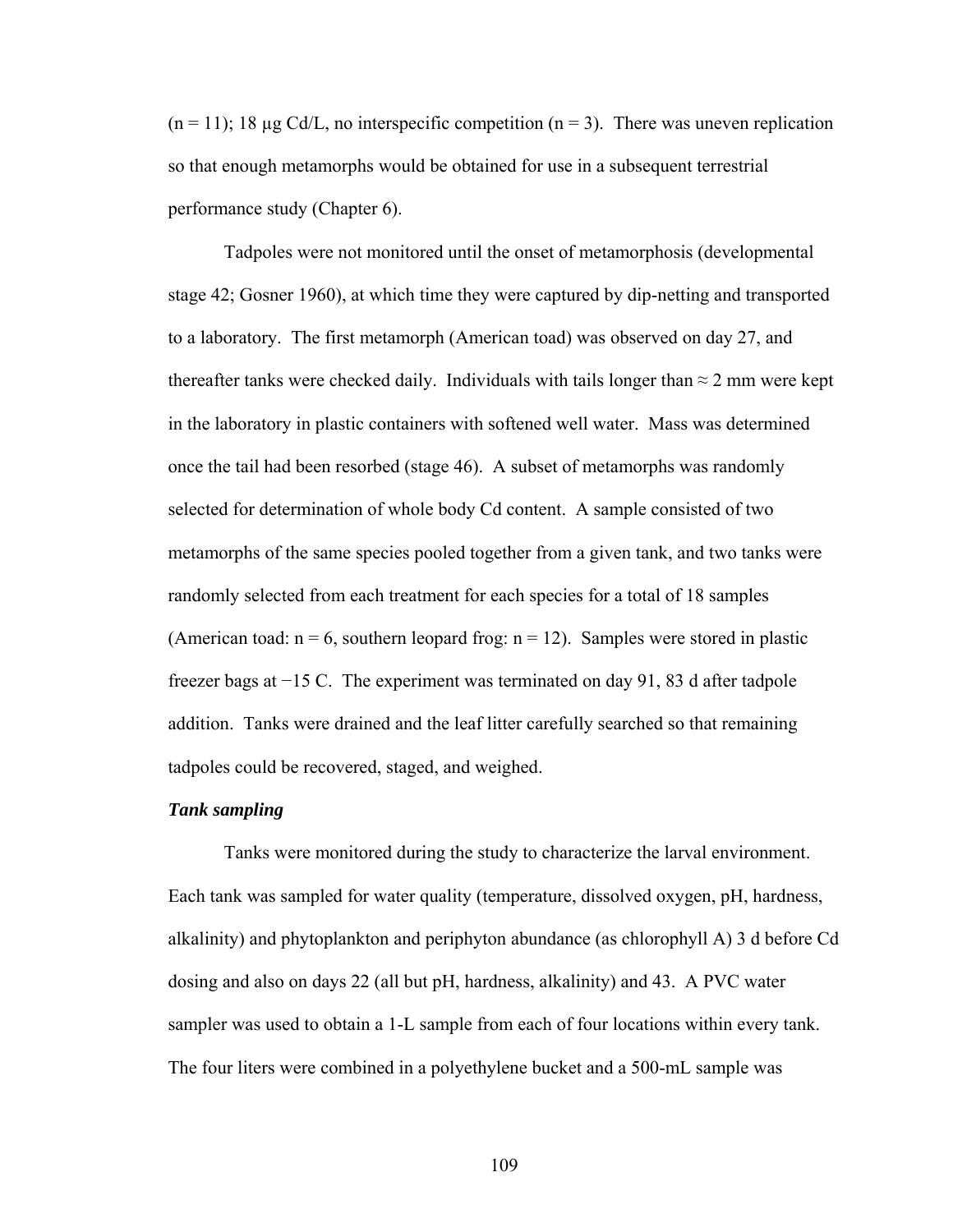subsequently removed, placed in a polyethylene bottle, and stored on ice for analysis later that day. To minimize cross-contamination, the sampler was rinsed between tanks and each tank had a separate, permanently assigned bucket. Temperature and dissolved oxygen were measured directly from the water column, but the other three water quality variables were determined in the laboratory using 50 mL of the collected water. An additional 100 mL was used for phytoplankton abundance analysis; after running the water through a glass fiber filter  $(47 \mu m)$ , the filter was placed in buffered acetone and refrigerated overnight. The next day a 7 mL sample was analyzed for chlorophyll before and after acidification using a fluorometer (665 - 870 nm; Turner Designs 10-AU, Sunnyvale, CA, USA). Periphyton abundance was determined by scraping a 5.7 cm<sup>2</sup> area on the side of each tank below the water line with a razor blade and depositing the collected material on a glass fiber filter. The chlorophyll content was determined in the same way as described above for phytoplankton.

Two tanks were randomly selected from each treatment for Cd determination. With one exception, the selected tanks were the same as those from which amphibian tissue samples were obtained. Cadmium in the water column was assessed on days 1 (24 h after dosing), 8 (tadpoles stocking day), and 26 by taking  $a \approx 20$  mL sample from 4 L collected. Water samples were acidified with a drop of  $100\%$  HNO<sub>3</sub> and kept at room temperature in plastic scintillation vials. Periphyton Cd content was monitored on day 26. Periphyton was scraped from both sides of 4 PVC tiles with a razor blade, placed in polyethylene bottles, and frozen at −15 C.

Cadmium analyses were performed by Severn Trent Laboratory Burlington (Colchester, VT, USA) using inductively coupled plasma-mass spectrometry (ICP-MS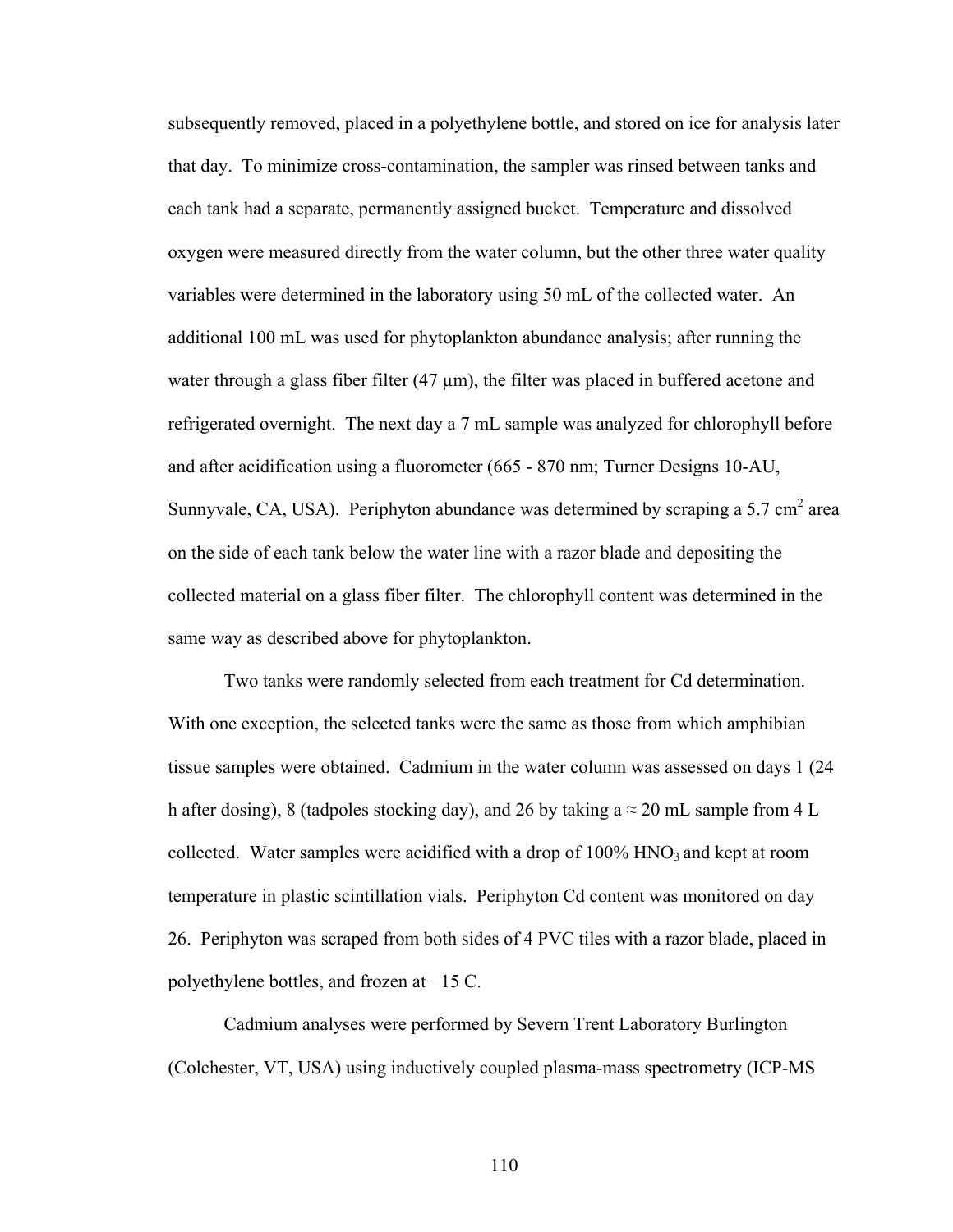X5; Thermo Electron Corporation, Madison, WI, USA). Water samples were filtered through a 0.45 µm filter before direct analysis, and the periphyton and amphibian tissue samples were digested in nitric acid and hydrogen peroxide. Quality control for all samples included spikes (77 - 119%), controls (92 - 96%), reference standards (95 -106%), and blanks (free of contamination;  $\leq 0.2 \mu$ g Cd/L or  $\mu$ g/g). Periphyton and amphibian tissue had been freeze-dried and the reported values are based on dry weight. *Statistical analysis* 

The unit of replication was the individual tank and analyses were performed on tank means. Days to metamorphosis (hereafter "age") was the number of days from addition to the tank to complete tail resorption. Metamorphs (stage  $\geq 42$ ) and tadpoles were considered survivors. Percent survival (hereafter "survival") was calculated as the number of survivors divided by the number initially stocked. It was assumed that all individuals not recovered had died. Percent metamorphosis (hereafter "metamorphosis") was metamorphs divided by survivors, and was defined in this way as a second indicator of the length of the larval period. Lower metamorphosis would indicate a prolonged larval period and older age. Cadmium and interspecific competition were the two main effects, and their interaction was also tested. A significant interaction would suggest that the main effects do not act independently of each other and that differences exist among the six treatments. Southern leopard frog metamorphosis and survival were analyzed with a ranked analysis of variance (ANOVA). Southern leopard frog mass at metamorphosis (hereafter "mass") and age were initially analyzed with a ranked multivariate analysis of covariance (MANCOVA) because there was a significant correlation ( $p \le 0.05$ ) between the two endpoints as determined with the Pearson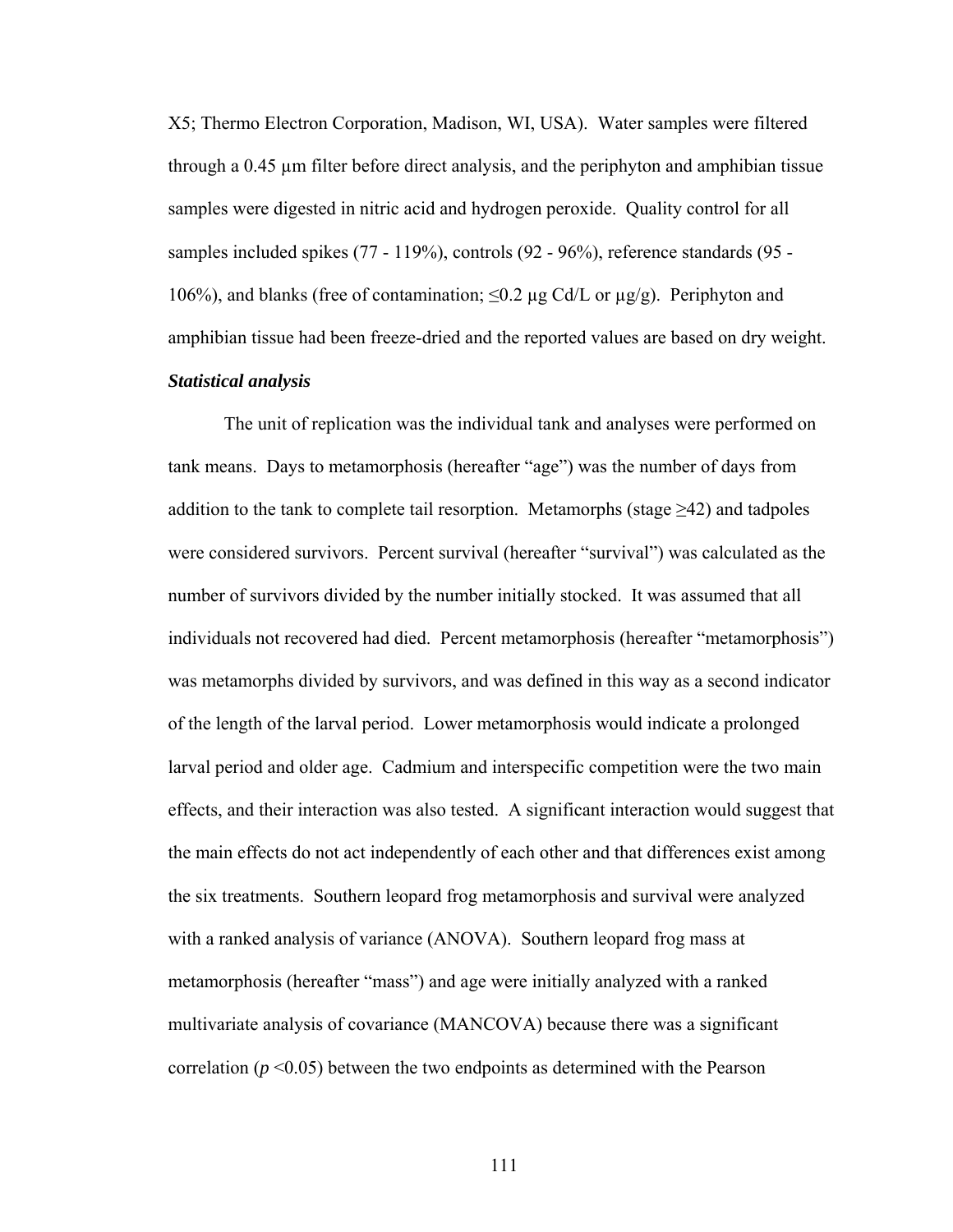Correlation. The MANCOVA was significant for the main effects so subsequent ranked ANCOVAs were performed. Survival was used as the covariate because mass and age are often influenced by survival due to density dependence (Wilbur 1997). American toad metamorphosis was analyzed with a ranked ANOVA, and survival with ANOVA. Mass and age were analyzed with MANOVA followed by individual ANOVAs, because of a significant correlation between the two endpoints. Cadmium was the class variable, and survival was not used as a covariate for mass or age because of a significant interaction between survival and Cd. The Cd content of periphyton and amphibian tissue was analyzed with a ranked ANOVA. Periphyton and phytoplankton abundance were analyzed with a repeated measures ANOVA, with Cd and interspecific competition as the main effects and interactions included. When significant differences were found in amphibian responses due to Cd, LSD multiple comparisons tests were conducted to examine which treatments differed. Analyses were conducted using the GLM procedure and Type III sum of squares in SAS (SAS Institute 1989) and significance was set at  $\alpha$  = 0.05.

#### **RESULTS**

#### *Southern leopard frogs*

 A total of 890 southern leopard frogs metamorphosed by the time the study ended. Survival in the highest Cd treatment (18 µg Cd/L) was significantly less than the other treatments (Tables 1 and 2). Survival was lowest in tanks without interspecific competition from American toads (Tables 1 and 2). Although there was not a significant interaction among these main effects, differences in survival due to interspecific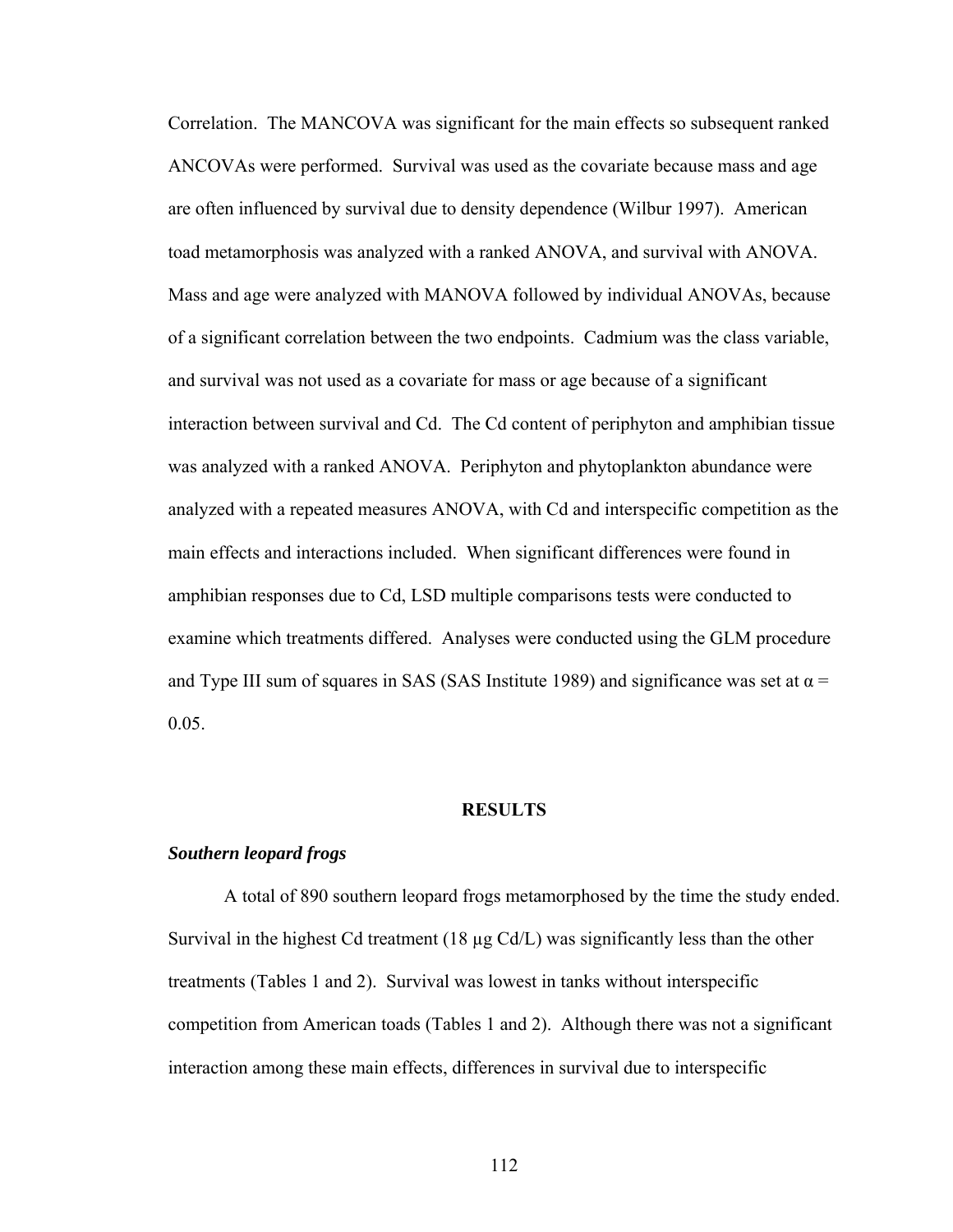competition appeared to depend on Cd (Table 1). Southern leopard frogs in the 18  $\mu$ g Cd/L, no interspecific competition treatment had by far the lowest survival (19%). Metamorphosis was not influenced by Cd or interspecific competition and always exceeded 80% (Tables 1 and 2). The MANCOVA for mass and age was significant for Cd (Wilks' Lambda =  $0.3426$ ,  $F_{4,42} = 7.44$ ,  $p = 0.0001$ ) and interspecific competition (Wilks' Lambda =  $0.6382$ ,  $F_{2,21} = 5.95$ ,  $p = 0.0090$ ), but not the interaction (Wilks' Lambda =  $0.7542$ ,  $F_{4,42} = 1.59$ ,  $p = 0.1947$ ). The univariate analyses indicated mean body mass increased with Cd concentration (Tables 1 and 2); southern leopard frogs that had not been exposed to Cd were approximately half the size of those in the 18 µg Cd/L treatments (Table 1). Interspecific competition decreased mass by at least 0.3 g (Tables 1 and 2). Age also increased with Cd concentration, and tanks with American toads produced younger metamorphs (Tables 1 and 2). The effect of interspecific competition on the length of the larval period depended on (i.e., significant main effects interaction) and increased with Cd concentration (Tables 1 and 2). The delaying effect of Cd on the larval period as determined by age is further supported by a trend for metamorphosis to decrease with Cd concentration (Table 1). The Cd body burdens of the metamorphs increased with increasing initial aquatic concentration (Tables 1 and 2), and the most contaminated sample was 8.7 µg Cd/g. However, interspecific competition did not influence Cd body burdens, and there was not a significant interaction between Cd and interspecific competition (Table 2). At the end of the study, 101 (7% of initial) tadpoles were recovered, weighed, and staged, and the mean values are reported in Table 3.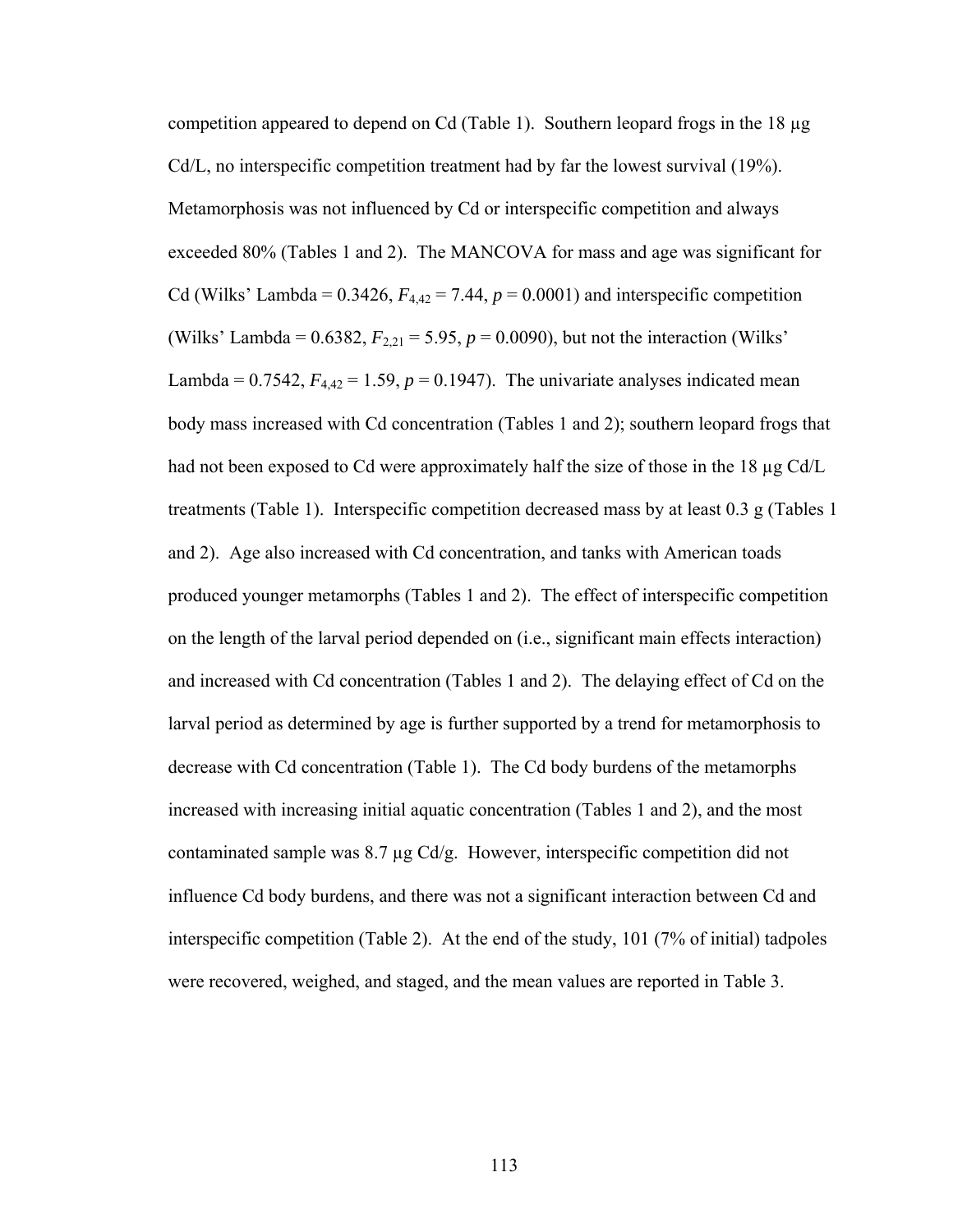#### *American toads*

 There were 1377 American toad metamorphs by the end of the study. Control survival was 75%, but dropped significantly by approximately 20% in the two Cd concentrations (Tables 4 and 5). Metamorphosis exceeded 94% in all treatments and did not differ among them (Tables 4 and 5). The MANOVA of mass and age was significant for Cd (Wilks' Lambda =  $0.3047$ ,  $F_{4,32} = 6.49$ ,  $p = 0.0006$ ). The univariate analyses indicated Cd had a significant effect on age and mass, but there was not a linear dose response (Tables 4 and 5). Metamorphs from the 5 µg Cd/L treatment were the oldest, and metamorphosed over a week later than and at 78% the mass of the controls (Table 4). Control American toads had the highest survival and largest mass (Table 4). Whole body Cd content increased with aquatic concentration (Tables 4 and 5), and the most contaminated sample was 16.0 µg Cd/g. At the conclusion of the study, only 1% (n = 31) of those initially stocked were still tadpoles. Mean values for mass and developmental stage are reported in Table 3.

#### *Larval environment*

Cadmium in the water column dropped quickly and measured  $\leq 6\%$  of the initial nominal concentrations by the time the tadpoles were added eight days after dosing (Figure 1). Such a rapid drop is not unusual when mesocosms are dosed only once with Cd (Kettle and deNoyelles 1986). Some of the Cd partitioned into the periphyton, resulting in substantial contamination of a primary tadpole food source (Figure 2). It is typical for periphyton to contain many times the concentration of water in experimental (Selby et al. 1985) and natural (Besser et al. 2001) systems. There was a significant effect of aquatic Cd ( $F = 34.91$ ,  $df = 2$ ,  $p = 0.0005$ ) on periphyton contamination, but no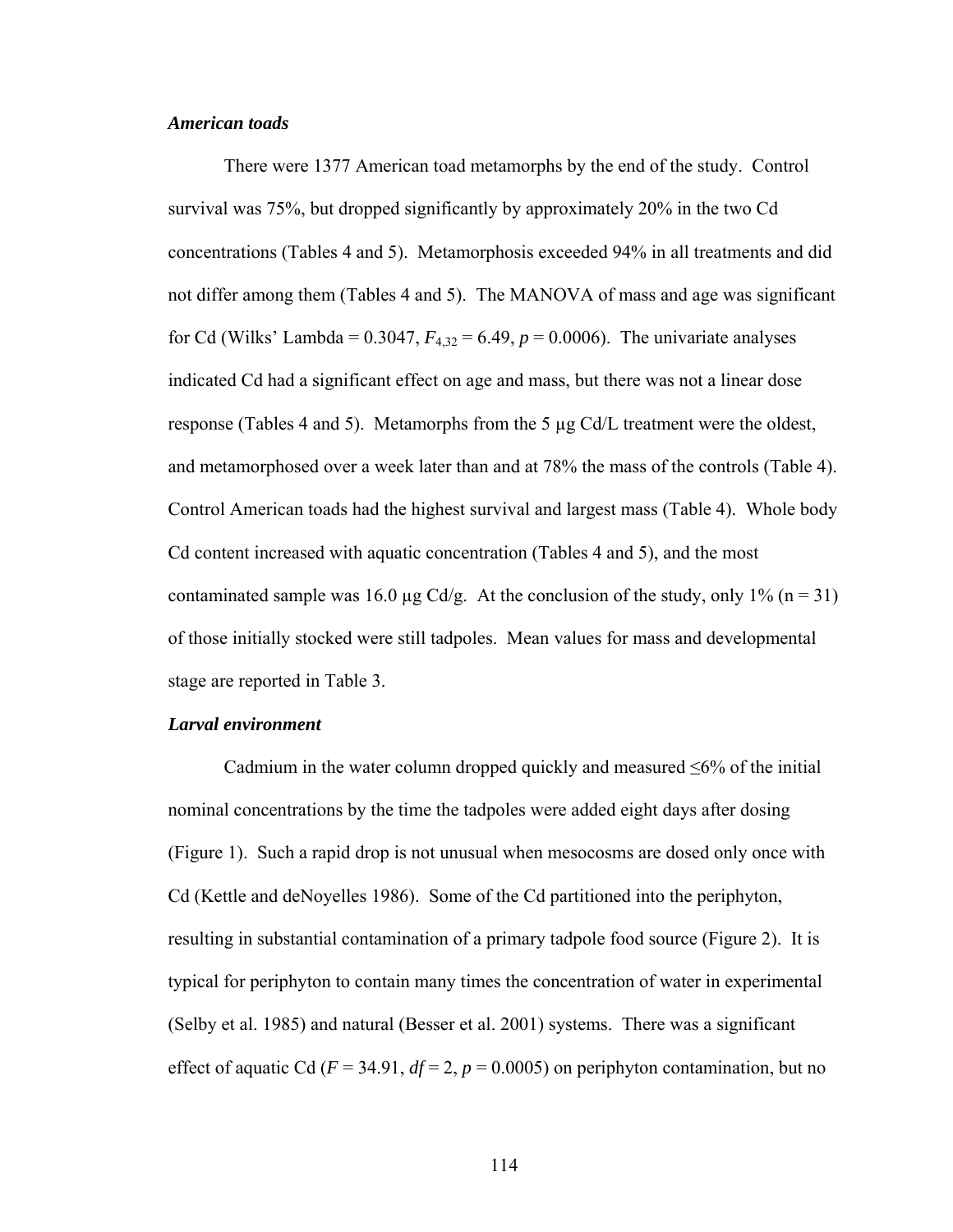effect of interspecific competition ( $F = 0.73$ ,  $df = 1$ ,  $p = 0.4265$ ) or their interaction ( $F =$ 0.73,  $df = 2$ ,  $p = 0.5214$ ). Phytoplankton was not measured for Cd content, but was likely contaminated as well (Conway 1978). The means and ranges, respectively, of the water quality variables for all 29 tanks were: temperature (21.8 C, 15.8 - 28.0 C), dissolved oxygen (5.4 mg/L, 3.4 - 8.8 mg/L), pH (7.4, 7.2 - 7.9), hardness (43 mg CaCO<sub>3</sub>/L, 38 - 46 mg CaCO<sub>3</sub>/L), alkalinity (34 mg CaCO<sub>3</sub>/L, 30 - 42 mg CaCO<sub>3</sub>/L). Phytoplankton abundance was significantly affected by Cd ( $F = 7.56$ ,  $df = 2$ ,  $p = 0.0030$ ), time ( $F =$ 64.82,  $df = 2$ ,  $p \le 0.0001$ ), and their interaction ( $F = 7.68$ ,  $df = 4$ ,  $p \le 0.0001$ ), but not interspecific competition ( $F = 1.05$ ,  $df = 1$ ,  $p = 0.3167$ ) and there was not a significant Cd\*competition interaction ( $F = 0.20$ ,  $df = 2$ ,  $p = 0.8199$ ). Phytoplankton abundance measured lowest on the first sampling date (Figure 3), probably in part because phytoplankton was only just beginning to establish and grow in the tanks following the inoculations. On the final sampling date, 5 d before the first southern leopard frog metamorph was collected and when 85% of the total American toad metamorphs had transformed, phytoplankton was least abundant in the 18 µg Cd/L tanks (Figure 3). Mean phytoplankton abundance for all sampling dates combined was:  $0 \mu$ g Cd/L = 13.2  $\mu$ g/L, 5  $\mu$ g Cd/L = 8.5  $\mu$ g/L, 18  $\mu$ g Cd/L = 7.5  $\mu$ g/L. Periphyton abundance was significantly affected by Cd ( $F = 8.79$ ,  $df = 2$ ,  $p = 0.0015$ ) and time ( $F = 68.53$ ,  $df = 2$ ,  $p \le 0.0001$ ) but not interspecific competition ( $F = 2.90$ ,  $df = 1$ ,  $p = 0.1018$ ). Of the possible interactions, time\*Cd ( $F = 5.76$ ,  $df = 4$ ,  $p = 0.0008$ ) and time\*competition ( $F = 3.23$ ,  $df = 2$ ,  $p =$ 0.0493) were significant. Like the phytoplankton, the lowest measured values occurred on the first sampling date (Figure 4). The last time periphyton was sampled, there was a trend of increasing abundance with increasing initial aqueous Cd concentration and there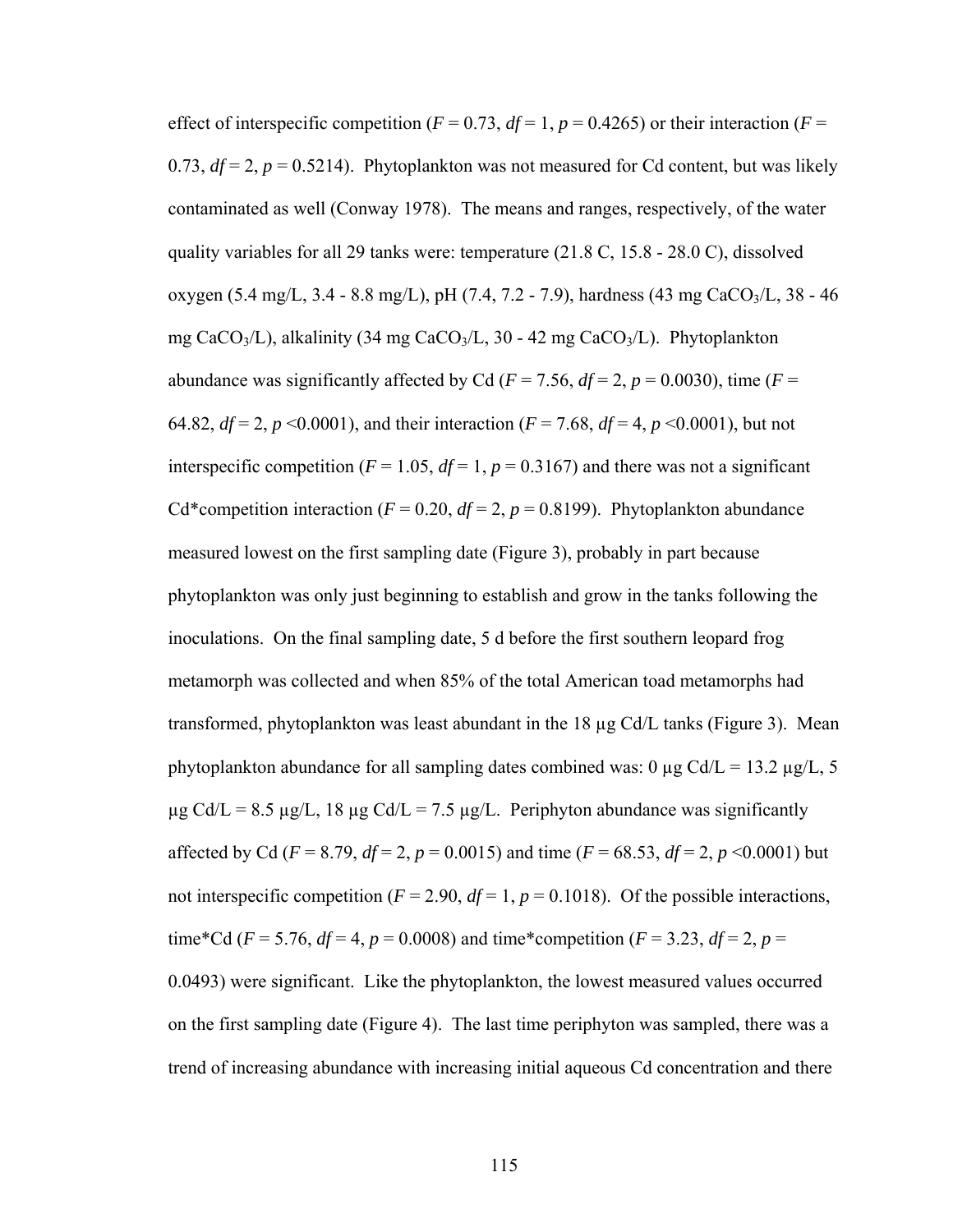was more periphyton in tanks without interspecific competition (Figure 4). Mean total periphyton abundance over the course of the study was: 0  $\mu$ g Cd/L = 0.5  $\mu$ g/cm<sup>2</sup>, 5  $\mu$ g Cd/L = 0.9  $\mu$ g/cm<sup>2</sup>, 18  $\mu$ g Cd/L = 1.2  $\mu$ g/cm<sup>2</sup>.

#### **DISCUSSION**

 Amphibian reproductive success and metamorphic traits are partially a function of the quality of the breeding site. Factors such as competition, predation, hydroperiod, and chemical contamination can be highly influential, and may even interact with each other (Boone and James 2003, Mills and Semlitsch 2004). Assessments of the effects of contaminants on amphibian populations should therefore include the manipulation of other important variables at realistic levels. Outdoor mesocosms facilitate this, and incorporate indirect contaminant effects on the community (Mills and Semlitsch 2004). Exposure to Cd and interspecific competition with American toads had both harmful and beneficial effects on southern leopard frog larval development in cattle tank ponds. Considering the general lack of interactions between Cd and interspecific competition, they appear to largely act independently of each other under the conditions tested.

Cadmium contamination of the aquatic environment resulted in lower survival, larger mass at metamorphosis, a longer larval period, and elevated whole body Cd residues for southern leopard frogs relative to uncontaminated conditions. Reduced survival indicates that either direct Cd toxicity or Cd alteration of the environment (i.e., indirect effect) was deleterious to the tadpoles, and therefore implies that the larval environment was in some way unfavorable. Direct toxicity likely resulted in the mortalities, given the presence of Cd in metamorph tissue and given that resource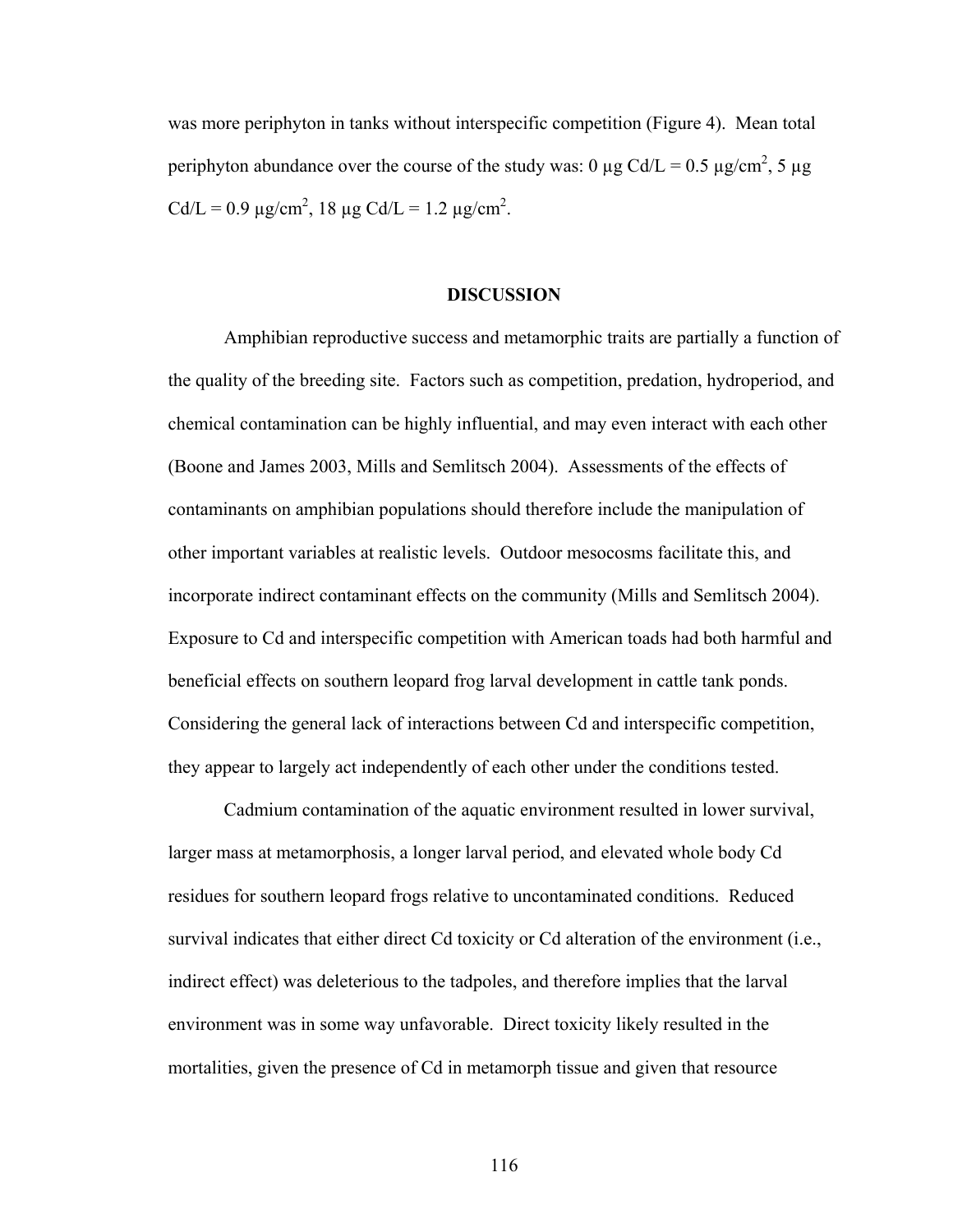limitation does not appear to have been a factor as indicated by larger mass at metamorphosis and greater periphyton abundance with increasing aquatic contamination. Lower density due to reduced survival likely freed up food resources enough that tadpoles prolonged metamorphosis so a larger mass was achieved. The existence of a tradeoff between mass and age is well-documented in larval amphibians, and the onset of metamorphosis appears to be a function of recent growth history, density, and the minimum and maximum size at which transformation can occur (Wilbur and Collins 1973). When density is low, there is a tendency for metamorphosis to occur closer to the maximum mass physiologically possible (Wilbur and Collins 1973). The significant effect of Cd on mass after survival was corrected for as a covariate indicates Cd also had a direct effect on mass. The increase in mass with Cd concentration may be attributed to hormesis, the stimulation of growth that is directly induced or results from compensation after the disruption of homeostasis (Calabrese and Baldwin 2002). Hormesis is an adaptive response to stress induced by low chemical concentrations (Calabrese and Baldwin 2002). Cadmium has hormetic effects in many organisms, including amphibians (James and Little 2003) and insects (Nascarella et al. 2003). Cadmium also had a direct effect on metamorph age. Exposure was chronic and via more than one medium because Cd partitioned from the water into the food base at high concentrations and the contamination persisted throughout the larval period. It might therefore be expected that metamorphosis would occur in the shortest time and at the smallest mass possible, in order to move to a better environment (Wilbur and Collins 1973). However, there can be significant variation in Cd uptake among individuals (Dobrovoljc et al. 2003), potentially rendering some more sensitive than others. It is possible that the survivors of exposure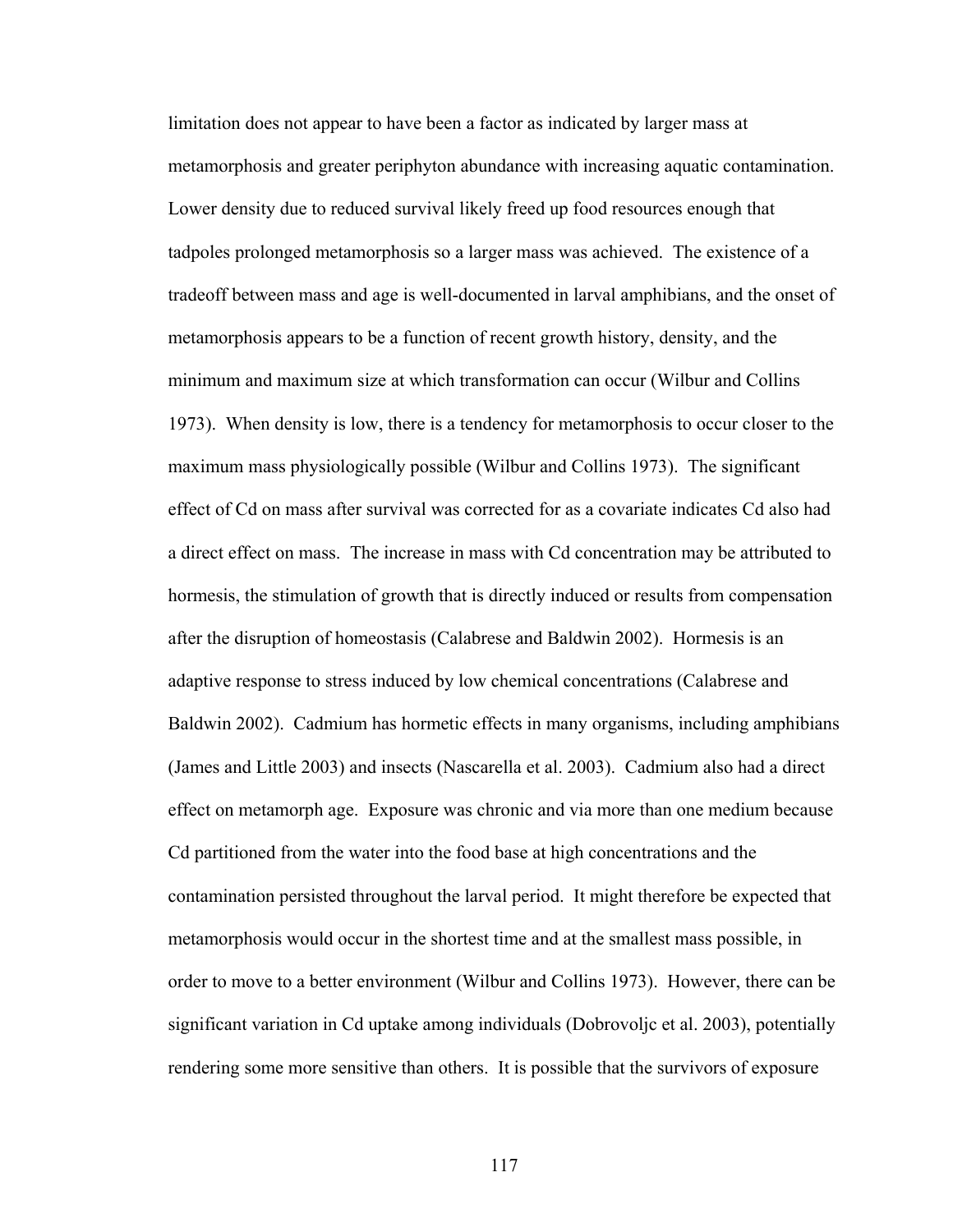accumulated relatively little Cd or were genetically superior compared to those that died. Other chronic studies that used Cd as the sole contaminant found that metamorphosis was quicker and at a larger size relative to controls (laboratory: James and Little 2003), that there was no effect on mass or the length of the larval period (outdoor microcosm: Lefcort et al. 1998), or that metamorphosis was delayed (laboratory: Flament et al. 2003). The inconsistent results among studies are certainly troubling and may be attributable to a number of variables, including primary exposure route and food quality and abundance.

The viability of southern leopard frog populations that breed in Cd-contaminated sites may be relatively poor in comparison with populations at uncontaminated sites. Lower tadpole survival means there will be fewer metamorphs that have a chance to become reproductive adults. Provided terrestrial life stage survival is densityindependent, smaller cohorts would presumably eventually result in smaller breeding populations and eventual extinction. Lower reproductive success is particularly detrimental to amphibians given high rates of mortality persist throughout their life cycle (Breden 1988). There is also evidence of a tradeoff between contaminant tolerance and performance in uncontaminated conditions (Semlitsch et al. 2000), such that those that survive contaminant exposure best may be less fit in more competitive environments. An increase in age at metamorphosis means populations may be at greater risk of mortality from desiccation when breeding in temporary water bodies, and metamorphs have less time to forage before the winter. However, given that individuals exposed to Cd also metamorphosed at a larger size, earlier metamorphosis at a smaller size should be possible, provided Cd has no sublethal effects on the physiology of transformation. Finally, a Cd body burden may lower body condition through organ dysfunction and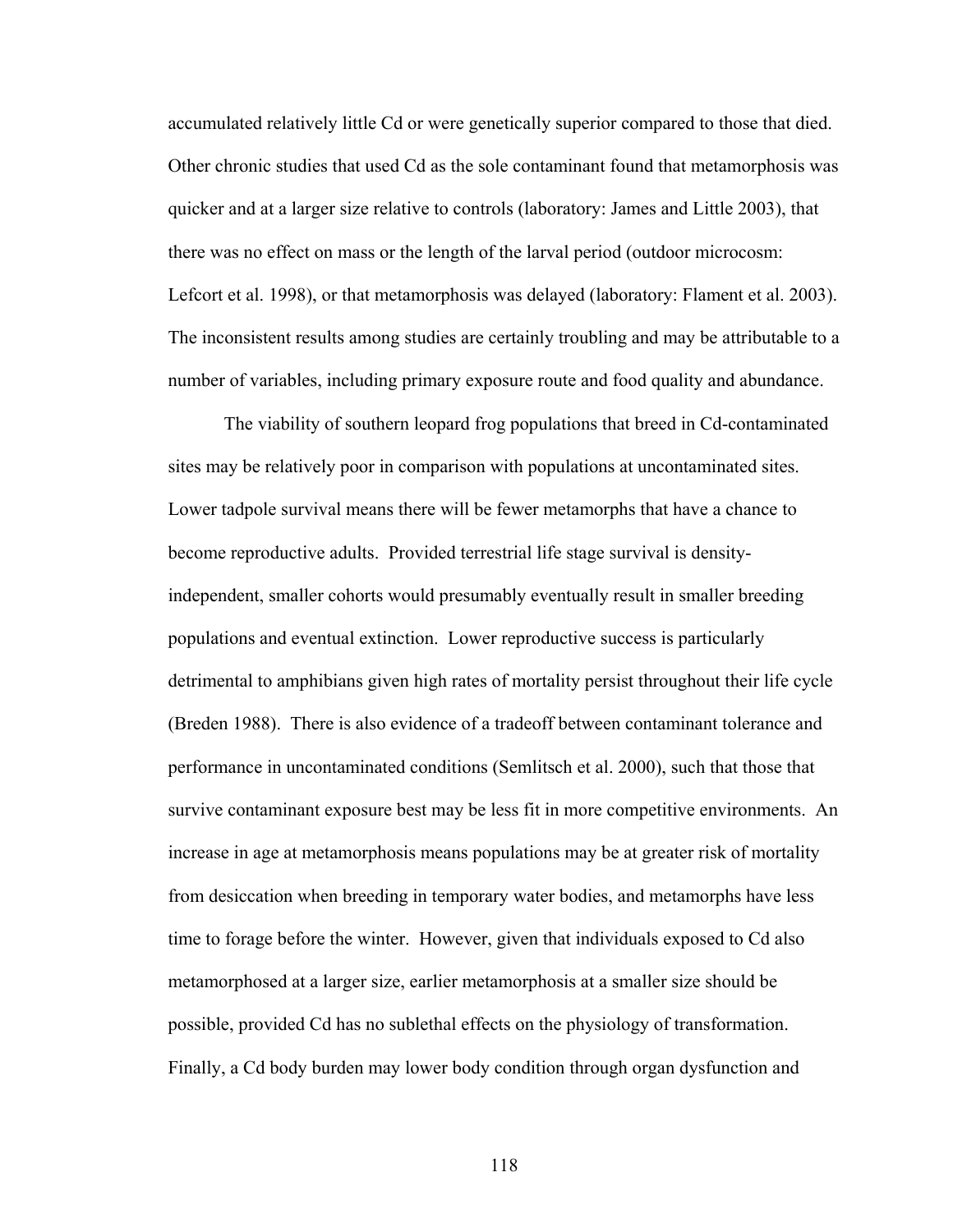altered physiology because Cd accumulates in organs (e.g., liver, kidney) and binds to and alters enzymes, DNA, cellular membranes, and other molecules (Eisler 1985). Contaminated amphibians can experience reduced spermatogenesis (Kasinathan et al. 1987) or transfer Cd residues to their offspring (Lienesch et al. 2000) or predators. The concentrations found in the southern leopard frogs were within the range of that found in wild-caught amphibians (Hall and Mulhern 1984). All of these conclusions are based on the result that metamorphs were indeed produced in all treatments. However, complete reproductive failure documented at some field sites where Cd and other metals are present (Pollio 2001, Rowe et al. 2001) can quickly decimate short-lived amphibian species.

When southern leopard frogs had to compete with American toads, survival was higher and metamorphs were younger, but metamorphs were also smaller in mass. This result was the case for controls, but even more so for those exposed to Cd. In another cattle tank study conducted without Cd but using these same two species and identical addition dates, southern leopard frogs metamorphosed smaller and later and had lower survival relative to frogs raised without toads (Alford and Wilbur 1985). Such effects are an expected outcome of interspecific competition and density that commonly occurs in larval amphibians (Wilbur 1977, Wilbur 1987). The present study indicates contamination can change the nature of species interactions because interspecific competition had effects on survival and age that were opposite what is expected in uncontaminated conditions. The smaller size and earlier metamorphosis found with interspecific competition suggest metamorphosis was a better alternative than remaining in the aquatic environment (Wilbur and Collins 1973). This is particularly interesting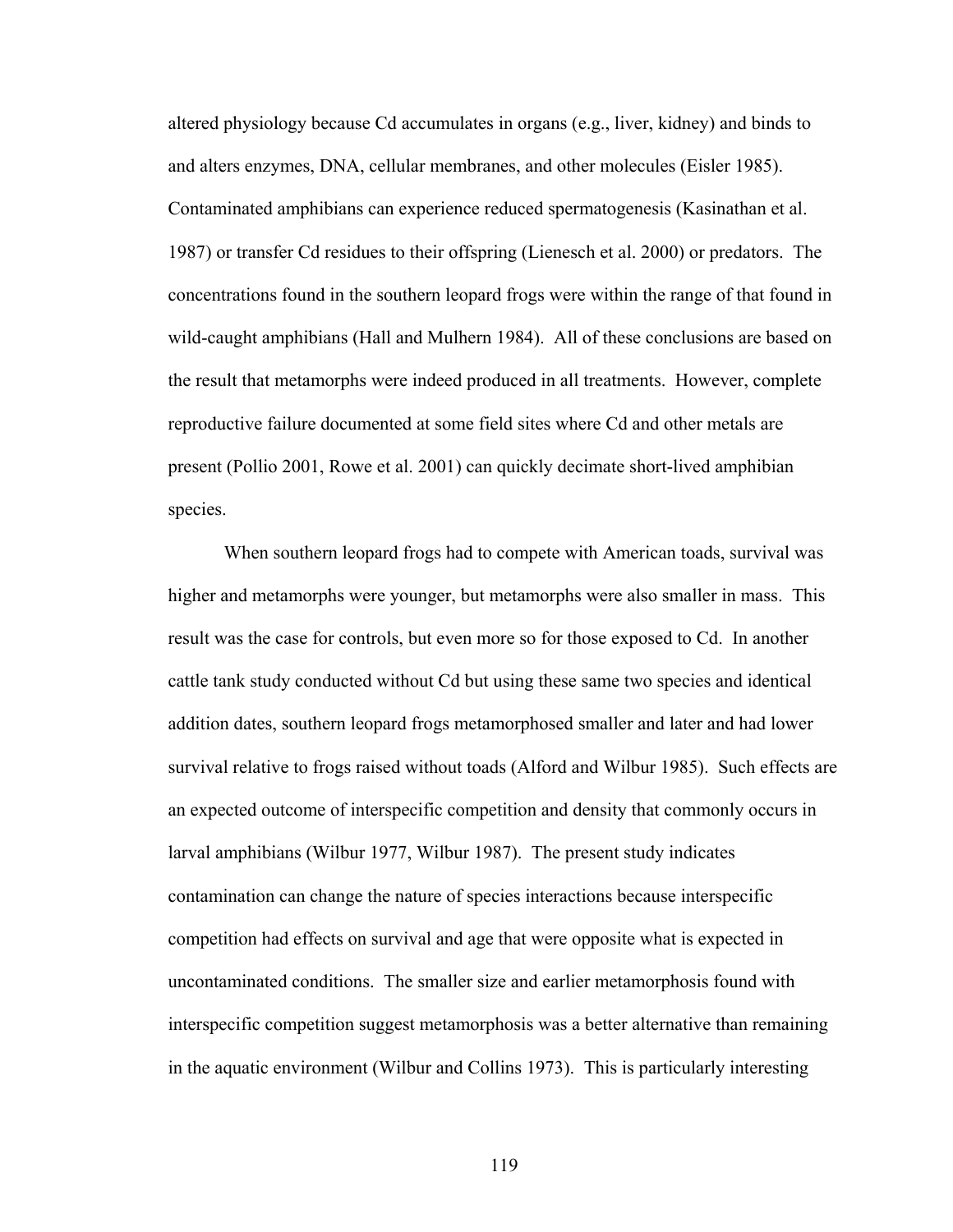considering the American toads metamorphosed on average at least 25 d sooner than did the southern leopard frogs, and indicates effects of the toads were long-lasting (see also Alford and Wilbur 1985). Higher southern leopard frog survival in the presence of American toads resulted in higher density and probably contributed to lower mass via competition mechanisms such as lower per capita food resources. Neither phytoplankton nor periphyton abundance was affected by interspecific competition, so total consumption appears to have been the same despite differences in total amphibian density. Food resources may have been more limiting for the southern leopard frogs when American toads were present due to higher inter- and intra-specific competition than when the toads were absent. Limited food resources may have resulted in smaller southern leopard frog mass and prompted earlier metamorphosis. The smaller mass may have also been due to the release of chemical inhibitors, given interference can supplant exploitation mechanisms of competition as relative food availability decreases (Steinwascher 1978). Both food limitation and chemical inhibition are very important in structuring the competitive relationships among species, and failure to incorporate them can result in no significant effects of interspecific competition in the presence of a contaminant (Broomhall and Shine 2003). The reasons for increased survival when American toads were present remain unclear. Perhaps the American toads somehow improved the quality of the aquatic environment despite using food resources. The American toads may have enhanced nutrient cycling and consequently increased the productivity or quality of food consumed by southern leopard frogs (Alford and Wilbur 1985). Or, given the effect of interspecific competition on survival was greatest in Cdtreated tanks, perhaps the improvement was in the form of American toads making the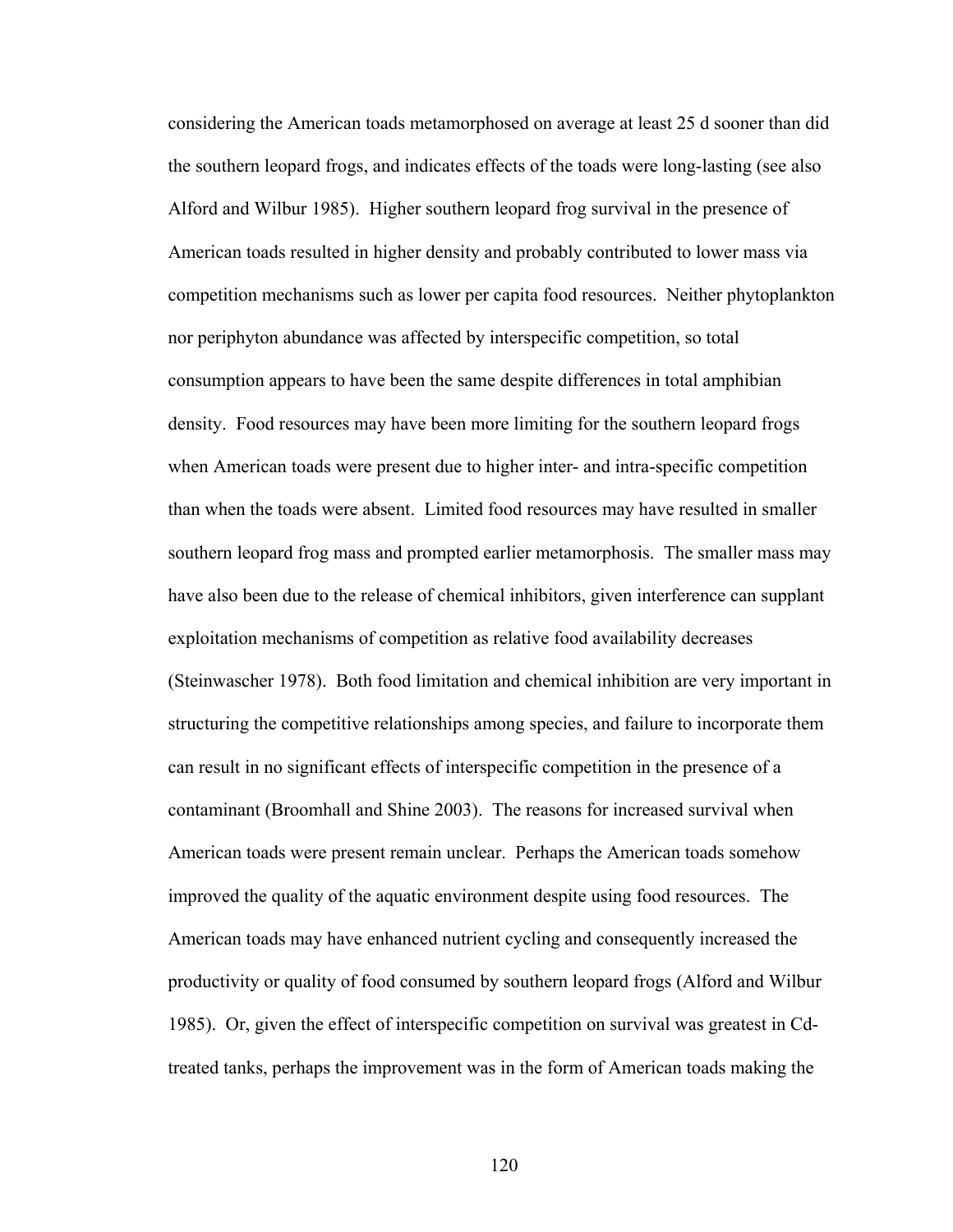environment less toxic through Cd consumption. Indeed, American toads contained a higher average body burden than did southern leopard frogs, and tanks (18 µg Cd/L treatment only) with American toads had lower Cd residues in the periphyton.With the exception of mass, southern leopard frogs actually did better with the American toads than when alone.

 The abundance of periphyton and phytoplankton were monitored periodically to understand conditions in the larval environment. However, the results are a complex product of both direct Cd toxicity on the periphyton and phytoplankton, as well as indirect effects of Cd on components of the aquatic environment (e.g., tadpoles, zooplankton). The few studies that have been conducted to assess the toxicity of Cd to periphyton indicate biomass is reduced (Nayar et al. 2003) and phytosynthesis inhibited (Hill et al. 2000). In more natural systems where other organisms are present, there is no effect (Selby et al. 1985, Brooks et al. 2004) or growth is stimulated (Brooks et al. 2004). Knowledge of the effects of Cd on phytoplankton appears limited to studies that included other organisms, and results are mixed. Cadmium exposure can reduce (Marshall and Mellinger 1980, Kerrison et al. 1988) or increase (Kerrison et al. 1988) photosynthesis and primary production, as well as change species composition (deNoyelles et al. 1980). In the present study, the average abundance relative to initial nominal Cd concentration was periphyton:  $18 > 5 > 0$  µg Cd/L and phytoplankton:  $0 > 5 > 18$  µg Cd/L, which suggests an inverse relationship between the two. Phytoplankton and periphyton are indeed known to compete in aquatic communities, and relative abundance depends on the presence of predators such as zooplankton and larval amphibians (Leibold and Wilbur 1992). Southern leopard frogs consume periphyton, which frees phytoplankton from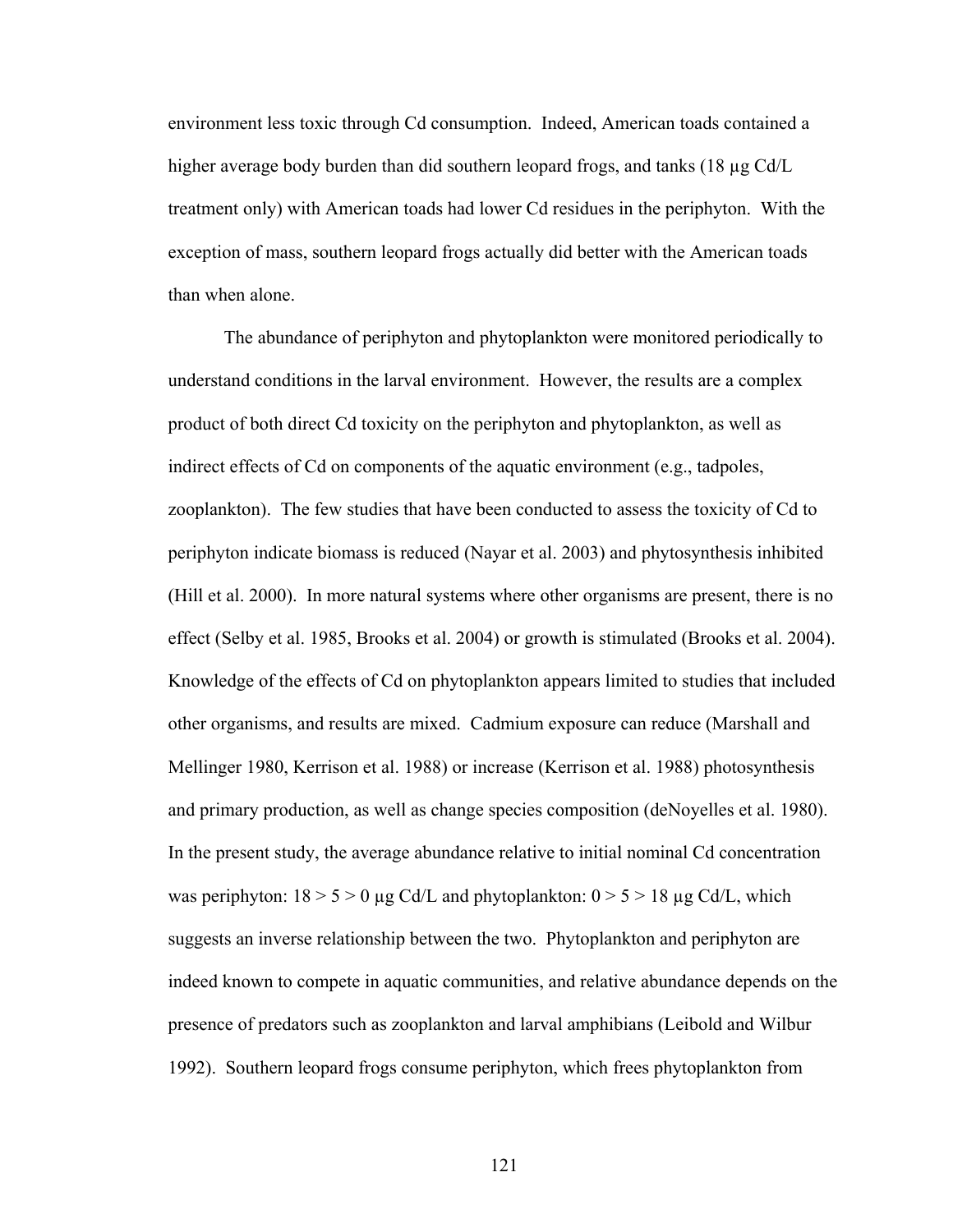competition (Leibold and Wilbur 1992). Therefore, high southern leopard frog survival should be associated with enhanced phytoplankton and suppressed periphyton, which is what the above trends indicate given survival decreased with increasing Cd.

 As was the case for the southern leopard frogs, Cd exposure lowered American toad survival. Controls not only had the highest survival, but also the largest mass and youngest age. This confirms laboratory research on other species that has found Cd causes mortality, stunts growth, and delays development (Nebeker et al. 1995, Loumbourdis et al. 1999, Flament et al. 2003), but contradicts a laboratory study on American toads in which Cd increased mass, decreased the larval period, and had no effect on survival at constant aqueous concentrations of ≤54 µg Cd/L (James and Little 2003). Variation can be expected, however, because the present study was of a far more complex nature than those conducted in the laboratory, and the exposure concentrations and routes were different. Given that total tadpole density was less and periphyton abundance was more in the Cd treatments, it was probably direct toxicity instead of food limitation or competitive interference that resulted in the lower survival and mass. However, food might have been limited in the sense that dietary Cd inhibits feeding (Irving et al. 2003). Interestingly, it was the American toads in the 5  $\mu$ g Cd/L treatment that had the poorest performance, indicating toxicity does not always increase with concentration. The presence of southern leopard frogs may have played a role in the magnitude and direction of American toad responses. Southern leopard frogs use both chemical interference and aggressive behavior to decrease the growth and survival of other species (Faragher and Jaeger 1998). The survival of southern leopard frogs exceeded that of the American toads in all Cd treatments by at least 10%, which suggests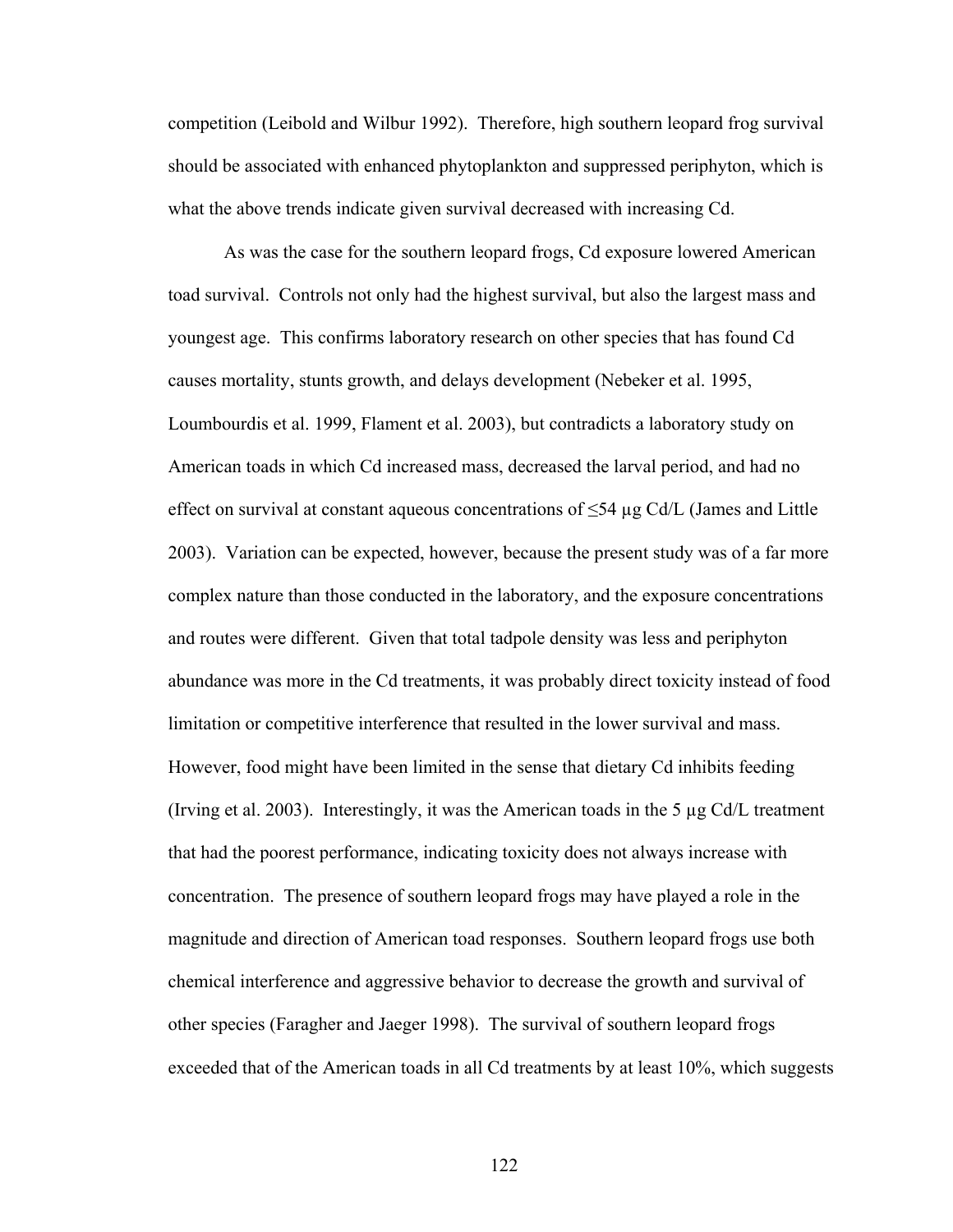American toads are more sensitive to Cd, are inferior competitors, or both. Response variation among and within species are expected given differences in genetics, life history traits, behavior, and biogeography (Bridges and Semlitsch 2000).

 The initial nominal aquatic concentrations of 5 and 18 µg Cd/L are within the range of what is found in the environment, but are higher than what is typically found at contaminated sites (e.g., Besser et al. 2001). However, by the time the tadpoles were added these concentrations had dropped to below 1 µg Cd/L, which is more representative of field exposures. Cadmium partitioned into periphyton at a mean concentration of 11 and 128  $\mu$ g/g dry weight for the 5 and 18  $\mu$ g Cd/L treatments, respectively. Similar or higher concentrations  $(\leq 884 \mu g \text{ Cd/g dry weight})$  in periphyton have been documented at contaminated field sites (Farag et al. 1998, Besser et al. 2001). For example, streams containing an average of 1.2  $\mu$ g Cd/L had periphyton measuring 31 µg Cd/g (Besser et al. 2001). Laboratory studies of strictly aqueous exposure scenarios do not indicate that Cd decreases tadpole survival or delays growth at concentrations below 54 µg Cd/L (James and Little 2003). Therefore, it is likely that oral uptake by ingestion of Cd-contaminated food contributed greatly to bioaccumulation and subsequent responses. Regulatory monitoring that samples only aqueous Cd may not be protective of amphibians and other herbivorous organisms because of the potential for Cd to biomagnify from water into primary producers.

This study adds to a growing body of literature in which outdoor mesocosms were used to assess the responses of amphibian populations or communities to aquatic contamination (see review in Boone and James, in press). Simulated ponds depict environmental exposure scenarios more accurately than laboratory studies by including a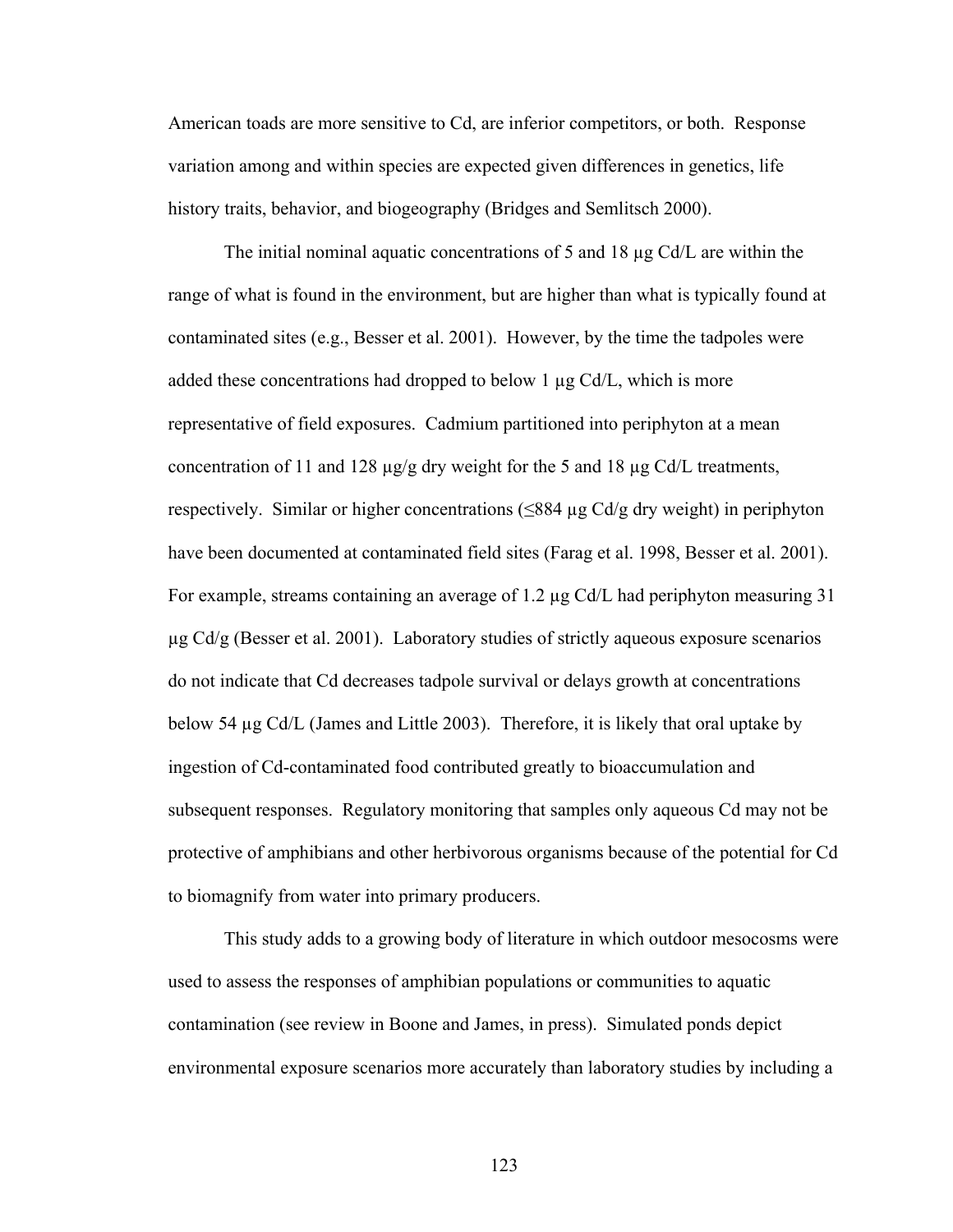complex food web and ecological factors such as interspecific competition. Direct toxicity may occur, particularly with persistent, bioaccumulating contaminants (Lefcort et al. 1998), but sometimes the major effect of a contaminant is alteration of the aquatic environment (Boone and James 2003, Mills and Semlitsch 2004). As was found in the present study, contamination can alter the magnitude and direction of metamorphic traits, and species differ in their sensitivity (Boone and Semlitsch 2002, Boone and James 2003). Interspecific competition has important effects of its own, which can be influenced by contamination (Mills and Semlitsch 2004). Contaminants may decrease interspecific competition by lowering density via mortality (Britson and Threlkeld 2000) and increasing prey (Boone and Semlitsch 2002), or intensify competition through reduction of food resources (Mills and Semlitsch 2004). Both contamination and interspecific competition interact with numerous other potential stressors present in amphibian breeding habitats (Mills and Semlitsch 2004).

 It is very important to incorporate ecology into toxicological research. The complex dynamics that rule the natural world render assessments based only on a single factor (i.e., the contaminant) highly questionable (Boone and Semlitsch 2002). Even studies that manipulate a few factors in relatively realistic conditions may fall short of providing predictive power. For instance, the results of the present study likely would have changed somewhat if the two species had not been added synchronously (Alford and Wilbur 1985). The conservation of amphibian populations relies on our ability to distinguish causal agents from all other variables amidst natural fluctuations (Pechmann et al. 1991), but we are faced with the daunting fact that most agents have accomplices, which in turn depend on characteristics of the environment. Indeed, the environment is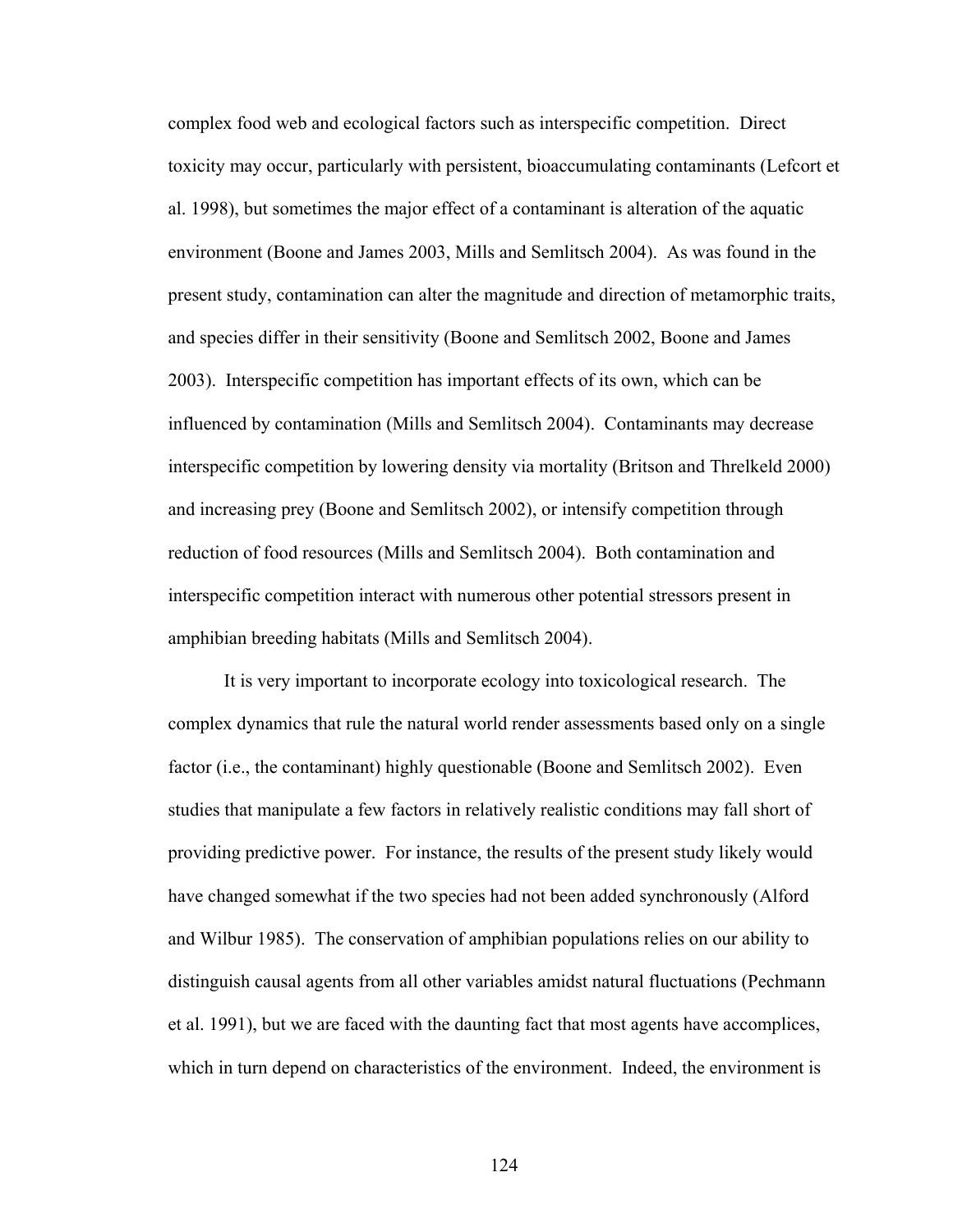complex and dynamic enough that every population faces unique challenges and conditions. Manipulative, multi-factor studies are necessary for establishing relationships, but should not take the place of site-specific research when particular populations are considered at risk.

#### **ACKNOWLEDGEMENTS**

Thanks to Michelle Boone for mesocosm-sampling advice, and Eric Brunson and Justin Clarke for field assistance. The manuscript was improved by the comments of Cynthia Carey, Christopher Ingersoll, Edward Little, and Raymond Semlitsch. This project was funded by a grant from the University of Missouri Trans World Airlines Scholarship.

#### **LITERATURE CITED**

Alford RA, Wilbur HM. 1985. Priority effects in experimental pond communities: competition between *Bufo* and *Rana*. *Ecology* 66:1097-1105.

Barks JH. 1977. Effects of abandoned lead and zinc mines and tailings piles on water quality in the Joplin area, Missouri. USGS Water-Resources Investigations Report 77- 75. U.S. Geological Survey, Rolla, MO, USA.

Besser JM, Brumbaugh WG, May TW, Church SE, Kimball BA. 2001. Bioavailability of metals in stream food webs and hazards to brook trout (*Salvelinus fontinalis*) in the Upper Animas River Watershed, Colorado. *Archives of Environmental Contamination and Toxicology* 40:48-59.

Boone MD, Semlitsch RD. 2002. Interactions of an insecticide with competition and pond drying in amphibian communities. *Ecological Applications* 12:307-316.

Boone MD, James SM. 2005. In press. Aquatic and terrestrial mesocosms in amphibian ecotoxicology. *Applied Herpetology*.

Boone MD, James SM. 2003. Interactions of an insecticide, herbicide, and natural stressors in amphibian community mesocosms. *Ecological Applications* 13:829-841.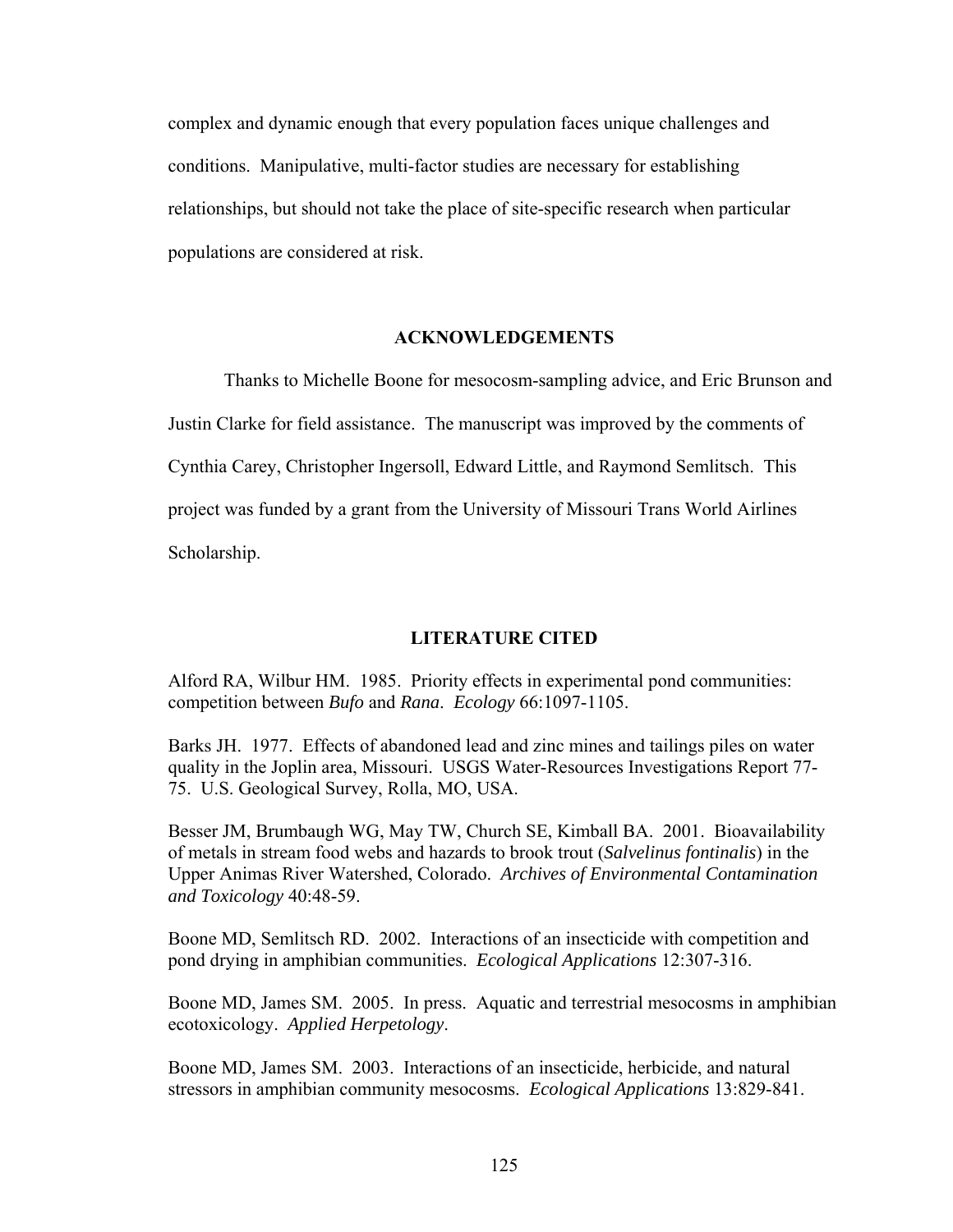Breden F. 1988. Natural history and ecology of Fowler's toad, *Bufo woodhousei fowleri* (Amphibia: Bufonidae), in the Indiana Dunes National Lakeshore. *Fieldiana: Zoology* 49:1-16.

Bridges CM, Semlitsch RD. 2000. Variation in pesticide tolerance of tadpoles among and within species of Ranidae and patterns of amphibian decline. *Conservation Biology*  14:1490-1499.

Britson CA, Threlkeld ST. 2000. Interactive effects of anthropogenic, environmental, and biotic stressors on multiple endpoints in *Hyla chrysoscelis*. *Journal of the Iowa Academy of Science* 107:61-66.

Brooks BW, Stanley JK, White JC, Turner PK, Wu KB, La Point TW. 2004. Laboratory and field responses to cadmium: an experimental study in effluent-dominated stream mesocosms. *Environmental Toxicology and Chemistry* 23:1057-1064.

Broomhall S, Shine R. 2003. Effects of the insecticide endosulfan and presence of congeneric tadpoles on Australian treefrog (*Litoria freycineti*) tadpoles. *Archives of Environmental Contamination and Toxicology* 45:221-226.

Calabrese EJ, Baldwin LA. 2002. Defining hormesis. *Human and Experimental Toxicology* 21:91-97.

Conway HL. 1978. Sorption of arsenic and cadmium and their effects on growth, micronutrient utilization, and photosynthetic pigment composition of *Asterionella formosa*. *Journal of the Fisheries Research Board of Canada* 35:286-294.

deNoyelles F, Jr, Knoechel R, Reinke D, Treanor D, Altenhofen C. 1980. Continuous culturing of natural phytoplankton communities in the Experimental Lakes Area: effects of enclosure, in situ incubation, light, phosphorus, and cadmium. *Canadian Journal of Fisheries and Aquatic Sciences* 37:424-433.

Dobrovoljc K, Jeran Z, Bulog B. 2003. Uptake and elimination of cadmium in *Rana dalmatina* (Anura, Amphibia) tadpoles. *Bulletin of Environmental Contamination and Toxicology* 70:78-84.

Eisler R. 1985. Cadmium hazards to fish, wildlife, and invertebrates: A synoptic review. USFWS Biological Report 85(1.2). U.S. Fish and Wildlife Service, Laurel, MD, USA.

Farag AM, Woodward DF, Goldstein JN, Brumbaugh W, Meyer JS. 1998. Concentrations of metals associated with mining waste in sediments, biofilm, benthic macroinvertebrates, and fish from the Coeur d'Alene River Basin, Idaho. *Archives of Environmental Contamination and Toxicology* 34:119-127.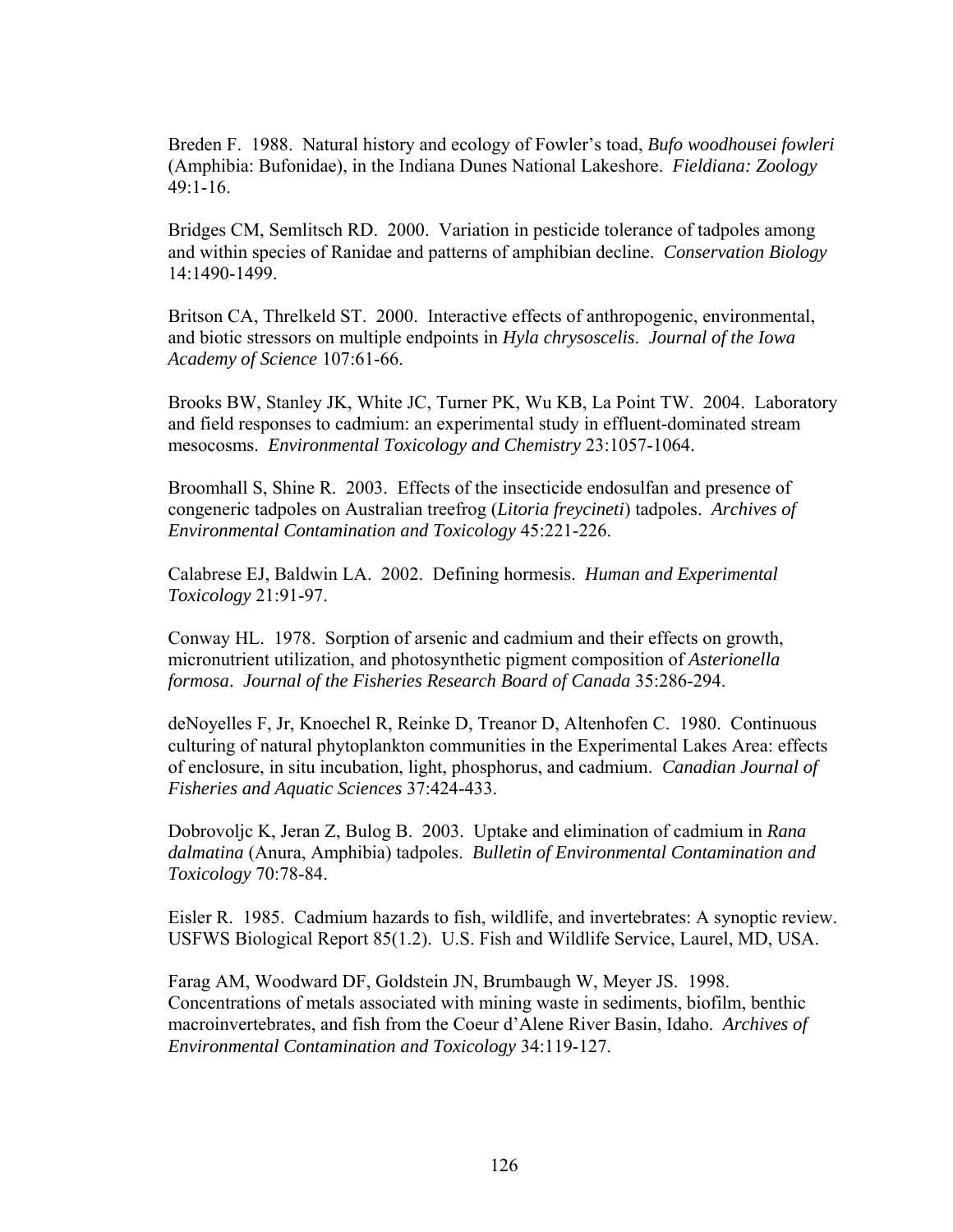Faragher SG, Jaeger RG. 1998. Tadpole bullies: examining mechanisms of competition in a community of larval anurans. *Canadian Journal of Zoology* 76:144-153.

Flament S, Kuntz S, Chesnel A, Grillier-Vuissoz I, Tankozic C, Penrad-Mobayed M, Auque G, Shirali P, Schroeder H, Chardard D. 2003. Effect of cadmium on gonadogenesis and metamorphosis in *Pleurodeles waltl* (urodele amphibian). *Aquatic Toxicology* 64:143-153.

Gosner KL. 1960. A simplified table for staging anuran embryos and larvae with notes on identification. *Herpetologica* 16:183-190.

Hall RJ, Mulhern BM. 1984. Are anuran amphibians heavy metal accumulators? In: Seigel RA, Hunt LE, Knight JL, Malaret L, Zuschlag NL, eds, *Vertebrate Ecology and Systematics–A Tribute to Henry S. Fitch*. Museum of Natural History, The University of Kansas, Lawrence, KS, pp 123-133.

Herkovits J, Cardellini P, Pavanati C, Perez-Coll CS. 1997. Susceptibility of early life stages of *Xenopus laevis* to cadmium. *Environmental Toxicology and Chemistry* 16:312- 316.

Hill WR, Bednarek AT, Larsen IL. 2000. Cadmium sorption and toxicity in autotrophic biofilms. *Canadian Journal of Fisheries and Aquatic Sciences* 57:530-537.

Irving EC, Baird DJ, Culp JM. 2003. Ecotoxicological responses of the mayfly *Baetis tricaudatus* to dietary and waterborne cadmium: implications for toxicity testing. *Environmental Toxicology and Chemistry* 22:1058-1064.

James SM, Little EE. 2003. The effects of chronic cadmium exposure on American toad (*Bufo americanus*) tadpoles. *Environmental Toxicology and Chemistry* 22:377-380.

Kasinathan S, Veeraraghavan K, Ramakrishnan S. 1987. Effect of cadmium on the spermatogenesis of *Rana hexadactyla* Lesson. *Acta Morphologica Hungarica* 35:183- 188.

Kerrison PH, Annoni D, Zarini S, Ravera O, Moss B. 1988. Effects of low concentrations of heavy metals on plankton community dynamics in a small, shallow, fertile lake. *Journal of Plankton Research* 10:779-812.

Kettle WD, deNoyelles F, Jr. 1986. Effects of cadmium stress on the plankton communities of experimental ponds. *Journal of Freshwater Ecology* 3:433-443.

Lahr J. 1997. Ecotoxicology of organisms adapted to life in temporary freshwater ponds in arid and semi-arid regions. *Archives of Environmental Contamination and Toxicology* 32:50-57.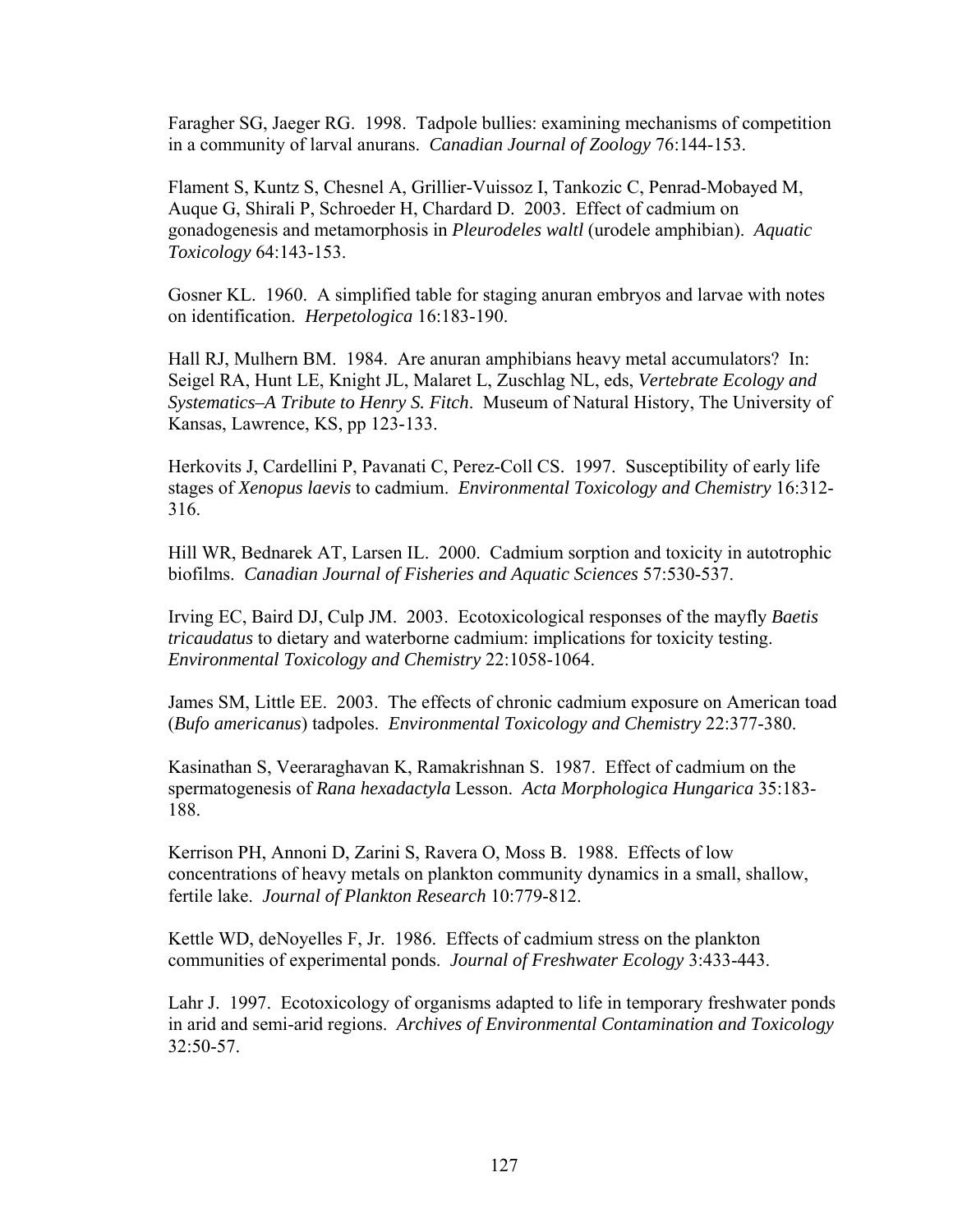Lefcort H, Meguire RA, Wilson LH, Ettinger WF. 1998. Heavy metals alter the survival, growth, metamorphosis, and antipredatory behavior of Columbia spotted frog (*Rana luteiventris*) tadpoles. *Archives of Environmental Contamination and Toxicology* 35:447-456.

Leibold MA, Wilbur HM. 1992. Interactions between food-web structure and nutrients on pond organisms. *Nature* 360:341-343.

Lienesch LA, Dumont JN, Bantle JA. 2000. The effect of cadmium on oogenesis in *Xenopus laaevis*. *Chemosphere* 41:1651-1658.

Loumbourdis NS, Kyriakopoulou-Sklavounou P, Zachariadis G. 1999. Effects of cadmium exposure on bioaccumulation and larval growth in the frog *Rana ridibunda*. *Environmental Pollution* 104:429-433.

Marshall JS, Mellinger DL. 1980. Dynamics of cadmium-stressed plankton communities. *Canadian Journal of Fisheries and Aquatic Sciences* 37:403-414.

Mills NE, Semlitsch RD. 2004. Competition and predation mediate the indirect effects of an insecticide on southern leopard frogs. *Ecological Applications* 14:1041-1054.

Milton A, Cooke JA, Johnson MS. 2003. Accumulation of lead, zinc, and cadmium in a wild population of *Clethrionomys glareolus* from an abandoned lead mine. *Archives of Environmental Contamination and Toxicology* 44:405-411.

Nascarella MA, Stoffolano JG, Jr, Stanek EJ, III, Kostecki PT, Calabrese EJ. Hormesis and stage specific toxicity induced by cadmium in an insect model, the queen blowfly, *Phormia regina* Meig. *Environmental Pollution* 124:257-262.

Nayar S, Goh BPL, Chou LM, Reddy S. 2003. In situ microcosms to study the impact of heavy metals resuspended by dredging on periphyton in a tropical estuary. *Aquatic Toxicology* 64:293-306.

Nebeker AV, Schuytema GS, Ott SL. 1995. Effects of cadmium on growth and bioaccumulation in the Northwestern salamander *Ambystoma gracile*. *Archives of Environmental Contamination and Toxicology* 29:492-499.

Pechmann JHK, Scott DE, Semlitsch RD, Caldwell JP, Vitt LJ, Gibbons JW. 1991. Declining amphibian populations: the problem of separating human impacts from natural fluctuations. *Science* 253:892-895.

Pollio CA. 2001. Amphibian community structure and breeding utilization of artificial pools created on an abandoned pyrite mine site in Prince William County, Virginia. PhD Dissertation. George Mason University, Fairfax, VA, USA.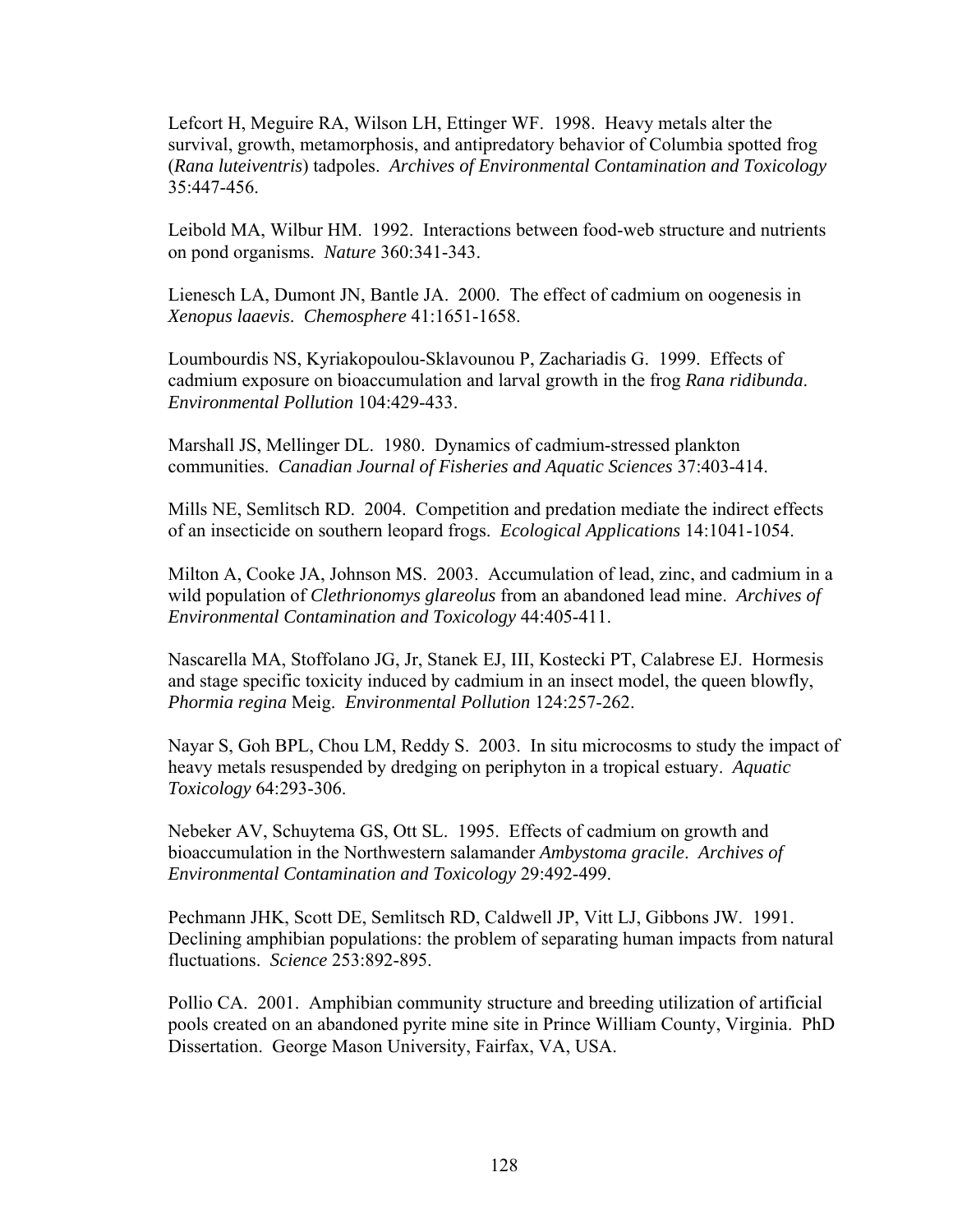Relyea RA, Mills N. 2001. Predator-induced stress makes the pesticide carbaryl more deadly to gray treefrog tadpoles. *Proceedings of the National Academy of Sciences* 98:2491-2496.

Rowe CL, Hopkins WA, Coffman VR. 2001. Failed recruitment of southern toads (*Bufo terrestris*) in a trace element-contaminated breeding habitat: direct and indirect effects that may lead to a local population sink. *Archives of Environmental Contamination and Toxicology* 40:399-405.

SAS Institute. 1989. *SAS/STAT User's Guide, Version 6*. SAS Institute, Cary, NC, USA.

Selby DA, Ihnat JM, Messer JJ. 1985. Effects of subacute cadmium exposure on a hardwater mountain stream microcosm. *Water Research* 19:645-655.

Semlitsch RD, Bridges CM, Welch AM. 2000. Genetic variation and a fitness tradeoff in the tolerance of gray treefrog (*Hyla versicolor*) tadpoles to the insecticide carbaryl. *Oecologia* 125:179-185.

Steinwascher K. 1978. Interference and exploitation competition among tadpoles of *Rana utricularia*. *Ecology* 59:1039-1046.

Thompson DG. 2004. Potential effects of herbicides on native amphibians: a hierarchical approach to ecotoxicology research and risk assessment. *Environmental Toxicology and Chemistry* 23:813-814.

U.S. Environmental Protection Agency. 2001. 2001 update of ambient water quality criteria for cadmium. EPA 822/R/01/001. Final/Technical Report. U.S. Environmental Protection Agency, Washington, DC, USA.

Wilbur HM. 1977. Density-dependent aspects of growth and metamorphosis in *Bufo americanus*. *Ecology* 58:196-200.

Wilbur HM. 1987. Regulation of structure in complex systems: experimental temporary pond communities. *Ecology* 68:1437-1452.

Wilbur HM. 1997. Experimental ecology of food webs: complex systems in temporary ponds. *Ecology* 78:2279-2302.

Wilbur HM, Collins JP. 1973. Ecological aspects of amphibian metamorphosis. *Science* 182:1305-1314.

Williams P, Whitfield M, Biggs J, Fox G, Nicolet P, Shillabeer N, Sherratt T, Heneghan P, Jepson P, Maund S. 2002. How realistic are outdoor microcosms? A comparison of the biota of microcosms and natural ponds. *Environmental Toxicology and Chemistry* 21:143-150.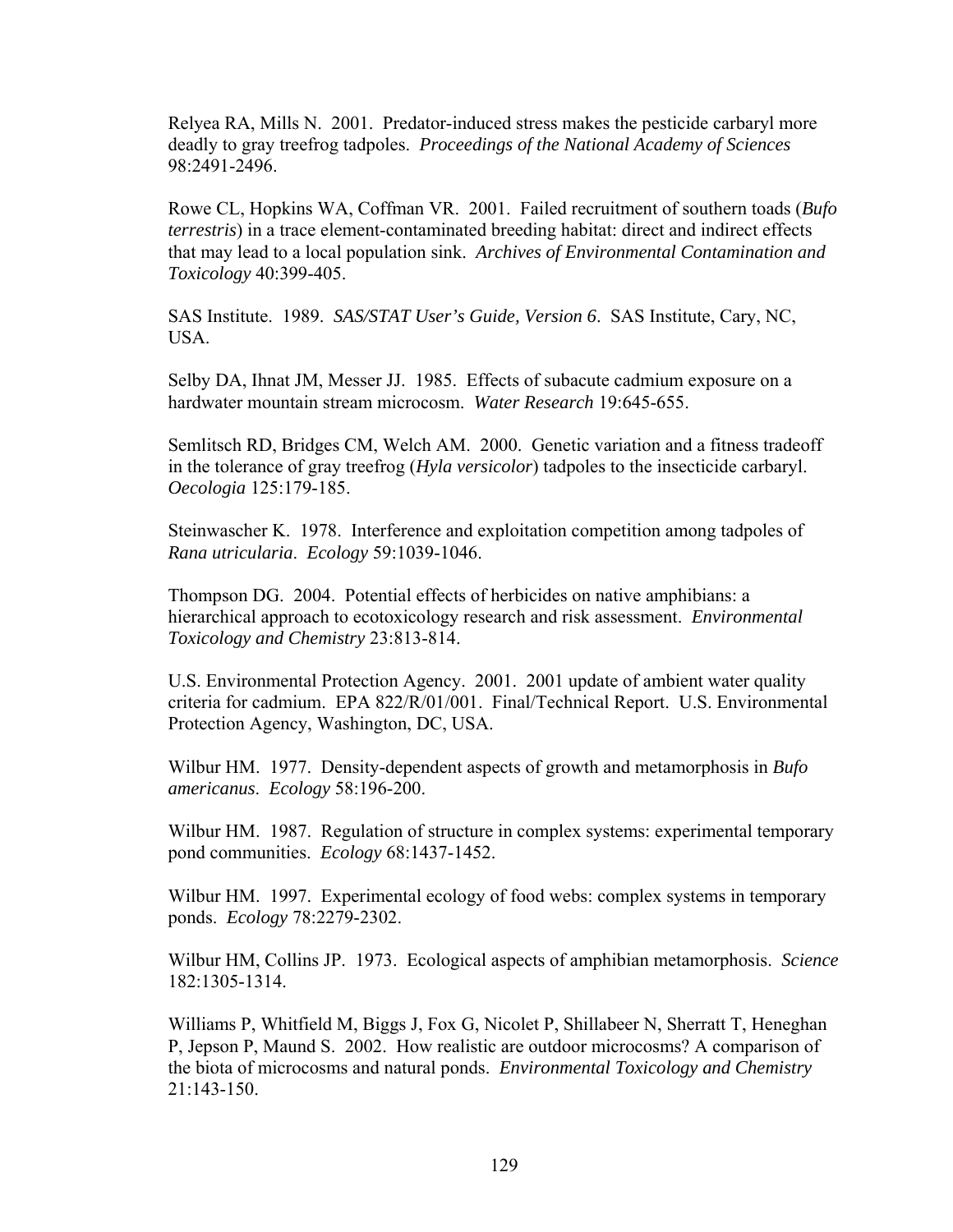Wren CD, Harris S, Harttrup N. 1995. Ecotoxicology of mercury and cadmium. In: Hoffman DJ, Rattner BA, Burton GA, Jr, Cairns J, Jr, eds, *Handbook of Ecotoxicology*. Lewis Publishers, Boca Raton, FL, USA, pp 392-423.

Zaga A, Little EE, Rabeni CF, Ellersieck MR. 1998. Photoenhanced toxicity of a carbamate insecticide to early life stage anuran amphibians. *Environmental Toxicology and Chemistry* 17:2543-2553.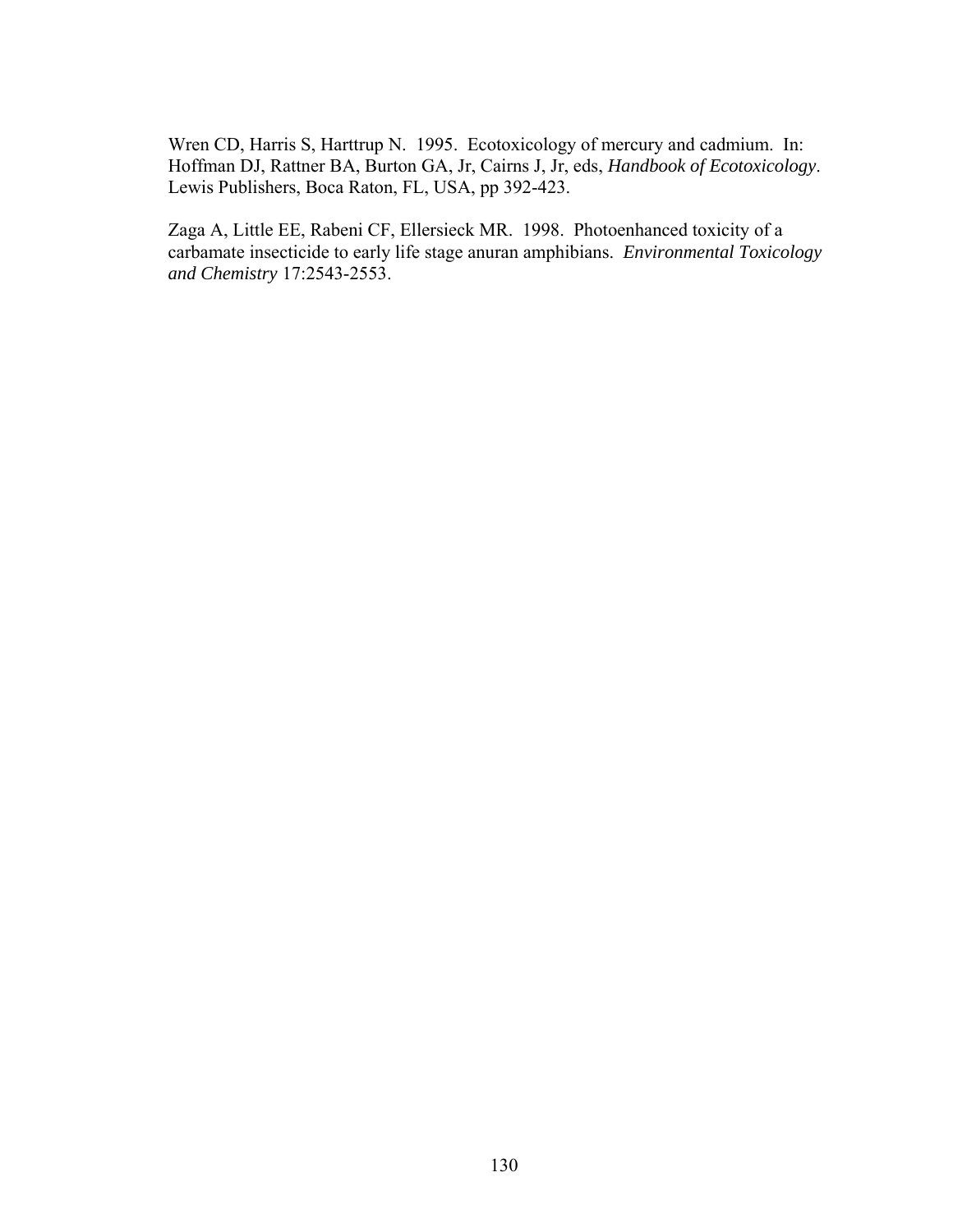Table 1. Mean ( $\pm 1$  standard error) percent survival and metamorphosis, mass, age, and cadmium content of southern leopard frog (*Rana sphenocephala* ) metamorphs reared with and without interspecific competition from American toads (*Bufo americanus*)

|                        | American toads present                          |               |               |               | American toads absent |               |  |  |
|------------------------|-------------------------------------------------|---------------|---------------|---------------|-----------------------|---------------|--|--|
|                        | Initial nominal aqueous concentration (µg Cd/L) |               |               |               |                       |               |  |  |
|                        | $\bf{0}$                                        | 5             | 18            | $\bf{0}$      | 5                     | 18            |  |  |
| Survival (%)           | 87.5                                            | 84.8          | 64.7          | 83.3          | 62.7                  | 19.3          |  |  |
|                        | $(\pm 3.1)$                                     | $(\pm 2.2)$   | $(\pm 2.8)$   | $(\pm 11.7)$  | $(\pm 3.3)$           | $(\pm 1.8)$   |  |  |
| Metamorphosis (%)      | 93.8                                            | 89.1          | 87.6          | 93.5          | 90.0                  | 80.4          |  |  |
|                        | $(\pm 2.3)$                                     | $(\pm 3.3)$   | $(\pm 1.6)$   | $(\pm 3.9)$   | $(\pm 3.9)$           | $(\pm 8.4)$   |  |  |
| Mass(g)                | 0.873                                           | 1.121         | 1.649         | 1.190         | 1.604                 | 2.360         |  |  |
|                        | $(\pm 0.056)$                                   | $(\pm 0.082)$ | $(\pm 0.079)$ | $(\pm 0.174)$ | $(\pm 0.028)$         | $(\pm 0.366)$ |  |  |
| Age $(d)$              | 58.0                                            | 61.8          | 66.0          | 58.7          | 65.8                  | 77.6          |  |  |
|                        | $(\pm 2.1)$                                     | $(\pm 0.6)$   | $(\pm 0.8)$   | $(\pm 1.1)$   | $(\pm 0.9)$           | $(\pm 1.6)$   |  |  |
| Cd content $(\mu g/g)$ | 0.2                                             | 3.4           | 6.0           | 0.2           | 2.9                   | 6.3           |  |  |
|                        | $(-)$                                           | $(-)$         | $(-)$         | $(-)$         | $(-)$                 | $(-)$         |  |  |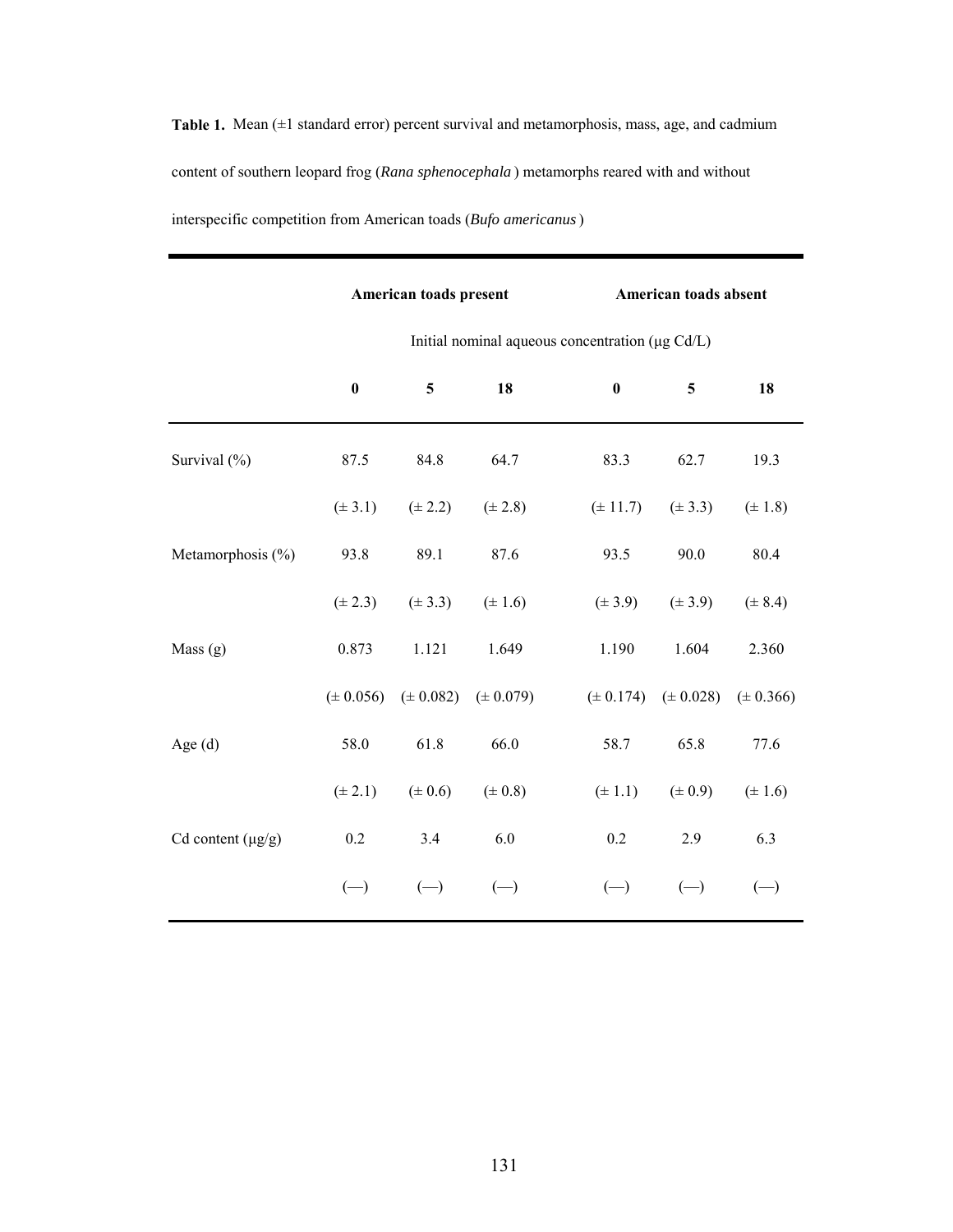#### **Table 2**. Results of univariate analyses of (co)variance for percent survival and

metamorphosis, mass, age, and cadmium content of southern leopard frog *(Rana*

*sphenocephala* ) metamorphs

| Response variable | Source               | M S      | df             | F        | $\boldsymbol{p}$ |
|-------------------|----------------------|----------|----------------|----------|------------------|
| Survival          | cadmium              | 529.3992 | 2              | 21.29    | < 0.0001         |
|                   | competition          | 380.6089 | $\mathbf{1}$   | 15.31    | 0.0007           |
|                   | cadmium*competition  | 47.5533  | 2              | 1.91     | 0.1705           |
|                   | error                | 24.8680  | 23             |          |                  |
| Metamorphosis     | cadmium              | 205.1804 | 2              | 2.97     | 0.0710           |
|                   | competition          | 5.4493   | $\mathbf{1}$   | 0.08     | 0.7812           |
|                   | cadmium*competition  | 17.5028  | $\overline{2}$ | 0.25     | 0.7781           |
|                   | error                | 68.9943  | 23             |          |                  |
| Mass              | survival (covariate) | 77.9647  | $\mathbf{1}$   | 4.92     | 0.0372           |
|                   | cadmium              | 96.7427  | $\overline{2}$ | 6.10     | 0.0078           |
|                   | competition          | 85.9802  | $\mathbf{1}$   | 5.42     | 0.0295           |
|                   | cadmium*competition  | 0.6977   | $\overline{2}$ | 0.04     | 0.9570           |
|                   | error                | 15.8566  | 22             |          |                  |
| Age               | survival (covariate) | 2.4970   | $\mathbf{1}$   | 0.13     | 0.7181           |
|                   | cadmium              | 289.5068 | $\overline{c}$ | 15.50    | < 0.0001         |
|                   | competition          | 140.9185 | $\mathbf{1}$   | 7.54     | 0.0118           |
|                   | cadmium*competition  | 65.4282  | $\overline{c}$ | 3.50     | 0.0478           |
|                   | error                | 18.6782  | 22             |          |                  |
| Cadmium content   | cadmium              | 57.0000  | $\overline{c}$ | 12.67    | 0.0070           |
|                   | competition          | 0.0000   | $\mathbf{1}$   | $0.00\,$ | 1.0000           |
|                   | cadmium*competition  | 1.0000   | $\overline{c}$ | 0.22     | 0.8070           |
|                   | error                | 4.5000   | 6              |          |                  |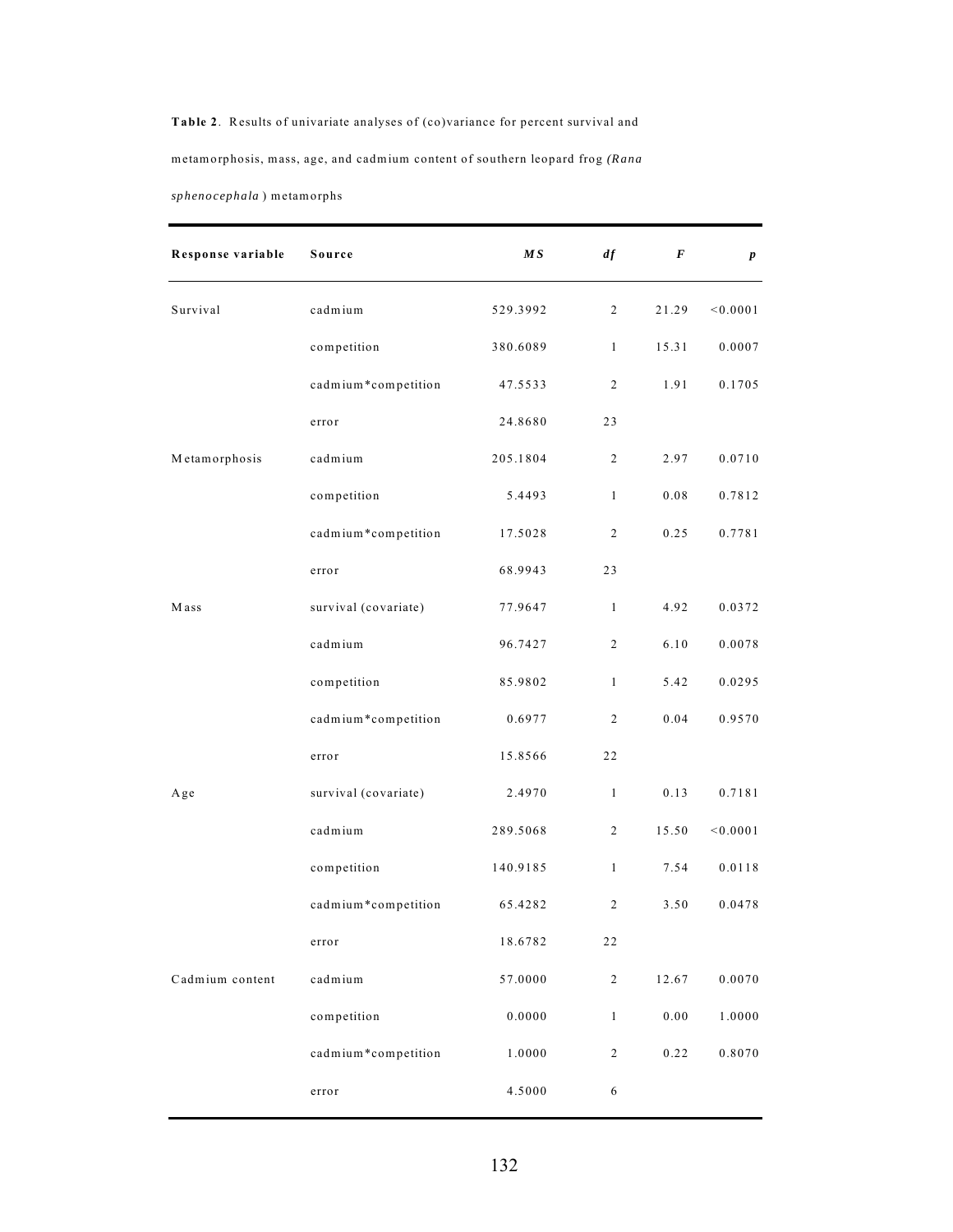Table 3. Mean  $\pm 1$  SE mass and developmental stage of southern leopard frog

*(Rana sphenocephala* ) and American toad (*Bufo americanus*) tadpoles recovered

| at the end of the study when tanks were drained |  |  |  |  |  |
|-------------------------------------------------|--|--|--|--|--|
|-------------------------------------------------|--|--|--|--|--|

|                               | Initial nominal aqueous concentration (µg Cd/L) |                   |                   |  |
|-------------------------------|-------------------------------------------------|-------------------|-------------------|--|
|                               | $\bf{0}$                                        | 5                 | 18                |  |
| <b>Southern leopard frogs</b> |                                                 |                   |                   |  |
| American toads present        |                                                 |                   |                   |  |
| Mass (g)                      | $2.722 \pm 0.289$                               | $2.052 \pm 0.163$ | $2.630 \pm 0.103$ |  |
| Stage                         | $39.3 \pm 0.6$                                  | $37.1 \pm 0.5$    | $37.3 \pm 0.6$    |  |
| American toads absent         |                                                 |                   |                   |  |
| Mass(g)                       | $2.542 \pm 0.288$                               | $2.643 \pm 0.140$ | $1.935 \pm 1.782$ |  |
| Stage                         | $37.4 \pm 1.9$                                  | $36.9 \pm 0.3$    | $40.0 \pm -^a$    |  |
| <b>American toads</b>         |                                                 |                   |                   |  |
| Mass(g)                       | $0.150 \pm -$                                   | $0.129 \pm 0.008$ | $0.101 \pm 0.007$ |  |
| Stage                         | $36.0 \pm -$                                    | $35.7 \pm 0.3$    | $35.6 \pm 0.9$    |  |

<sup>a</sup> no standard error because tadpoles were collected from only one tank.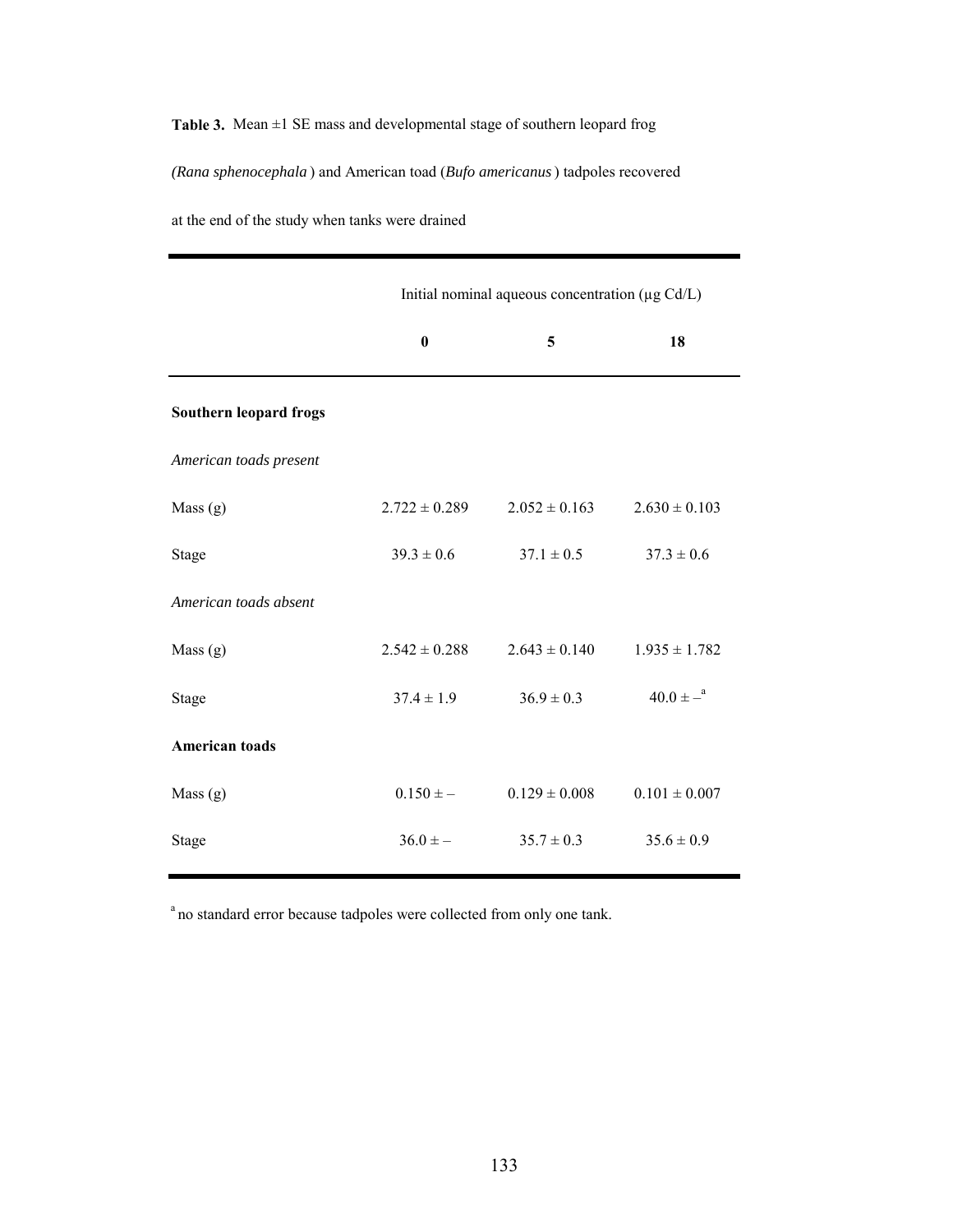Table 4. Mean ( $\pm 1$  standard error) percent survival and metamorphosis, mass, age, and cadmium content of American toads (*Bufo americanus*) reared in interspecific competition with southern leopard frogs

(*Rana sphenocephala* ) a

|                          | $\frac{1}{2}$     |               |               |  |
|--------------------------|-------------------|---------------|---------------|--|
|                          | $\bf{0}$          | 5             | 18            |  |
| Survival (%)             | 74.8A             | 53.5B         | 54.9B         |  |
|                          | $(\pm 10.8)$      | (± 4.4)       | $(\pm 2.9)$   |  |
| Metamorphosis (%)        | 99.7              | 94.7          | 98.7          |  |
|                          | $(\pm 0.3)$       | $(\pm 2.3)$   | $(\pm 0.6)$   |  |
| Mass (g)                 | $0.081\mathrm{A}$ | 0.063B        | 0.068B        |  |
|                          | $(\pm 0.004)$     | $(\pm 0.002)$ | $(\pm 0.003)$ |  |
| Age (d)                  | 27.9A             | 35.6B         | 29.5A         |  |
|                          | $(\pm 1.0)$       | $(\pm 1.3)$   | (± 0.8)       |  |
| $Cd$ content $(\mu g/g)$ | 1.1A              | 9.3AB         | 13.7B         |  |
|                          | $(\pm 0.1)$       | (± 0.2)       | $(\pm 2.4)$   |  |
|                          |                   |               |               |  |

Initial nominal aqueous concentration (μg Cd/L)

<sup>a</sup> Different letters within rows indicate significant differences due to

cadmium concentration according to the LSD test  $(p \le 0.05)$ .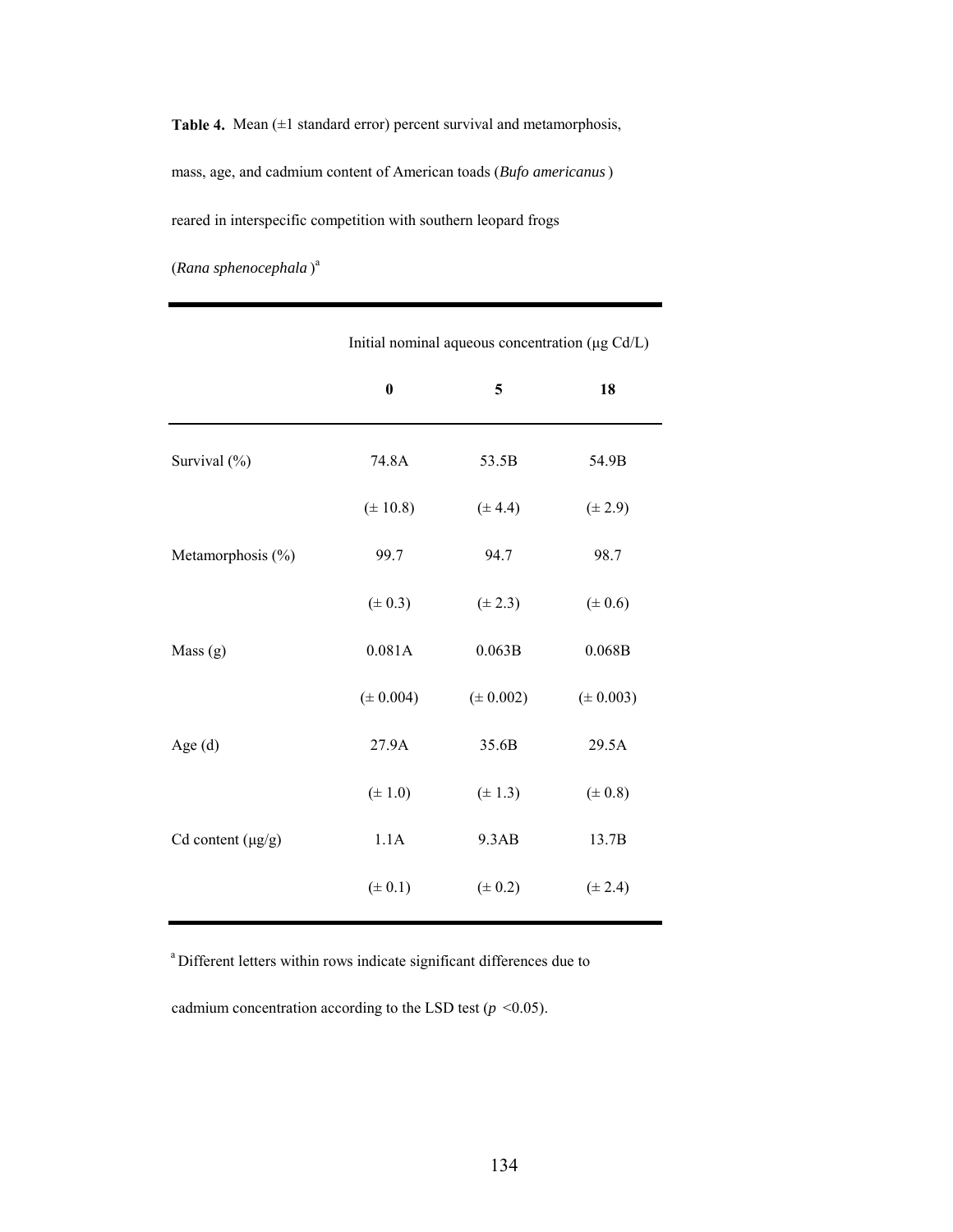# **Table 5**. Results of univariate analyses of variance for percent survival and

metamorphosis, mass, age, and cadmium content of American toad *(Bufo americanus)*

## metamorphs

| Response variable | <b>Source</b> | <b>MS</b> | df             | $\bm{F}$ | $\boldsymbol{p}$ |
|-------------------|---------------|-----------|----------------|----------|------------------|
| Survival          | cadmium       | 0.0664    | $\overline{2}$ | 4.10     | 0.0352           |
|                   | error         | 0.0162    | 17             |          |                  |
| Metamorphosis     | cadmium       | 44.8153   | $\overline{2}$ | 1.76     | 0.2016           |
|                   | error         | 25.4335   | 17             |          |                  |
| Mass              | cadmium       | 0.0004    | $\overline{2}$ | 3.97     | 0.0386           |
|                   | error         | 0.0001    | 17             |          |                  |
| Age               | cadmium       | 82.2794   | $\overline{2}$ | 11.47    | 0.0007           |
|                   | error         | 7.1764    | 17             |          |                  |
| Cadmium content   | cadmium       | 8.0000    | $\overline{2}$ | 16.00    | 0.0251           |
|                   | error         | 0.5000    | 3              |          |                  |
|                   |               |           |                |          |                  |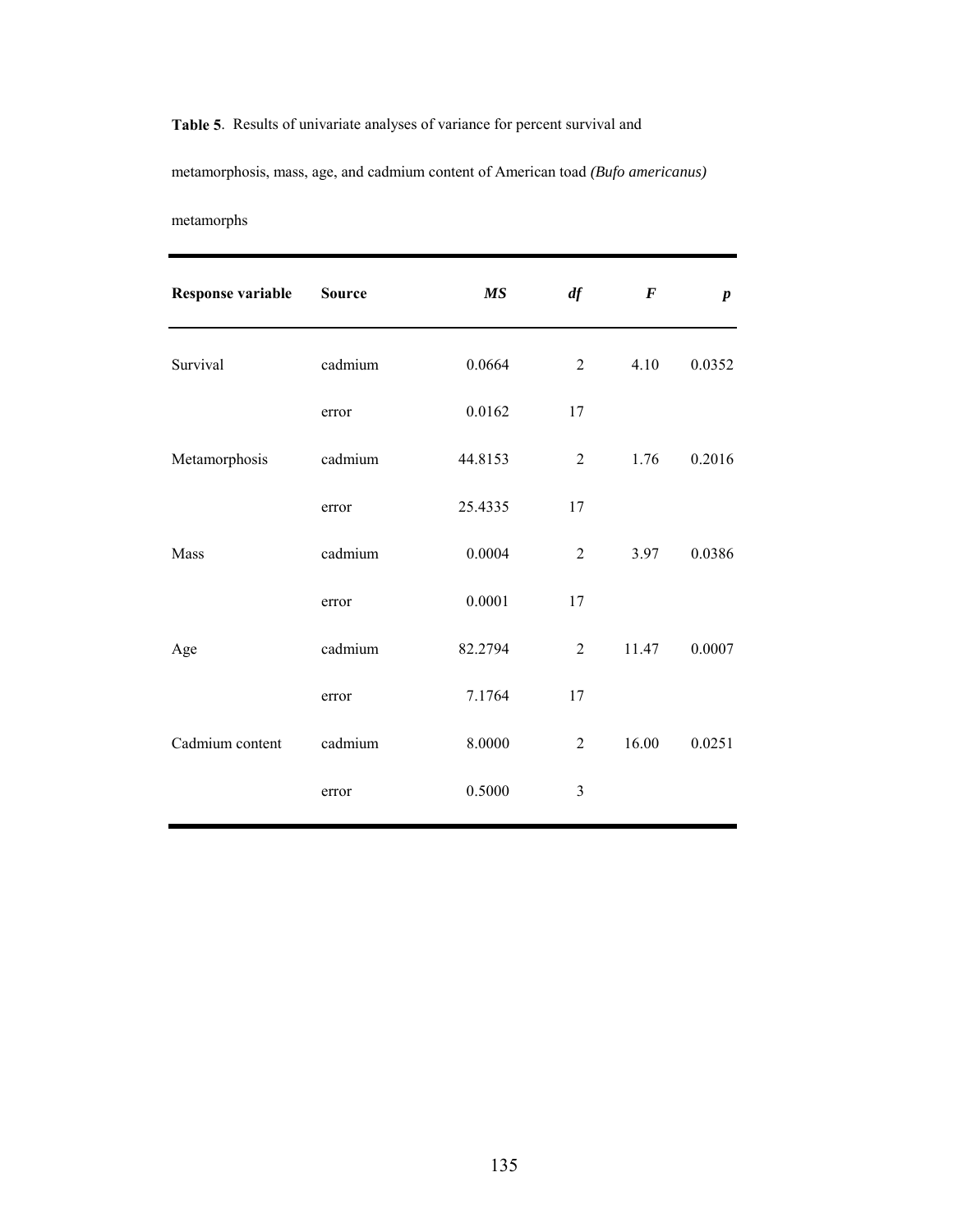**Figure 1.** Concentration of cadmium in the water column over time in tanks with (solid lines) and without (dashed lines) interspecific competition. The legend indicates the initial nominal aqueous cadmium concentrations.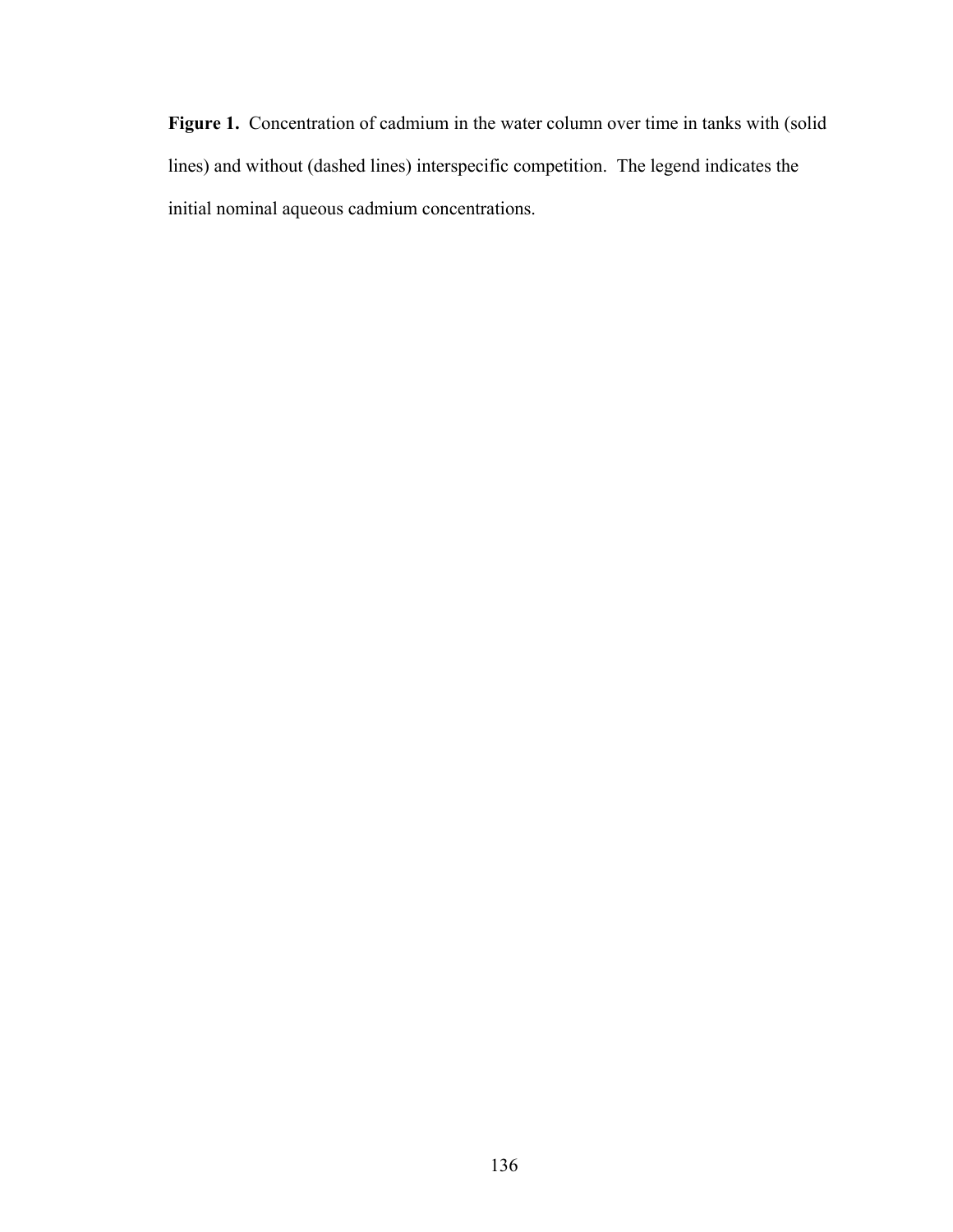

**Days after dosing with cadmium**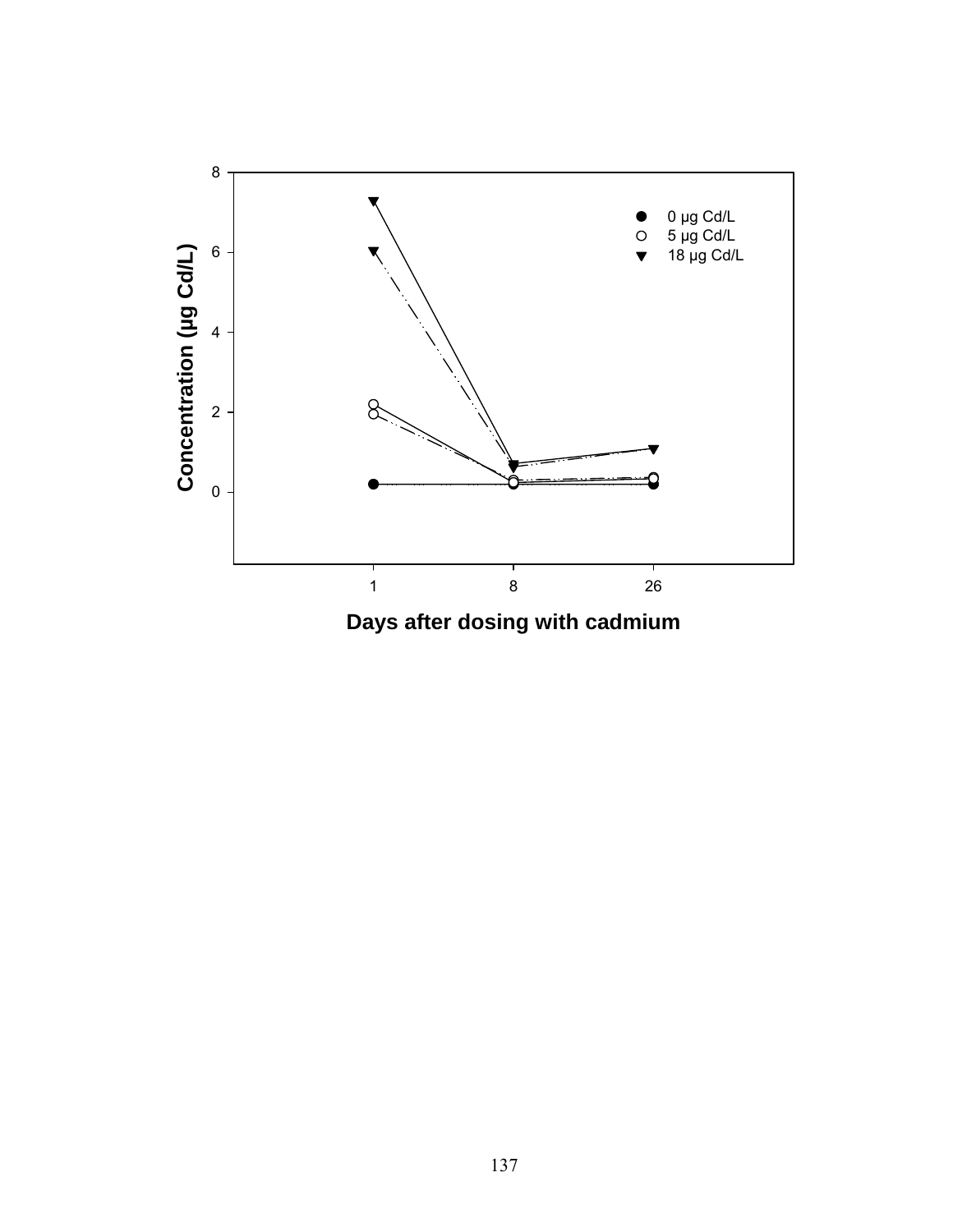**Figure 2.** Periphyton bioaccumulation of cadmium in tanks with and without interspecific competition at 26 days after dosing. The initial nominal aqueous cadmium concentrations are indicated.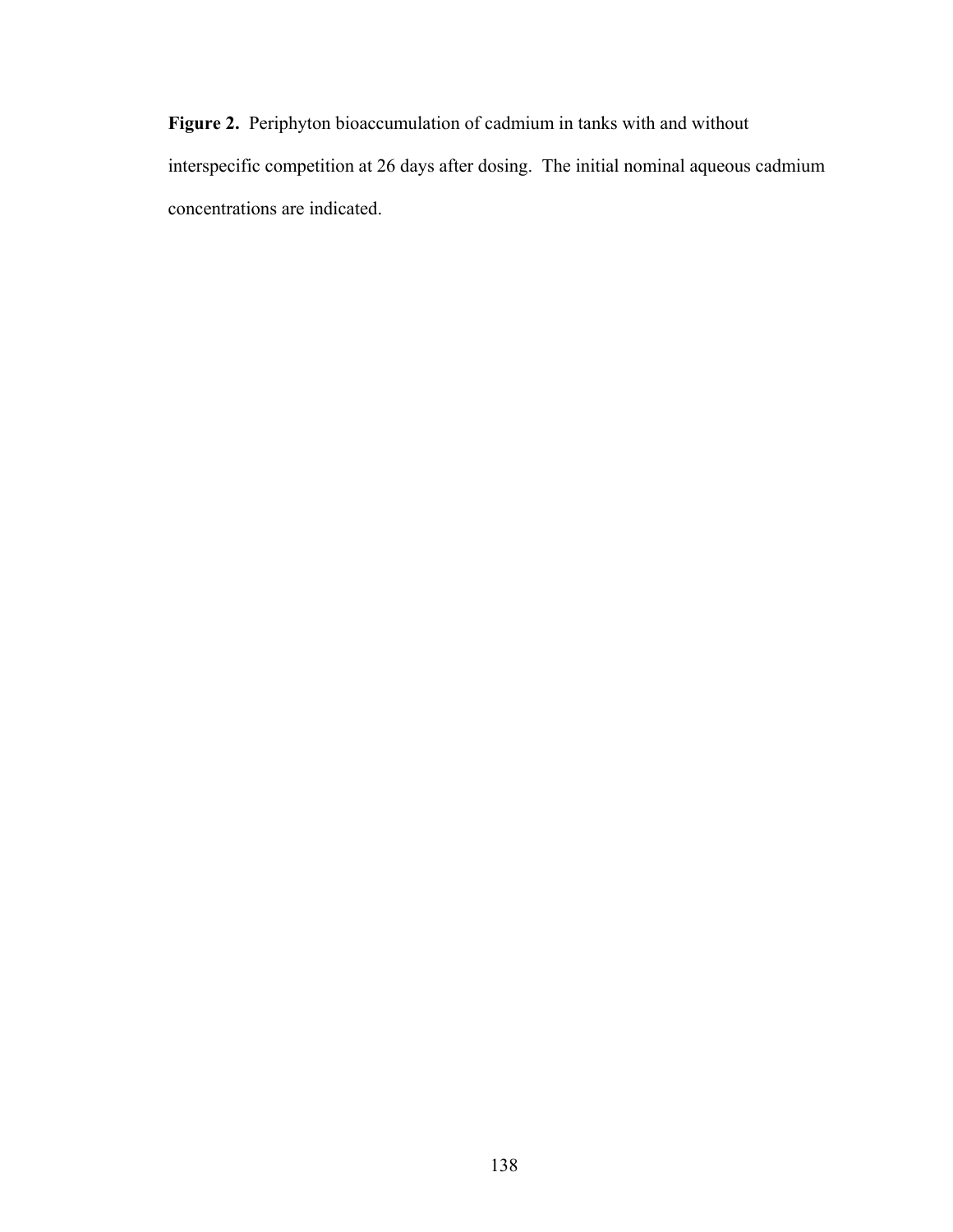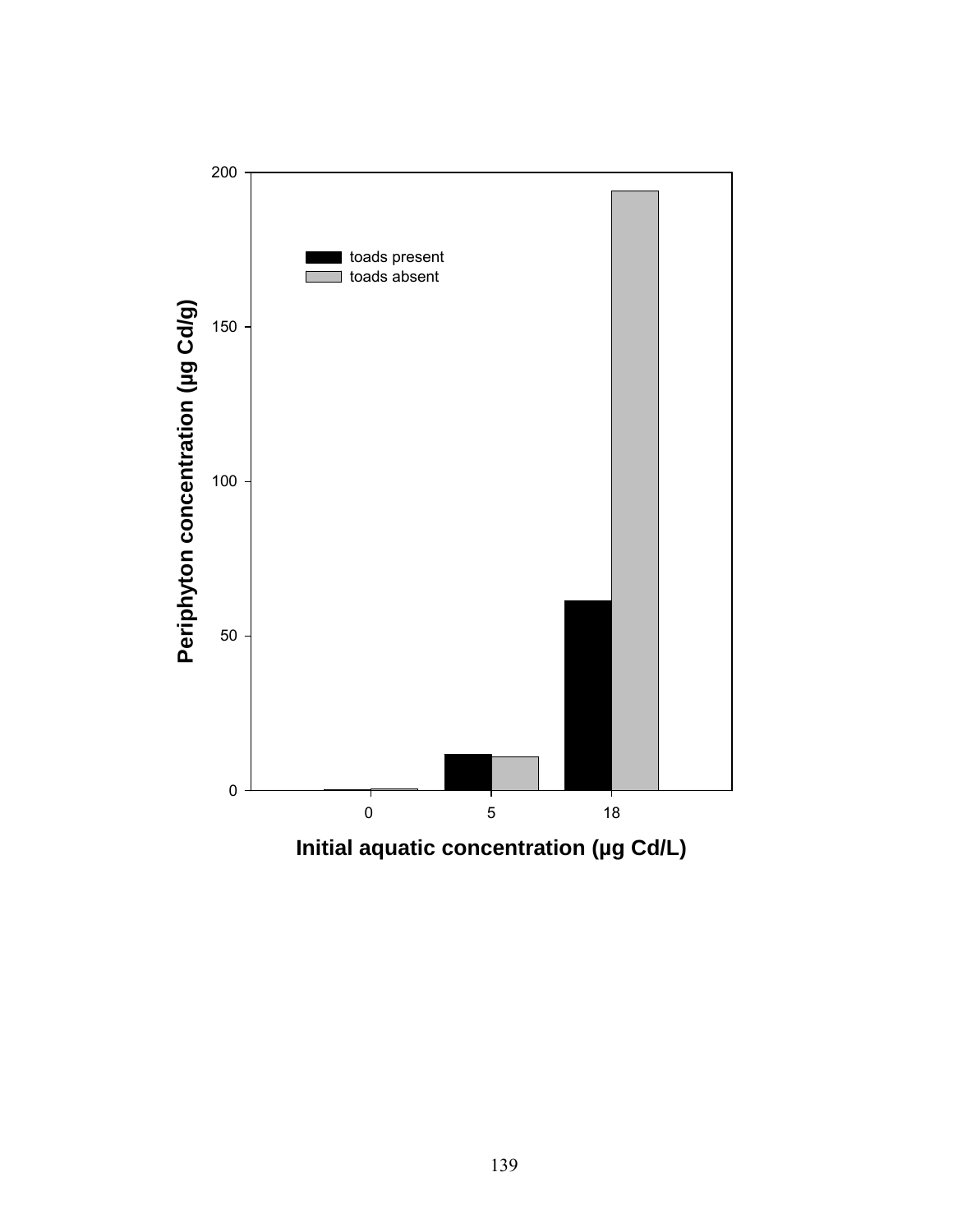**Figure 3.** Phytoplankton abundance (as chlorophyll A) over time in tanks with (solid lines) and without (dashed lines) interspecific competition. The legend indicates the initial nominal aqueous cadmium concentrations. Error bars represent  $\pm 1$  standard error.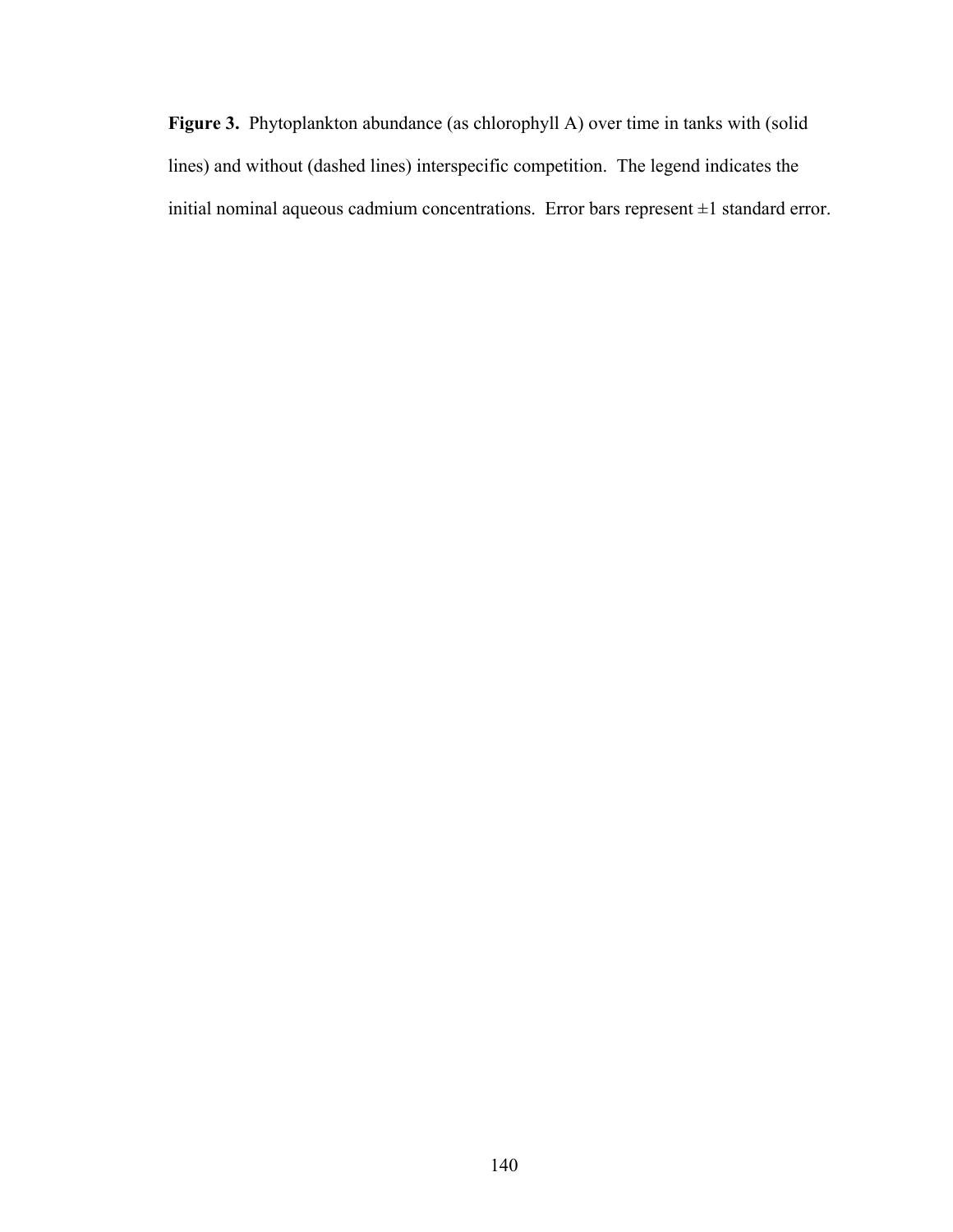

**Days after dosing with cadmium**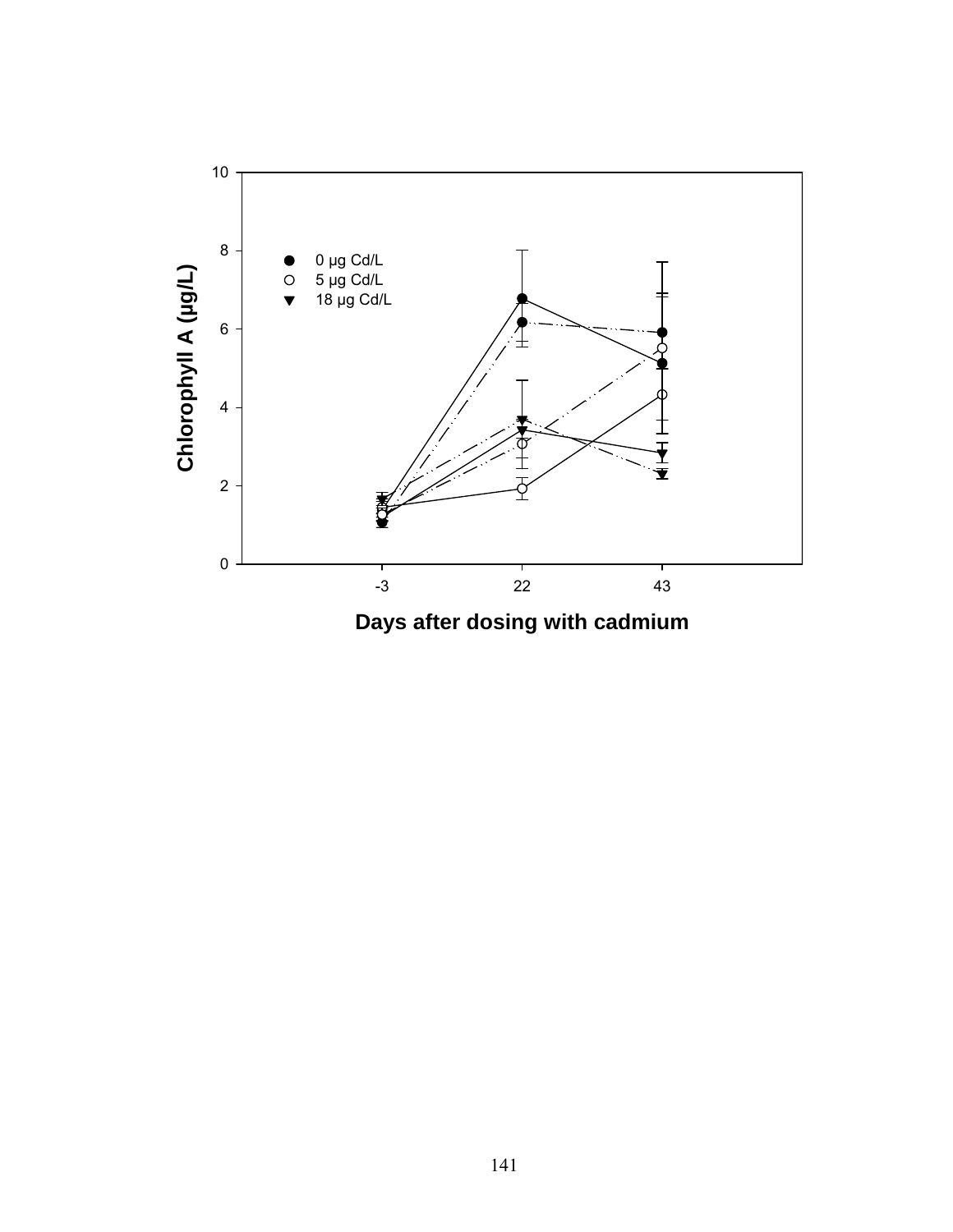**Figure 4.** Periphyton abundance (as chlorophyll A) over time in tanks with (solid lines) and without (dashed lines) interspecific competition. The legend indicates the initial nominal aqueous cadmium concentrations. Error bars represent ±1 standard error.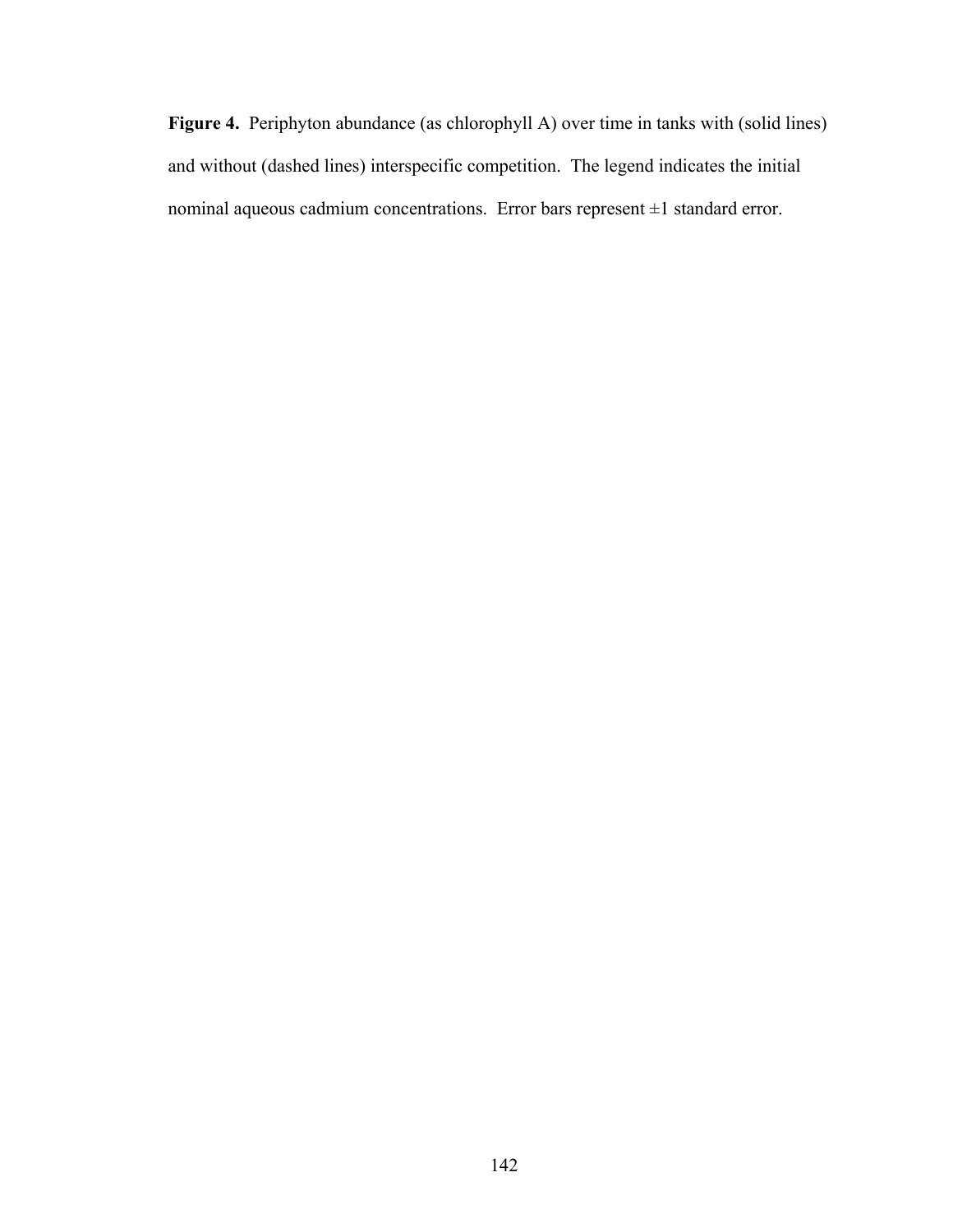

**Days after dosing with cadmium**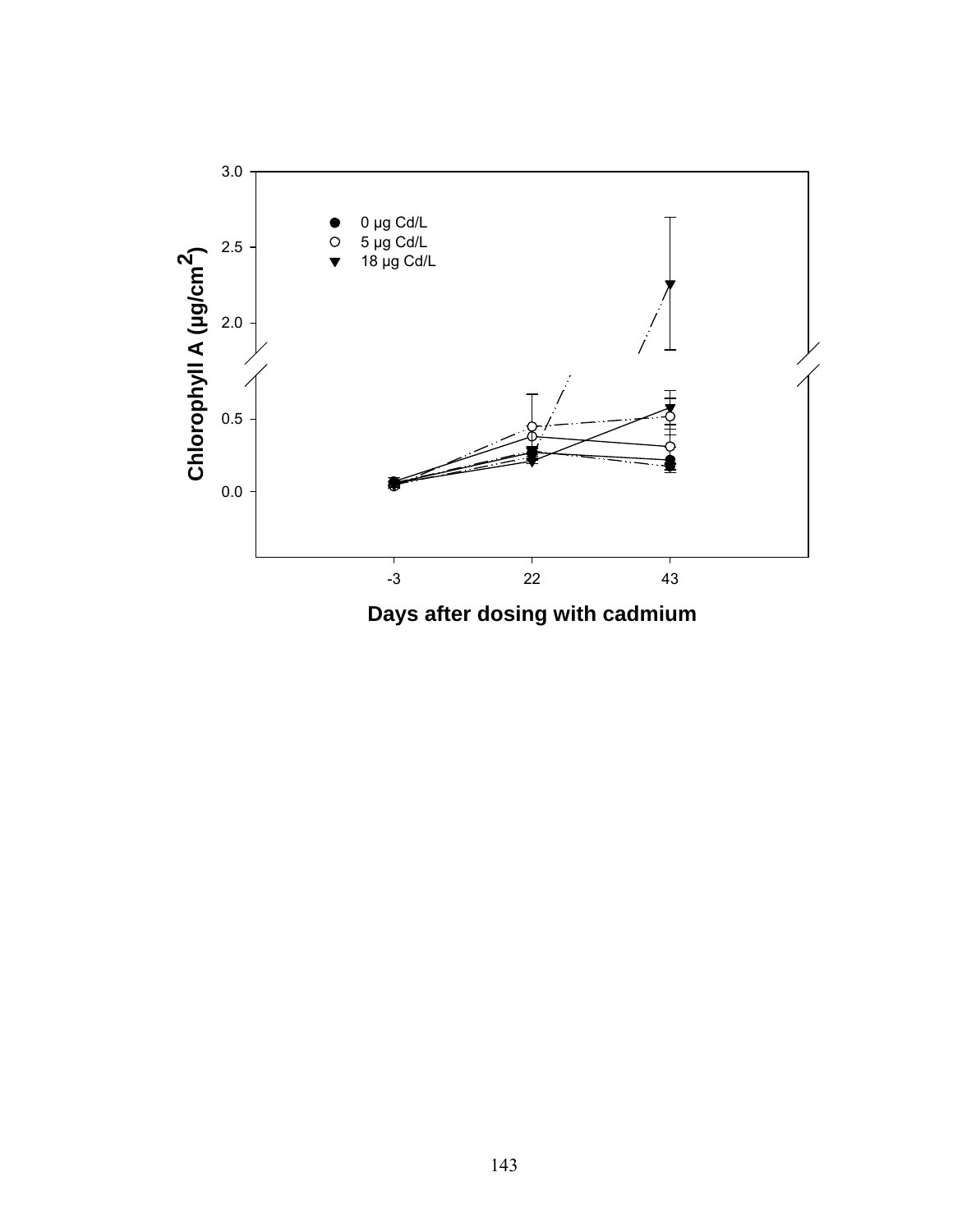#### **CHAPTER 6**

# **TERRESTRIAL PERFORMANCE OF SOUTHERN LEOPARD FROGS (***RANA SPHENOCEPHALA***) IN TWO HABITAT TYPES AFTER CHRONIC LARVAL EXPOSURE TO CADMIUM**

### **ABSTRACT**

Chemical contamination and physical alteration of the environment can each cause changes in the abundance and diversity of amphibian populations. However, these factors are typically considered in isolation using single life stages. A study was conducted to determine the terrestrial performance (i.e., growth, survival) of southern leopard frog (*Rana sphenocephala*) juveniles that had been chronically exposed to one of three concentrations of the heavy metal cadmium (initial nominal  $0, 5$ , or 18  $\mu$ g Cd/L) as larvae. Juveniles were reared in terrestrial enclosures within deciduous forest and open field habitats through their first growth season (summer to autumn). The effect of Cd on terrestrial survival depended on habitat type; survival increased with Cd level in the field enclosures and decreased with Cd level in the forest enclosures. Terrestrial survival was 73% in the forest enclosures and 54% in the field enclosures, but the difference was not significant. The trend for summer mass to increase with Cd concentration was maintained through autumn, and individuals in the field enclosures were heavier than their counterparts in the forest. Growth rate was likewise significantly affected by habitat type and Cd concentration. The forest enclosures had higher soil moisture and relative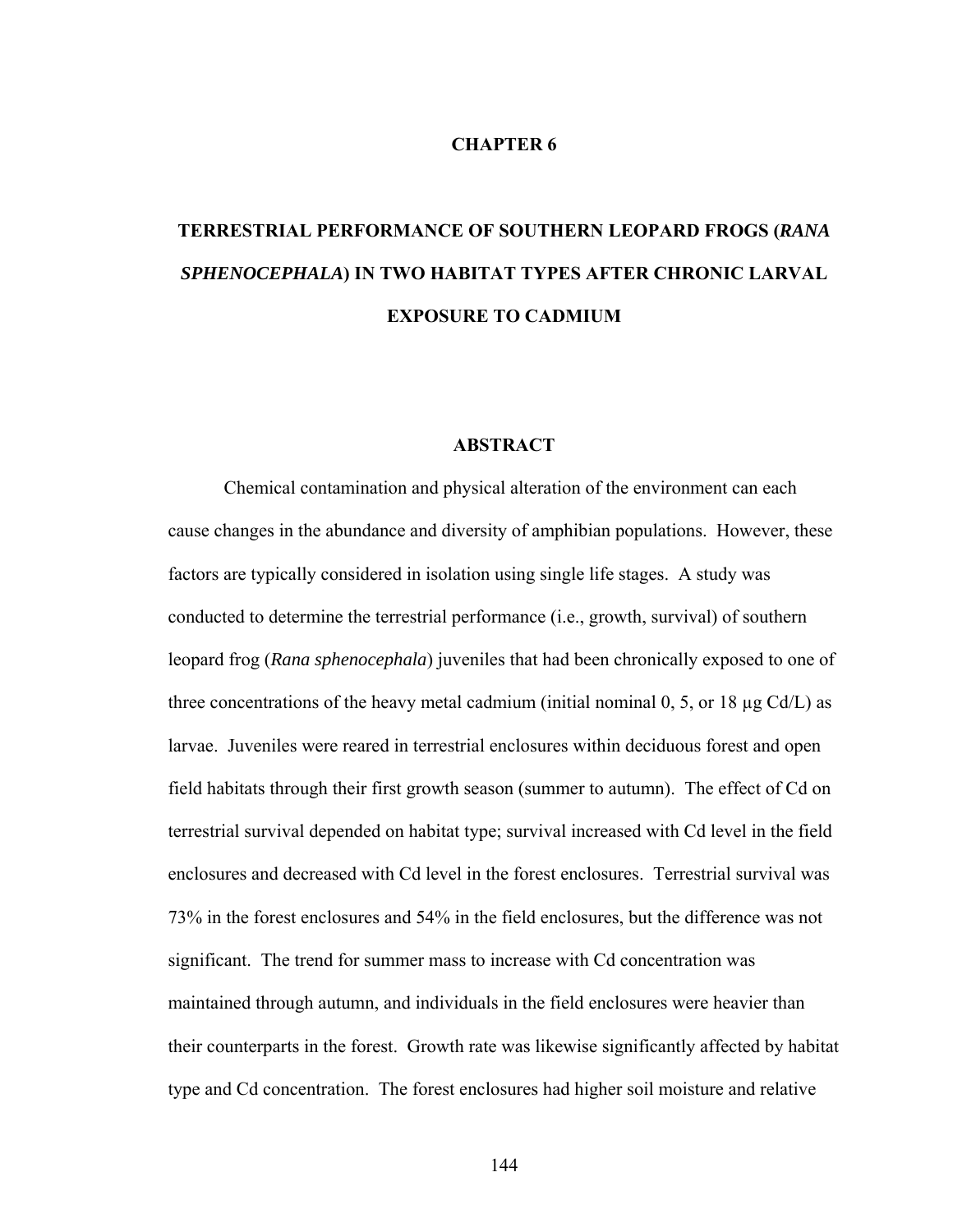humidity, and cooler air temperatures, which should be beneficial to amphibians. Larval exposure to Cd had latent effects on survival, but also conferred the advantage of a larger size at metamorphosis that remained through autumn. Southern leopard frog juveniles had higher survival in deciduous forest habitats, but slower growth was a tradeoff. Efforts to manage this species should minimize the conversion of deciduous forests to open fields around aquatic breeding sites.

#### **INTRODUCTION**

Aquatic and terrestrial habitat quality can determine the demographics and persistence of amphibian populations (Kucken et al. 1994, Rothermel 2003). The chemical contamination and physical alteration of habitat are among the leading proposed causes of worldwide amphibian declines (Collins and Storfer 2003). Although the impacts of habitat contamination and physical alteration on amphibians are typically considered separately, many natural populations must face both at once or sequentially. Physical habitat alteration has caused the decline of many amphibian populations and the driving mechanisms are often well understood (Collins and Storfer 2003). For instance, forest clear-cutting results in the removal of canopy and understory cover, soil compaction, and drier and hotter conditions, which can lead to the loss or migration of local populations (Petranka et al. 1994). Contaminants can be found in remote and relatively pristine areas, but higher concentrations potentially harmful to flora and fauna are more likely to occur closer to the vicinity of human settlement. However, chemical contamination has not been clearly linked with many instances of amphibian population decline and the potential mechanisms are more complex and may take longer to manifest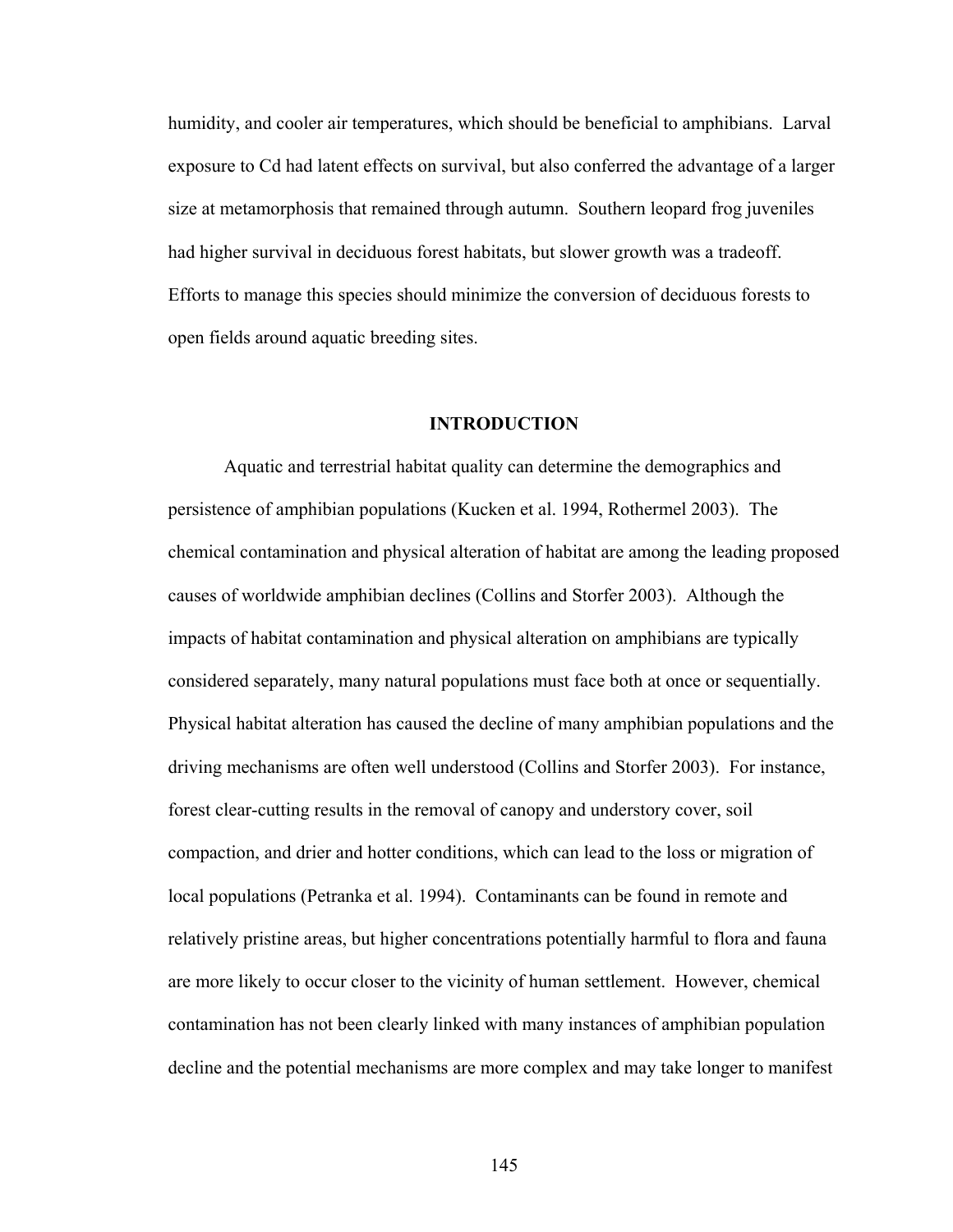(Collins and Storfer 2003). In natural systems it is often hard to separate contaminant effects from other factors, particularly when responses are delayed (Mann et al. 2003). Concentrations are often not high enough to produce direct lethality, but sublethal effects may occur that increase susceptibility to other potential stressors (Carey and Bryant 1995). It is particularly hard to determine the impacts of contamination and physical habitat alteration on biphasic amphibians because of their complex habitat use. Different life stages not only occupy different micro- or macro-habitats, but also vary in their sensitivity to environmental variables (Schuytema et al. 1991).

 Amphibian ecotoxicology research has focused primarily on aquatic contamination and early life stages (Sparling et al. 2000a). This can largely be attributed to the belief that embryos and larvae are more sensitive than juveniles and adults, which has been verified in a few laboratory studies (Hall and Swineford 1980, Schuytema et al. 1991). It is also traditionally thought that populations are primarily regulated by the aquatic environment due to high rates of mortality, although this may not be true (Biek et al. 2002, Vonesh and De la Cruz 2002). Pesticides and metals are the most thoroughly investigated contaminants (Sparling et al. 2000b). Documented environmental concentrations can result in mortality, altered growth, elevated maintenance costs, malformations, hermaphroditism, behavioral changes, and body residues in larvae (Rowe et al. 1998, Hayes et al. 2002, Boone and James 2003, Broomhall and Shine 2003, Bridges et al. 2004). Metamorphic traits such as mass and age at metamorphosis may also be affected (Boone and James 2003). Most research suggests that aquatic contamination has no or only sublethal impacts on amphibians at concentrations typically found in the environment (Pauli et al. 1999, Wojtaszek et al. 2004). However, sublethal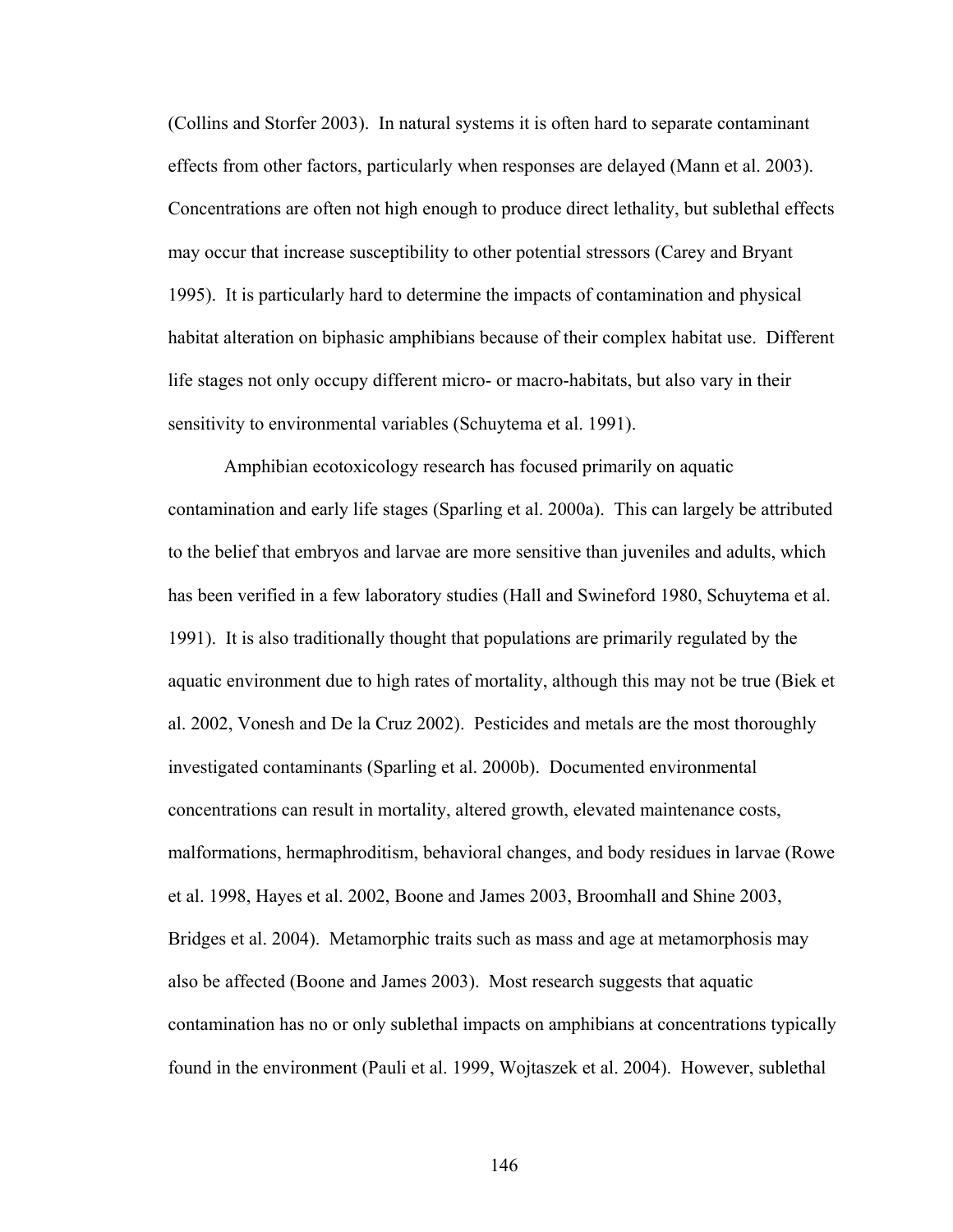toxicity may contribute to lethality, lower body condition, or altered behavior in a multiple stressor scenario, even after exposure has ended (Broomhall and Shine 2003). Given that potential stressors such as predation, competition, disease, and desiccation are persistent threats, sublethal responses should be considered highly important. Changes in amphibian species abundance and diversity have been documented in areas where breeding sites are contaminated (Kucken et al. 1994, Bonin et al. 1997, Bishop et al. 1999). Causality is usually attributed to low recruitment because of contaminantassociated early life stage mortality. However, the loss of terrestrial life stages following metamorphosis is another possibility. A reduction in juvenile body condition due to larval exposure history or the quality of the surrounding terrestrial environment may result in increased mortality or delayed maturity and subsequent population declines.

 Following metamorphosis, biphasic amphibians leave the breeding site and move into the surrounding terrestrial environment. Upland habitats are utilized for foraging, migration, dispersal, aestivation, and hibernation. Particularly fossorial species will not return to aquatic areas until maturation, which may take several years, and then leave again shortly after breeding. Unfortunately, buffer zones around water bodies are often not required or are of insufficient width to encompass core habitats (Semlitsch and Bodie 2003). Species diversity and abundance at wetlands depends on the composition of the adjacent landscape (Houlahan and Findlay 2003, Porej et al. 2004). Any changes in connectedness and quality that reduce post-metamorphic survival, growth, or time to maturity could have important impacts on fitness and population persistence (Rothermel 2003). Land alteration has been associated with less diverse amphibian communities (Hecnar 1997) and favors those species that can adapt to or tolerate disturbance (Collins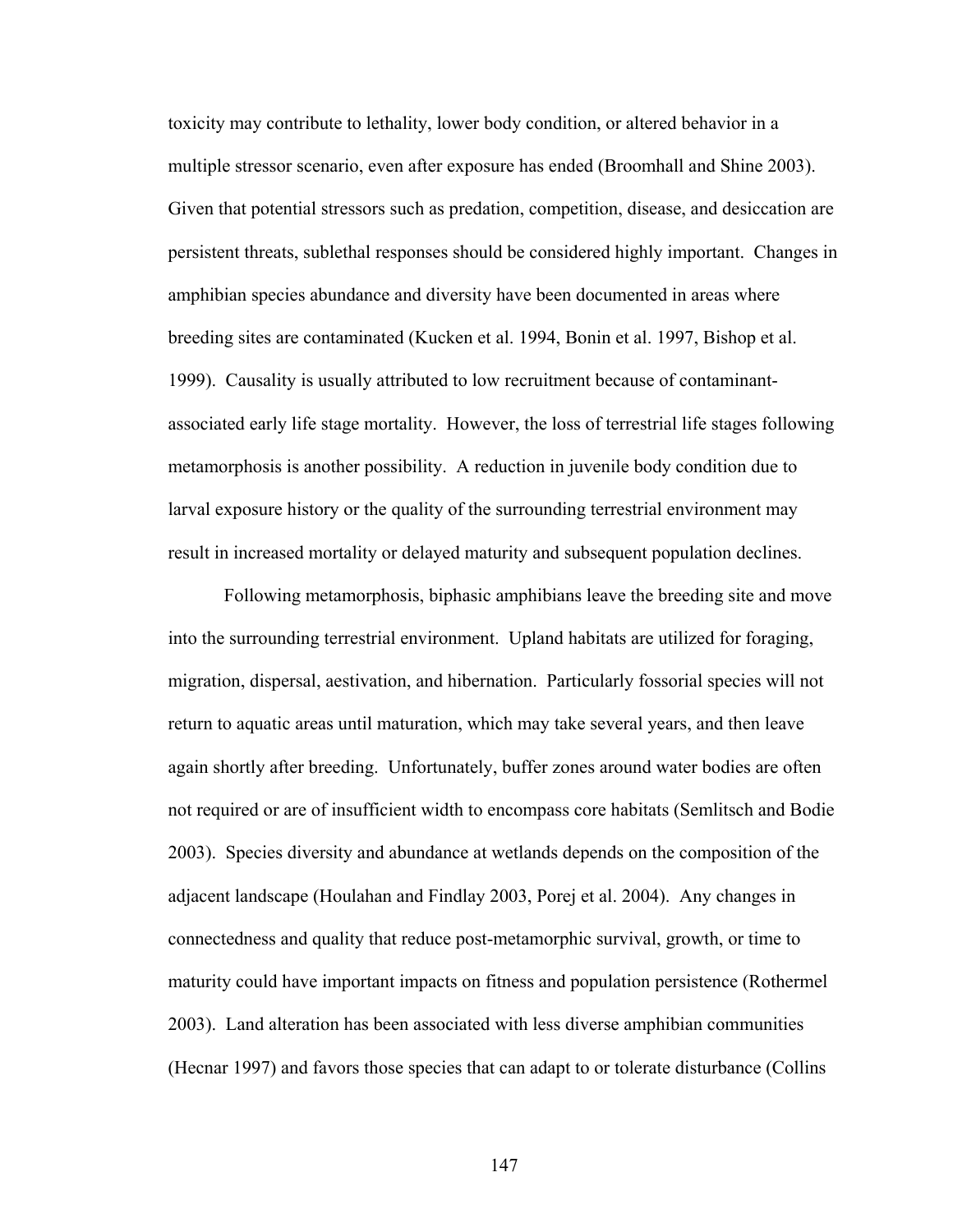and Storfer 2003). Land use change may also influence terrestrial permeability and the maintenance of metapopulation dynamics (Marsh and Trenham 2001, Chan-McLeod 2003). One of the most common types of land change is the conversion of forests into fields for grazing animals or open space. Such conversion is likely detrimental to forestdependent amphibians, beneficial to species found in open environments, and may be of neutral or beneficial consequence to habitat generalists (Delis et al. 1996). However, research has focused primarily on forest management, cropland agriculture, and urbanization, and has neglected pastures, old fields, and other open spaces dominated by grasses and forbs (but see Rothermel and Semlitsch 2002, Rothermel 2004). Relative to forests, fields are characterized by wider temperature ranges, higher winds, greater sun exposure, and denser ground cover. All of these characteristics may be detrimental to amphibians because of their limited mobility and high rates of evaporative water loss (Rothermel and Semlitsch 2002), and may increase the likelihood of predation (Rohr and Madison 2003).

 It is unknown whether metamorphs emerging from chemically contaminated breeding sites are more sensitive to terrestrial cover type than those with contaminantfree larval histories. Mechanisms for increased sensitivity could include an altered age or size at metamorphosis, or poor body condition due to body residues that affect organs and physiological processes. The harmful potential of residues is obvious, and both smaller body size and slower development have been associated with delayed maturity and poorer fitness (Smith 1987, Semlitsch et al. 1988). The future of those surviving metamorphosis from a contaminated environment is sometimes predicted based on metamorphic traits (e.g., Boone and James 2003). Unfortunately, the accuracy of these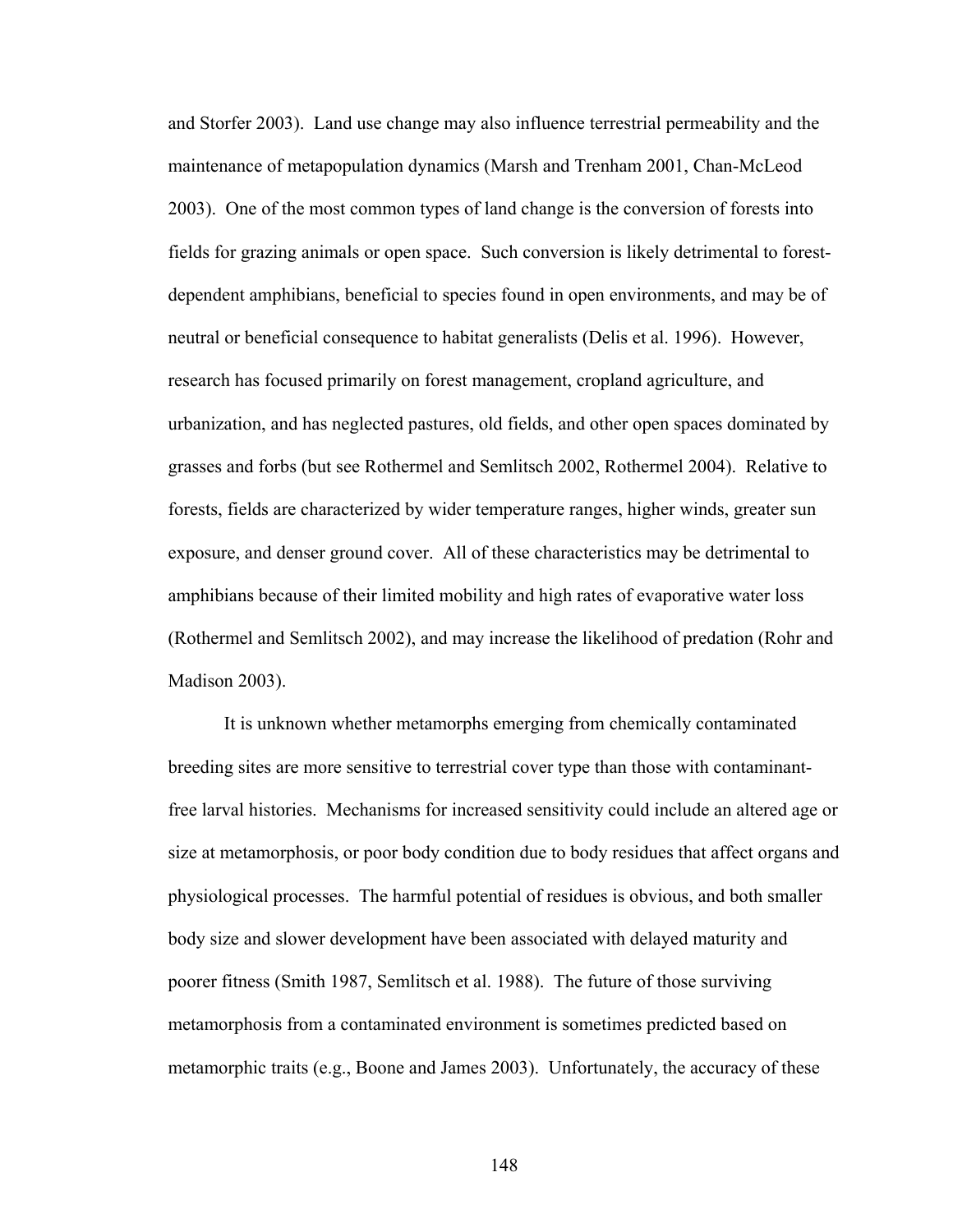predictions remains largely untested because almost all early life stage studies stop before or at metamorphosis. Laboratory and single-habitat-type enclosure studies indicate no difference in the terrestrial performance (i.e., growth, survival) or locomotory capacity of juveniles with different exposure histories (Rowe et al. 2001, Rehage et al. 2002, Boone, in press). However, larval exposure to some contaminants may cause persistent malformations (Plowman et al. 1994) or greater risk of terrestrial desiccation (Rohr and Palmer 2005). Recent evidence suggests amphibian population dynamics are sensitive to juvenile survival rates (Trenham et al. 2000, Biek et al. 2002, Vonesh and De la Cruz 2002). Therefore, ecotoxicological research should examine not only the premetamorphic period, but also the subsequent juvenile stage. The first growth season may be the most important because it is when terrestrial mortality appears to be greatest (Breden 1988, Rothermel 2003).

 Research was conducted on the terrestrial performance of southern leopard frog (*Rana sphenocephala*) juveniles in outdoor enclosures after chronic larval exposure to the heavy metal cadmium (Cd). The enclosures were located in deciduous forests and open fields. Southern leopard frogs occupy the southeastern United States and appear to be habitat generalists because of their association with deciduous and coniferous forests, pastures, mown fields, agricultural areas, and residential neighborhoods (Mitchell 1986, Delis et al. 1996, Hanlin et al. 2000, Zampella and Bunnell 2000, Donnelly et al. 2001). Southern leopard frogs will breed in metal-contaminated water bodies and larvae can obtain significant body burdens (Burger and Snodgrass 2001, Pollio 2001). Recruitment from particularly impacted sites can be quite low (Pollio 2001) and the fate of those surviving to metamorphosis is unknown. Cadmium is a U.S. Environmental Protection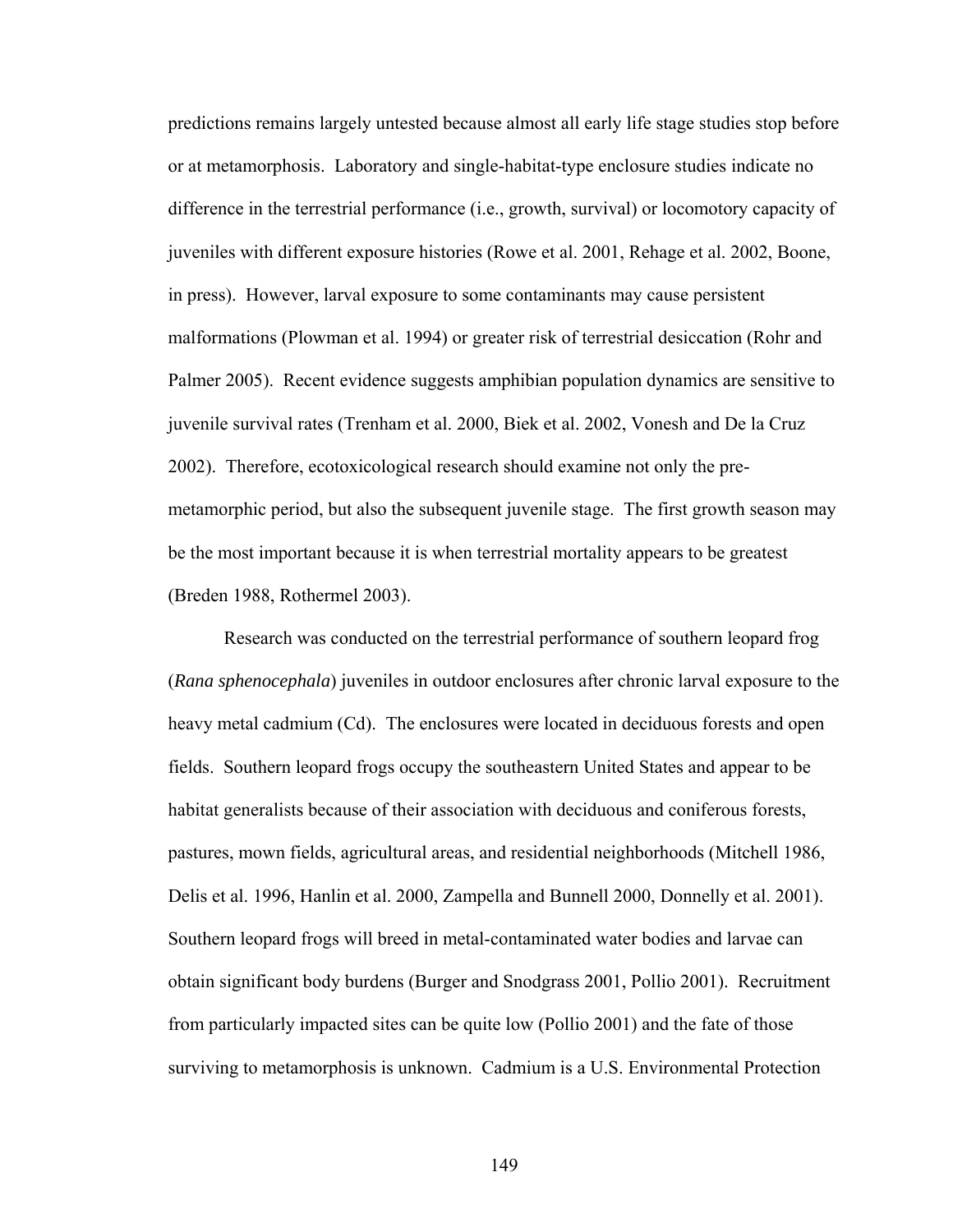Agency contaminant of concern that is a by-product of zinc, lead, and copper production and known for its toxicity to wildlife at concentrations found in the environment due to human activities (Eisler 1985). Wetlands and other water bodies may become contaminated with Cd from industrial effluent, mining runoff, aerial deposition from smelters, and runoff from agricultural fields on which sewage sludge or phosphate fertilizers are applied (Eisler 1985). Southern leopard frogs chronically (stages 25 - 42; Gosner 1960) exposed to Cd in outdoor aquatic mesocosms (1325-L polyethylene cattle tanks) experience lower survival, higher whole body Cd residues, larger metamorphic mass, and a longer larval period with increasing aquatic concentration (Chapter 5). The larger mass results from lower survival and subsequent competitive release, and from direct toxicity that stimulates growth (Chapter 5). While a larger body mass may be beneficial (Morey and Reznick 2001), a delay in emergence (Semlitsch et al. 1988) and the possession of a Cd body burden (Hopkins et al. 1997) could hinder terrestrial success. Cadmium not only alters metamorphic traits, but also accumulates in organs and disrupts physiological processes (Eisler 1985). Therefore, survivors of Cd exposure may have lower success in the terrestrial environment relative to amphibians from uncontaminated sites. One very pragmatic way of determining the terrestrial performance of juvenile amphibians in a natural setting is to rear them in outdoor enclosures. Enclosures have been used by both ecologists (Pechmann 1995, Altwegg 2003) and ecotoxicologists (Hopkins et al. 1997, Laposata and Dunson 2000) to answer questions about the success of post-metamorphic amphibians in terrestrial habitats. Confinement to a specific area provides greater experimental control than would occur in a tracking study. Individuals can be monitored at predetermined times and their habitat use and density are known.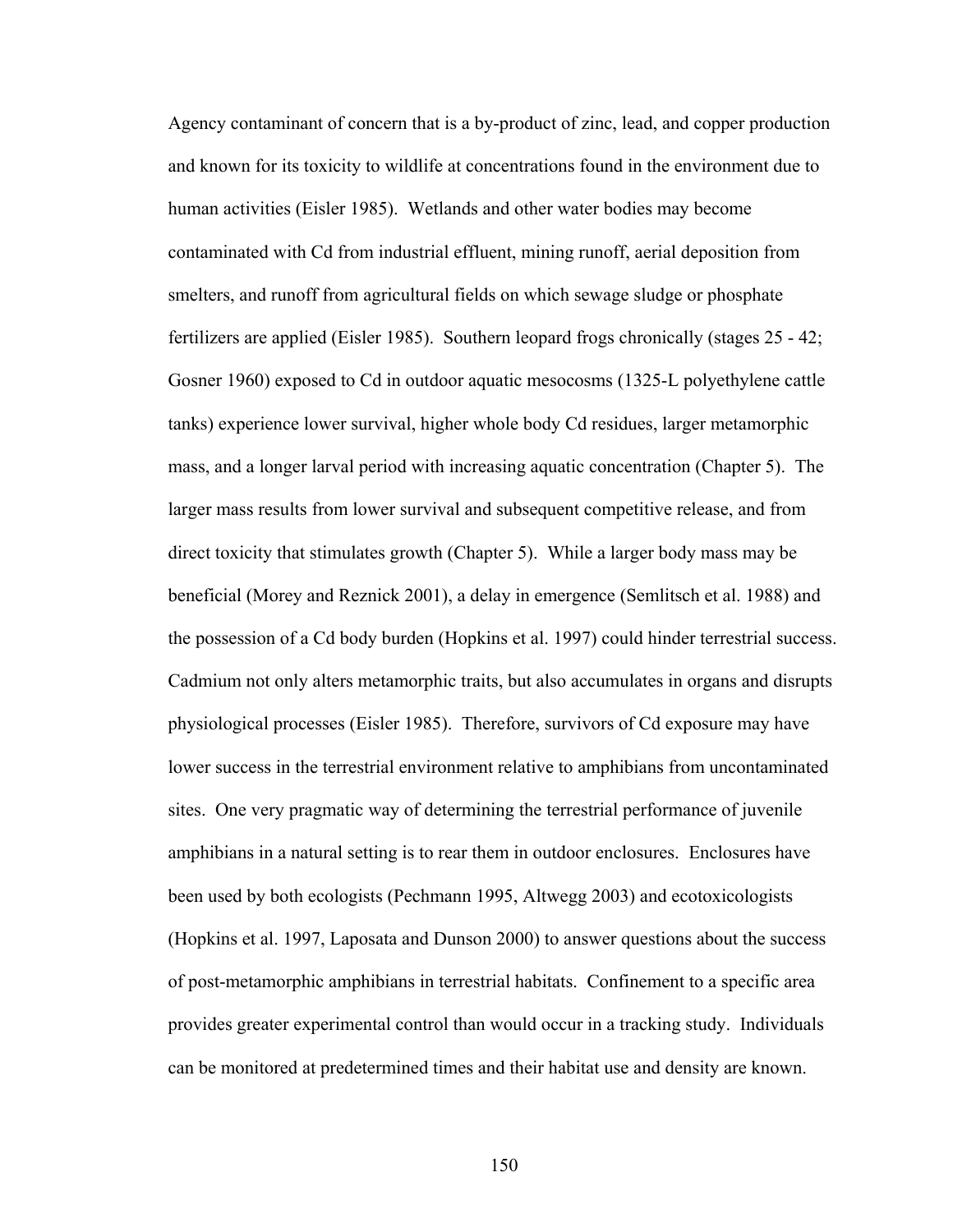The objective of the study was to determine whether the growth rate, mass, and survival (i.e., performance) of juveniles are influenced by larval exposure to Cd, terrestrial habitat type, or their interaction through the first growth season. It was predicted that individuals reared in uncontaminated larval conditions would have better terrestrial performance because of an absence of body burdens and a longer time to forage in the enclosures. However, the smaller mass at metamorphosis of unexposed individuals may result in higher mortality or poorer growth (Morey and Reznick 2001); young, small juveniles are very susceptible to desiccation, starvation, and predation (Ray 1958, Freeland and Kerin 1991). Although southern leopard frogs are habitat generalists, it was predicted that their performance would be better in the forest sites because of the milder climatic conditions and because the juveniles were obtained from eggs oviposited in forest ponds. This study was intended to provide data for both contaminant risk assessors and land managers interested in conserving habitat for southern leopard frogs.

#### **MATERIALS AND METHODS**

#### *Study organisms*

The southern leopard frog (*Rana sphenocephala*) metamorphs used for this study were obtained from aquatic outdoor mesocosms that had been dosed with Cd (Chapter 5). The mesocosms (1325-L volume polyethylene cattle tanks; Behlen PolyTuff, Columbus, NE, USA) were set up in March 2004 on a mown field at the USGS Columbia Environmental Research Center (Columbia, MO, USA). Each mesocosm contained approximately 950 L of softened well water (hardness  $\approx$  55 mg CaCO<sub>3</sub>/L), 1 kg of deciduous leaf litter, and algae and plankton inoculated from natural ponds. After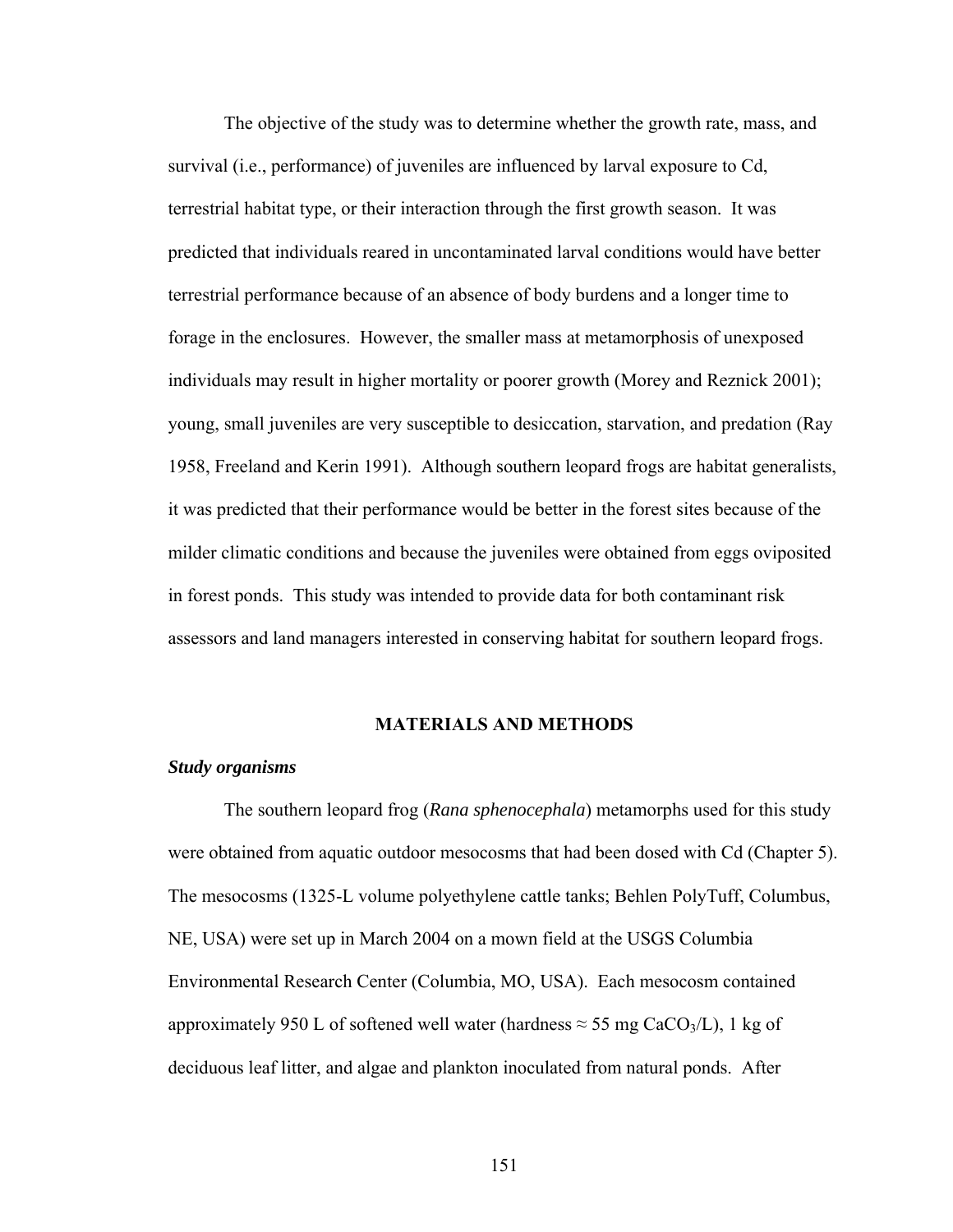periphyton was observed growing on the walls, mesocosms were dosed once in late April at the initial nominal aqueous concentrations of 0, 5, and 18  $\mu$ g Cd/L. These concentrations represent the Cd treatment levels that will be referred to throughout the rest of the chapter. Eight days later, each mesocosm received 50 southern leopard frogs and 120 American toads (*Bufo americanus*) that were at developmental stage 25 (Gosner 1960). The tadpoles had hatched in the laboratory from eggs collected out of forest ponds at the University of Missouri Thomas Baskett Wildlife Area (Boone County, MO, USA). The American toads were added to provide an additional source of stress in the form of interspecific competition, which frequently occurs among these two springbreeding species. The tadpoles were allowed to grow undisturbed until metamorphosis, when the metamorphs were collected and transported to a laboratory. When tail resorption was complete (i.e., Gosner stage 46), southern leopard frogs were weighed and toe-clipped. Two toes on different feet were removed from each southern leopard frog, and frogs assigned to the same terrestrial enclosure had unique toe clips. Southern leopard frogs from different Cd treatments were kept in separate moist plastic containers until there were enough to stock an enclosure. Most southern leopard frogs were in the laboratory no more than three days after being toe-clipped.

#### *Experimental design*

The enclosures were located at the 911-ha Thomas Baskett Wildlife Area. This property has been used for ecological research since 1938 and consists of deciduous forests with sparse ground vegetation, and open fields maintained by mowing and controlled burns. The predominant deciduous tree species were black hickory (*Carya texana*), white oak (*Quercus alba*), and black maple (*Acer nigrum*). The open fields were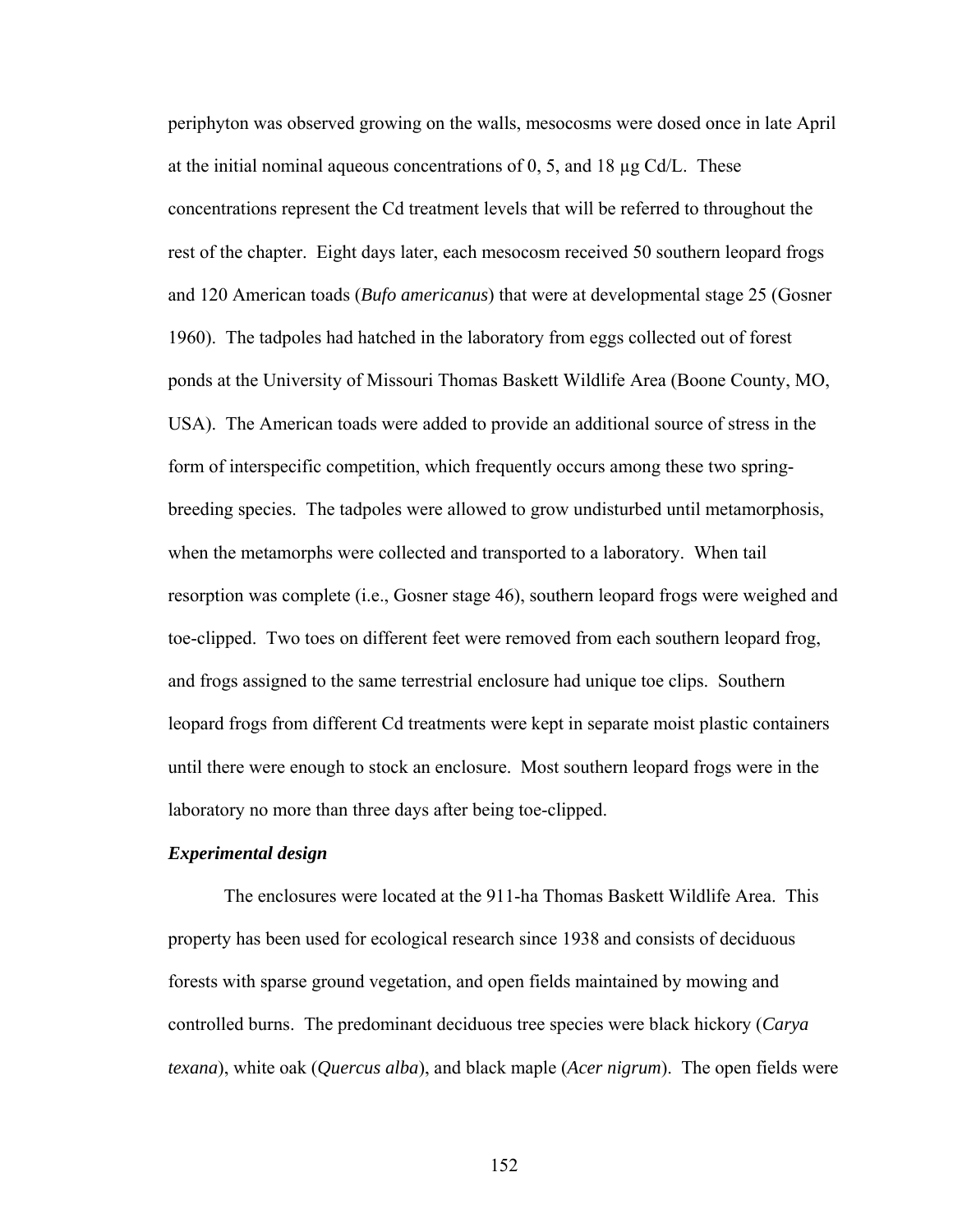dominated by little bluestem (*Andropogon scoparius*), lespedeza (*Lespedeza virginica),* and common ragweed (*Ambrosia artemisiifolia*). A total of 24 enclosures were built in autumn 2002; half were in deciduous forest habitat and half in open field habitat (hereafter, "forest" and "field"). Enclosures were located >40 m from any habitat edges. There were two sites within each habitat type, and each site contained two blocks of three adjacent enclosures. Within each site, the two blocks were located 20 to 40 m apart. Each square enclosure was approximately 9  $m^2$  and the walls were made of aluminum flashing (91-cm wide) buried approximately 45-cm deep and standing as tall. The corners were attached to a piece of angle iron and untreated wooden stakes helped support the walls. On top of the walls was a 10-cm lip made of hardware cloth and glued to the flashing with silicone. Half of the lip (i.e., 5 cm) was on the inside of the enclosures to prevent southern leopard frogs from climbing out, and the other half was on the outside to prevent predators and competitors from climbing in. However, given the height of the walls and the fact that the enclosures were not covered, trespassing was possible although predators or their sign were not observed in the enclosures. The enclosures were open-bottomed such that the floor was the natural substrate. Invertebrate prey could move in and out so there was no supplemental feeding. Each enclosure contained one soil moisture probe buried just below the surface (Watermark; Irrometer Company, Inc., Riverside, CA, USA). Halfway between the two blocks at each site was a weather station that consisted of a rain gauge and a temperature and relative humidity sensor (Hobo® Pro Series; Onset Computer Corporation, Bourne, MA, USA). The rain gauge and sensor stood 120 and 45 cm above ground, respectively. Soil moisture and rainfall data were collected once weekly, and the Hobo sensors took hourly readings.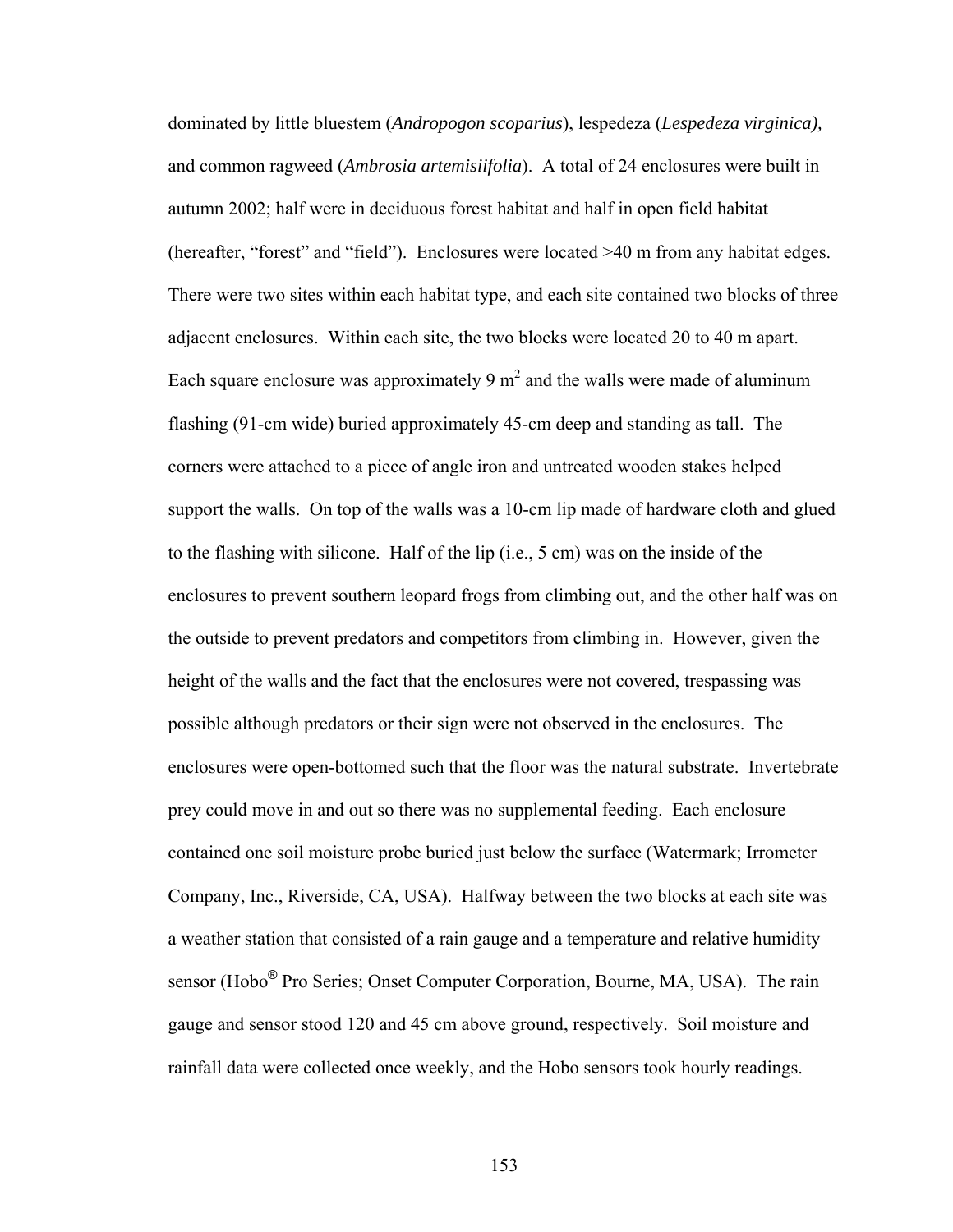Each enclosure was stocked with ten southern leopard frog metamorphs from a single Cd treatment, for an initial density of  $1.1/m<sup>2</sup>$ . This is within the range of natural terrestrial densities for juvenile amphibians, which can exceed  $50/m^2$  in the vicinity of breeding sites (Beck and Congdon 1999). Within each block, the three enclosures were randomly assigned a larval Cd treatment. Metamophs were added in the early evening from June 18 to July 3, 2004. It took over two weeks to obtain enough metamorphs from the mesocosms to stock all the enclosures because of Cd treatment, mesocosm, and individual differences in time to metamorphosis. Instead of stocking all metamorphs simultaneously, the variation in larval development period was incorporated as part of the study. Stocking order was randomly determined among the four sites and among the blocks at each site. One block from each site was stocked initially, and then the site stocking order was rerandomized. After stocking was completed, the metamorphs were left undisturbed until autumn. The sites were visited weekly to take the environmental measurements and to trim vegetation within approximately 0.6 m of the walls. Trimming was necessary to prevent the amphibians from escaping, particularly in the field enclosures where the vegetation exceeded 2 m in height. Beginning September 29, southern leopard frog juveniles were recaptured using both funnel traps (2 per enclosure) and hand-searches. To facilitate detection, forest leaf litter was carefully sorted through and deposited outside the enclosures, and field vegetation was cut to ground-level with hedge shears and likewise removed. The study was terminated after three consecutive nights of no trap captures followed by a day (October 15) of time-constrained searches during which no juveniles were found. All recovered southern leopard frogs were individually identified and measured for mass.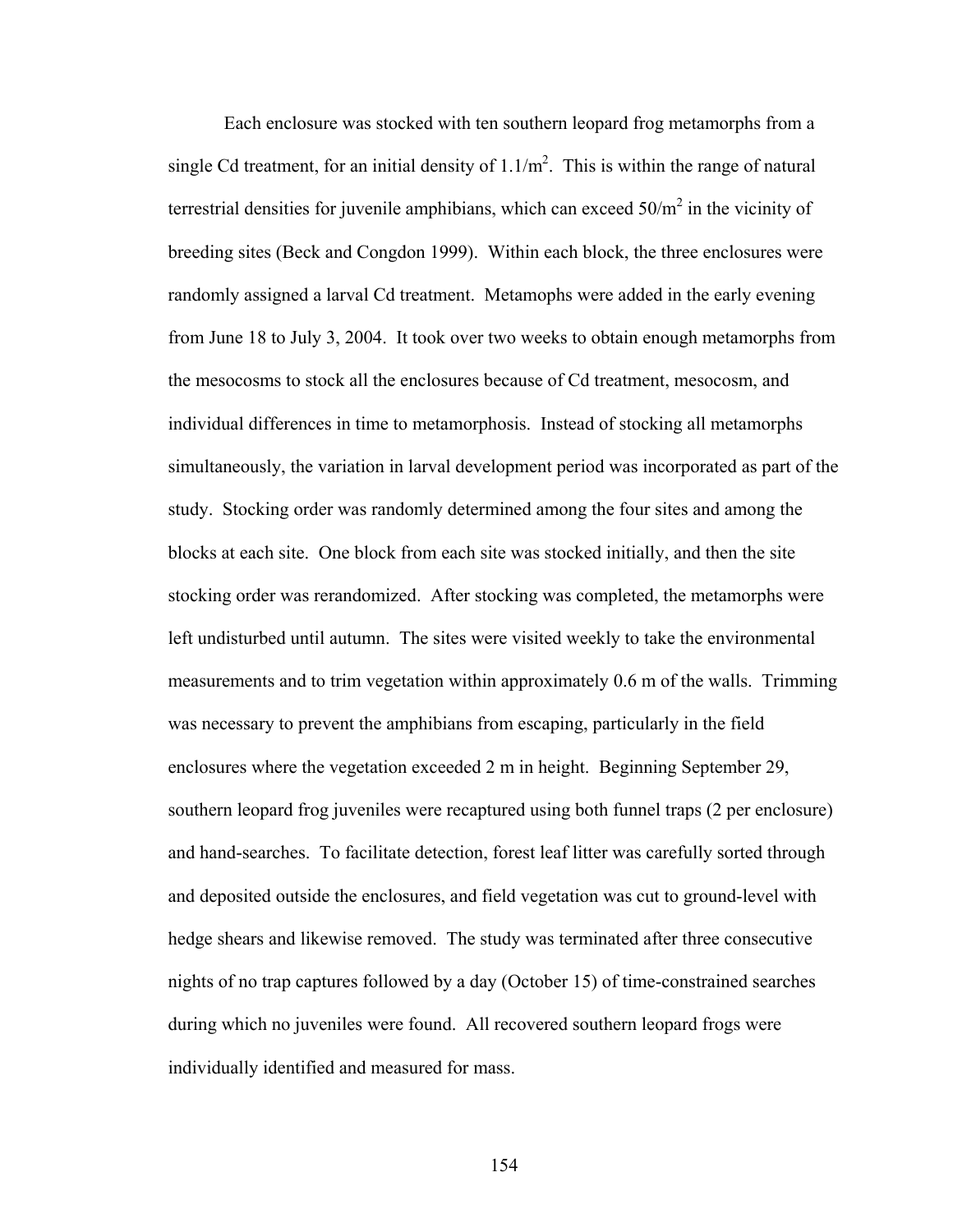The diversity and abundance of invertebrate prey were determined over the course of a 48 h time interval on July 19 to 21 and September 20 to 22, 2004. These determinations were made in the area around each block so that sampling would not deplete invertebrate populations within the enclosures. One pitfall trap (0.47-L plastic freezer container) was buried flush with the ground at six points around each block and at a distance of 4 m from the enclosure walls. All eight experimental blocks were sampled in the same fashion both times. When traps were initially installed, attempts were made to minimize disturbance to the surrounding soil and litter. At the beginning of a sampling period, traps were cleared of debris and provided with 200 mL of soapy water. After 48 h, the water was poured through a tea strainer and remaining invertebrates were removed with forceps and placed in a 40 mL glass vial with 80% EtOH. Specimens  $\geq$ 2 mm were later classified to Order using a dissecting microscope and all individuals were measured to the nearest millimeter. Data were pooled within habitat type and across time, and calculations were made of ordinal diversity, abundance, and biomass. Estimates of biomass were made using the formula: mg dry weight =  $0.0305$ (length in mm)<sup>2.62</sup>, taken from Rogers et al. (1976).

#### *Statistical analysis*

 Enclosures were considered replicates because southern leopard frogs within an enclosure were not independent of each other. Mean values of individual responses were generated for each enclosure. Each spatial block of three adjacent enclosures was analyzed as a statistical block. Terrestrial duration was the number of days juveniles were in the enclosures. The initial mass of southern leopard frogs upon addition to the enclosures was considered "summer mass" and the final mass upon recapture and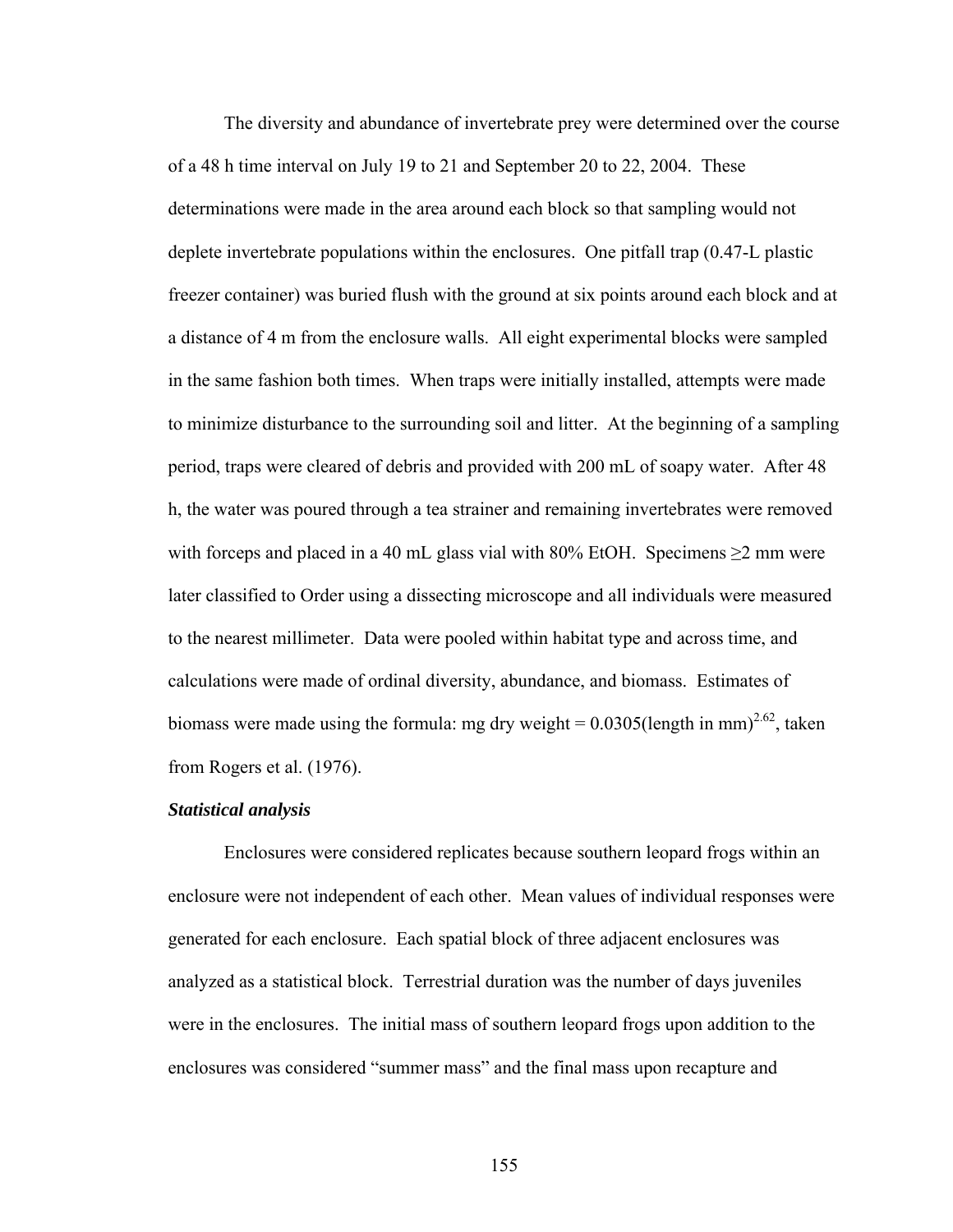removal from the enclosures was "autumn mass." Survival was calculated as the number recovered in autumn divided by the number initially stocked (i.e., 10). Growth rate was the change in mass (autumn mass – summer mass) divided by terrestrial duration. Survival, summer mass, autumn mass, and growth rate were analyzed with analysis of variance using Proc Mixed (SAS Institute 1989) and habitat type and Cd level as the main effects. Interactions between habitat and Cd were tested to determine whether the two main effects act dependently (i.e., significant interaction) or independently (i.e., nonsignificant interaction). A second analysis of variance was performed for mass and growth rate using survival as a covariate to account for possible terrestrial density effects on growth (see Rothermel 2003). Analyses were of type III sum of squares and least squares means to account for covariance. When significant effects were found, the LSD multiple comparisons test was performed to determine differences among treatments. To meet the assumptions of homogeneity of variance and normality, summer and autumn mass were logarithmically-transformed, growth rate was square root transformed, and survival was arcsine square root transformed (Zar 1999). Because of the likelihood that endpoints were correlated with each other, relationships were determined with the Pearson Correlation. The environmental variables were also statistically analyzed, but habitat type was considered the only main effect. Habitat differences in soil moisture were determined with a repeated measures mixed model analysis of variance because there were repeated measurements for each enclosure within the eight spatial blocks. Habitat differences in daily mean and maximum temperature, daily mean and minimum relative humidity, and mean weekly rainfall were determined with repeated measures analysis of variance (Proc GLM) because at each time interval there were two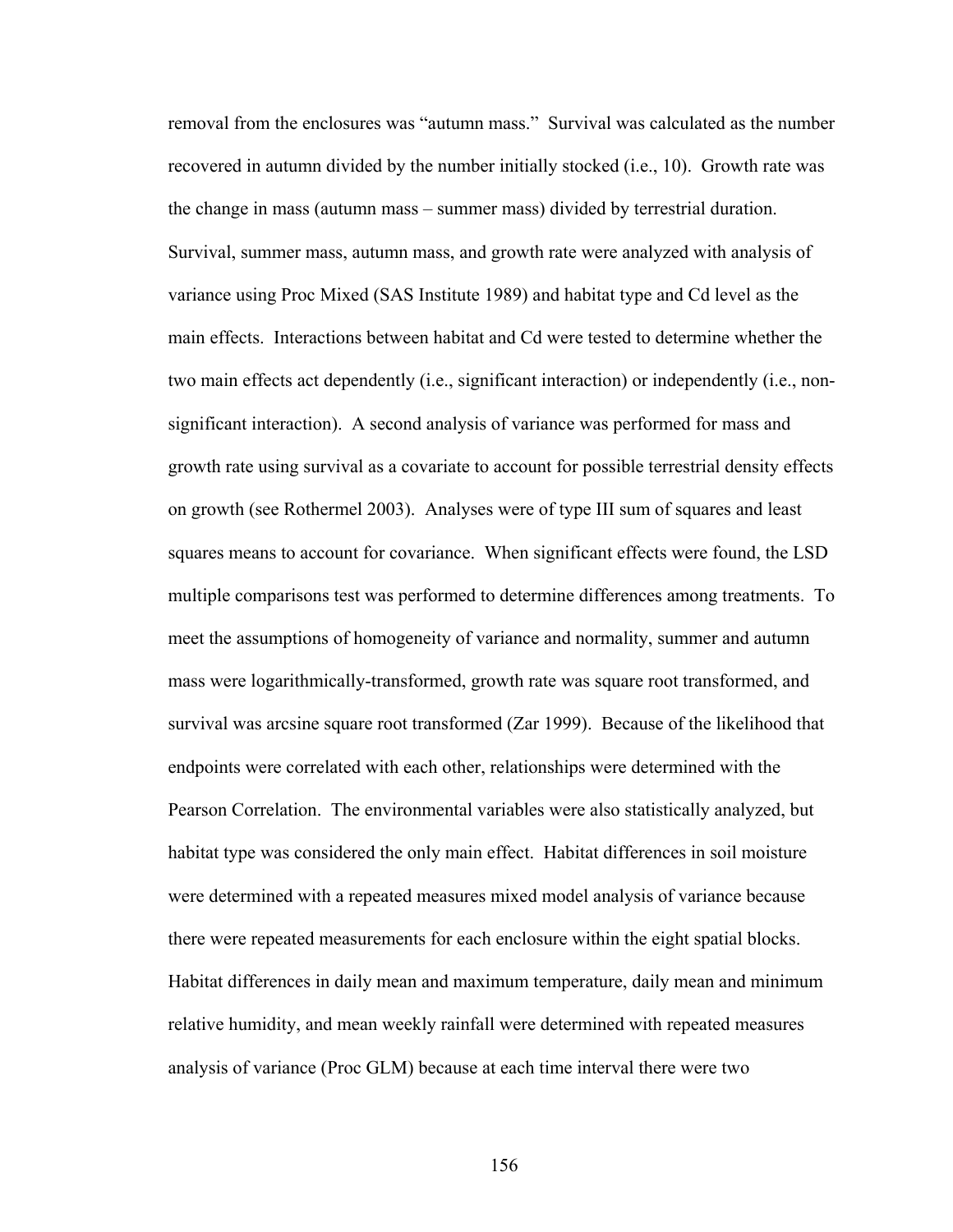measurements for each habitat type. All analyses were conducted with SAS (SAS Institute 1989) and significance was set at  $\alpha = 0.05$ .

#### **RESULTS**

#### *Southern leopard frogs*

Control metamorphs were stocked on average four and six days before those in the 5  $\mu$ g Cd/L and 18  $\mu$ g Cd/L treatments, respectively. The range in timing of stocking reflects larval Cd treatment differences in time to metamorphosis (see Chapter 5). Mean terrestrial duration was 102 (0  $\mu$ g Cd/L), 98 (5  $\mu$ g Cd/L), and 96 (18  $\mu$ g Cd/L) days (Table 1). There were no instances of southern leopard frogs trespassing into adjacent enclosures during the terrestrial period. Therefore, the results are not biased by the loss or gain of conspecifics. Of the 240 individuals initially added to the enclosures, 153 (64%) were recovered in autumn. Of these, 88 (58%) were from forest enclosures and 65 (42%) were from field enclosures, for an overall survival rate of 73% in forest and 54% in field (Table 1). However, survival did not differ significantly among the habitat types  $(F = 2.23, df = 1, p = 0.1860)$  nor among Cd levels  $(F = 0.02, df = 2, p = 0.9809)$ , but there was a significant habitat\*Cd interaction ( $F = 4.69$ ,  $df = 2$ ,  $p = 0.0313$ ). The interaction resulted from survival increasing with Cd level in field enclosures and decreasing with Cd level in forest enclosures. Summer mass increased with increasing Cd level  $(F = 291.54, df = 2, p < 0.0001)$  such that those from the 18 µg Cd/L concentration were more than twice as large as controls (Figure 1). Summer mass did not differ among habitat types ( $p = 0.6283$ ) and there was not a habitat\*Cd interaction ( $p =$ 0.9153), so initial spatial biases did not exist. By autumn, the trend for mass to increase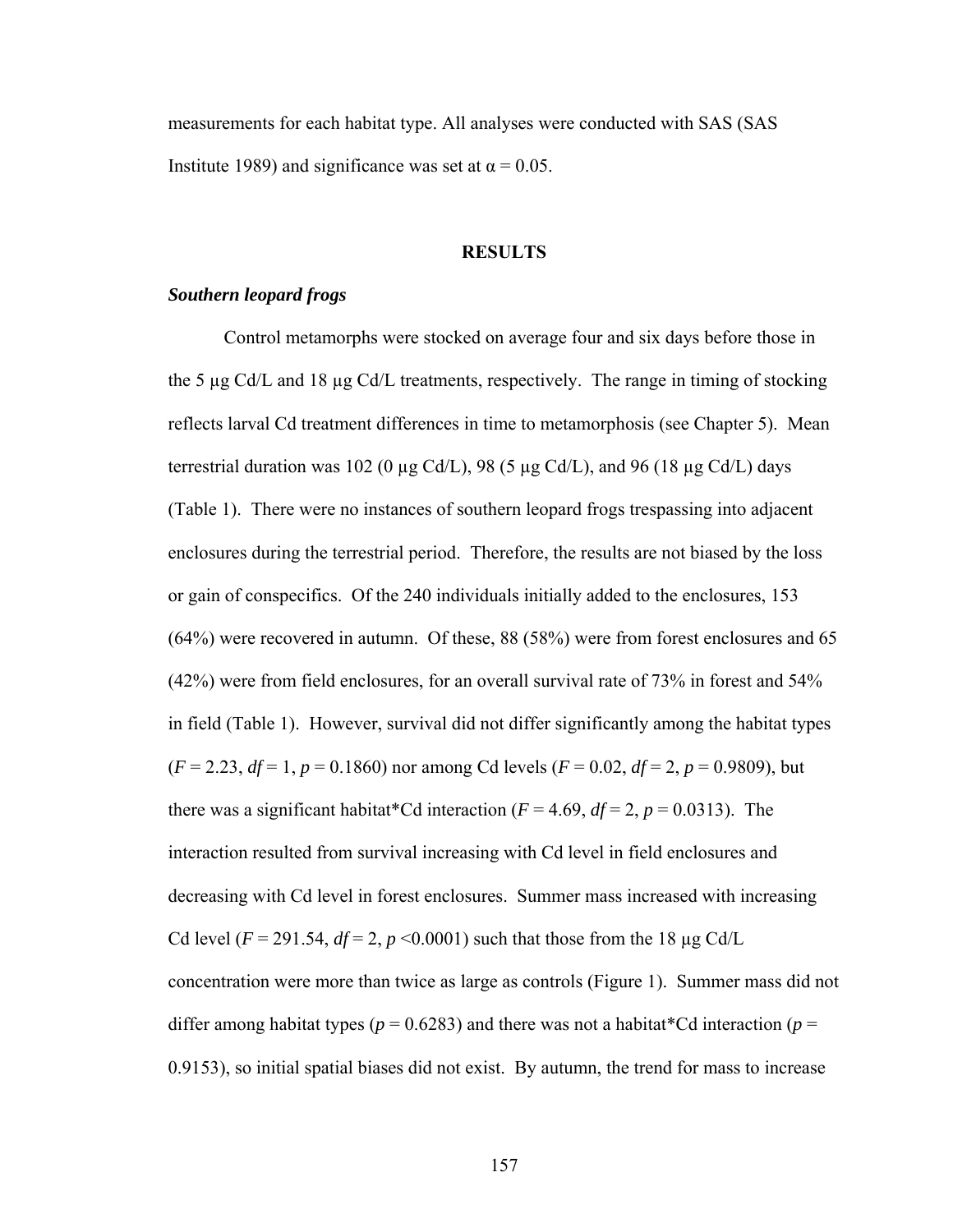with Cd remained  $(F = 15.76, df = 2, p = 0.0006)$  in both habitat types (Figure 1).

Southern leopard frogs reared in field enclosures were far larger than their counterparts in forest enclosures ( $F = 11.69$ ,  $df = 1$ ,  $p = 0.0142$ ; Figure 1). Mean treatment values ranged from 3.3 g (controls in forest) to 8.6 g (18 µg Cd/L in field) (Figure 1). However, the interaction was not significant ( $p = 0.1973$ ), indicating the effect of Cd on autumn mass was independent of habitat type. Terrestrial growth rate was also greatest in the field enclosures ( $F = 12.52$ ,  $df = 1$ ,  $p = 0.0122$ ), differed among Cd levels ( $F = 4.56$ ,  $df = 2$ ,  $p$  $= 0.0361$ ), and was not influenced by an interaction between Cd and habitat ( $p = 0.2746$ ) (Table 1). There was a tendency for growth rate to increase with larval Cd treatment (Table 1). Significant positive correlations were found between summer and autumn mass ( $r = 0.43$ ,  $p = 0.0383$ ) and autumn mass and growth rate ( $r = 0.98$ ,  $p \le 0.0001$ ). Negative correlations existed between survival and autumn mass  $(r = -0.41, p = 0.0503)$ and survival and growth rate  $(r = -0.41, p = 0.0534)$ . However, when survival was used as a covariate to account for possible density-dependent effects on growth, there was no significant change in the results for mass (habitat:  $p = 0.0197$ , Cd:  $p = 0.0013$ , interaction:  $p = 0.2397$  or growth rate (habitat:  $p = 0.0175$ , Cd:  $p = 0.0541$ , interaction: *p*  $= 0.2884$ ).

#### *Environmental variables*

Soil moisture was measured in each enclosure a total of 12 times while the southern leopard frogs were present. Soil moisture ranged from 0 (saturated; lowest reading possible with meter) to 199 (dry; highest reading possible) centibars. The mean moisture across the study duration was greater in the forest enclosures (28 centibars) than in the field enclosures (36 centibars)  $(F = 14.49, df = 1, p = 0.0003)$ . Moisture tended to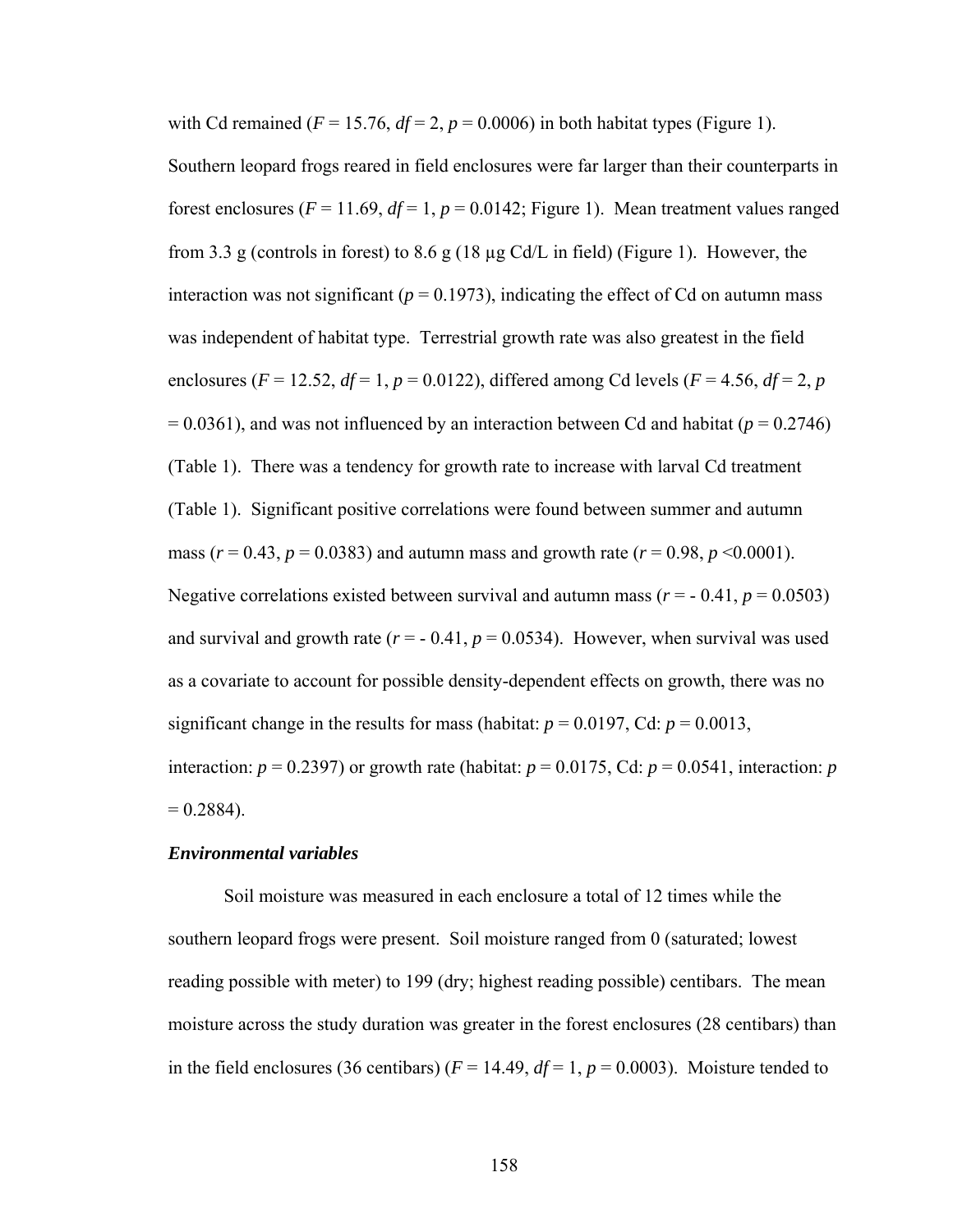be highest in the forest enclosures in the summer and in the field enclosures in the autumn (Figure 2). The soil was relatively moist over time because of periodic rehydration from rainfall (Figure 2). Weekly rainfall exceeded 0.1 cm in all but four weeks in August and September. Mean weekly rainfall did not differ among habitat types ( $F = 1.00$ ,  $df = 1$ ,  $p = 0.4226$ ), and mean total rainfall was probably slightly less in the forest sites (27.3 cm) than in the field sites (30.7 cm) because trees intercepted falling precipitation. The average daily maximum temperature was lower in the forest sites (26.0 C) than the field sites (33.6 C) ( $F = 221.95$ ,  $df = 1$ ,  $p = 0.0045$ ), but there was no habitat difference in mean temperature (20.5 C and 20.9 C, respectively). Similarly, the average daily minimum relative humidity was higher in the forest sites (63.8%) relative to the field sites (44.0%) ( $F = 37.08$ ,  $df = 1$ ,  $p = 0.0259$ ), but mean relative humidity was the same in both habitats (85.2% and 83.4%, respectively). Overall, the forest sites had cooler (Figure 3) and wetter (Figure 4) air than did the field sites.

A total of 3313 invertebrates was collected during both sampling periods (Table 2). Of these, 1773 (54%) were in the field sites and 1540 (46%) were in the forest sites. The ordinal diversity was similar in the forest ( $n = 17$ ) and field ( $n = 15$ ) sites (Table 2). The three most abundant Orders in each habitat type were (in descending order): field - Isopoda, Collembola, Hymenoptera; forest - Collembola, Hymenoptera, Diptera. Isopods were the most common invertebrate in the field sites, but were not found in the forest sites. Mean mass of individuals in all orders combined was 3.7 mg (field) and 8.7 mg (forest), and the total mass of all individuals captured was 6512 mg (field) and 12879 mg (forest). However, mass estimates were underestimated and possibly biased because mass was not determined for those individuals that were dismembered (i.e., only part of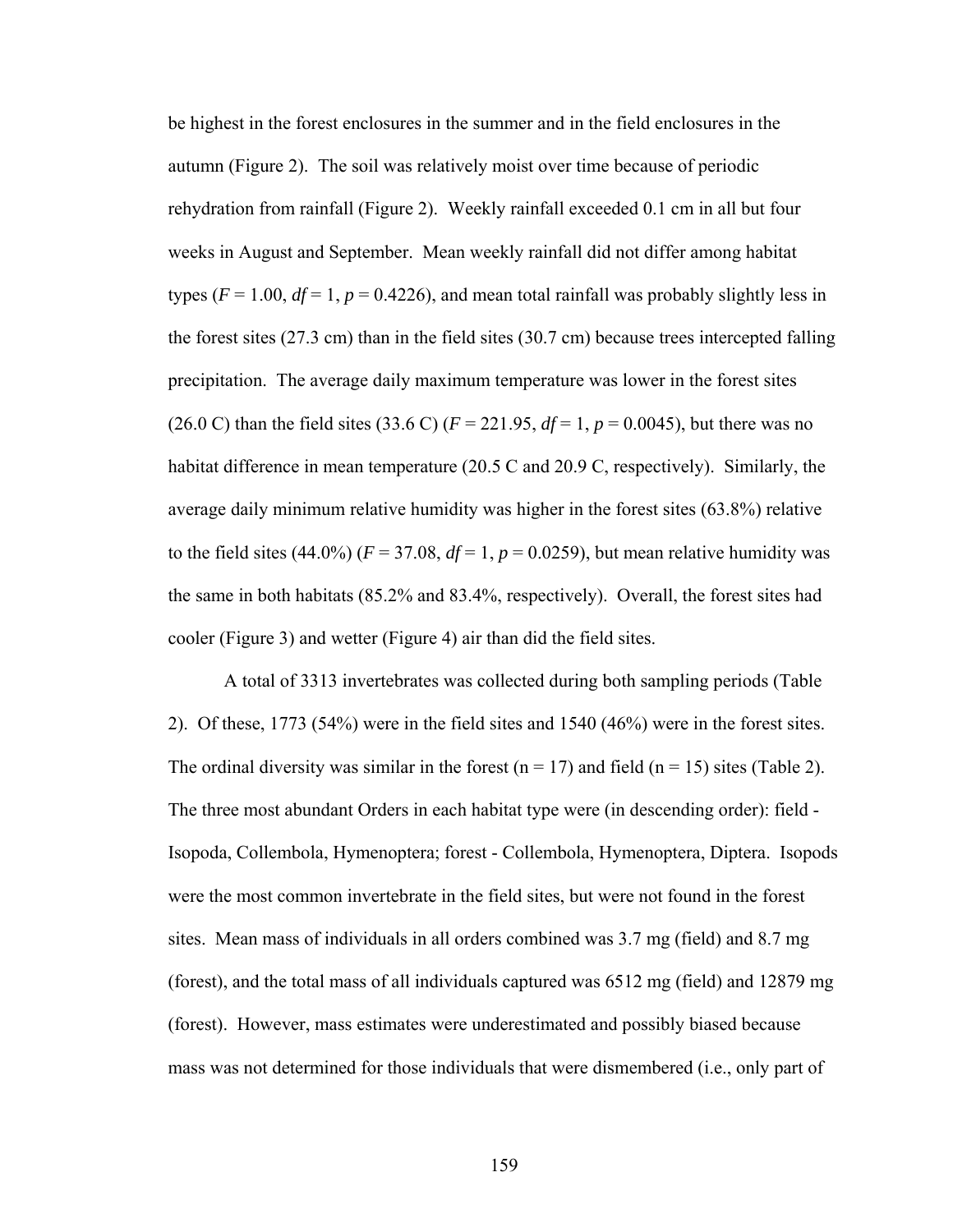the body was found; field = 19, forest = 52). Only 10 to 11 earthworms (Haplotaxida) were captured in each habitat type, but two were not measured from the field sites. Given the large contribution to total mass by earthworms (Table 2), another data set was made without them. This resulted in a mean mass for all orders combined of 3.3 mg (field) and 3.7 mg (forest), and a total mass of 5777 mg (field) and 5478 mg (forest). However, forest total mass was likely more underestimated than field total mass because a greater number of individuals were not measured.

#### **DISCUSSION**

 Pond-breeding amphibians naturally experience wide fluctuations in population size such that local extinction and recolonization are common (Hecnar and M'Closkey 1996, Semlitsch et al. 1996, Skelly et al. 1999). The existence of anthropogenic stressors and habitat alteration in both aquatic and terrestrial systems in addition to the natural suite of environmental factors adds layers of complexity and makes it very difficult to determine reasons for amphibian population declines. Reductions in amphibian abundance are frequently attributed to characteristics of the aquatic breeding site such as the presence of predators, a shortened hydroperiod, or poor water quality. Reproductive success and the presence of potential stressors can be determined because offspring are confined to the breeding site, which is often small in area. Given the short lifespan of most amphibians, no or low recruitment for successive years is of obvious detriment (Semlitsch et al. 1996). It is less common for amphibian declines to be attributed to the disappearance of juveniles and adults in the terrestrial environment, but there have been many instances in which these older life stages have failed to appear at breeding sites for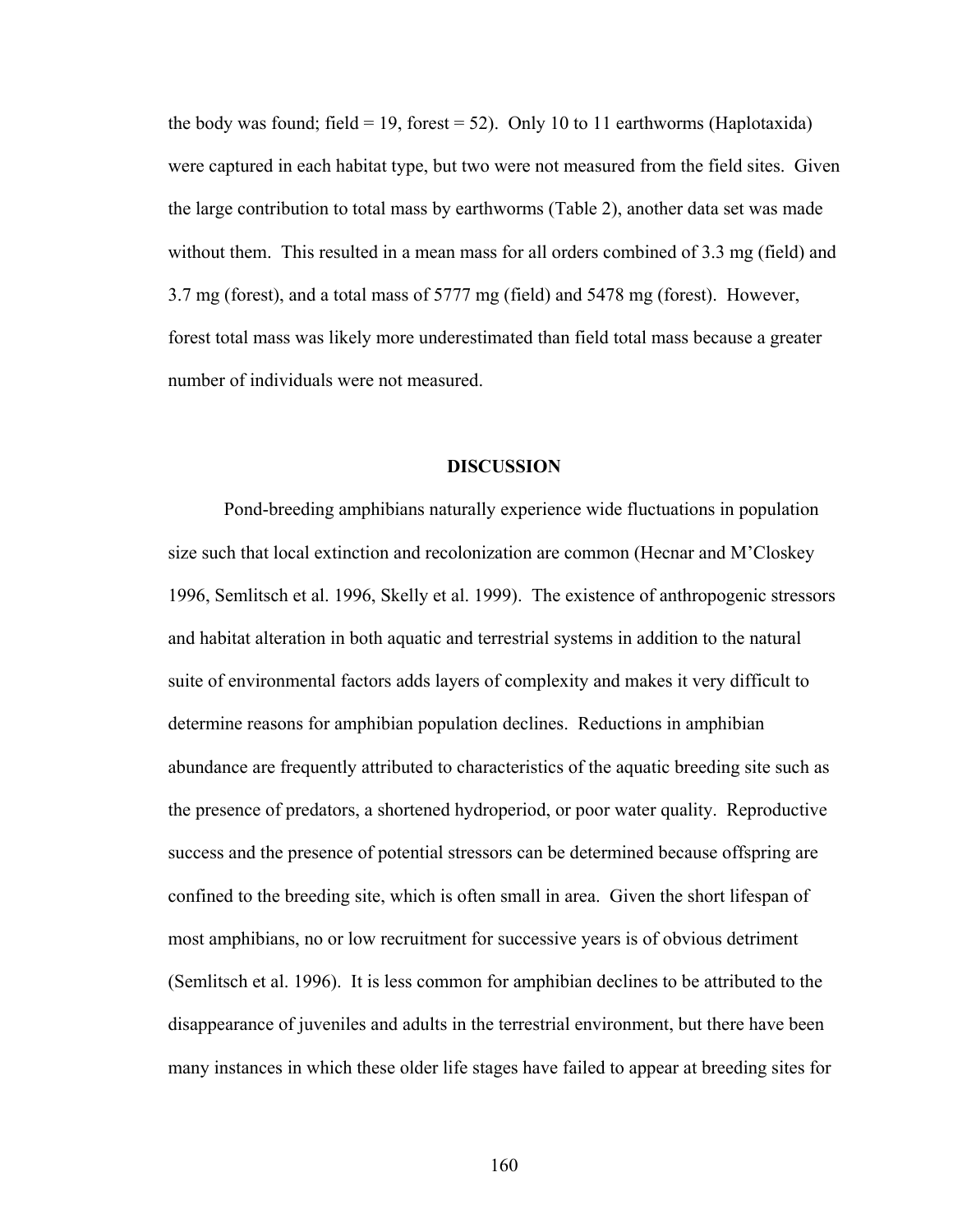unknown reasons (Pounds and Crump 1994, Scott 1994), are observed dead or dying around aquatic habitats (Bradford 1991), or die during terrestrial overwintering (Resetarits 1986). Relative to the aquatic environment, little is known about the mechanisms that cause terrestrial mortality and poor body condition (Clarke 1977). This is primarily because of a historical focus on reproduction and recruitment in aquatic habitats, but can also be attributed to the difficulty of monitoring free-ranging postmetamorphic amphibians in terrestrial habitats. Most tracking studies follow adults during or after breeding and do not last more than a few months (e.g., Richter et al. 2001), which renders valuable but incomplete information. Herpetologists are just beginning to conduct manipulative research on the relatively more sensitive juvenile life stage and the potential for carryover effects from the aquatic environment (Rohr and Palmer 2005).

 In this study, juvenile southern leopard frogs that had been exposed to Cd as larvae had a larger mass at metamorphosis (i.e., summer mass) than unexposed frogs, but less time in the terrestrial environment by four to six days. However, the delay in metamorphosis did not appear to negatively influence growth given that initial trends in mass differences were maintained through autumn and growth rate tended to increase with Cd level. Other studies have found that individuals large at metamorphosis remain relatively large through their first year or even adulthood (Scott 1994, Morey and Reznick 2001). If body condition was significantly impaired by sublethal Cd stress, the initial mass trends were expected to have flattened out as control and low Cd  $(5 \mu g/L)$ juveniles caught up. Given this did not occur in either habitat type and growth rate was actually lowest in the controls, it appears that those that survive larval Cd exposure at the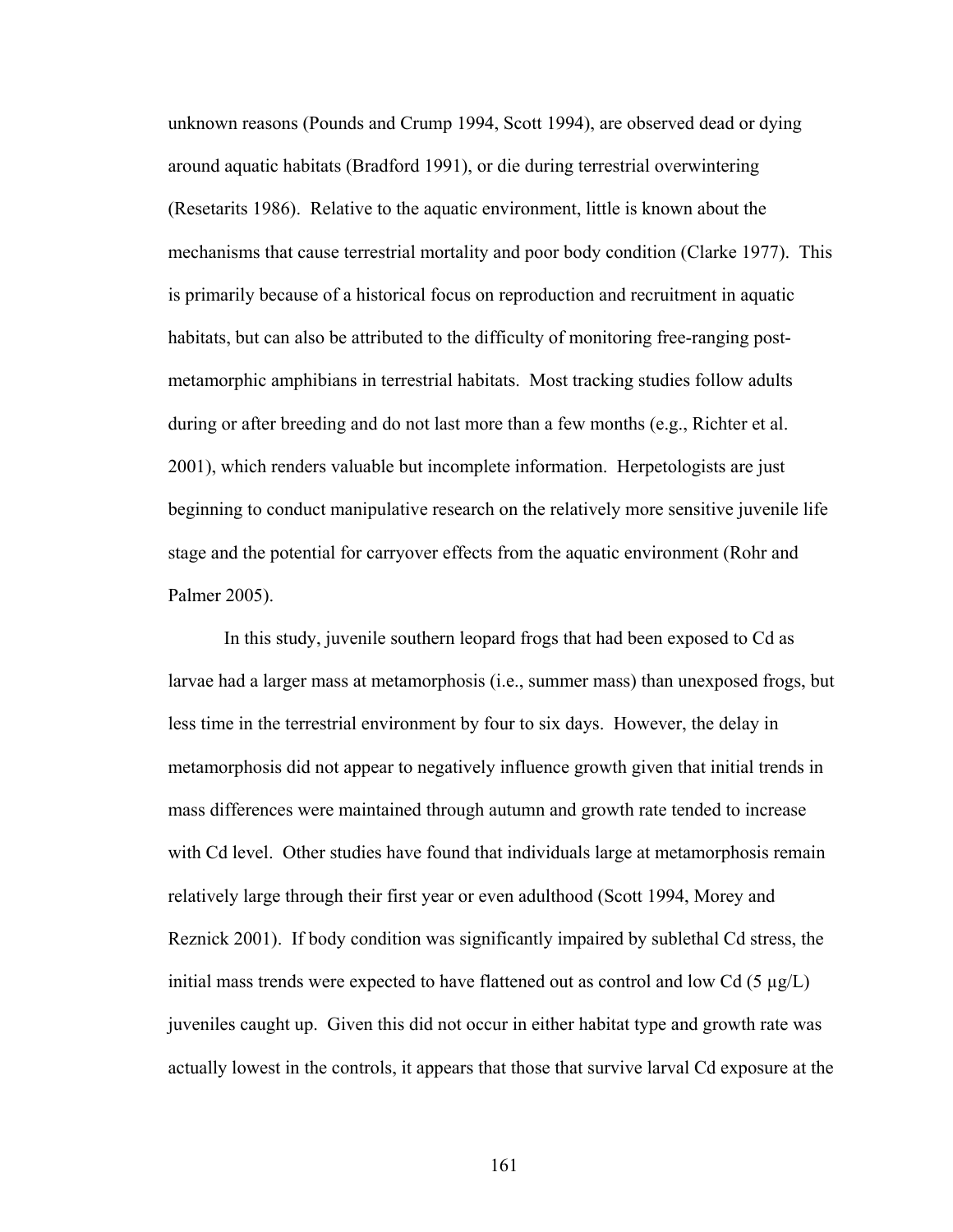levels and conditions tested are able to effectively forage and grow in the terrestrial environment. The relatively poor growth of the controls may have been due to their small body size if gape limitation or reduced capture ability limited feeding rates or if susceptibility to dehydration curtailed activity. It was also expected that juveniles with a Cd exposure history would have lower survival, but this occurred only in the forest enclosures. The transition from an herbivorous to a carnivorous diet upon metamorphosis may have reduced latent Cd toxicity effects. Invertebrates contain high amounts of calcium in their exoskeletons, and calcium reduces Cd uptake in fishes (Hollis et al. 2000) and zooplankton (Stephenson and Mackie 1989). Although the southern leopard frogs were not exposed to new sources of Cd while in the terrestrial enclosures, the intake of calcium from their diet may have had some protective effect.

Interestingly, trends in survival among Cd treatments differed between the habitat types. In the forest enclosures, survival decreased with increasing Cd level, while in the field enclosures the opposite was true. Smaller individuals are generally more subject to desiccation (Ray 1958) and predation (Berven 1990), but small size appeared to be more of a detriment in the field enclosures. Conditions may have been mild enough in the forest sites for size to not be a strong factor for survival. However, it is surprising that smaller southern leopard frogs would have higher survival under any conditions, which suggests Cd may have had some effect. Climatic and moisture conditions were harsher in the field sites relative to the forest sites, so the benefit of a large size may have predominated over any deleterious Cd effects for amphibians in field enclosures. Habitat differences in temperature may have influenced the responses of amphibians to Cd exposure. Warmer temperatures in the field sites could have decreased Cd potency,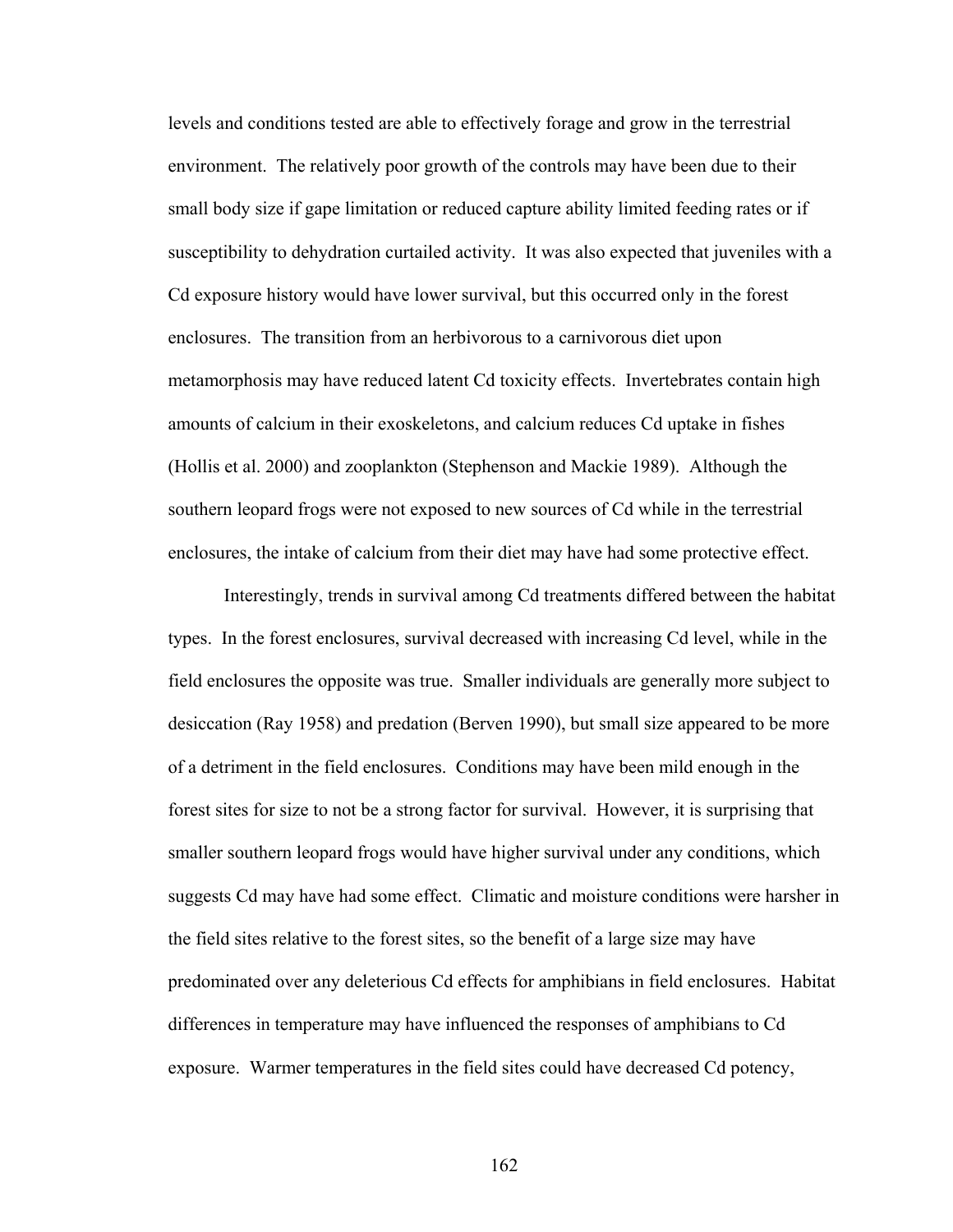considering the median lethal concentration of Cd to amphibian tadpoles (Ferrari et al. 1993) and fishes (Yang et al. 1996) increases at higher temperatures and Cd redistribution and excretion rate increases with temperature in fishes (Douben 1989). However, there is also evidence from fish that Cd exposure adversely affects the ability to withstand high temperatures (Carrier and Beitinger 1988). It is clearly important to consider multiple terrestrial conditions when predicting or assessing amphibian responses to environmental contaminants.

The lack of deleterious effects from Cd exposure are in general agreement with the no-effect findings of the few previous studies that have monitored amphibians after metamorphosis from contaminated aquatic conditions (Rowe et al. 2001, Rehage et al. 2002, Boone, in press). This is surprising given the numerous organs and physiological processes Cd influences (Eisler 1985), and the potential for latent effects (Pascoe and Shazili 1986). Larval mortality in the 5 and 18 µg Cd/L treatments was elevated relative to the controls, and survivors possessed an average of 3.4 and 6.0 µg Cd/g (whole body dry weight), respectively (Chapter 5). Therefore, it was predicted that the survivors of aquatic exposure would exhibit some signs of toxicity. Perhaps these individuals successfully activated detoxifying mechanisms (e.g., metallothionein) to sequester Cd residues or possessed superior genes. The lack of reduced terrestrial growth suggests that Cd actually benefited southern leopard frogs because larger individuals have increased locomotory performance (Goater et al. 1993), habitat permeability (Chan-McLeod 2003), and fecundity (Davies and Halliday 1977). However, although Cd-contaminated breeding sites may produce larger metamorphs, there will be fewer of them (Chapter 2 or James et al., in press). A reduction in survival has negative population-level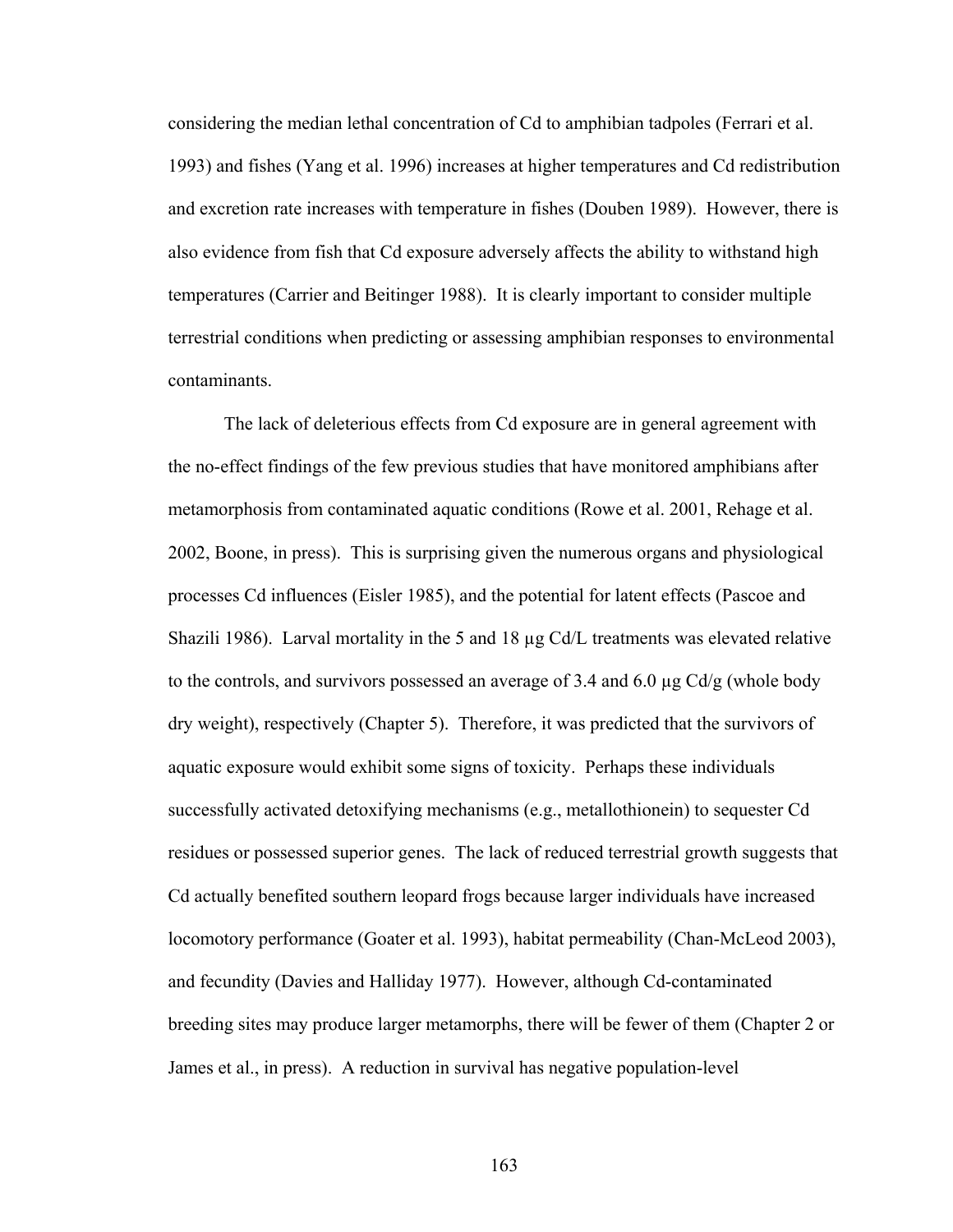consequences, whereas enhanced growth is an individual-level response. Whether the advantages of a larger mass outweigh the disadvantages of poorer recruitment is unknown but likely depends on terrestrial conditions. Survivors of Cd exposure also carry with them a body burden that may hinder growth and survival under more natural and stressful conditions, and impair reproduction through effects on spermatogenesis (Kasinathan et al. 1987) and oogenesis (Lienesch et al. 2000).

 Juvenile southern leopard frogs in forest enclosures had higher survival but slower growth rates and smaller autumn mass compared to juveniles in field enclosures. The difference in survival among habitat types was not significant due to high withintreatment variation, despite being almost 20%. Nevertheless, higher forest survival was expected because of the milder climatic conditions. The forest sites had cooler mean temperatures, lower maximum temperatures, higher mean and minimum relative humidity, and moister soils than the field sites. The forest and field sites had similar mean climatic conditions, but differed greatly in maximum temperature and minimum relative humidity. It was more common for forest soils to be wetter than field soils during the first half of the study, which may have been influential because natural amphibian mortality generally decreases with age and size (Clarke 1977, Breden 1988). As ectotherms with highly permeable skin, amphibians are very sensitive to dry conditions and temperature extremes. Free-ranging amphibians seek cool, moist terrestrial refuges during periods of inactivity, and the successful location of suitable microhabitat may influence survival (Seebacher and Alford 2002). Metamorph mortality can increase with maximum temperatures (Cohen and Alford 1993). A close relative of the southern leopard frog, *Rana pipiens*, has a preferred body temperature of 24 to 31 C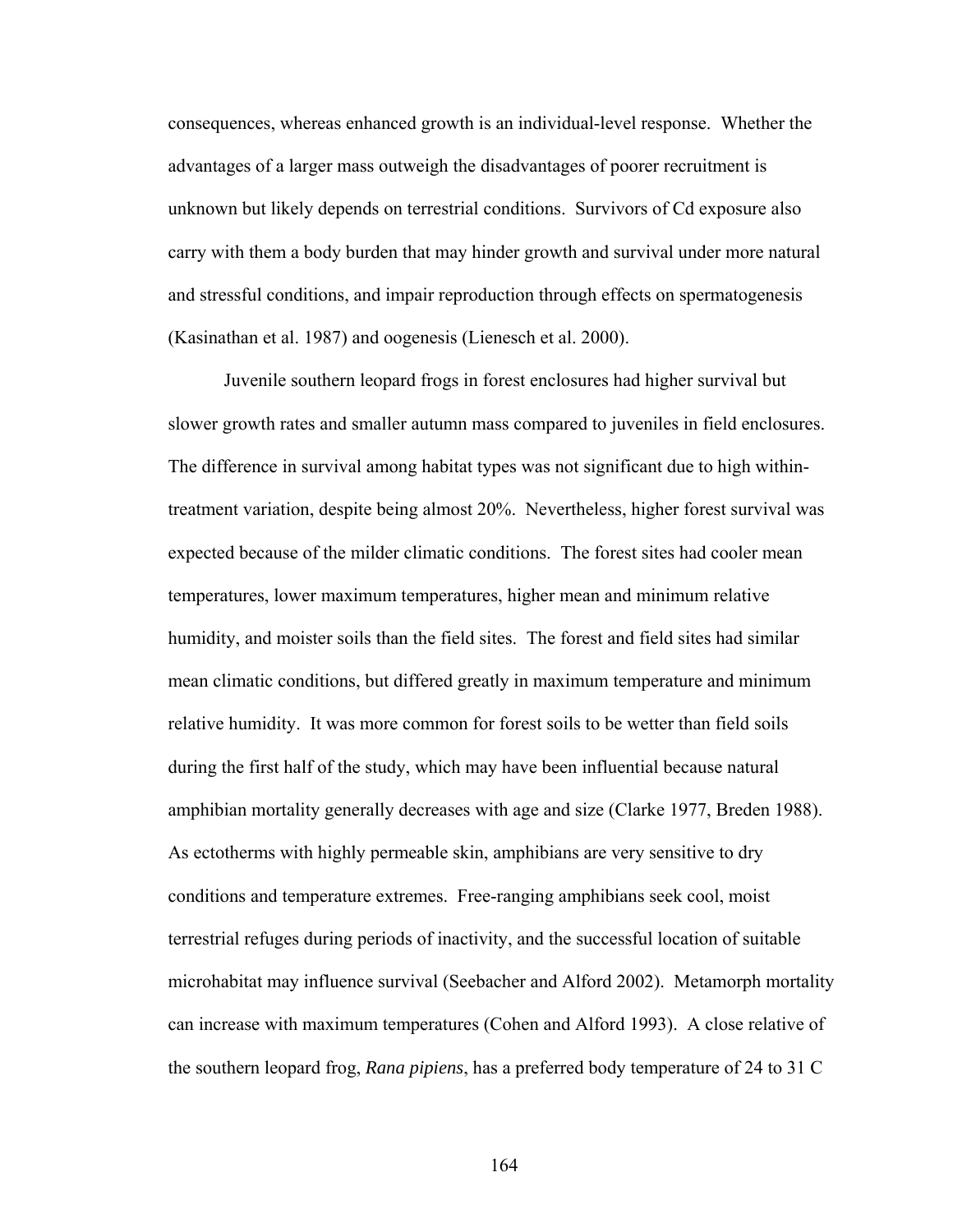(Fitch 1956), which was exceeded more often in the field sites than the forest sites. A dehydration trial conducted within 15 km of the present study found that the evaporative water loss of juvenile spotted salamanders (*Ambystoma maculatum*) was higher in open fields than deciduous forests (Rothermel and Semlitsch 2002), thereby further suggesting forests may provide better habitat. Indeed, when given the choice of forest or field substrate in the laboratory, juvenile southern leopard frogs strongly selected the forest side (James et al., unpublished data). The choice test used substrates from two of the four enclosure sites, and was conducted to complement the findings of this study. It was presumed that the particular habitat chosen would confer greater fitness. Similarly, spotted salamanders select (Rittenhouse et al. 2004) and have higher survival in (Rothermel 2003) deciduous forests.

The forest enclosures proved better than the field enclosures for survival but worse for growth. Slower growth may have resulted from greater competition among individuals for resources such as food and shelter because there were more survivors. Effects of density on juvenile growth have been documented in other terrestrial enclosure (Cohen and Alford 1993, Pechmann 1994) and field (Gray and Smith 2005) studies. Although the stocking density fell within the natural range, density may have been relatively high given the distance from potential breeding sites  $(20 \text{ m})$ , duration of the study, and increasing age of the juveniles over time. Amphibians typically have small summer home ranges (Bellis 1959), but under natural conditions they can move in search of new resources as others are depleted. Nevertheless, density-dependence probably did not contribute substantially to the habitat differences in growth because the use of survival as a covariate for southern leopard frog mass and growth rate did not influence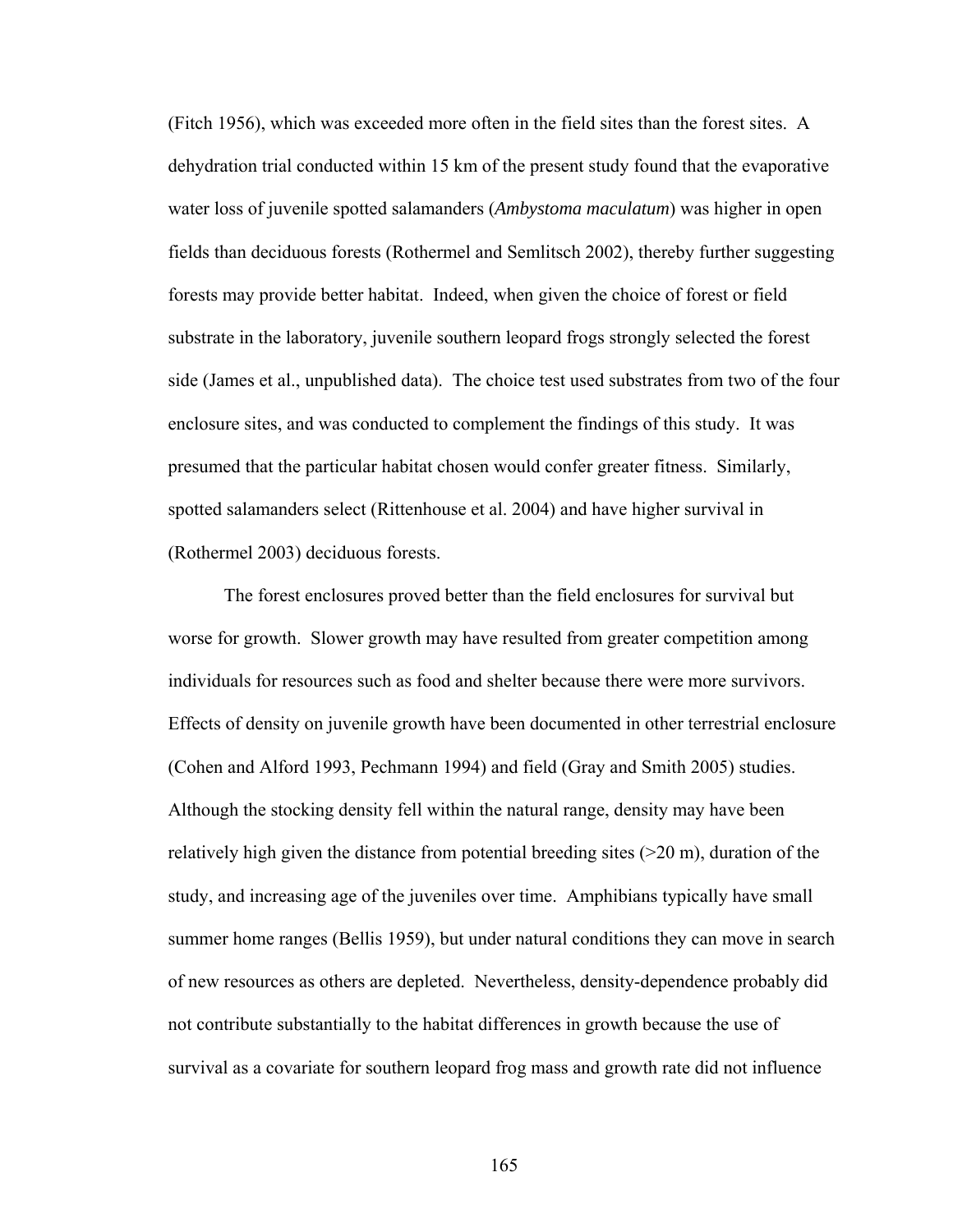the outcome of statistical analyses of habitat type effects. The lower abundance of invertebrate prey in the forest also could have decreased growth. Southern leopard frogs are opportunistic, generalist predators that will feed on most moving organisms that can fit in their mouths. Stomach content analyses have revealed the presence of numerous invertebrate taxa, most notably Araneae (spiders), Coleoptera (beetles), and Orthoptera (grasshoppers, crickets) (Kilby 1945, Forstner et al. 1998). The forest sites contained more Coleoptera and Orthoptera but fewer Araneae than did the field sites. However, the pitfall traps were likely ineffective in capturing grasshoppers, which were far more common in the field sites than the forest sites (*personal observation*). Given the large size of grasshoppers relative to the other invertebrates captured, a sampling effort that caught all potential prey might have resulted in the field sites having even more invertebrate biomass and abundance than the forest sites compared to what was documented. If this was indeed true, habitat differences in invertebrate biomass may partially explain why the southern leopard frogs in the field enclosures were larger than those in the forest. Higher air temperatures in the field sites may be yet another explanation for why amphibian growth was better in the field enclosures. Digestion, feeding rates, and weight gain improve with increased body temperature (Freed 1980).

Predictions of performance in the terrestrial environment are often based on metamorphic traits. A larger size at metamorphosis is sometimes associated with a larger size and earlier age at maturity, but greater survival may or may not occur (Smith 1987, Semlitsch et al. 1988, Scott 1994). In this study, the mass of southern leopard frog metamorphs was positively correlated with autumn mass but not survival. This provides further evidence that size advantages can be maintained over time and within different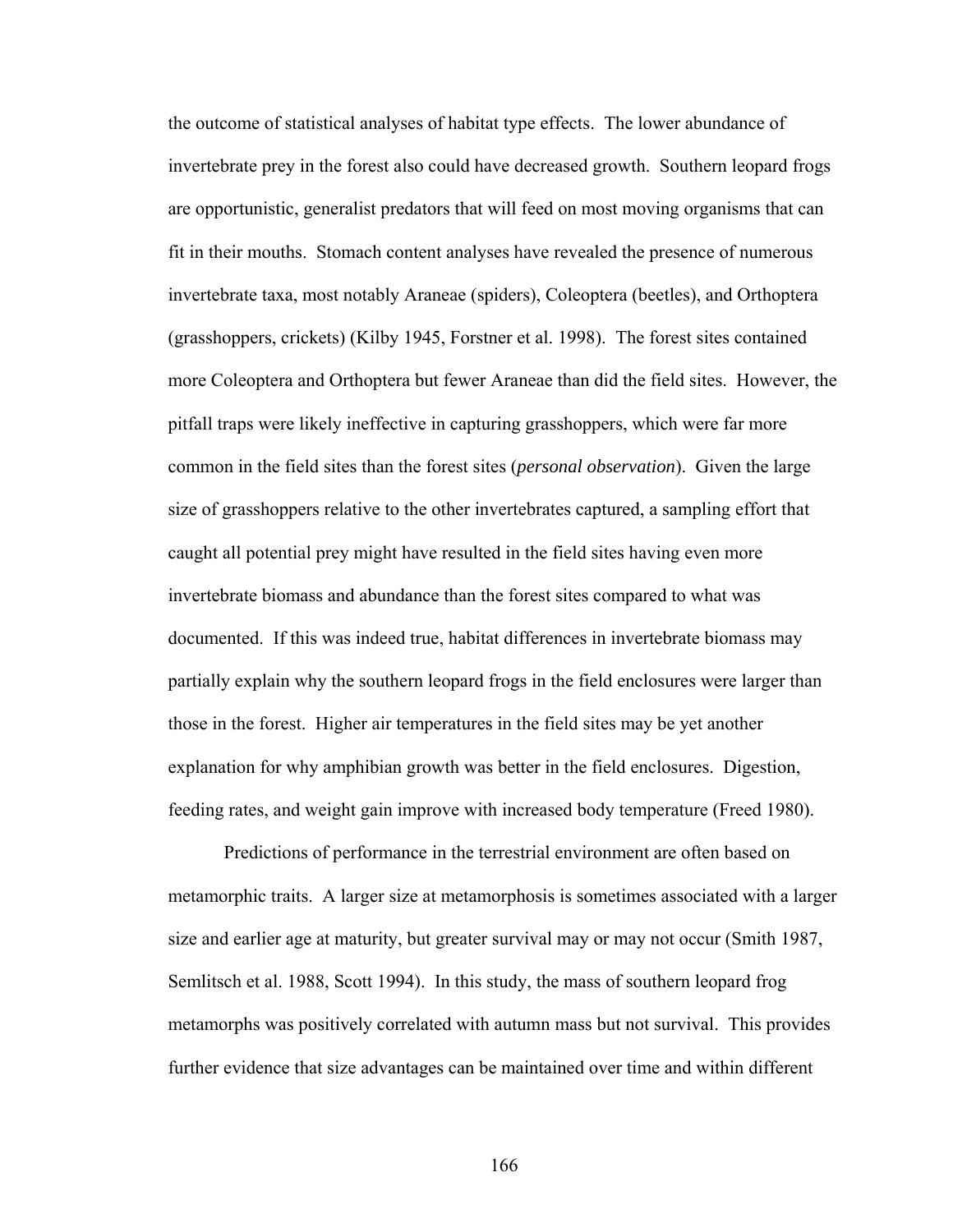habitat types. Correlations in size between metamorphs and adults appear particularly strong in ranids (Werner 1986), perhaps because metamorphs weigh approximately 10% of adult mass. However, relative size relationships among members of a cohort may change depending on the ability of individuals to find prey and other resources (Goater 1994, Morey and Reznick 2001). This ability may be partially a function of terrestrial habitat type and associated environmental characteristics. While metamorph mass was determined by larval treatment, juvenile mass was determined by both mass at metamorphosis and terrestrial habitat type. Therefore, the extent to which metamorphic traits influence juvenile traits appears to depend on the quality of both the aquatic and terrestrial environment.

The protection of adequate terrestrial habitat around aquatic sites has frequently been neglected, to the detriment of biphasic taxa such as amphibians that depend on habitat complementation (Semlitsch and Bodie 2003). Habitat alteration causes physical, chemical, and biological changes that subsequently influence the ecology, behavior, and demography of amphibians. Unfortunately, the ability of amphibians to respond and adapt to such changes may be poor relative to other organisms because amphibians have specific microhabitat requirements, physiological constraints, limited mobility, and high site fidelity. However, juvenile amphibians will choose to occupy specific habitats, and selected habitats are presumably associated with greater fitness benefits (deMaynadier and Hunter 1999, Rothermel and Semlitsch 2002). Environmental variables such as soil moisture and forest patch size influence amphibian distribution and abundance across landscapes (Wyman 1988, Kolozsvary and Swihart 1999). As habitat generalists, southern leopard frogs are found in a diversity of habitats that range greatly in abiotic and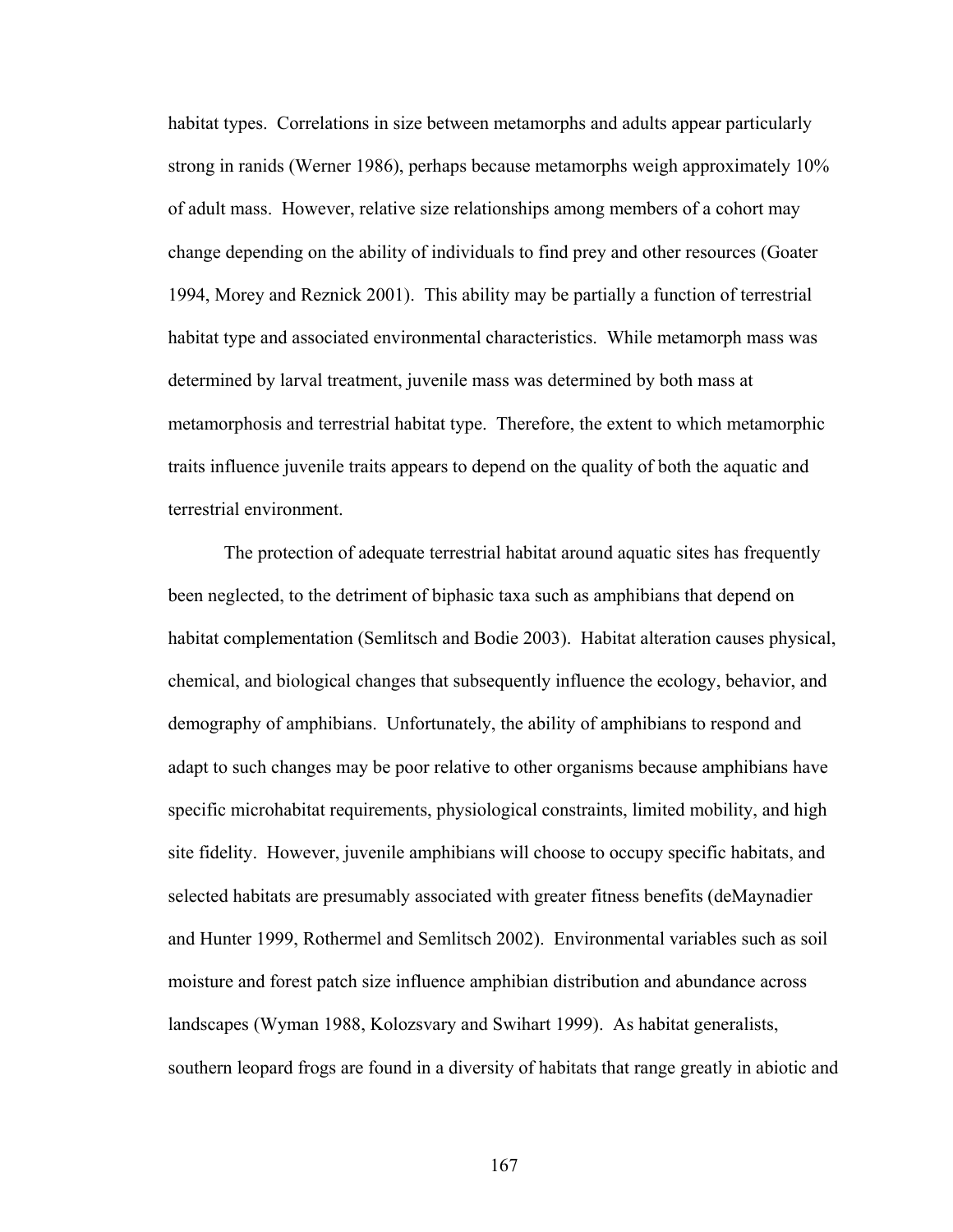biotic factors. Nevertheless, performance may be better in some habitats than others. Southern leopard frogs in deciduous forests may take longer to reach maturity than their counterparts in open fields because juvenile growth is slower. This in turn may increase the chance of mortality before breeding occurs. Habitat differences in growth are an individual-level effect, but habitat differences in survival are a population-level effect. Natural juvenile annual survival appears to be only approximately 20 to 40% (Kelleher and Tester 1969, Clarke 1977) and population dynamics are most sensitive to the alteration of postmetamorphic survival rates (Biek et al. 2002, Vonesh and De la Cruz 2002), so maximizing terrestrial survival is critical. Although not statistically significant, survival in the forest enclosures was higher than survival in the field enclosures by 19%. Therefore, minimizing the conversion of deciduous forests into open fields has benefits for population size and persistence.

#### **ACKNOWLEDGEMENTS**

Thanks to Tim Altnether, Joe Deters, Daniel Hocking, Stephanie Johnston, Diana Korenak, Andrea Miller, and David Vance for field assistance. Plants were kindly identified by Randal Clark, and Mary Jackson and Danielle Sattman helped with insect identification. Betsie Rothermel provided valuable insight into building and monitoring the enclosures. James Carrel assisted with the invertebrate data analysis and sampling techniques. Janice Bryan and Mark Ellersieck were consulted for statistical advice. This manuscript was improved by the comments of Christopher Ingersoll, Edward Little, and Raymond Semlitsch. Funding was graciously provided by a Declining Amphibian Populations Task Force Seed Grant, Graduate Women in Science Eloise Gerry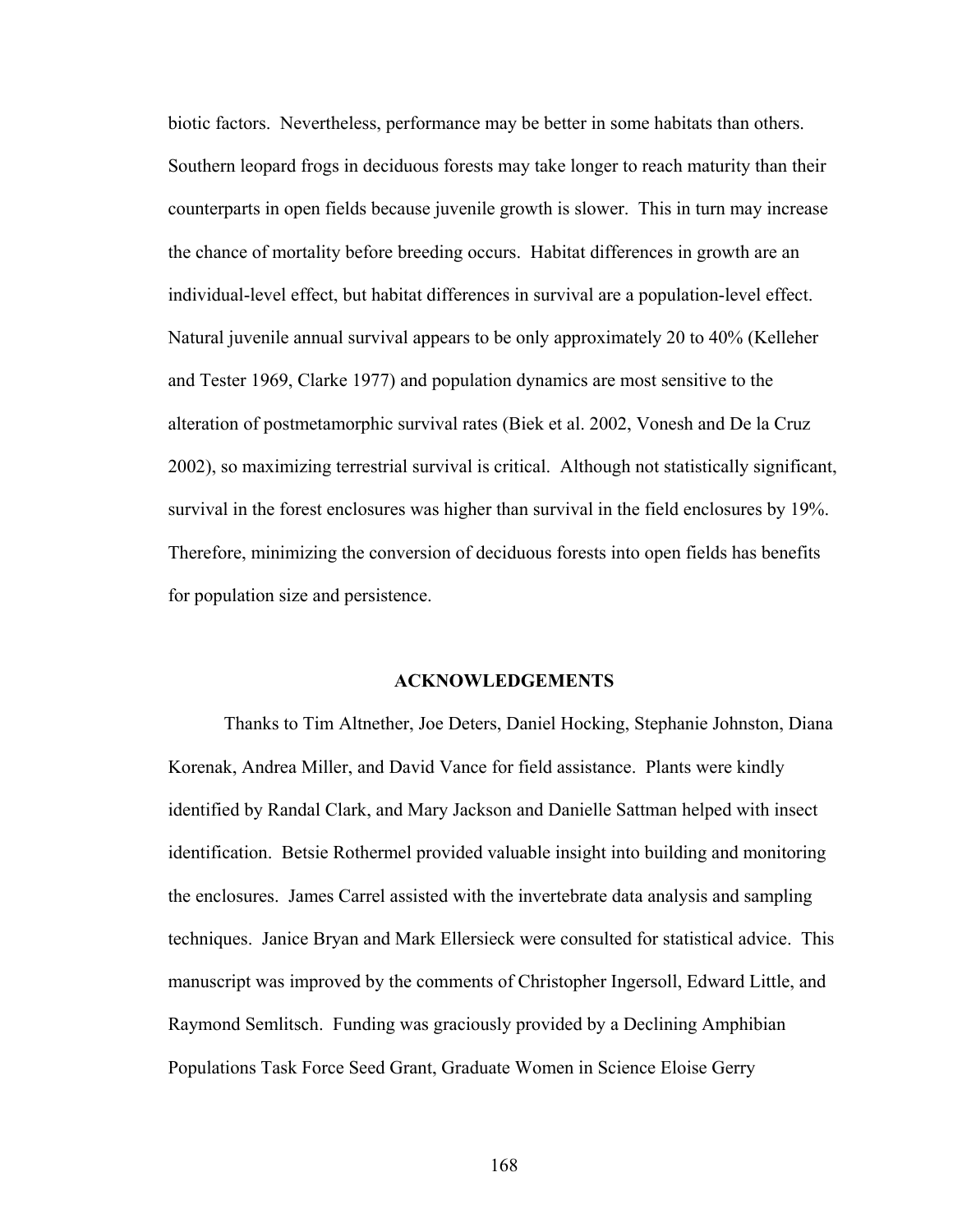Fellowship, University of Missouri Conservation Biology Program Graduate Fellowship,

and University of Missouri Trans World Airlines Scholarship.

# **LITERATURE CITED**

Altwegg R. 2003. Multistage density dependence in an amphibian. *Oecologia* 136:46- 50.

Beck CW, Congdon JD. 1999. Effects of individual variation in age and size at metamorphosis on growth and survivorship of southern toad (*Bufo terrestris*) metamorphs. *Canadian Journal of Zoology* 77:944-951.

Bellis ED. 1959. A study of movement of American toads in a Minnesota bog. *Copeia*  1959:173-174.

Berven KA. 1990. Factors affecting population fluctuations in larval and adult stages of the wood frog (*Rana sylvatica*). *Ecology* 71:1599-1608.

Biek R, Funk WC, Maxell BA, Mills LS. 2002. What is missing in amphibian decline research: insights from ecological sensitivity analysis. *Conservation Biology* 16:728-734.

Bishop CA, Mahony NA, Struger J, Ng P, Pettit KE. 1999. Anuran development, density and diversity in relation to agricultural activity in the Holland River watershed, Ontario, Canada (1990-1992). *Environmental Monitoring and Assessment* 57:21-43.

Bonin J, Des Granges J, Rodrigue J, Ouellet M. 1997. Anuran species richness in agricultural landscapes of Quebec: foreseeing long-term results of road call surveys. *Herpetological Conservation* 1:141-149.

Boone MD. In press. Juvenile frogs compensate for small metamorph size with terrestrial growth: overcoming the effects of larval density and insecticide exposure. *Journal of Herpetology***.**

Boone MD, James SM. 2003. Interactions of an insecticide, herbicide, and natural stressors in amphibian community mesocosms. *Ecological Applications* 13:829-841.

Bradford DF. 1991. Mass mortality and extinction in a high-elevation population of *Rana muscosa*. *Journal of Herpetology* 25:174-177.

Breden F. 1988. Natural history and ecology of Fowler's Toad, *Bufo woodhousei fowleri* (Amphibia: Bufonidae), in the Indiana Dunes National Lakeshore. *Fieldiana: Zoology* 49:1-16.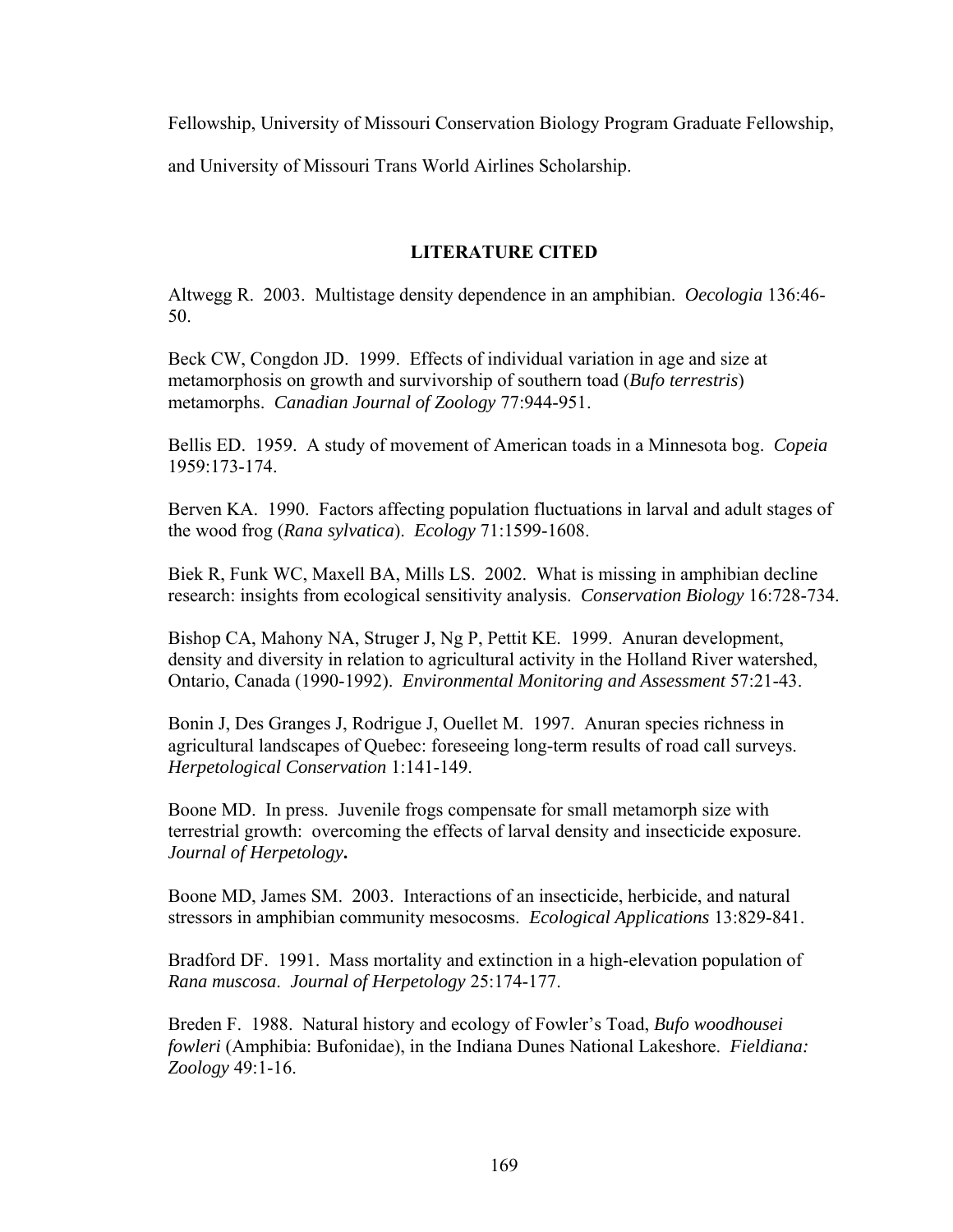Bridges C, Little E, Gardiner D, Petty J, Huckins J. 2004. Assessing the toxicity and teratogenicity of pond water in north-central Minnesota to amphibians. *Environmental Science & Pollution Research* 11:233-239.

Broomhall S, Shine R. 2003. Effects of the insecticide endosulfan and presence of congeneric tadpoles on Australian treefrog (*Litoria freycineti*) tadpoles. *Archives of Environmental Contamination and Toxicology* 45:221-226.

Burger J, Snodgrass J. 2001. Metal levels in southern leopard frogs from the Savannah River Site: location and body compartment effects. *Environmental Research* 86:157-166.

Carey C, Bryant CJ. 1995. Possible interrelations among environmental toxicants, amphibian development, and decline of amphibian populations. *Environmental Health Perspectives* 103(Suppl 4):13-17.

Carrier R, Beitinger TL. 1988. Reduction in thermal tolerance of *Notropis lutrensis* and *Pimephales promelas* exposed to cadmium. *Water Research* 22:511-515.

Chan-McLeod ACA. 2003. Factors affecting the permeability of clearcuts to red-legged frogs. *Journal of Wildlife Management* 67:663-671.

Clarke RD. 1977. Postmetamorphic survivorship of Fowler's toad, *Bufo woodhousei fowleri*. *Copeia* 1977:594-597.

Cohen MP, Alford RA. 1993. Growth, survival and activity patterns of recently metamorphosed *Bufo marinus*. *Wildlife Research* 20:1-13.

Collins JP, Storfer A. 2003. Global amphibian declines: sorting the hypotheses. *Diversity and Distributions* 9:89-98.

Davies NB, Halliday TR. 1977. Optimal mate selection in the toad *Bufo bufo*. *Nature* 269:56-58.

Delis PR, Mushinsky HR, McCoy ED. 1996. Decline of some west-central Florida anuran populations in response to habitat degradation. *Biodiversity and Conservation* 5:1579-1595.

deMaynadier PG, Hunter ML Jr. 1999. Forest canopy closure and juvenile emigration by pool-breeding amphibians in Maine. *Journal of Wildlife Management* 63:441-450.

Donnelly MA, Baber MJ, Farrell CJ. 2001. The amphibians and reptiles of the Kissimmee River. II. Patterns of abundance and occurrence in hammocks and pastures. *Herpetological Natural History* 8:171-179.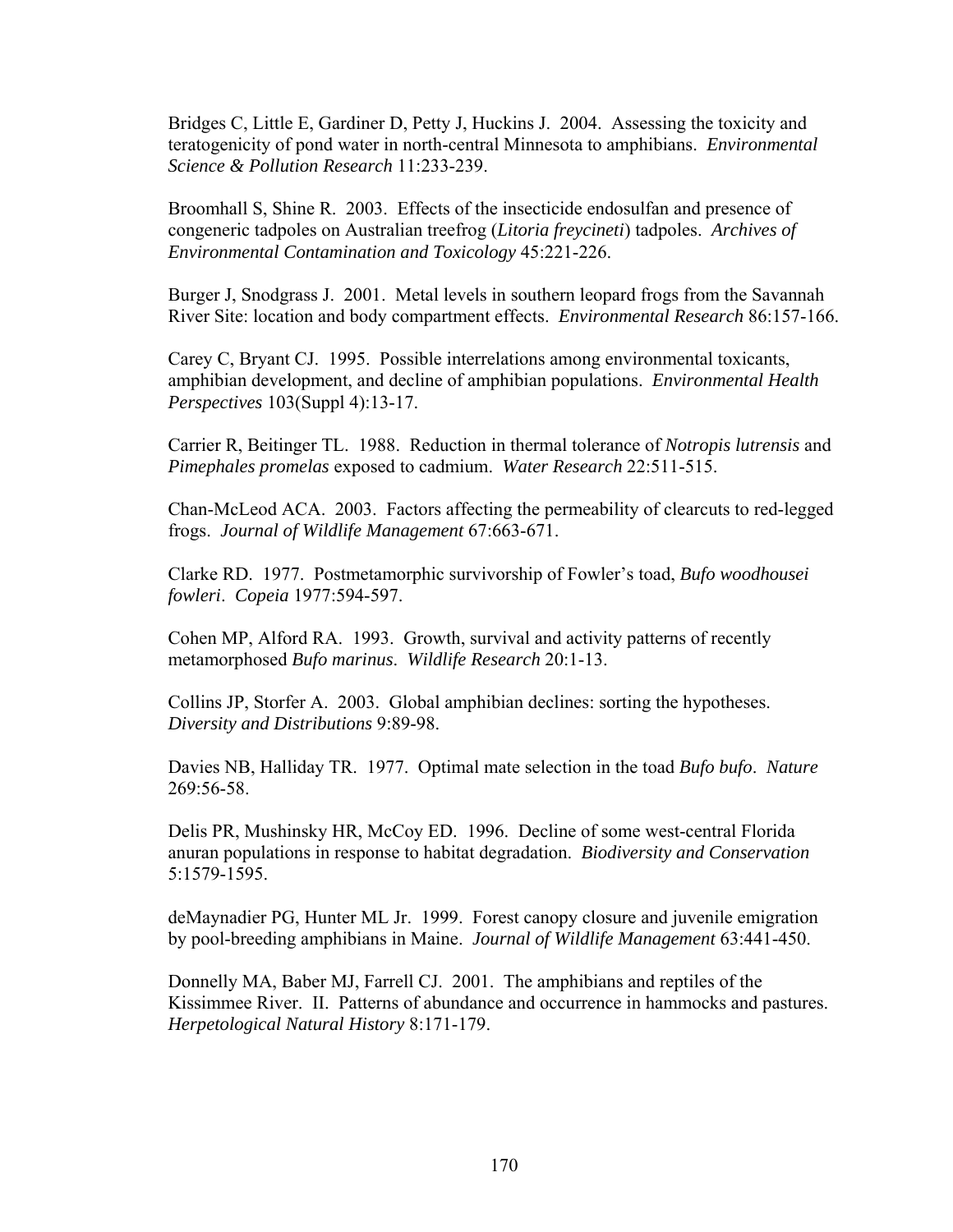Douben PET. 1989. Uptake and elimination of waterborne cadmium by the fish *Noemacheilus barbatulus* L. (Stone Loach). *Archives of Environmental Contamination and Toxicology* 18:576-586.

Eisler R. 1985. Cadmium hazards to fish, wildlife, and invertebrates: a synoptic review. USFWS Biological Report 85 (1.2). U.S. Fish and Wildlife Service, Laurel, MD, USA.

Ferrari L, Salibián A, Muiño CV. 1993. Selective protection of temperature against cadmium acute toxicity to *Bufo arenarum* tadpoles. *Bulletin of Environmental Contamination and Toxicology* 50:212-218

Fitch HS. 1956. Temperature responses in free-living amphibians and reptiles of northeastern Kansas. *University of Kansas Publications, Museum of Natural History*  8:417-476.

Forstner JM, Forstner MRJ, Dixon JR. 1998. Ontogenetic effects on prey selection and food habits of two sympatric east Texas ranids: the southern leopard frog, *Rana sphenocephala*, and the bronze frog, *Rana clamitans clamitans*. *Herpetological Review* 29:208-211.

Freed AN. 1980. An adaptive advantage of basking behavior in an anuran amphibian *Hyla cinerea*. *Physiological Zoology* 53:433-444.

Freeland WJ, Kerin SH. 1991. Ontogenetic alteration of activity and habitat selection by *Bufo marinus*. *Wildlife Research* 18:431-443.

Goater CP. 1994. Growth and survival of postmetamorphic toads: interactions among larval history, density, and parasitism. *Ecology* 75:2264-2274.

Goater CP, Semlitsch RD, Bernasconi MV. 1993. Effects of body size and parasite infection on the locomotory performance of juvenile toads, *Bufo bufo*. *Oikos* 66:129-136.

Gosner KL. 1960. A simplified table for staging anuran embryos and larvae with notes on identification. *Herpetologica* 16:183-190.

Gray MJ, Smith LM. 2005. Influence of land use on postmetamorphic body size of playa lake amphibians. *Journal of Wildlife Management* 69:515-524.

Hall RJ, Swineford D. 1980. Toxic effects of endrin and toxaphene on the southern leopard frog *Rana sphenocephala*. *Environmental Pollution* 23:53-65.

Hanlin HG, Martin FD, Wike LD, Bennett SH. 2000. Terrestrial activity, abundance and species richness of amphibians in managed forests in South Carolina. *American Midland Naturalist* 143:70-83.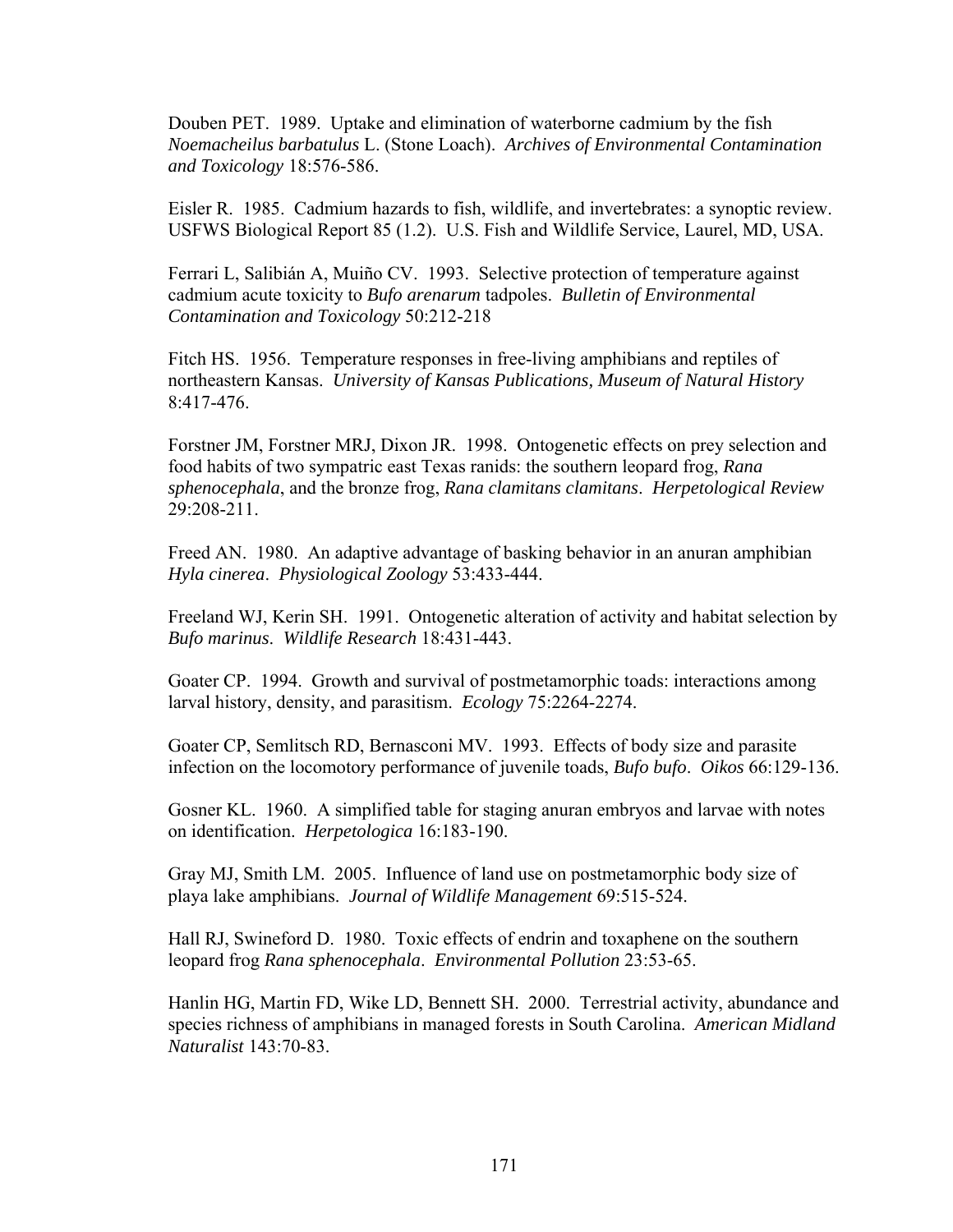Hayes TB, Collins A, Lee M, Mendoza M, Noriega N, Stuart AA, Vonk A. 2002. Hermaphroditic, demasculinized frogs after exposure to the herbicide atrazine at low ecologically relevant doses. *Proceedings of the National Academy of Sciences* 99:5476- 5480.

Hecnar SJ. 1997. Amphibian pond communities in southwestern Ontario. In: Green DM, ed, Amphibians in Decline: Canadian Studies of a Global Problem. *Herpetological Conservation* 1:1-15.

Hecnar SJ, M'Closkey RT. 1996. Regional dynamics and the status of amphibians. *Ecology* 77:2091-2097.

Hollis L, McGeer JC, McDonald DG, Wood CM. 2000. Protective effects of calcium against chronic waterborne cadmium exposure to juvenile rainbow trout. *Environmental Toxicology and Chemistry* 19:2725-2734.

Hopkins WA, Mendonça MT, Congdon JD. 1997. Increased circulating levels of testosterone and corticosterone in southern toads, *Bufo terrestris*, exposed to coal combustion waste. *General and Comparative Endocrinology* 108:237-246.

Houlahan JE, Findlay CS. 2003. The effects of adjacent land use on wetland amphibian species richness and community composition. *Canadian Journal of Fisheries and Aquatic Sciences* 60:1078-1094.

James SM, Little EE, Semlitsch RD. In press. Metamorphosis of two amphibian species after chronic cadmium exposure in outdoor aquatic mesocosms. *Environmental Toxicology and Chemistry*.

Kasinathan S, Veeraraghavan K, Ramakrishnan S. 1987. Effect of cadmium on the spermatogenesis of *Rana hexadactyla* Lesson. *Acta Morphologica Hungarica* 35:183- 188.

Kelleher KE, Tester JR. 1969. Homing and survival in the Manitoba toad, *Bufo hemiophrys*, in Minnesota. *Ecology* 50:1040-1048.

Kilby JD. 1945. A biological analysis of the food and feeding habits of two frogs, *Hyla cinerea cinerea* and *Rana pipiens sphenocephala*. *Quarterly Journal of the Florida Academy of Sciences* 8:71-104.

Kolozsvary MB, Swihart RK. 1999. Habitat fragmentation and the distribution of amphibians: patch and landscape correlates in farmland. *Canadian Journal of Zoology* 77:1288-1299.

Kucken DJ, Davis JS, Petranka JW, Smith CK. 1994. Anakeesta stream acidification and metal contamination: effects on a salamander community. *Journal of Environmental Quality* 23:1311-1317.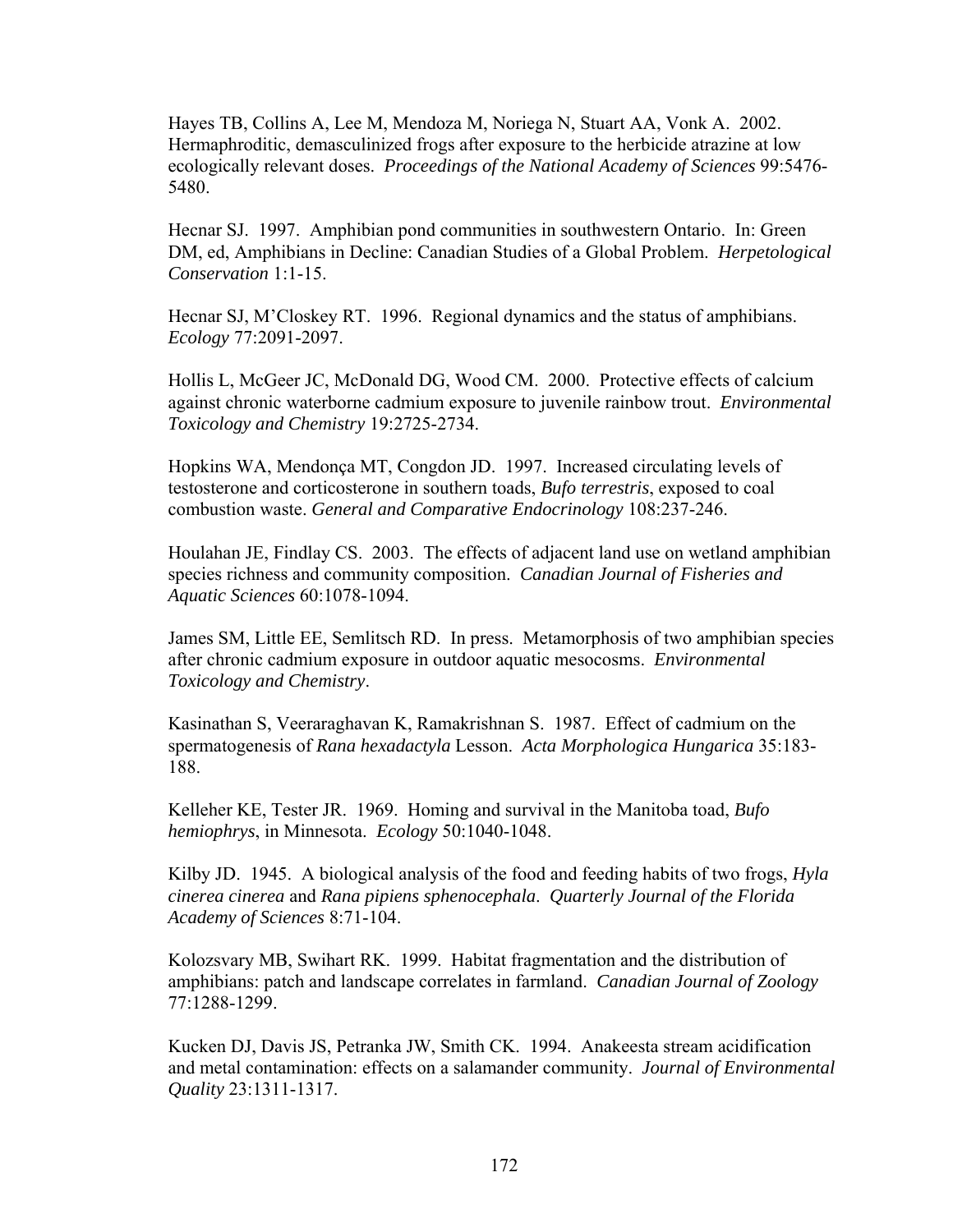Laposata MM, Dunson WA. 2000. Effects of treated wastewater effluent irrigation on terrestrial salamanders. *Water, Air, & Soil Pollution* 119:45-57.

Lienesch LA, Dumont JN, Bantle JA. 2000. The effect of cadmium on oogenesis in *Xenopus laaevis*. *Chemosphere* 41:1651-1658.

Mann RM, Bidwell JR, Tyler MJ. 2003. Toxicity of herbicide formulations to frogs and the implications for product registration: A case study from Western Australia. *Applied Herpetology* 1:13-22.

Marsh DM, Trenham PC. 2001. Metapopulation dynamics and amphibian conservation. *Conservation Biology* 15:40-49.

Mitchell JC. 1986. Life history patterns in a central Virginia frog community. *Virginia Journal of Science* 37:262-271.

Morey S, Reznick D. 2001. Effects of larval density on postmetamorphic spadefoot toads (*Spea hammondii*). *Ecology* 82:510-522.

Pascoe D, Shazili NAM. 1986. Episodic pollution–A comparison of brief and continuous exposure of rainbow trout to cadmium. *Ecotoxicology and Environmental Safety* 12:189-198.

Pauli BD, Coulson DR, Berrill M. 1999. Sensitivity of amphibian embryos and tadpoles to Mimic® 240 LV insecticide following single or double exposures. *Environmental Toxicology and Chemistry* 18:2538-2544.

Pechmann JHK. 1995. Use of large field enclosures to study the terrestrial ecology of pond-breeding amphibians. *Herpetologica* 51:434-450.

Pechmann JHK. 1994. Population regulation in complex life cycles: aquatic and terrestrial density-dependence in pond-breeding amphibians. PhD Dissertation. Duke University, Durham, NC, USA.

Petranka JW, Brannon MP, Hopey ME, Smith CK. 1994. Effects of timber harvesting on low elevation populations of southern Appalachian salamanders. *Forest Ecology and Management* 67:135-147.

Plowman MC, Grbac-Ivankovic S, Martin J, Hopfer SM, Sunderman FW, Jr. 1994. Malformations persist after metamorphosis of *Xenopus laevis* tadpoles exposed to Ni<sup>2+</sup>, Co2+, or Cd2+ in FETAX assays. *Teratogenesis, Carcinogenesis, & Mutagenesis* 14:135- 144.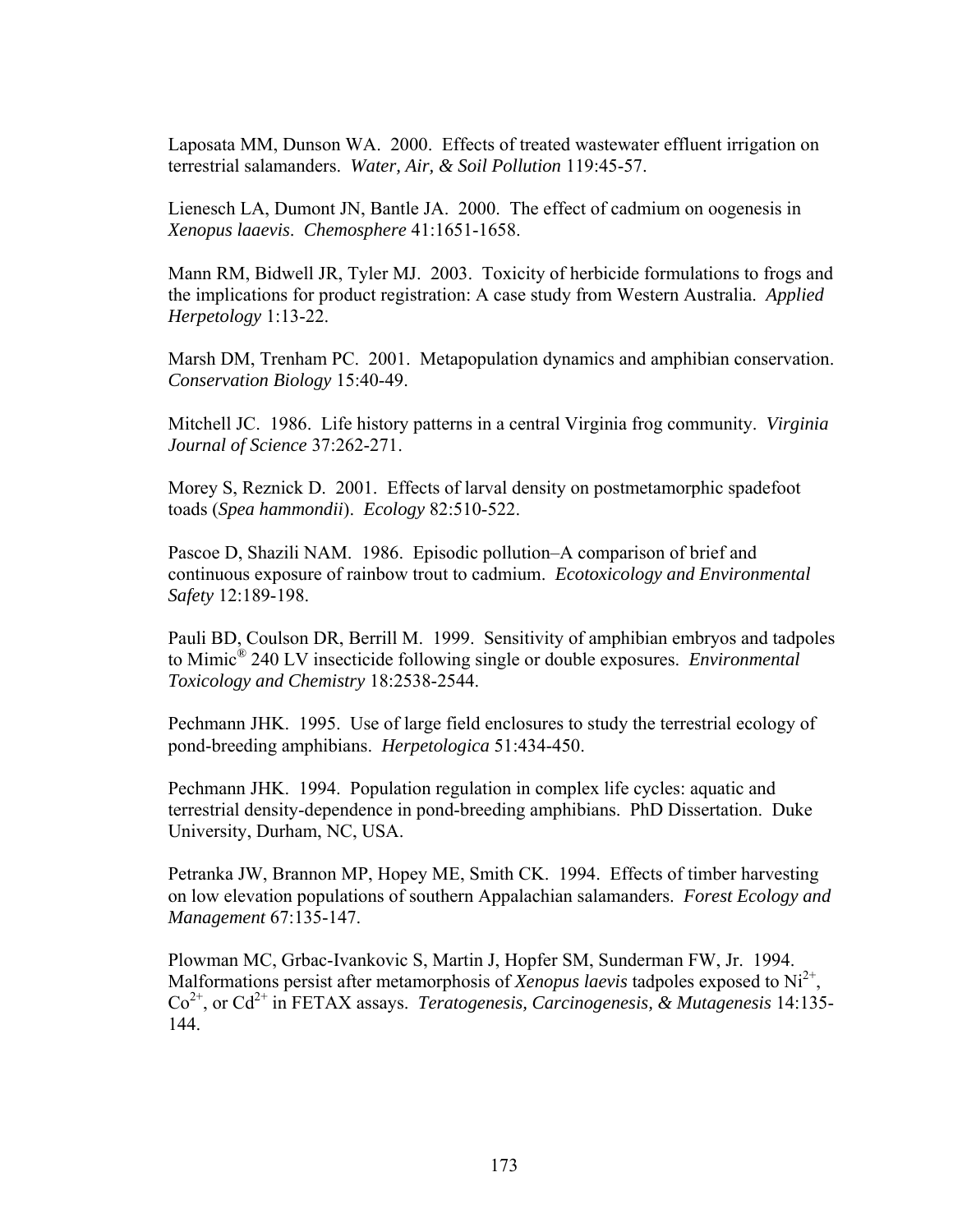Pollio CA. 2001. Amphibian community structure and breeding utilization of artificial pools created on an abandoned pyrite mine site in Prince William County, Virginia. PhD Dissertation. George Mason University, Fairfax, VA, USA.

Porej D, Micacchion M, Hetherington TE. 2004. Core terrestrial habitat for conservation of local populations of salamanders and wood frogs in agricultural landscapes. *Biological Conservation* 120:399-409.

Pounds JA, Crump ML. 1994. Amphibian declines and climate disturbance: the case of the golden toad and the harlequin frog. *Conservation Biology* 8:72-85.

Ray C. 1958. Vital limits and rates of desiccation in salamanders. *Ecology* 39:75-83.

Rehage JS, Lynn SG, Hammond JI, Palmer BD, Sih A. 2002. Effects of larval exposure to triphenyltin on the survival, growth, and behavior of larval and juvenile *Ambystoma barbouri* salamanders. *Environmental Toxicology and Chemistry* 21:807-815.

Resetarits WJ Jr. 1986. Ecology of cave use by the frog, *Rana palustris*. *American Midland Naturalist* 116:256-266.

Richter SC, Young JE, Seigel RA, Johnson GN. 2001. Postbreeding movements of the dark gopher frog, *Rana sevosa* Goin and Netting: implications for conservation and management. *Journal of Herpetology* 35:316-321.

Rittenhouse TAG, Doyle MC, Mank CR, Rothermel BB, Semlitsch RD. 2004. Substrate cues influence habitat selection by spotted salamanders. *Journal of Wildlife Management* 68:1151-1158.

Rogers LE, Hinds WT, Buschbom RL. 1976. A general weight vs. length relationship for insects. *Annals of the Entomological Society of America* 69:387-389.

Rohr JR, Madison DM. 2003. Dryness increases predation risk in efts: support for an amphibian decline hypothesis. *Oecologia* 135:657-664.

Rohr JR, Palmer BD. 2005. Aquatic herbicide exposure increases salamander desiccation risk eight months later in a terrestrial environment. *Environmental Toxicology and Chemistry* 24:1253-1258**.**

Rothermel BB. 2004. Migratory success of juveniles: a potential constraint on connectivity for pond-breeding amphibians. *Ecological Applications* 14:1535-1546.

Rothermel BB. 2003. Movement behavior, migratory success, and demography of juvenile amphibians in a fragmented landscape. PhD Dissertation. University of Missouri, Columbia, MO, USA.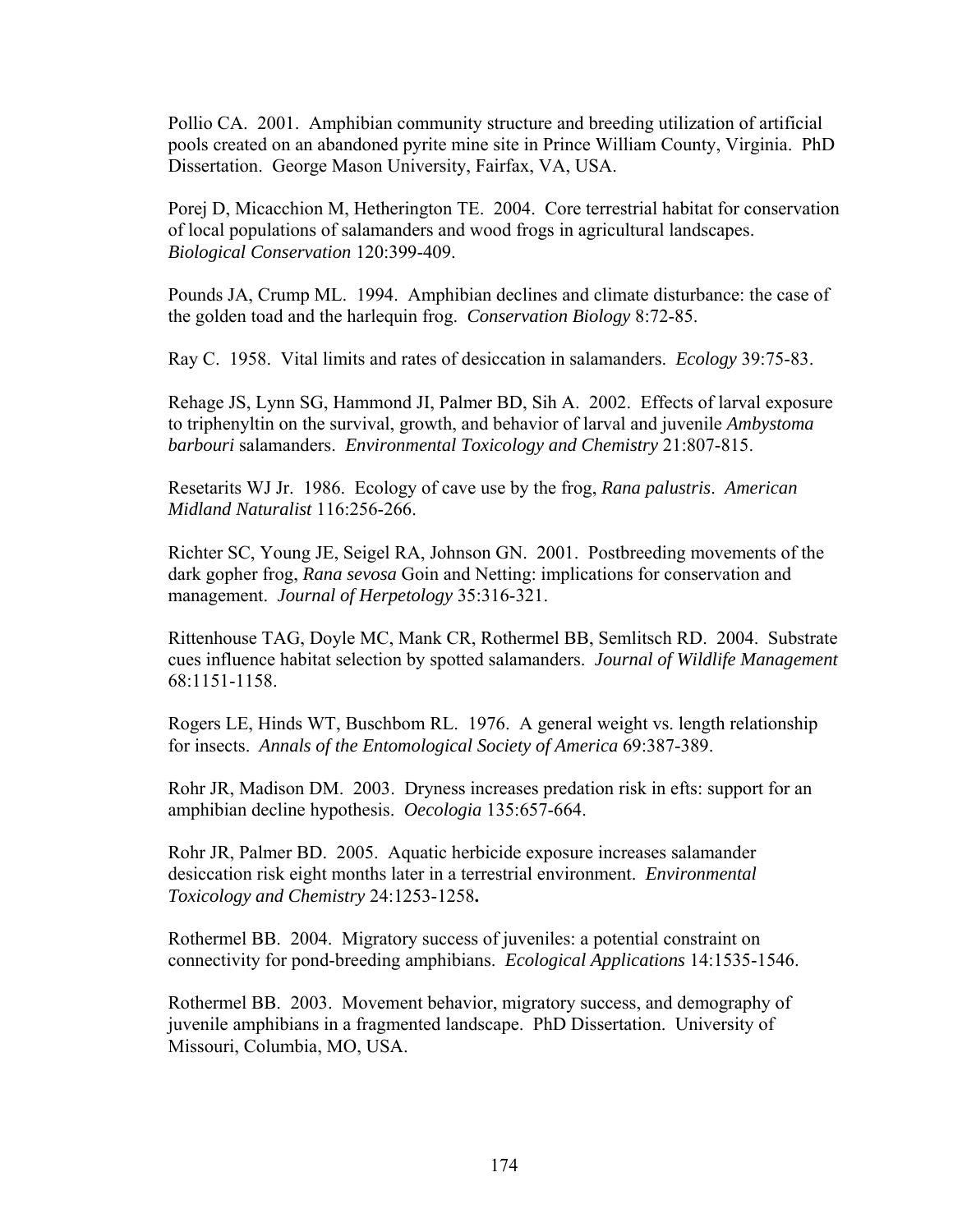Rothermel BB, Semlitsch RD. 2002. An experimental investigation of landscape resistance of forest versus old-field habitats to emigrating juvenile amphibians. *Conservation Biology* 16:1324-1332.

Rowe CL, Hopkins WA, Coffman VR. 2001. Failed recruitment of southern toads (*Bufo terrestris*) in a trace element-contaminated breeding habitat: direct and indirect effects that may lead to a local population sink. *Archives of Environmental Contamination and Toxicology* 40:399-405.

Rowe CL, Kinney OM, Nagle RD, Congdon JD. 1998. Elevated maintenance costs in an anuran (*Rana catesbeiana*) exposed to a mixture of trace elements during the embryonic and early larval periods. *Physiological Zoology* 71:27-35.

SAS Institute. 1989. *SAS/STAT User's Guide, Version 6.* SAS Institute, Cary, NC, USA.

Schuytema GS, Nebeker AV, Griffis WL, Wilson KN. 1991. Teratogenesis, toxicity, and bioconcentration in frogs exposed to dieldrin. *Archives of Environmental Contamination and Toxicology* 21:332-350.

Scott DE. 1994. The effect of larval density on adult demographic traits in *Ambystoma opacum*. *Ecology* 75:1383-1396.

Seebacher F, Alford RA. 2002. Shelter microhabitats determine body temperature and dehydration rates of a terrestrial amphibian (*Bufo marinus*). *Journal of Herpetology* 36:69-75.

Semlitsch RD, Bodie JR. 2003. Biological criteria for buffer zones around wetlands and riparian habitats for amphibians and reptiles. *Conservation Biology* 17:1219-1228.

Semlitsch RD, Scott DE, Pechmann JHK, Gibbons JW. 1996. Structure and dynamics of an amphibian community: evidence from a 16-year study of a natural pond. In: Cody ML, Smallwood JA, eds, *Long-Term Studies of Vertebrate Communities*. Academic Press, San Diego, CA, USA, pp 217-248.

Semlitsch RD, Scott DE, Pechmann JHK. 1988. Time and size at metamorphosis related to adult fitness in *Ambystoma talpoideum*. *Ecology* 69:184-192.

Skelly DK, Werner EE, Cortwright SA. 1999. Long-term distributional dynamics of a Michigan amphibian assemblage. *Ecology* 80:2326-2337.

Smith DC. 1987. Adult recruitment in chorus frogs: effects of size and date at metamorphosis. *Ecology* 68:344-350.

Sparling DW, Bishop CA, Linder G. 2000a. *Ecotoxicology of Amphibians and Reptiles*. Society of Environmental Toxicology and Chemistry, Pensacola, FL, USA.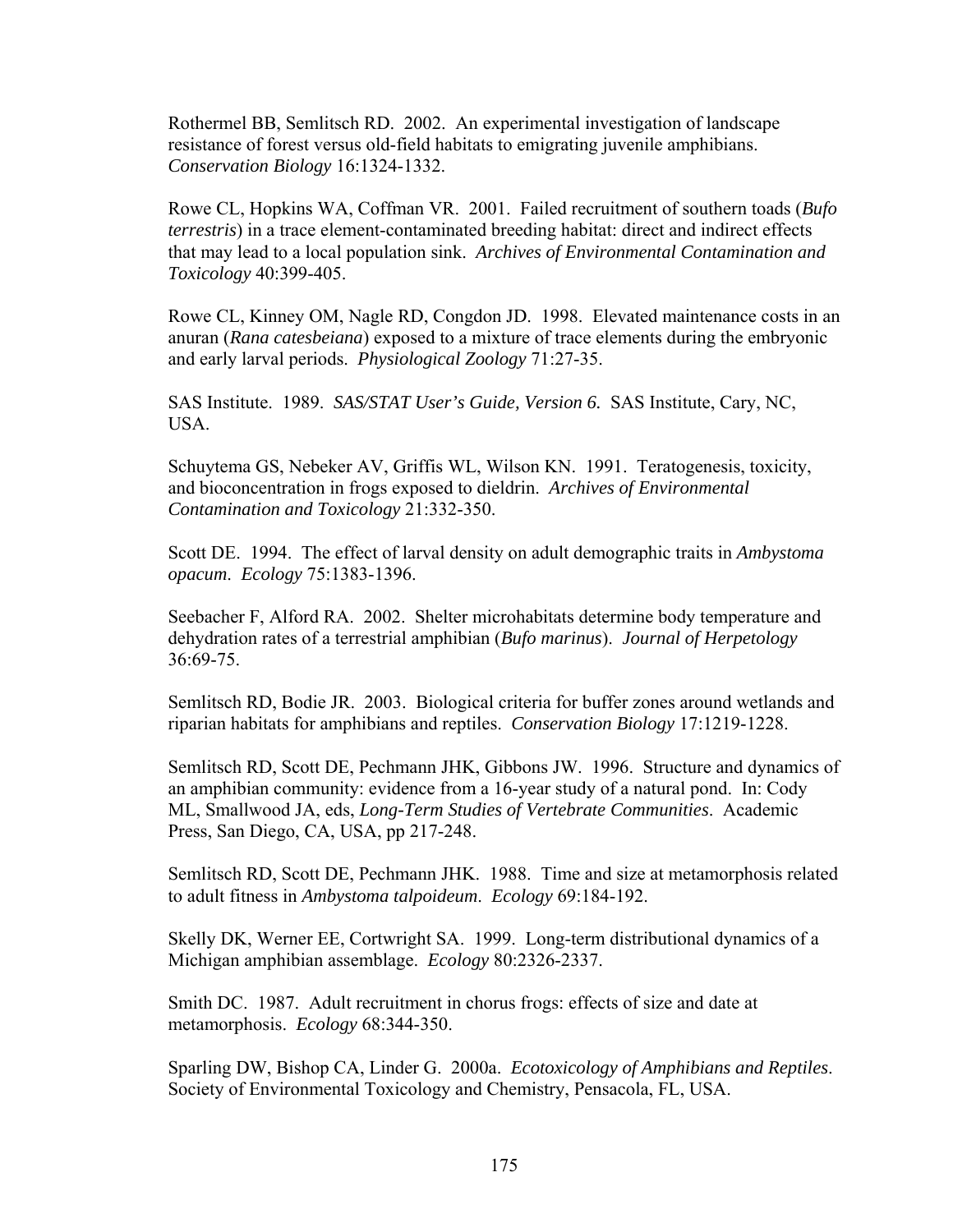Sparling DW, Bishop CA, Linder G. 2000b. The current status of amphibian and reptile ecotoxicological research. In: Sparling DW, Linder G, Bishop CA, eds, *Ecotoxicology of Amphibians and Reptiles*. Society of Environmental Toxicology and Chemistry, Pensacola, FL, USA, pp 1-13.

Stephenson M, Mackie GL. 1989. A laboratory study of the effects of waterborne cadmium, calcium, and carbonate concentrations on cadmium concentrations in *Hyalella azteca* (Crustacea: Amphipoda). *Aquatic Toxicology* 15:53-62.

Trenham PC, Shaffer HB, Koenig WD, Stromberg MR. 2000. Life history and demographic variation in the California tiger salamander (*Ambystoma californiense*). *Copeia* 2000:365-377.

Vonesh JR, De la Cruz O. 2002. Complex life cycles and density dependence: assessing the contribution of egg mortality to amphibian declines. *Oecologia* 133:325-333.

Werner EE. 1986. Amphibian metamorphosis: growth rate, predation risk, and the optimal size at transformation. *American Naturalist* 128:319-341.

Wojtaszek BF, Staznik B, Chartrand DT, Stephenson GR, Thompson DG. 2004. Effects of Vision® herbicide on mortality, avoidance response, and growth of amphibian larvae in two forest wetlands. *Environmental Toxicology and Chemistry* 23:832-842.

Wyman RL. 1988. Soil acidity and moisture and the distribution of amphibians in five forests of southcentral New York. *Copeia* 1988:394-399.

Yang H-N, Chen H-C. 1996. The influence of temperature on the acute toxicity and sublethal effects of copper, cadmium and zinc to Japanese eel, *Anguilla japonica*. *Acta Zoologica Taiwanica* 7:29-38.

Zampella RA, Bunnell JF. 2000. The distribution of anurans in two river systems of a coastal plain watershed. *Journal of Herpetology* 34:210-221.

Zar JH. 1999. *Biostatistical Analysis, 4th Edition*. Prentice Hall, Upper Saddle River, NJ.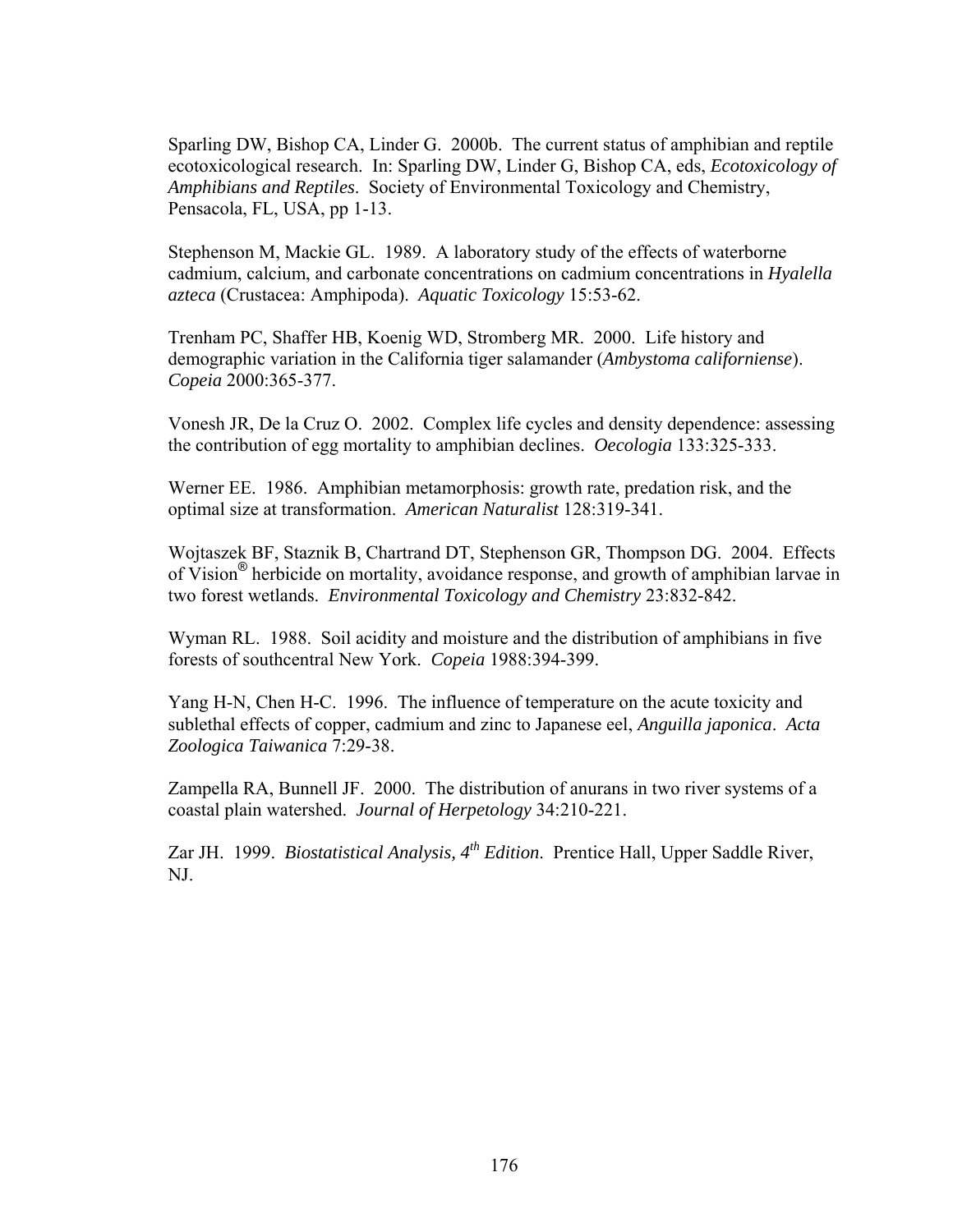#### Table 1. Mean ( $\pm 1$  standard error) autumn survival, growth rate, and

terrestrial duration for southern leopard frog (*Rana sphenocephala* )

| <b>Aquatic</b>         |                              | Growth              | Terrestrial |
|------------------------|------------------------------|---------------------|-------------|
| concentration          | <b>Survival</b> <sup>a</sup> | rate <sup>a</sup>   | duration    |
| $(\mu g \text{ Cd/L})$ | $(\%)$                       | (g/day)             | (days)      |
| Forest                 |                              |                     |             |
| $\overline{0}$         | 85 A                         | $0.023\ \mathrm{A}$ | 103         |
|                        | $(\pm 9)$                    | $(\pm 0.003)$       | $(\pm 2)$   |
| 5                      | 73 AB                        | $0.025\;\mathrm{A}$ | 98          |
|                        | $(\pm 9)$                    | (± 0.004)           | $(\pm 2)$   |
| $18\,$                 | 63 AB                        | $0.035\;\mathrm{A}$ | 97          |
|                        | $(\pm 9)$                    | $(\pm 0.008)$       | $(\pm 2)$   |
| Field                  |                              |                     |             |
| $\boldsymbol{0}$       | 40 B                         | $0.049\;\mathrm{A}$ | 101         |
|                        | $(\pm 15)$                   | (± 0.002)           | $(\pm 3)$   |
| 5                      | 58 AB                        | $0.069$ B           | 97          |
|                        | $(\pm 3)$                    | (± 0.012)           | $(\pm 1)$   |
| $18\,$                 | 65 A                         | $0.069$ B           | 95          |
|                        | (± 16)                       | $(\pm 0.015)$       | $(\pm 1)$   |

juveniles reared in 9-m<sup>2</sup> terrestrial enclosures at an initial density of  $1.1/m^2$ 

<sup>a</sup> capital letters within the column indicate significant differences

according to the LSD test  $(p \le 0.05)$ .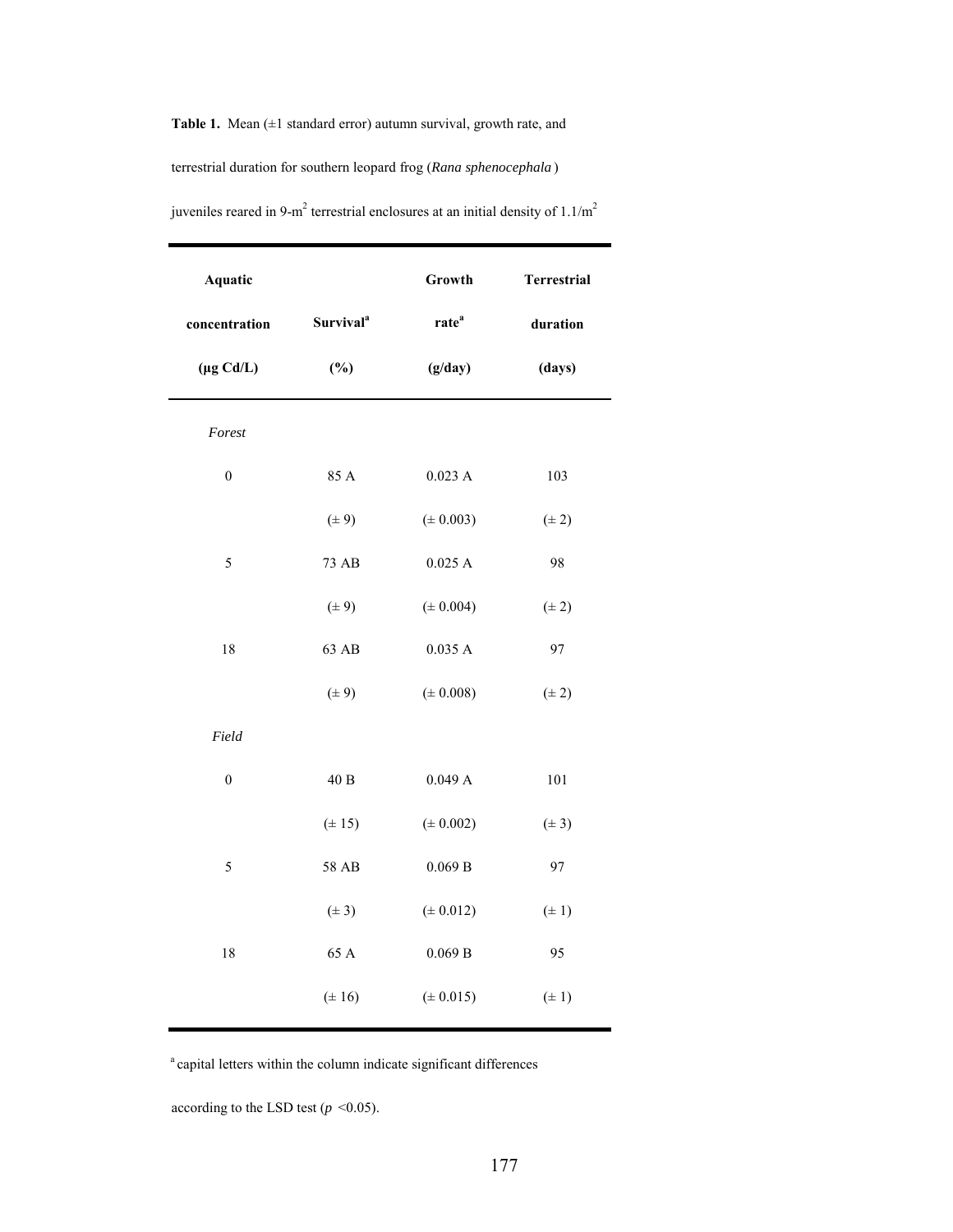**Table 2.** Total number of individuals captured from each invertebrate Order and their mean and

|              |                  | <b>FIELD</b> |           |                  | <b>FOREST</b> |           |
|--------------|------------------|--------------|-----------|------------------|---------------|-----------|
|              | Total            | $\bf Mean$   | Total     | Total            | Mean          | Total     |
| Order        | number           | mass (mg)    | mass (mg) | number           | mass (mg)     | mass (mg) |
| Acarina      | $\overline{2}$   | 0.19         | 0.38      | $\boldsymbol{0}$ |               |           |
| Anoplura     | $\boldsymbol{0}$ |              |           | $\mathbf{1}$     | 0.19          | 0.19      |
| Araneae      | 59               | 1.64         | 96.48     | 38               | 2.97          | 109.82    |
| Blattodea    | $\boldsymbol{0}$ |              |           | 3                | 53.46         | 160.38    |
| Chilopoda    | $\boldsymbol{0}$ |              |           | $\mathfrak{Z}$   | 38.17         | 76.34     |
| Coleoptera   | 77               | 18.99        | 1424.51   | 118              | 10.87         | 1195.62   |
| Collembola   | 388              | 0.34         | 131.79    | 541              | 0.54          | 282.46    |
| Dermaptera   | $\sqrt{2}$       | 338.66       | 677.32    | $\,1$            | 0.54          | 0.54      |
| Dilopoda     | $\boldsymbol{0}$ |              |           | $\mathbf{1}$     | 25.28         | 25.28     |
| Diptera      | 93               | $0.51\,$     | 47.15     | 184              | 1.39          | 235.62    |
| Haplotaxida  | $10\,$           | 91.89        | 735.14    | 11               | 672.79        | 7400.73   |
| Hemiptera    | 20               | 2.32         | 46.32     | 11               | 0.94          | 9.37      |
| Homoptera    | 44               | 1.19         | 50.98     | 35               | 0.79          | 26.72     |
| Hymenoptera  | 368              | 1.84         | 669.91    | 498              | 2.62          | 1298.84   |
| Isopoda      | 654              | 2.31         | 1510.86   | $\bf{0}$         |               |           |
| Lepidoptera  | 13               | 54.94        | 659.32    | 9                | 58.43         | 525.89    |
| Opiliones    | 5                | $0.26\,$     | 1.30      | $\overline{c}$   | 2.59          | 5.18      |
| Orthoptera   | 37               | 15.33        | 459.87    | 83               | 20.61         | 1524.99   |
| Thysanoptera | $\,1$            | 0.54         | 0.54      | $\boldsymbol{0}$ |               |           |
| Thysanura    | $\boldsymbol{0}$ |              |           | $\mathbf{1}$     | 0.54          | 0.54      |

total mass, with each habitat type reported separately and sample dates pooled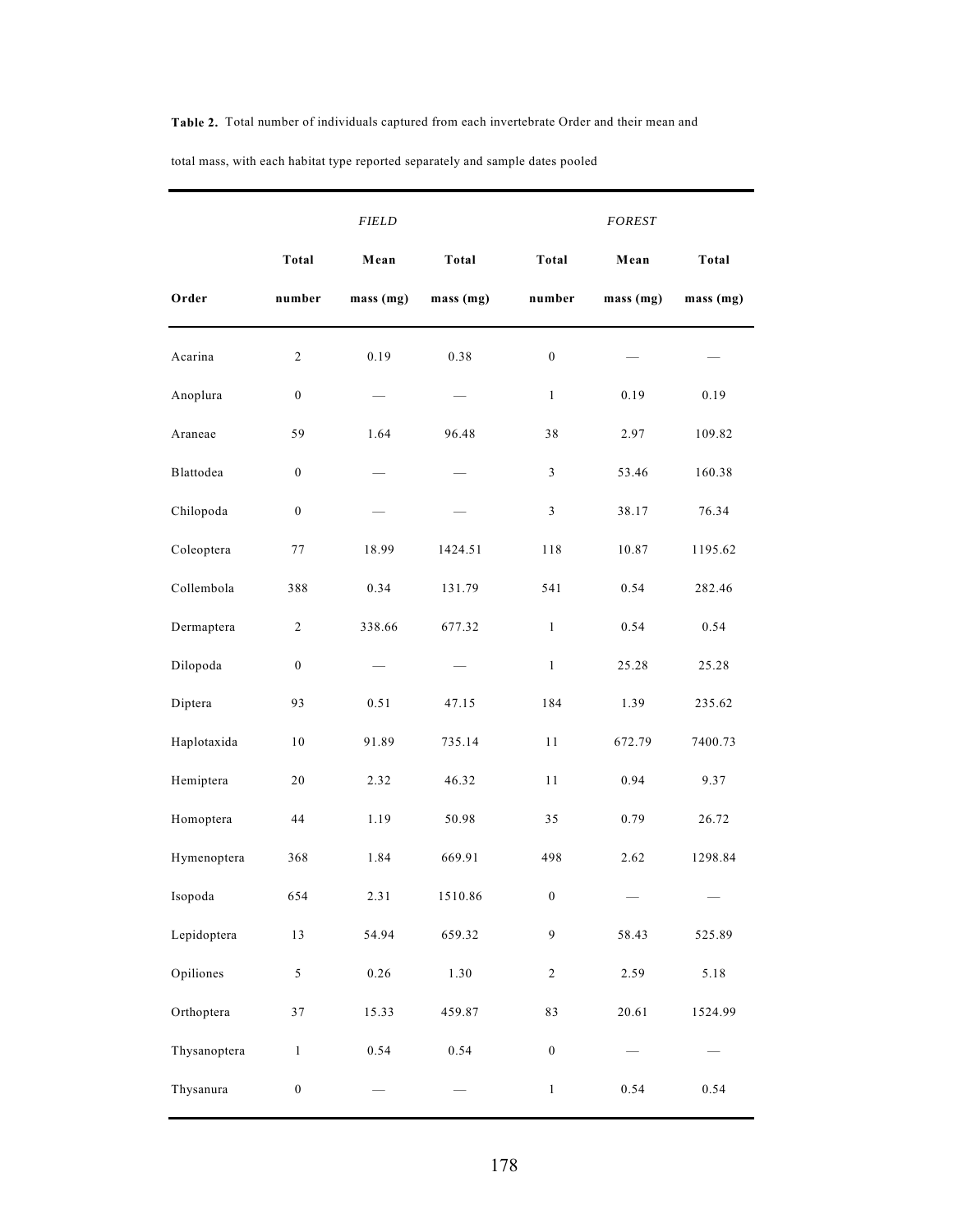**Figure 1.** Initial (summer) and final (autumn) body mass of southern leopard frog (*Rana sphenocephala*) juveniles reared in terrestrial enclosures at an initial density of 1.1/m<sup>2</sup> following chronic exposure to one of three concentrations of cadmium as larvae. Solid lines represent forest sites, and dotted lines represent field sites.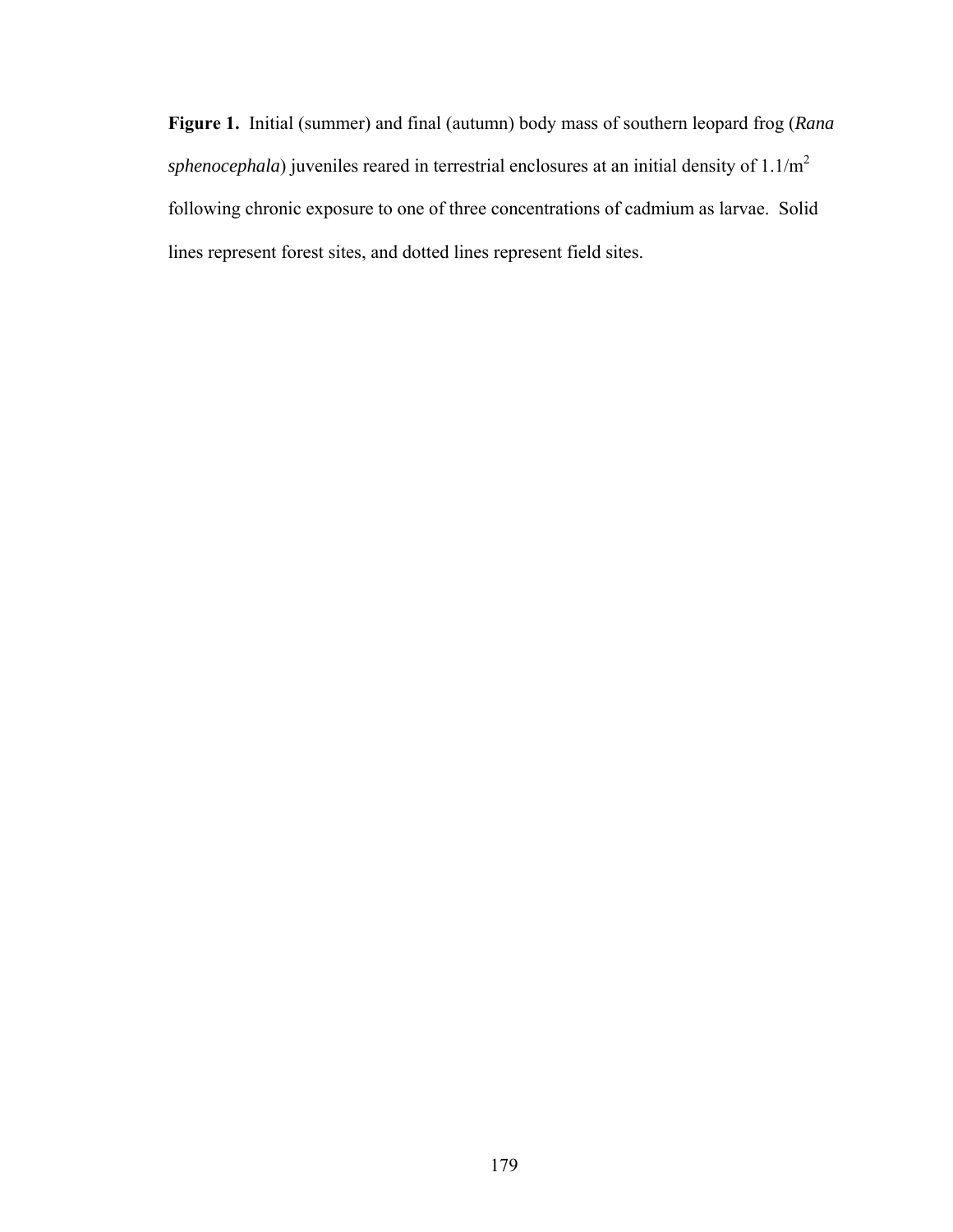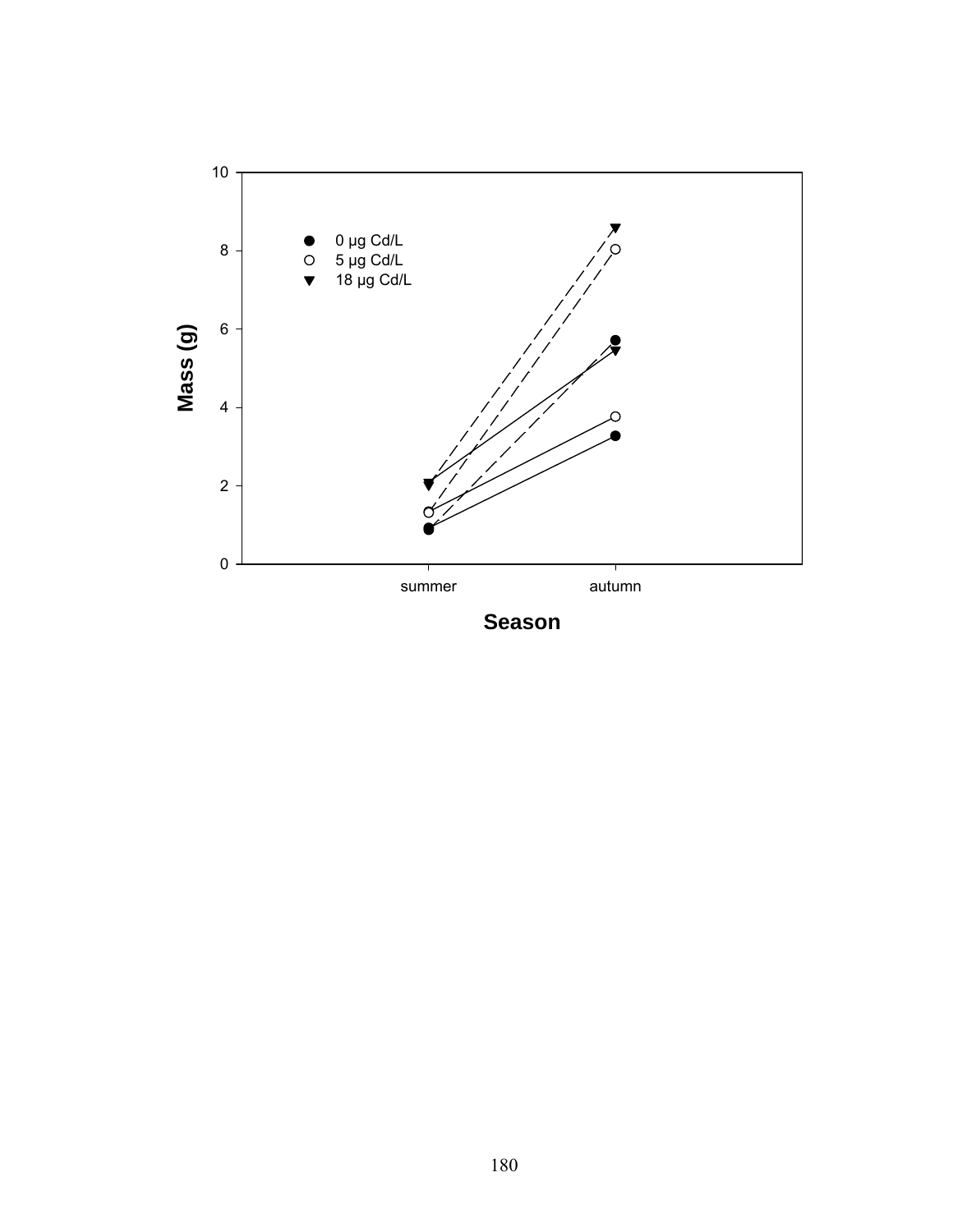**Figure 2**. Mean rainfall (dotted lines) and soil moisture (solid lines) in the forest and field sites where southern leopard frog (*Rana sphenocephala*) juveniles were reared in terrestrial enclosures. Higher soil moisture readings (in centibars) indicate lower hydration.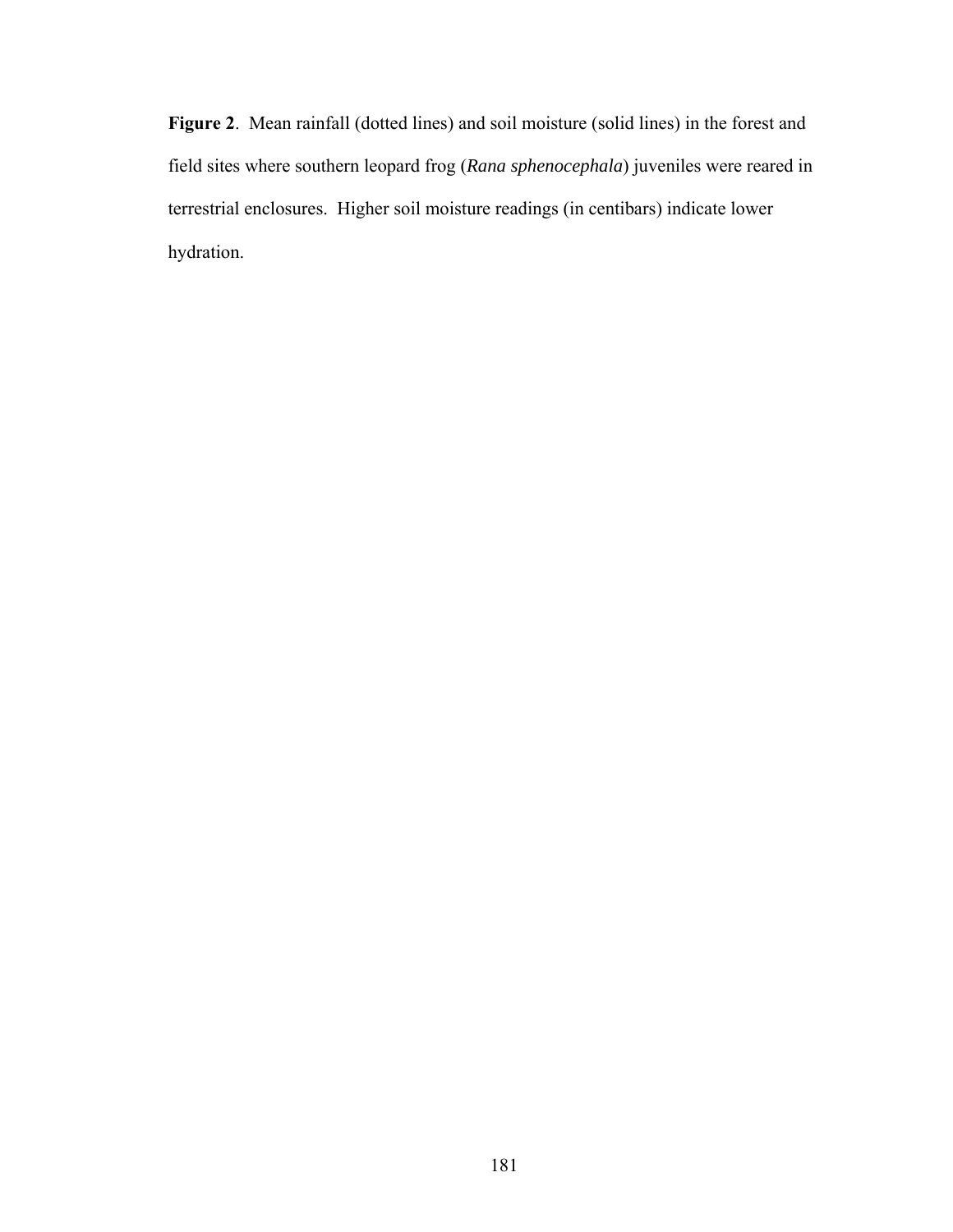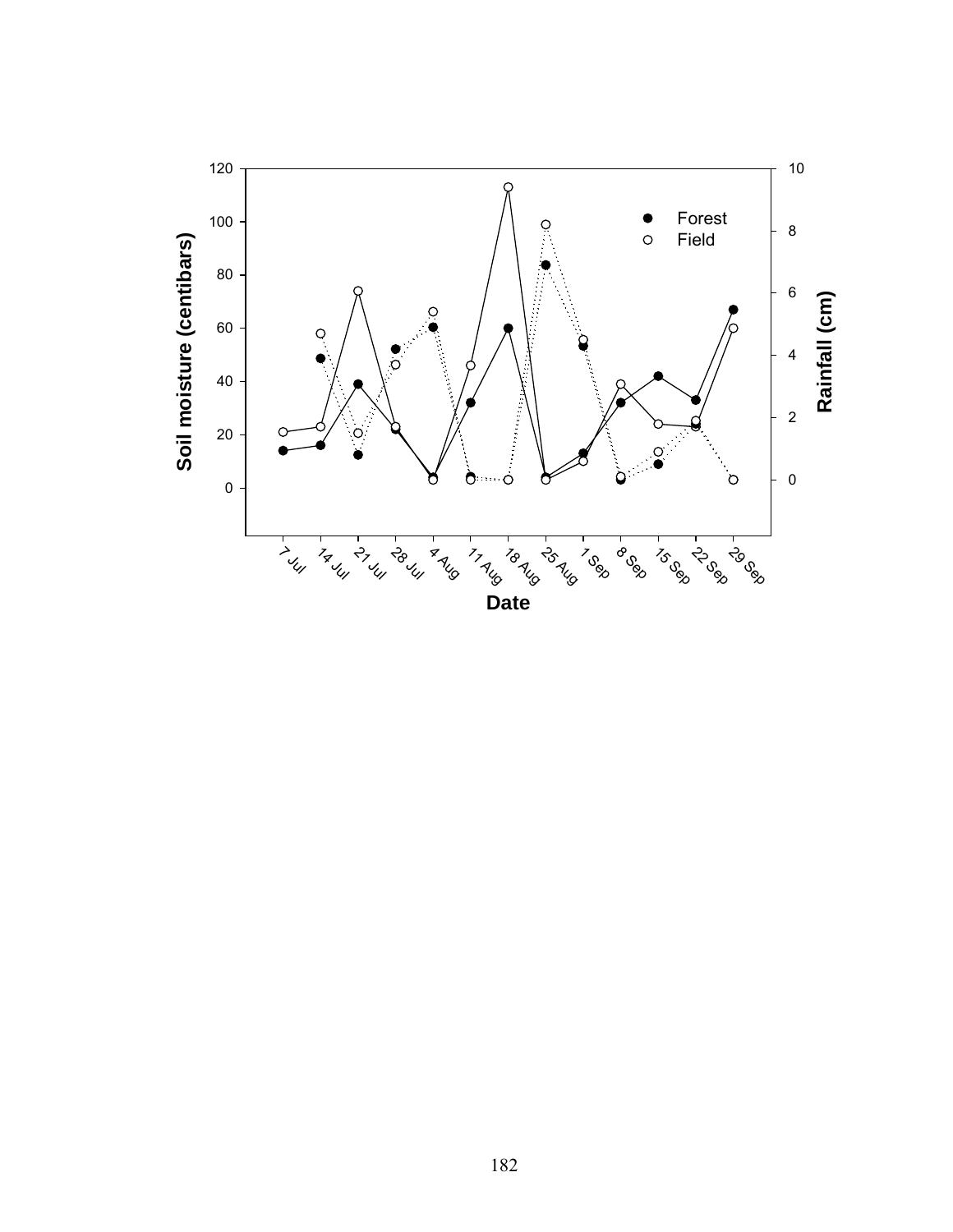**Figure 3.** Average daily mean (solid lines) and maximum (dotted lines) air temperature in the forest and field sites where southern leopard frog (*Rana sphenocephala*) juveniles were reared in terrestrial enclosures.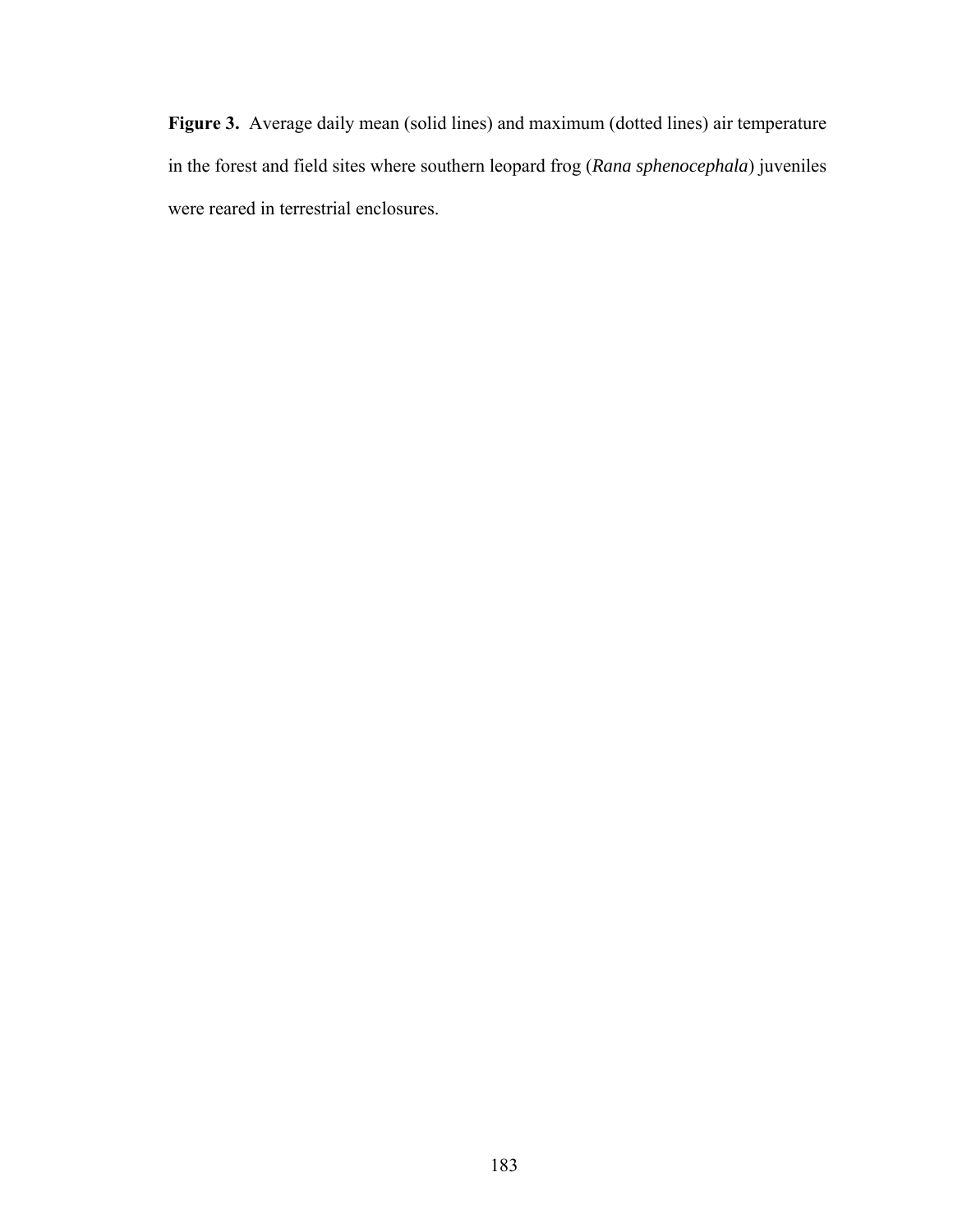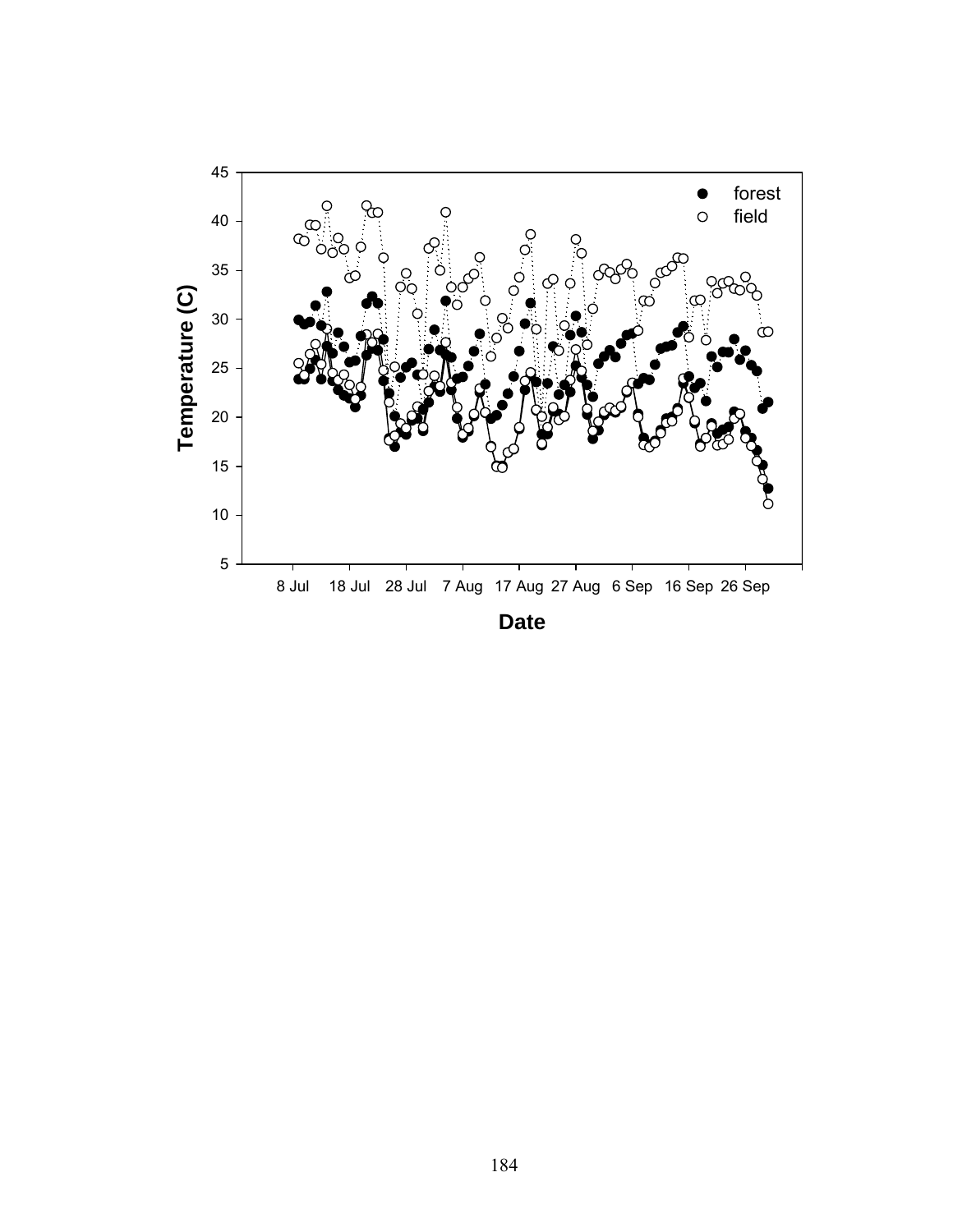**Figure 4.** Average daily mean (solid lines) and minimum (dotted lines) relative humidity in the forest and field sites where southern leopard frog (*Rana sphenocephala*) juveniles were reared in terrestrial enclosures.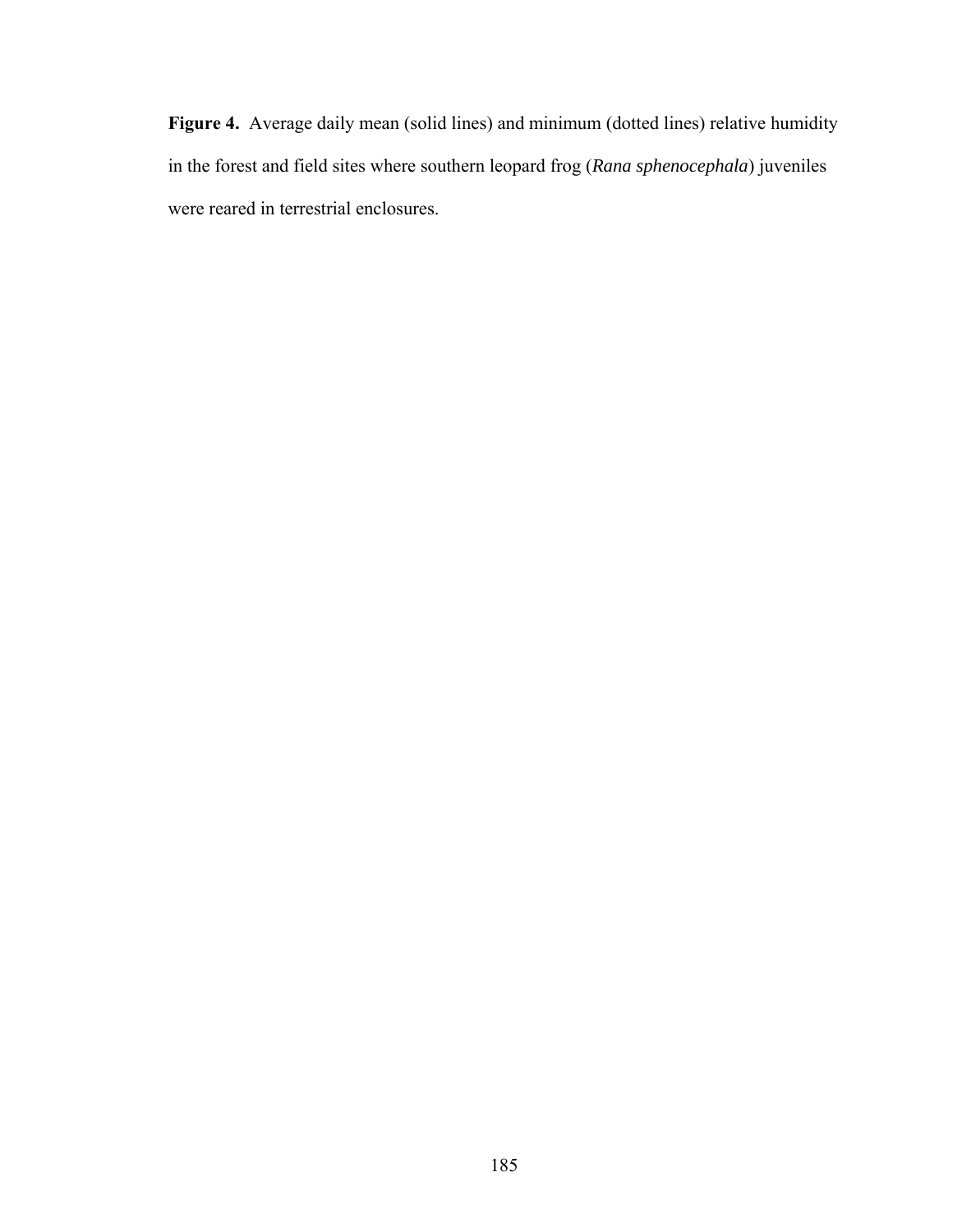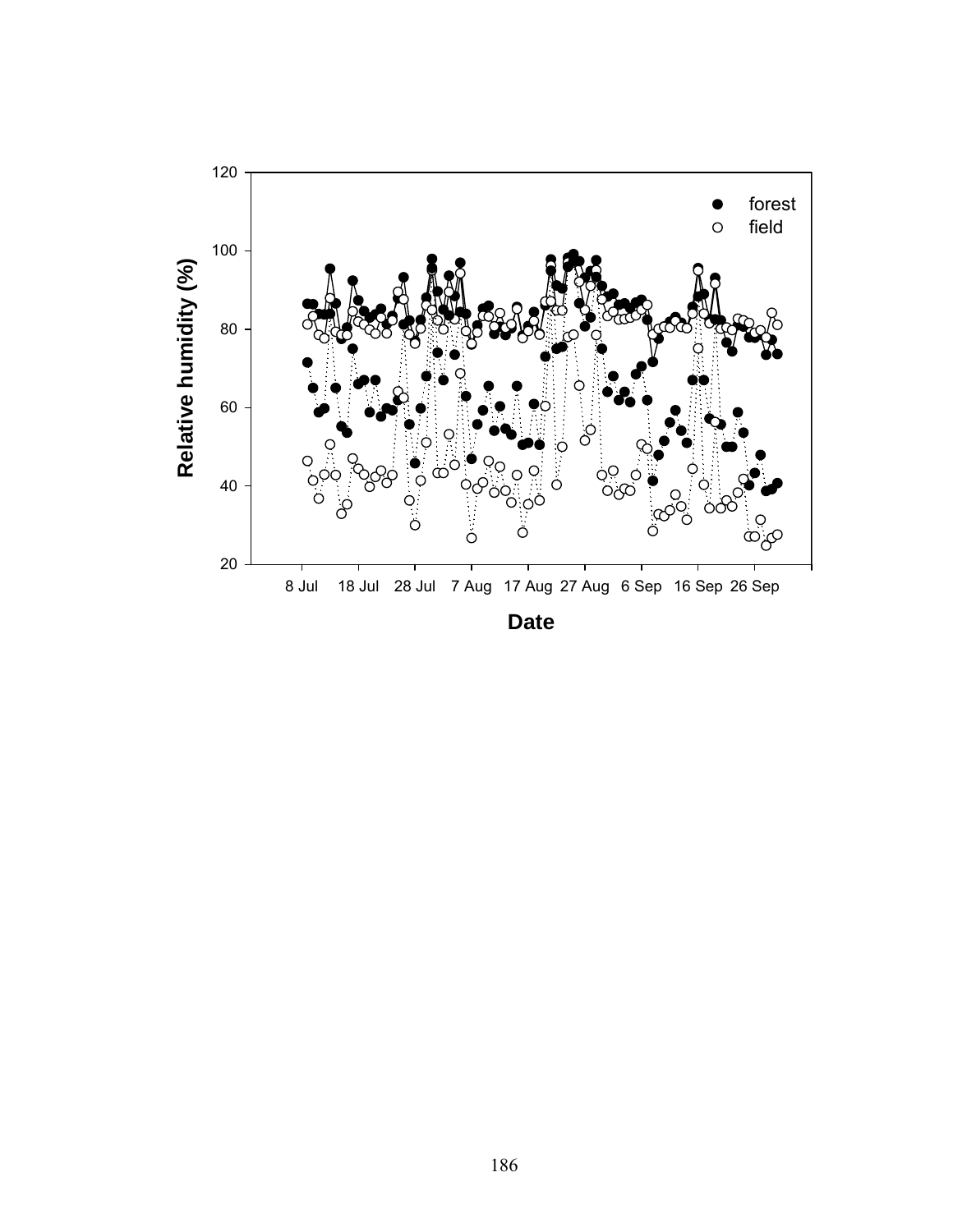#### **CHAPTER 7**

# **CONCLUSIONS, IMPLICATIONS FOR AMPHIBIAN CONSERVATION, AND FUTURE RESEARCH DIRECTIONS**

#### **INTRODUCTION**

 Documenting and understanding the effects of the chemical contamination of the environment is a significant and ongoing challenge for research ecotoxicologists worldwide. Not only are there thousands of natural and man-made chemicals in current use, new contaminants are continually proposed for registration. The determination of causality and effect is complicated by the fact that the natural world is complex, dynamic, and subject to intricate interactions among its innumerous components. Each contamination scenario is different and may render unique outcomes for the focal species of concern. Practicality mandates that natural systems be simplified in order for general patterns to be discerned. Laboratory studies have done much to improve our understanding of which contaminants are harmful to organisms. Mesocosm studies can be used to make similar determinations, and may also incorporate direct and indirect effects, multiple routes of uptake, and interactions between contaminants and other potential stressors.

 Pond-breeding anurans are at particular risk of contaminant exposure and toxicity because of their reproductive biology, physiology, microhabitat requirements, herbivorous and carnivorous diet, and biphasic life cycle. Amphibians are poorly studied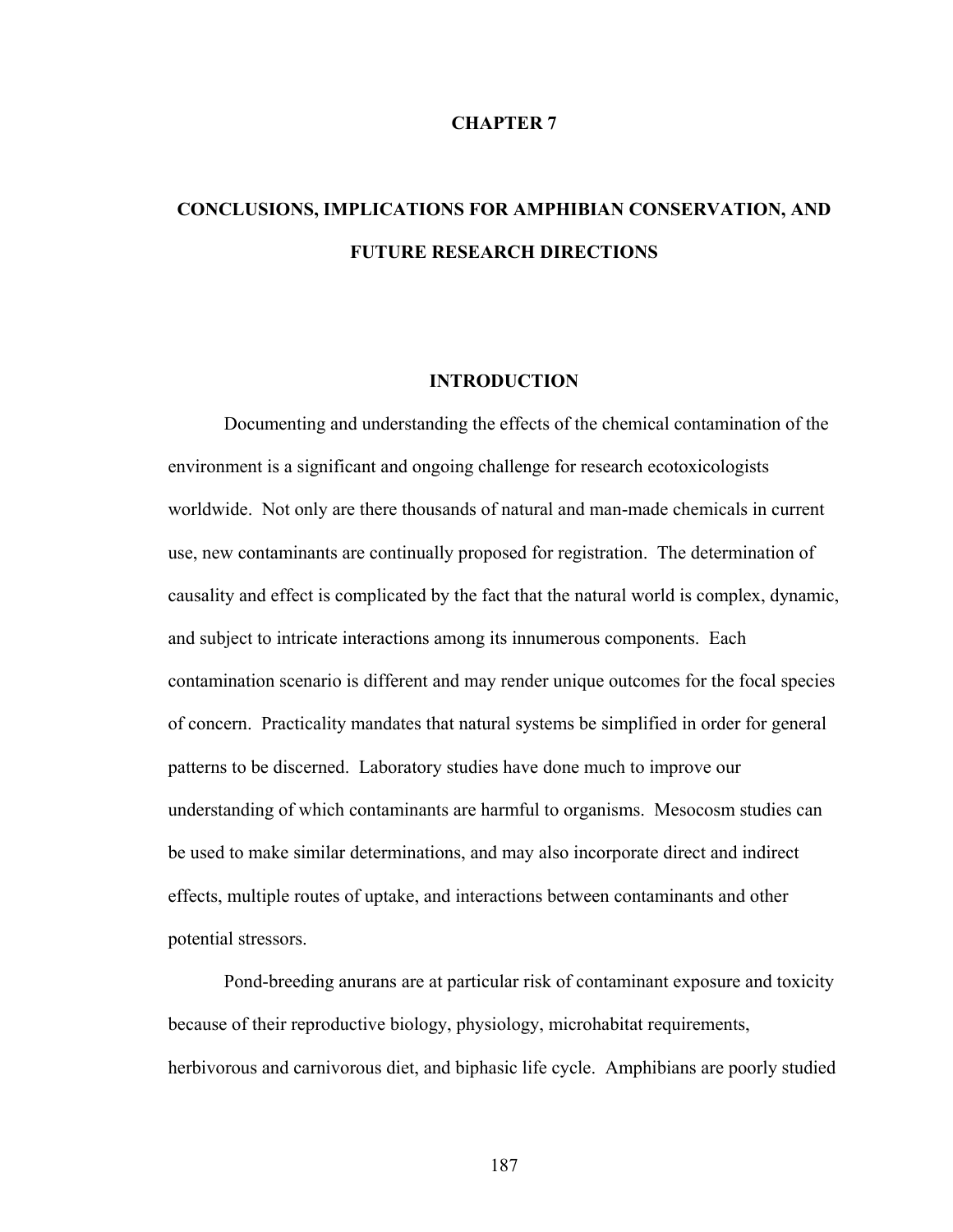relative to other taxa, but have received increased attention since it has become apparent that populations are declining worldwide (Sparling et al. 2000). Most of the contaminant research on amphibians has been conducted with the egg and larval stages, to the neglect of the older life stages whose survival may be relatively more important (Biek et al. 2002, Vonesh and De la Cruz 2002). Instead of projecting outcomes to individuals or populations based on data obtained at or before metamorphosis, studies should include both aquatic and terrestrial life stages so that more accurate assessments are made. Research should also take a multi-tiered approach that spans from the laboratory to wild populations. The incorporation of natural processes and interactions can provide information that is not easy to obtain in the laboratory.

#### **CONCLUSIONS SUMMARY**

 Aquatic mesocosm, terrestrial enclosure, and laboratory tests were conducted with the heavy metal cadmium (Cd) and two amphibian species (southern leopard frogs [*Rana sphenocephala*], American toads [*Bufo americanus*]) to determine the effect of this contaminant on larval and juvenile life stages. Exposures were limited to the aquatic environment so that potential latent effects could be assessed in terrestrial juveniles. It was concluded that tadpoles exposed to Cd have reduced survival, elevated Cd body burdens, delayed metamorphosis, and increased or decreased mass relative to unexposed tadpoles. The effects on metamorphic traits are due to a combination of direct toxicity and reduced survival. Those that survive Cd exposure and metamorphose into the terrestrial environment do not experience deleterious latent effects in the form of reduced juvenile growth or survival. However, the effects of Cd on juvenile performance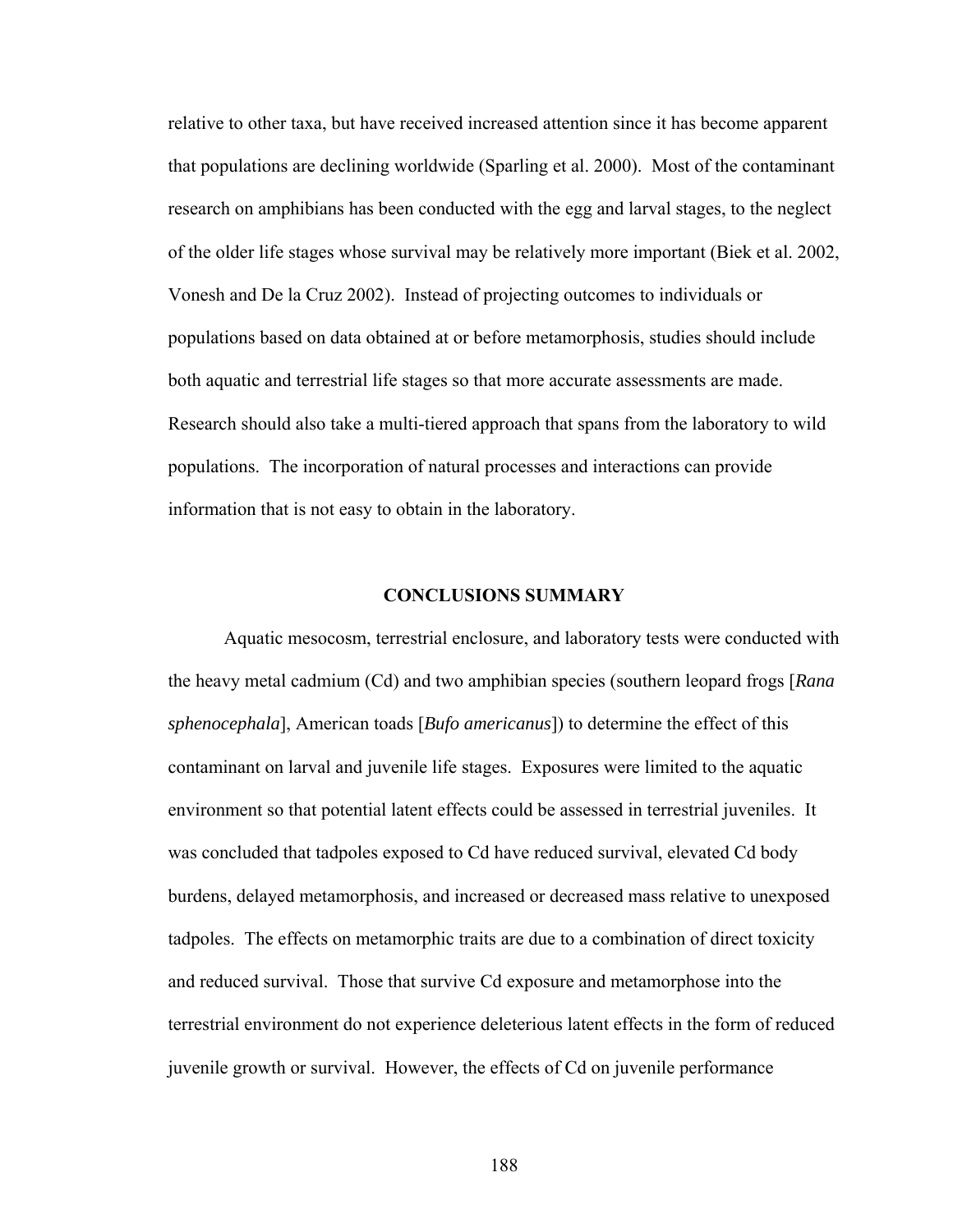depended on terrestrial habitat quality. Cadmium in aquatic habitats appears to affect amphibian populations primarily through a reduction in larval survival. Larval mortality is naturally very high and any decrease in survival due to contamination could result in population declines. The existing published literature on Cd effects on tadpoles likewise suggests Cd bioaccumulates and causes mortality. However, this research added to the literature by demonstrating lethality at lower concentrations than are typically tested (e.g., Nebeker et al. 1995). This research also demonstrated that Cd-induced mortality can affect metamorphic traits, that Cd alters amphibian food resources, that oral uptake of Cd may be more important than gill and dermal uptake from water, and that the effects of Cd on tadpoles may depend on other potential stressors such as interspecific competition. There are no existing publications on juvenile growth and survival following Cd exposure as tadpoles.

#### **MANAGEMENT IMPLICATIONS SUMMARY**

Water bodies contaminated with Cd will likely have reduced larval amphibian recruitment relative to uncontaminated sites if the concentrations in the water and periphyton are equal to or greater than what was documented in Chapters 2 and 5 (see figures of Cd concentrations). This could eventually result in the decline or loss of resident amphibian populations. Managers may improve conditions with restoration projects that remove contaminated substrates, add amended soils, create or widen a vegetated terrestrial buffer, and reduce or eliminate Cd inputs.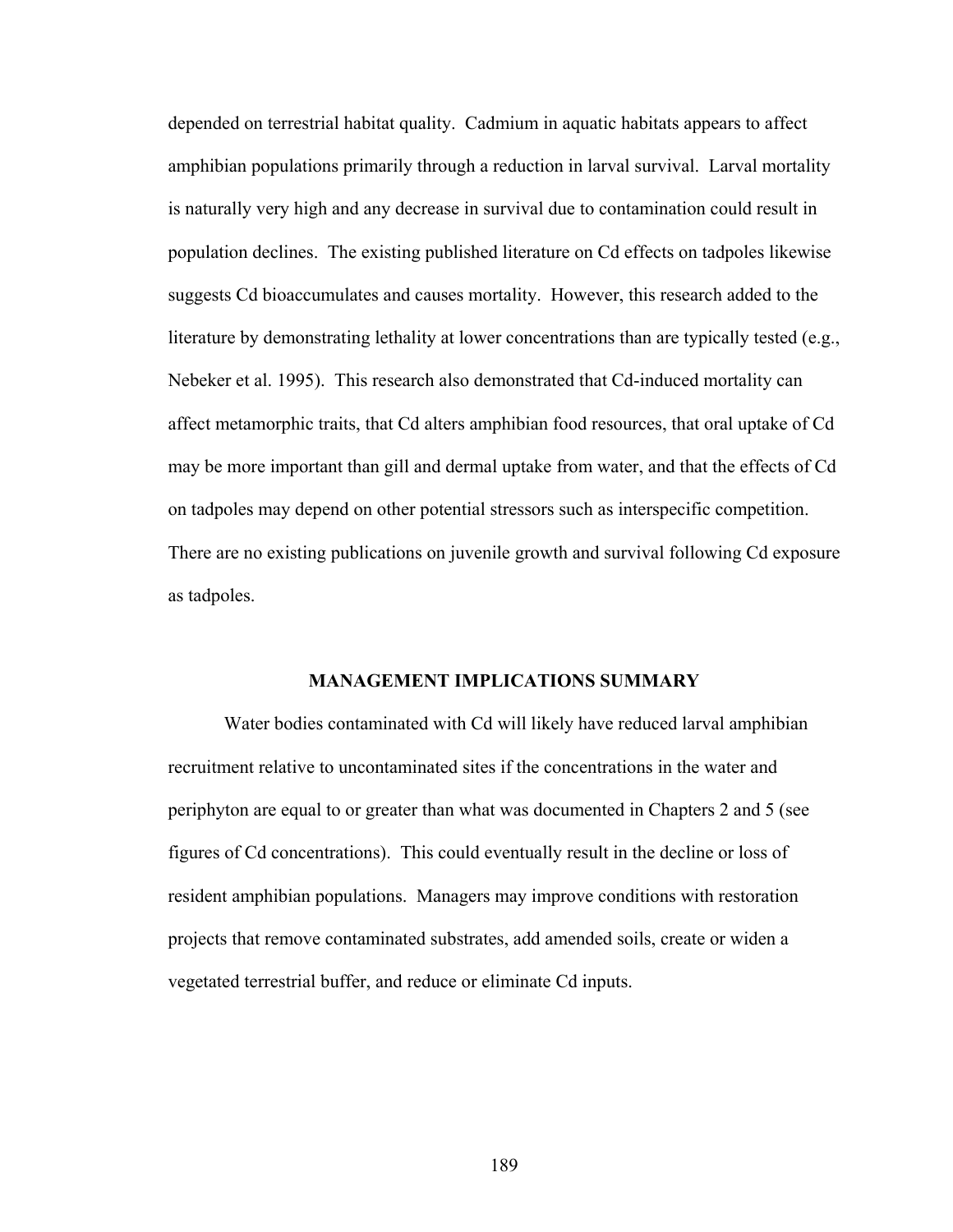#### **QUESTIONS, CONCLUSIONS, AND IMPLICATIONS**

The main research questions and resulting conclusions and implications are below:

# **I. What are the metamorphic responses of amphibians that have been chronically exposed to Cd in the breeding site?**

CONCLUSIONS: Both southern leopard frogs and American toads experienced reduced survival, a delay in larval development, and absorbed significant amounts of Cd in their body tissue. However, southern leopard frogs had a larger mass at metamorphosis while American toads had a smaller mass. Cadmium uptake likely occurs from the water column and food resources.

IMPLICATIONS: Amphibian breeding sites that are contaminated with Cd may have lower recruitment due to decreased survival and failure to metamorphose before the hydroperiod ends. Those that survive to metamorphosis may be hindered by a smaller size and a Cd body burden. Overall this may result in local population declines.

**II. What is the terrestrial performance (i.e., growth, survival) of amphibian juveniles that have metamorphosed from Cd-contaminated breeding sites relative to juveniles from uncontaminated sites?**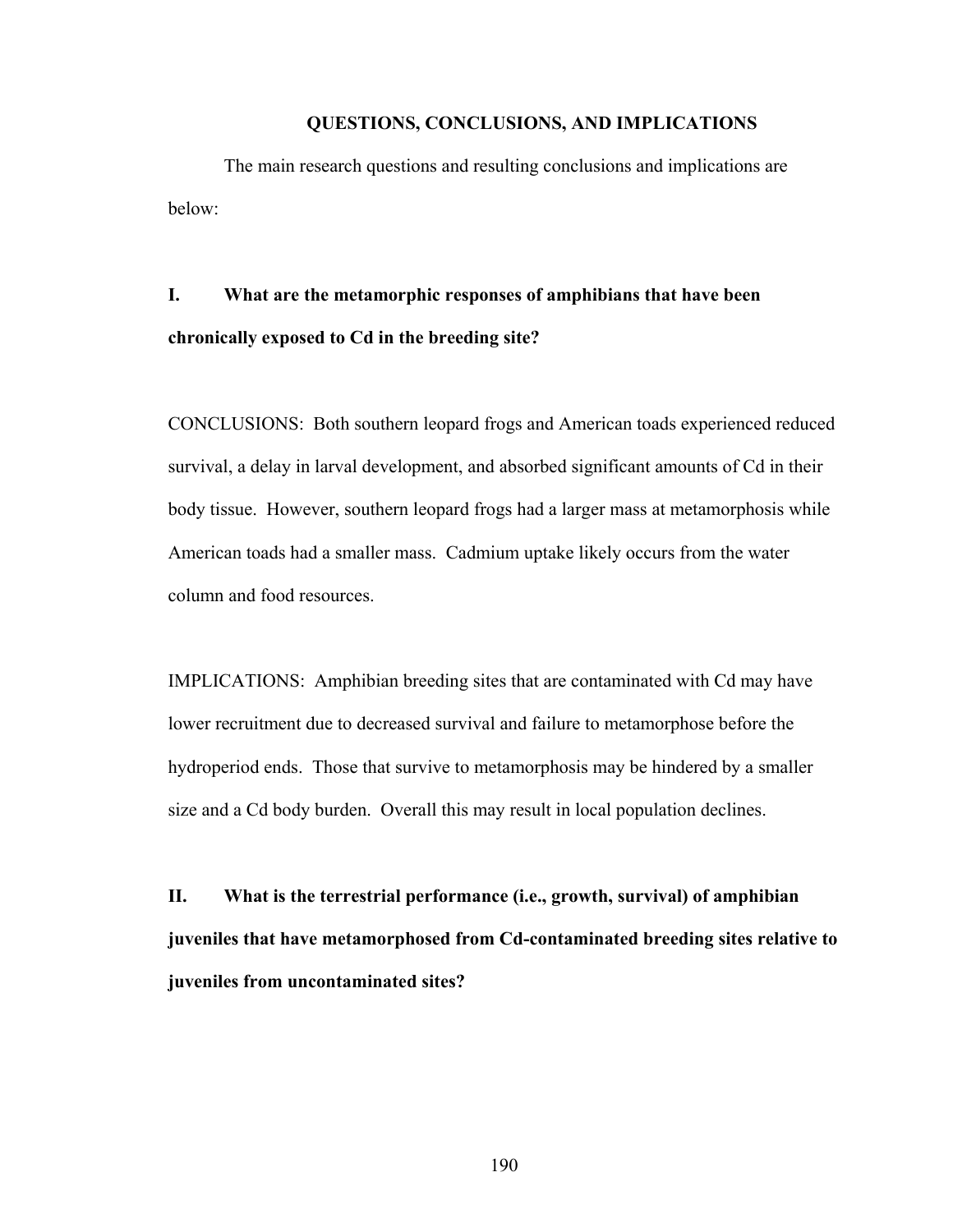CONCLUSIONS: Southern leopard frogs with a larval Cd exposure history did not have reduced growth or survival relative to unexposed individuals. There were initial differences in mass at metamorphosis due to Cd exposure, and juveniles maintained these mass differences through at least their first autumn in the terrestrial environment. Cadmium exposure decreased survival in American toads only if initial treatment differences in mass were ignored. Initial mass differences in American toads due to Cd effects on mass at metamorphosis disappeared by the first autumn.

IMPLICATIONS: Cadmium-exposed southern leopard frogs may breed earlier and have larger clutches, given that a large mass at metamorphosis is often correlated with a large mass and earlier age at maturity (Smith 1987, Semlitsch et al. 1988). American toads may experience elevated mortality in the terrestrial environment, which would result in fewer surviving to breed. Both species possess Cd residues in their tissues, which may influence performance in more stressful scenarios or be passed on to offspring and predators.

**III. Do potential stressors such as habitat alteration, food resource availability, and interspecific competition affect the responses of amphibians that were chronically exposed to Cd as larvae?** 

CONCLUSIONS: The effect of Cd exposure history on the survival of juvenile southern leopard frogs depended on terrestrial habitat type. Considered alone, terrestrial habitat significantly affected juvenile growth. The effect of Cd exposure history on the growth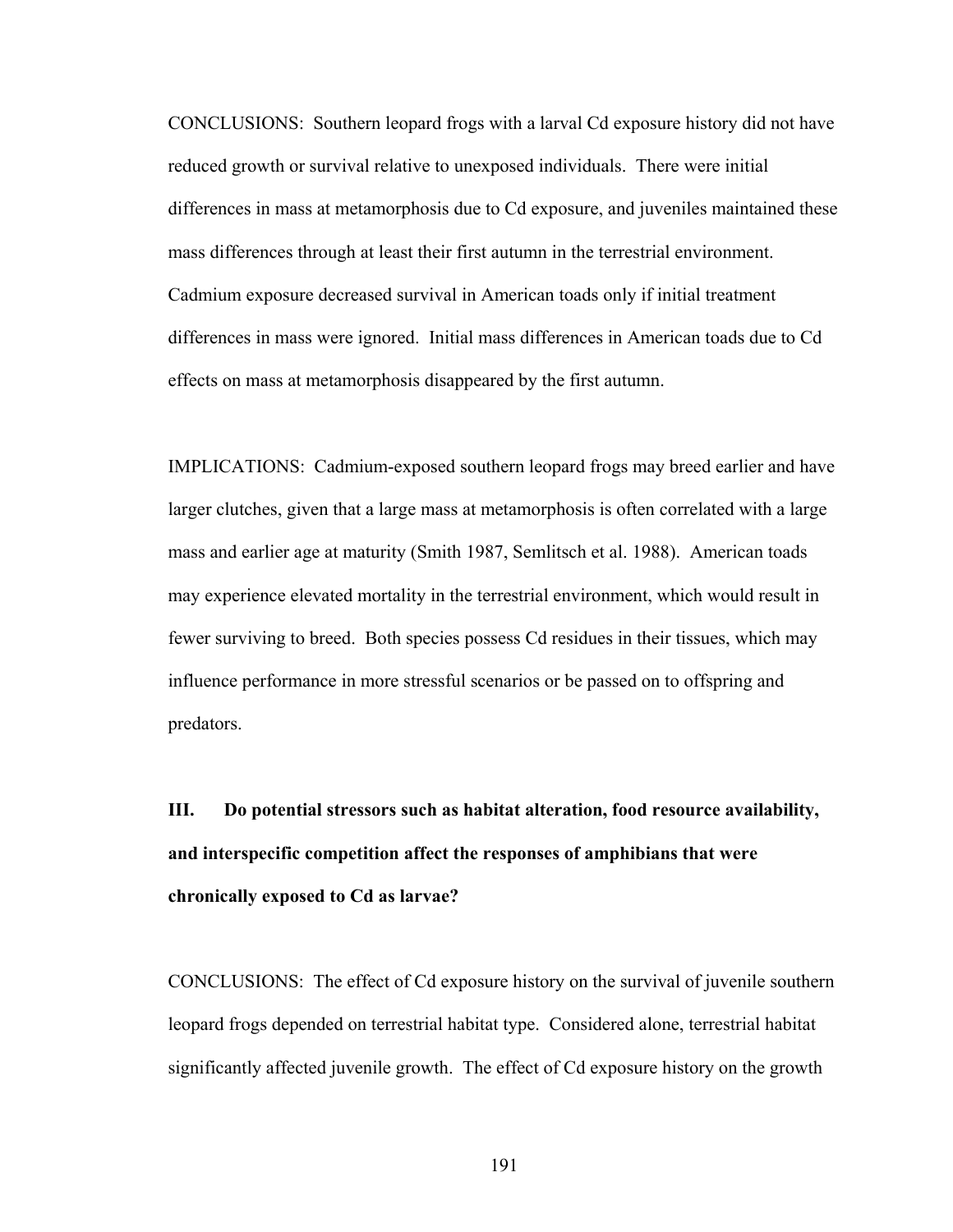of juvenile southern leopard frogs depended on terrestrial food resource availability. Food resource availability alone had a significant effect on juvenile southern leopard frog growth. Interspecific competition with American toads interacted significantly with larval Cd treatment to affect the larval period of southern leopard frogs. Interspecific competition alone significantly affected southern leopard frog survival, larval period, and mass.

IMPLICATIONS: Habitat alteration, food resource availability, and interspecific competition are among the many factors that regulate amphibians and potentially influence the responses of amphibians to contaminants. Therefore, toxicity tests that manipulate only the contaminant or the contaminant and a few other factors may miscalculate the responses of natural amphibian populations to contaminants. Risk assessors should consider the potential role and influence of multiple factors when determining risk.

#### **IV. Do amphibian species differ in their responses to exposure to Cd?**

CONCLUSIONS: When southern leopard frogs and American toads were reared in separate cattle tanks, the two species had similar trends in their metamorphic responses with the exception of mass, for which they had opposite trends. For any given Cd treatment, southern leopard frogs had lower survival but American toads had higher Cd uptake. The delay in metamorphosis due to Cd treatment relative to the controls was greatest in the American toads. Metamorphs from this experiment were subsequently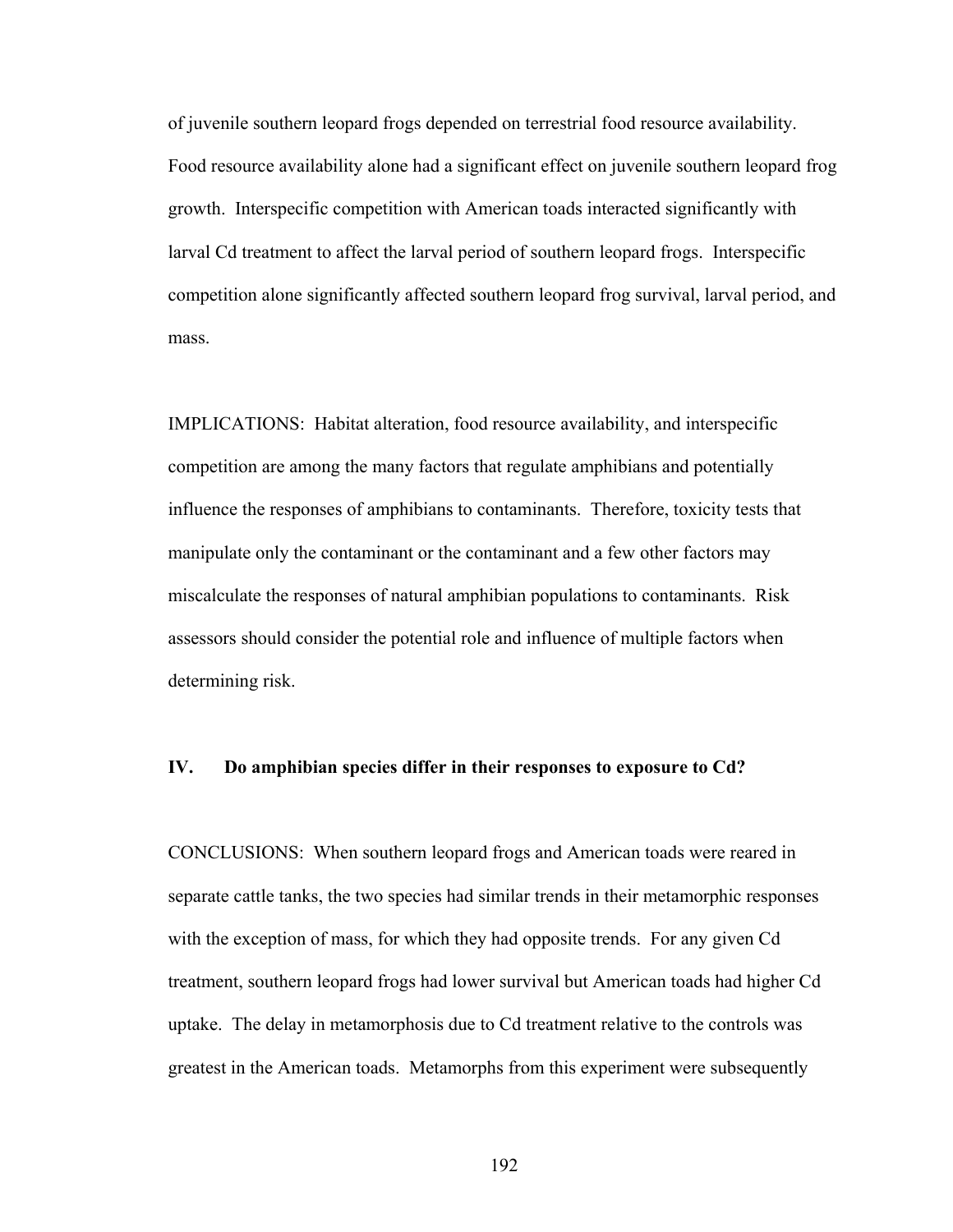reared in terrestrial enclosures and the species were once again kept apart. When only the metamorphs from the 0, 5, and 18 µg Cd/L treatments are compared, there were no significant effects of Cd on survival or growth of either species, but initial mass differences due to Cd treatment were maintained more so in the southern leopard frogs than the American toads through the first autumn. When the two species were reared together in cattle tanks that had been dosed with Cd, the directionality of the responses was essentially the same as when the two were reared apart, but the linearity of the dose response was not as strong (particularly for the American toads). The southern leopard frogs had higher survival than the American toads within each Cd treatment, but the trend remained for American toads to contain relatively higher tissue concentrations of Cd.

IMPLICATIONS: Previous research suggests bufonids are relatively more tolerant of contaminants than are ranids (Birge et al. 2000). It was therefore expected that the southern leopard frogs would exhibit more sublethal and lethal effects in response to larval Cd exposure. Interestingly, American toads that survive to metamorphosis accumulate more Cd than southern leopard frogs, which may indicate they can withstand higher concentrations before death occurs. However, it appears that no one species is particularly and regularly more sensitive than the other. The fact that American toads had higher survival than the southern leopard frogs when reared alone, but lower survival when reared together, confirms that amphibian responses change depending on the components of the environment. Species differences in size at metamorphosis is another important consideration; it is likely that the southern leopard frog juveniles were more capable of maintaining initial size differences than were the American toads because they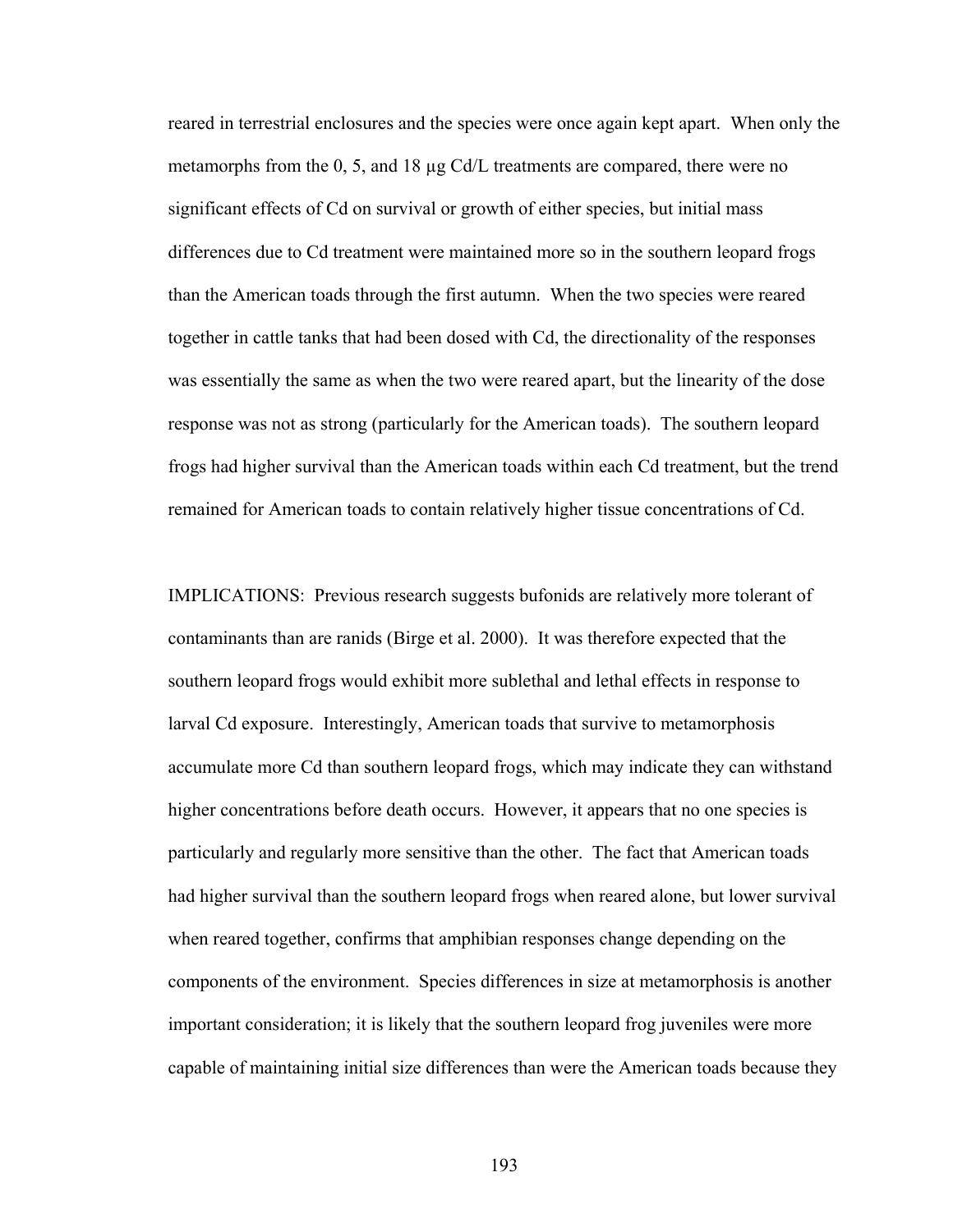metamorphose at a larger percent of adult mass. There were enough differences between the two species that assessments based on single-species data are likely inadequate to predict the responses of all amphibians to Cd contamination. Variation in life history characteristics, physiology, and behavior probably make a large contribution to species differences in susceptibility to contaminants.

# **V. Can the juvenile performance of amphibians following metamorphosis from a Cd-contaminated breeding site be predicted from laboratory studies?**

CONCLUSIONS: In the laboratory study, larval Cd exposure history had a significant effect on juvenile southern leopard frog growth but not survival. The large  $(9 \text{ m}^2)$ terrestrial enclosure study determined that Cd influenced growth and survival. Initial treatment differences in mass due to Cd exposure were maintained in both studies through the first autumn.

IMPLICATIONS: It appears that laboratory studies can provide valuable insights into how Cd larval history influences juvenile amphibian performance in the terrestrial environment through the first autumn. The similarity in mass between those fed highlevel (ad libitum or nearly so) diets in the laboratory and those reared in enclosures suggests that food is plentiful in the terrestrial environment and that starvation may be uncommon during the active period.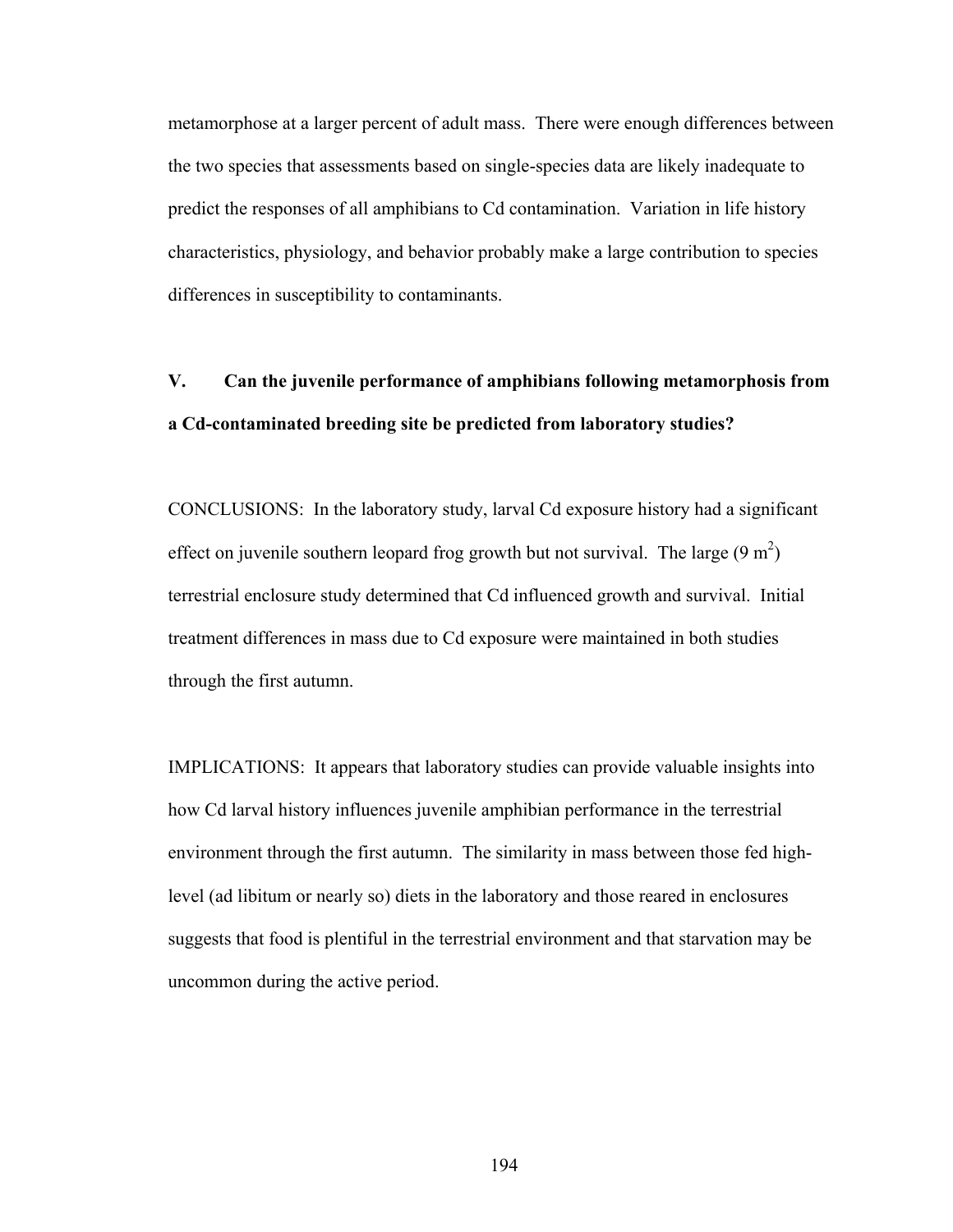### **FUTURE DIRECTIONS**

 The questions above were answered for Cd and two amphibian species, but these same questions should be asked for other contaminants and species from other taxa (e.g., hylids, ambystomatids). There should also be more studies examining the responses of amphibians to both contaminants and common and persistent stressors, because of the documented importance of habitat quality and other environmental factors. Far more attention needs to be given to contaminant effects in terrestrial life stages. Likewise, more studies need to assess chronic exposure to federal water quality criteria concentrations for specific contaminants. The following areas are in particular need of research:

- Latent effects of larval contaminant exposure in terrestrial life stages, with assessments made of major contaminant classes (e.g., carbamates, organophosphates, organochlorines, polycyclic aromatic hydrocarbons)
- Combined effects of aquatic and terrestrial contaminant exposure
- Effects of contaminant exposure on age, size, and fecundity at maturity
- In situ aquatic and terrestrial studies, preferably using large experimental units so that multiple life stages and seasons can be studied
- Monitoring of free-ranging populations to determine correlations between contamination and endpoints such as mass, hatching success, recruitment, and annual survival rates
- Maternal transfer of contaminants to offspring and their success
- Effects of aerial pesticide and fire retardant spraying on terrestrial amphibians and their prey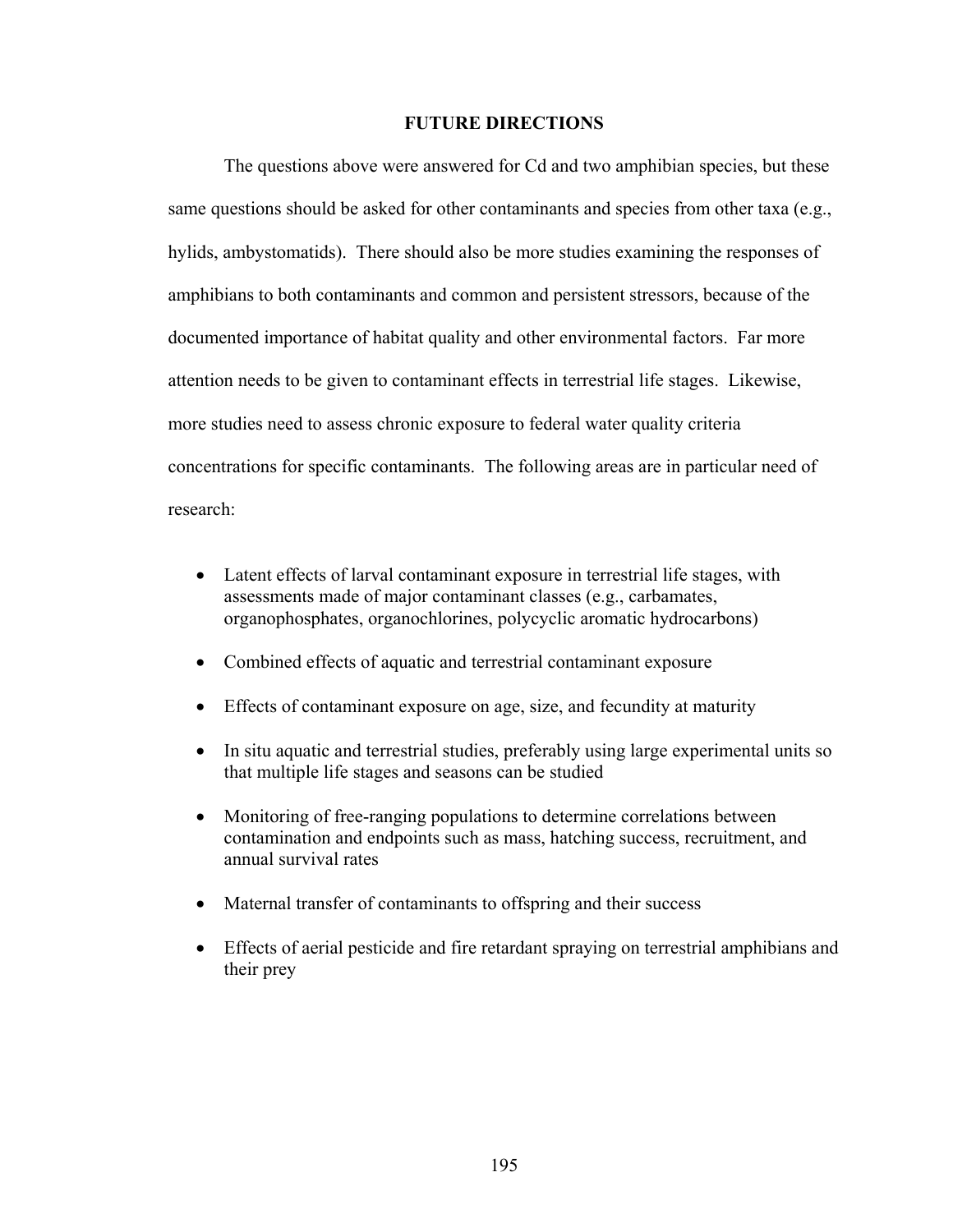## **LITERATURE CITED**

Biek R, Funk WC, Maxell BA, Mills LS. 2002. What is missing in amphibian decline research: Insights from ecological sensitivity analysis. *Conservation Biology* 16:728- 734.

Birge WJ, Westerman AG, Spromberg JA. 2000. Comparative toxicology and risk assessment of amphibians. In: Sparling DW, Linder G, Bishop CA, eds, *Ecotoxicology of Amphibians and Reptiles*. Society of Environmental Toxicology and Chemistry, Pensacola, FL, USA, pp 727-791.

Nebeker AV, Schuytema GS, Ott SL. 1995. Effects of cadmium on growth and bioaccumulation in the Northwestern salamander *Ambystoma gracile*. *Archives of Environmental Contamination and Toxicology* 29:492-499.

Semlitsch RD, Scott DE, Pechmann JHK. 1988. Time and size at metamorphosis related to adult fitness in *Ambystoma talpoideum*. *Ecology* 69:184-192.

Smith DC. 1987. Adult recruitment in chorus frogs: effects of size and date at metamorphosis. *Ecology* 68:344-350.

Sparling DW, Bishop CA, Linder G. 2000. The current status of amphibian and reptile ecotoxicological research. In: Sparling DW, Linder G, Bishop CA, eds, *Ecotoxicology of Amphibians and Reptiles*. Society of Environmental Toxicology and Chemistry, Pensacola, FL, USA, pp 1-13.

Vonesh JR, De la Cruz O. 2002. Complex life cycles and density dependence: assessing the contribution of egg mortality to amphibian declines. *Oecologia* 133:325-333.